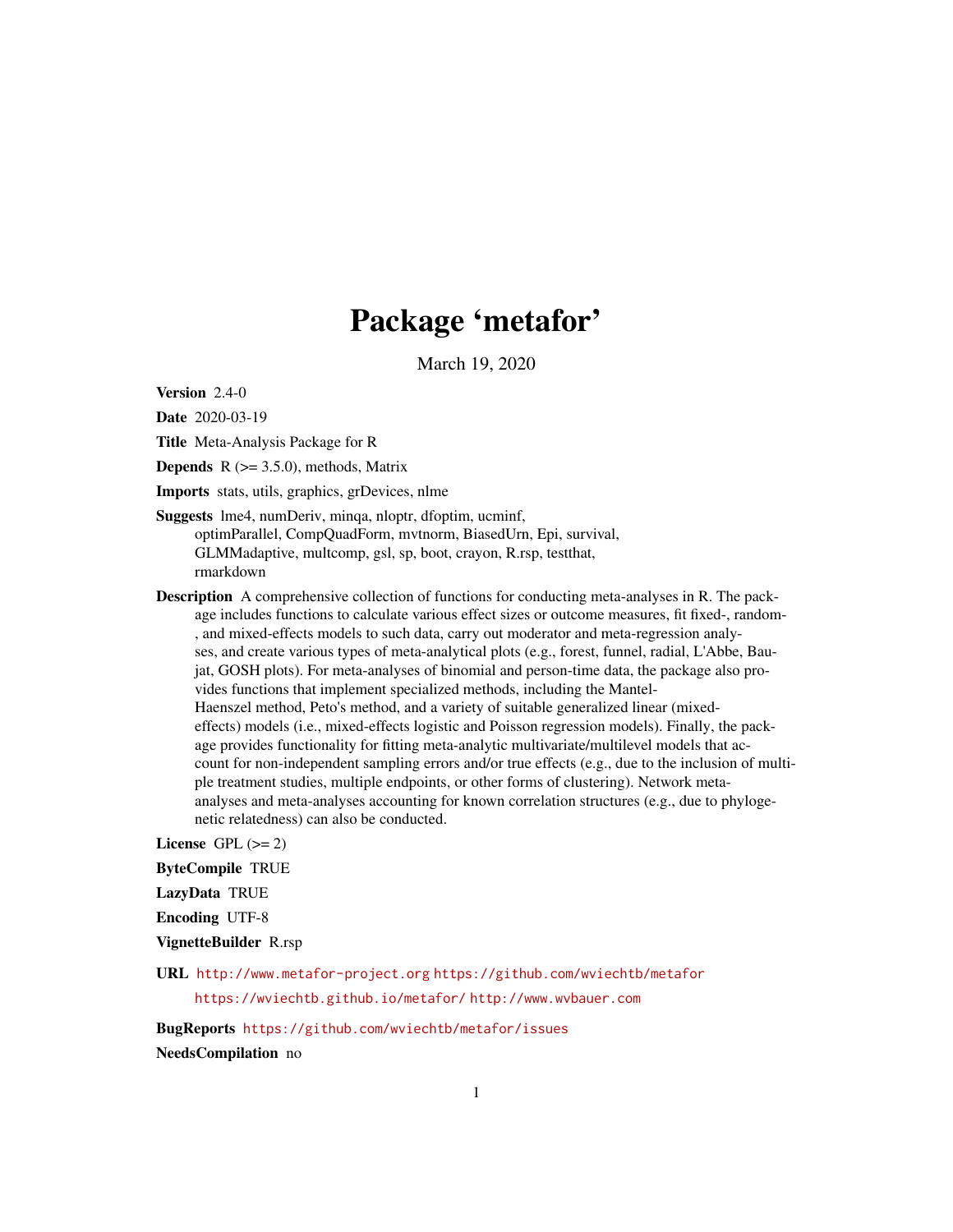Author Wolfgang Viechtbauer [aut, cre] (<https://orcid.org/0000-0003-3463-4063>)

Maintainer Wolfgang Viechtbauer <wvb@metafor-project.org>

Repository CRAN

Date/Publication 2020-03-19 22:30:10 UTC

# R topics documented:

|                       | $\overline{4}$ |
|-----------------------|----------------|
|                       | 10             |
|                       | 11             |
|                       | 13             |
|                       | 15             |
|                       | 19             |
|                       | 21             |
|                       | 22.            |
|                       | 24             |
|                       | 25             |
|                       | 26             |
|                       | 31             |
|                       | 33             |
|                       | 35             |
|                       | 37             |
|                       | 38             |
|                       | 40             |
|                       | 41             |
|                       | 43             |
|                       | 45             |
|                       | 46             |
|                       | 48             |
|                       | 50             |
|                       | 51             |
|                       | 53             |
|                       | 56             |
|                       | 58             |
|                       | 59             |
|                       | 60             |
| $dat. hasselblad1998$ | 61             |
|                       | 64             |
|                       | 65             |
|                       | 67             |
|                       | 69             |
|                       | 70             |
|                       | 71             |
|                       | 72             |
|                       | 74             |
|                       | 75             |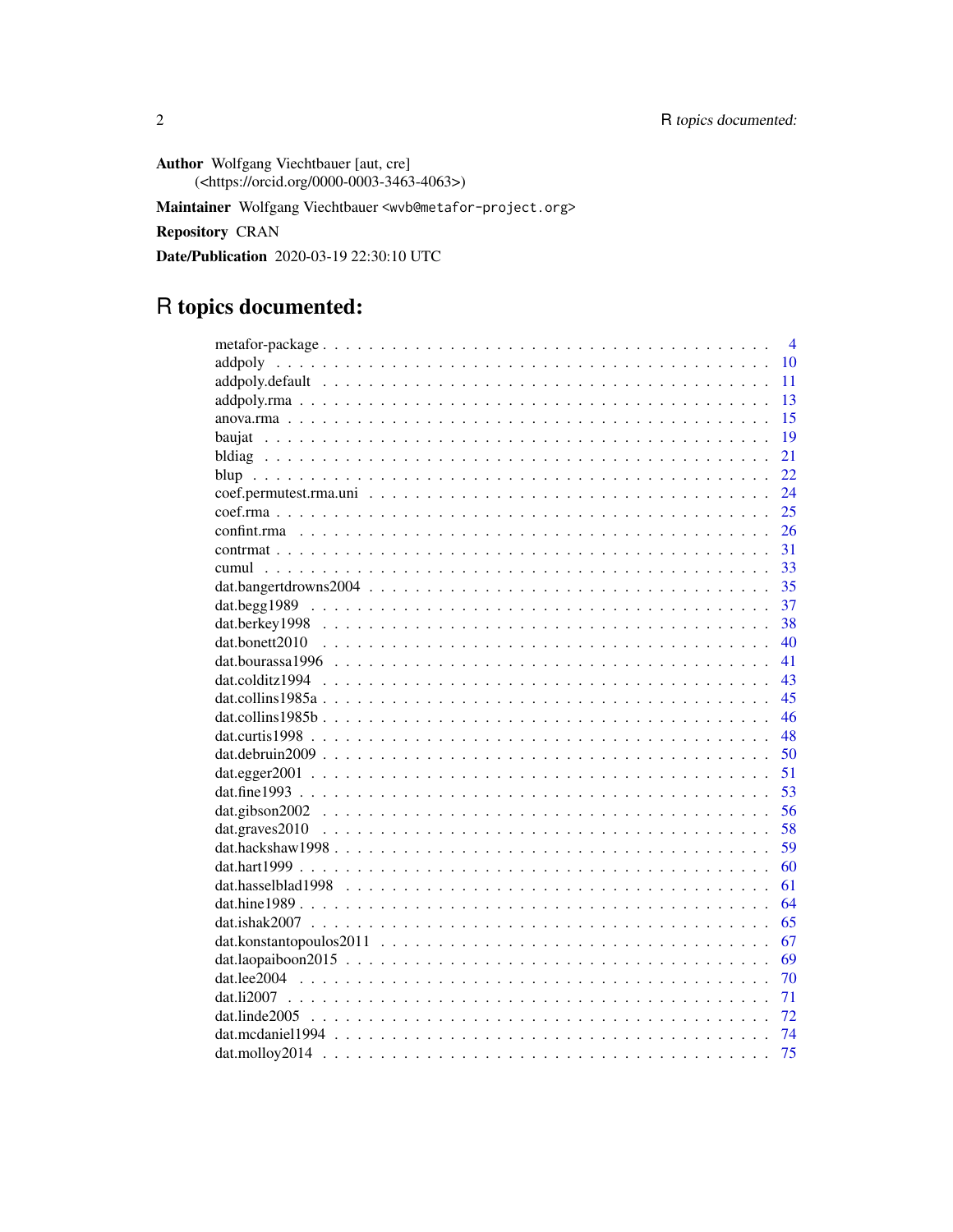|                                                                                                             | 77 |
|-------------------------------------------------------------------------------------------------------------|----|
|                                                                                                             | 78 |
|                                                                                                             | 80 |
|                                                                                                             | 81 |
| $dat.pignon2000 \ldots \ldots \ldots \ldots \ldots \ldots \ldots \ldots \ldots \ldots \ldots \ldots \ldots$ | 82 |
|                                                                                                             | 84 |
| dat.raudenbush $1985$ 85                                                                                    |    |
|                                                                                                             |    |
|                                                                                                             |    |
|                                                                                                             |    |
|                                                                                                             |    |
|                                                                                                             |    |
|                                                                                                             |    |
|                                                                                                             |    |
|                                                                                                             |    |
|                                                                                                             |    |
|                                                                                                             |    |
|                                                                                                             |    |
|                                                                                                             |    |
|                                                                                                             |    |
|                                                                                                             |    |
|                                                                                                             |    |
|                                                                                                             |    |
|                                                                                                             |    |
|                                                                                                             |    |
|                                                                                                             |    |
|                                                                                                             |    |
|                                                                                                             |    |
|                                                                                                             |    |
|                                                                                                             |    |
|                                                                                                             |    |
|                                                                                                             |    |
|                                                                                                             |    |
|                                                                                                             |    |
|                                                                                                             |    |
|                                                                                                             |    |
|                                                                                                             |    |
|                                                                                                             |    |
|                                                                                                             |    |
|                                                                                                             |    |
|                                                                                                             |    |
|                                                                                                             |    |
|                                                                                                             |    |
|                                                                                                             |    |
|                                                                                                             |    |
|                                                                                                             |    |
|                                                                                                             |    |
|                                                                                                             |    |
|                                                                                                             |    |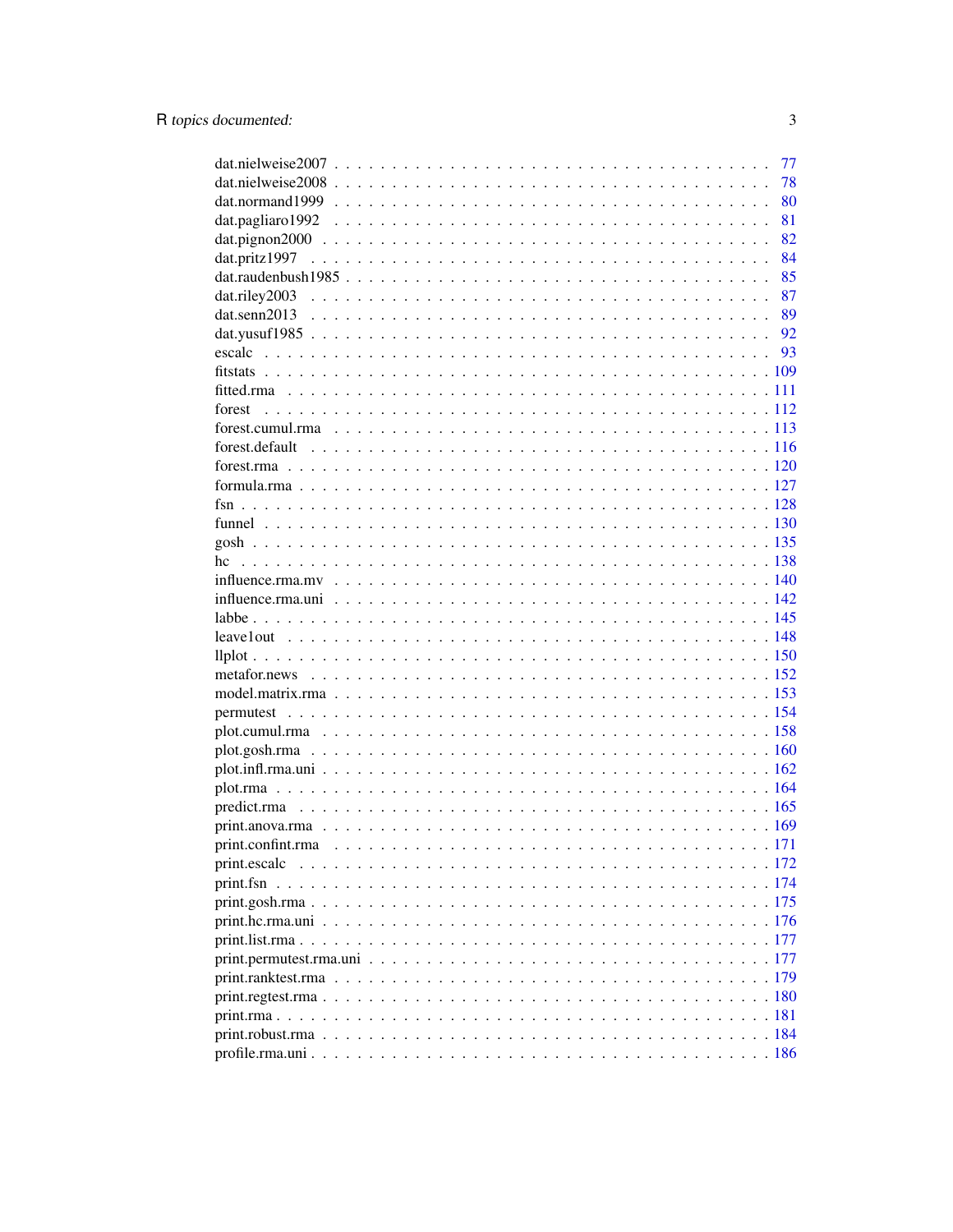<span id="page-3-0"></span>

| Index |        | 271 |
|-------|--------|-----|
|       |        |     |
|       |        |     |
|       |        |     |
|       |        |     |
|       |        |     |
|       |        |     |
|       |        |     |
|       |        |     |
|       |        |     |
|       |        |     |
|       |        |     |
|       |        |     |
|       |        |     |
|       |        |     |
|       |        |     |
|       |        |     |
|       |        |     |
|       |        |     |
|       |        |     |
|       |        |     |
|       |        |     |
|       | radial |     |
|       |        |     |
|       |        |     |

metafor-package *metafor: A Meta-Analysis Package for R*

## Description

The **metafor** package provides a comprehensive collection of functions for conducting meta-analyses in R. The package includes functions for calculating various effect size or outcome measures frequently used in meta-analyses (e.g., risk differences, risk ratios, odds ratios, standardized mean differences, Fisher's r-to-z-transformed correlation coefficients) and then allows the user to fit fixed-, random-, and mixed-effects models to these data. By including study-level covariates ('moderators') in these models, so-called 'meta-regression' analyses can be carried out. For meta-analyses of  $2 \times 2$  tables, proportions, incidence rates, and incidence rate ratios, the package also provides functions that implement specialized methods, including the Mantel-Haenszel method, Peto's method, and a variety of suitable generalized linear (mixed-effects) models (i.e., mixed-effects (conditional) logistic and Poisson regression models). For non-independent effect sizes or outcomes (e.g., due to correlated sampling errors, correlated true effects or outcomes, or other forms of clustering), the package also provides a function for fitting multilevel/multivariate meta-analytic models.

Various methods are available to assess model fit, to identify outliers and/or influential studies, and for conducting sensitivity analyses (e.g., standardized residuals, Cook's distances, leave-one-out analyses). Advanced techniques for hypothesis tests and obtaining confidence intervals (e.g., for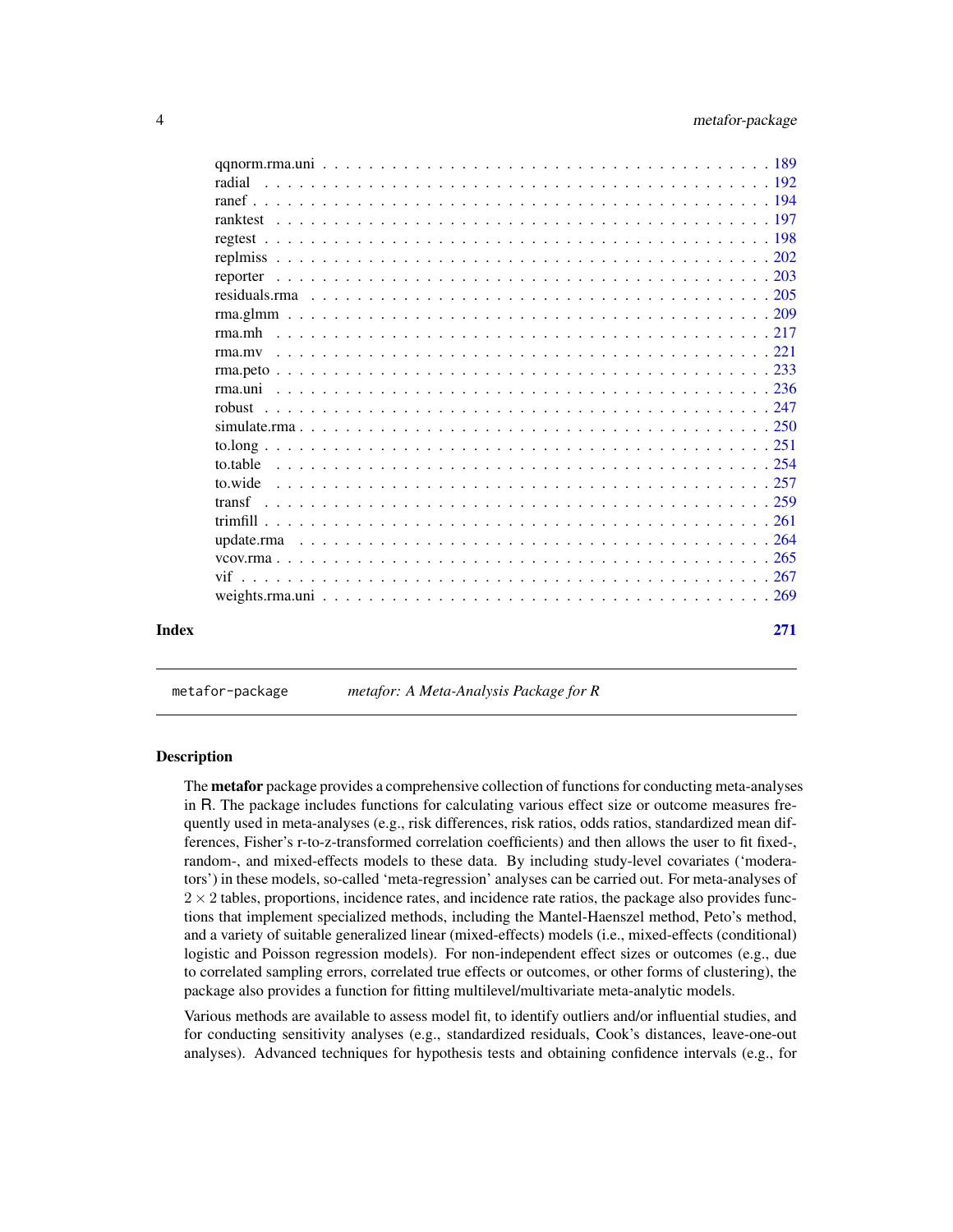# metafor-package 5

the average effect size or for the model coefficients in a meta-regression model) have also been implemented (e.g., the Knapp and Hartung method, permutation tests).

The package also provides functions for creating forest, funnel, radial (Galbraith), normal quantilequantile, L'Abbé, Baujat, and GOSH plots. The presence of funnel plot asymmetry (which may be indicative of publication bias) and its potential impact on the results can be examined via the rank correlation and Egger's regression test and by applying the trim and fill method.

# The escalc Function

[escalc](#page-92-1) Before a meta-analysis can be conducted, the relevant results from each study must be quantified in such a way that the resulting values can be further aggregated and compared. The [escalc](#page-92-1) function can be used to compute a wide variety of effect size or outcome measures (and the corresponding sampling variances) that are often used in meta-analyses (e.g., risk ratios, odds ratios, risk differences, mean differences, standardized mean differences, ratios of means, correlation coefficients). Measures for quantifying some outcome for individual groups (e.g., proportions and incidence rates and transformations thereof), measures of change (e.g., raw and standardized mean changes), and measures of variability (e.g., standard deviations and coefficients of variation) are also available.

#### The rma.uni Function

[rma.uni](#page-235-1) The various meta-analytic models that are typically used in practice are special cases of the general linear (mixed-effects) model. The [rma.uni](#page-235-1) function (with alias [rma](#page-235-2)) provides a general framework for fitting such models. The function can be used in conjunction with any of the usual effect size or outcome measures used in meta-analyses (e.g., as computed using the [escalc](#page-92-1) function). The notation and models underlying the [rma.uni](#page-235-1) function are explained below.

For a set of  $i = 1, \ldots, k$  independent studies, let  $y_i$  denote the observed value of the effect size or outcome measure in the *i*th study. Let  $\theta_i$  denote the corresponding (unknown) true effect or outcome, such that

$$
y_i | \theta_i \sim N(\theta_i, v_i).
$$

In other words, the observed effects or outcomes are assumed to be unbiased and normally distributed estimates of the corresponding true effects or outcomes with sampling variances equal to  $v_i$ . The  $v_i$  values are assumed to be known. Depending on the outcome measure used, a bias correction, normalizing, and/or variance stabilizing transformation may be necessary to ensure that these assumptions are (approximately) true (e.g., the log transformation for odds ratios, the bias correction for standardized mean differences, Fisher's r-to-z transformation for correlations; see [escalc](#page-92-1) for more details).

The fixed-effects model conditions on the true effects/outcomes and therefore provides a *conditional inference* about the set of k studies included in the meta-analysis. When using weighted estimation, this implies that the fitted model provides an estimate of

$$
\bar{\theta}_w = \sum_{i=1}^k w_i \theta_i / \sum_{i=1}^k w_i,
$$

that is, the *weighted average* of the true effects/outcomes in the set of k studies, with weights equal to  $w_i = 1/v_i$  (this is what is often described as the 'inverse-variance' method in the meta-analytic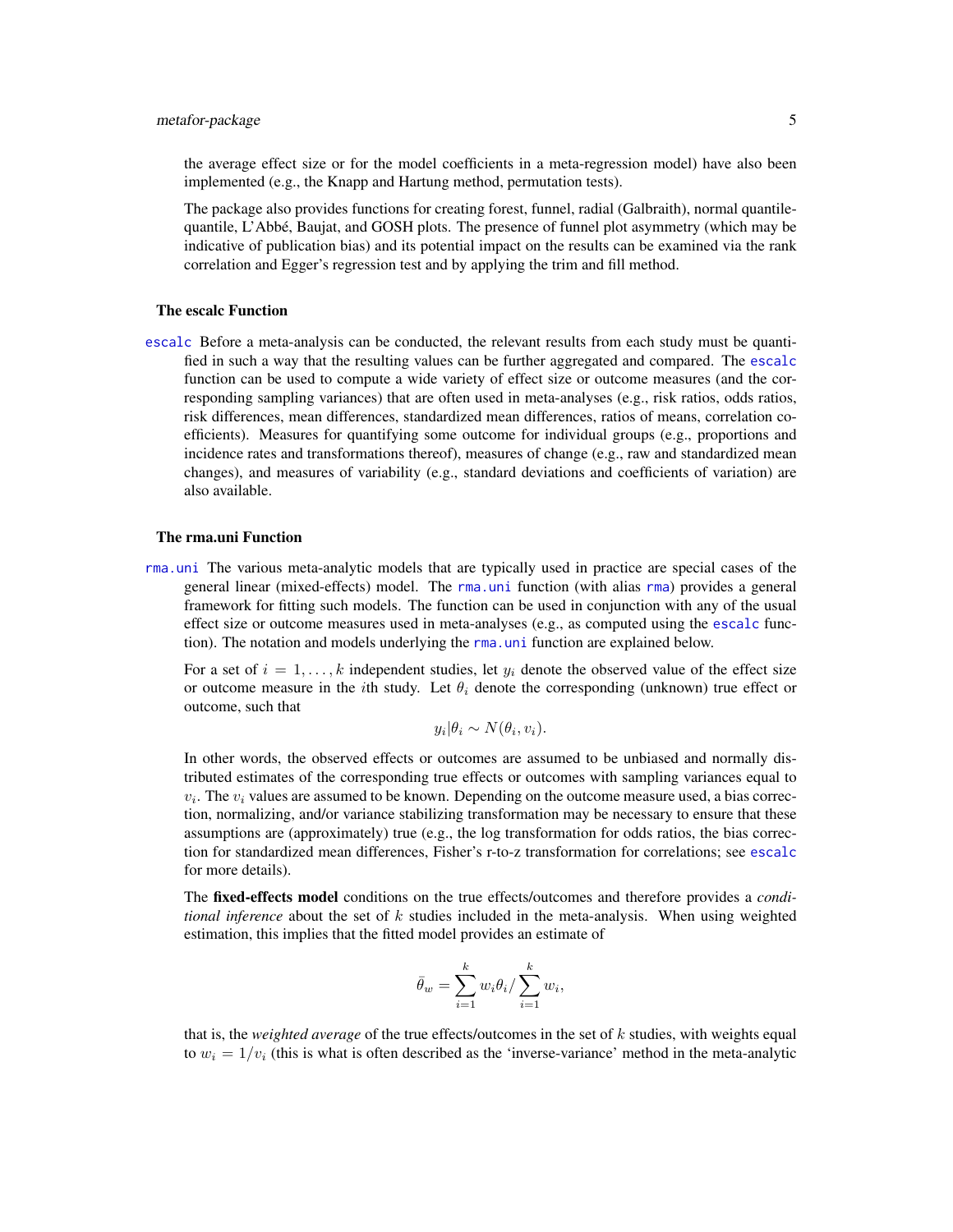literature). One can also employ an unweighted estimation method, which provides an estimate of the *unweighted average* of the true effects/outcomes in the set of k studies, that is, an estimate of

$$
\bar{\theta}_u = \sum_{i=1}^k \theta_i / k.
$$

For weighted estimation, one could also choose to estimate  $\bar{\theta}_w$ , where the  $w_i$  values are user-defined weights (inverse-variance weights or unity weights as in unweighted estimation are just special cases). It is up to the user to decide to what extent  $\hat{\theta}_w$  is a meaningful parameter to estimate (regardless of the weights used).

Moderators can be included in the fixed-effects model, yielding a fixed-effects with moderators **model.** Again, since the model conditions on the set of  $k$  studies included in the meta-analysis, the regression coefficients from the fitted model estimate the weighted relationship (in the least squares sense) between the true effects/outcomes and the moderator variables within the set of  $k$ studies included in the meta-analysis (again using weights equal to  $w_i = 1/v_i$ ). The unweighted relationship between the true effects/outcomes and the moderator variables can be estimated when using the unweighted estimation method. Again, user-defined weights could also be used.

The **random-effects model** does not condition on the true effects/outcomes. Instead, the  $k$  studies included in the meta-analysis are assumed to be a random selection from a larger population of studies. In rare cases, the studies included in a meta-analysis are actually sampled from a larger collection of studies. More typically, the population of studies is a hypothetical population of an essentially infinite set of studies comprising all of the studies that have been conducted, that could have been conducted, or that may be conducted in the future. We assume that  $\theta_i \sim N(\mu, \tau^2)$ , that is, the true effects/outcomes in the population of studies are normally distributed with  $\mu$  denoting the average true effect/outcome and  $\tau^2$  denoting the variance of the true effects/outcomes in the population ( $\tau^2$  is therefore often referred to as the 'amount of heterogeneity' in the true effects/outcomes). The random-effects model can therefore also be written as

$$
y_i = \mu + u_i + e_i,
$$

where  $u_i \sim N(0, \tau^2)$  and  $e_i \sim N(0, v_i)$ . The fitted model provides an estimate of  $\mu$  and  $\tau^2$ . Consequently, the random-effects model provides an *unconditional inference* about the average true effect/outcome in the population of studies (from which the  $k$  studies included in the meta-analysis are assumed to be a random selection).

When including moderator variables in the random-effects model, we obtain what is typically called a mixed-effects model in the meta-analytic literature. Such a meta-regression model can also be written as

$$
y_i = \beta_0 + \beta_1 x_{i1} + \beta_2 x_{i2} + \ldots + u_i + e_i,
$$

where  $u_i \sim N(0, \tau^2)$  and  $e_i \sim N(0, v_i)$  as before,  $x_{i1}$  denotes the value of the first moderator variable for the *i*th study,  $x_{i2}$  denotes the value of the second moderator variable for the *i*th study, and so on (letting  $p$  denote the total number of coefficients in the model, including the model intercept if it is included). Therefore,  $\beta_1$  denotes how the average true effect/outcome changes for a one unit increase in  $x_{i1}$ ,  $\beta_2$  denotes how the average true effect/outcome changes for a one unit increase in  $x_{i2}$ , and so on, and the model intercept  $\beta_0$  denotes the average true effect/outcome when the values of all moderator variables are equal to zero. The coefficients from the fitted model therefore estimate the relationship between the average true effect/outcome in the population of studies and the moderator variables included in the model. The value of  $\tau^2$  in the mixed-effects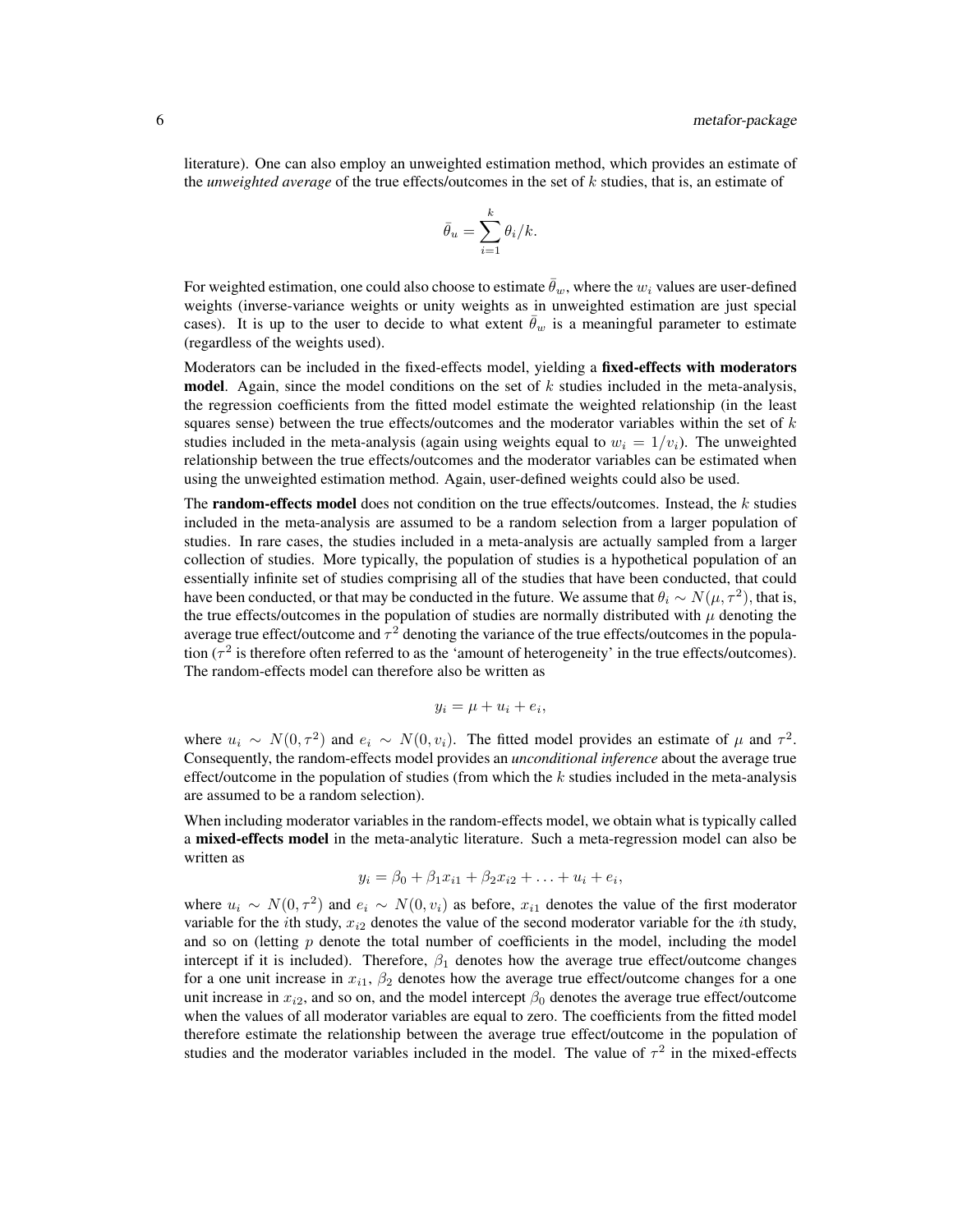model denotes the 'amount of residual heterogeneity' in the true effects/outcomes (i.e., the amount of variability in the true effects//outcomes that is not accounted for by the moderators included in the model).

When using weighted estimation in the context of a random-effects model, the model is fitted with weights equal to  $w_i = 1/(\tau^2 + v_i)$ , with  $\tau^2$  replaced by its estimate (again, this is the standard 'inverse-variance' method for random-effects models). One can also choose unweighted estimation in the context of the random-effects model and even any user-defined weights, although the parameter that is estimated (i.e.,  $\mu$ ) remains the same regardless of the estimation method and weights used (as opposed to the fixed-effect model case, where the parameter estimated is different for weighted versus unweighted estimation or when using different weights than the standard inverse-variance weights). Since weighted estimation with inverse-variance weights is most efficient, it is usually to be preferred for random-effects models (while in the fixed-effect model case, we must carefully consider whether  $\hat{\theta}_w$  or  $\hat{\theta}_u$  is the more meaningful parameter to estimate). The same principle applies to mixed-effects (versus fixed-effects with moderators) models.

Contrary to what is often stated in the literature, it is important to realize that the fixed-effects model does *not* assume that the true effects/outcomes are homogeneous (i.e., that  $\theta_i$  is equal to some common value  $\theta$  in all k studies). In other words, fixed-effects models provide perfectly valid inferences under heterogeneity, as long as one is restricting these inferences to the set of studies included in the meta-analysis and one realizes that the model does not provide an estimate of  $\theta$ , but of  $\bar{\theta}_w$  or  $\bar{\theta}_u$ .

In the special case that the true effects/outcomes are actually homogeneous (the equal-effects case), the distinction between fixed- and random-effects models disappears, since homogeneity implies that  $\mu = \theta_w = \theta_u \equiv \theta$ . However, since there is no infallible method to test whether the true effects/outcomes are really homogeneous or not, a researcher should decide on the type of inference desired before examining the data and choose the model accordingly. In fact, there is nothing wrong with fitting both fixed- and random/mixed-effects models to the same data, since these models address different questions. For more details on the distinction between equal-, fixed-, and randomeffects models, see Laird and Mosteller (1990) and Hedges and Vevea (1998).

# The rma.mh Function

[rma.mh](#page-216-1) The Mantel-Haenszel method provides an alternative approach for fitting fixed-effects models when dealing with studies providing data in the form of  $2 \times 2$  tables or in the form of event counts  $(i.e., person-time data)$  for two groups (Mantel & Haenszel, 1959). The method is particularly advantageous when aggregating a large number of studies with small sample sizes (the so-called sparse data or increasing strata case). The Mantel-Haenszel method is implemented in the [rma.mh](#page-216-1) function. It can be used in combination with risk ratios, odds ratios, risk differences, incidence rate ratios, and incidence rate differences. The Mantel-Haenszel method is always based on a weighted estimation approach.

### The rma.peto Function

rma. peto Yet another method that can be used in the context of a meta-analysis of  $2 \times 2$  table data is Peto's method (see Yusuf et al., 1985), implemented in the rma, peto function. The method provides a weighted estimate of the (log) odds ratio under a fixed-effects model. The method is particularly advantageous when the event of interest is rare, but see the documentation of the function for some caveats.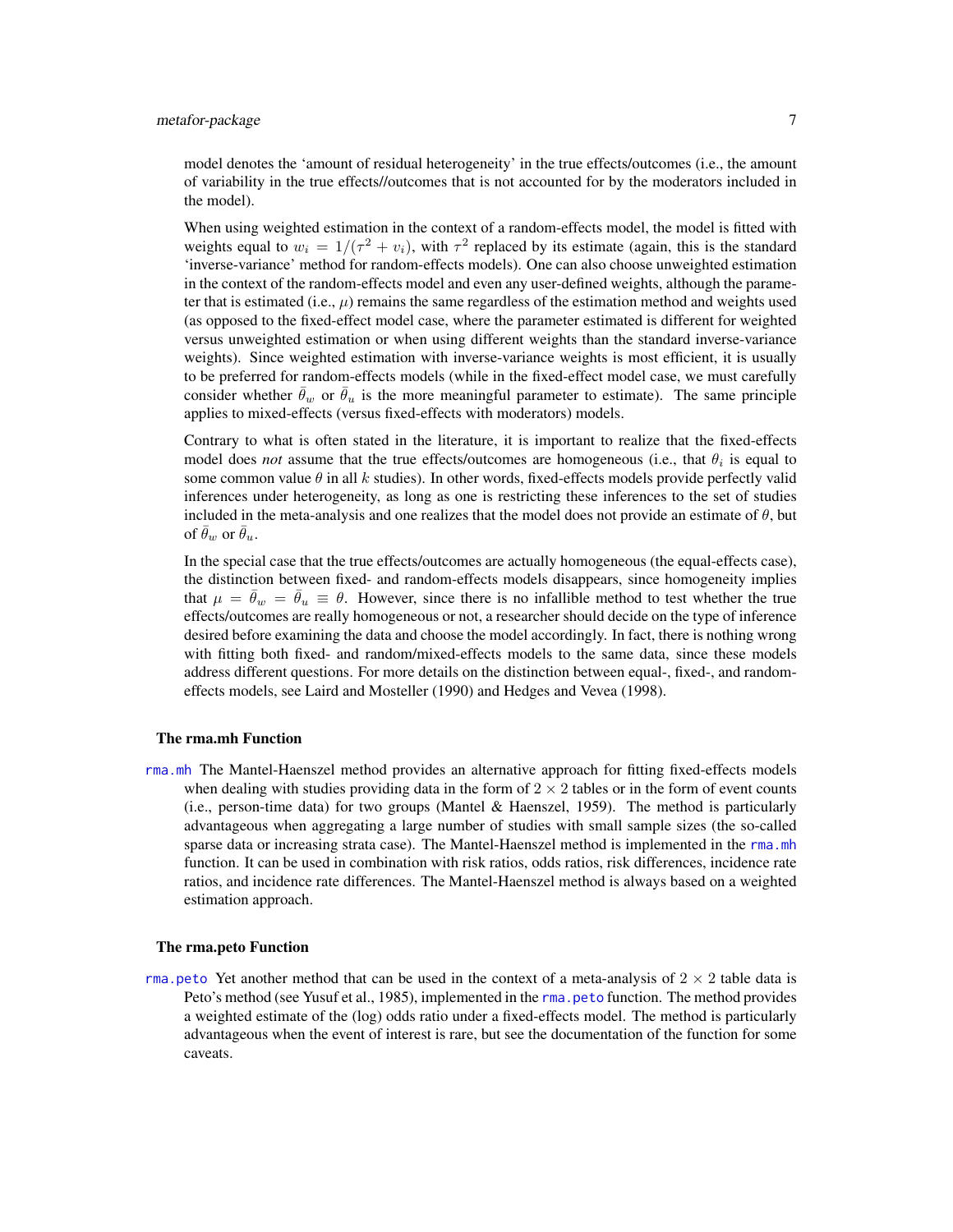# The rma.glmm Function

[rma.glmm](#page-208-1) Dichotomous outcomes and event counts (based on which one can calculate effect size or outcome measures such as odds ratios, incidence rate ratios, proportions, and incidence rates) are often assumed to arise from binomial and Poisson distributed data. Meta-analytic models that are directly based on such distributions are implemented in the [rma.glmm](#page-208-1) function. These models are essentially special cases of generalized linear (mixed-effects) models (i.e., mixed-effects logistic and Poisson regression models). For  $2 \times 2$  table data, a mixed-effects conditional logistic model (based on the non-central hypergeometric distribution) is also available. Random/mixed-effects models with dichotomous data are often referred to as 'binomial-normal' models in the meta-analytic literature. Analogously, for event count data, such models could be referred to as 'Poisson-normal' models.

#### The rma.mv Function

[rma.mv](#page-220-1) Standard meta-analytic models assume independence between the observed effects or outcomes obtained from a set of studies. This assumption is often violated in practice. Dependencies can arise for a variety of reasons. For example, the sampling errors and/or true effects/outcomes may be correlated in multiple treatment studies (e.g., when multiple treatment groups are compared with a common control/reference group, such that the data from the control/reference group is used multiple times to compute the effect sizes or outcomes) or in multiple endpoint studies (e.g., when more than one effect size estimate or outcome is calculated based on the same sample of subjects due to the use of multiple endpoints or response variables) (Gleser & Olkin, 2009). Correlations in the true effects/outcomes can also arise due to other forms of clustering (e.g., effects/outcomes derived from the same paper, lab, research group, or species may be more similar to each other than effects/outcomes derived from different papers, labs, research groups, or species). In ecology and related fields, shared phylogenetic history among the organisms studied (e.g., plants, fungi, animals) can also induce correlations among the effects/outcomes. The [rma.mv](#page-220-1) function can be used to fit suitable meta-analytic multivariate/multilevel models to such data, so that the non-independence in the observed/true effects or outcomes is accounted for. Network meta-analyses (also called multiple/mixed treatment comparison meta-analyses) can also be carried out with this function.

#### Future Plans and Updates

The **metafor** package is a work in progress and is updated on a regular basis with new functions and options. With metafor.news(), you can read the 'NEWS' file of the package after installation. Comments, feedback, and suggestions for improvements are very welcome.

# Citing the Package

To cite the package, please use the following reference:

Viechtbauer, W. (2010). Conducting meta-analyses in R with the metafor package. *Journal of Statistical Software*, 36(3), 1–48. <https://www.jstatsoft.org/v036/i03>.

## Getting Started with the Package

The paper mentioned above is a good starting place for those interested in using the **metafor** package. The purpose of the article is to provide a general overview of the package and its capabilities (as of version 1.4-0). Not all of the functions and options are described in the paper, but it should provide a useful introduction to the package. The paper can be freely downloaded from the URL given above or can be directly loaded with the command vignette("metafor").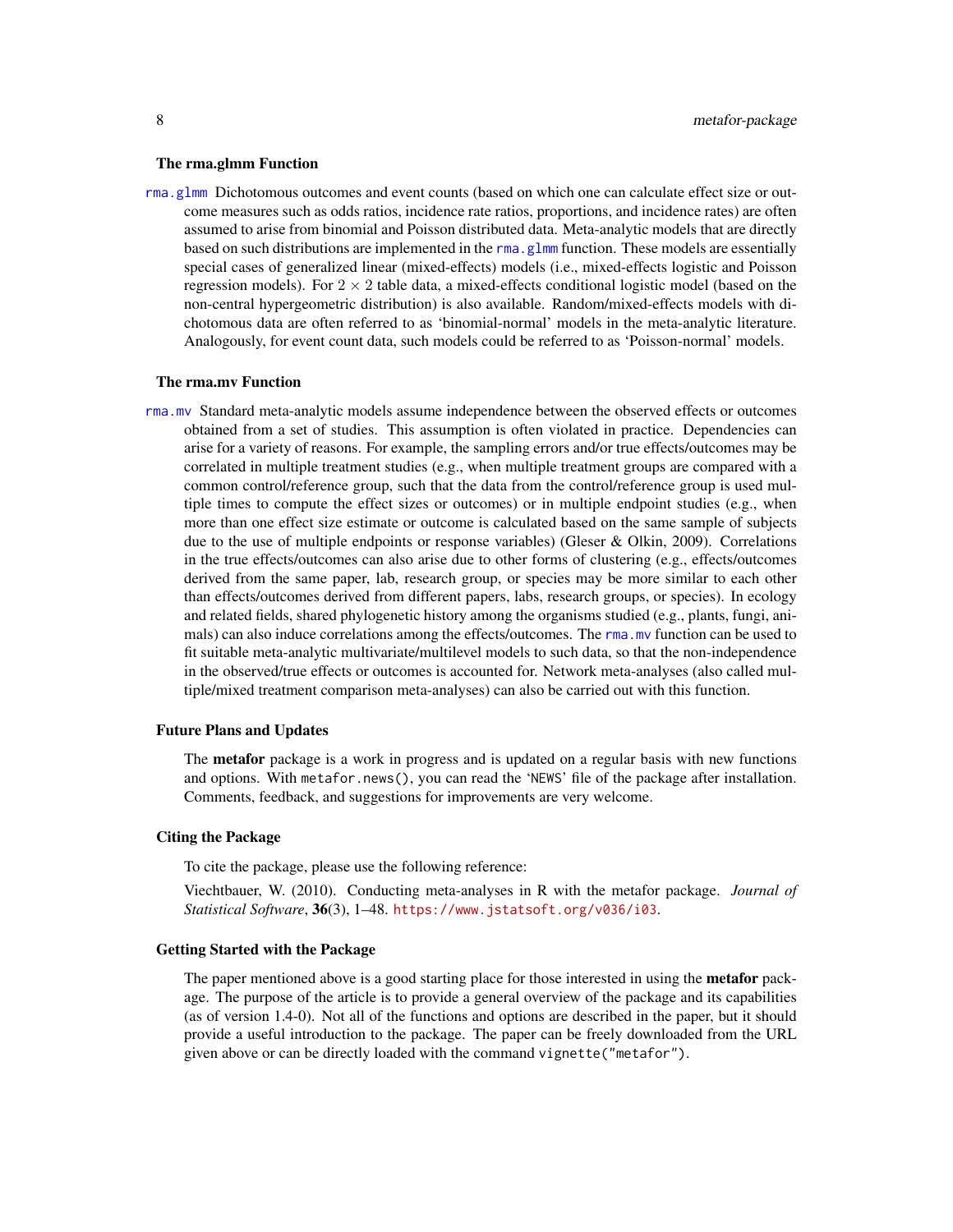# metafor-package 9

In addition to reading the paper, carefully read this page and then the help pages for the [escalc](#page-92-1) and the rma. uni functions (or the [rma.mh](#page-216-1), rma. peto, rma. glmm, rma. mv functions if you intend to use these methods). The help pages for these functions provide links to many additional functions, which can be used after fitting a model. You can also read the entire documentation online at <https://wviechtb.github.io/metafor/reference/index.html> (where it is nicely formatted, equations are shown correctly, and the output from all examples is provided).

A (pdf) diagram showing the various functions in the metafor package (and how they are related to each other) can be opened with the command vignette("diagram").

Finally, additional information about the package, several detailed analysis examples, examples of plots and figures provided by the package (with the corresponding code), some additional tips and notes, and a FAQ can be found on the package website at <http://www.metafor-project.org/>.

# Author(s)

Wolfgang Viechtbauer <wvb@metafor-project.org> package website: <http://www.metafor-project.org/> author homepage: <http://www.wvbauer.com/>

Suggestions on how to obtain help with using the package can found on the package website at: <http://www.metafor-project.org/doku.php/help>

# References

Cooper, H., Hedges, L. V., & Valentine, J. C. (Eds.) (2009). *The handbook of research synthesis and meta-analysis* (2nd ed.). New York: Russell Sage Foundation.

Gleser, L. J., & Olkin, I. (2009). Stochastically dependent effect sizes. In H. Cooper, L. V. Hedges, & J. C. Valentine (Eds.), *The handbook of research synthesis and meta-analysis* (2nd ed., pp. 357– 376). New York: Russell Sage Foundation.

Hedges, L. V., & Olkin, I. (1985). *Statistical methods for meta-analysis*. San Diego, CA: Academic Press.

Hedges, L. V., & Vevea, J. L. (1998). Fixed- and random-effects models in meta-analysis. *Psychological Methods*, 3, 486–504.

Laird, N. M., & Mosteller, F. (1990). Some statistical methods for combining experimental results. *International Journal of Technology Assessment in Health Care*, 6, 5–30.

Mantel, N., & Haenszel, W. (1959). Statistical aspects of the analysis of data from retrospective studies of disease. *Journal of the National Cancer Institute*, 22, 719–748.

Viechtbauer, W. (2010). Conducting meta-analyses in R with the metafor package. *Journal of Statistical Software*, 36(3), 1–48. <https://www.jstatsoft.org/v036/i03>.

Yusuf, S., Peto, R., Lewis, J., Collins, R., & Sleight, P. (1985). Beta blockade during and after myocardial infarction: An overview of the randomized trials. *Progress in Cardiovascular Disease*, 27, 335–371.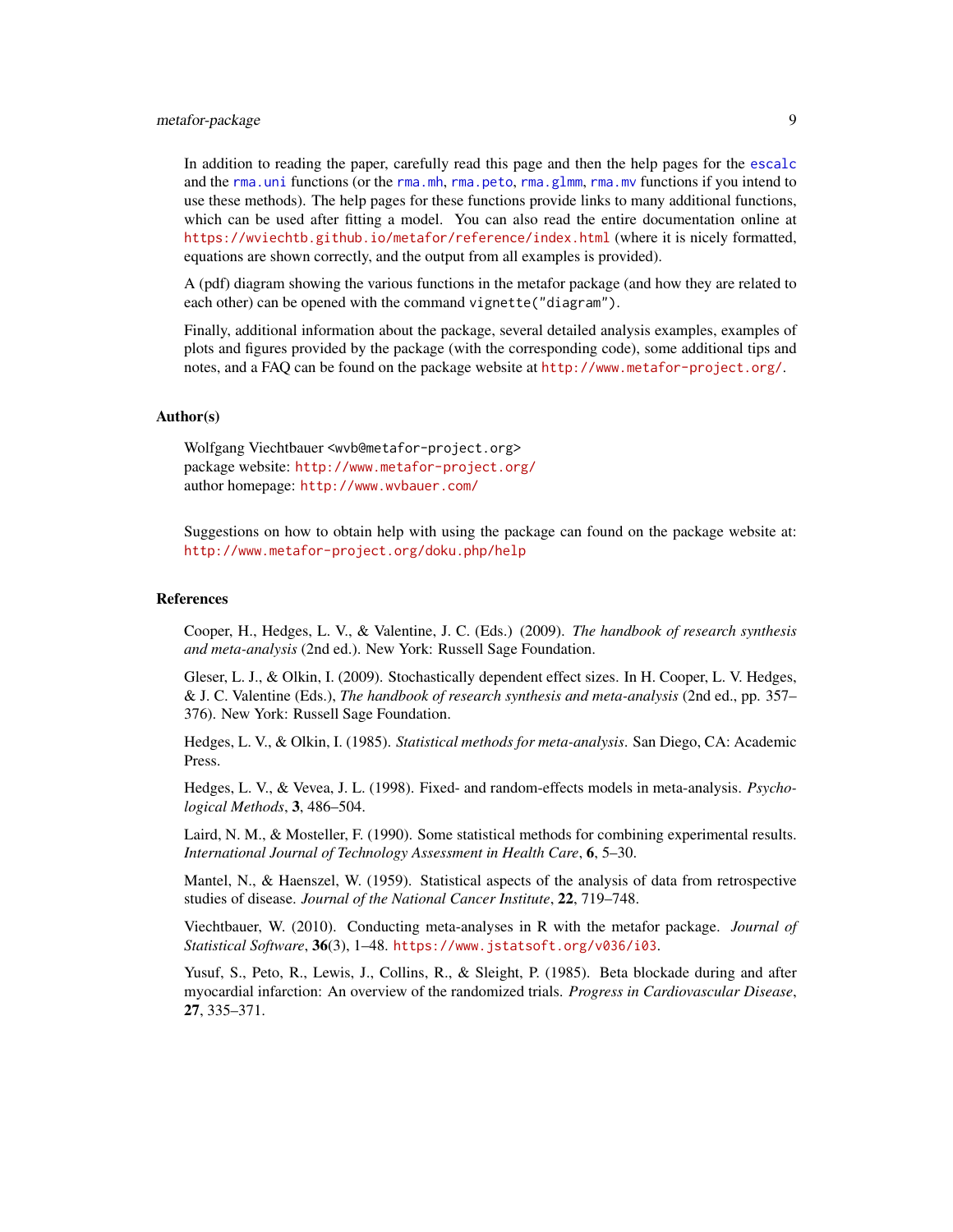<span id="page-9-0"></span>

# Description

The function addpoly is generic. It can be used to add polygons to a forest plot, for example, to indicate summary estimates for all or subgroups of studies and to indicate fitted/predicted values based on models involving moderators.

# Usage

 $addpoly(x, \ldots)$ 

# Arguments

| X | either an object of class "rma" or the values at which polygons should be drawn.<br>See 'Details'. |
|---|----------------------------------------------------------------------------------------------------|
| . | other arguments.                                                                                   |

#### Details

Currently, methods exist for two types of situations.

In the first case, object x is a fitted model coming from the [rma.uni](#page-235-1), [rma.mh](#page-216-1), [rma.peto](#page-232-1), or [rma.glmm](#page-208-1) functions. The model must either be a fixed- or random-effects model, that is, the model should not contain any moderators. The corresponding method is called [addpoly.rma](#page-12-1). It can be used to add a polygon to an existing forest plot (often at the bottom), showing the summary estimate with corresponding confidence interval based on the fitted model.

Alternatively, object x can be a vector with values at which one or more polygons should be drawn. The corresponding method is then [addpoly.default](#page-10-1).

# Author(s)

Wolfgang Viechtbauer <wvb@metafor-project.org> <http://www.metafor-project.org/>

#### References

Viechtbauer, W. (2010). Conducting meta-analyses in R with the metafor package. *Journal of Statistical Software*, 36(3), 1–48. <https://www.jstatsoft.org/v036/i03>.

# See Also

[addpoly.rma](#page-12-1), [addpoly.default](#page-10-1), [forest.rma](#page-119-1), [forest.default](#page-115-1)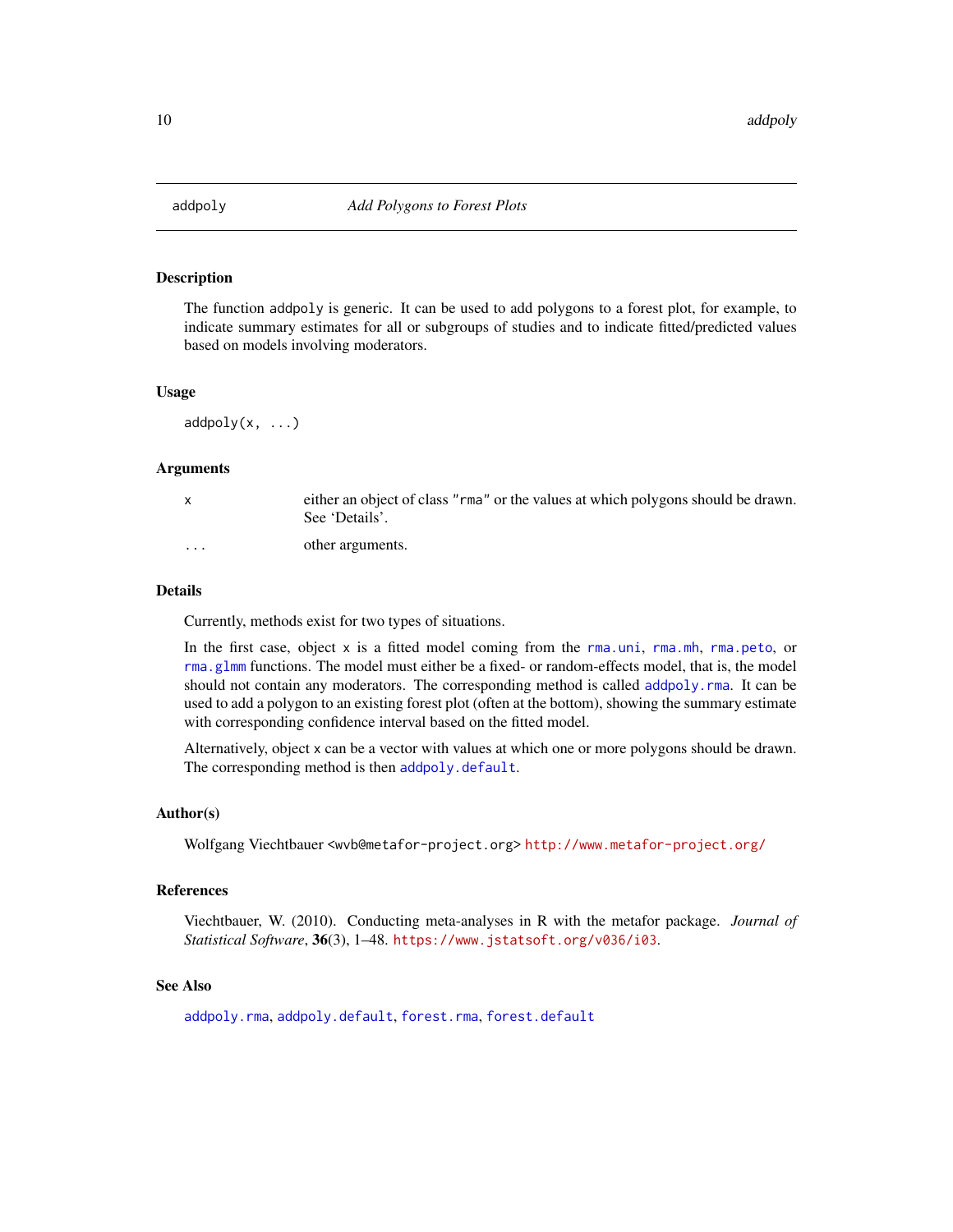<span id="page-10-1"></span><span id="page-10-0"></span>addpoly.default *Add Polygons to Forest Plots (Default Method)*

# Description

Function to add one or more polygons to a forest plot.

# Usage

```
## Default S3 method:
addpoly(x, vi, sei, ci.lb, ci.ub, cr.lb, cr.ub,
       rows=-1, level=95, annotate=TRUE, digits=2, width, mlab,
        transf, atransf, targs, efac=1, col, border, fonts, cex, ...)
```

| X        | vector with the values at which the polygons should be drawn.                                                                                                                                                                                                                                  |
|----------|------------------------------------------------------------------------------------------------------------------------------------------------------------------------------------------------------------------------------------------------------------------------------------------------|
| vi       | vector with the corresponding variances.                                                                                                                                                                                                                                                       |
| sei      | vector with the corresponding standard errors note: only one of the two, vi or<br>sei, needs to be specified).                                                                                                                                                                                 |
| ci.lb    | vector with the corresponding lower confidence interval bounds. Not needed if<br>vi or sei is specified. See 'Details'.                                                                                                                                                                        |
| ci.ub    | vector with the corresponding upper confidence interval bounds. Not needed if<br>vi or sei is specified. See 'Details'.                                                                                                                                                                        |
| cr.lb    | optional vector with the corresponding lower credibility/prediction interval bounds.                                                                                                                                                                                                           |
| cr.ub    | optional vector with the corresponding upper credibility/prediction interval bounds.                                                                                                                                                                                                           |
| rows     | vector specifying the rows (or more generally, the horizontal positions) for plot-<br>ting the polygons (defaults is $-1$ ). Can also be a single value specifying the<br>row (horizontal position) of the first polygon (the remaining polygons are then<br>plotted below this starting row). |
| level    | numerical value between 0 and 100 specifying the confidence interval level (the<br>default is 95).                                                                                                                                                                                             |
| annotate | logical specifying whether annotations should be added to the plot for the poly-<br>gons that are drawn (the default is TRUE).                                                                                                                                                                 |
| digits   | integer specifying the number of decimal places to which the annotations should<br>be rounded (the default is 2).                                                                                                                                                                              |
| width    | optional integer to manually adjust the width of the columns for the annotations.                                                                                                                                                                                                              |
| mlab     | optional character vector with the same length as x giving labels for the polygons<br>that are drawn.                                                                                                                                                                                          |
| transf   | optional argument specifying the name of a function that should be used to trans-<br>form the x values and confidence interval bounds (e.g., transf=exp; see also<br>transf). If unspecified, no transformation is used.                                                                       |
|          |                                                                                                                                                                                                                                                                                                |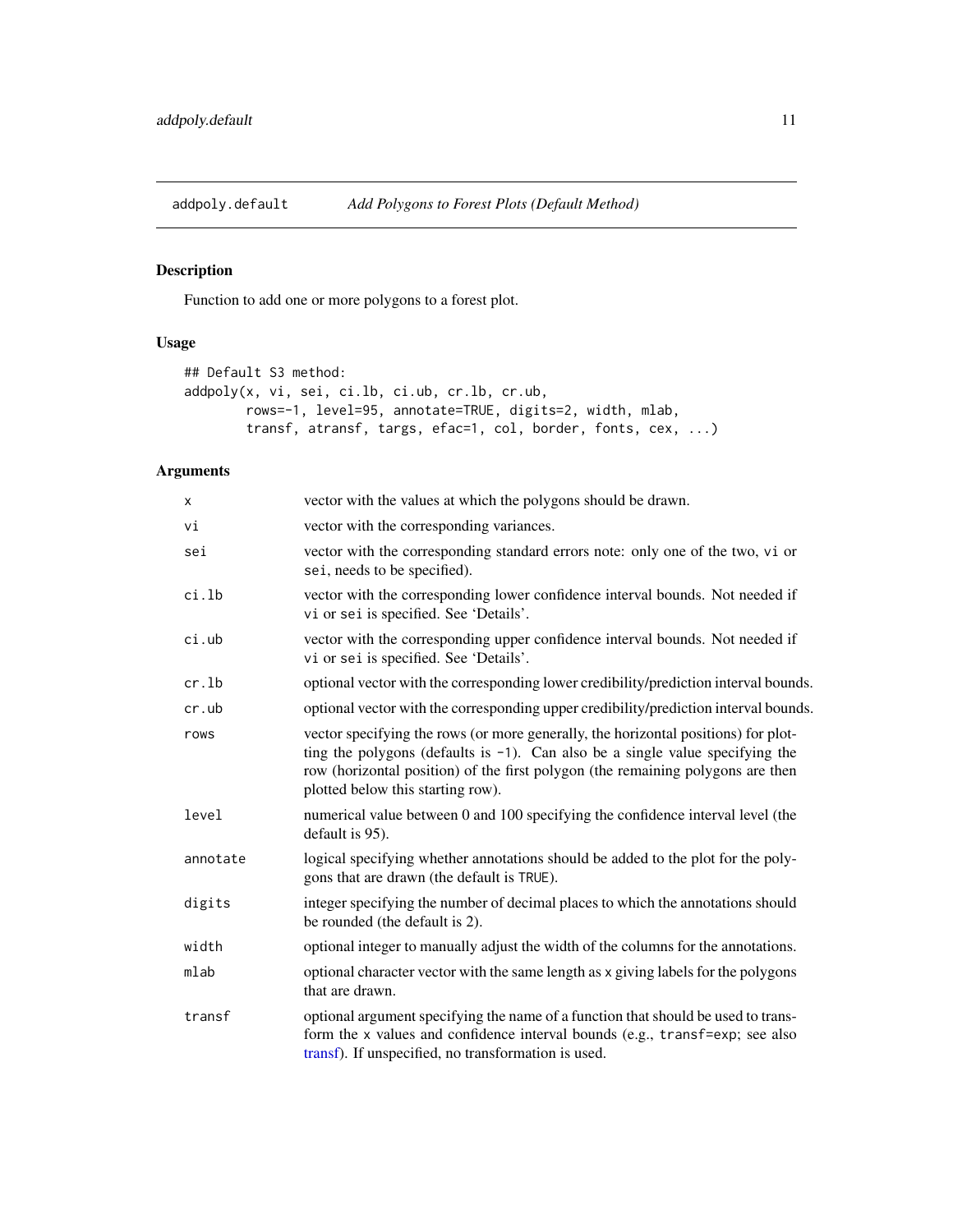| atransf  | optional argument specifying the name of a function that should be used to trans-<br>form the annotations (e.g., atransf=exp; see also transf). If unspecified, no<br>transformation is used. |
|----------|-----------------------------------------------------------------------------------------------------------------------------------------------------------------------------------------------|
| targs    | optional arguments needed by the function specified via transf or atransf.                                                                                                                    |
| efac     | vertical expansion factor for the polygons. The default value of 1 should usually<br>work okay.                                                                                               |
| col      | optional character string specifying the name of a color to use for the polygons.<br>If unspecified, the function sets a default color.                                                       |
| border   | optional character string specifying the name of a color to use for the border of<br>the polygons. If unspecified, the function sets a default color.                                         |
| fonts    | optional character string specifying the font to use for the labels and annotations.<br>If unspecified, the default font is used.                                                             |
| cex      | optional symbol expansion factor. If unspecified, the function tries to set this to<br>a sensible value.                                                                                      |
| $\cdots$ | other arguments.                                                                                                                                                                              |

# Details

The function can be used to add one or more polygons to an existing forest plot created with the [forest](#page-111-1) function. For example, summary estimates based on a model involving moderators can be added to the plot this way. See example below.

To use the function, one should specify the values at which the polygons should be drawn (via the x argument) together with the corresponding variances (via the vi argument) or with the corresponding standard errors (via the sei argument). Alternatively, one can specify the values at which the polygons should be drawn together with the corresponding confidence interval bounds (via the ci.lb and ci.ub arguments). Optionally, one can also specify the bounds of the corresponding credibility/prediction interval bounds via the cr.lb and cr.ub arguments.

The arguments transf, atransf, efac, and cex should always be set equal to the same values used to create the forest plot.

# Author(s)

Wolfgang Viechtbauer <wvb@metafor-project.org> <http://www.metafor-project.org/>

# References

Viechtbauer, W. (2010). Conducting meta-analyses in R with the metafor package. *Journal of Statistical Software*, 36(3), 1–48. <https://www.jstatsoft.org/v036/i03>.

# See Also

[forest.rma](#page-119-1), [forest.default](#page-115-1)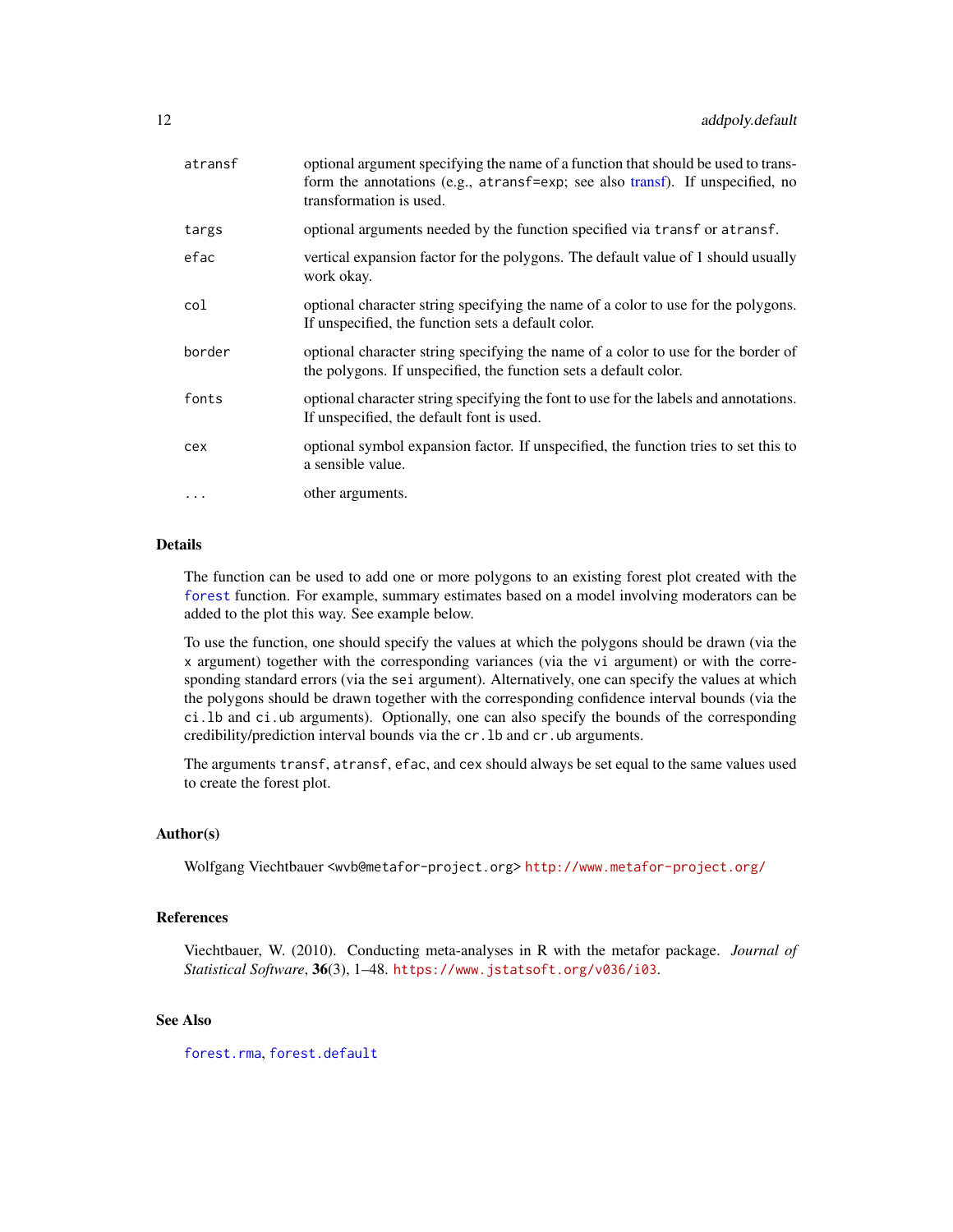# <span id="page-12-0"></span>addpoly.rma 13

# Examples

```
### meta-analysis of the log risk ratios using a mixed-
### effects model with absolute latitude as a moderator
res \le - rma(measure="RR", ai=tpos, bi=tneg, ci=cpos, di=cneg, mods = \sim ablat,
           slab=paste(author, year, sep=", "), data=dat.bcg)
### forest plot of the observed risk ratios
forest(res, addfit=FALSE, atransf=exp, xlim=c(-8,5), ylim=c(-4.5,16), cex=.8,
       order=order(dat.bcg$ablat), ilab=dat.bcg$ablat, ilab.xpos=-4,
       header="Author(s) and Year")
### predicted average log risk ratios for 10, 30, and 50 degrees absolute latitude
x \leftarrow \text{predict}(\text{res}, \text{newmodes}=c(10, 30, 50))### add predicted average risk ratios to forest plot
addpoly(x$pred, sei=x$se, atransf=exp, col="white", rows=-2,
        mlab=c("- at 10 Degrees", "- at 30 Degrees", "- at 50 Degrees"), cex=.8)
abline(h=0)
text(-8, -1, "Model-Based Estimates of RR:", pos=4, cex=.8)
text(-4, 15, "Latitude", cex=.8, font=2)
```
addpoly.rma *Add Polygons to Forest Plots (Method for 'rma' Objects)*

# Description

Function to add a polygon to a forest plot showing the summary estimate with corresponding confidence interval based on an object of class "rma".

# Usage

```
## S3 method for class 'rma'
addpoly(x, row=-2, level=x$level, annotate=TRUE,
       addcred=FALSE, digits=2, width, mlab, transf, atransf, targs,
       efac=1, col, border, fonts, cex, ...)
```

| $\mathsf{x}$ | an object of class "rma".                                                                                                           |
|--------------|-------------------------------------------------------------------------------------------------------------------------------------|
| row          | value specifying the row (or more generally, the horizontal position) for plotting<br>the polygon (the default is $-2$ ).           |
| level        | numerical value between 0 and 100 specifying the confidence interval level (the<br>default is to take the value from the object).   |
| annotate     | logical specifying whether annotations for the summary estimate should be added<br>to the plot (the default is TRUE).               |
| addcred      | logical specifying whether the bounds of the credibility/prediction interval should<br>be added to the plot (the default is FALSE). |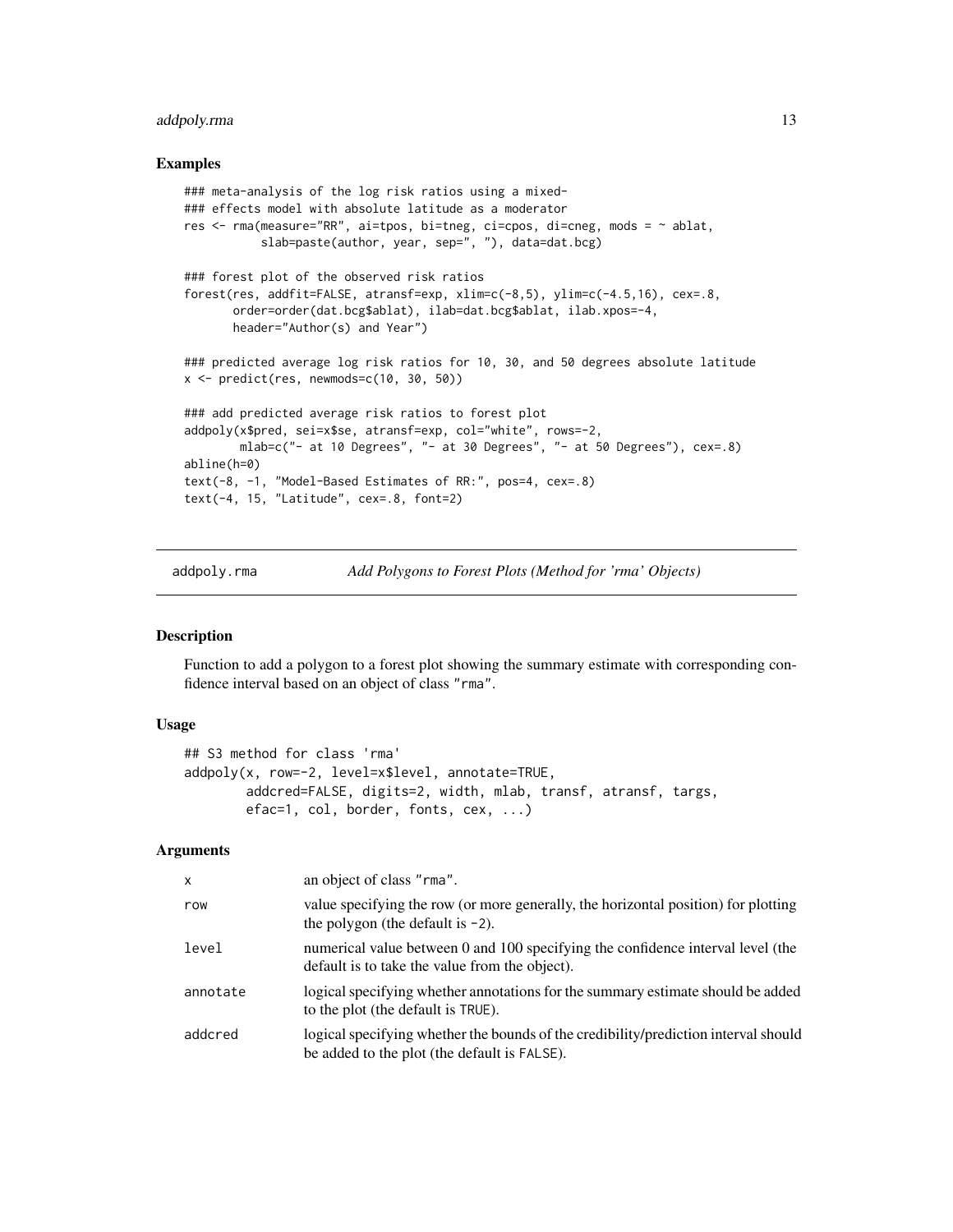| integer specifying the number of decimal places to which the annotations should<br>be rounded (the default is 2).                                                                                                               |
|---------------------------------------------------------------------------------------------------------------------------------------------------------------------------------------------------------------------------------|
| optional integer to manually adjust the width of the columns for the annotations.                                                                                                                                               |
| optional character string giving a label for the summary estimate polygon. If<br>unspecified, the function sets a default label.                                                                                                |
| optional argument specifying the name of a function that should be used to trans-<br>form the summary estimate and confidence interval bound (e.g., transf=exp;<br>see also transf). If unspecified, no transformation is used. |
| optional argument specifying the name of a function that should be used to trans-<br>form the annotations (e.g., atransf=exp; see also transf). If unspecified, no<br>transformation is used.                                   |
| optional arguments needed by the function specified via transf or atransf.                                                                                                                                                      |
| vertical expansion factor for the polygon. The default value of 1 should usually<br>work okay.                                                                                                                                  |
| optional character string specifying the name of a color to use for the polygon.<br>If unspecified, the function sets a default color.                                                                                          |
| optional character string specifying the name of a color to use for the border of<br>the polygon. If unspecified, the function sets a default color.                                                                            |
| optional character string specifying the font to use for the label and annotations.<br>If unspecified, the default font is used.                                                                                                |
| optional symbol expansion factor. If unspecified, the function tries to set this to<br>a sensible value.                                                                                                                        |
| other arguments.                                                                                                                                                                                                                |
|                                                                                                                                                                                                                                 |

# Details

The function can be used to add a polygon to an existing forest plot created with the [forest](#page-111-1) function. The polygon shows the summary estimate based on a fixed- or random-effects model. Using this function, summary estimates based on different types of models can be shown in the same plot. Also, summary estimates based on a subgrouping of the studies can be added to the plot this way. See examples below.

The arguments transf, atransf, efac, and cex should always be set equal to the same values used to create the forest plot.

# Author(s)

Wolfgang Viechtbauer <wvb@metafor-project.org> <http://www.metafor-project.org/>

# References

Viechtbauer, W. (2010). Conducting meta-analyses in R with the metafor package. *Journal of Statistical Software*, 36(3), 1–48. <https://www.jstatsoft.org/v036/i03>.

# See Also

[forest.rma](#page-119-1), [forest.default](#page-115-1)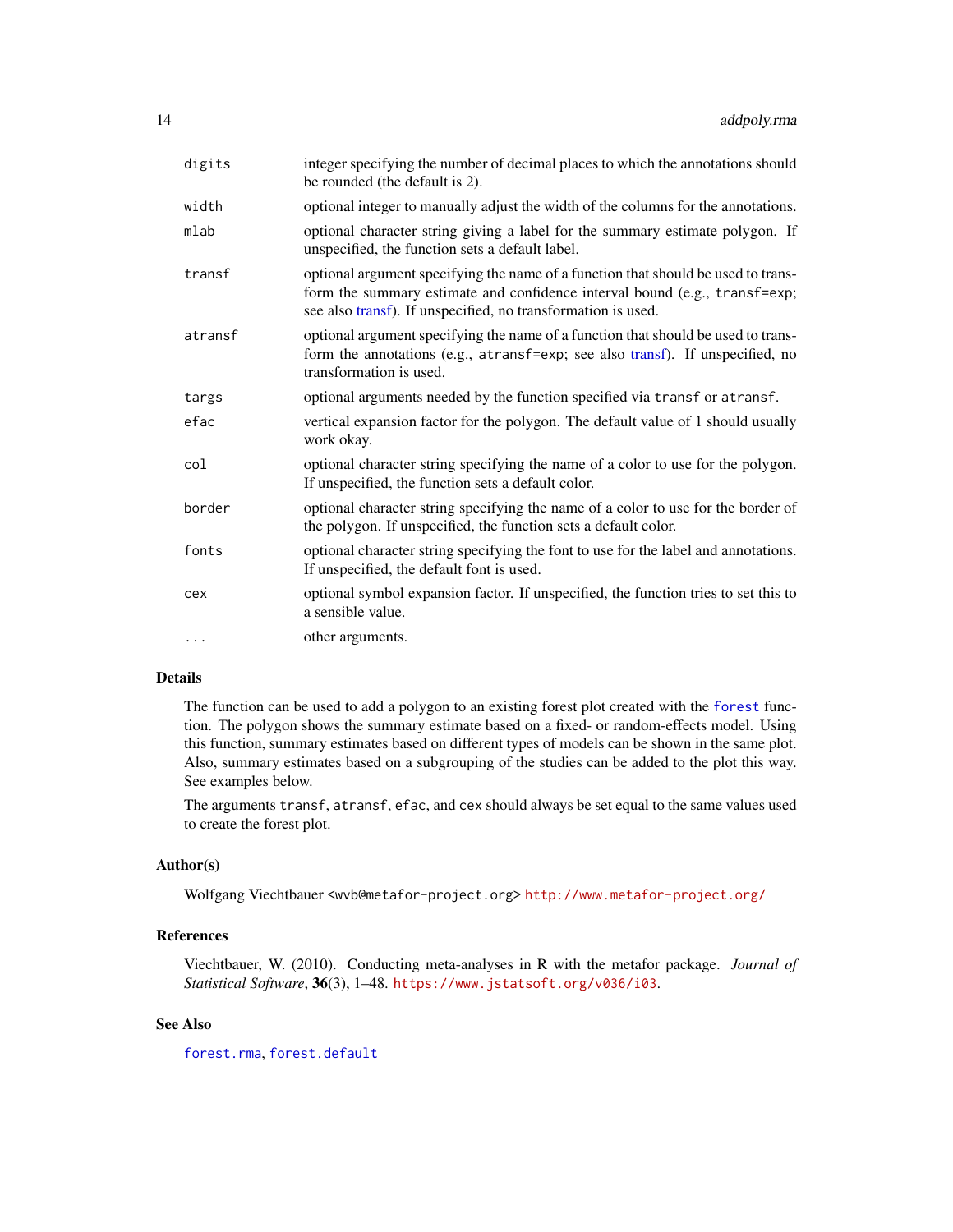#### <span id="page-14-0"></span>anova.rma anova.rma anova.rma anova.rma anova.rma anova.rma anova.rma anova.rma anova.rma anova.rma anova.rma

#### Examples

```
### meta-analysis of the log risk ratios using the Mantel-Haenszel method
res <- rma.mh(measure="RR", ai=tpos, bi=tneg, ci=cpos, di=cneg, data=dat.bcg,
              slab=paste(author, year, sep=", "))
### forest plot of the observed risk ratios with summary estimate
forest(res, atransf=exp, xlim=c(-8,6), ylim=c(-2.5,16), header=TRUE)
### meta-analysis of the log risk ratios using a random-effects model
res <- rma(measure="RR", ai=tpos, bi=tneg, ci=cpos, di=cneg, data=dat.bcg)
### add summary estimate from the random-effects model to forest plot
addpoly(res, atransf=exp)
### forest plot with subgrouping of studies and summaries per subgroup
res <- rma(measure="RR", ai=tpos, bi=tneg, ci=cpos, di=cneg, data=dat.bcg,
           slab=paste(author, year, sep=", "))
forest(res, xlim=c(-16, 6), at=log(c(.05, .25, 1, 4)), atransf=exp,
       ilab=cbind(dat.bcg$tpos, dat.bcg$tneg, dat.bcg$cpos, dat.bcg$cneg),
      ilab.xpos=c(-9.5,-8,-6,-4.5), cex=.75, ylim=c(-1, 27),
      order=order(dat.bcg$alloc), rows=c(3:4,9:15,20:23),
      mlab="RE Model for All Studies", header="Author(s) and Year")
op \leq par(cex=.75, font=4)
text(-16, c(24,16,5), c("Systematic Allocation", "Random Allocation",
                        "Alternate Allocation"), pos=4)
par(font=2)
text(c(-9.5,-8,-6,-4.5), 26, c("TB+", "TB-", "TB+", "TB-"))
text(c(-8.75,-5.25), 27, c("Vaccinated", "Control"))
par(op)
res <- rma(measure="RR", ai=tpos, bi=tneg, ci=cpos, di=cneg, data=dat.bcg,
           subset=(alloc=="systematic"))
addpoly(res, row=18.5, cex=.75, atransf=exp, mlab="RE Model for Subgroup")
res <- rma(measure="RR", ai=tpos, bi=tneg, ci=cpos, di=cneg, data=dat.bcg,
           subset=(alloc=="random"))
addpoly(res, row=7.5, cex=.75, atransf=exp, mlab="RE Model for Subgroup")
res <- rma(measure="RR", ai=tpos, bi=tneg, ci=cpos, di=cneg, data=dat.bcg,
           subset=(alloc=="alternate"))
addpoly(res, row=1.5, cex=.75, atransf=exp, mlab="RE Model for Subgroup")
```
anova.rma *Likelihood Ratio and Wald-Type Tests for 'rma' Objects*

### **Description**

For two (nested) models of class "rma.uni" or "rma.mv", the function provides a full versus reduced model comparison in terms of model fit statistics and a likelihood ratio test. When a single model is specified, a Wald-type test of one or more model coefficients or linear combinations thereof is carried out.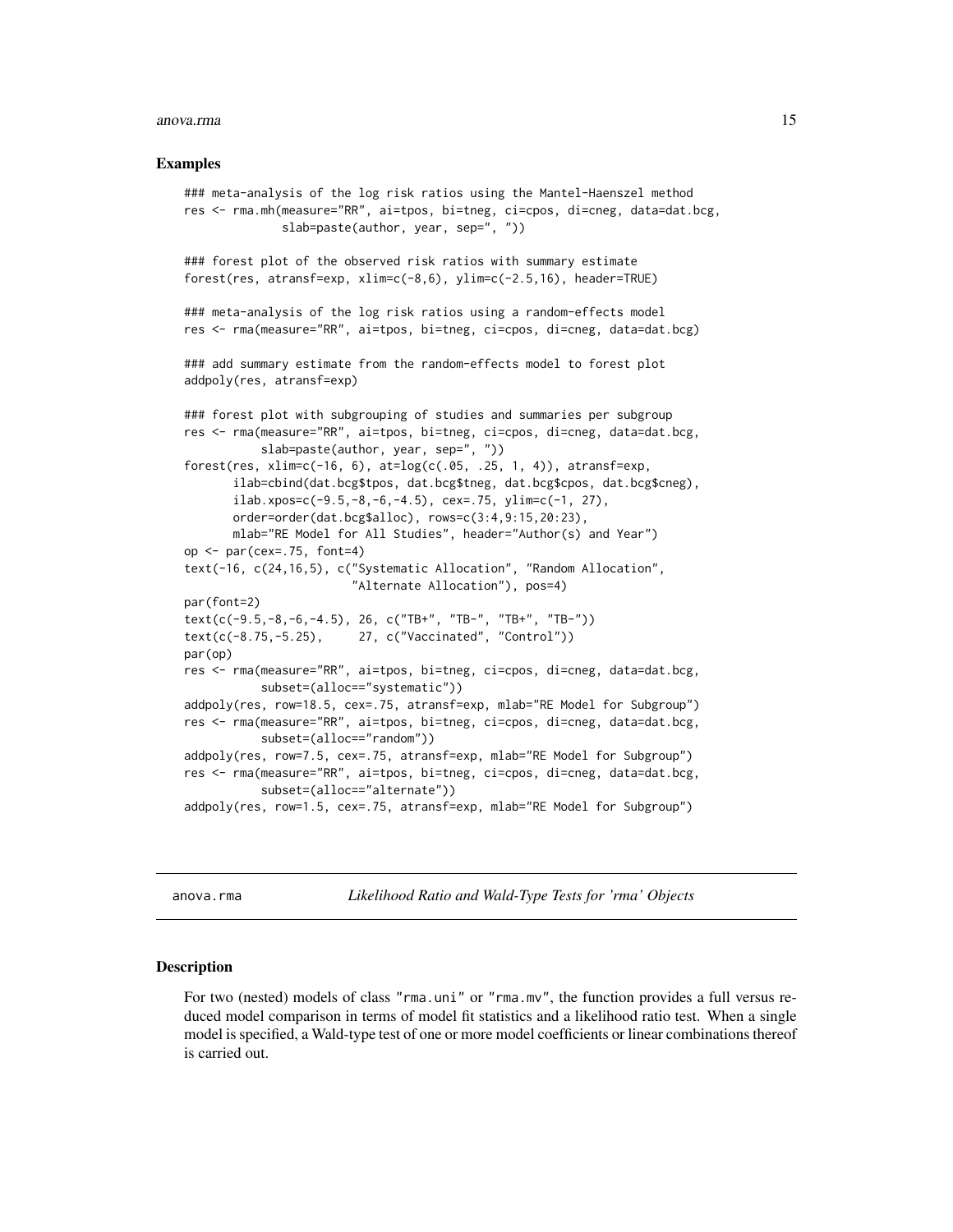# Usage

```
## S3 method for class 'rma'
anova(object, object2, btt, L, digits, ...)
```
# Arguments

| object     | an object of class "rma.uni" or "rma.mv".                                                                                                                                  |
|------------|----------------------------------------------------------------------------------------------------------------------------------------------------------------------------|
| object2    | an (optional) object of class "rma.uni" or "rma.mv". See 'Details'.                                                                                                        |
| btt        | optional vector of indices specifying which coefficients to include in the Wald-<br>type test. Can also be a string to grep for. See 'Details'.                            |
| L.         | optional numeric vector or matrix specifying linear combinations of the coeffi-<br>cients in the model that should be tested to be zero. See 'Details'.                    |
| digits     | integer specifying the number of decimal places to which the printed results<br>should be rounded (if unspecified, the default is to take the value from the ob-<br>ject). |
| $\ddots$ . | other arguments.                                                                                                                                                           |

# Details

When a single model is specified, the function provides Wald-type tests of one or more model coefficients or linear combinations thereof.

In particular, for a fixed- or random-effects model (i.e., a model without moderators), this is just the test of the single coefficient of the model. For models including moderators, an omnibus test of all the model coefficients is conducted that excludes the intercept (the first coefficient) if it is included in the model. If no intercept is included in the model, then the omnibus test includes all of the coefficients in the model including the first.

Alternatively, one can manually specify the indices of the coefficients to test via the btt argument. For example, with  $bt = c(3, 4)$ , only the third and fourth coefficient from the model would be included in the test (if an intercept is included in the model, then it corresponds to the first coefficient in the model). Instead of specifying the coefficient numbers, one can specify a string for btt. In that case, [grep](#page-0-0) will be used to search for all coefficient names that match the string.

Instead, one can also specify one or multiple linear combinations of the coefficients in the model that should be tested to be zero via the L argument. If given as a matrix, its rows define the linear combinations to be tested. If the matrix is of full rank, an omnibus Wald-type test of all linear combinations is also provided.

When specifying two models for comparison, the function provides a likelihood ratio test comparing the two models. The two models must be based on the same set of data, must be of the same class, and should be nested for the likelihood ratio test to make sense. Note that likelihood ratio tests are not meaningful when using REML estimation and the two models have different fixed effects.

#### Value

An object of class "anova.rma". When a single model is specified (without any further arguments or together with the btt argument), the object is a list containing the following components:

QM test statistic for the Wald-type test of model coefficients.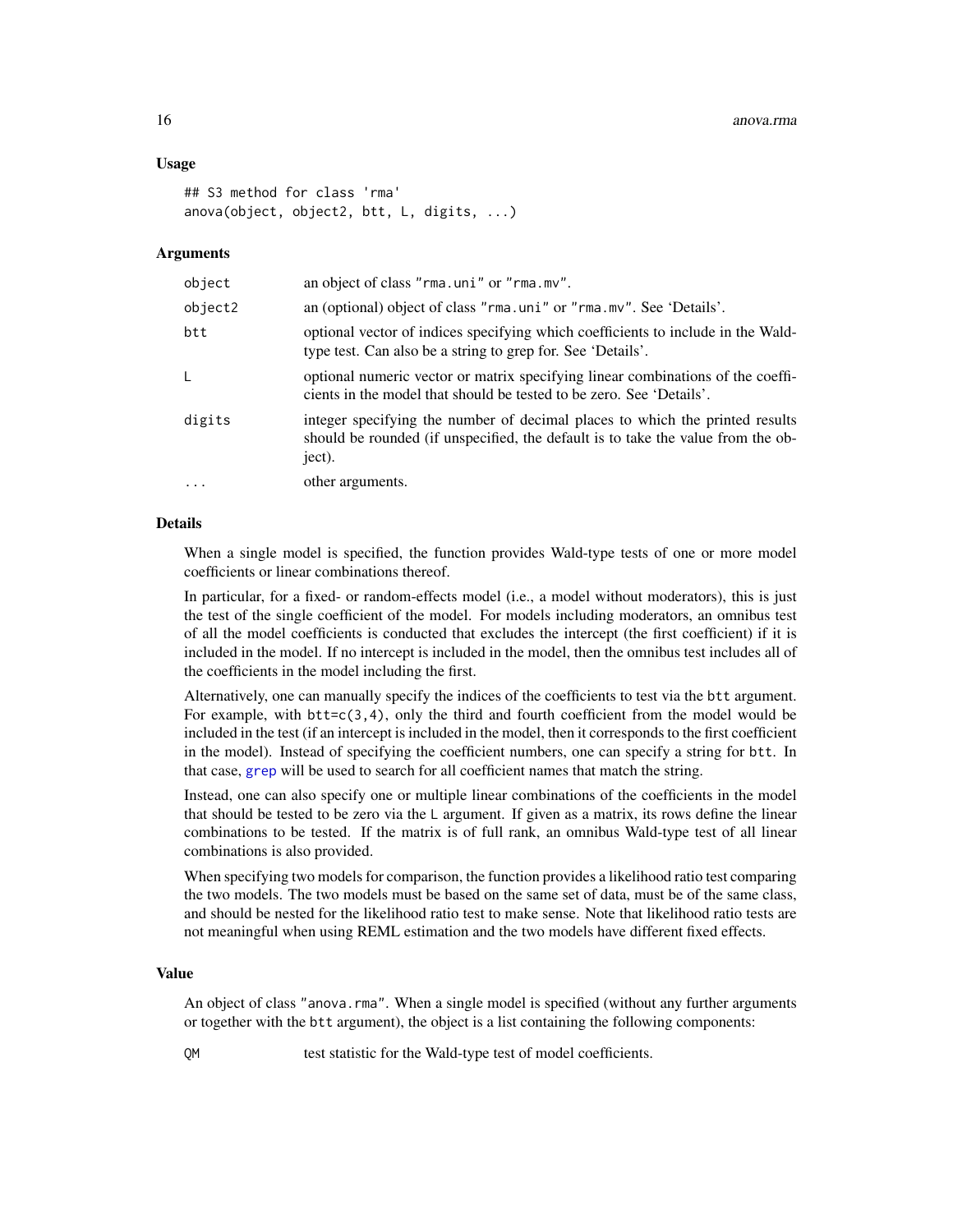| QMp            | p-value for the Wald-type test of model coefficients.                                                                                                                                                                                                                                                                                   |
|----------------|-----------------------------------------------------------------------------------------------------------------------------------------------------------------------------------------------------------------------------------------------------------------------------------------------------------------------------------------|
| btt            | indices of the coefficients tested by the Wald-type test.                                                                                                                                                                                                                                                                               |
| k              | number of outcomes included in the model fitting.                                                                                                                                                                                                                                                                                       |
| р              | number of coefficients in the model (including the intercept).                                                                                                                                                                                                                                                                          |
| m              | number of coefficients included in the Wald-type test of coefficients.                                                                                                                                                                                                                                                                  |
| .              | some additional elements/values.                                                                                                                                                                                                                                                                                                        |
|                | When argument $L$ is specified, the object is a list containing the following components:                                                                                                                                                                                                                                               |
| QM             | test statistic for the omnibus Wald-type test of all linear combinations.                                                                                                                                                                                                                                                               |
| QMp            | p-value for the omnibus Wald-type test.                                                                                                                                                                                                                                                                                                 |
| hyp            | description of the linear combinations tested.                                                                                                                                                                                                                                                                                          |
| Lb             | values of the linear combinations.                                                                                                                                                                                                                                                                                                      |
| se             | standard errors of the linear combinations.                                                                                                                                                                                                                                                                                             |
| zval           | test statistics of the linear combinations.                                                                                                                                                                                                                                                                                             |
| pval           | p-values for the linear combinations.                                                                                                                                                                                                                                                                                                   |
|                | When two models are specified, the object is a list containing the following components:                                                                                                                                                                                                                                                |
| fit.stats.f    | log-likelihood, deviance, AIC, BIC, and AICc for the full model.                                                                                                                                                                                                                                                                        |
| fit.stats.r    | log-likelihood, deviance, AIC, BIC, and AICc for the reduced model.                                                                                                                                                                                                                                                                     |
| p.f            | number of parameters in the full model.                                                                                                                                                                                                                                                                                                 |
| p.r            | number of parameters in the reduced model.                                                                                                                                                                                                                                                                                              |
| LRT            | likelihood ratio test statistic.                                                                                                                                                                                                                                                                                                        |
| pval           | p-value for the likelihood ratio test.                                                                                                                                                                                                                                                                                                  |
| QE.f           | test statistic for the test of (residual) heterogeneity from the full model.                                                                                                                                                                                                                                                            |
| QE.r           | test statistic for the test of (residual) heterogeneity from the reduced model.                                                                                                                                                                                                                                                         |
| tau2.f         | estimated $\tau^2$ value from the full model. NA for "rma.mv" objects.                                                                                                                                                                                                                                                                  |
| tau2.r         | estimated $\tau^2$ value from the reduced model. NA for "rma.mv" objects.                                                                                                                                                                                                                                                               |
| R <sub>2</sub> | amount (in percent) of the heterogeneity in the reduced model that is accounted<br>for in the full model (NA for fixed-effects models or for "rma.mv" objects). This<br>can be regarded as a pseudo $R^2$ statistic (Raudenbush, 2009). Note that the value<br>may not be very accurate unless $k$ is large (Lopez-Lopez et al., 2014). |
| $\ddots$       | some additional elements/values.                                                                                                                                                                                                                                                                                                        |

The results are formatted and printed with the [print.anova.rma](#page-168-1) function.

# Note

In principle, one can consider likelihood ratio tests for the amount of (residual) heterogeneity in random- and mixed-effects models. The full model should then be fitted with either method="ML" or method="REML" and the reduced model with method="FE". The p-value from that test is based on a chi-square distribution with 1 degree of freedom, but actually needs to be adjusted for the fact that the parameter (i.e.,  $\tau^2$ ) falls on the boundary of the parameter space under the null hypothesis. Moreover, the Q-test usually keeps better control of the Type I error rate and therefore should be preferred (see Viechtbauer, 2007, for more details).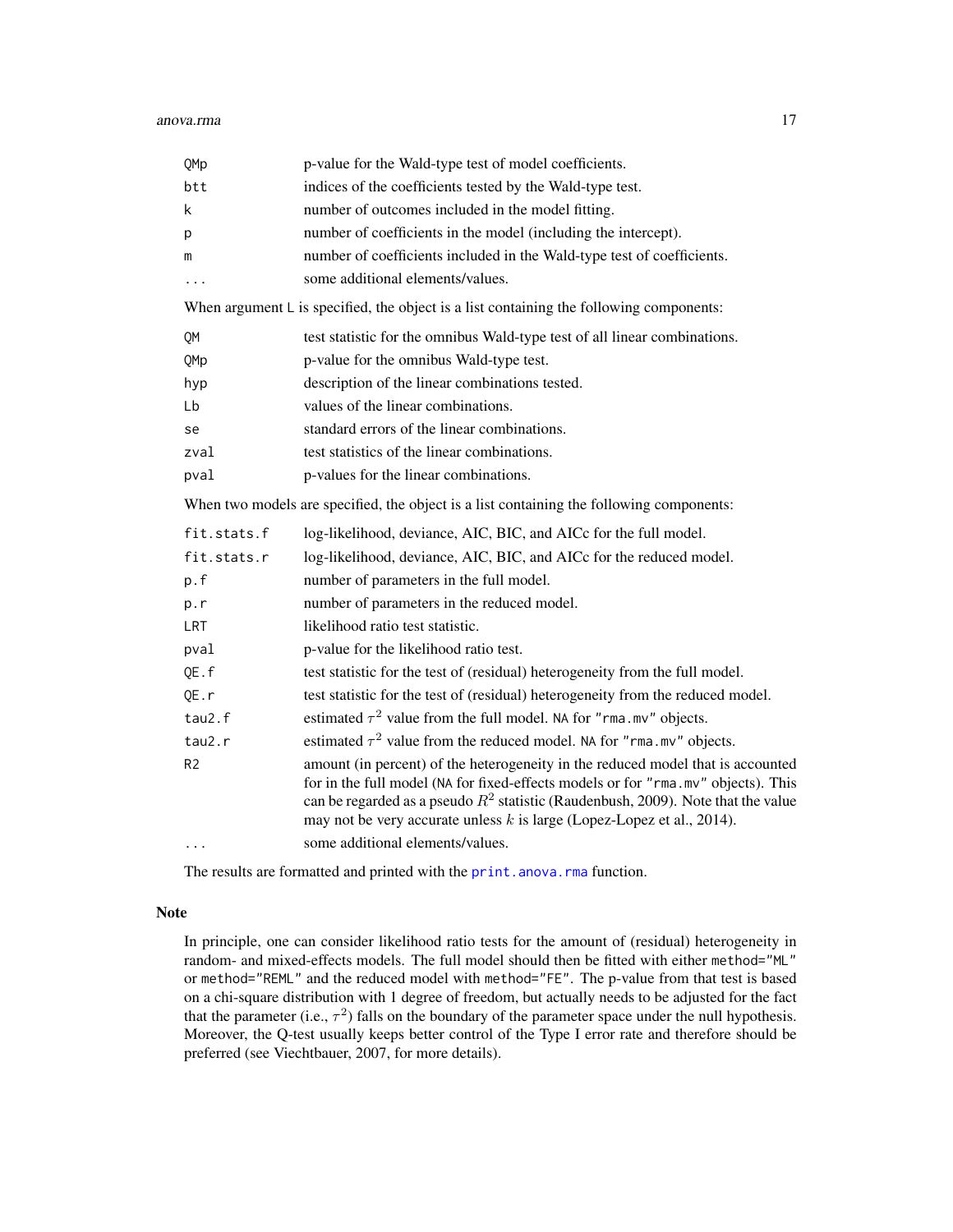#### Author(s)

Wolfgang Viechtbauer <wvb@metafor-project.org> <http://www.metafor-project.org/>

#### References

Hardy, R. J., & Thompson, S. G. (1996). A likelihood approach to meta-analysis with random effects. *Statistics in Medicine*, 15, 619–629.

Huizenga, H. M., Visser, I., & Dolan, C. V. (2011). Testing overall and moderator effects in random effects meta-regression. *British Journal of Mathematical and Statistical Psychology*, 64, 1–19.

López-López, J. A., Marín-Martínez, F., Sánchez-Meca, J., Van den Noortgate, W., & Viechtbauer, W. (2014). Estimation of the predictive power of the model in mixed-effects meta-regression: A simulation study. *British Journal of Mathematical and Statistical Psychology*, 67, 30–48.

Raudenbush, S. W. (2009). Analyzing effect sizes: Random effects models. In H. Cooper, L. V. Hedges, & J. C. Valentine (Eds.), *The handbook of research synthesis and meta-analysis* (2nd ed., pp. 295–315). New York: Russell Sage Foundation.

Viechtbauer, W. (2007). Hypothesis tests for population heterogeneity in meta-analysis. *British Journal of Mathematical and Statistical Psychology*, 60, 29–60.

Viechtbauer, W. (2010). Conducting meta-analyses in R with the metafor package. *Journal of Statistical Software*, 36(3), 1–48. <https://www.jstatsoft.org/v036/i03>.

#### See Also

[rma.uni](#page-235-1), [print.anova.rma](#page-168-1)

# Examples

```
### calculate log risk ratios and corresponding sampling variances
dat <- escalc(measure="RR", ai=tpos, bi=tneg, ci=cpos, di=cneg, data=dat.bcg)
```

```
### random-effects model
res1 <- rma(yi, vi, data=dat, method="ML")
```
### mixed-effects model with two moderators (absolute latitude and publication year)  $res2 \leq rms(yi, vi, mods = ~ablat + year, data=dat, method="ML")$ 

### Wald-type test of the two moderators anova(res2)

### alternative way of specifying the same test  $anova(res2, L=rbind(c(0,1,0), c(0,0,1)))$ 

### corresponding likelihood ratio test anova(res1, res2)

### test of a linear combination anova(res2, L=c(1,35,1970))

```
### mixed-effects model with three moderators
res3 <- \text{rma}(yi, vi, mods = \sim ablat + year + alloc, data=dat, method="ML")
```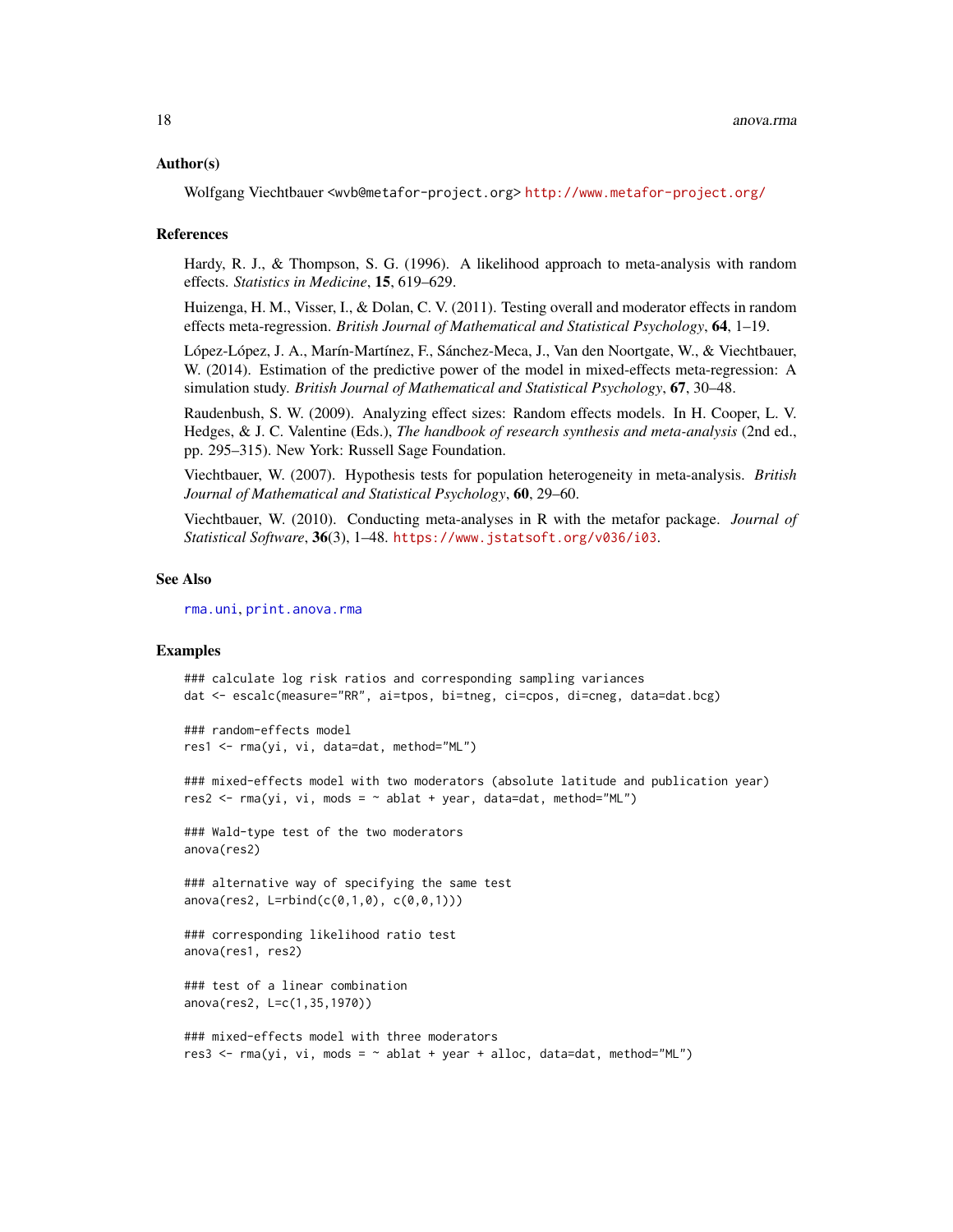#### <span id="page-18-0"></span>baujat 19

```
res3
### test the 'alloc' factor
anova(res3, btt=4:5)
### instead of specifying the coefficient numbers, grep for "alloc"
anova(res3, btt="alloc")
```
baujat *Baujat Plots for 'rma' Objects*

# Description

Function to create Baujat plots for objects of class "rma".

# Usage

baujat $(x, \ldots)$ 

## S3 method for class 'rma' baujat(x, xlim, ylim, xlab, ylab, cex, symbol, grid=TRUE, progbar=FALSE, ...)

| $\times$ | an object of class "rma".                                                                                                                                                                                 |
|----------|-----------------------------------------------------------------------------------------------------------------------------------------------------------------------------------------------------------|
| xlim     | x-axis limits. If unspecified, the function tries to set the x-axis limits to some<br>sensible values.                                                                                                    |
| ylim     | y-axis limits. If unspecified, the function tries to set the y-axis limits to some<br>sensible values.                                                                                                    |
| xlab     | title for the x-axis. If unspecified, the function tries to set an appropriate axis<br>title.                                                                                                             |
| ylab     | title for the y-axis. If unspecified, the function tries to set an appropriate axis<br>title.                                                                                                             |
| cex      | optional character expansion factor. If unspecified, the function tries to set this<br>to a sensible value.                                                                                               |
| symbol   | either an integer to specify the pch value (i.e., plotting symbol), or "slab" to<br>plot the study labels (if specified), or "ids" to plot the study id numbers (if<br>unspecified, this is the default). |
| grid     | logical indicating whether a grid should be added to the plot (can also be a color<br>name).                                                                                                              |
| progbar  | logical indicating whether a progress bar should be shown (the default is FALSE).                                                                                                                         |
| $\cdots$ | other arguments.                                                                                                                                                                                          |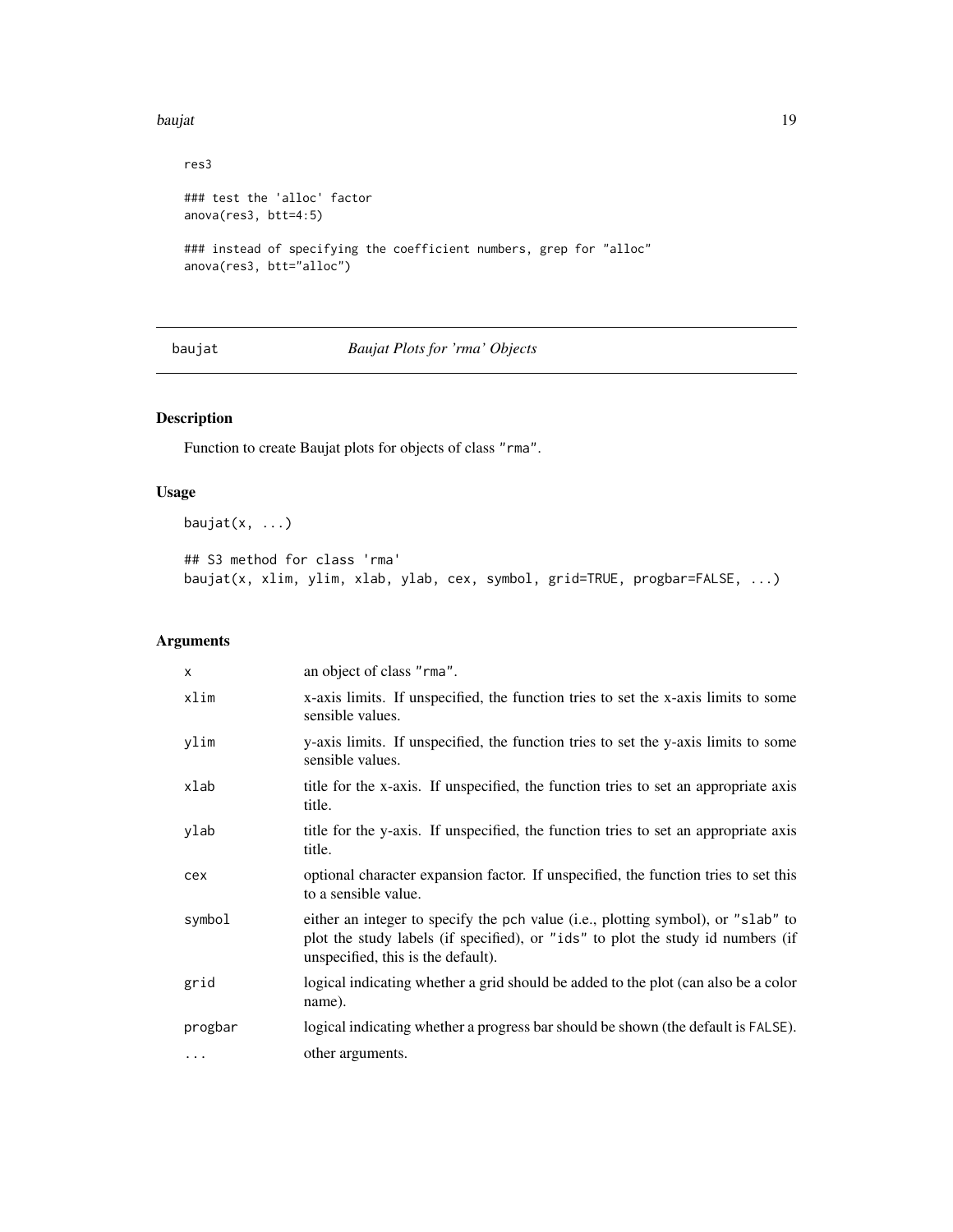# Details

The model specified via x must be a model fitted with either the [rma.uni](#page-235-1), [rma.mh](#page-216-1), or [rma.peto](#page-232-1) function.

Baujat et al. (2002) proposed a diagnostic plot to detect sources of heterogeneity in meta-analytic data. The plot shows the contribution of each study to the overall Q-test statistic for heterogeneity on the x-axis versus the influence of each study (defined as the standardized squared difference between the overall estimate based on a fixed-effects model with and without the study included in the model fitting) on the y-axis. The same type of plot can be produced by first fitting a fixedeffects model with either the [rma.uni](#page-235-1) (using method="FE"), [rma.mh](#page-216-1), or [rma.peto](#page-232-1) functions and then passing the fitted model object to the baujat function.

For models fitted with the rma, uni function (which may involve moderators and/or which may be random/mixed-effects models), the idea underlying this type of plot can be generalized as follows: The x-axis then corresponds to the squared Pearson residual of a study, while the y-axis corresponds to the standardized squared difference between the predicted/fitted value for the study with and without the study included in the model fitting. Therefore, for a fixed-effect with moderators model, the x-axis corresponds to the contribution of the study to the QE-test statistic for residual heterogeneity.

By default, the points plotted are the study id numbers, but one can also plot the study labels by setting symbol="slab" or one can specify a plotting symbol via the symbol argument that gets passed to pch (see [points](#page-0-0)).

# Value

A data frame with components:

| x    | the x coordinates of the points that were plotted. |
|------|----------------------------------------------------|
| У    | the y coordinates of the points that were plotted. |
| ids  | study id numbers.                                  |
| slab | study labels.                                      |
|      |                                                    |

Note that the data frame is returned invisibly.

#### Author(s)

Wolfgang Viechtbauer <wvb@metafor-project.org> <http://www.metafor-project.org/>

# References

Baujat, B., Mahe, C., Pignon, J.-P., & Hill, C. (2002). A graphical method for exploring heterogeneity in meta-analyses: Application to a meta-analysis of 65 trials. *Statistics in Medicine*, 21(18), 2641–2652.

Viechtbauer, W. (2010). Conducting meta-analyses in R with the metafor package. *Journal of Statistical Software*, 36(3), 1–48. <https://www.jstatsoft.org/v036/i03>.

# See Also

[rma.uni](#page-235-1), [rma.mh](#page-216-1), [rma.peto](#page-232-1), [influence.rma.uni](#page-141-1), [radial](#page-191-1)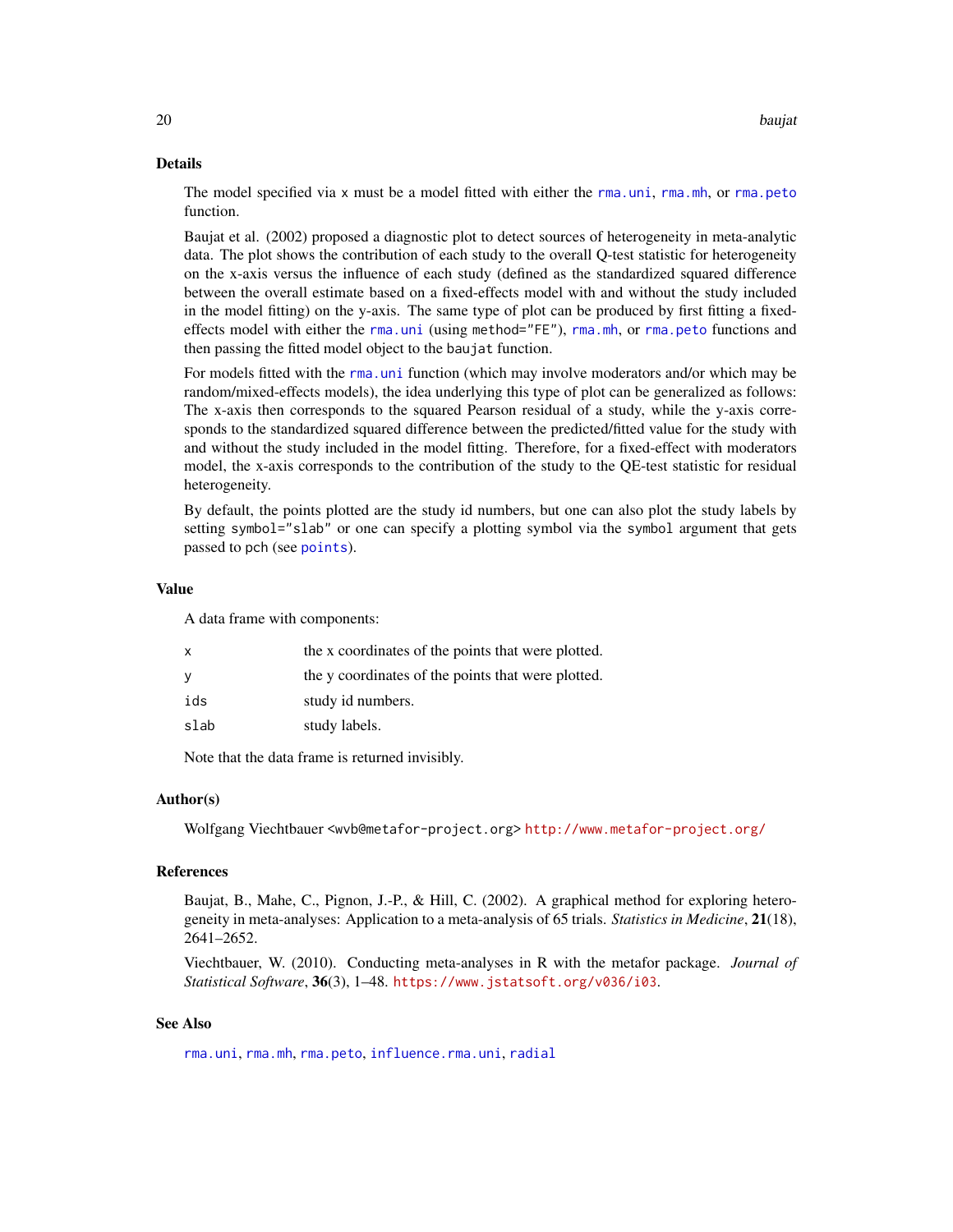#### <span id="page-20-0"></span>bldiag 21 and 22 and 22 and 22 and 22 and 23 and 23 and 23 and 24 and 25 and 26 and 26 and 27 and 27 and 27 and 27 and 27 and 27 and 27 and 27 and 27 and 27 and 27 and 27 and 27 and 27 and 27 and 27 and 27 and 27 and 27 an

# Examples

```
### copy data from Pignon et al. (2000) into 'dat'
dat <- dat.pignon2000
### compute estimated log hazard ratios and sampling variances
dat$yi <- with(dat, OmE/V)
dat$vi <- with(dat, 1/V)
### meta-analysis based on all 65 trials
res <- rma(yi, vi, data=dat, method="FE", slab=trial)
### create Baujat plot
baujat(res)
### some variations of the plotting symbol
baujat(res, symbol=19)
baujat(res, symbol="slab")
```
# bldiag *Construct Block Diagonal Matrix*

# Description

Function to construct a block diagonal matrix from (a list of) matrices.

# Usage

bldiag(...)

# Arguments

... individual matrices or a list of matrices.

#### Author(s)

Posted to R-help by Berton Gunter (2 Sep 2005).

# See Also

[rma.mv](#page-220-1)

# Examples

```
### copy data into 'dat'
dat <- dat.berkey1998
```

```
### construct list of the variance-covariance matrices of the observed outcomes for the studies
V <- lapply(split(dat[c("v1i", "v2i")], dat$trial), as.matrix)
V
```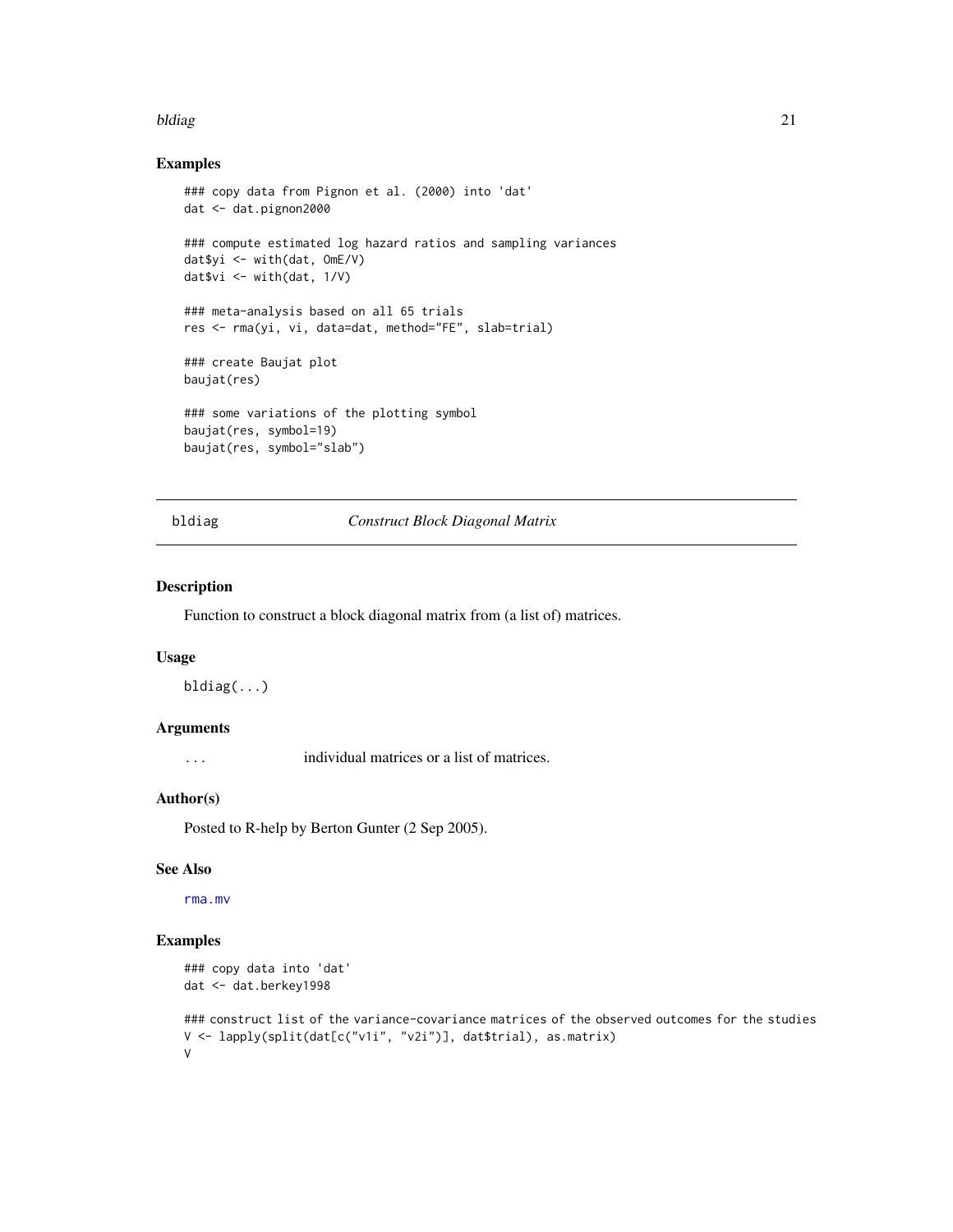```
### construct block diagonal matrix
V <- bldiag(V)
V
```
blup *Best Linear Unbiased Predictions for 'rma.uni' Objects*

# Description

The function calculates best linear unbiased predictions (BLUPs) of the study-specific true outcomes by combining the fitted values based on the fixed effects and the estimated contributions of the random effects for objects of class "rma.uni". Corresponding standard errors and prediction interval bounds are also provided.

# Usage

 $blup(x, \ldots)$ 

## S3 method for class 'rma.uni' blup(x, level, digits, transf, targs, ...)

# Arguments

| $\mathsf{x}$ | an object of class "rma.uni".                                                                                                                                                                                       |
|--------------|---------------------------------------------------------------------------------------------------------------------------------------------------------------------------------------------------------------------|
| level        | numerical value between 0 and 100 specifying the prediction interval level (if<br>unspecified, the default is to take the value from the object).                                                                   |
| digits       | integer specifying the number of decimal places to which the printed results<br>should be rounded (if unspecified, the default is to take the value from the ob-<br>ject).                                          |
| transf       | optional argument specifying the name of a function that should be used to<br>transform the predicted values and interval bounds (e.g., transf=exp; see also<br>transf). If unspecified, no transformation is used. |
| targs        | optional arguments needed by the function specified under transf.                                                                                                                                                   |
| $\cdots$     | other arguments.                                                                                                                                                                                                    |

# Value

An object of class "list.rma". The object is a list containing the following components:

| pred  | predicted values.                        |
|-------|------------------------------------------|
| se.   | corresponding standard errors.           |
| pi.lb | lower bound of the prediction intervals. |
| pi.ub | upper bound of the prediction intervals. |
|       | some additional elements/values.         |
|       |                                          |

The "list.rma" object is formatted and printed with [print.list.rma](#page-176-1).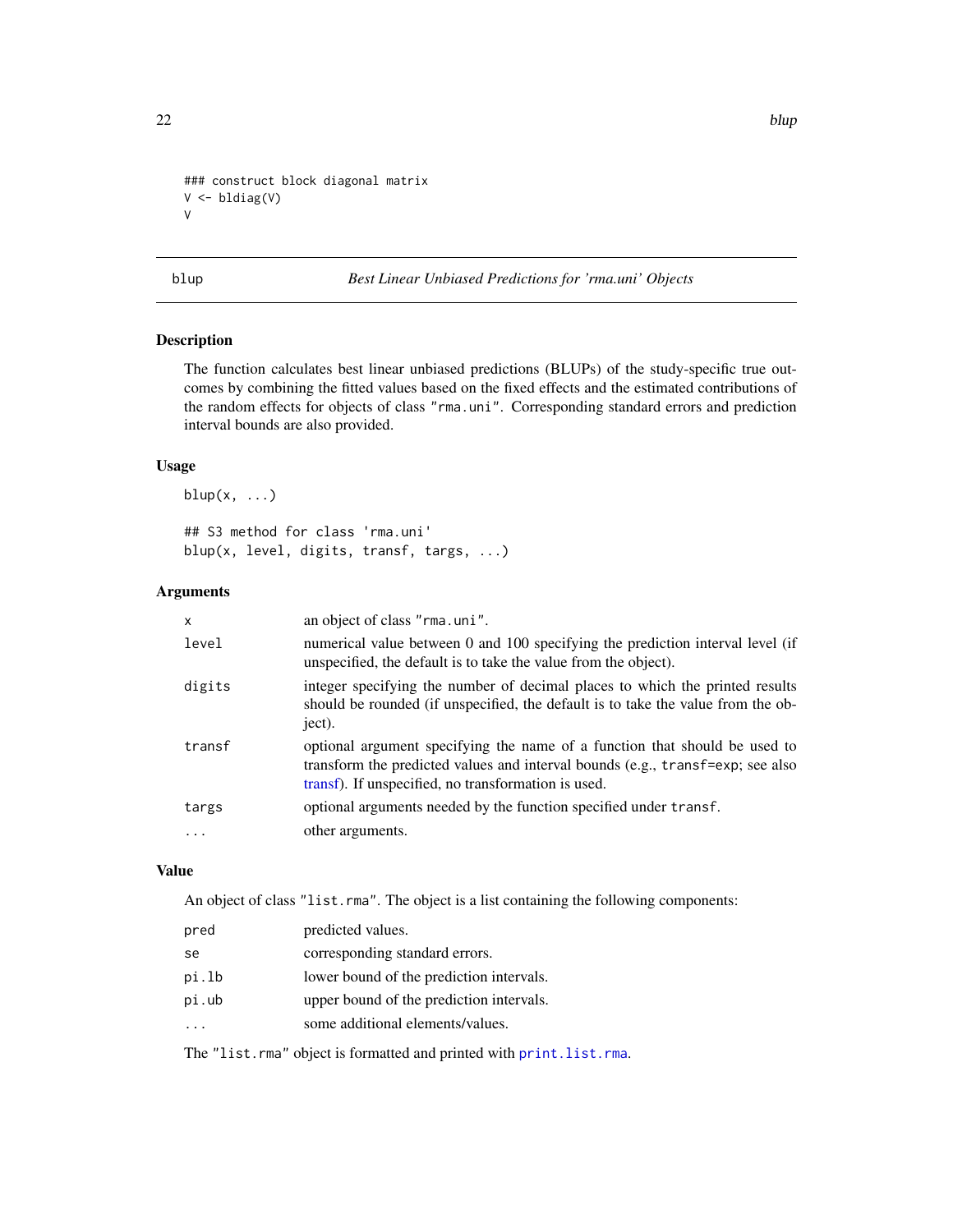# Note

For best linear unbiased predictions of only the random effects, see [ranef](#page-193-1).

For predicted/fitted values that are based only on the fixed effects of the model, see [fitted.rma](#page-110-1) and [predict.rma](#page-164-1).

For conditional residuals (the deviations of the observed outcomes from the BLUPs), see rstandard.rma.uni with type="conditional".

Fixed-effects models (with or without moderators) do not contain random study effects. The BLUPs for these models will therefore be equal to the usual fitted values, that is, those obtained with [fitted.rma](#page-110-1) and [predict.rma](#page-164-1).

When using the transf argument, the transformation is applied to the predicted values and the corresponding interval bounds. The standard errors are then set equal to NA and are omitted from the printed output.

The normal distribution is used to calculate the prediction intervals. When the model was fitted with the Knapp and Hartung (2003) method (i.e., test="knha" in the [rma.uni](#page-235-1) function), then the t-distribution with  $k - p$  degrees of freedom is used.

To be precise, it should be noted that the function actually calculates empirical BLUPs (eBLUPs), since the predicted values are a function of the estimated value of  $\tau^2$ .

# Author(s)

Wolfgang Viechtbauer <wvb@metafor-project.org> <http://www.metafor-project.org/>

#### References

Kackar, R. N., & Harville, D. A. (1981). Unbiasedness of two-stage estimation and prediction procedures for mixed linear models. Communications in Statistics, Theory and Methods, 10, 1249– 1261.

Raudenbush, S. W., & Bryk, A. S. (1985). Empirical Bayes meta-analysis. *Journal of Educational Statistics*, 10, 75–98.

Robinson, G. K. (1991). That BLUP is a good thing: The estimation of random effects. *Statistical Science*, 6, 15–32.

Viechtbauer, W. (2010). Conducting meta-analyses in R with the metafor package. *Journal of Statistical Software*, 36(3), 1–48. <https://www.jstatsoft.org/v036/i03>.

# See Also

[rma.uni](#page-235-1), [predict.rma](#page-164-1), [fitted.rma](#page-110-1), [ranef.rma.uni](#page-193-2)

#### Examples

```
### calculate log risk ratios and corresponding sampling variances
dat <- escalc(measure="RR", ai=tpos, bi=tneg, ci=cpos, di=cneg, data=dat.bcg)
```
### meta-analysis of the log risk ratios using a random-effects model res <- rma(yi, vi, data=dat)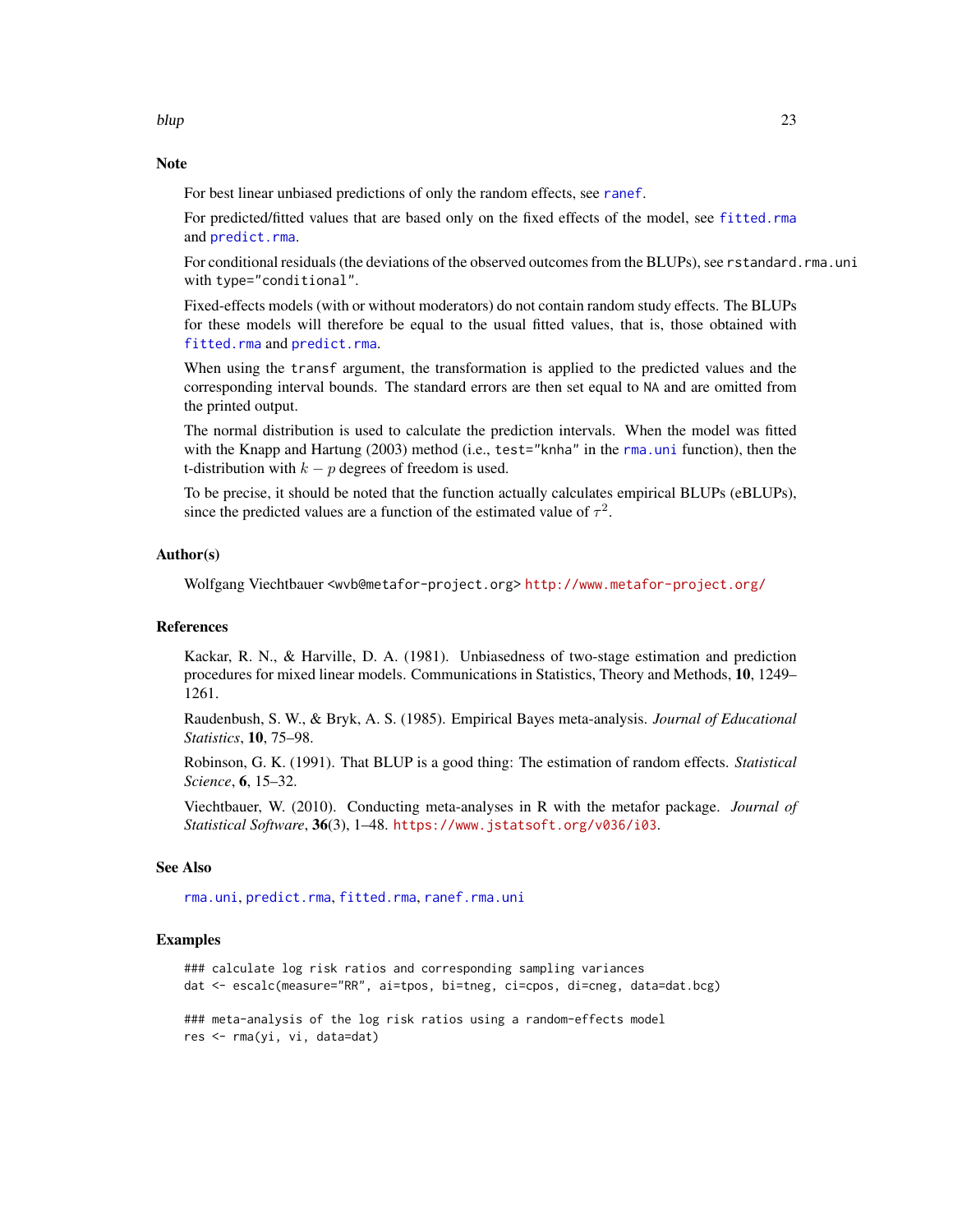```
### BLUPs of the true risk ratios for each study
blup(res, transf=exp)
### illustrate shrinkage of BLUPs towards the (estimated) population average
res <- rma(yi, vi, data=dat)
blups <- blup(res)$pred
plot(NA, NA, xlim=c(.8,2.4), ylim=c(-2,0.5), pch=19,
     xaxt="n", bty="n", xlab="", ylab="Log Risk Ratio")
segments(rep(1,13), dat$yi, rep(2,13), blups, col="darkgray")
points(rep(1,13), dat$yi, pch=19)
points(rep(2,13), blups, pch=19)
axis(side=1, at=c(1,2), labels=c("Observed\nValues", "BLUPs"), lwd=0)
segments(.7, res$beta, 2.15, res$beta, lty="dotted")
text(2.3, res$beta, expression(hat(mu)==-0.71), cex=1)
```

```
coef.permutest.rma.uni
```
*Extract the Model Coefficient Table from 'permutest.rma.uni' Objects*

# Description

The function extracts the estimated model coefficients, corresponding standard errors, test statistics, p-values (based on the permutation test), and confidence interval bounds from objects of class "permutest.rma.uni".

# Usage

## S3 method for class 'permutest.rma.uni' coef(object, ...)

# Arguments

| object   | an object of class "permutest.rma.uni". |
|----------|-----------------------------------------|
| $\cdots$ | other arguments.                        |

# Value

A data frame with the following elements:

| estimate | estimated model coefficient(s).                                |
|----------|----------------------------------------------------------------|
| se       | corresponding standard error(s).                               |
| zval     | corresponding test statistic(s).                               |
| pval     | $p-value(s)$ based on the permutation test.                    |
| ci.lb    | lower bound of the (permutation-based) confidence interval(s). |
| ci.ub    | upper bound of the (permutation-based) confidence interval(s). |
|          |                                                                |

When the model was fitted with the Knapp and Hartung (2003) method (i.e., test="knha" in the [rma.uni](#page-235-1) function), then zval is called tval in the data frame that is returned by the function.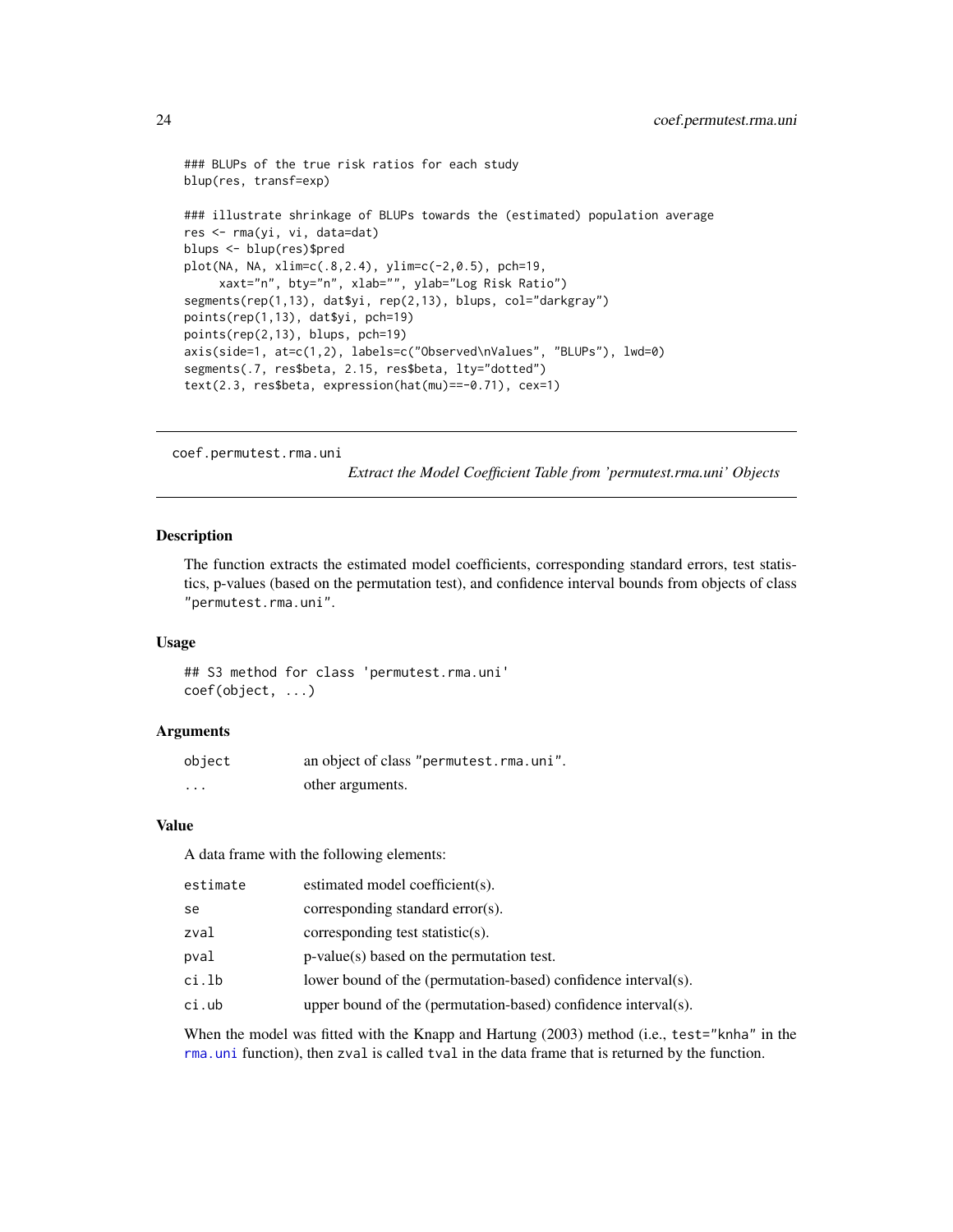#### <span id="page-24-0"></span>coef.rma 25

# Author(s)

Wolfgang Viechtbauer <wvb@metafor-project.org> <http://www.metafor-project.org/>

# References

Viechtbauer, W. (2010). Conducting meta-analyses in R with the metafor package. *Journal of Statistical Software*, 36(3), 1–48. <https://www.jstatsoft.org/v036/i03>.

# See Also

[permutest.rma.uni](#page-153-1), [rma.uni](#page-235-1)

# Examples

```
### meta-analysis of the log risk ratios using a mixed-effects model
### with two moderators (absolute latitude and publication year)
res <- rma(measure="RR", ai=tpos, bi=tneg, ci=cpos, di=cneg,
          mods = ~ablat + year, data=dat.bcg)### permutation test
## Not run:
pres <- permutest(res)
coef(pres)
## End(Not run)
```
coef.rma *Extract the Model Coefficients and Coefficient Table from 'rma' and 'summary.rma' Objects*

# Description

The coef function extracts the estimated model coefficients from objects of class "rma". For objects of class "summary.rma", the model coefficients, corresponding standard errors, test statistics, pvalues, and confidence interval bounds are extracted.

# Usage

```
## S3 method for class 'rma'
coef(object, ...)
```
## S3 method for class 'summary.rma' coef(object, ...)

| object   | an object of class "rma" or "summary.rma". |
|----------|--------------------------------------------|
| $\cdots$ | other arguments.                           |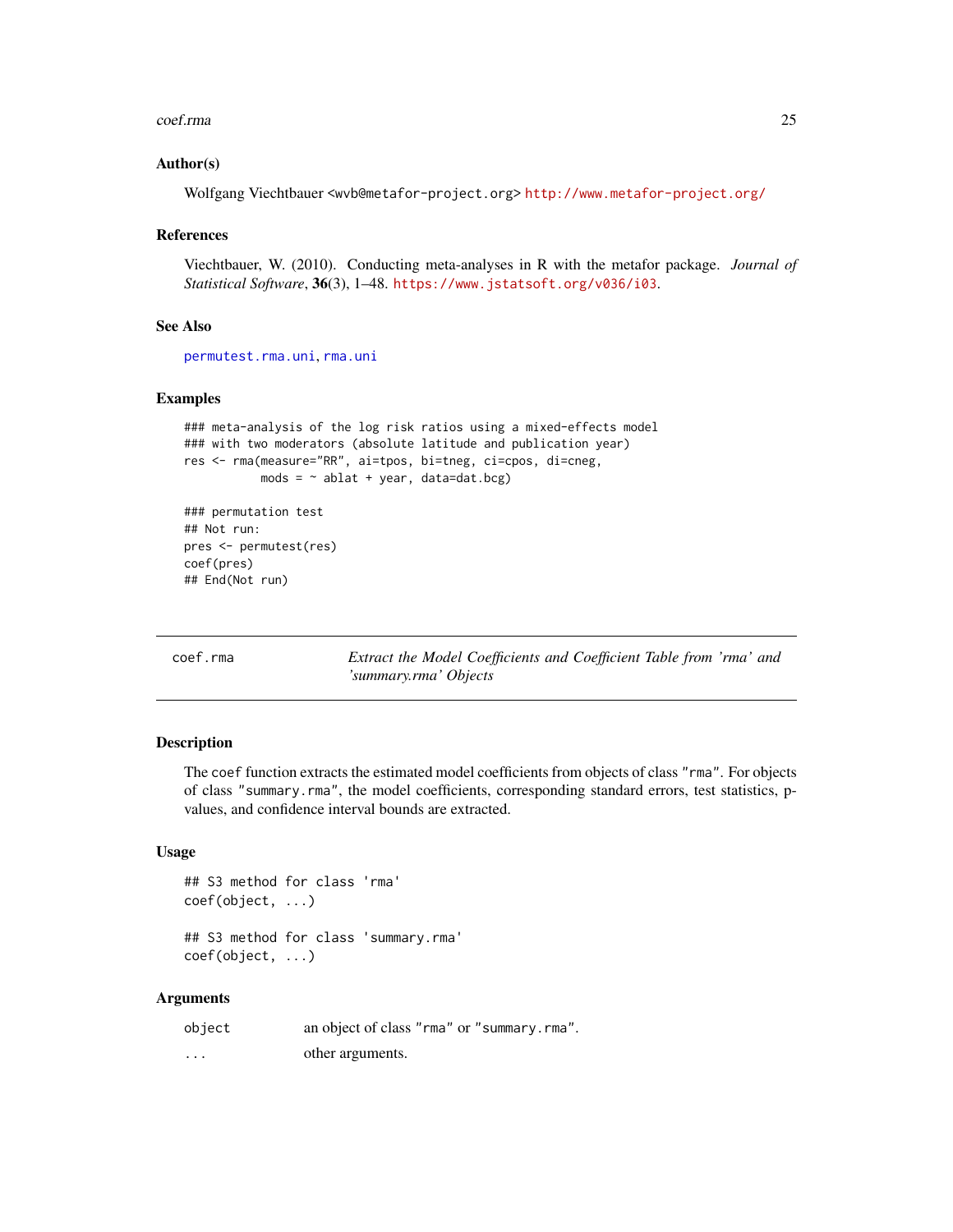<span id="page-25-0"></span>Either a vector with the estimated model coefficient(s) or a data frame with the following elements:

| estimate | estimated model coefficient(s).                          |
|----------|----------------------------------------------------------|
| se       | corresponding standard error(s).                         |
| zval     | corresponding test statistic(s).                         |
| pval     | corresponding $p$ -value $(s)$ .                         |
| ci.lb    | corresponding lower bound of the confidence interval(s). |
| ci.ub    | corresponding upper bound of the confidence interval(s). |

When the model was fitted with the Knapp and Hartung (2003) method (i.e., test="knha" in the [rma.uni](#page-235-1) function) or with test="t" in the [rma.glmm](#page-208-1) and [rma.mv](#page-220-1) functions, then zval is called tval in the data frame that is returned by the function.

# Author(s)

Wolfgang Viechtbauer <wvb@metafor-project.org> <http://www.metafor-project.org/>

# References

Viechtbauer, W. (2010). Conducting meta-analyses in R with the metafor package. *Journal of Statistical Software*, 36(3), 1–48. <https://www.jstatsoft.org/v036/i03>.

# See Also

[rma.uni](#page-235-1), [rma.mh](#page-216-1), [rma.peto](#page-232-1), [rma.glmm](#page-208-1), [rma.mv](#page-220-1)

# Examples

```
### meta-analysis of the log risk ratios using a mixed-effects model
### with two moderators (absolute latitude and publication year)
res <- rma(measure="RR", ai=tpos, bi=tneg, ci=cpos, di=cneg,
          mods = ~ablat + year, data=dat.bcg)coef(res)
coef(summary(res))
```
confint.rma *Confidence Intervals for 'rma' Objects*

# Description

The function calculates confidence intervals for the model coefficients and/or for variance/correlation parameters in the model (the latter only for [rma.uni](#page-235-1) and [rma.mv](#page-220-1) objects).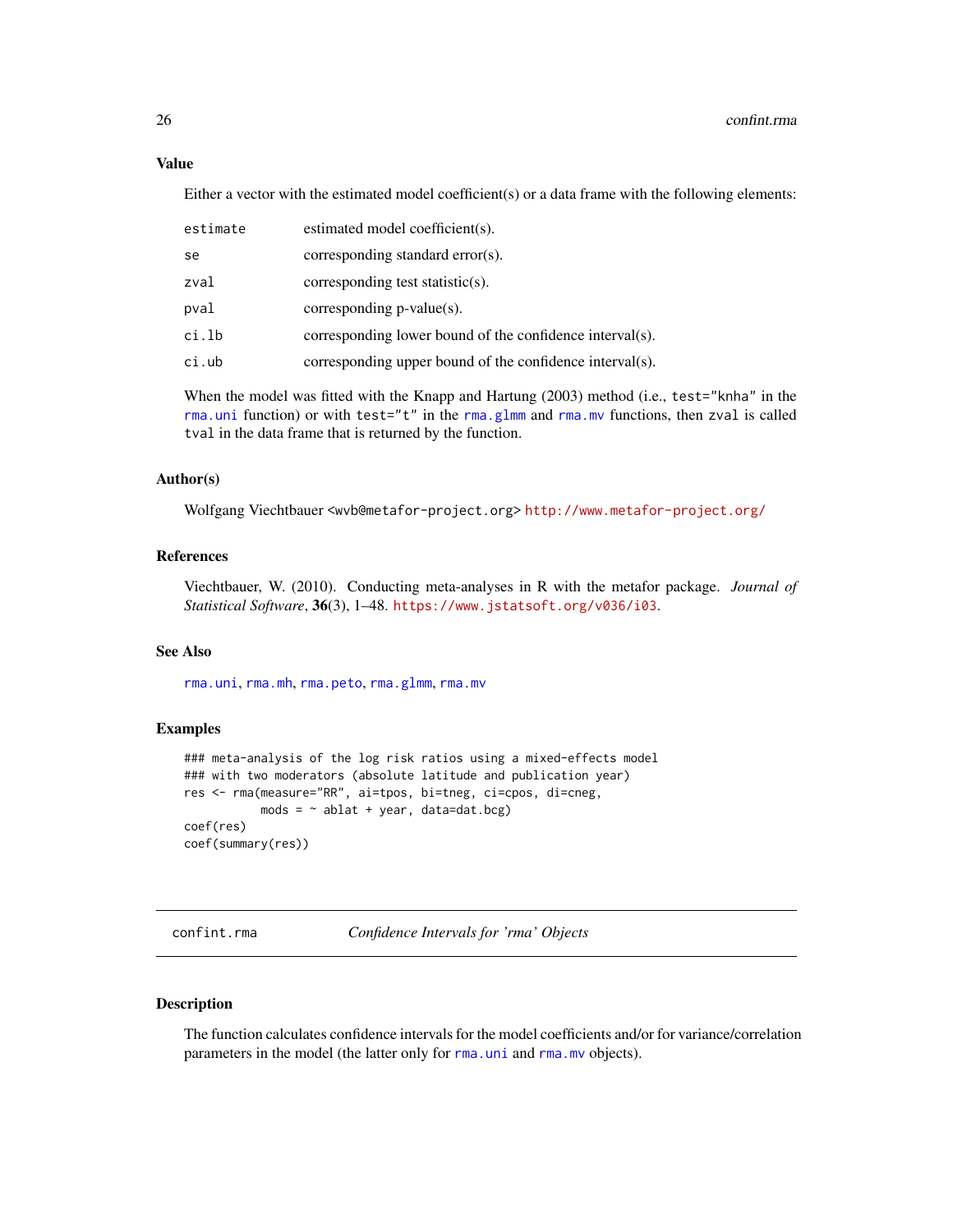#### confint.rma 27

# Usage

```
## S3 method for class 'rma.uni'
confint(object, parm, level, fixed=FALSE, random=TRUE,
        digits, transf, targs, verbose=FALSE, control, ...)
## S3 method for class 'rma.mh'
confint(object, parm, level, digits, transf, targs, ...)
## S3 method for class 'rma.peto'
confint(object, parm, level, digits, transf, targs, ...)
## S3 method for class 'rma.glmm'
confint(object, parm, level, digits, transf, targs, ...)
## S3 method for class 'rma.mv'
confint(object, parm, level, fixed=FALSE, sigma2, tau2, rho, gamma2, phi,
        digits, transf, targs, verbose=FALSE, control, ...)
```

| object | an object of class "rma.uni", "rma.mh", "rma.peto", or "rma.mv". The method<br>is not yet implemented for objects of class "rma.glmm".                                                                                  |
|--------|-------------------------------------------------------------------------------------------------------------------------------------------------------------------------------------------------------------------------|
| parm   | this argument is here for compatibility with the generic function confint, but is<br>(currently) ignored.                                                                                                               |
| fixed  | logical indicating whether confidence intervals for the model coefficients should<br>be returned (the default is FALSE).                                                                                                |
| random | logical indicating whether a confidence interval for the amount of (residual) het-<br>erogeneity should be returned (the default is TRUE) (only relevant for "rma.uni"<br>objects).                                     |
| sigma2 | integer specifying for which $\sigma^2$ value a confidence interval should be obtained<br>(only relevant for "rma.mv" objects).                                                                                         |
| tau2   | integer specifying for which $\tau^2$ value a confidence interval should be obtained<br>(only relevant for "rma.mv" objects).                                                                                           |
| rho    | integer specifying for which $\rho$ value the confidence interval should be obtained<br>(only relevant for "rma.mv" objects).                                                                                           |
| gamma2 | integer specifying for which $\gamma^2$ value a confidence interval should be obtained<br>(only relevant for "rma.mv" objects).                                                                                         |
| phi    | integer specifying for which $\phi$ value a confidence interval should be obtained<br>(only relevant for "rma.mv" objects).                                                                                             |
| level  | numerical value between 0 and 100 specifying the confidence interval level (if<br>unspecified, the default is to take the value from the object).                                                                       |
| digits | integer specifying the number of decimal places to which the results should be<br>rounded (if unspecified, the default is to take the value from the object).                                                           |
| transf | optional argument specifying the name of a function that should be used to trans-<br>form the model coefficients and interval bounds (e.g., transf=exp; see also<br>transf). If unspecified, no transformation is used. |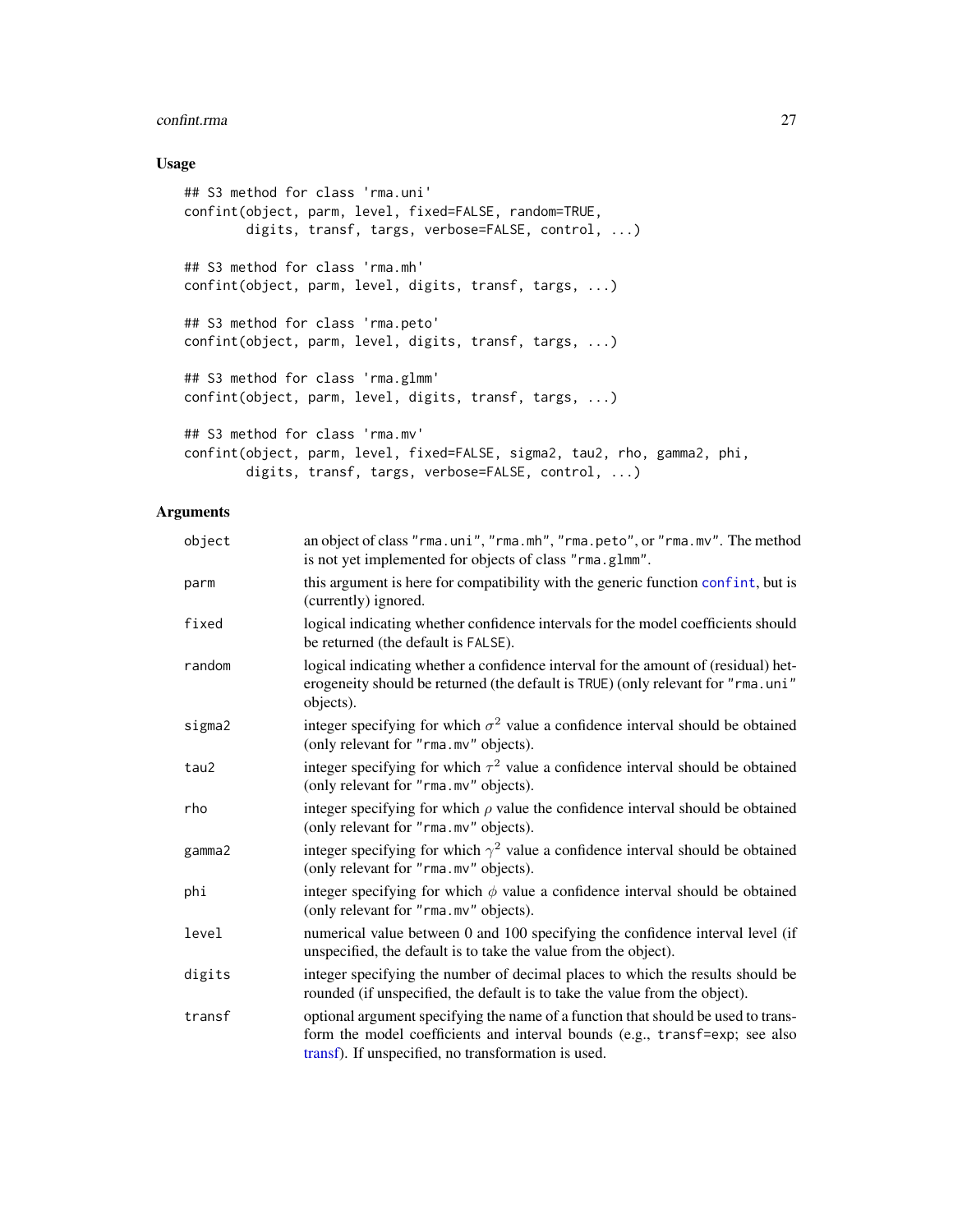| targs    | optional arguments needed by the function specified under transf.                                                                                                                   |
|----------|-------------------------------------------------------------------------------------------------------------------------------------------------------------------------------------|
| verbose  | logical indicating whether output should be generated on the progress of the<br>iterative algorithms used to obtain the confidence intervals (the default is FALSE).<br>See 'Note'. |
| control  | list of control values for the iterative algorithms. If unspecified, default values<br>are defined inside the function. See 'Note'.                                                 |
| $\cdots$ | other arguments.                                                                                                                                                                    |

# **Details**

The confidence intervals for the model coefficients are simply the usual Wald-type intervals which are also shown when printing the fitted object.

For objects of class "[rma.uni](#page-235-1)" obtained with the rma.uni function, the confidence interval for the amount of (residual) heterogeneity (i.e.,  $\tau^2$ ) is obtained iteratively either via the Q-profile method or via the generalized Q-statistic method (Hartung and Knapp, 2005; Viechtbauer, 2007; Jackson, 2013; Jackson et al., 2014). The latter is automatically used when the model was fitted with method="GENQ", the former is used in all other cases. Either method provides an exact confidence interval for  $\tau^2$  in random- and mixed-effects models. The square root of the interval bounds is also returned for easier interpretation. Confidence intervals for  $I^2$  and  $H^2$  are also provided (Higgins & Thompson, 2002). Since  $I^2$  and  $H^2$  are just monotonic transformations of  $\tau^2$  (for details, see print. rma. uni), the confidence intervals for  $I^2$  and  $H^2$  are also exact.

Usually, the estimate of  $\tau^2$  from the random/mixed-effects model will fall within the confidence interval provided by the Q-profile method. However, this is not guaranteed. Depending on the method used to estimate  $\tau^2$  and the width of the confidence interval, it can happen that the confidence interval does not actually contain the estimate (trying to explain this to reviewers can be tricky). However, using the empirical Bayes or Paule-Mandel estimator of  $\tau^2$  when fitting the model (i.e., using method="EB" or method="PM") guarantees that the estimate of  $\tau^2$  falls within the confidence interval. When method="GENQ" was used to fit the model, the corresponding CI obtained via the generalized Q-statistic method is also guaranteed to contain the estimate  $\tau^2$ .

For objects of class "rma.mv" obtained with the [rma.mv](#page-220-1) function, profile likelihood confidence intervals are obtained by default for all (non-fixed) variance and correlation components of the model. Alternatively, one can use the sigma2, tau2, rho, gamma2, or phi arguments to specify for which variance/correlation parameter a confidence interval should be obtained. Only one of these arguments can be used at a time. A single integer is used to specify the number of the parameter. The function then provides a profile likelihood confidence interval for the specified parameter. It is a good idea to examine the corresponding profile likelihood plot (via the [profile.rma.mv](#page-185-1) function) to make sure that the bounds obtained are sensible.

The methods used to find a confidence interval for a variance/correlation component are iterative and require the use of the [uniroot](#page-0-0) function. By default, the desired accuracy (tol) is set equal to .Machine\$double.eps^0.25 and the maximum number of iterations (maxiter) to 1000. These values can be adjusted with control=list(tol=value,maxiter=value), but the defaults should be adequate for most purposes. If verbose=TRUE, output is generated on the progress of the iterative algorithm. This is especially useful when model fitting is slow, in which case finding the confidence interval bounds can also take considerable amounts of time.

More problematic when using the [uniroot](#page-0-0) function is setting appropriate end points of the interval to be searched for the confidence interval bounds. The function tries to set some sensible defaults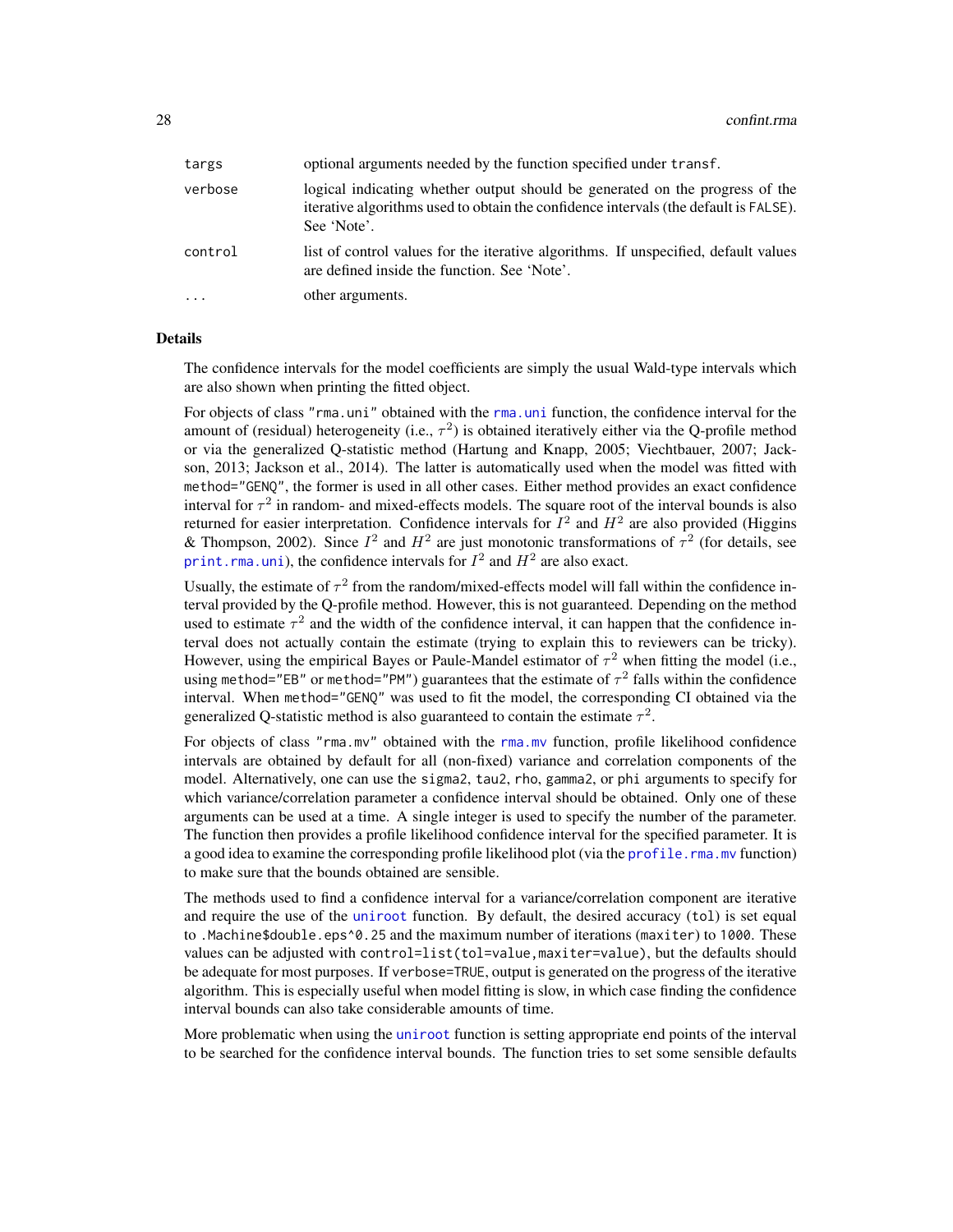#### confint.rma 29

for the end points, but it may happen that the function is only able to determine that a bound is below/above a certain limit (this is indicated in the output accordingly with  $\lt$  or  $\gt$  signs). It can also happen that the model cannot be fitted or does not converge especially at the extremes of the interval to be searched. This will result in missing (NA) bounds and corresponding warnings. It may then be necessary to adjust the end points manually (see 'Note').

Finally, it is also possible that the lower and upper confidence interval bounds for a variance component both fall below zero. Since both bounds then fall outside of the parameter space, the confidence interval then consists of the null/empty set. Alternatively, one could interpret this as a CI with bounds  $[0, 0]$  or as indicating 'highly (or overly) homogeneous' data.

#### Value

An object of class "confint.rma". The object is a list with either one or two elements (named fixed and random) with the following elements:

| estimate of the model coefficient or variance component.<br>estimate |  |
|----------------------------------------------------------------------|--|
|----------------------------------------------------------------------|--|

- ci.lb lower bound of the confidence interval.
- ci.ub upper bound of the confidence interval.

When obtaining CIs for all variance and correlation components of "rma.mv" models, the object is a list of class "list.confint.rma", where each element is a "confint.rma" object as described above.

The results are formatted and printed with the [print.confint.rma](#page-170-1) and [print.list.confint.rma](#page-170-2) functions.

# Note

For objects of class "rma.uni" with random=TRUE, the function provides a confidence interval for  $\tau^2$ . The upper end point of the interval to be searched for the confidence interval bounds is set to 100 (which should be large enough for most cases). The upper end point can be adjusted with control=list(tau2.max=value). One can also adjust the lower end point of the interval to be searched with control=list(tau2.min=value) (the default is to take that value from the object, which is 0 by default). You should only play around with this value if you know what you are doing. For objects of class "rma.mv", the function provides confidence intervals for the variance/correlation parameters in the model. For variance components, the lower end point of the interval to be searched is set to 0 and the upper end point to the larger of 10 and 100 times the value of the component. For correlations, the function tries to set the lower end point to a sensible default depending on the type of variance structure chosen, while the upper end point is set to 1. One can adjust the lower and/or upper end points with control=list(vc.min=value,vc.max=value). Also, the function tries to adjust the lower/upper end points when the model does not converge at these extremes (the end points are then moved closer to the estimated value of the component). The total number of tries for setting/adjusting the end points is determined via control=list(eptries=<value>), with the default being 10 tries.

The Q-profile and generalized Q-statistic methods are both exact under the assumptions of the random- and mixed-effects models (i.e., normally distributed observed and true outcomes and known sampling variances). In practice, these assumptions are usually only approximately true, turning confidence intervals for  $\tau^2$  also into approximations. Profile likelihood confidence intervals are not exact by construction and rely on the asymptotic behavior of the likelihood ratio statistic, so they may be inaccurate in small samples.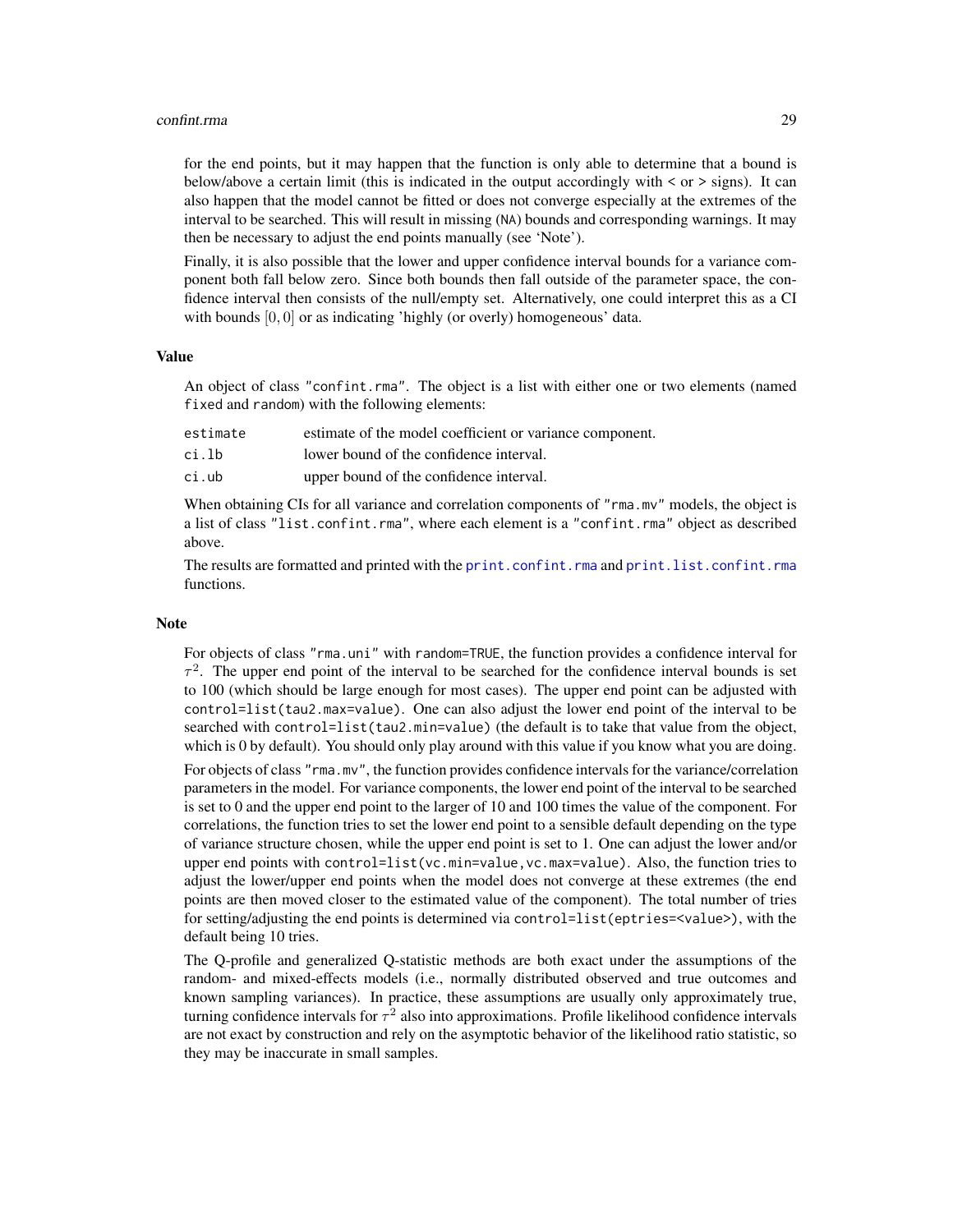# Author(s)

Wolfgang Viechtbauer <wvb@metafor-project.org> <http://www.metafor-project.org/>

#### References

Hartung, J., & Knapp, G. (2005). On confidence intervals for the among-group variance in the one-way random effects model with unequal error variances. *Journal of Statistical Planning and Inference*, 127, 157–177.

Higgins, J. P. T., & Thompson, S. G. (2002). Quantifying heterogeneity in a meta-analysis. *Statistics in Medicine*, 21, 1539–1558.

Jackson, D. (2013). Confidence intervals for the between-study variance in random effects metaanalysis using generalised Cochran heterogeneity statistics. *Research Synthesis Methods*, 4, 220– 229.

Jackson, D., Turner, R., Rhodes, K., & Viechtbauer, W. (2014). Methods for calculating confidence and credible intervals for the residual between-study variance in random effects meta-regression models. *BMC Medical Research Methodology*, 14, 103.

Mantel, N., & Haenszel, W. (1959). Statistical aspects of the analysis of data from retrospective studies of disease. *Journal of the National Cancer Institute*, 22, 719–748.

Viechtbauer, W. (2007). Confidence intervals for the amount of heterogeneity in meta-analysis. *Statistics in Medicine*, 26, 37–52.

Viechtbauer, W. (2010). Conducting meta-analyses in R with the metafor package. *Journal of Statistical Software*, 36(3), 1–48. <https://www.jstatsoft.org/v036/i03>.

Yusuf, S., Peto, R., Lewis, J., Collins, R., & Sleight, P. (1985). Beta blockade during and after myocardial infarction: An overview of the randomized trials. *Progress in Cardiovascular Disease*, 27, 335–371.

# See Also

[rma.uni](#page-235-1), [rma.mh](#page-216-1), [rma.peto](#page-232-1), [rma.glmm](#page-208-1), [rma.mv](#page-220-1)

#### Examples

```
### meta-analysis of the log risk ratios using a random-effects model
res <- rma(measure="RR", ai=tpos, bi=tneg, ci=cpos, di=cneg, data=dat.bcg)
### confidence interval for the total amount of heterogeneity
confint(res)
### mixed-effects model with absolute latitude in the model
res <- rma(measure="RR", ai=tpos, bi=tneg, ci=cpos, di=cneg,
          mods = \sim ablat, data=dat.bcg)
### confidence interval for the residual amount of heterogeneity
confint(res)
### multilevel random-effects model
res <- rma.mv(yi, vi, random = ~ 1 | district/school, data=dat.konstantopoulos2011)
```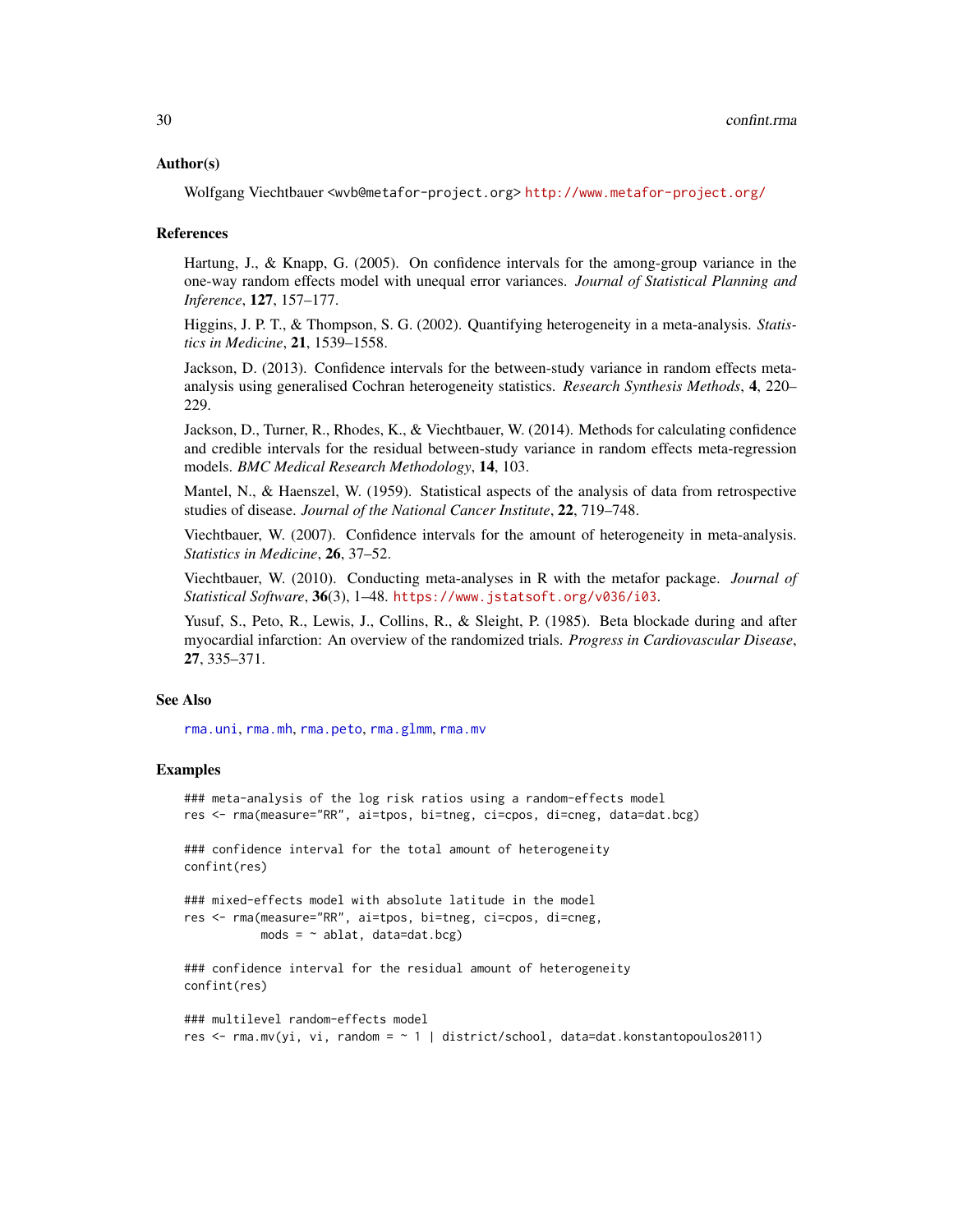#### <span id="page-30-0"></span>contrmat 31

```
### profile plots and confidence intervals for the variance components
## Not run:
par(mfrow=c(2,1))
profile(res, sigma2=1)
abline(h=logLik(res) - qchisq(.95, df=1)/2, lty="dotted")
sav <- confint(res, sigma2=1)
sav
abline(v=sav$random[1,2:3], lty="dotted")
profile(res, sigma2=2)
abline(h=logLik(res) - qchisq(.95, df=1)/2, lty="dotted")
sav <- confint(res, sigma2=2)
sav
abline(v=sav$random[1,2:3], lty="dotted")
## End(Not run)
### multivariate parameterization of the model
res <- rma.mv(yi, vi, random = ~ factor(school) | district, data=dat.konstantopoulos2011)
### profile plots and confidence intervals for the variance component and correlation
## Not run:
par(mfrow=c(2,1))
profile(res, tau2=1)
abline(h=logLik(res) - qchisq(.95, df=1)/2, lty="dotted")
sav <- confint(res, tau2=1)
sav
abline(v=sav$random[1,2:3], lty="dotted")
profile(res, rho=1)
abline(h=logLik(res) - qchisq(.95, df=1)/2, lty="dotted")
sav <- confint(res, rho=1)
sav
abline(v=sav$random[1,2:3], lty="dotted")
## End(Not run)
```
contrmat *Construct Contrast Matrix for Two-Group Comparisons*

# Description

The function constructs a matrix that indicates which two groups have been contrasted against each other in each row of the dataset.

#### Usage

```
contrmat(data, grp1, grp2, last, shorten=FALSE, minlen=2, append=TRUE)
```

| data | a data frame in wide format.                                                     |
|------|----------------------------------------------------------------------------------|
| grp1 | either the name (given as a character string) or the position (given as a single |
|      | number) of the first group variable in the data frame.                           |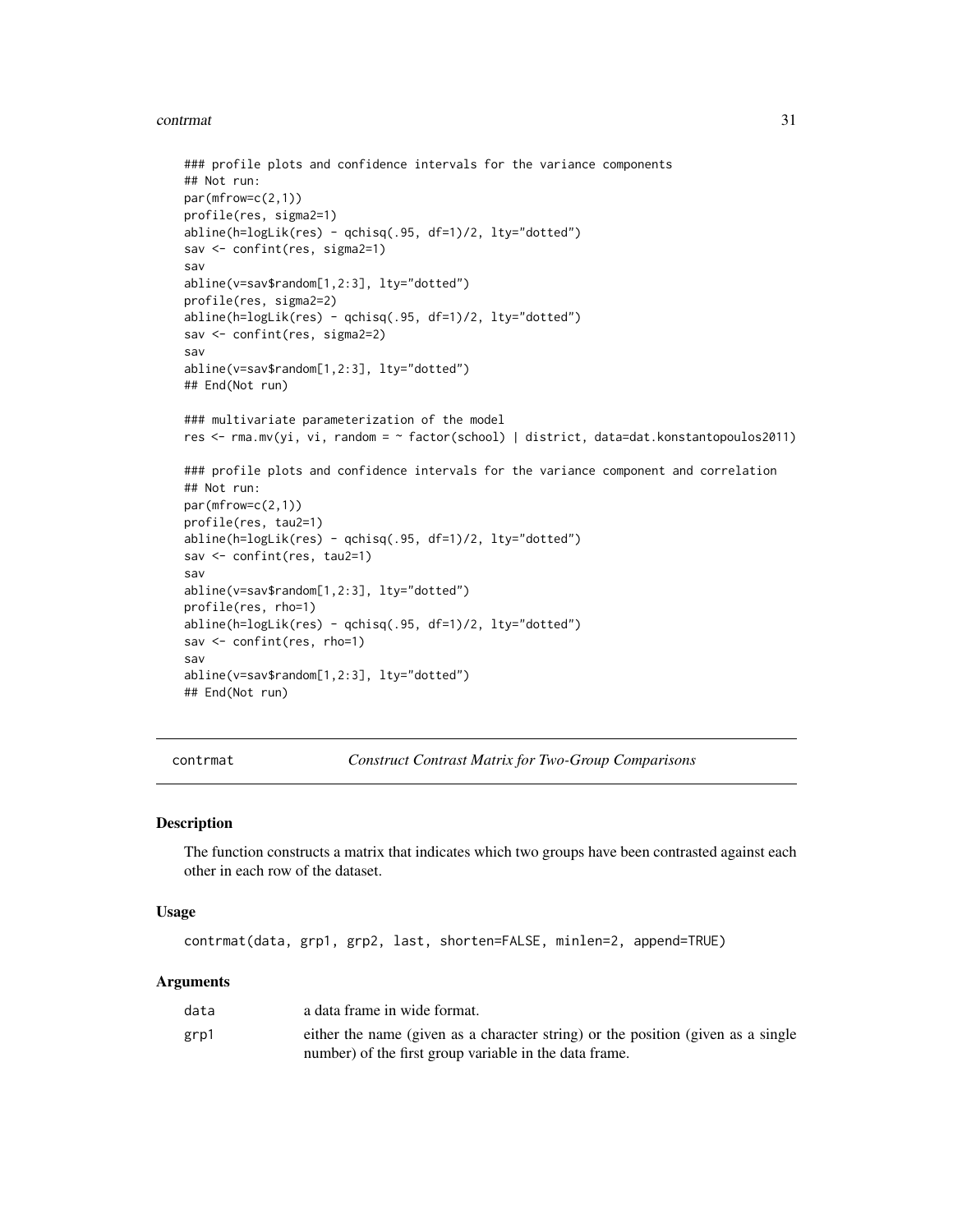| grp2    | either the name (given as a character string) or the position (given as a single<br>number) of the second group variable in the data frame.                                                                                         |
|---------|-------------------------------------------------------------------------------------------------------------------------------------------------------------------------------------------------------------------------------------|
| last    | optional character string to specify which group will be placed in the last column<br>of the matrix (must be one of the groups in the group variables). If not given,<br>the most frequently occurring second group is placed last. |
| shorten | logical indicating whether the variable names corresponding to the group names<br>should be shortened (default is FALSE).                                                                                                           |
| minlen  | integer indicating the minimum length of the shortened variable names (2 by<br>default).                                                                                                                                            |
| append  | logical indicating whether the contrast matrix should be appended to the data<br>frame specified via the data argument (default is TRUE). If append=FALSE, only<br>the contrast matrix is returned.                                 |

# Details

The function can be used to construct a matrix that indicates which two groups have been contrasted against each other in each row of the data frame (with 1 for the first group, -1 for the second group, and 0 otherwise).

The grp1 and grp2 arguments are used to specify the group variables in the dataset (either as character strings or as numbers indicating the column positions of these variables in the dataset). Optional argument last is used to specify which group will be placed in the last column of the matrix.

If shorten=TRUE, the variable names corresponding to the group names are shortened (to at least minlen; the actual length might be longer to ensure uniqueness of the variable names).

The examples below illustrate the use of this function.

# Value

A matrix with as many variables as there are groups.

# Author(s)

Wolfgang Viechtbauer <wvb@metafor-project.org> <http://www.metafor-project.org/>

# References

Viechtbauer, W. (2010). Conducting meta-analyses in R with the metafor package. *Journal of Statistical Software*, 36(3), 1–48. <https://www.jstatsoft.org/v036/i03>.

# See Also

[to.wide](#page-256-1), [dat.senn2013](#page-88-1), [dat.hasselblad1998](#page-60-1)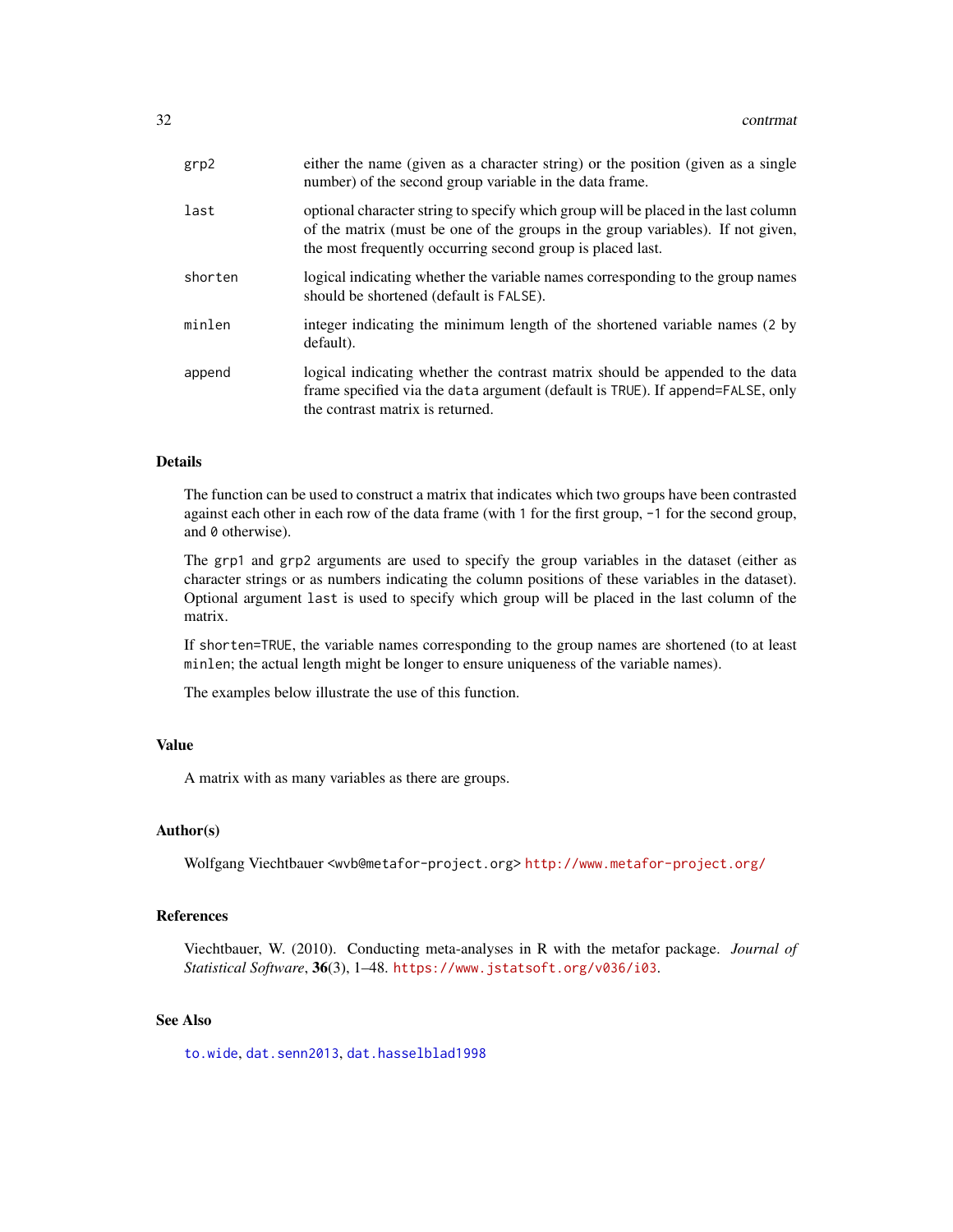#### <span id="page-32-0"></span>cumul 33

# Examples

```
### restructure to wide format
dat <- dat.senn2013
dat \leq - dat[c(1, 4, 3, 2, 5, 6)]dat <- to.wide(dat, study="study", grp="treatment", ref="placebo", grpvars=4:6)
dat
### add contrast matrix
dat <- contrmat(dat, grp1="treatment.1", grp2="treatment.2")
dat
### data in long format
dat <- dat.hasselblad1998
dat
### restructure to wide format
dat <- to.wide(dat, study="study", grp="trt", ref="no_contact", grpvars=6:7)
dat
### add contrast matrix
dat <- contrmat(dat, grp1="trt.1", grp2="trt.2", shorten=TRUE)
dat
```
cumul *Cumulative Meta-Analysis for 'rma' Objects*

# Description

The functions repeatedly fit the specified model, adding one observation/study at a time to the model.

#### Usage

```
cumul(x, \ldots)## S3 method for class 'rma.uni'
cumul(x, order, digits, transf, targs, progbar=FALSE, ...)
## S3 method for class 'rma.mh'
cumul(x, order, digits, transf, targs, progbar=FALSE, ...)
## S3 method for class 'rma.peto'
cumul(x, order, digits, transf, targs, progbar=FALSE, ...)
```

|       | an object of class "rma.mh", "rma.peto", "rma.uni".                                         |
|-------|---------------------------------------------------------------------------------------------|
| order | optional vector with indices giving the desired order for the cumulative meta-<br>analysis. |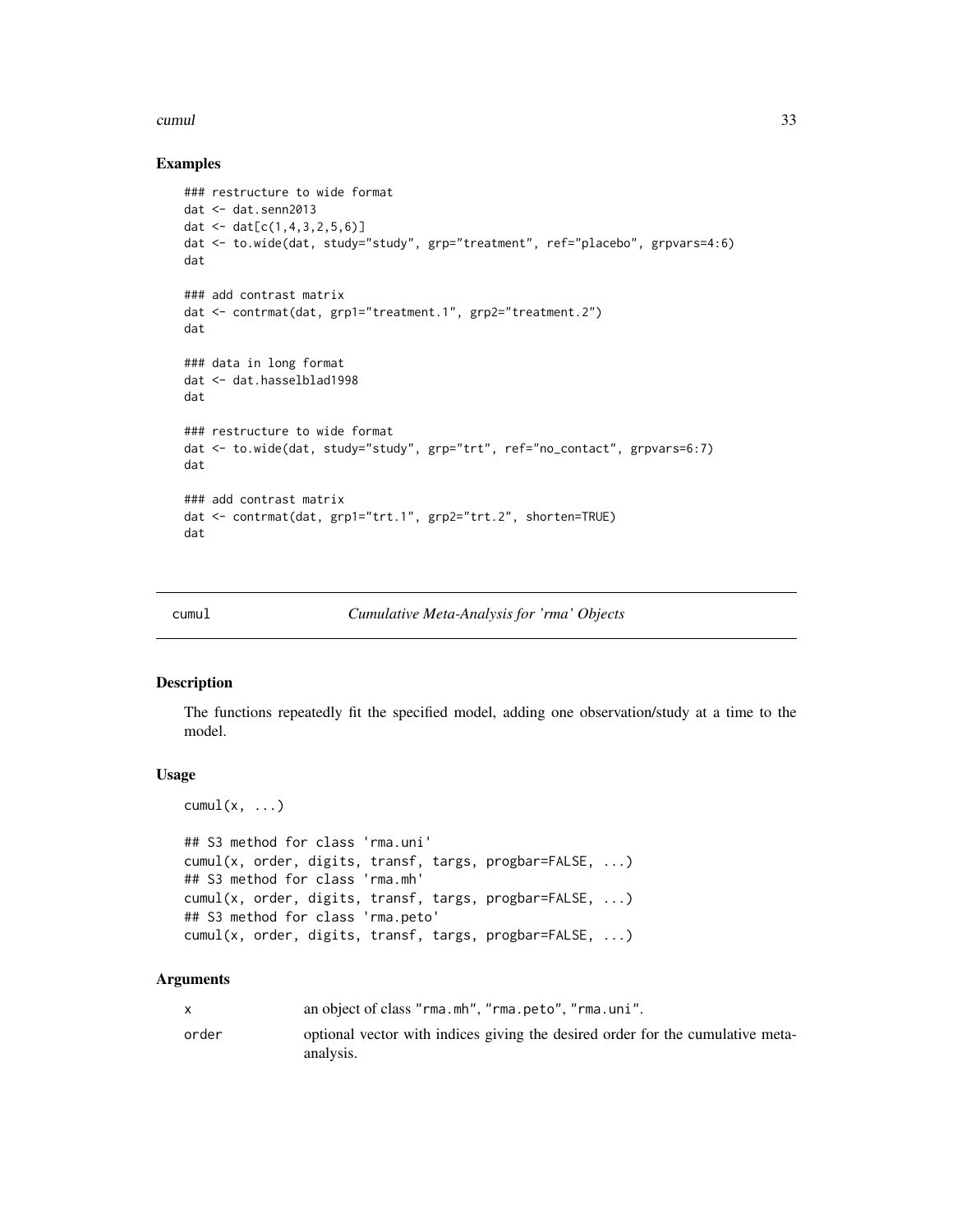| digits  | integer specifying the number of decimal places to which the printed results<br>should be rounded (if unspecified, the default is to take the value from the ob-<br>ject).                                              |  |
|---------|-------------------------------------------------------------------------------------------------------------------------------------------------------------------------------------------------------------------------|--|
| transf  | optional argument specifying the name of a function that should be used to trans-<br>form the model coefficients and interval bounds (e.g., transf=exp; see also<br>transf). If unspecified, no transformation is used. |  |
| targs   | optional arguments needed by the function specified under transf.                                                                                                                                                       |  |
| progbar | logical indicating whether a progress bar should be shown (the default is FALSE).                                                                                                                                       |  |
| $\cdot$ | other arguments.                                                                                                                                                                                                        |  |

# Details

For "rma.uni" objects, the model specified by x must be a model without moderators (i.e., either a fixed- or a random-effects model).

# Value

An object of class c("list.rma","cumul.rma"). The object is a list containing the following components:

| estimate | estimated coefficients of the model.                                            |  |
|----------|---------------------------------------------------------------------------------|--|
| se       | standard errors of the coefficients.                                            |  |
| zval     | test statistics of the coefficients.                                            |  |
| pval     | p-values for the test statistics.                                               |  |
| ci.lb    | lower bounds of the confidence intervals for the coefficients.                  |  |
| ci.ub    | upper bounds of the confidence intervals for the coefficients.                  |  |
| QE       | test statistics for the tests of heterogeneity.                                 |  |
| QEp      | p-values for the tests of heterogeneity.                                        |  |
| tau2     | estimated amounts of (residual) heterogeneity (only for random-effects models). |  |
| Ι2       | values of $I^2$ (only for random-effects models).                               |  |
| H2       | values of $H^2$ (only for random-effects models).                               |  |

The object is formatted and printed with [print.list.rma](#page-176-1). A forest plot showing the results from the cumulative meta-analysis can be obtained with [forest.cumul.rma](#page-112-1). For random-effects models, [plot.cumul.rma](#page-157-1) can also be used to visualize the results.

# Note

When using the transf option, the transformation is applied to the estimated coefficients and the corresponding interval bounds. The standard errors are then set equal to NA and are omitted from the printed output.

# Author(s)

Wolfgang Viechtbauer <wvb@metafor-project.org> <http://www.metafor-project.org/>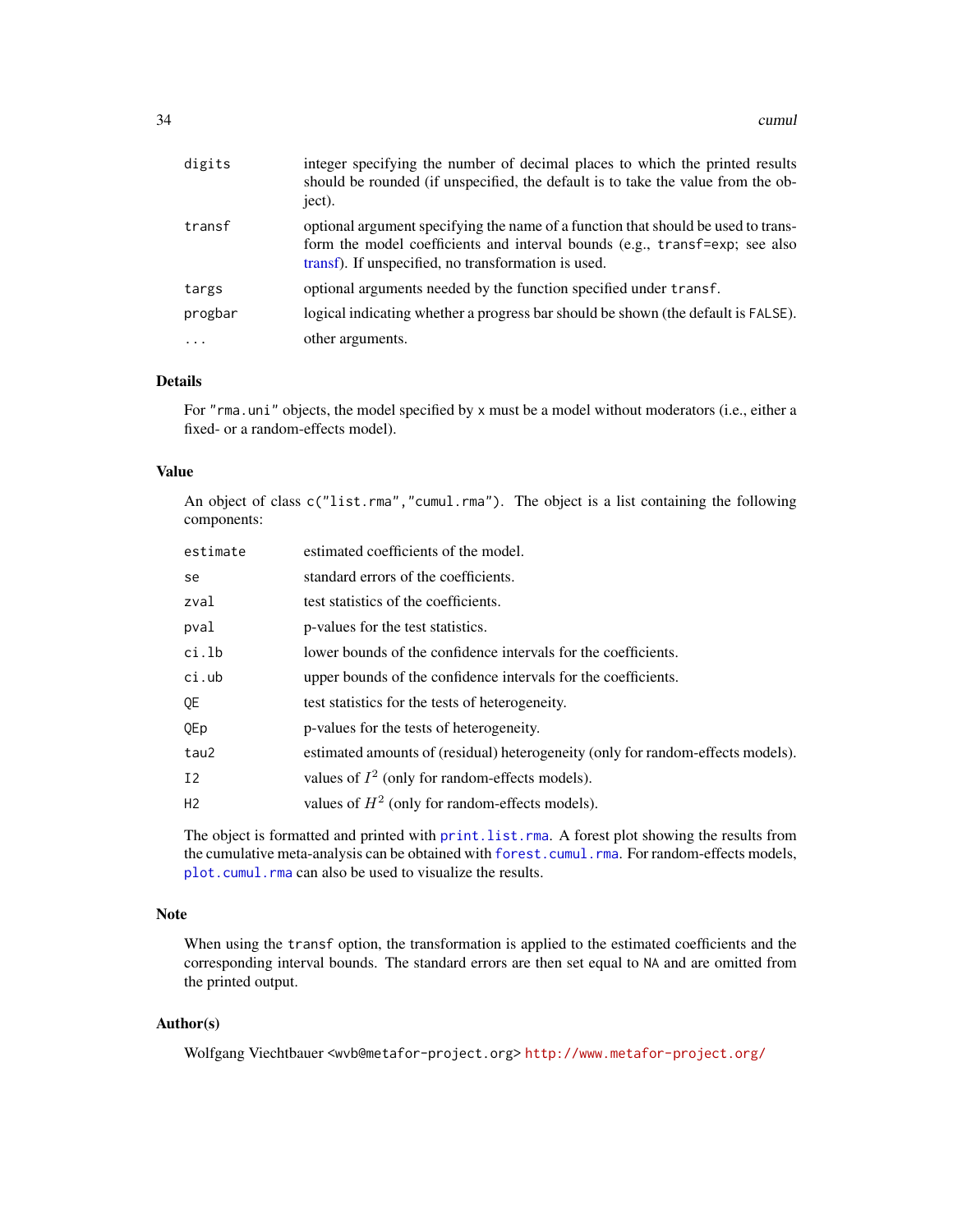# <span id="page-34-0"></span>References

Chalmers, T. C., & Lau, J. (1993). Meta-analytic stimulus for changes in clinical trials. *Statistical Methods in Medical Research*, 2, 161–172.

Lau, J., Schmid, C. H., & Chalmers, T. C. (1995). Cumulative meta-analysis of clinical trials builds evidence for exemplary medical care. *Journal of Clinical Epidemiology*, 48, 45–57.

Viechtbauer, W. (2010). Conducting meta-analyses in R with the metafor package. *Journal of Statistical Software*, 36(3), 1–48. <https://www.jstatsoft.org/v036/i03>.

# See Also

[forest.cumul.rma](#page-112-1), [plot.cumul.rma](#page-157-1)

# Examples

```
### calculate log risk ratios and corresponding sampling variances
dat <- escalc(measure="RR", ai=tpos, bi=tneg, ci=cpos, di=cneg, data=dat.bcg)
### random-effects model
res <- rma(yi, vi, data=dat)
### cumulative meta-analysis (in the order of publication year)
cumul(res, transf=exp, order=order(dat$year))
### meta-analysis of the (log) risk ratios using the Mantel-Haenszel method
res <- rma.mh(measure="RR", ai=tpos, bi=tneg, ci=cpos, di=cneg, data=dat.bcg)
### cumulative meta-analysis
cumul(res, order=order(dat.bcg$year))
cumul(res, order=order(dat.bcg$year), transf=TRUE)
### meta-analysis of the (log) odds ratios using Peto's method
res <- rma.mh(ai=tpos, bi=tneg, ci=cpos, di=cneg, data=dat.bcg)
### cumulative meta-analysis
```
cumul(res, order=order(dat.bcg\$year)) cumul(res, order=order(dat.bcg\$year), transf=TRUE)

dat.bangertdrowns2004 *Studies on the Effectiveness of Writing-to-Learn Interventions*

# Description

Results from 48 studies on the effectiveness of school-based writing-to-learn interventions on academic achievement.

#### Usage

dat.bangertdrowns2004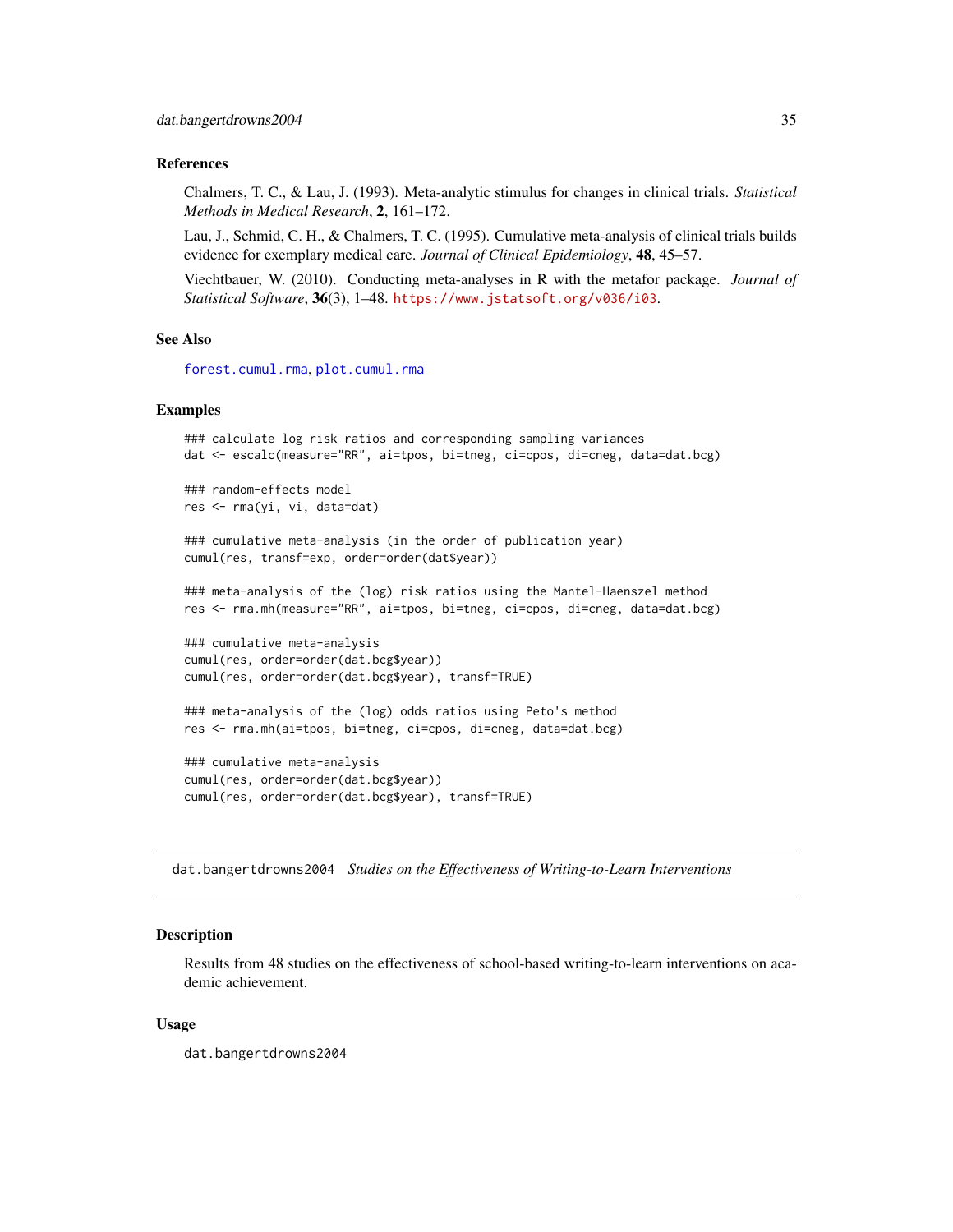# Format

The data frame contains the following columns:

| id       | numeric   | study number                                                             |
|----------|-----------|--------------------------------------------------------------------------|
| author   | character | study author( $s$ )                                                      |
| year     | numeric   | publication year                                                         |
| grade    | numeric   | grade level (1 = elementary; 2 = middle; $3 =$ high-school; 4 = college) |
| length   | numeric   | treatment length (in weeks)                                              |
| minutes  | numeric   | minutes per assignment                                                   |
| wic      | numeric   | writing tasks were completed in class $(0 = no; 1 = yes)$                |
| feedback | numeric   | feedback on writing was provided $(0 = no; 1 = yes)$                     |
| info     | numeric   | writing contained informational components $(0 = no; 1 = yes)$           |
| pers     | numeric   | writing contained personal components $(0 = no; 1 = yes)$                |
| imag     | numeric   | writing contained imaginative components $(0 = no; 1 = yes)$             |
| meta     | numeric   | prompts for metacognitive reflection $(0 = no; 1 = yes)$                 |
| subject  | character | subject matter                                                           |
| ni       | numeric   | total sample size of the study                                           |
| yi       | numeric   | standardized mean difference                                             |
| vi       | numeric   | corresponding sampling variance                                          |

# Details

In each of the studies included in this meta-analysis, an experimental group (i.e., a group of students that received instruction with increased emphasis on writing tasks) was compared against a control group (i.e., a group of students that received conventional instruction) with respect to some contentrelated measure of academic achievement (e.g., final grade, an exam/quiz/test score). The effect size measure for this meta-analysis was the standardized mean difference (with positive scores indicating a higher mean level of academic achievement in the intervention group).

The standardized mean differences given here are bias-corrected and therefore differ slighty from the values reported in the article. Also, since only the total sample size is given in the article, the estimated sampling variances were computed under the assumption that  $n_{i1} = n_{i2} = n_i/2$ .

#### Source

Bangert-Drowns, R. L., Hurley, M. M., & Wilkinson, B. (2004). The effects of school-based writing-to-learn interventions on academic achievement: A meta-analysis. *Review of Educational Research*, 74, 29–58.

#### Examples

```
### copy data into 'dat' and examine data
dat <- dat.bangertdrowns2004
dat
### random-effects model
res <- rma(yi, vi, data=dat)
res
```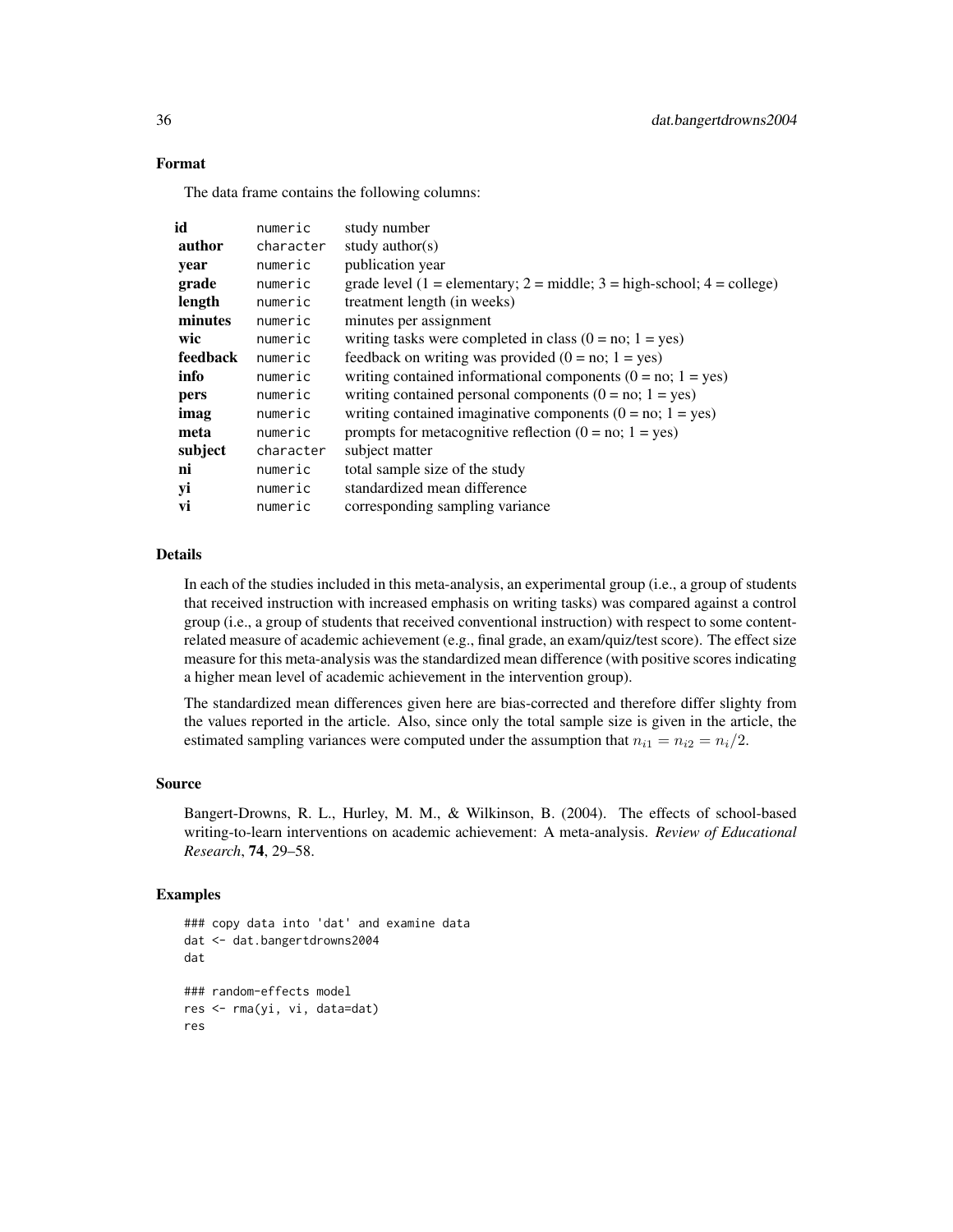dat.begg1989 *Studies on Bone-Marrow Transplantation versus Chemotherapy for the Treatment of Leukemia*

### Description

Results from controlled and uncontrolled studies on the effectiveness of allogeneic bone-marrow transplantation (BMT) and conventional chemotherapy (CMO) in the treatment of acute nonlymphocytic leukemia.

### Usage

dat.begg1989

#### Format

The data frame contains the following columns:

| numeric   | study number                                                                       |
|-----------|------------------------------------------------------------------------------------|
| character | treatment (BMT or CMO)                                                             |
| numeric   | number of arms in the study $(1 =$ uncontrolled studies; $2 =$ controlled studies) |
| numeric   | 2-year disease-free survival                                                       |
| numeric   | corresponding standard error                                                       |
| numeric   | corresponding sampling variance                                                    |
|           |                                                                                    |

### Details

The dataset includes the results from controlled and uncontrolled studies on the 2-year disease-free survival in patients with acute nonlymphocytic leukemia receiving either allogeneic bone-marrow transplantation (BMT) or conventional chemotherapy (CMO). In the controlled (two-arm) studies (studies 1-4), a cohort of patients in complete remission and potentially eligible for BMT was assembled, and those who consented and for whom a donor could be found received BMT, with the remaining patients used as controls (receiving CMO). In the uncontrolled (one-arm) studies (studies 5-16), only a single group was studied, receiving either BMT or CMO.

The data in this dataset were obtained from Table 1 in Begg & Pilote (1991, p. 902).

#### Source

Begg, C. B., & Pilote, L. (1991). A model for incorporating historical controls into a meta-analysis. *Biometrics*, 47, 899–906.

#### References

Begg, C. B., Pilote, L., & McGlave, P. B. (1989). Bone marrow transplantation versus chemotherapy in acute non-lymphocytic leukemia: A meta-analytic review. *European Journal of Cancer and Clinical Oncology*, 25, 1519–1523.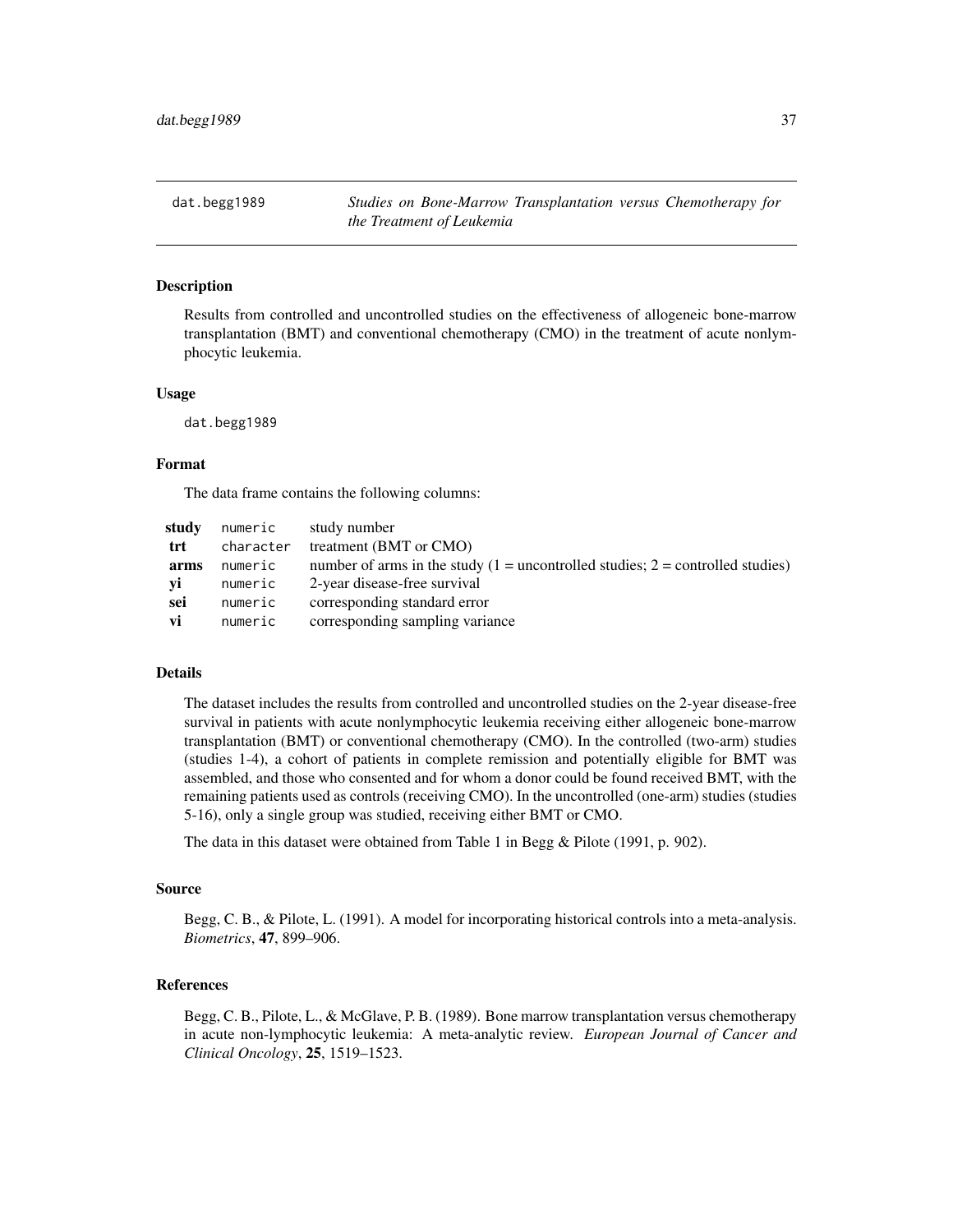### Examples

```
### copy data into 'dat' and examine data
dat <- dat.begg1989
dat
### turn trt and arms into factors and set reference levels
dat$trt <- relevel(factor(dat$trt), ref="CMO")
dat$arms <- relevel(factor(dat$arms), ref="2")
### create data frame with the treatment differences for the controlled studies
dat2 <- data.frame(yi = dat$yi[c(1,3,5,7)] - dat$yi[c(2,4,6,8)],
                   vi = dat$vi[c(1,3,5,7)] + dat$vi[c(2,4,6,8)])dat2
### DerSimonian and Laird method using the treatment differences
res <- rma(yi, vi, data=dat2, method="DL", digits=2)
res
### Begg & Pilote (1991) model incorporating the uncontrolled studies
res \leq rma.mv(yi, vi, mods = \sim trt, random = \sim 1 | study,
              data=dat, method="ML", digits=2)
res
### model involving bias terms for the uncontrolled studies
res \le rma.mv(yi, vi, mods = \sim trt + trt:arms, random = \sim 1 | study,
              data=dat, method="ML", digits=2)
res
### model with random treatment effect
res \le rma.mv(yi, vi, mods = \sim trt, random = list(\sim 1 | study, \sim trt | study),
              struct="UN", tau2=c(0,NA), rho=0, data=dat, method="ML", digits=2)
res
### model with random treatment effect, but with equal variances in both arms
res \le - rma.mv(yi, vi, mods = \sim trt, random = list(\sim 1 | study, \sim trt | study),
              struct="CS", rho=0, data=dat, method="ML", digits=2)
res
```
dat.berkey1998 *Studies on Treatments for Periodontal Disease*

# **Description**

Results from 5 trials comparing surgical and non-surgical treatments for medium-severity periodontal disease one year after treatment.

#### Usage

dat.berkey1998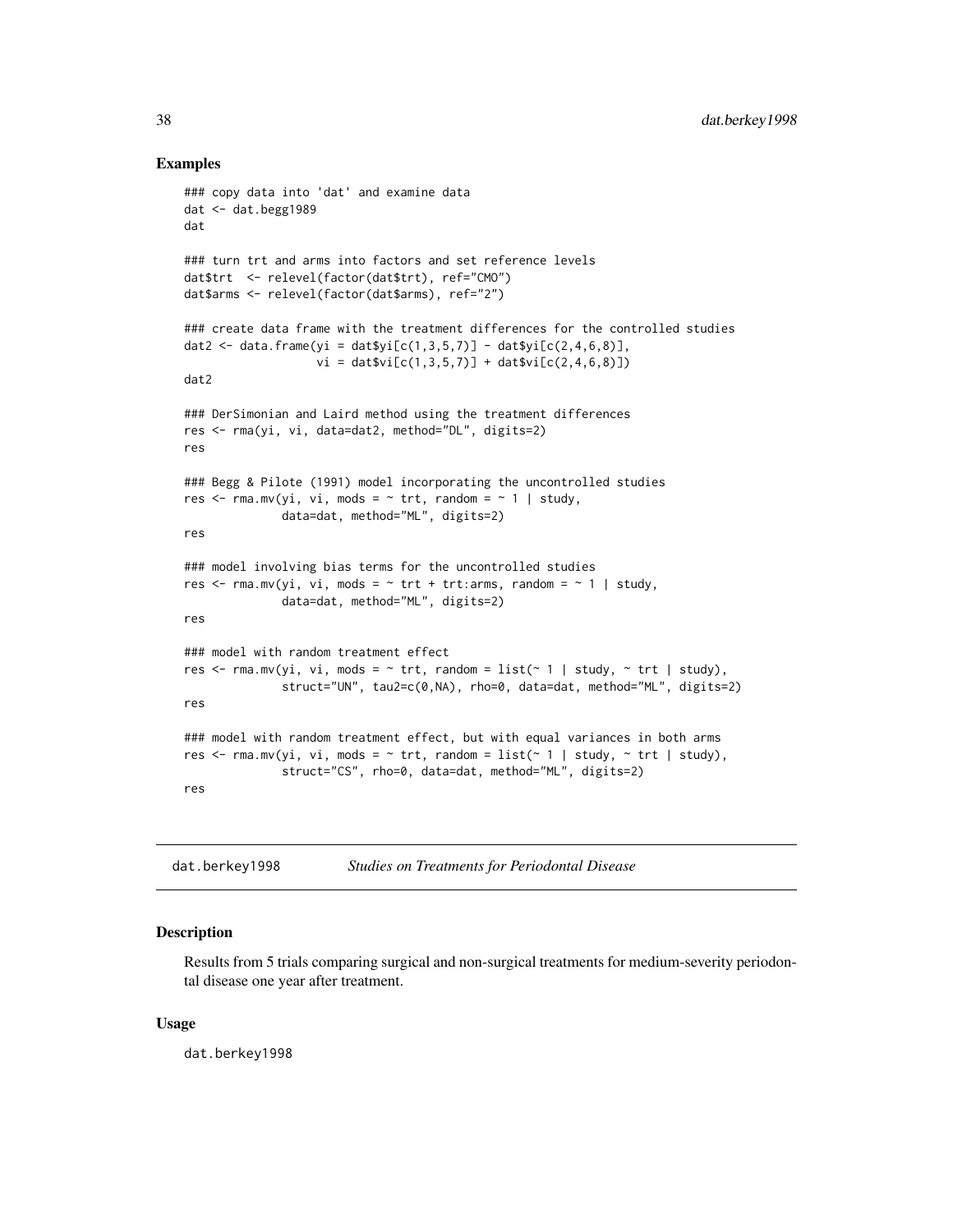#### dat.berkey1998 39

### Format

The data frame contains the following columns:

| trial   | numeric   | trial number                                                       |
|---------|-----------|--------------------------------------------------------------------|
| author  | character | study author( $s$ )                                                |
| year    | numeric   | publication year                                                   |
| ni      | numeric   | number of patients                                                 |
| outcome | character | outcome (PD = probing depth; $AL =$ attachment level)              |
| yi      | numeric   | observed mean difference in outcome (surgical versus non-surgical) |
| vi      | numeric   | corresponding sampling variance                                    |
| v1i     | numeric   | variances and covariances of the observed effects                  |
| v2i     | numeric   | variances and covariances of the observed effects                  |

## Details

The dataset includes the results from 5 trials that compared surgical and non-surgical methods for the treatment of medium-severity periodontal disease. Reported outcomes include the change in probing depth (PD) and attachment level (AL) one year after the treatment. The effect size measure used for this meta-analysis was the (raw) mean difference, calculated in such a way that positive values indicate that surgery was more effective than non-surgical treatment in decreasing the probing depth and increasing the attachment level (so, the results from the various trials indicate that surgery is preferable for reducing the probing depth, while non-surgical treatment is preferable for increasing the attachment level). Since each trial provides effect size estimates for both outcomes, the estimates are correlated. A multivariate model can be used to meta-analyze the two outcomes simultaneously.

The v1i and v2i values are the variances and covariances of the observed effects. In particular, for each study, variables v1 i and v2i form a  $2 \times 2$  variance-covariance matrix of the observed effects, with the diagonal elements corresponding to the sampling variances of the mean differences (the first for probing depth, the second for attachment level) and the off-diagonal value corresponding to the covariance of the two mean differences. Below, the full (block diagonal) variance-covariance for all studies is constructed from these two variables.

#### Source

Berkey, C. S., Antczak-Bouckoms, A., Hoaglin, D. C., Mosteller, F., & Pihlstrom, B. L. (1995). Multiple-outcomes meta-analysis of treatments for periodontal disease. *Journal of Dental Research*, 74, 1030–1039.

Berkey, C. S., Hoaglin, D. C., Antczak-Bouckoms, A., Mosteller, F., & Colditz, G. A. (1998). Meta-analysis of multiple outcomes by regression with random effects. *Statistics in Medicine*, 17, 2537–2550.

## Examples

```
### copy data into 'dat' and examine data
dat <- dat.berkey1998
dat
```
### construct list of the variance-covariance matrices of the observed outcomes for the studies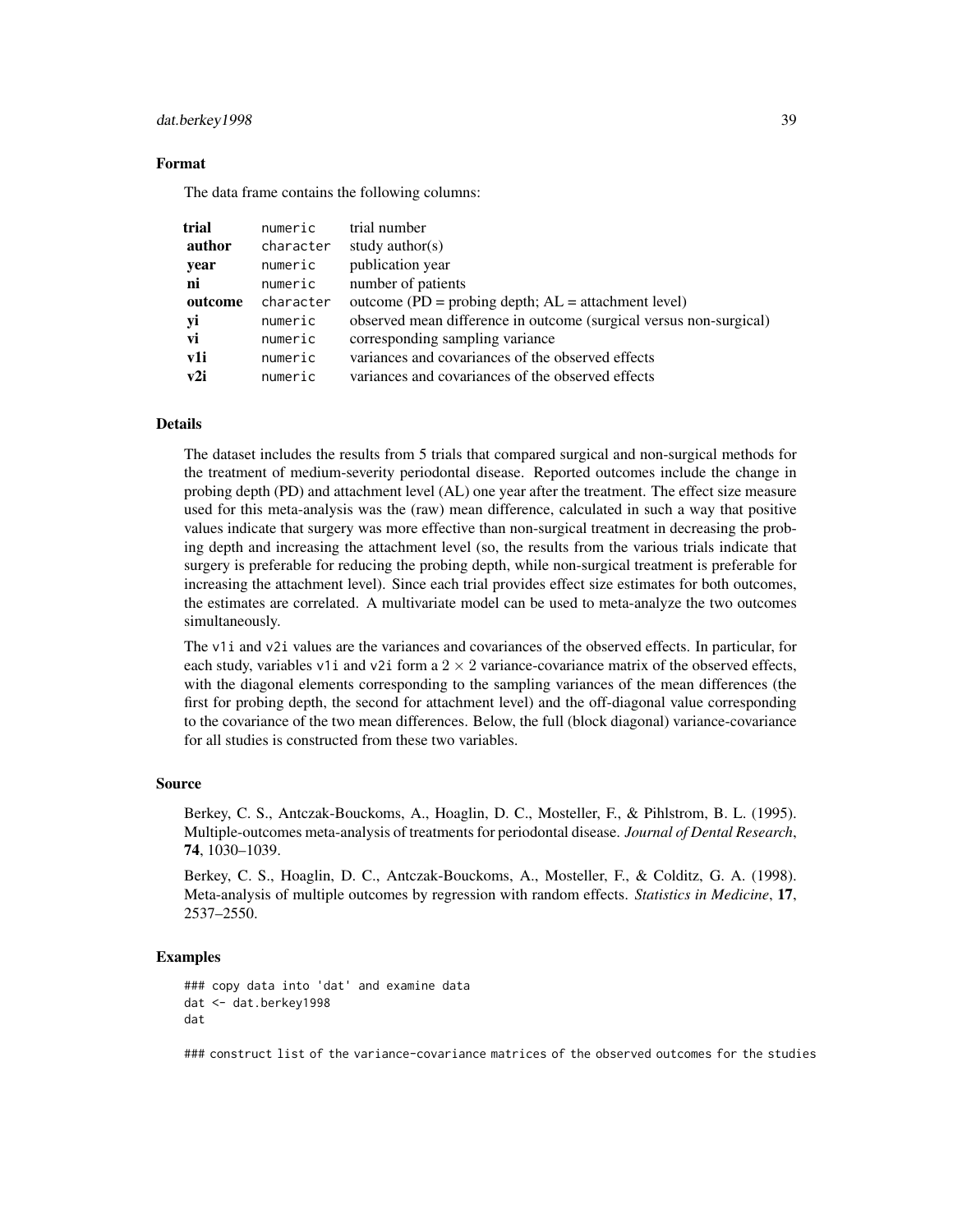```
V <- lapply(split(dat[c("v1i", "v2i")], dat$trial), as.matrix)
### construct block diagonal matrix
V <- bldiag(V)
### fit multiple outcomes (meta-regression) model (with REML estimation)
res <- rma.mv(yi, V, mods = ~ outcome - 1, random = ~ outcome | trial, struct="UN", data=dat)
print(res, digits=3)
### test/estimate difference between the two outcomes
anova(res, L=c(1, -1))### fit model including publication year as moderator for both outcomes (with ML estimation)
res \le rma.mv(yi, V, mods = \sim outcome + outcome: I(year - 1983) - 1,
              random = ~ outcome | trial, struct="UN", data=dat, method="ML")
print(res, digits=3)
```
dat.bonett2010 *Studies on the Reliability of the CES-D Scale*

#### Description

Results from 9 studies on the reliability of the Center for Epidemiologic Studies Depression (CES-D) Scale administered to children providing care to an elderly parent.

#### Usage

dat.bonett2010

#### Format

The data frame contains the following columns:

| study      | numeric   | study number                         |
|------------|-----------|--------------------------------------|
| source     | character | source of data                       |
| ni         | numeric   | sample size                          |
| mi         | numeric   | number of items in the scale         |
| ai         | numeric   | observed value of Cronbach's alpha   |
| caregivers | character | gender of the children in the sample |

# Details

The Center for Epidemiologic Studies Depression (CES-D) Scale is a 20-item questionnaire assessing various symptoms of depression, with each item scored on a 4-point scale. The scale has been used in several studies to examine depressive symptoms in children providing care to an elderly parent. The dataset includes information on the reliability of the scale as measured with Cronbach's alpha in 9 such studies. Also, the gender composition of the children in each sample is indicated.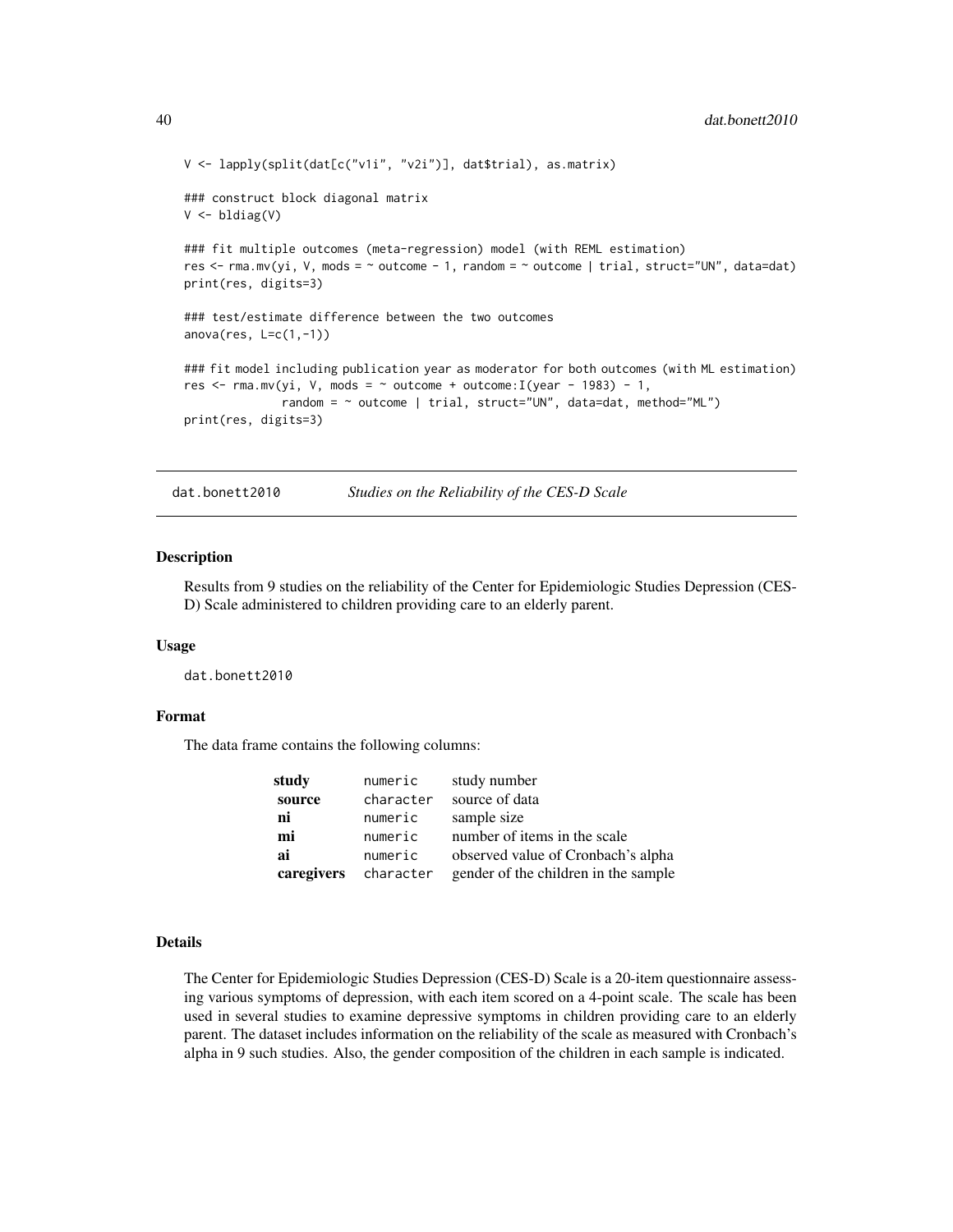### Source

Bonett, D. G. (2010). Varying coefficient meta-analytic methods for alpha reliability. *Psychological Methods*, 15, 368–385.

### References

Bonett, D. G. (2002). Sample size requirements for testing and estimating coefficient alpha. *Journal of Educational and Behavioral Statistics*, 27, 335–340.

Hakstian, A. R., & Whalen, T. E. (1976). A k-sample significance test for independent alpha coefficients. *Psychometrika*, 41, 219–231.

#### Examples

```
### copy data into 'dat' and examine data
dat <- dat.bonett2010
dat
### meta-analysis using the raw alpha values
res <- rma(measure="ARAW", ai=ai, mi=mi, ni=ni, data=dat)
res
### meta-analysis using transformed alpha values (using the
### transformation suggested by Hakstian & Whalen, 1976)
res <- rma(measure="AHW", ai=ai, mi=mi, ni=ni, data=dat)
res
predict(res, transf=transf.iahw)
### meta-analysis using transformed alpha values (using the
### transformation suggested by Bonett, 2002)
res <- rma(measure="ABT", ai=ai, mi=mi, ni=ni, data=dat)
res
predict(res, transf=transf.iabt)
### examine whether female/mixed samples yield different alphas (with raw alphas)
res <- rma(measure="ARAW", ai=ai, mi=mi, ni=ni, mods = ~ caregivers, data=dat)
res
predict(res, newmods=c(0,1), digits=2)
```
dat.bourassa1996 *Studies on the Association between Handedness and Eye-Dominance*

### **Description**

Results from 47 studies on the association between handedness and eye-dominance.

### Usage

dat.bourassa1996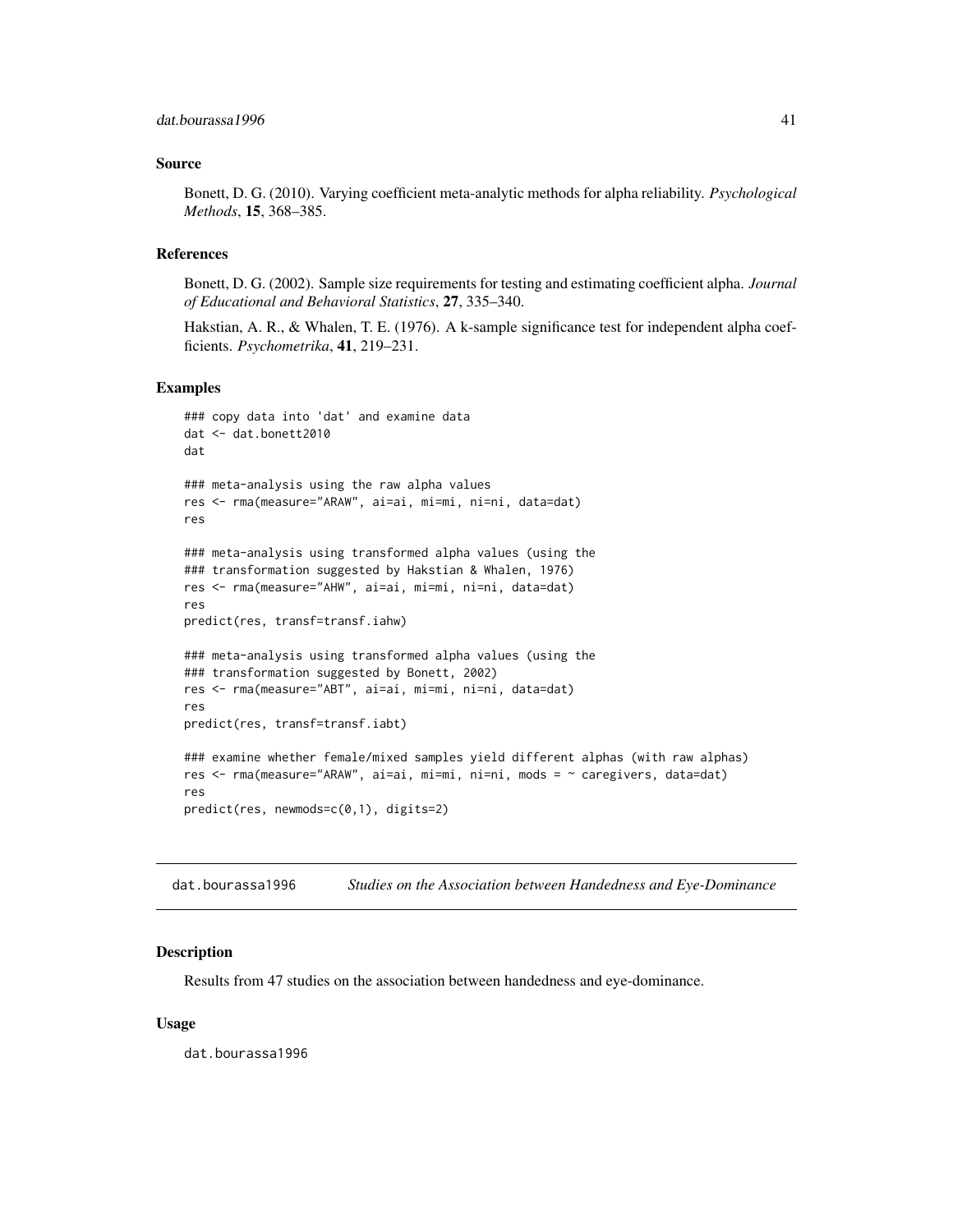# Format

The data frame contains the following columns:

| study        | numeric   | study number                                                     |
|--------------|-----------|------------------------------------------------------------------|
| sample       | numeric   | sample number                                                    |
| author       | character | (first) author                                                   |
| year         | numeric   | publication year                                                 |
| selection    | character | selection of subjects on the basis of eyedness or handedness     |
| investigator | character | investigator (psychologist, educationalist, or other)            |
| hand_assess  | character | method to assess handedness (questionnaire or performance based) |
| eye assess   | character | method to assess eyedness (see below for classification)         |
| mage         | numeric   | mean age of sample.                                              |
| lh.le        | numeric   | number of left-handed left-eyed individuals                      |
| lh.re        | numeric   | number of left-handed right-eyed individuals                     |
| rh.le        | numeric   | number of right-handed left-eyed individuals                     |
| rh.re        | numeric   | number of right-handed right-eyed individuals                    |
| <b>sex</b>   | character | sex of the sample (combined, male, or female)                    |

### Details

The 47 studies included in this meta-analysis examined the association between handedness and eye-dominance (ocular dominance or eyedness). Results are given in terms of  $2 \times 2$  tables, indicating the number of left-handed left-eyed, left-handed right-eyed, right-handed left-eyed, and right-handed right-eyed individuals. Note that some studies included multiple (independent) samples, so that the meta-analysis included 54 samples in total. Also, for some studies, the combined data of the males and females are further broken down into the two subgroups.

In some studies, there was indication that the selection of subjects was not random with respect to handedness and/or eyedness. While this should not influence the size of the association as measured with the odds ratio, this invalidates those studies for assessing the overall percentage of left-eyed and left-handed individuals.

Handedness was assessed in the individual studies either based on a questionnaire or inventory or based on task performance. Eyedness was assessed based on various methods: E.1 methods are based on task performance, while E.2.a denotes assessment based on a questionnaire. The performance based methods could be further broken down into: E.1.a.i (monocular procedure with object/instrument held in one hand),  $E \cdot 1 \cdot a \cdot i$  (monocular procedure with object/instrument held in both hands), E.1.b (binocular procedure), E.1.c (a combination of the previous methods), and E.1.d (some other method).

# Source

Bourassa, D. C., McManus, I. C., & Bryden, M. P. (1996). Handedness and eye-dominance: A meta-analysis of their relationship. *Laterality*, 1, 5–34.

```
### copy data into 'dat'
dat <- dat.bourassa1996
```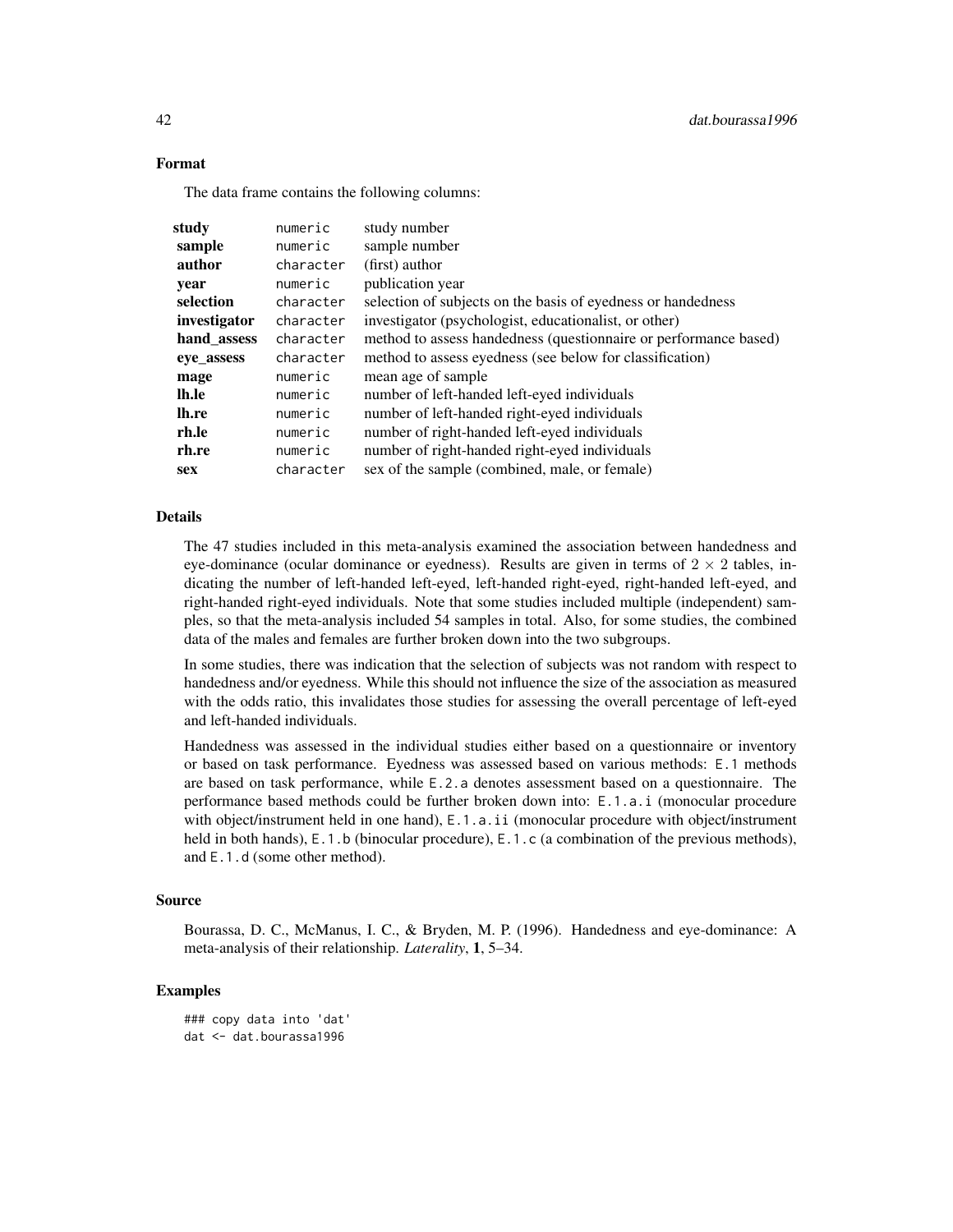## dat.colditz1994 43

```
### calculate log(OR) and corresponding sampling variance with 1/2 correction
dat <- escalc(measure="OR", ai=lh.le, bi=lh.re, ci=rh.le, di=rh.re, data=dat, add=1/2, to="all")
dat
### overall association between handedness and eyedness
res <- rma(yi, vi, data=dat, subset=sex=="combined")
res
predict(res, transf=exp, digits=2)
```
dat.colditz1994 *Studies on the Effectiveness of the BCG Vaccine Against Tuberculosis*

# Description

Results from 13 studies examining the effectiveness of the Bacillus Calmette-Guerin (BCG) vaccine against tuberculosis.

### Usage

dat.colditz1994 dat.bcg

# Format

The data frame contains the following columns:

| trial  | numeric   | trial number                                                                 |
|--------|-----------|------------------------------------------------------------------------------|
| author | character | $\text{author}(s)$                                                           |
| year   | numeric   | publication year                                                             |
| tpos   | numeric   | number of TB positive cases in the treated (vaccinated) group                |
| tneg   | numeric   | number of TB negative cases in the treated (vaccinated) group                |
| cpos   | numeric   | number of TB positive cases in the control (non-vaccinated) group            |
| cneg   | numeric   | number of TB negative cases in the control (non-vaccinated) group            |
| ablat  | numeric   | absolute latitude of the study location (in degrees)                         |
| alloc  | character | method of treatment allocation (random, alternate, or systematic assignment) |

### Details

The 13 studies provide data in terms of  $2 \times 2$  tables in the form:

|                  | TB positive | TB negative |
|------------------|-------------|-------------|
| vaccinated group | tpos        | tneg        |
| control group    | <b>CDOS</b> | cneg        |

The goal of the meta-analysis was to examine the overall effectiveness of the BCG vaccine for preventing tuberculosis and to examine moderators that may potentially influence the size of the effect.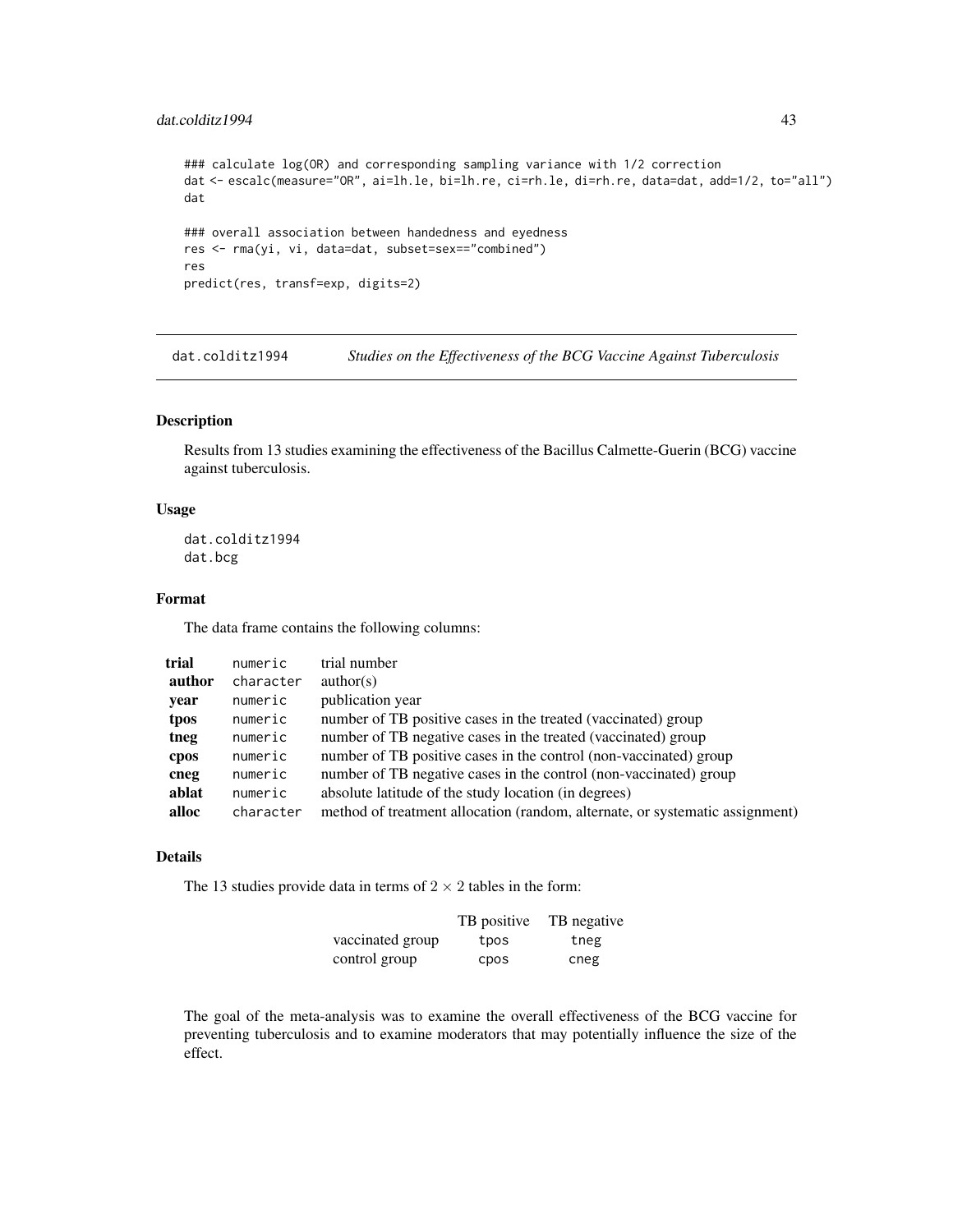The dataset has been used in several publications to illustrate meta-analytic methods (see 'References').

#### Source

Colditz, G. A., Brewer, T. F., Berkey, C. S., Wilson, M. E., Burdick, E., Fineberg, H. V., & Mosteller, F. (1994). Efficacy of BCG vaccine in the prevention of tuberculosis: Meta-analysis of the published literature. *Journal of the American Medical Association*, 271, 698–702.

### References

Berkey, C. S., Hoaglin, D. C., Mosteller, F., & Colditz, G. A. (1995). A random-effects regression model for meta-analysis. *Statistics in Medicine*, 14, 395–411.

van Houwelingen, H. C., Arends, L. R., & Stijnen, T. (2002). Advanced methods in meta-analysis: Multivariate approach and meta-regression. *Statistics in Medicine*, 21, 589–624.

Viechtbauer, W. (2010). Conducting meta-analyses in R with the metafor package. *Journal of Statistical Software*, 36(3), 1–48. <https://www.jstatsoft.org/v036/i03>.

```
### copy data into 'dat'
dat < - dat.bcg### calculate log risk ratios and corresponding sampling variances
dat <- escalc(measure="RR", ai=tpos, bi=tneg, ci=cpos, di=cneg, data=dat)
dat
### random-effects model
res <- rma(yi, vi, data=dat)
res
### average risk ratio with 95% CI
predict(res, transf=exp)
### mixed-effects model with absolute latitude and publication year as moderators
res \leq rma(yi, vi, mods = \sim ablat + year, data=dat)
res
### predicted average risk ratios for 10-60 degrees absolute latitude
### holding the publication year constant at 1970
predict(res, newmods=cbind(seq(from=10, to=60, by=10), 1970), transf=exp)
### note: the interpretation of the results is difficult because absolute
### latitude and publication year are strongly correlated (the more recent
### studies were conducted closer to the equator)
plot(dat$ablat, dat$year)
cor(dat$ablat, dat$year)
```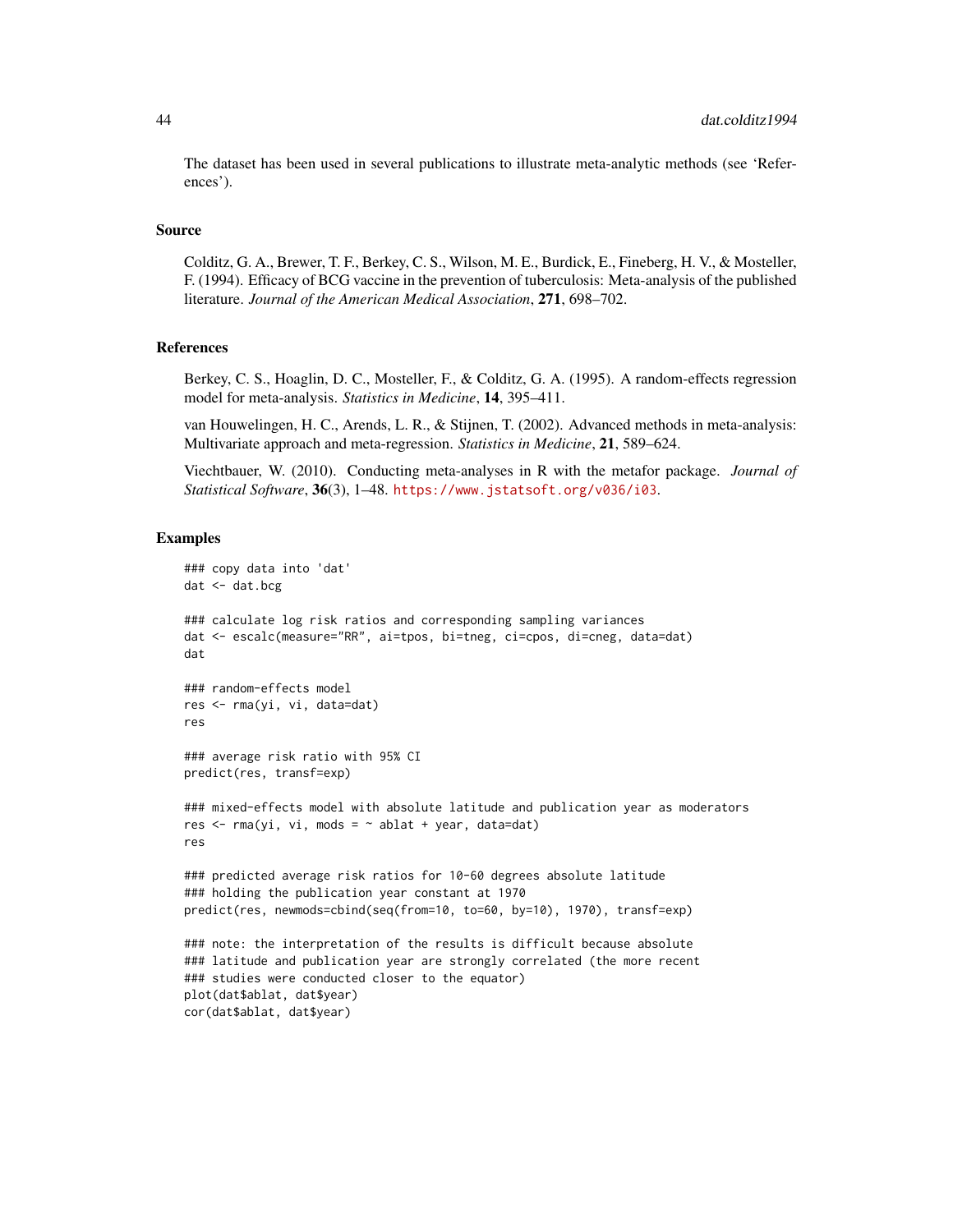dat.collins1985a *Studies on the Treatment of Upper Gastrointestinal Bleeding by a Histamine H2 Antagonist*

### Description

Results from studies examining the effectiveness of histamine H2 antagonists (cimetidine or ranitidine) in treating patients with acute upper gastrointestinal hemorrhage.

## Usage

dat.collins1985a

# Format

The data frame contains the following columns:

| id    | numeric   | study number                                                                 |
|-------|-----------|------------------------------------------------------------------------------|
| trial | character | first author of trial                                                        |
| year  | numeric   | year of publication                                                          |
| ref   | numeric   | reference number                                                             |
| trt   | character | $C =$ cimetidine, $R =$ ranitidine                                           |
| ctrl  | character | $P =$ placebo, $AA =$ antacids, $UT =$ usual treatment                       |
| nti   | numeric   | number of patients in treatment group                                        |
| b.xti | numeric   | number of patients in treatment group with persistent or recurrent bleedings |
| 0.xti | numeric   | number of patients in treatment group in need of operation                   |
| d.xti | numeric   | number of patients in treatment group that died                              |
| nci   | numeric   | number of patients in control group                                          |
| b.xci | numeric   | number of patients in control group with persistent or recurrent bleedings   |
| 0.xci | numeric   | number of patients in control group in need of operation                     |
| d.xci | numeric   | number of patients in control group that died                                |

# Details

The data were obtained from Tables 1 and 2 in Collins and Langman (1985). The authors used Peto's (one-step) method for meta-analyzing the 27 trials. This approach is implemented in the [rma.peto](#page-232-0) function. Using the same dataset, van Houwelingen, Zwinderman, and Stijnen (1993) describe some alternative approaches for analyzing these data, including fixed and random-effects conditional logistic models. Those are implemented in the [rma.glmm](#page-208-0) function.

#### Source

Collins, R., & Langman, M. (1985). Treatment with histamine H2 antagonists in acute upper gastrointestinal hemorrhage. *New England Journal of Medicine*, 313, 660–666.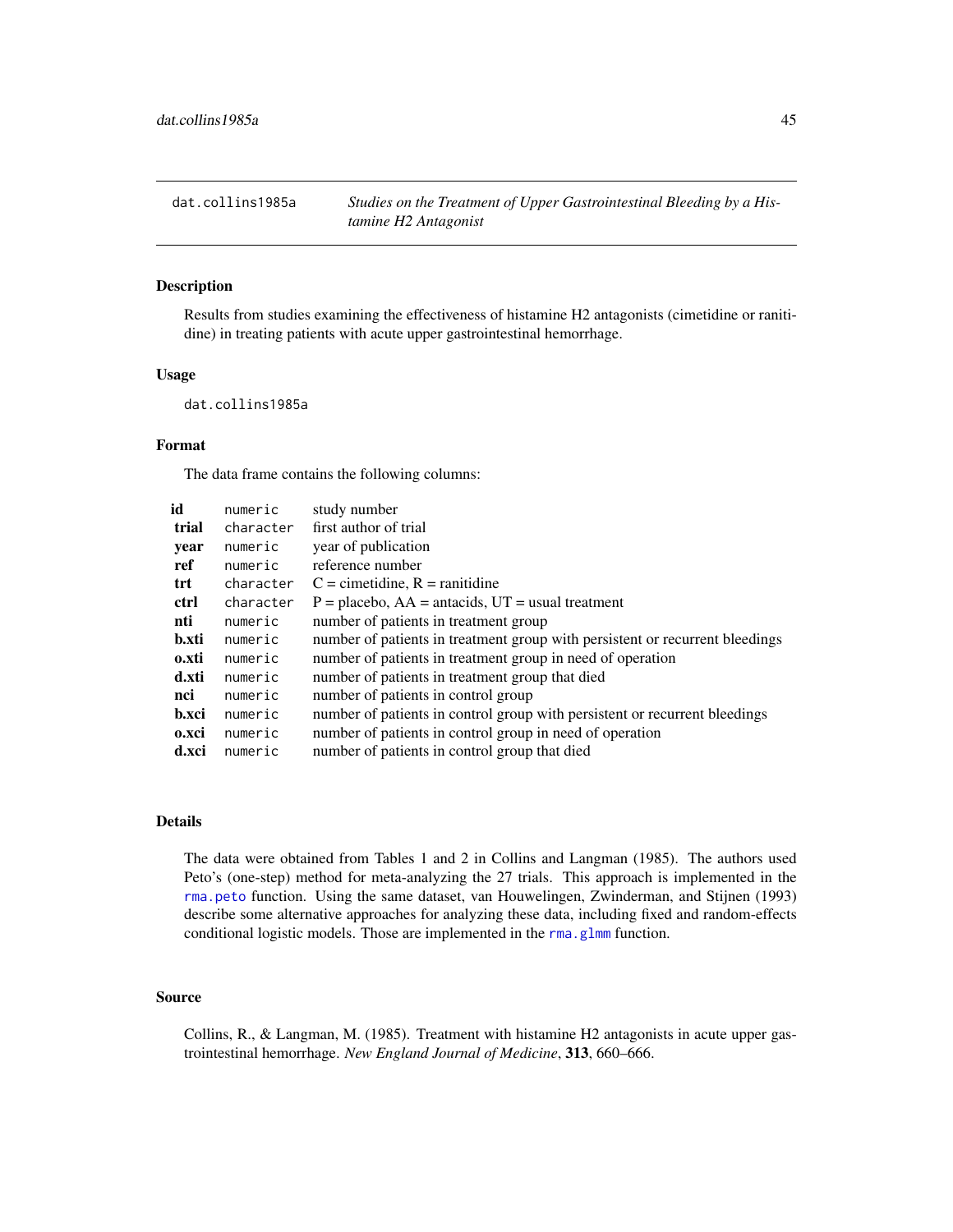### References

van Houwelingen, H. C., Zwinderman, K. H., & Stijnen, T. (1993). A bivariate approach to metaanalysis. *Statistics in Medicine*, 12, 2273–2284.

#### Examples

```
### copy data into 'dat' and examine data
dat <- dat.collins1985a
dat
### meta-analysis of log ORs using Peto's method (outcome: persistent or recurrent bleedings)
res <- rma.peto(ai=b.xti, n1i=nti, ci=b.xci, n2i=nci, data=dat)
print(res, digits=2)
## Not run:
### meta-analysis of log ORs using a conditional logistic regression model (FE model)
res <- rma.glmm(measure="OR", ai=b.xti, n1i=nti, ci=b.xci, n2i=nci, data=dat,
                model="CM.EL", method="FE")
summary(res)
predict(res, transf=exp, digits=2)
### plot the likelihoods of the odds ratios
llplot(measure="OR", ai=b.xti, n1i=nti, ci=b.xci, n2i=nci, data=dat,
       lwd=1, refline=NA, xlim=c(-4,4), drop00=FALSE)
### meta-analysis of log odds ratios using a conditional logistic regression model (RE model)
res <- rma.glmm(measure="OR", ai=b.xti, n1i=nti, ci=b.xci, n2i=nci, data=dat,
                model="CM.EL", method="ML")
summary(res)
predict(res, transf=exp, digits=2)
## End(Not run)
### meta-analysis of log ORs using Peto's method (outcome: need for surgery)
res <- rma.peto(ai=o.xti, n1i=nti, ci=o.xci, n2i=nci, data=dat)
print(res, digits=2)
### meta-analysis of log ORs using Peto's method (outcome: death)
res <- rma.peto(ai=d.xti, n1i=nti, ci=d.xci, n2i=nci, data=dat)
print(res, digits=2)
```
dat.collins1985b *Studies on the Effects of Diuretics in Pregnancy*

#### **Description**

Results from 9 studies examining the effects of diuretics in pregnancy on various outcomes.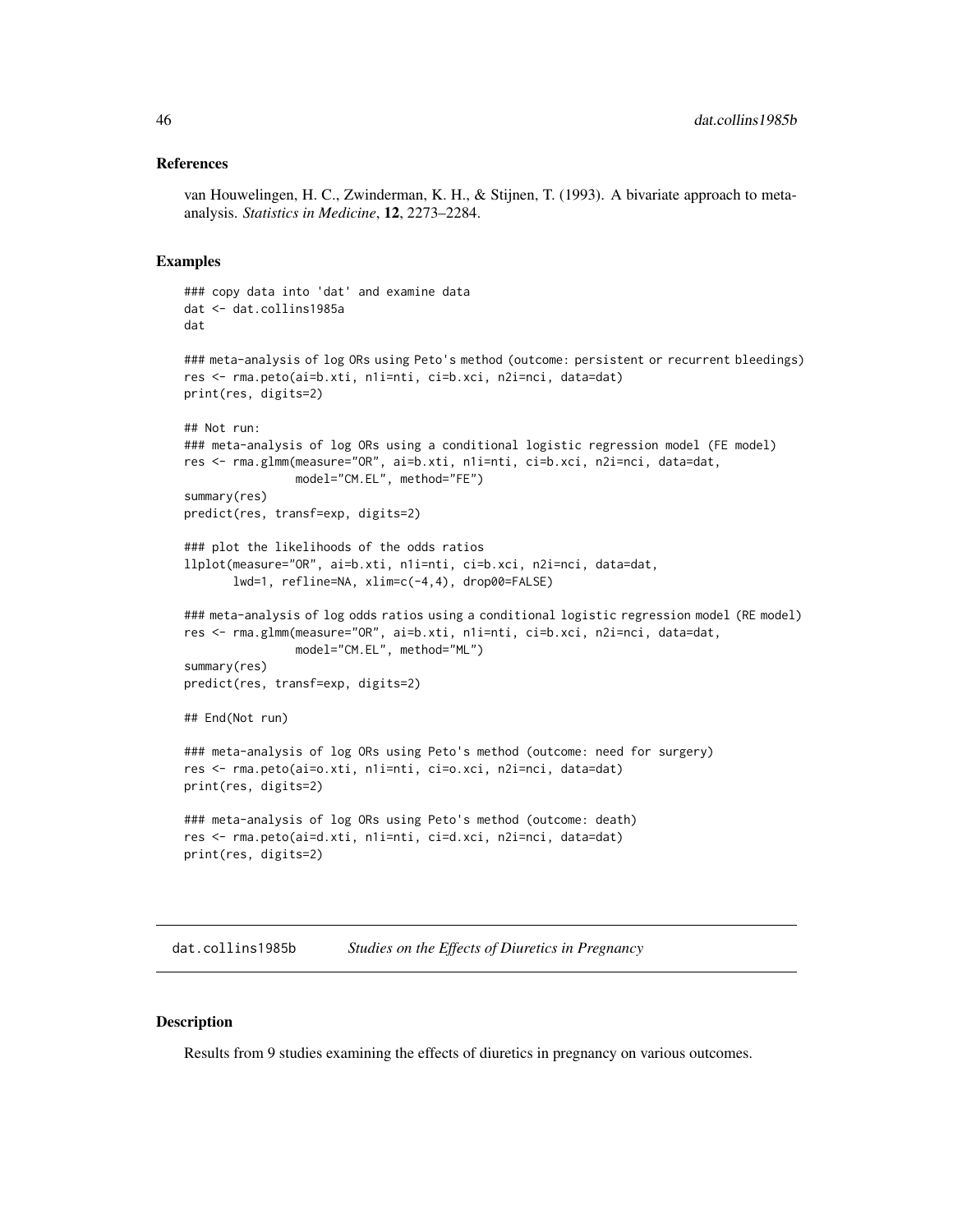## dat.collins1985b 47

#### Usage

dat.collins1985b

#### Format

The data frame contains the following columns:

| id      | numeric   | study number                                                                   |
|---------|-----------|--------------------------------------------------------------------------------|
| author  | character | study author(s)                                                                |
| year    | numeric   | publication year                                                               |
| pre.nti | numeric   | number of women in treatment group followed up for pre-eclampsia outcome       |
| pre.nci | numeric   | number of women in control/placebo group followed up for pre-eclampsia outcome |
| pre.xti | numeric   | number of women in treatment group with any form of pre-eclampsia              |
| pre.xci | numeric   | number of women in control/placebo group with any form of pre-eclampsia        |
| oedema  | numeric   | dummy variable indicating whether oedema was a diagnostic criterion            |
| fup.nti | numeric   | number of women in treatment group followed up for mortality outcomes          |
| fup.nci | numeric   | number of women in control/placebo group followed up for mortality outcomes    |
| ped.xti | numeric   | number of perinatal deaths in treatment group                                  |
| ped.xci | numeric   | number of perinatal deaths in control/placebo group                            |
| stb.xti | numeric   | number of stillbirths in treatment group                                       |
| stb.xci | numeric   | number of stillbirths in control/placebo group                                 |
| ned.xti | numeric   | number of neonatal deaths in treatment group                                   |
| ned.xci | numeric   | number of neonatal deaths in control/placebo group                             |
|         |           |                                                                                |

# Details

The 9 studies in this dataset examined the effects of diuretics in pregnancy on various outcomes, including the presence of any form of pre-eclampsia, perinatal death, stillbirth, and neonatal death.

#### Source

Collins, R., Yusuf, S., & Peto, R. (1985). Overview of randomised trials of diuretics in pregnancy. *British Medical Journal*, 290, 17–23.

### Examples

```
### copy data into 'dat'
dat <- dat.collins1985b
```
### calculate (log) odds ratio and sampling variance dat <- escalc(measure="OR", n1i=pre.nti, n2i=pre.nci, ai=pre.xti, ci=pre.xci, data=dat) summary(dat, digits=2, transf=exp)

```
### meta-analysis using Peto's method for any form of pre-eclampsia
rma.peto(n1i=pre.nti, n2i=pre.nci, ai=pre.xti, ci=pre.xci, data=dat, digits=2)
```
### meta-analysis including only studies where oedema was not a diagnostic criterion rma.peto(n1i=pre.nti, n2i=pre.nci, ai=pre.xti, ci=pre.xci, data=dat, digits=2, subset=(oedema==0))

### meta-analyses of mortality outcomes (perinatal deaths, stillbirths, and neonatal deaths)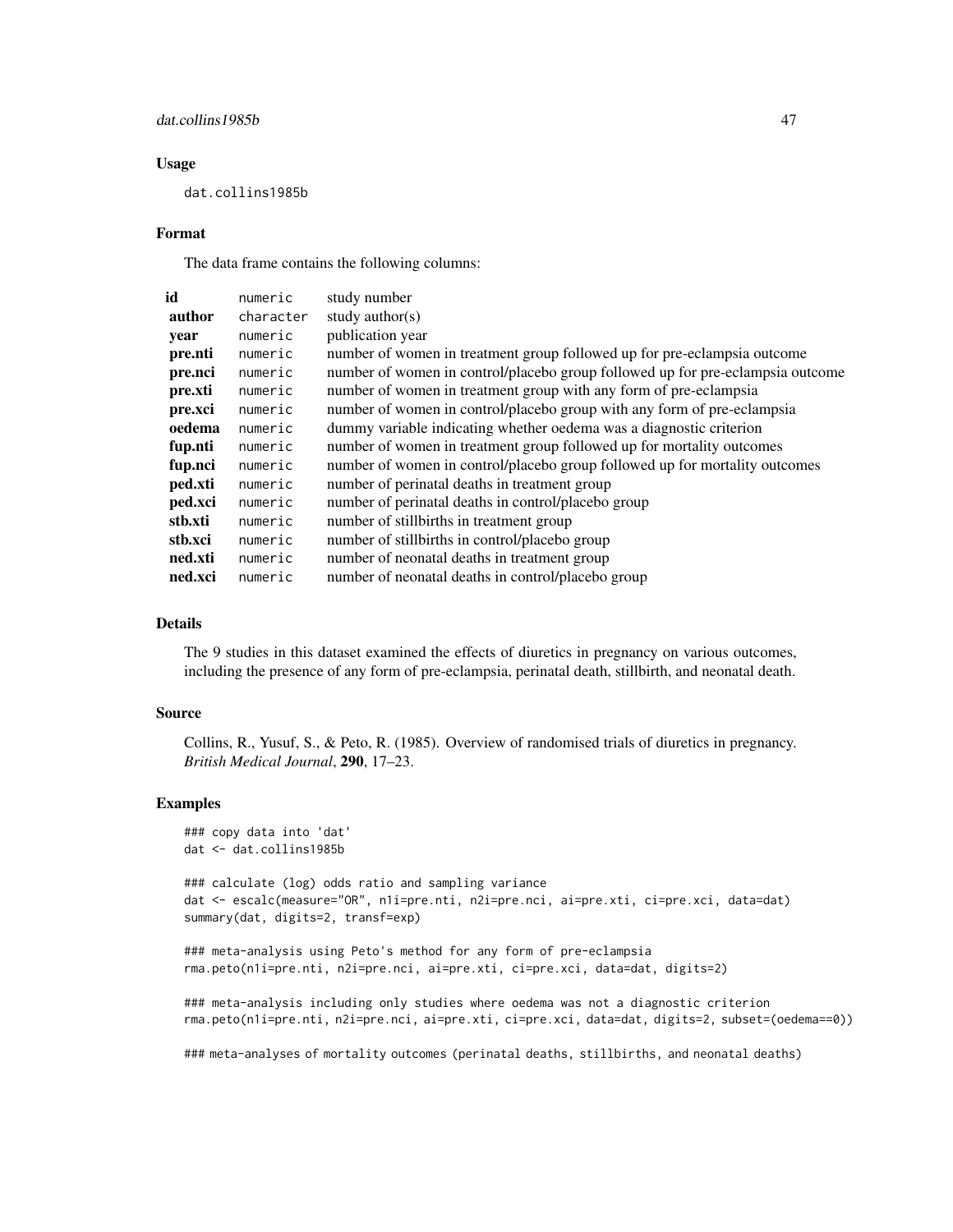```
rma.peto(n1i=fup.nti, n2i=fup.nci, ai=ped.xti, ci=ped.xci, data=dat, digits=2)
rma.peto(n1i=fup.nti, n2i=fup.nci, ai=stb.xti, ci=stb.xci, data=dat, digits=2)
rma.peto(n1i=fup.nti, n2i=fup.nci, ai=ned.xti, ci=ned.xci, data=dat, digits=2)
```
dat.curtis1998 *Studies on the Effects of Elevated CO2 Levels on Woody Plant Mass*

### Description

Results from studies examining the effects of elevated CO2 levels on woody plant mass.

#### Usage

dat.curtis1998

### Format

The data frame contains the following columns:

| id       | numeric   | observation number                                                         |
|----------|-----------|----------------------------------------------------------------------------|
| paper    | numeric   | paper number                                                               |
| genus    | character | genus name                                                                 |
| species  | character | species name                                                               |
| fungrp   | character | plant functional group                                                     |
| co2.ambi | numeric   | ambient CO2 level (control group)                                          |
| co2.elev | numeric   | elevated CO2 level (treatment group)                                       |
| units    | character | units for CO2 exposure levels                                              |
| time     | numeric   | maximum length of time (days) of CO2 exposure                              |
| pot      | character | growing method (see below)                                                 |
| method   | character | CO2 exposure facility (see below)                                          |
| stock    | character | planting stock code                                                        |
| xtrt     | character | interacting treatment code (see below)                                     |
| level    | character | interacting treatment level codes (see below)                              |
| m1i      | numeric   | mean plant mass under elevated CO2 level (treatment group)                 |
| sd1i     | numeric   | standard deviation of plant mass underelevated CO2 level (treatment group) |
| n1i      | numeric   | number of observations under elevated CO2 level (treatment group)          |
| m2i      | numeric   | mean plant mass under ambient CO2 level (control group)                    |
| sd2i     | numeric   | standard deviation of plant mass under ambient CO2 level (control group)   |
| n2i      | numeric   | number of observations under ambient CO2 level (control group)             |

#### Details

The studies included in this dataset compared the total above- plus below-ground biomass (in grams) for plants that were either exposed to ambient (around 35 Pa) and elevated CO2 levels (around twice the ambient level). The co2.ambi and co2.elev variables indicate the CO2 levels in the control and treatment groups, respectively (with the units variable specifying the units for the CO2 exposure levels). Many of the studies also varied one or more additional environmental variables (defined by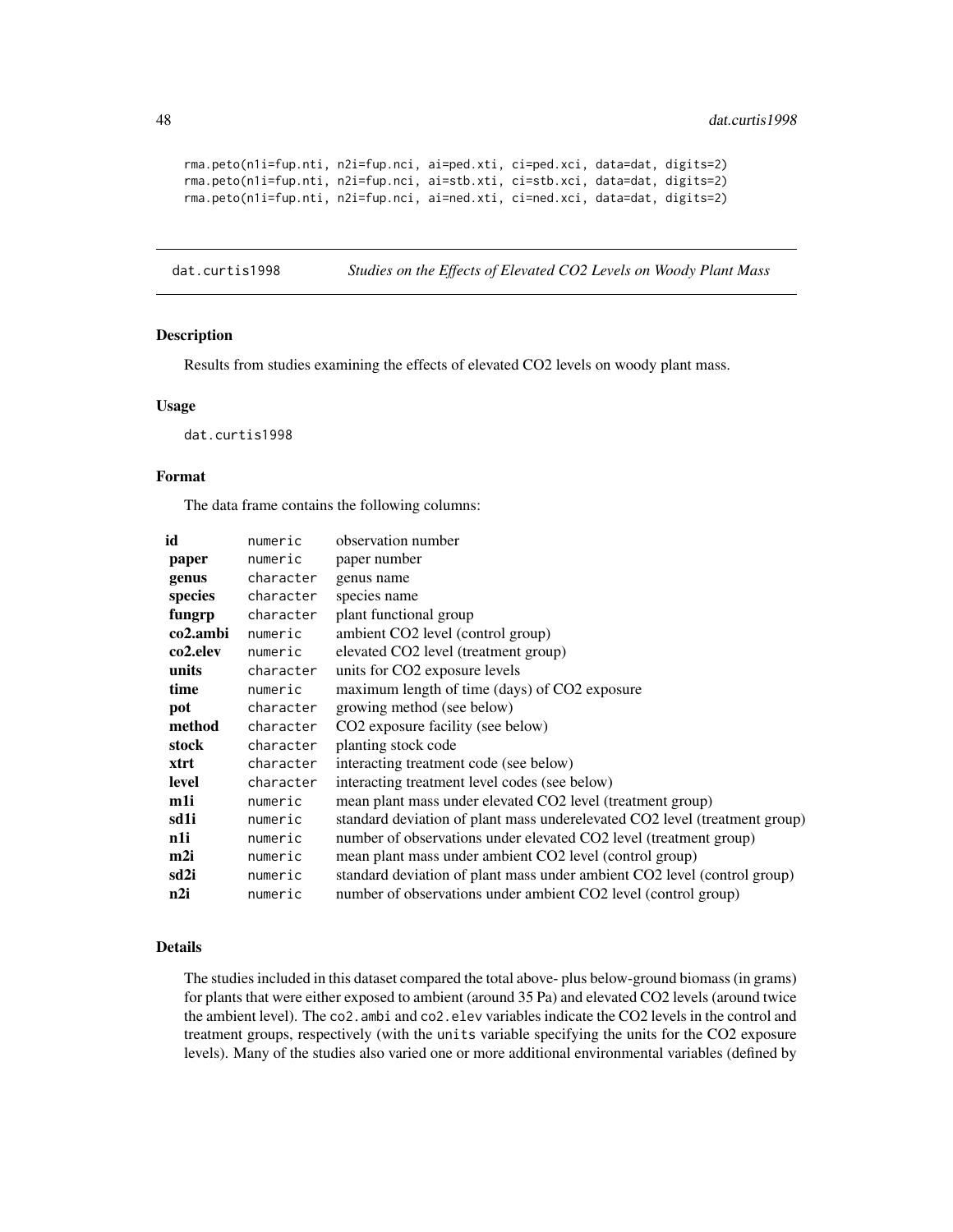### dat.curtis1998 49

the xtrt and level variables):

- NONE = no additional treatment factor
- FERT = soil fertility (either a CONTROL, HIGH, or LOW level)
- LIGHT = light treatment (always a LOW light level)
- FERT+L = soil fertility and light (a LOW light and soil fertility level)
- H2O = well watered vs drought (either a WW or DRT level)
- TEMP = temperature treatment (either a HIGH or LOW level)
- OZONE = ozone exposure (either a HIGH or LOW level)
- UVB = ultraviolet-B radiation exposure (either a HIGH or LOW level)

In addition, the studies differed with respect to various design variables, including CO2 exposure duration (time), growing method (pot: number = pot size in liters; GRND = plants rooted in ground;  $HYDRO =$  solution or aeroponic culture), CO2 exposure facility (method:  $GC =$  growth chamber;  $GH =$ greenhouse; OTC = field-based open-top chamber), and planting stock (stock: SEED = plants started from seeds; SAP = plants started from cuttings). The goal of the meta-analysis was to examine the effects of elevated CO2 levels on plant physiology and growth and the interacting effects of the environmental (and design) variables.

## Source

Hedges, L. V., Gurevitch, J., & Curtis, P. S. (1999). The meta-analysis of response ratios in experimental ecology. *Ecology*, 80, 1150–1156. (data obtained from *Ecological Archives*, E080-008-S1, at: <http://www.esapubs.org/archive/ecol/E080/008/>)

### **References**

Curtis, P. S., & Wang, X. (1998). A meta-analysis of elevated CO2 effects on woody plant mass, form, and physiology. *Oecologia*, 113, 299–313.

```
### copy data into 'dat'
dat <- dat.curtis1998
### calculate log ratio of means and corresponding sampling variances
dat <- escalc(measure="ROM", m1i=m1i, sd1i=sd1i, n1i=n1i,
                             m2i=m2i, sd2i=sd2i, n2i=n2i, data=dat)
dat
### meta-analysis of log ratio of means using a random-effects model
res <- rma(yi, vi, method="DL", data=dat)
res
### average ratio of means with 95% CI
predict(res, transf=exp, digits=2)
### meta-analysis for plants grown under nutrient stress
res <- rma(yi, vi, method="DL", data=dat, subset=(xtrt=="FERT" & level=="LOW"))
```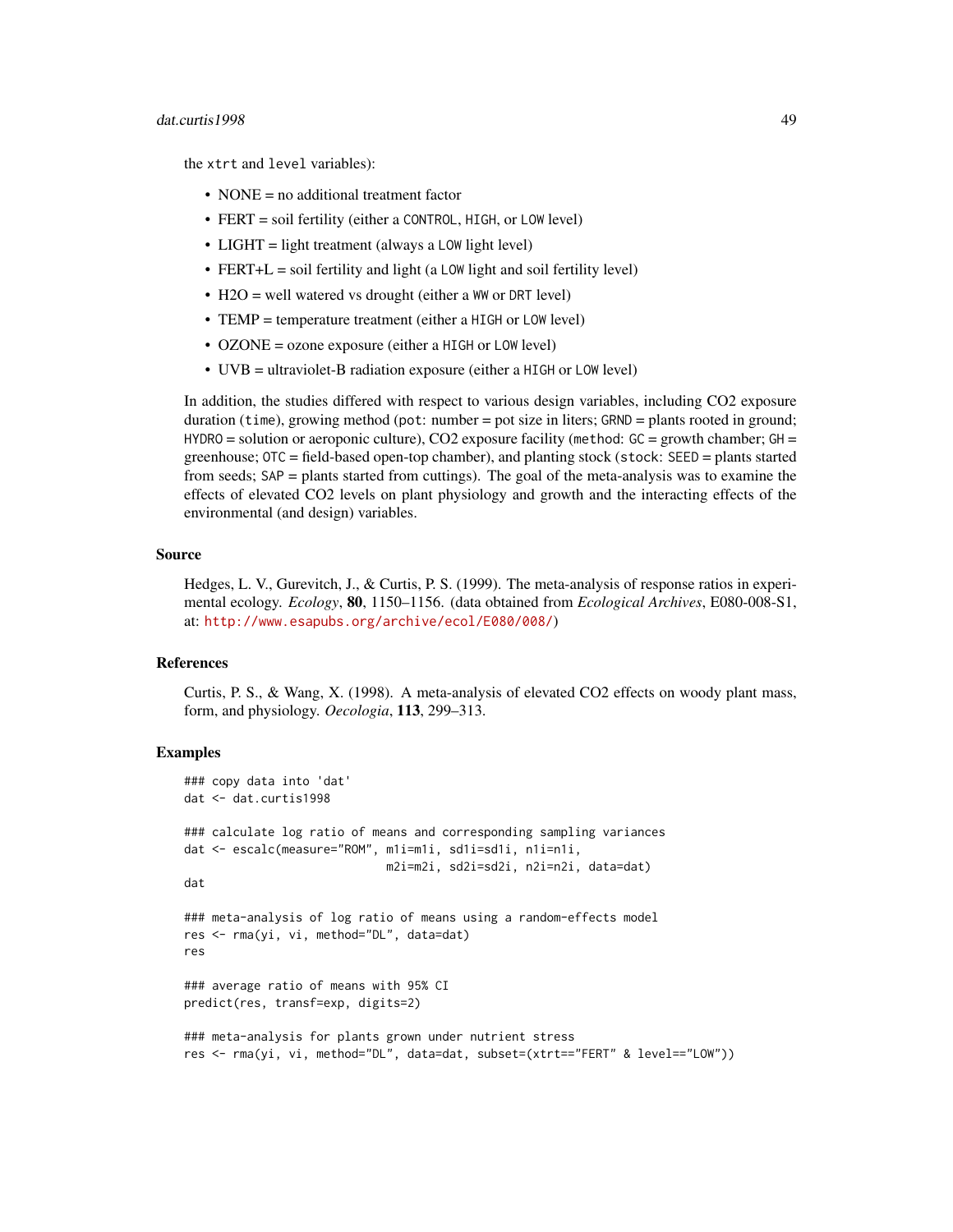```
predict(res, transf=exp, digits=2)
### meta-analysis for plants grown under low light conditions
res <- rma(yi, vi, method="DL", data=dat, subset=(xtrt=="LIGHT" & level=="LOW"))
predict(res, transf=exp, digits=2)
```
dat.debruin2009 *Studies on Standard Care Quality and HAART-Adherence*

#### Description

Results from 13 trials providing information about standard care quality and HAART-adherence in control groups.

#### Usage

dat.debruin2009

#### Format

The data frame contains the following columns:

| author    | character | (first) author of study                                                                      |
|-----------|-----------|----------------------------------------------------------------------------------------------|
| year      | numeric   | publication year                                                                             |
| scq       | numeric   | standard care quality                                                                        |
| ni        | numeric   | number of patients in the standard care group                                                |
| xi        | numeric   | number of patients with an undetectable viral load in standard care group                    |
| mi        | numeric   | number of patients with a detectable viral load in standard care group                       |
| ethnicity | character | dominant ethnicity of the patients in the standard care group                                |
| patients  | character | inclusion of patients continuing or starting (a new) treatment                               |
| select    | character | baseline selection of patients with adherence problems or no selection                       |
| sens      | character | sensitivity of viral load assessments $(\leq 400 \text{ vs. } \geq = 400 \text{ copies/ml})$ |

## Details

Highly active antiretroviral therapy (HAART) refers to a combination of multiple antiretroviral drugs that can effectively suppress the HIV virus. However, achieving viral suppression (to the point that the virus becomes essentially undetectable in a blood sample) requires high levels of adherence to an often complicated medication regimen. A number of trials have examined various interventions that aim to increase adherence levels. In each trial, patients receiving the intervention are compared to patients in a control group receiving standard care (often referred to as 'care as usual'). However, the quality of standard care can vary substantially between these studies. de Bruin et al. (2009) assessed the quality of standard care provided (based on a quantification of the number of behavior change techniques applied) and examined to what extent the quality of standard care was related to the proportion of patients achieving effective viral suppression in the control groups.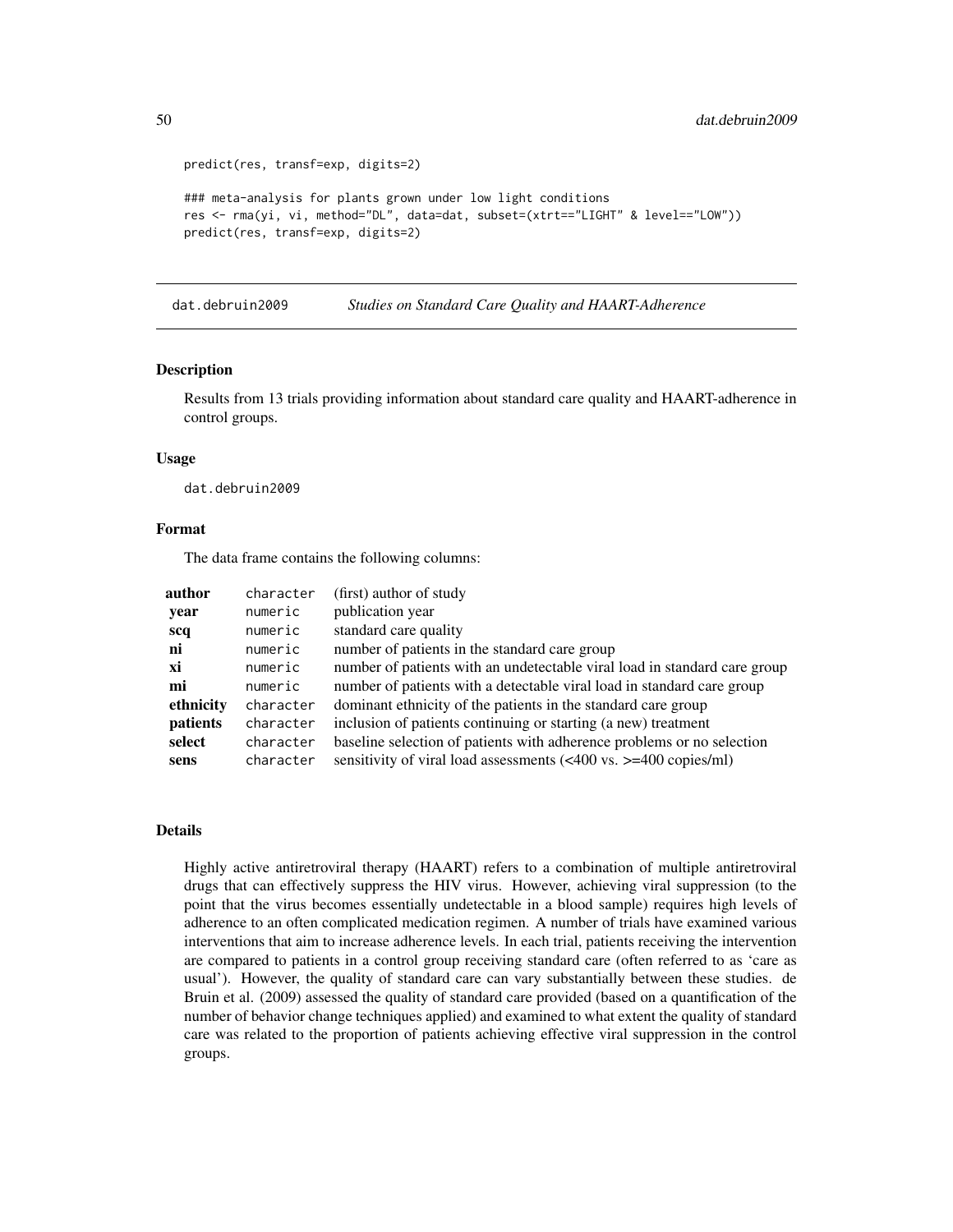# dat.egger2001 51

### Source

de Bruin, M., Viechtbauer, W., Hospers, H. J., Schaalma, H. P., & Kok, G. (2009). Standard care quality determines treatment outcomes in control groups of HAART-adherence intervention studies: Implications for the interpretation and comparison of intervention effects. *Health Psychology*, 28, 668–674.

# Examples

```
### copy data into 'dat'
dat <- dat.debruin2009
### calculate proportions and corresponding sampling variances
dat <- escalc(measure="PR", xi=xi, ni=ni, data=dat)
dat
### random-effects model
res <- rma(yi, vi, data=dat)
print(res, digits=2)
### mixed-effects meta-regression model with all predictors/covariates
res \le rma(yi, vi, mods = \sim scq + ethnicity + patients + select + sens, data=dat)
print(res, digits=3)
### mixed-effects meta-regression model with scq and ethnicity as predictors/covariates
res \leq rma(yi, vi, mods = \sim scq + ethnicity, data=dat)
print(res, digits=3)
```
<span id="page-50-0"></span>

| dat.egger2001 | Studies on the Effectiveness of Intravenous Magnesium in Acute My- |
|---------------|--------------------------------------------------------------------|
|               | <i>ocardial Infarction</i>                                         |

### Description

Results from 16 trials examining the effectiveness of intravenous magnesium in the prevention of death following acute myocardial infarction.

#### Usage

dat.egger2001

## Format

The data frame contains the following columns:

| id   | numeric | trial id number                            |
|------|---------|--------------------------------------------|
|      |         | study character first author or trial name |
| vear | numeric | publication year                           |
| ai   | numeric | number of deaths in the magnesium group    |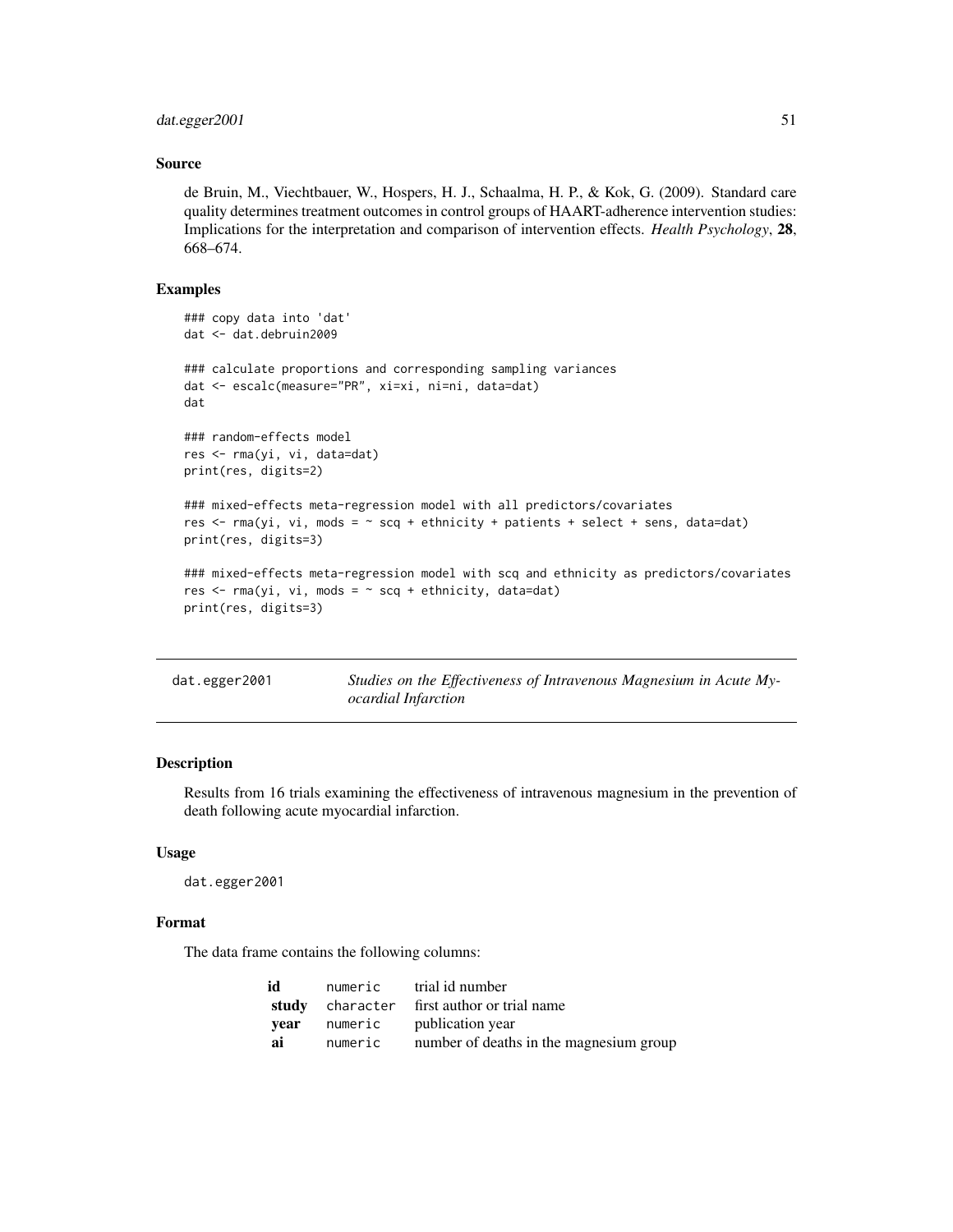| n1i | numeric | number of patients in the magnesium group |
|-----|---------|-------------------------------------------|
| ci  | numeric | number of deaths in the control group     |
| n2i | numeric | number of patients in the control group   |

# Details

The dataset includes the results from 16 randomized clinical trials that examined the effectiveness of intravenous magnesium in the prevention of death following acute myocardial infarction. Studies 1-7 were included in the meta-analyses by Teo et al. (1991) and Horner (1992) and were combined with the results from the LIMIT-2 trial (Woods et al., 1992) in Yusuf et al. (1993), suggesting that magnesium is an effective treatment for reducing mortality. However, the results from the ISIS-4 mega trial (ISIS-4 Collaborative Group, 1995) indicated no reduction in mortality with magnesium treatment. Publication bias has been suggested as one possible explanation for the conflicting findings (Egger & Davey Smith, 1995).

The present dataset includes some additional trials and are based on Table 18.2 from Egger, Davey Smith, and Altman (2001).

### Source

Egger, M., Davey Smith, G., & Altman, D. G. (Eds.) (2001). *Systematic reviews in health care: Meta-analysis in context* (2nd ed.). London: BMJ Books.

### References

Egger, M., & Davey Smith, G. (1995). Misleading meta-analysis: Lessons from "an effective, safe, simple" intervention that wasn't. *British Medical Journal*, 310, 752–754.

Horner, S. M. (1992). Efficacy of intravenous magnesium in acute myocardial infarction in reducing arrhythmias and mortality: Meta-analysis of magnesium in acute myocardial infarction. *Circulation*, 86, 774–779.

ISIS-4 Collaborative Group (1995). ISIS-4: A randomised factorial trial assessing early oral captopril, oral mononitrate, and intravenous magnesium sulphate in 58,050 patients with suspected acute myocardial infarction. *Lancet*, 345, 669–685.

Teo, K. K., Yusuf, S., Collins, R., Held, P. H., & Peto, R. (1991). Effects of intravenous magnesium in suspected acute myocardial infarction: Overview of randomised trials. *British Medical Journal*, 303, 1499–1503.

Woods, K. L., Fletcher, S., Roffe, C., & Haider, Y. (1992). Intravenous magnesium sulphate in suspected acute myocardial infarction: Results of the second Leicester Intravenous Magnesium Intervention Trial (LIMIT-2). *Lancet*, 339, 1553–1558.

Yusuf, S., Teo, K., & Woods, K. (1993). Intravenous magnesium in acute myocardial infarction: An effective, safe, simple, and inexpensive treatment. *Circulation*, 87, 2043–2046.

#### See Also

[dat.li2007](#page-70-0)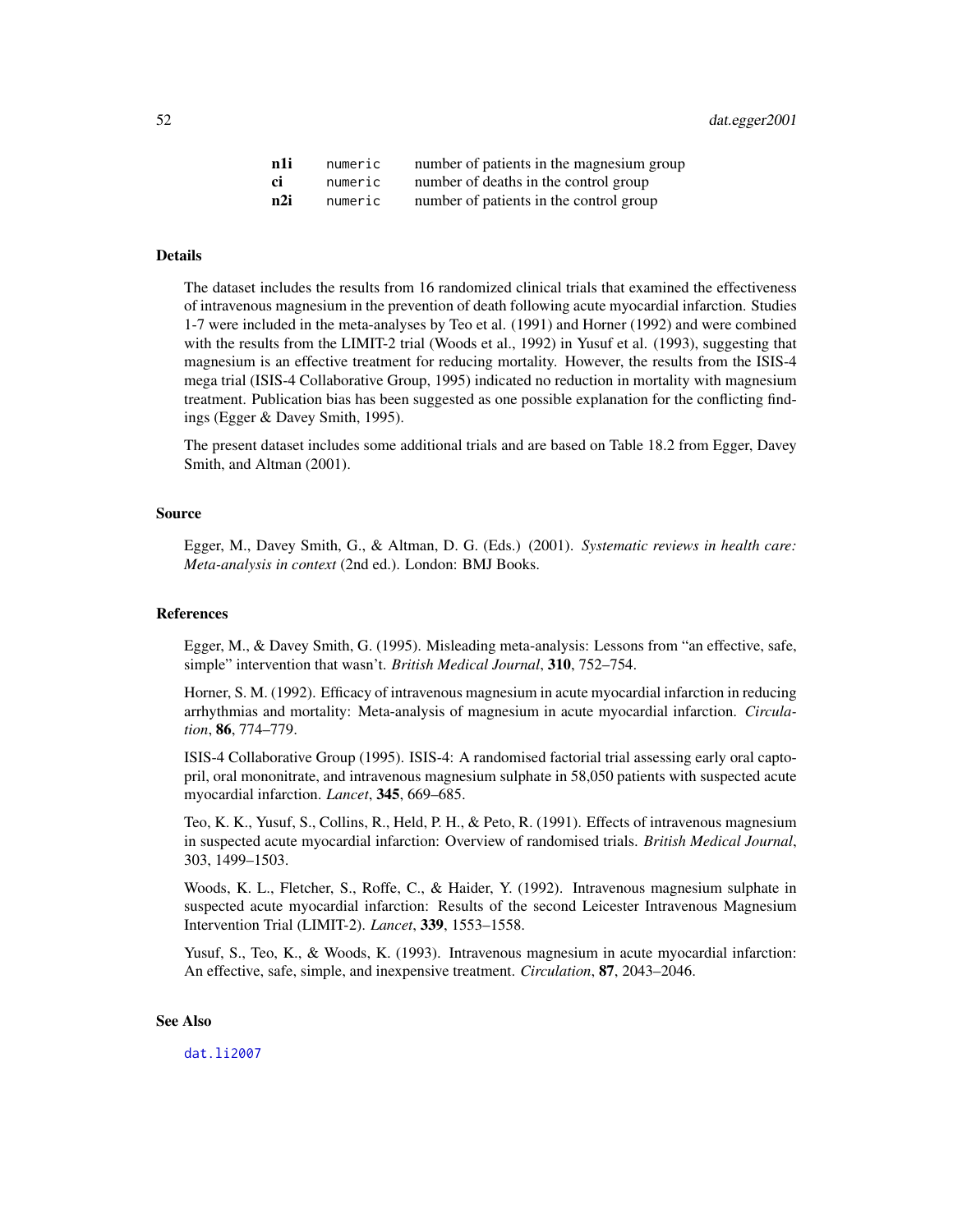#### dat.fine1993 53

### Examples

```
### copy data into 'dat' and examine data
dat <- dat.egger2001
dat
### meta-analysis of trials 1-7 using Peto's method (as in Teo et al., 1991)
res <- rma.peto(ai=ai, n1i=n1i, ci=ci, n2i=n2i, data=dat, subset=1:7)
print(res, digits=2)
### meta-analysis of trials 1-7 and LIMIT-2 (as in Yusuf et al., 1993)
res <- rma.peto(ai=ai, n1i=n1i, ci=ci, n2i=n2i, data=dat, subset=c(1:7,14))
print(res, digits=2)
### meta-analysis of all trials except ISIS-4
res <- rma.peto(ai=ai, n1i=n1i, ci=ci, n2i=n2i, data=dat, subset=-16)
print(res, digits=2)
predict(res, transf=exp, digits=2)
### meta-analysis of all trials including ISIS-4
res <- rma.peto(ai=ai, n1i=n1i, ci=ci, n2i=n2i, data=dat)
print(res, digits=2)
predict(res, transf=exp, digits=2)
### contour-enhanced funnel plot centered at 0
funnel(res, refline=0, level=c(90, 95, 99), shade=c("white", "gray", "darkgray"))
```

| dat.fine1993 | Studies on Radiation Therapy with or without Adjuvant Chemotherapy |
|--------------|--------------------------------------------------------------------|
|              | in Patients with Malignant Gliomas                                 |

# Description

Results from 17 trials comparing post-operative radiation therapy with and without adjuvant chemotherapy in patients with malignant gliomas.

### Usage

dat.fine1993

### Format

The data frame contains the following columns:

| study | numeric study number                                                                            |
|-------|-------------------------------------------------------------------------------------------------|
| nei   | numeric sample size in the experimental group receiving radiotherapy plus adjuvant chemotherapy |
| nci   | numeric sample size in the control group receiving radiotherapy alone                           |
| e1i   | numeric number of survivors at 6 months in the experimental group                               |
| c1i   | numeric number of survivors at 6 months in the control group                                    |
| e2i   | numeric number of survivors at 12 months in the experimental group                              |
|       |                                                                                                 |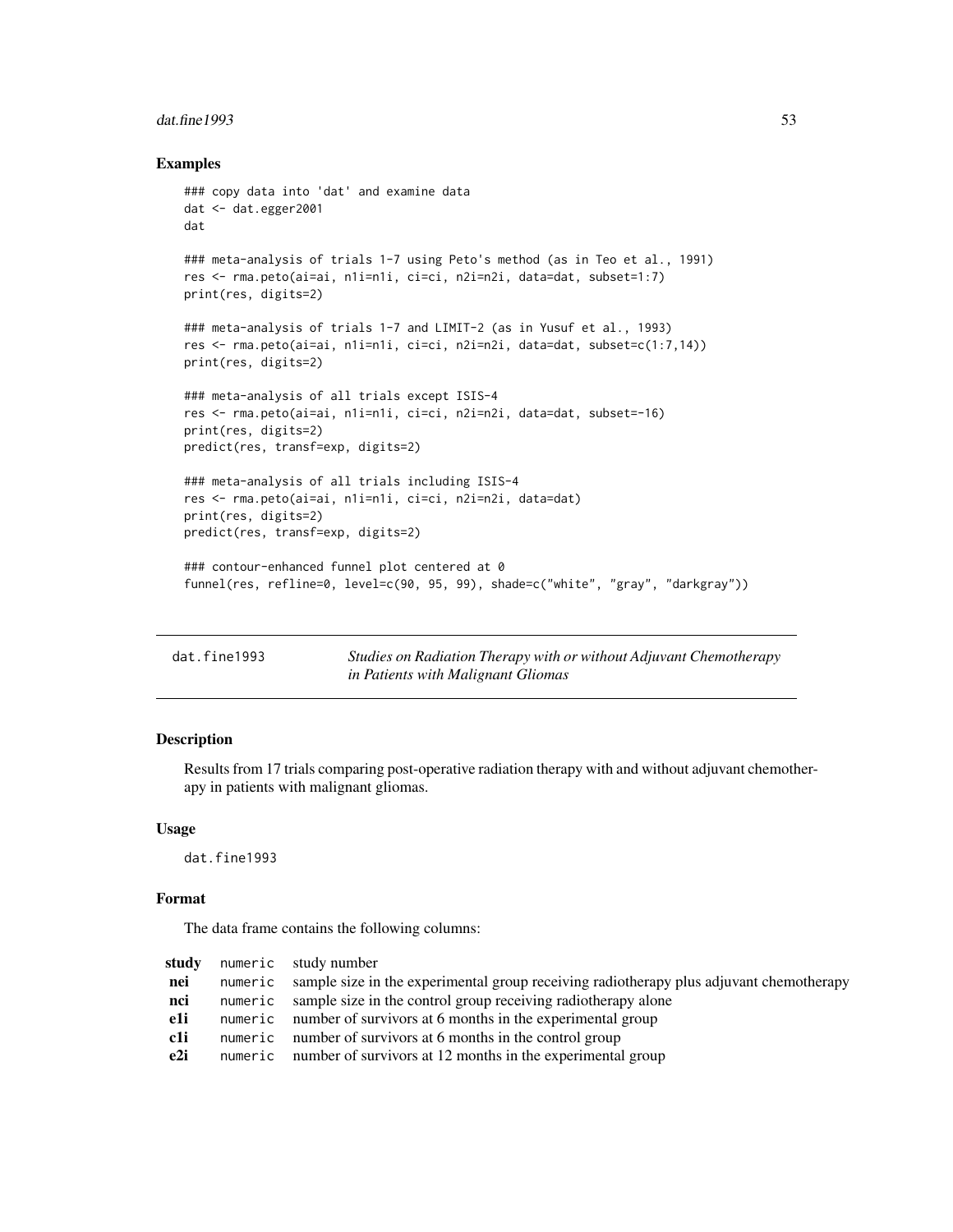| c2i | numeric number of survivors at 12 months in the control group      |
|-----|--------------------------------------------------------------------|
| e3i | numeric number of survivors at 18 months in the experimental group |
| c3i | numeric number of survivors at 18 months in the control group      |
| e4i | numeric number of survivors at 24 months in the experimental group |
| c4i | numeric number of survivors at 24 months in the control group      |

#### Details

The 17 trials report the post-operative survival of patients with malignant gliomas receiving either radiation therapy with adjuvant chemotherapy or radiation therapy alone. Survival was assessed at 6, 12, 18, and 24 months in all but one study (which assessed survival only at 12 and at 24 months).

The data were reconstructed by Trikalinos and Olkin (2012) based on Table 2 in Fine et al. (1993) and Table 3 in Dear (1994). The data can be used to illustrate how a meta-analysis can be conducted of effect sizes reported at multiple time points using a multivariate model.

### Source

Dear, K. B. G. (1994). Iterative generalized least squares for meta-analysis of survival data at multiple times. *Biometrics*, 50, 989–1002.

Trikalinos, T. A., & Olkin, I. (2012). Meta-analysis of effect sizes reported at multiple time points: A multivariate approach. *Clinical Trials*, 9, 610–620.

### References

Fine, H. A., Dear, K. B., Loeffler, J. S., Black, P. M., & Canellos, G. P. (1993). Meta-analysis of radiation therapy with and without adjuvant chemotherapy for malignant gliomas in adults. *Cancer*, 71, 2585–2597.

### Examples

```
### copy data into 'dat' and examine data
dat <- dat.fine1993
dat
### calculate log(ORs) and sampling variances for each time point
dat <- escalc(measure="OR", ai=e1i, n1i=nei, ci=c1i, n2i=nci, data=dat, var.names=c("y1i","v1i"))
dat <- escalc(measure="OR", ai=e2i, n1i=nei, ci=c2i, n2i=nci, data=dat, var.names=c("y2i","v2i"))
dat <- escalc(measure="OR", ai=e3i, n1i=nei, ci=c3i, n2i=nci, data=dat, var.names=c("y3i","v3i"))
dat <- escalc(measure="OR", ai=e4i, n1i=nei, ci=c4i, n2i=nci, data=dat, var.names=c("y4i","v4i"))
### calculate the covariances (equations in Appendix of Trikalinos & Olkin, 2012)
dat$v12i <- with(dat, nei / (e1i * (nei - e2i)) + nci / (c1i * (nci - c2i)))
dat$v13i <- with(dat, nei / (e1i * (nei - e3i)) + nci / (c1i * (nci - c3i)))
dat$v14i <- with(dat, nei / (e1i * (nei - e4i)) + nci / (c1i * (nci - c4i)))
dat$v23i <- with(dat, nei / (e2i * (nei - e3i)) + nci / (c2i * (nci - c3i)))
dat$v24i <- with(dat, nei / (e2i * (nei - e4i)) + nci / (c2i * (nci - c4i)))
dat$v34i <- with(dat, nei / (e3i * (nei - e4i)) + nci / (c3i * (nci - c4i)))
### create dataset in long format
```
dat.long <- data.frame(study=rep(1:nrow(dat), each=4), time=1:4,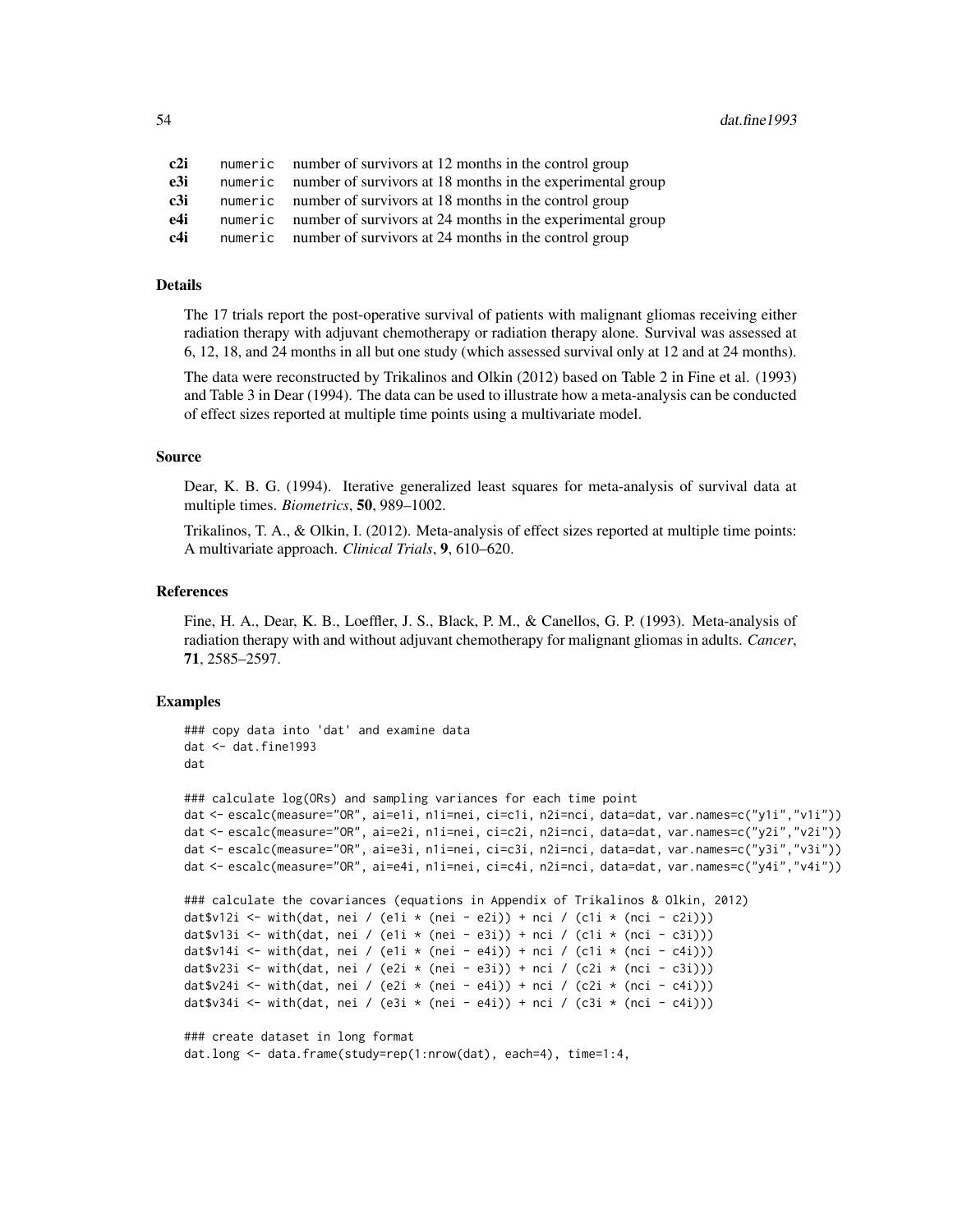```
yi=c(t(dat[c("y1i","y2i","y3i","y4i")])),
                       vi=c(t(dat[c("v1i","v2i","v3i","v4i")])))
### var-cov matrices of the sudies
V <- lapply(split(dat, dat$study),
            function(x) matrix(c( x$v1i, x$v12i, x$v13i, x$v14i,
                                 x$v12i, x$v2i, x$v23i, x$v24i,
                                 x$v13i, x$v23i, x$v3i, x$v34i,
                            x$v14i, x$v24i, x$v34i, x$v4i), nrow=4, ncol=4, byrow=TRUE))
### remove rows for the missing time points in study 17
dat.long <- na.omit(dat.long)
### remove corresponding rows/columns from var-cov matrix
V[[17]] <- V[[17]][c(2,4),c(2,4)]### make a copy of V
Vc <- V### replace any (near) singular var-cov matrices with ridge corrected versions
repl.Vi <- function(Vi) {
  res <- eigen(Vi)
   if (any(res$values \leq .08)) {
      round(res$vectors %*% diag(res$values + .08) %*% t(res$vectors), 12)
   } else {
      Vi
   }
}
Vc <- lapply(Vc, repl.Vi)
### do not correct var-cov matrix of study 17
Vc[[17]] <- V[[17]]
### construct block diagonal matrix
Vc <- bldiag(Vc)
### multivariate fixed-effects model
res <- rma.mv(yi, Vc, mods = \sim factor(time) - 1, method="FE", data=dat.long)
print(res, digits=3)
### multivariate random-effects model with heteroscedastic AR(1) structure for the true effects
res <- rma.mv(yi, Vc, mods = \sim factor(time) - 1, random = \sim time | study,
              struct="HAR", data=dat.long)
print(res, digits=3)
## Not run:
### profile the variance components
par(mfrow=c(2,2))
profile(res, tau2=1, xlim=c( 0,.2))
profile(res, tau2=2, xlim=c( 0,.2))
profile(res, tau2=3, xlim=c( 0,.2))
profile(res, tau2=4, xlim=c(.1,.3))
## End(Not run)
```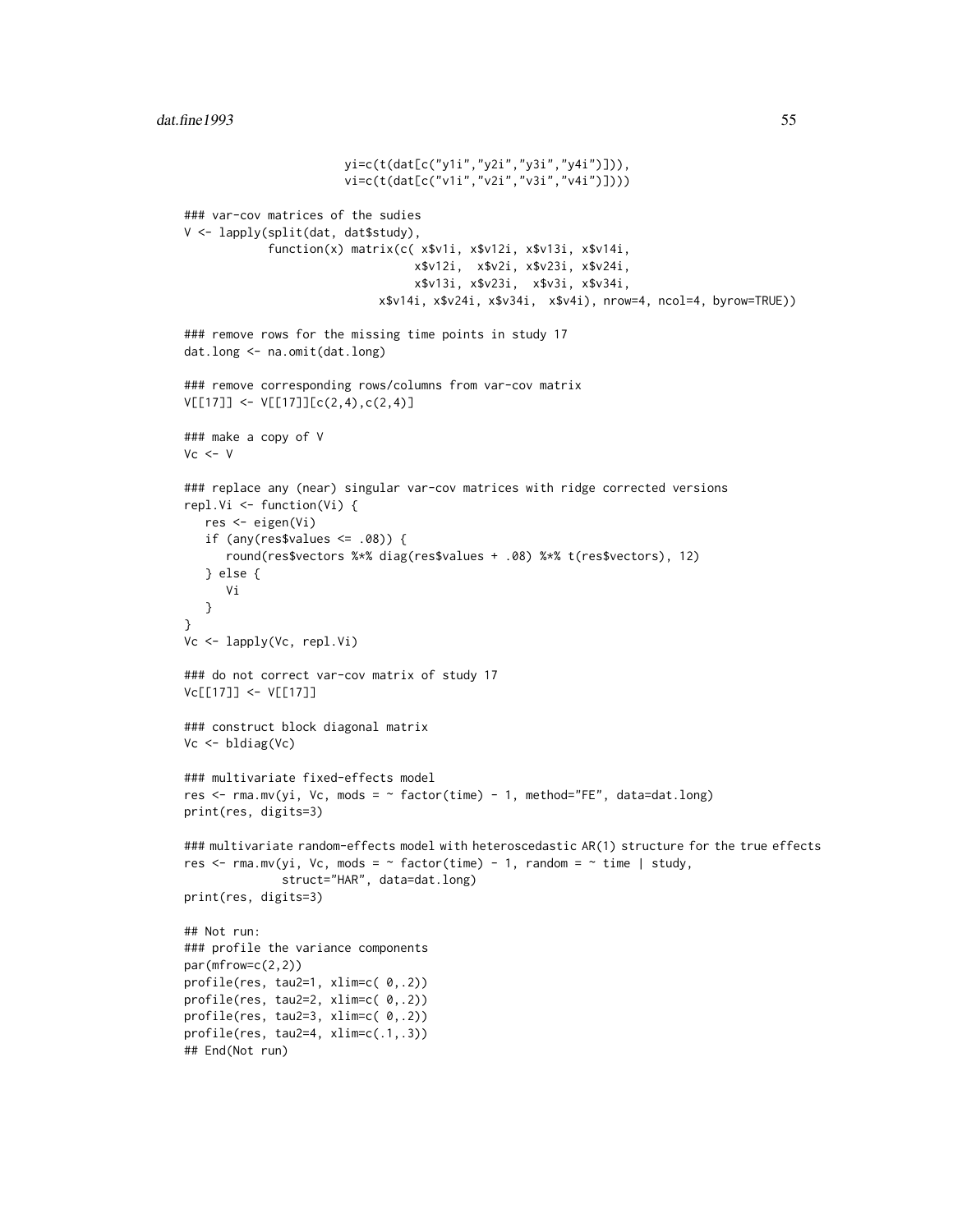## Not run: ### profile the autocorrelation coefficient par(mfrow=c(1,1)) profile(res, rho=1) ## End(Not run)

dat.gibson2002 *Studies on the Effectiveness of Self-Management Education and Regular Medical Review for Adults with Asthma*

#### Description

Results from 15 trials examining the effectiveness of self-management education and regular medical review for adults with asthma.

#### Usage

dat.gibson2002

## Format

The data frame contains the following columns:

| author | character | first author of study                                                                           |
|--------|-----------|-------------------------------------------------------------------------------------------------|
| year   | numeric   | publication year                                                                                |
| n1i    | numeric   | number of participants in the intervention group                                                |
| m1i    | numeric   | mean number of days off work/school in the intervention group                                   |
| sd1i   | numeric   | standard deviation of the number of days off work/school in the intervention group              |
| n2i    | numeric   | number of participants in the control/comparison group                                          |
| m2i    | numeric   | mean number of days off work/school in the control/comparison group                             |
| sd2i   | numeric   | standard deviation of the number of days off work/school in the control/comparison group        |
| ai     | numeric   | number of participants who had one or more days off work/school in the intervention group       |
| bi     | numeric   | number of participants who no days off work/school in the intervention group                    |
| ci     | numeric   | number of participants who had one or more days off work/school in the control/comparison group |
| di     | numeric   | number of participants who no days off work/school in the control/comparison group              |
| type   | numeric   | numeric code for the intervention type (see below)                                              |
|        |           |                                                                                                 |

# Details

Asthma management guidelines typically recommend for patients to receive education and regular medical review. While self-management programs have been shown to increase patient knowledge, it is less clear to what extent they actually impact health outcomes. The systematic review by Gibson et al. (2002) examined the effectiveness of self-management education and regular medical review for adults with asthma. In each study, participants receiving a certain management intervention were compared against those in a control/comparison group with respect to a variety of health outcomes. One of the outcomes examined in a number of studies was the number of days off work/school.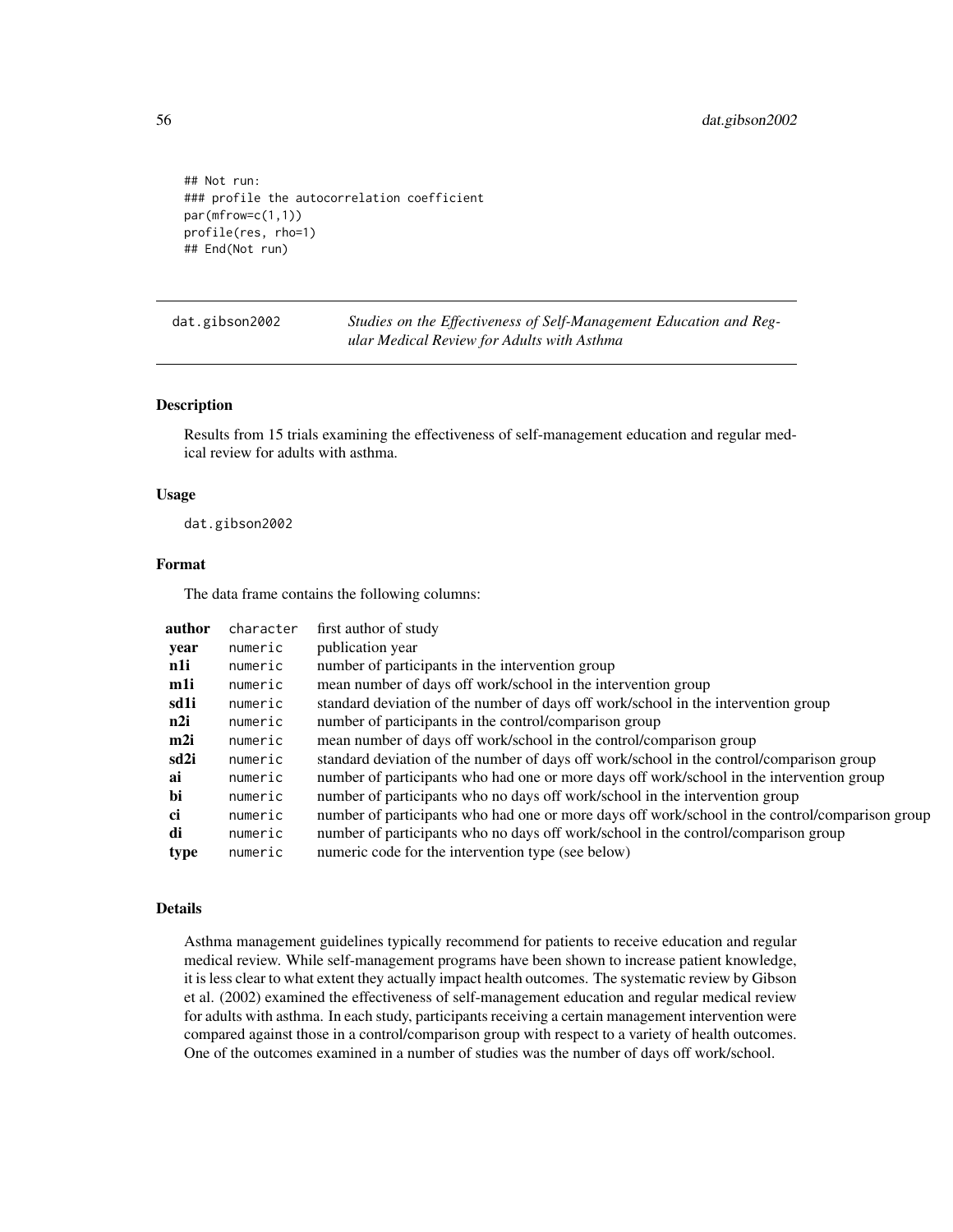#### dat.gibson2002 57

The majority of studies reporting this outcome provided means and standard deviations allowing a meta-analysis of standardized mean differences. Seven studies also reported the number of participants who had one or more days off work/school in each group. These studies could be metaanalyzed using, for example, (log) risk ratios. Finally, one could also consider a combined analysis based on standardized mean differences computed from the means and standard deviations where available and using probit transformed risk differences (which also provide estimates of the standardized mean difference) for the remaining studies.

Some degree of patient education was provided in all studies. In addition, the type variable indicates what additional intervention components were included in each study:

- 1. optimal self-management (writing action plan, self-monitoring, regular medical review),
- 2. self-monitoring and regular medical review,
- 3. self-monitoring only,
- 4. regular medical review only,
- 5. written action plan only.

## Source

Gibson, P. G., Powell, H., Wilson, A., Abramson, M. J., Haywood, P., Bauman, A., et al. (2002). Self-management education and regular practitioner review for adults with asthma. *Cochrane Database of Systematic Reviews*, 3.

```
### copy data into 'dat' and examine data
dat <- dat.gibson2002
dat
### fixed-effects model analysis of the standardized mean differences
dat <- escalc(measure="SMD", m1i=m1i, sd1i=sd1i, n1i=n1i, m2i=m2i, sd2i=sd2i, n2i=n2i, data=dat)
res <- rma(yi, vi, data=dat, method="FE")
print(res, digits=2)
### fixed-effects model analysis of the (log) risk ratios
dat <- escalc(measure="RR", ai=ai, bi=bi, ci=ci, di=di, data=dat)
res <- rma(yi, vi, data=dat, method="FE")
print(res, digits=2)
predict(res, transf=exp, digits=2)
### fixed-effects model analysis of the standardized mean differences and the probit transformed
### risk differences (which also provide estimates of the standardized mean difference)
dat <- escalc(measure="SMD", m1i=m1i, sd1i=sd1i, n1i=n1i, m2i=m2i, sd2i=sd2i, n2i=n2i, data=dat)
dat <- escalc(measure="PBIT", ai=ai, bi=bi, ci=ci, di=di, data=dat, replace=FALSE)
dat
```

```
res <- rma(yi, vi, data=dat, method="FE")
print(res, digits=2)
```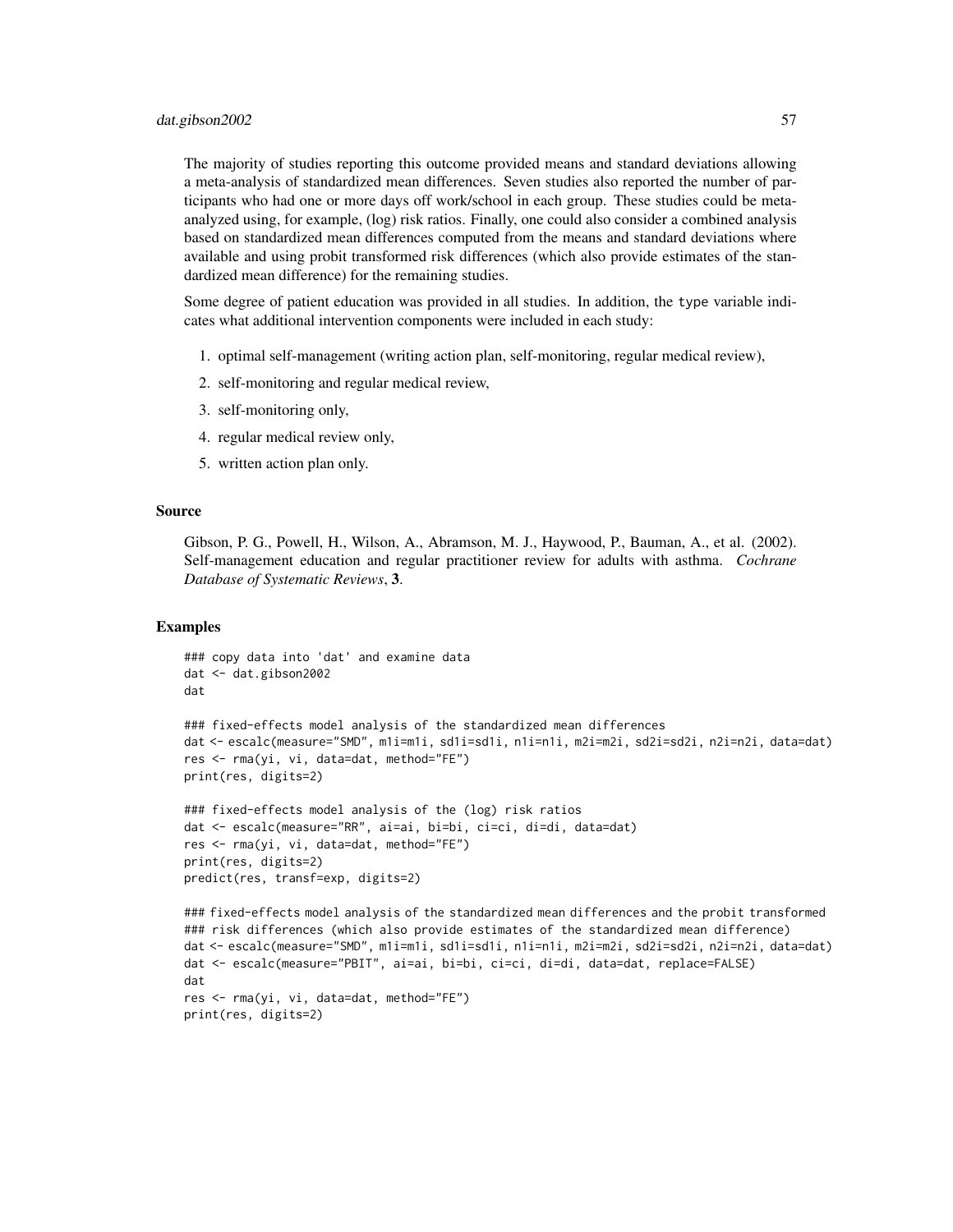### Description

Results from 17 studies on the effectiveness of injected vaccines against cholera.

## Usage

```
dat.graves2010
```
## Format

The data frame contains the following columns:

| study | character | author/study name and publication year          |
|-------|-----------|-------------------------------------------------|
| ai    | numeric   | number of cholera cases in the vaccinated group |
| n1i   | numeric   | number of individuals in the vaccinated group   |
| ci    | numeric   | number of cholera cases in the placebo group    |
| n2i   | numeric   | number of individuals in the placebo group      |

## Details

Cholera is an infection caused by certain strains of the bacterium *Vibrio cholerae*. When untreated, mortality rates can be as high as 50-60%. Proper sanitation practices are usually effective in preventing outbreaks, but a number of oral and injectable vaccines have also been developed. The Cochrane review by Graves et al. (2010) examined the effectiveness of injectable vaccines for preventing cholera cases and death. The present dataset includes results from 17 studies that reported the number of cholera cases in vaccinated and placebo/comparison groups up to 7 months after the treatment.

#### Source

Graves, P. M., Deeks, J. J., Demicheli, V., & Jefferson, T. (2010). Vaccines for preventing cholera: Killed whole cell or other subunit vaccines (injected). *Cochrane Database of Systematic Reviews*, 8, CD000974.

```
### copy data into 'dat' and examine data
dat <- dat.graves2010
dat
### analysis using the Mantel-Haenszel method
rma.mh(measure="RR", ai=ai, n1i=n1i, ci=ci, n2i=n2i, data=dat, digits=2)
```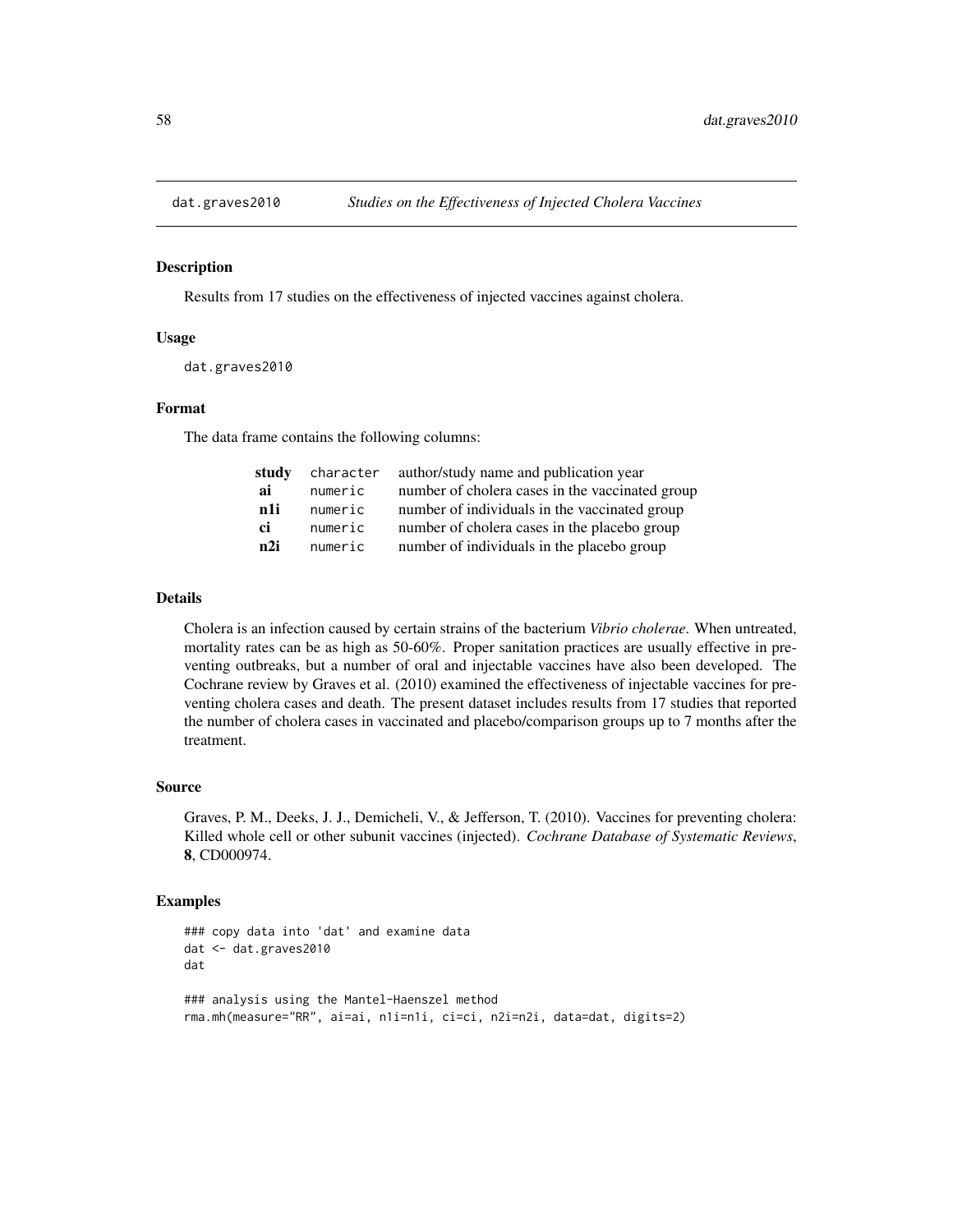#### Description

Results from 37 studies on the risk of lung cancer from environmental tobacco smoke (ETS) exposure.

### Usage

dat.hackshaw1998

# Format

The data frame contains the following columns:

| study   | numeric   | study number                                 |
|---------|-----------|----------------------------------------------|
| author  | character | first author of study                        |
| year    | numeric   | publication year                             |
| country | character | country where study was conducted            |
| design  | character | study design (either cohort or case-control) |
| cases   | numeric   | number of lung cancer cases                  |
| yi      | numeric   | log odds ratio                               |
| vi      | numeric   | corresponding sampling variance              |

## Details

The dataset includes the results from 37 studies (4 cohort, 33 case-control) on the risk of lung cancer from environmental tobacco smoke (ETS) exposure from the spouse in women who are lifelong nonsmokers. Values of the log odds ratio greater than 0 indicate an increased risk of cancer in exposed women compared to women not exposed to ETS from their spouse.

#### Source

Hackshaw, A. K., Law, M. R., & Wald, N. J. (1997). The accumulated evidence on lung cancer and environmental tobacco smoke. *British Medical Journal*, 315, 980–988.

Hackshaw, A. K. (1998). Lung cancer and passive smoking. *Statistical Methods in Medical Research*, 7, 119–136.

```
### copy data into 'dat' and examine data
dat <- dat.hackshaw1998
dat
### random-effects model using the log odds ratios
res <- rma(yi, vi, data=dat, method="DL")
res
```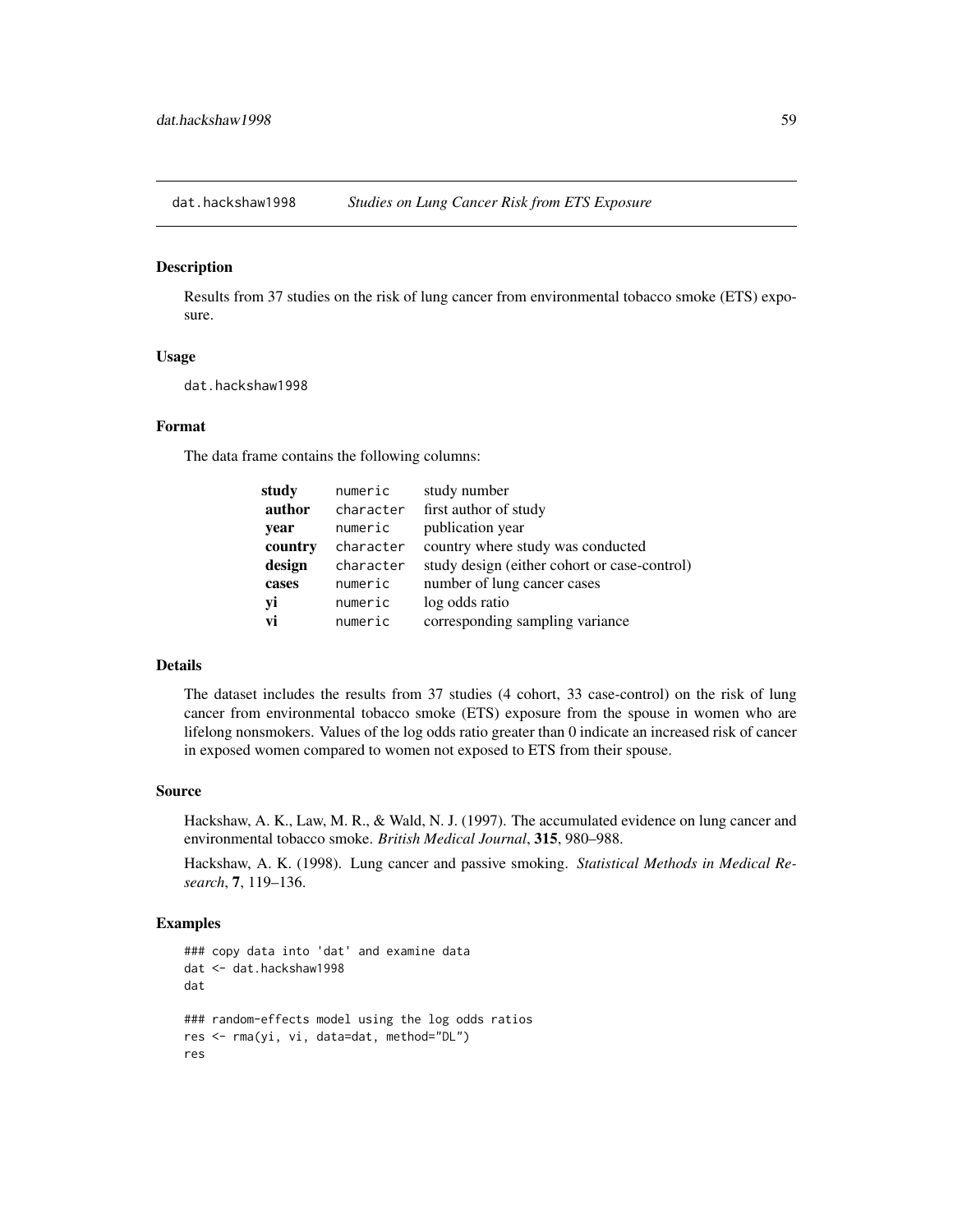### estimated average odds ratio with CI (and credibility/prediction interval) predict(res, transf=exp, digits=2)

dat.hart1999 *Studies on the Effectiveness of Warfarin for Preventing Strokes*

#### Description

Results from 6 clinical trials examining the effectiveness of adjusted-dose warfarin for preventing strokes in patients with atrial fibrillation.

#### Usage

dat.hart1999

# Format

The data frame contains the following columns:

| trial    | numeric   | trial number                                              |
|----------|-----------|-----------------------------------------------------------|
| study    | character | study name (abbreviated)                                  |
| year     | numeric   | publication year                                          |
| x1i      | numeric   | number of strokes in the warfarin group                   |
| n1i      | numeric   | number of patients in the warfarin group                  |
| t1i      | numeric   | total person-time (in years) in the warfarin group        |
| x2i      | numeric   | number of strokes in the placebo/control group            |
| n2i      | numeric   | number of patients in the placebo/control group           |
| t2i      | numeric   | total person-time (in years) in the placebo/control group |
| compgrp  | character | type of comparison group (placebo or control)             |
| prevtype | character | type of prevention (primary or secondary)                 |
| trinr    | character | target range for the international normalized ratio (INR) |

# Details

The 6 studies provide data with respect to the number of strokes in the warfarin and the comparison (placebo or control) group. In addition, the number of patients and the total person-time (in years) is provided for the two groups. The goal of the meta-analysis was to examine the effectiveness of adjusted-dose warfarin for preventing strokes in patients with atrial fibrillation.

#### Source

Hart, R. G., Benavente, O., McBride, R., & Pearce, L. A. (1999). Antithrombotic therapy to prevent stroke in patients with atrial fibrillation: A meta-analysis. *Annals of Internal Medicine*, 131, 492– 501.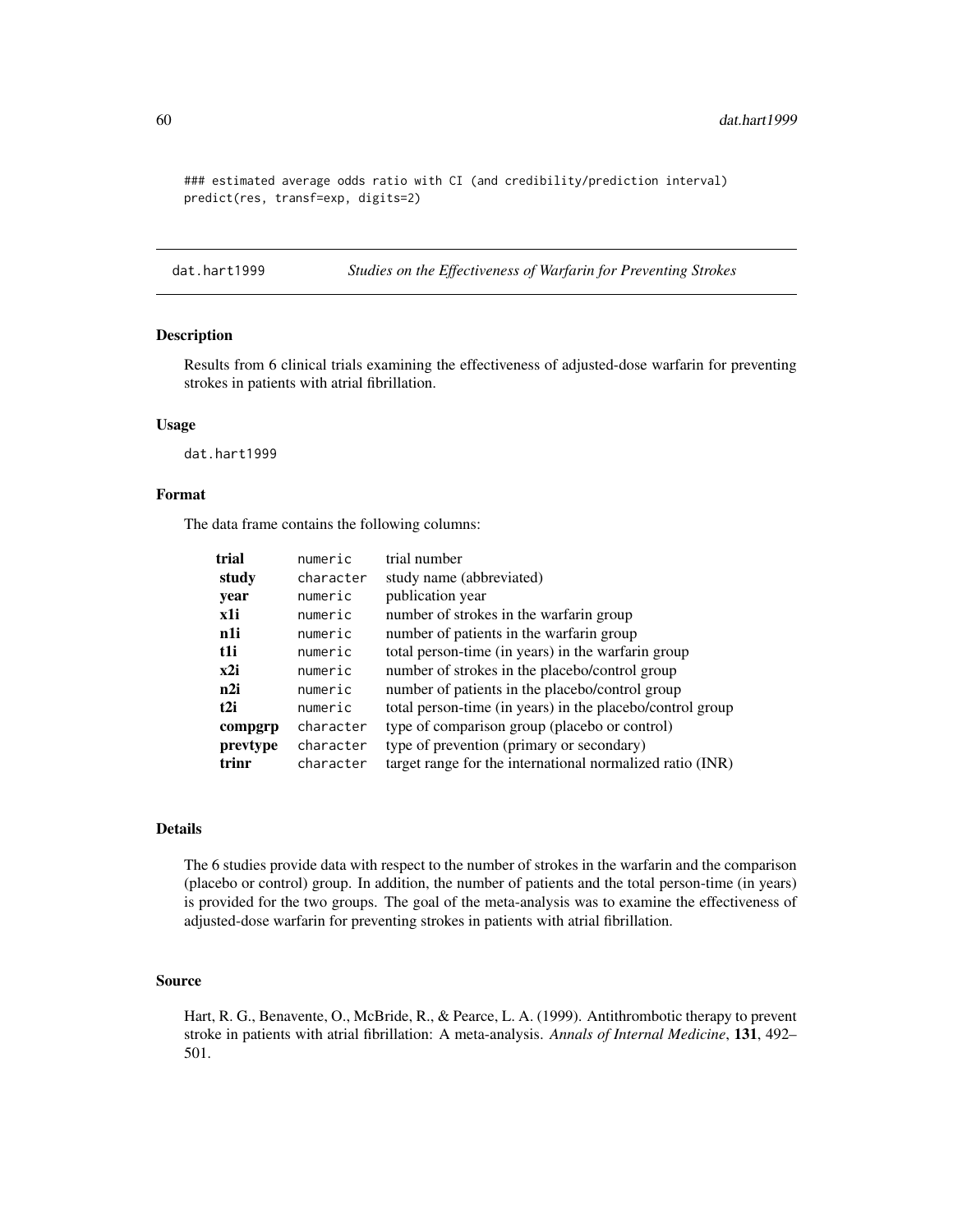## dat.hasselblad1998 61

### Examples

```
### copy data into 'dat'
dat <- dat.hart1999
### calculate log incidence rate ratios and corresponding sampling variances
dat <- escalc(measure="IRR", x1i=x1i, x2i=x2i, t1i=t1i, t2i=t2i, data=dat)
dat
### meta-analysis of log incidence rate ratios using a random-effects model
res <- rma(yi, vi, data=dat)
res
### average incidence rate ratio with 95% CI
predict(res, transf=exp)
### forest plot with extra annotations
par(mar=c(5,4,1,2))
forest(res, xlim=c(-11, 5), at=log(c(.05, .25, 1, 4)), atransf=exp,
       slab=paste0(dat$study, " (", dat$year, ")"),
       ilab=cbind(paste(dat$x1i, "/", dat$t1i, sep=" "),
       paste(dat$x2i, "/", dat$t2i, sep=" ")),
       ilab.xpos=c(-6.5,-4), cex=.85, header="Study (Year)")
op \leq par(cex=.85, font=2)
text(c(-6.5,-4), 8.5, c("Warfarin", "Control"))
text(c(-6.5,-4), 7.5, c("Strokes / PT", "Strokes / PT"))
segments(x0=-8, y0=8, x1=-2.75, y1=8)
par(op)
### meta-analysis of incidence rate differences using a random-effects model
res <- rma(measure="IRD", x1i=x1i, x2i=x2i, t1i=t1i, t2i=t2i, data=dat)
res
```
dat.hasselblad1998 *Studies on the Effectiveness of Counseling for Smoking Cessation*

## **Description**

Results from 24 studies on the effectiveness of various counseling types for smoking cessation.

#### Usage

```
dat.hasselblad1998
```
#### Format

The data frame contains the following columns:

| id    | numeric | id number for each treatment arm |
|-------|---------|----------------------------------|
| study | numeric | study id number                  |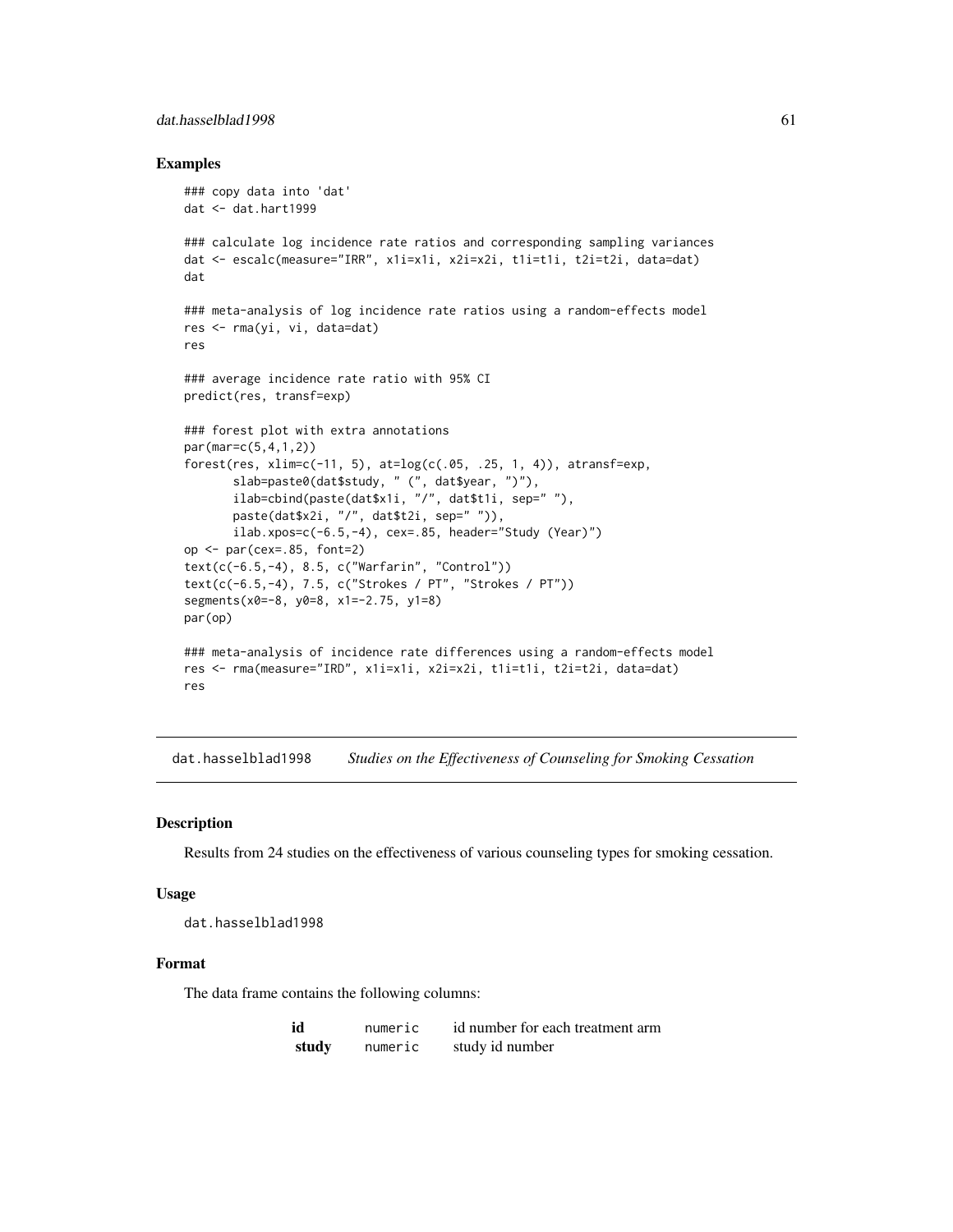| authors | character | study author(s)                 |
|---------|-----------|---------------------------------|
| year    | numeric   | publication year                |
| trt     | character | intervention group              |
| хi      | numeric   | number of individuals abstinent |
| ni      | numeric   | number of individuals in group  |

## Details

The dataset includes the results from 24 studies on the effectiveness of various counseling types for smoking cessation (i.e., self-help, individual counseling, group counseling, and no contact). The dataset indicates the total number of individuals within each study arm and the number that were abstinent from 6 to 12 months. The majority of the studies compared two interventions types against each other, while 2 studies compared three types against each other simultaneously.

The data can be used for a 'network meta-analysis' (also called 'mixed treatment comparison metaanalysis'). The code below shows how such an analysis can be conducted using an arm-based and a contrast-based model (see Salanti et al., 2008, for more details).

#### Source

Hasselblad, V. (1998). Meta-analysis of multitreatment studies. *Medical Decision Making*, 18, 37–43.

#### References

Gleser, L. J., & Olkin, I. (2009). Stochastically dependent effect sizes. In H. Cooper, L. V. Hedges, & J. C. Valentine (Eds.), *The handbook of research synthesis and meta-analysis* (2nd ed., pp. 357– 376). New York: Russell Sage Foundation.

Salanti, G., Higgins, J. P. T., Ades, A. E., & Ioannidis, J. P. A. (2008). Evaluation of networks of randomized trials. *Statistical Methods in Medical Research*, 17, 279–301.

```
### copy data into 'dat'
dat <- dat.hasselblad1998
### calculate log odds for each study arm
dat <- escalc(measure="PLO", xi=xi, ni=ni, add=1/2, to="all", data=dat)
dat
### create network graph ('plyr' and 'igraph' packages must be installed)
## Not run:
require(plyr)
require(igraph)
pairs <- do.call(rbind, sapply(split(dat$trt, dat$study), function(x) t(combn(x,2))))
pairs <- ddply(data.frame(pairs), .(X1, X2), count)
g <- graph.edgelist(as.matrix(pairs[,1:2]), directed=FALSE)
plot(g, edge.curved=FALSE, edge.width=pairs$freq, vertex.label.dist=.7,
vertex.label=c("Individual\nCounseling", "Group\nCounseling", "No Contact", "Self-Help"))
## End(Not run)
```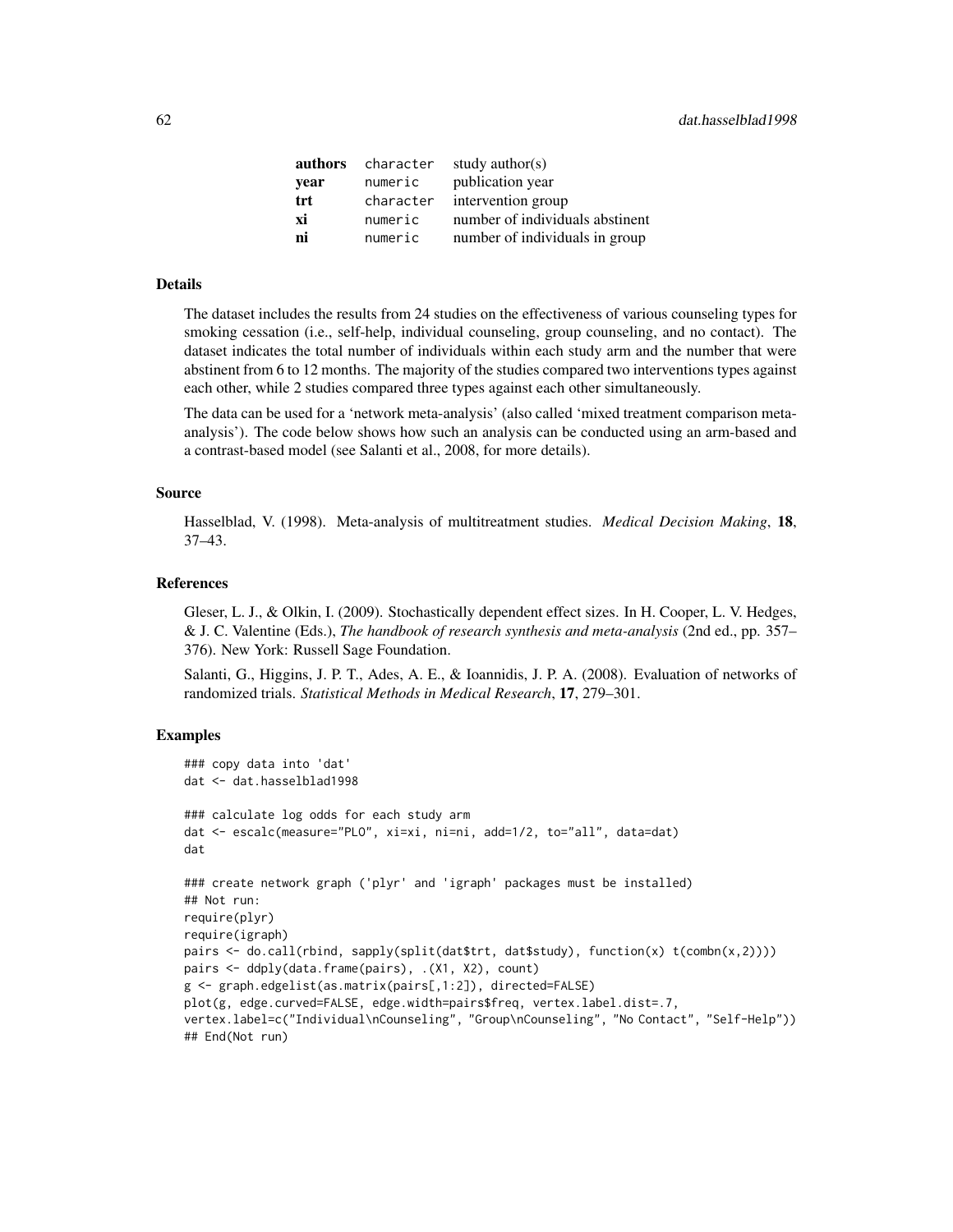```
### convert trt variable to factor with desired ordering of levels
dat$trt <- factor(dat$trt, levels=c("no_contact", "self_help", "ind_counseling", "grp_counseling"))
### add a space before each level (this makes the output a bit more legible)
levels(dat$trt) <- paste0(" ", levels(dat$trt))
### network meta-analysis using an arm-based model with fixed study effects
### by setting rho=1/2, tau^2 reflects the amount of heterogeneity for all treatment comparisons
res \leq rma.mv(yi, vi, mods = \sim factor(study) + trt - 1,
              random = \sim trt | study, rho=1/2, data=dat, btt="trt")
res
### all pairwise odds ratios of interventions versus no contact
predict(res, newmods=cbind(matrix(0, nrow=3, ncol=24), diag(3)),
        intercept=FALSE, transf=exp, digits=2)
### all pairwise odds ratios comparing interventions (ic vs sh, gc vs sh, and gc vs ic)
predict(res, newmods=cbind(matrix(0, nrow=3, ncol=24), rbind(c(-1,1,0), c(-1,0,1), c(0,-1,1))),
        intercept=FALSE, transf=exp, digits=2)
### forest plot of ORs of interventions versus no contact
dev.new(width=7, height=4)
par(mar=c(5,4,1,2))
forest(c(0,res$beta[25:27]), sei=c(0,res$se[25:27]), psize=1, xlim=c(-3,4), digits=c(2,1), efac=2,
       slab=c("No Contact", "Self-Help", "Individual Counseling", "Group Counseling"),
    atransf=exp, at=log(c(.5, 1, 2, 4, 8)), xlab="Odds Ratio for Intervention vs. No Contact",
       header=c("Intervention", "Odds Ratio [95% CI]"))
############################################################################
### restructure dataset to a contrast-based format
dat <- to.wide(dat.hasselblad1998, study="study", grp="trt", ref="no_contact", grpvars=6:7)
### calculate log odds ratios for each treatment comparison
dat <- escalc(measure="OR", ai=xi.1, n1i=ni.1,
                            ci=xi.2, n2i=ni.2, add=1/2, to="all", data=dat)
dat
### calculate the variance-covariance matrix of the log odds ratios for multitreatment studies
### see Gleser & Olkin (2009), equation (19.11), for the covariance equation
calc.v \leq function(x) {
 v <- matrix(1/(x$xi.2[1]+1/2) + 1/(x$ni.2[1] - x$xi.2[1] + 1/2), nrow=nrow(x), ncol=nrow(x))
  diag(v) \leftarrow x$vi
  v
}
V <- bldiag(lapply(split(dat, dat$study), calc.v))
### add contrast matrix to dataset
dat <- contrmat(dat, grp1="trt.1", grp2="trt.2")
dat
```
### network meta-analysis using a contrast-based random-effects model ### by setting rho=1/2, tau^2 reflects the amount of heterogeneity for all treatment comparisons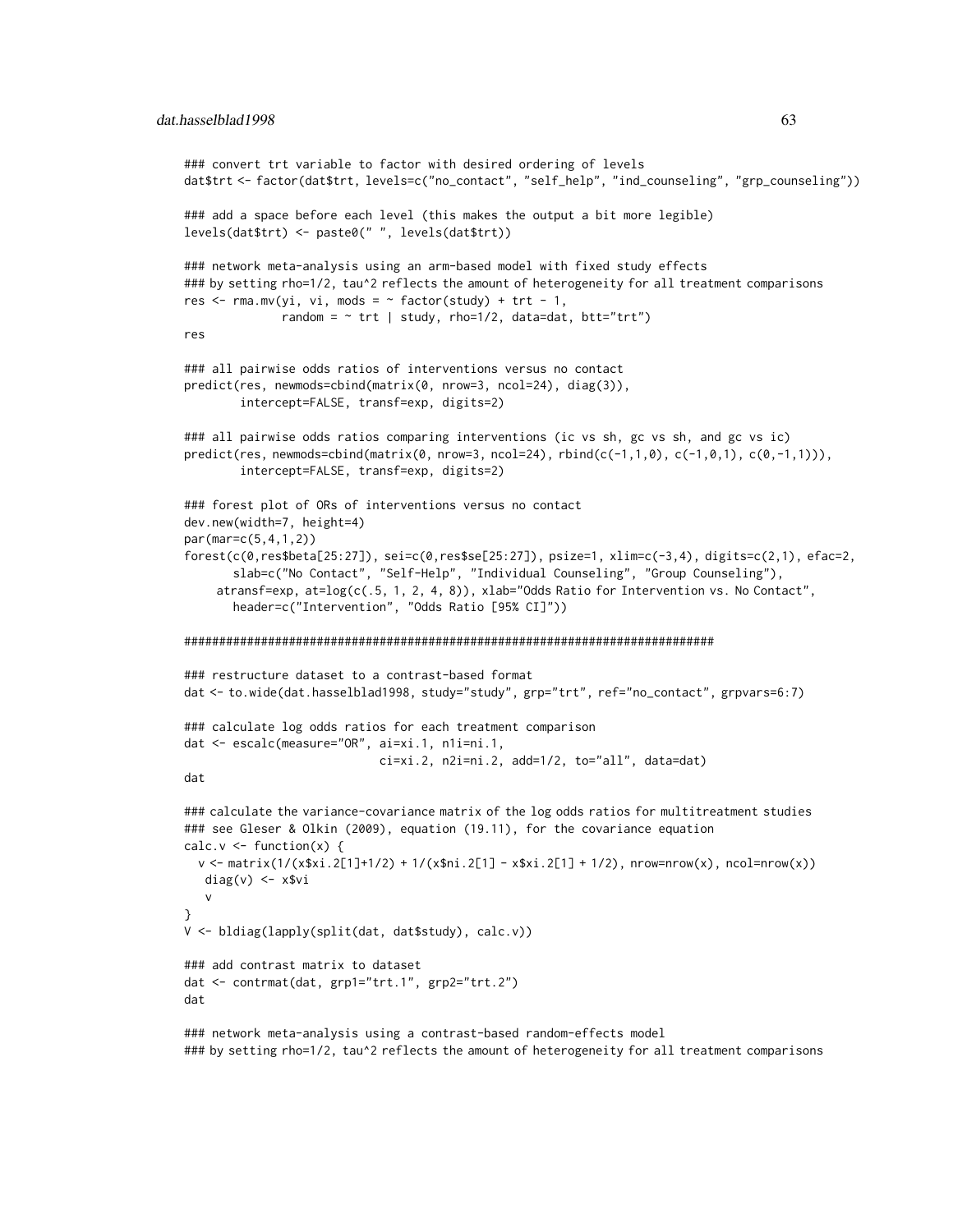```
res \le - rma.mv(yi, V, mods = \sim self_help + ind_counseling + grp_counseling - 1,
              random = \sim factor(id) | study, rho=1/2, data=dat)
res
### predicted odds ratios of interventions versus no contact
predict(res, newmods=diag(3), transf=exp, digits=2)
```
dat.hine1989 *Studies on Prophylactic Use of Lidocaine After a Heart Attack*

### **Description**

Results from 6 studies evaluating mortality from prophylactic use of lidocaine in acute myocardial infarction.

#### Usage

dat.hine1989

### Format

The data frame contains the following columns:

| study  | numeric   | study number                          |
|--------|-----------|---------------------------------------|
| source | character | source of data                        |
| n1i    | numeric   | number of patients in lidocaine group |
| n2i    | numeric   | number of patients in control group   |
| ai     | numeric   | number of deaths in lidocaine group   |
| ci     | numeric   | number of deaths in control group     |

## Details

Hine et al. (1989) conducted a meta-analysis of death rates in randomized controlled trials in which prophylactic lidocaine was administered to patients with confirmed or suspected acute myocardial infarction. The dataset describes the mortality at the end of the assigned treatment period for control and intravenous lidocaine treatment groups for six studies. The question of interest is whether there is a detrimental effect of lidocaine. Because the studies were conducted to compare rates of arrhythmias following a heart attack, the studies, taken individually, are too small to detect important differences in mortality rates.

The data in this dataset were obtained from Table I in Normand (1999, p. 322).

#### Source

Normand, S. T. (1999). Meta-analysis: Formulating, evaluating, combining, and reporting. *Statistics in Medicine*, 18, 321–359.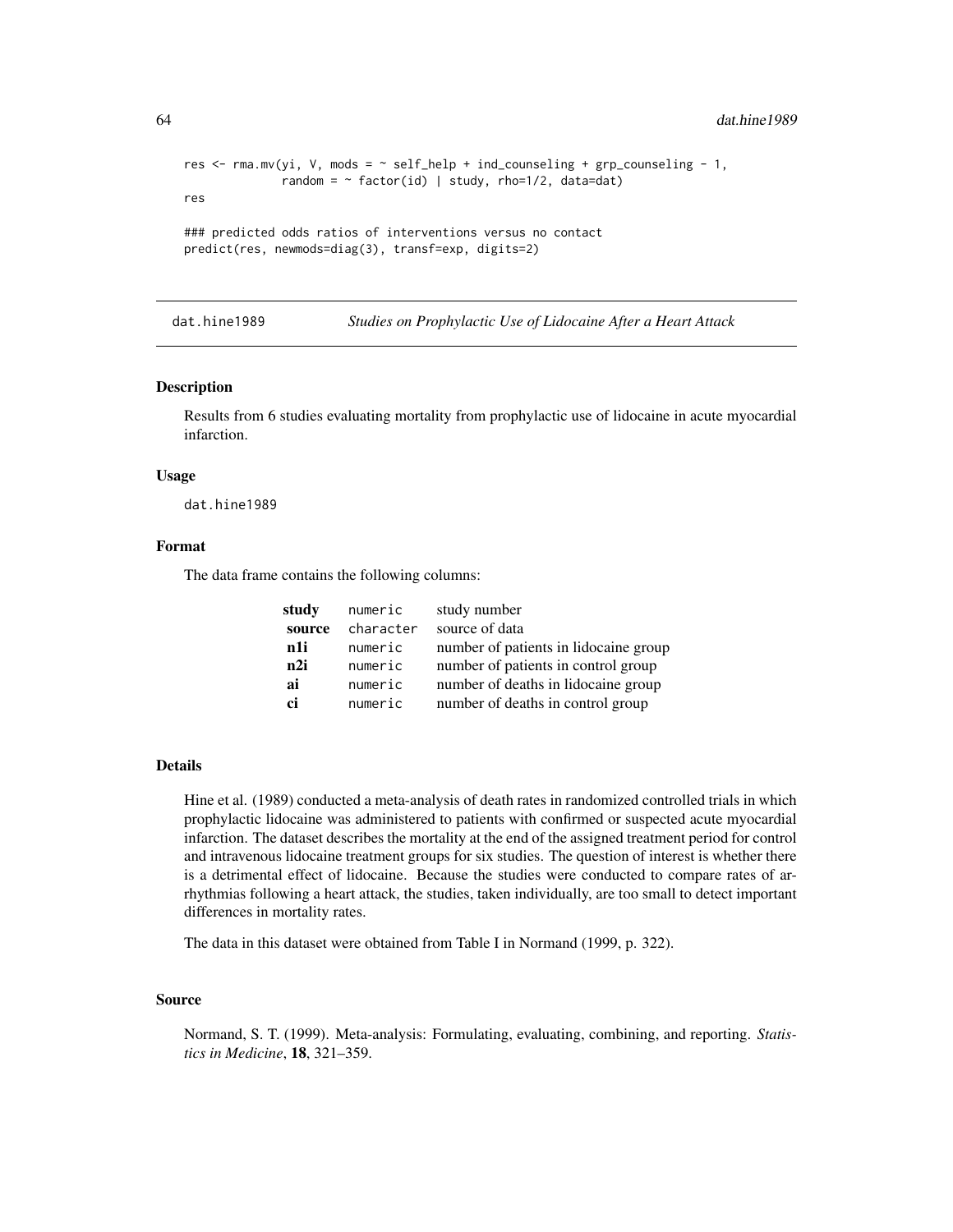## dat.ishak2007 65

# References

Hine, L. K., Laird, N., Hewitt, P., & Chalmers, T. C. (1989). Meta-analytic evidence against prophylactic use of lidocaine in acute myocardial infarction. *Archives of Internal Medicine*, 149, 2694– 2698.

## Examples

```
### copy data into 'dat'
dat <- dat.hine1989
### calculate risk differences and corresponding sampling variances
dat <- escalc(measure="RD", n1i=n1i, n2i=n2i, ai=ai, ci=ci, data=dat)
dat
### meta-analysis of risk differences using a random-effects model
res <- rma(yi, vi, data=dat)
res
```
dat.ishak2007 *Studies on Deep-Brain Stimulation*

# Description

Results from 46 studies examining the effects of deep-brain stimulation on motor skills of patients with Parkinson's disease.

#### Usage

dat.ishak2007

### Format

The data frame contains the following columns:

| study | character | (first) author and year                                             |
|-------|-----------|---------------------------------------------------------------------|
| y1i   | numeric   | observed mean difference at 3 months                                |
| v1i   | numeric   | sampling variance of the mean difference at 3 months                |
| y2i   | numeric   | observed mean difference at 6 months                                |
| v2i   | numeric   | sampling variance of the mean difference at 6 months                |
| y3i   | numeric   | observed mean difference at 12 months                               |
| v3i   | numeric   | sampling variance of the mean difference at 12 months               |
| y4i   | numeric   | observed mean difference at the long-term follow-up                 |
| v4i   | numeric   | sampling variance of the mean difference at the long-term follow-up |
| mdur  | numeric   | mean disease duration (in years)                                    |
| mbase | numeric   | mean baseline UPDRS score                                           |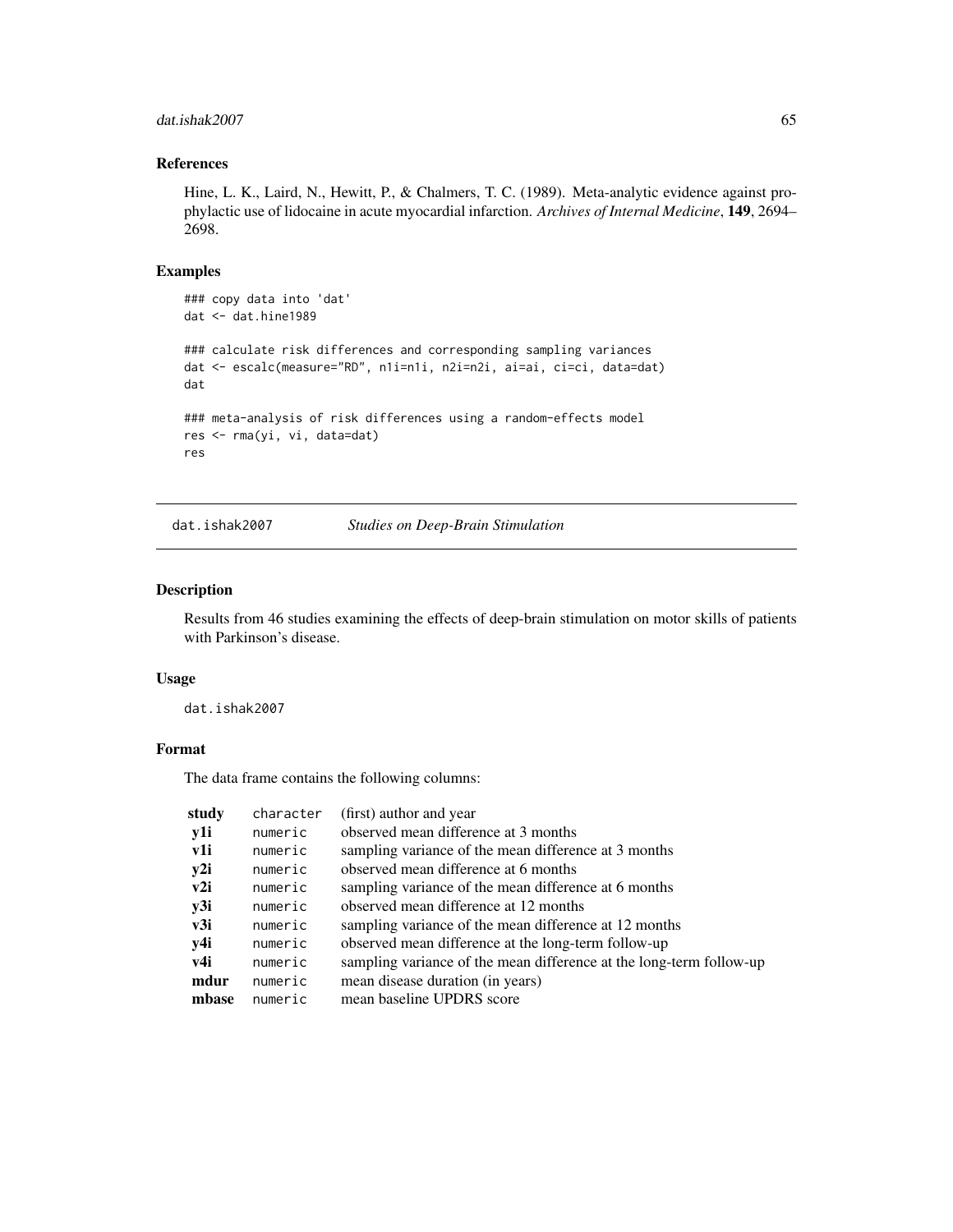#### Details

Deep-brain stimulation (DBS), which is delivered through thin surgically implanted wires in specific areas of the brain and controlled by the patient, is meant to provide relief of the debilitating symptoms of Parkinson's disease. The dataset includes the results from 46 studies examining the effects of DBS of the subthalamic nucleus on motor functioning, measured with the Unified Parkinson's Disease Rating Scale (UPDRS). The effect size measure for this meta-analysis was the mean difference of the scores while the stimulator is active and the baseline scores (before implantation of the stimulator). Since lower scores on the UPDRS indicate better functioning, negative numbers indicate improvements in motor skills. Effects were generally measured at 3, 6, and 12 months after implantation of the stimulator, with some studies also including a further long-term follow-up. However, the number of measurements differed between studies - hence the missing data on some of the measurement occasions.

Since the same patients were followed over time within a study, effect size estimates from multiple measurement occasions are likely to be correlated. A multivariate model accounting for the correlation in the effects can be used to meta-analyze these data. A difficulty with this approach is the lack of information about the correlation of the measurements over time in the individual studies. The approach taken by Ishak et al. (2007) was to assume an autoregressive (AR1) structure for the estimates within the individual studies. In addition, the correlation in the true effects was modeled, again using an autoregressive structure.

#### Source

Ishak, K. J., Platt, R. W., Joseph, L., Hanley, J. A., & Caro, J. J. (2007). Meta-analysis of longitudinal studies. *Clinical Trials*, 4, 525–539.

```
### copy data into 'dat' and examine data
dat <- dat.ishak2007
dat
### create long format dataset
dat.long <- reshape(dat, direction="long", idvar="study", v.names=c("yi","vi"),
                    varying=list(c(2,4,6,8), c(3,5,7,9)))
dat.long <- dat.long[order(dat.long$study, dat.long$time),]
rownames(dat.long) <- 1:nrow(dat.long)
### remove missing measurement occasions from dat.long
is.miss <- is.na(dat.long$yi)
dat.long <- dat.long[!is.miss,]
### construct the full (block diagonal) V matrix with an AR(1) structure
rho.within <- .97 ### value as estimated by Ishak et al. (2007)
V <- lapply(split(with(dat, cbind(v1i, v2i, v3i, v4i)), dat$study), diag)
V <- lapply(V, function(v) sqrt(v) %*% toeplitz(ARMAacf(ar=rho.within, lag.max=3)) %*% sqrt(v))
V <- bldiag(V)
V <- V[!is.miss,!is.miss] ### remove missing measurement occasions from V
### plot data
with(dat.long, interaction.plot(time, study, yi, type="b", pch=19, lty="solid", xaxt="n",
```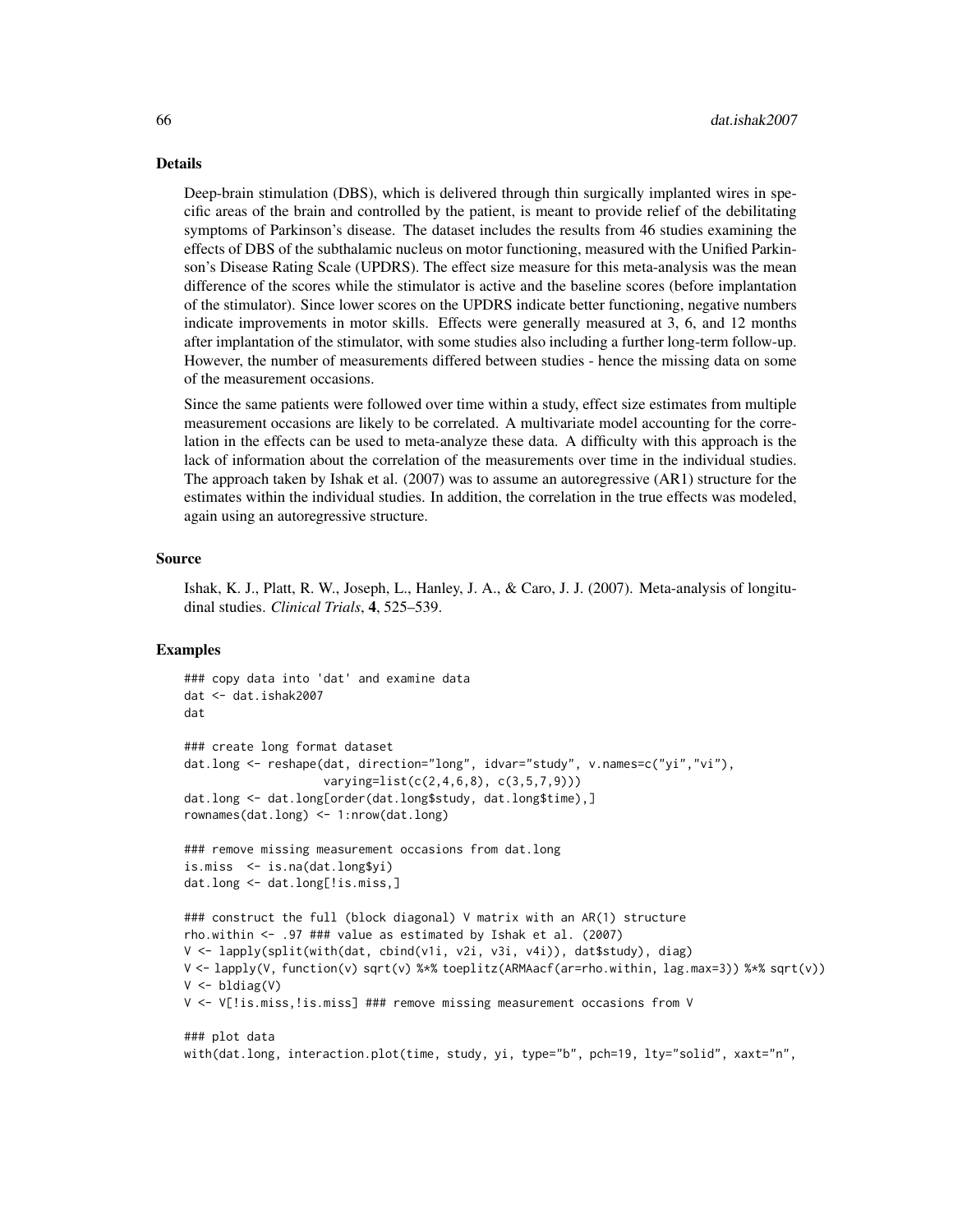#### dat.konstantopoulos2011 67

```
legend=FALSE, xlab="Time Point", ylab="Mean Difference", bty="l"))
axis(side=1, at=1:4, lab=c("1 (3 months)", "2 (6 months)", "3 (12 months)", "4 (12+ months)"))
### multivariate model with heteroscedastic AR(1) structure for the true effects
res \le rma.mv(yi, V, mods = \sim factor(time) - 1, random = \sim time | study,
              struct = "HAR", data = dat.lang)print(res, digits=2)
```
dat.konstantopoulos2011

*Studies on the Effects of Modified School Calendars on Student Achievement*

### **Description**

Results from 56 studies on the effects of modified school calendars on student achievement.

### Usage

dat.konstantopoulos2011

#### Format

The data frame contains the following columns:

|               | <b>district</b> numeric districtid number  |
|---------------|--------------------------------------------|
| school        | numeric school id number (within district) |
| study         | numeric study id number                    |
| yi            | numeric standardized mean difference       |
| $\mathbf{vi}$ | numeric corresponding sampling variance    |
| year          | numeric year of the study                  |

#### Details

Instead of following the more traditional school calendar with a long summer break (in addition to a short winter and spring break), some schools have switched to a modified school calendar comprising more frequent but shorter intermittent breaks (e.g., 9 weeks of school followed by 3 weeks off), while keeping the total number of days at school approximately the same. The effects of using such a modified calendar on student achievement have been examined in a number of studies and were meta-analyzed by Cooper et al. (2003).

The dataset (taken from Konstantopoulos, 2011) contains the results from 56 studies, each comparing the level of academic achievement in a group of students following a modified school calendar with that of a group of students following a more traditional school calendar. The difference between the two groups was quantified in terms of a standardized mean difference (with positive values indicating a higher mean level of achievement in the group following the modified school calendar).

The studies were conducted at various schools that were clustered within districts. The data there-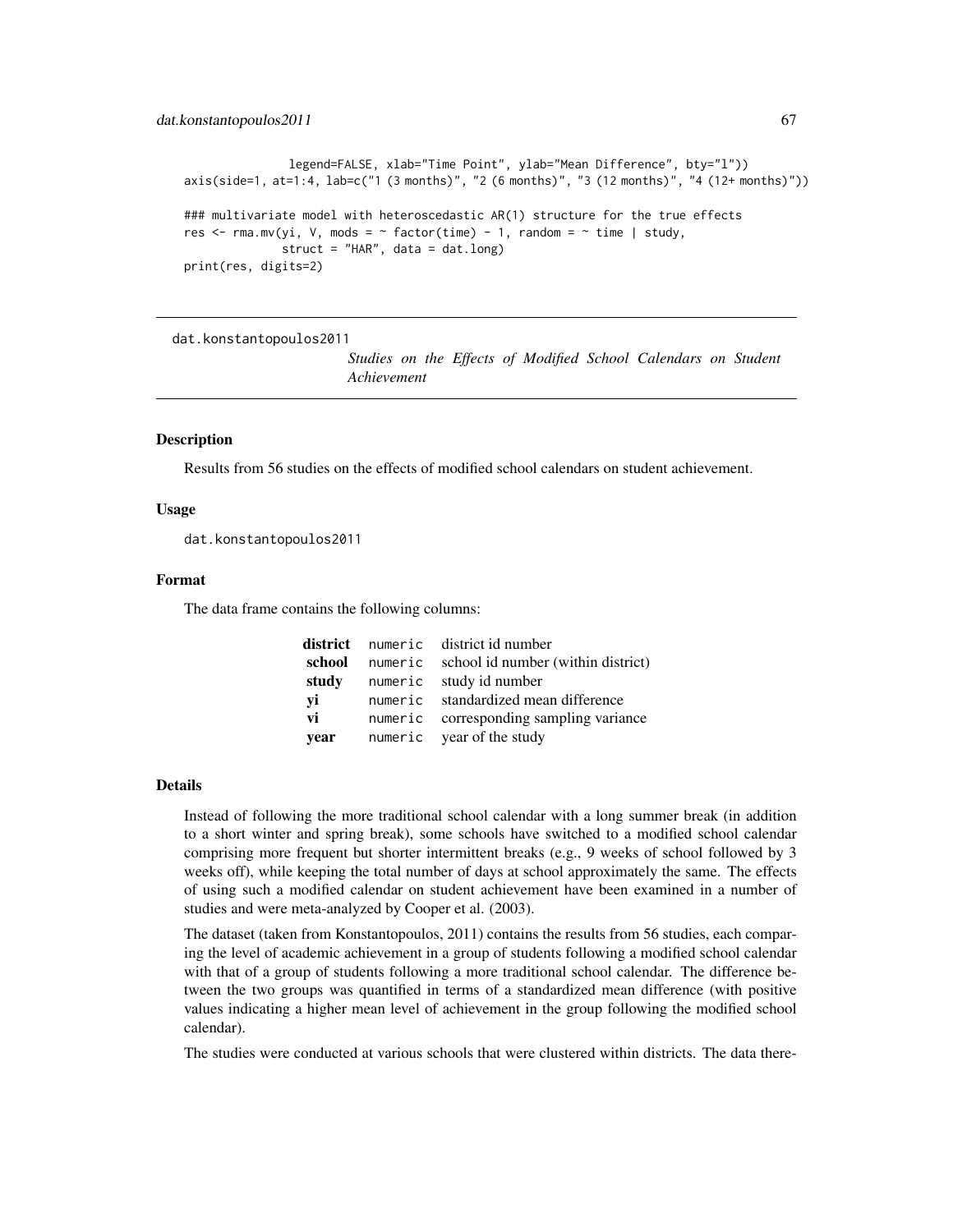fore have a multilevel structure, with schools nested within districts. A multilevel meta-analysis of these data can be used to estimate and account for the amount of heterogeneity between districts and between schools within districts.

#### Source

Konstantopoulos, S. (2011). Fixed effects and variance components estimation in three-level metaanalysis. *Research Synthesis Methods*, 2, 61–76.

#### References

Cooper, H., Valentine, J. C., Charlton, K., & Melson, A. (2003). The effects of modified school calendars on student achievement and on school and community attitudes. *Review of Educational Research*, 73, 1–52.

#### Examples

```
### copy data into 'dat' and examine data
dat <- dat.konstantopoulos2011
dat
### regular random-effects model
res <- rma(yi, vi, data=dat)
print(res, digits=3)
### regular random-effects model using rma.mv()
res \leq rma.mv(yi, vi, random = \sim 1 | study, data=dat)
print(res, digits=3)
### multilevel random-effects model
res.ml <- rma.mv(yi, vi, random = ~ 1 | district/school, data=dat)
print(res.ml, digits=3)
### profile variance components
profile(res.ml, progbar=FALSE)
### multivariate parameterization of the model
res.mv <- rma.mv(yi, vi, random = ~ factor(school) | district, data=dat)
print(res.mv, digits=3)
### tau^2 from multivariate model = sum of the two variance components from the multilevel model
round(sum(res.ml$sigma2), 3)
```
### rho from multivariate model = intraclass correlation coefficient based on the multilevel model round(res.ml\$sigma2[1] / sum(res.ml\$sigma2), 3)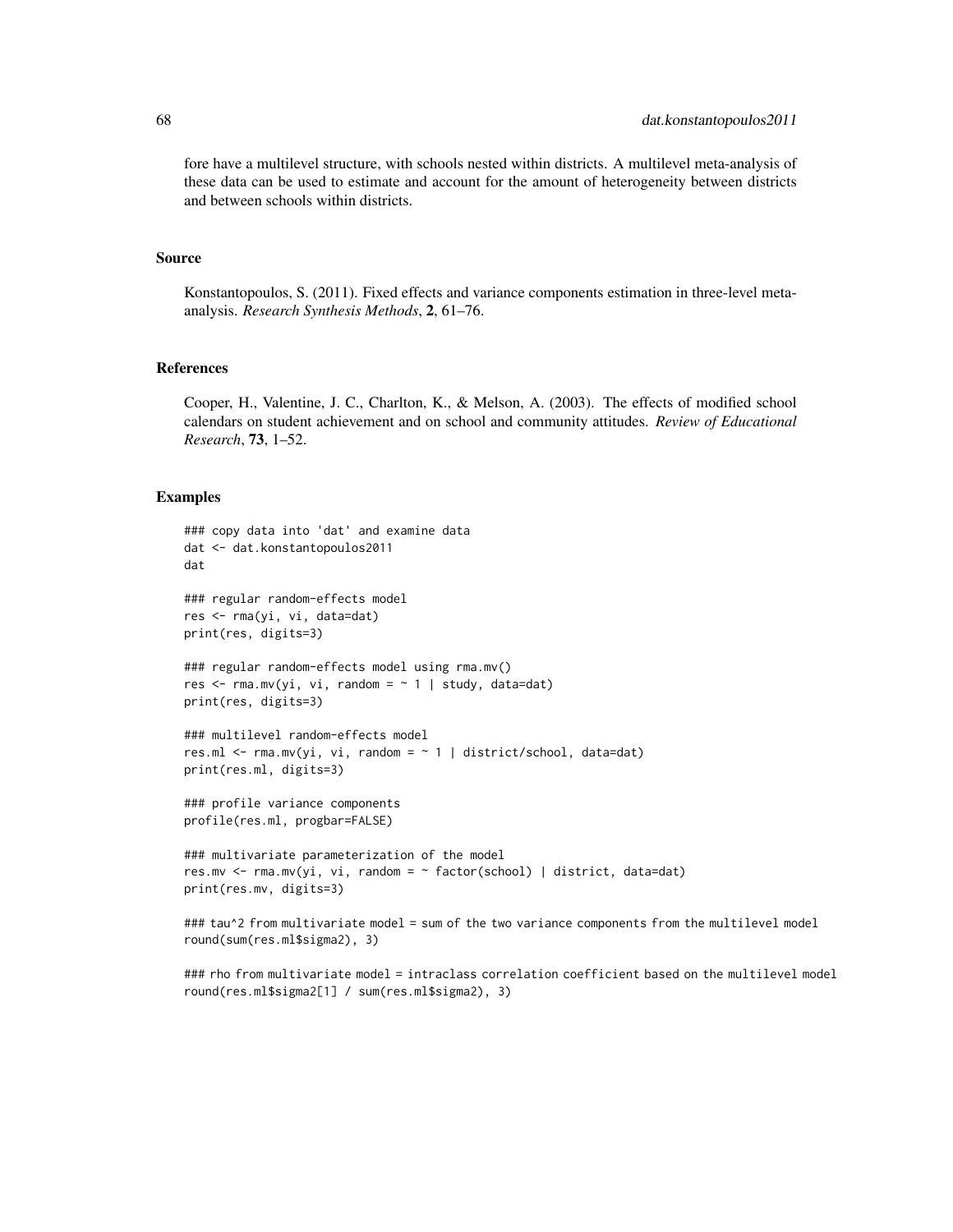dat.laopaiboon2015 *Studies on the Effectiveness of Azithromycin for Treating Lower Respiratory Tract Infections*

### Description

Results from 15 studies on the effectiveness of azithromycin versus amoxycillin or amoxycillin/clavulanic acid (amoxyclav) in the treatment of acute lower respiratory tract infections.

# Usage

dat.laopaiboon2015

# Format

The data frame contains the following columns:

| author  | character | $\text{author}(s)$                                                                     |
|---------|-----------|----------------------------------------------------------------------------------------|
| year    | numeric   | publication year                                                                       |
| ai      | numeric   | number of clinical failures in the group treated with azithromycin                     |
| n1i     | numeric   | number of patients in the group treated with azithromycin                              |
| ci      | numeric   | number of clinical failures in the group treated with amoxycillin or amoxyclav         |
| n2i     | numeric   | number of patients in the group treated with amoxycillin or amoxyclav                  |
| age     | character | whether the trial included adults or children                                          |
| diag.ab | numeric   | trial included patients with a diagnosis of acute bacterial bronchitis                 |
| diag.cb | numeric   | trial included patients with a diagnosis of chronic bronchitis with acute exacerbation |
| diag.pn | numeric   | trial included patients with a diagnosis of pneumonia                                  |
| ctrl    | character | antibiotic in control group (amoxycillin or amoxyclav)                                 |

# Details

Azithromycin is an antibiotic useful for the treatment of a number of bacterial infections. Laopaiboon et al. (2015) conducted a meta-analysis of trials comparing the effectiveness of azithromycin versus amoxycillin or amoxycillin/clavulanic acid (amoxyclav) in the treatment of acute lower respiratory tract infections, including acute bacterial bronchitis, acute exacerbations of chronic bronchitis, and pneumonia. The results from 15 trials are included in this dataset.

#### Source

Laopaiboon, M., Panpanich, R., & Swa Mya, K. (2015). Azithromycin for acute lower respiratory tract infections. *Cochrane Database of Systematic Reviews*, 3, CD001954.

```
### copy data into 'dat' and examine data
dat <- dat.laopaiboon2015
dat
```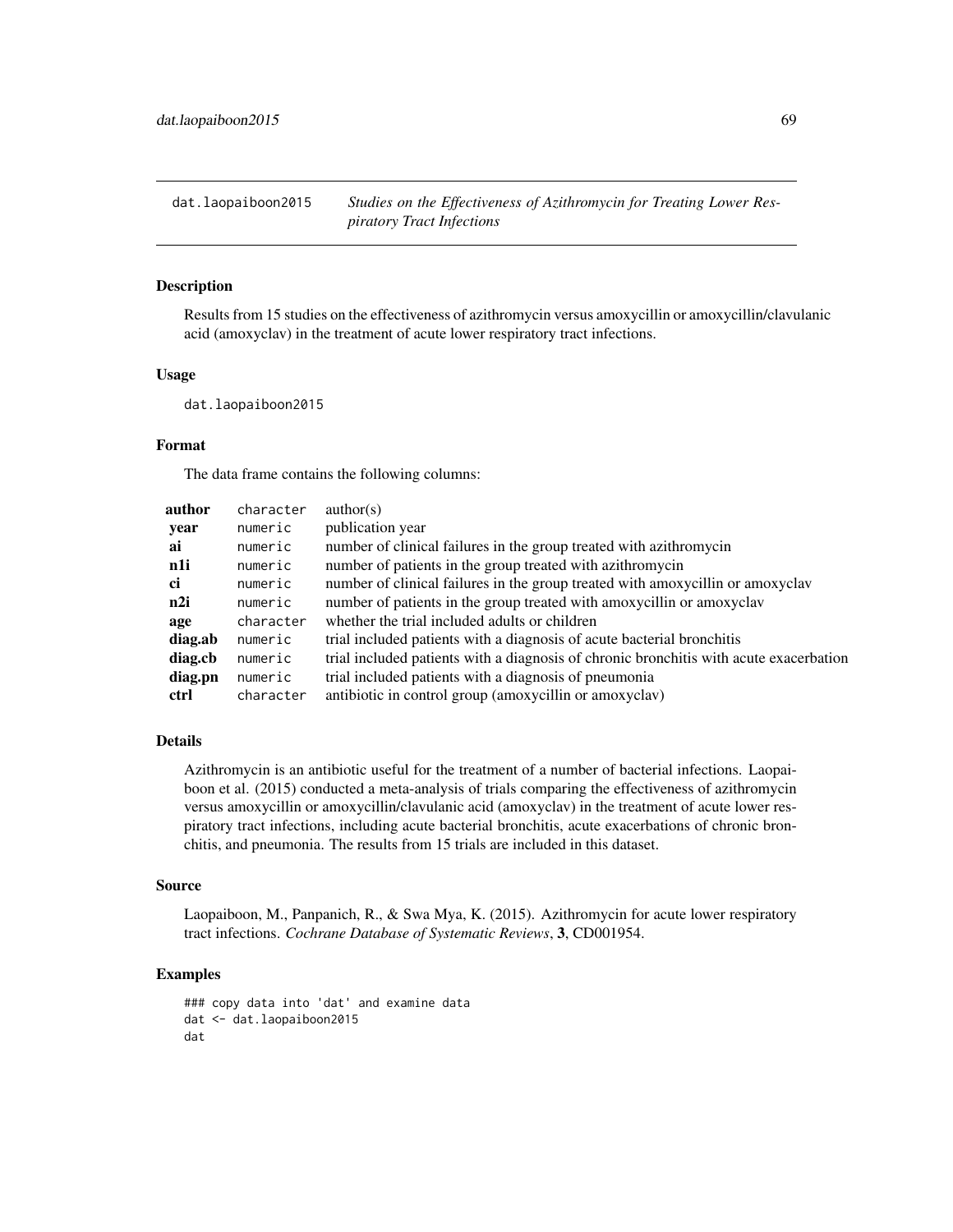#### 70 dat.lee2004

```
### analysis using the Mantel-Haenszel method
rma.mh(measure="RR", ai=ai, n1i=n1i, ci=ci, n2i=n2i, data=dat, digits=3)
### calculate log risk ratios and corresponding sampling variances
dat <- escalc(measure="RR", ai=ai, n1i=n1i, ci=ci, n2i=n2i, data=dat)
### random-effects model
res <- rma(yi, vi, data=dat)
res
### average risk ratio with 95% CI
predict(res, transf=exp)
```
dat.lee2004 *Studies on Acupoint P6 Stimulation for Preventing Nausea*

### Description

Results from studies examining the effectiveness of wrist acupuncture point P6 stimulation for preventing postoperative nausea.

#### Usage

dat.lee2004

### Format

The data frame contains the following columns:

| id    | numeric   | trial id number                                               |
|-------|-----------|---------------------------------------------------------------|
| study | character | first author                                                  |
| year  | numeric   | study year                                                    |
| ai    | numeric   | number of patients experiencing nausea in the treatment group |
| n1i   | numeric   | total number of patients in treatment group                   |
| ci    | numeric   | number of patients experiencing nausea in the sham group      |
| n2i   | numeric   | total number of patients in the sham group                    |

#### Details

Postoperative nausea and vomiting are common complications following surgery and anaesthesia. As an alternative to drug therapy, acupuncture has been studied as a potential treatment in several trials. The dataset contains the results from 16 clinical trials examining the effectiveness of wrist acupuncture point P6 stimulation for preventing postoperative nausea.

#### Source

Lee, A., & Done, M. L. (2004). Stimulation of the wrist acupuncture point P6 for preventing postoperative nausea and vomiting. *Cochrane Database of Systematic Reviews*, 3, CD003281.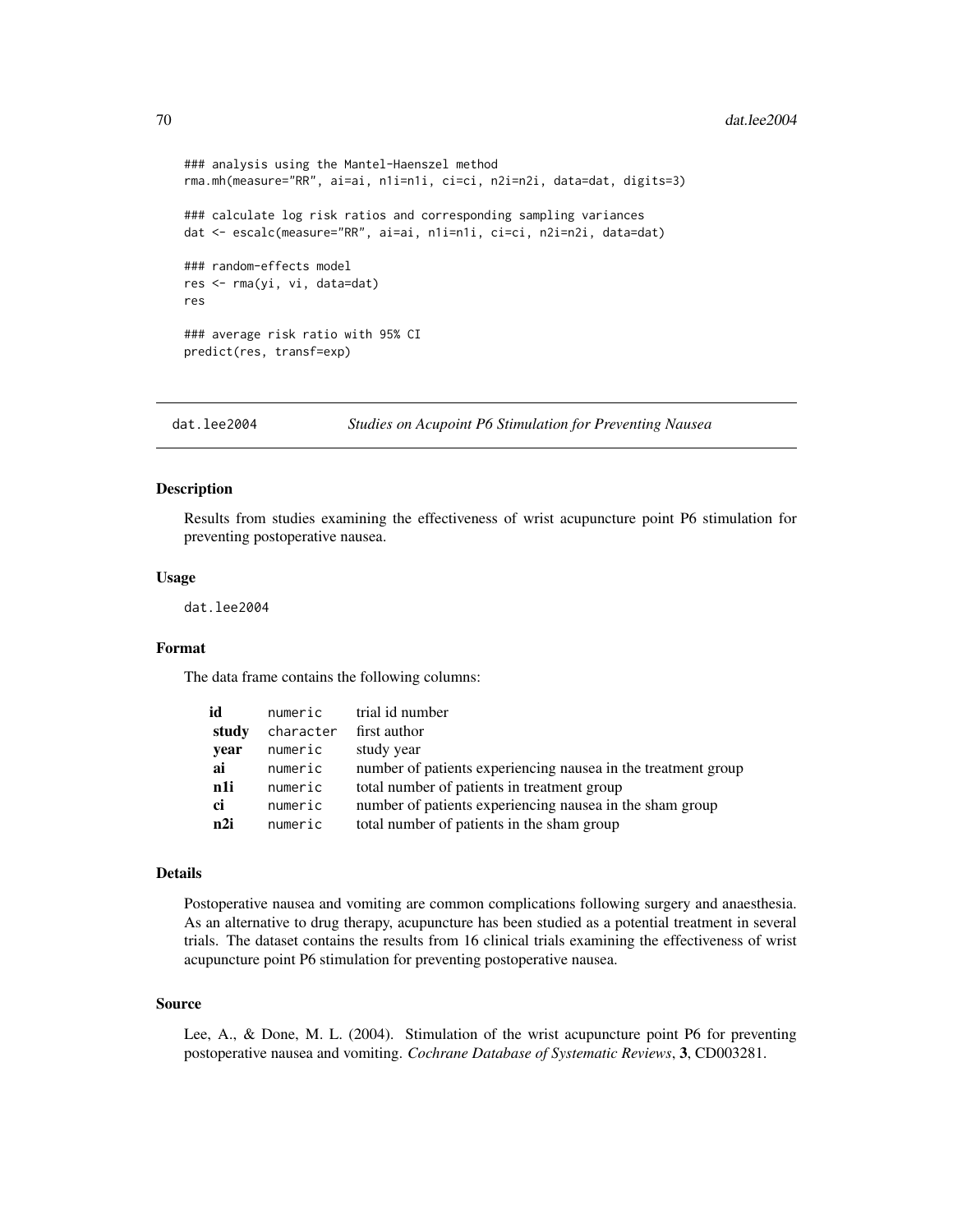#### $dat.li2007$  71

## Examples

```
### copy data into 'dat' and examine data
dat <- dat.lee2004
dat
### meta-analysis based on log risk ratios
res <- rma(measure="RR", ai=ai, n1i=n1i, ci=ci, n2i=n2i, data=dat)
res
predict(res, transf=exp, digits=2)
```
<span id="page-70-0"></span>dat.1i2007 Studies on the Effectiveness of Intravenous Magnesium in Acute My*ocardial Infarction*

#### Description

Results from 22 trials examining the effectiveness of intravenous magnesium in the prevention of death following acute myocardial infarction.

## Usage

dat.li2007

# Format

The data frame contains the following columns:

| id              | numeric   | trial id number                           |
|-----------------|-----------|-------------------------------------------|
| study           | character | first author or trial name                |
| year            | numeric   | publication year                          |
| ai              | numeric   | number of deaths in the magnesium group   |
| n1i             | numeric   | number of patients in the magnesium group |
| ci              | numeric   | number of deaths in the control group     |
| n <sub>2i</sub> | numeric   | number of patients in the control group   |

# Details

The dataset includes the results from 22 randomized clinical trials that examined the effectiveness of intravenous magnesium in the prevention of death following acute myocardial infarction. It is similar to the dataset [dat.egger2001](#page-50-0), with some slight differences in the included trials and data used.

### Source

Li, J., Zhang, Q., Zhang, M., & Egger, M. (2007). Intravenous magnesium for acute myocardial infarction. *Cochrane Database of Systematic Reviews*, 2, CD002755.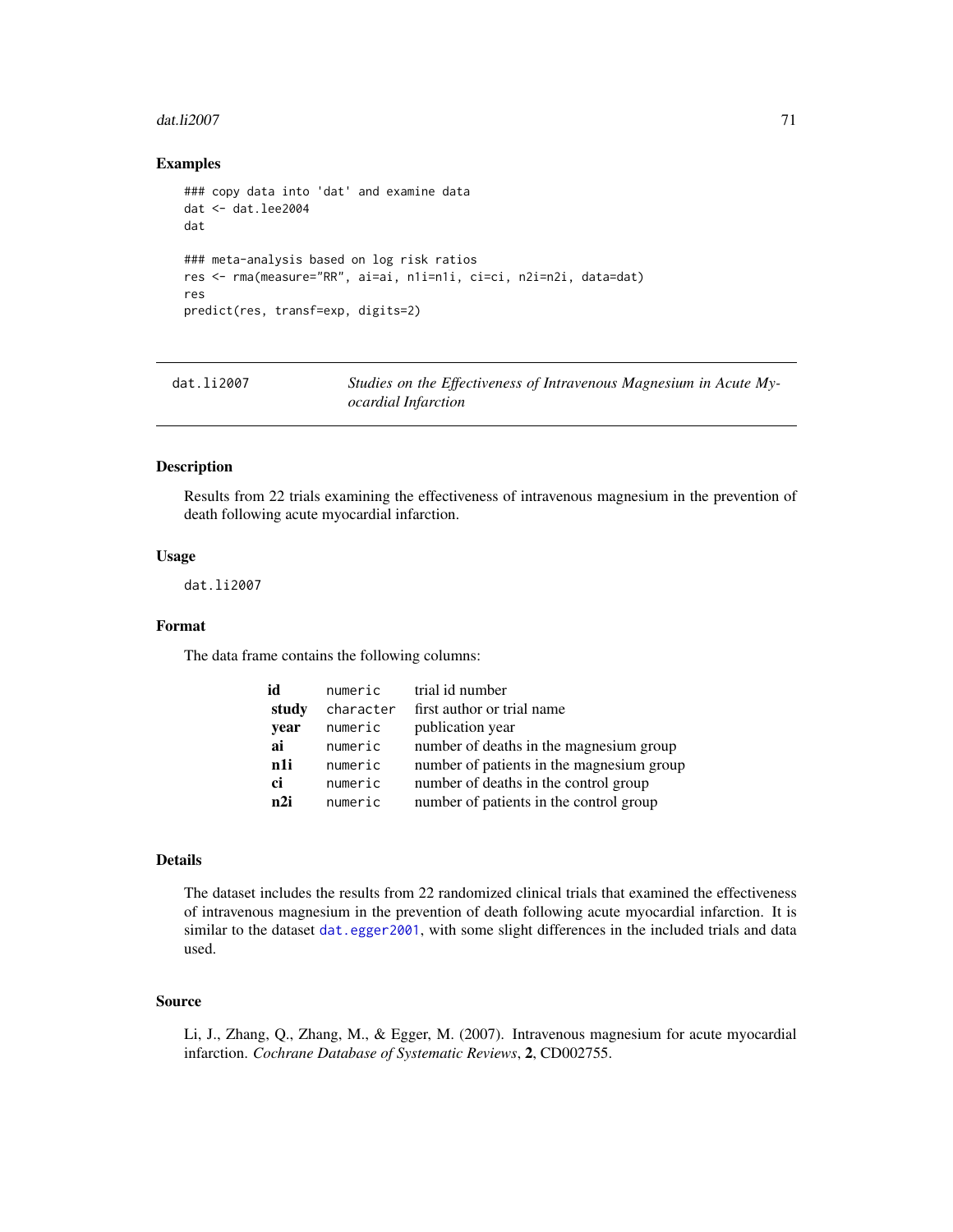# See Also

[dat.egger2001](#page-50-0)

## Examples

```
### copy data into 'dat' and examine data
dat <- dat.li2007
dat
### meta-analysis of all trials except ISIS-4
res <- rma(measure="OR", ai=ai, n1i=n1i, ci=ci, n2i=n2i, data=dat, method="FE", subset=-14)
print(res, digits=2)
predict(res, transf=exp, digits=2)
### meta-analysis of all trials including ISIS-4
res <- rma(measure="OR", ai=ai, n1i=n1i, ci=ci, n2i=n2i, data=dat, method="FE")
print(res, digits=2)
predict(res, transf=exp, digits=2)
### contour-enhanced funnel plot centered at 0
funnel(res, refline=0, level=c(90, 95, 99), shade=c("white", "gray", "darkgray"))
```
dat.linde2005 *Studies on the Effectiveness of St. John's Wort for Treating Depression*

## Description

Results from 26 studies on the effectiveness of Hypericum perforatum extracts (St. John's wort) for treating depression.

#### Usage

dat.linde2005

## Format

The data frame contains the following columns:

| id       | numeric   | study number                                                        |
|----------|-----------|---------------------------------------------------------------------|
| study    | character | study author( $s$ )                                                 |
| year     | numeric   | publication year                                                    |
| country  | character | study location                                                      |
| ni       | numeric   | total sample size                                                   |
| major    | numeric   | sample restricted to patients who met criteria for major depression |
| baseline | numeric   | <b>HRSD</b> baseline score                                          |
| version  | numeric   | HRSD version (17 or 21 items)                                       |
| duration | numeric   | study duration (in weeks)                                           |
| prep     | character | Hypericum extract preparation                                       |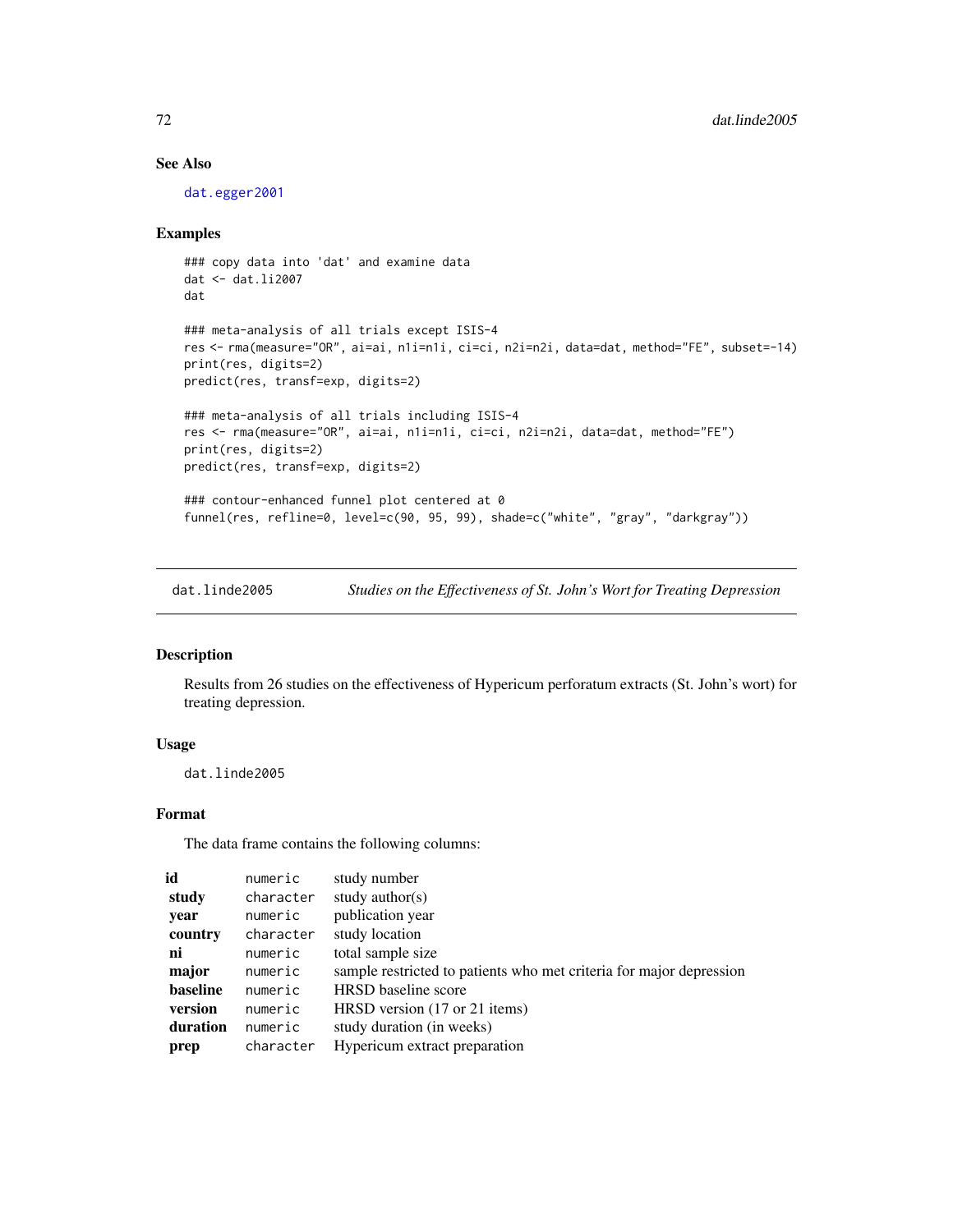## dat.linde2005 73

| dosage numeric |         | dosage (in mg)                                                                                                              |
|----------------|---------|-----------------------------------------------------------------------------------------------------------------------------|
|                |         | <b>response</b> numeric definition of response $(1 = HRSD)$ score reduction of at least 50% or HRSDscore after therapy <10; |
|                |         | numeric number of responses in treatment group                                                                              |
| n1i            |         | numeric number of patients in treatment group                                                                               |
|                |         | numeric number of responses in placebo group                                                                                |
| n2i            |         | numeric number of patients in placebo group                                                                                 |
| group          | numeric | stratification variable used by the authors $(1)$ = smaller trials restricted to major depression; $2 = \text{large}$       |

## Details

The dataset includes the results from 26 double-blind placebo-controlled trials on the effectiveness of Hypericum perforatum extracts (St. John's wort) for treating depression (note that 2 studies did not provide sufficient response information).

Data were extracted from Table 1 and Figure 3. For study duration, the assessment week (instead of the total study duration) was coded for Philipp et al. (1999) and Montgomery et al. (2000). For dosage, the midpoint was coded when a range of values was given.

## Source

Linde, K., Berner, M., Egger, M., & Mulrow, C. (2005). St John's wort for depression: Metaanalysis of randomised controlled trials. *British Journal of Psychiatry*, 186, 99–107.

#### References

Viechtbauer, W. (2007). Accounting for heterogeneity via random-effects models and moderator analyses in meta-analysis. *Zeitschrift für Psychologie / Journal of Psychology*, 215, 104–121.

## Examples

```
### copy data into 'dat'
dat <- dat.linde2005
```
### remove studies with no response information and study with no responses in either group dat  $\leq -$  dat $[-c(5, 6, 26), ]$ 

```
### calculate log risk ratios and corresponding sampling variances
dat <- escalc(measure="RR", ai=ai, ci=ci, n1i=n1i, n2i=n2i, data=dat)
dat
```

```
### meta-analysis of the log risk ratios using a random-effects model
res <- rma(yi, vi, data=dat, method="DL")
res
```

```
### mixed-effects meta-regression model with stratification variable
res \le - rma(yi, vi, mods = \sim factor(group) - 1, data=dat, method="DL")
res
```

```
### predicted average risk ratio for each level of the stratification variable
predict(res, newmods=diag(4), transf=exp, digits=2)
```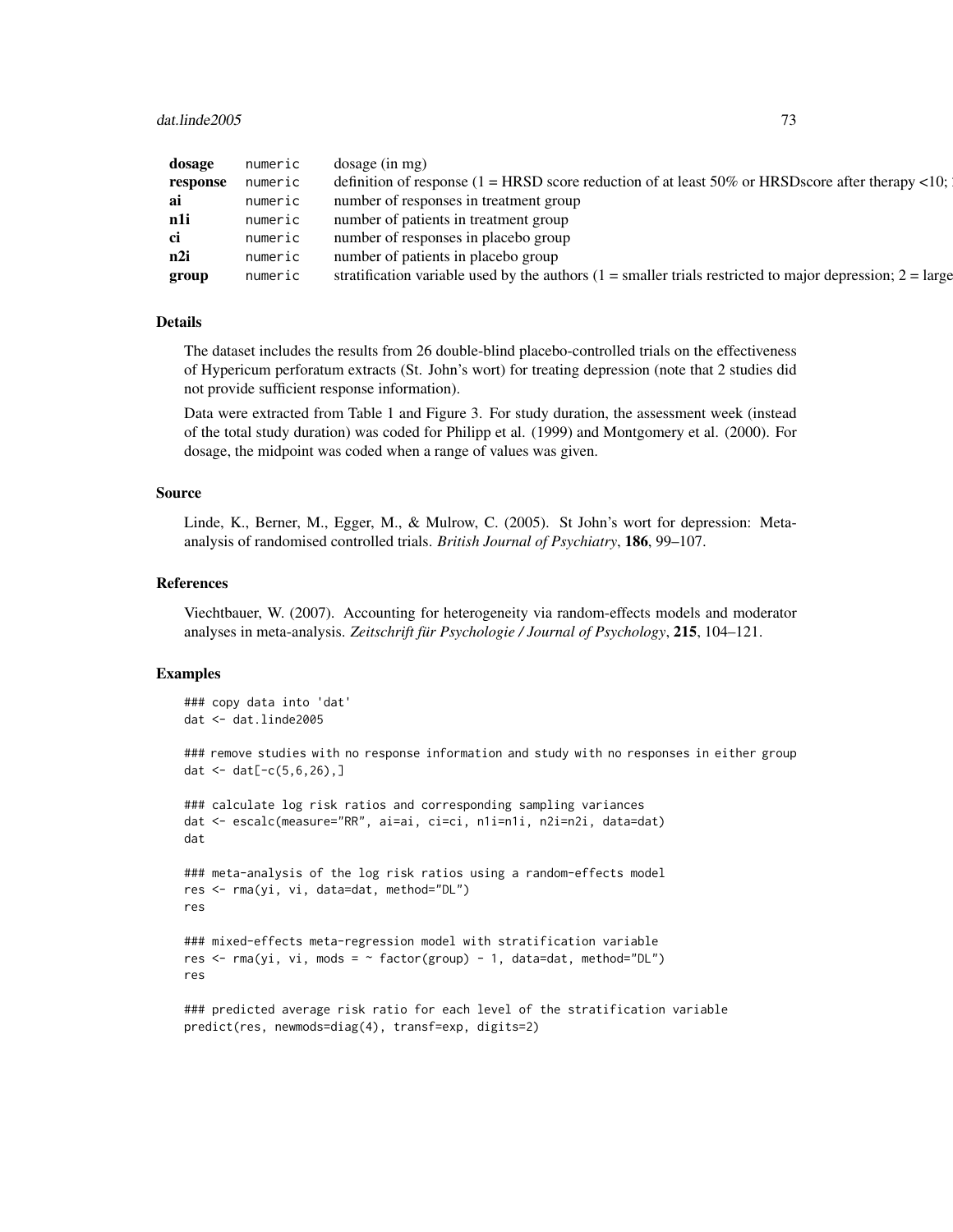<span id="page-73-0"></span>

## Description

Results from 160 studies on the correlation between employment interview assessments and job performance.

# Usage

dat.mcdaniel1994

## Format

The data frame contains the following columns:

| study  | numeric | study number                                                                            |
|--------|---------|-----------------------------------------------------------------------------------------|
| ni     | numeric | sample size of the study                                                                |
| ri     | numeric | observed correlation                                                                    |
| type   |         | character interview type $(i = job-related, s = situational, p = psychologychological)$ |
| struct |         | character interview structure ( $u =$ unstructured, $s =$ structured)                   |

## Details

The 160 studies provide data in terms of the correlation between employment interview performance and actual job performance. In addition, the interview type and the interview structure are indicated.

McDaniel et al. (1994) describe the interview type and structure variables as follows. "Questions in situational interviews [...] focus on the individual's ability to project what his or her behavior would be in a given situation. [...] Job-related interviews are those in which the interviewer is a personnel officer or hiring authority and the questions attempt to assess past behaviors and jobrelated information, but most questions are not considered situational. Psychological interviews are conducted by a psychologist, and the questions are intended to assess personal traits, such as dependability." In structured interviews, "the questions and acceptable responses were specified in advance and the responses were rated for appropriateness of content. [...] Unstructured interviews gather applicant information in a less systematic manner than do structured interviews. Although the questions may be specified in advance, they usually are not, and there is seldom a formalized scoring guide. Also, all persons being interviewed are not typically asked the same questions."

The goal of the meta-analysis was to examine the overall criterion-related validity of employment interviews and to examine whether the validity depends on the type and structure of the interview.

The data in this dataset were obtained from Table A.2 in Rothstein, Sutton, and Borenstein (2005, p. 325-329). Note that the type and struct variables contain some NAs.

#### Source

Rothstein, H. R., Sutton, A. J., & Borenstein, M. (Eds.). (2005). *Publication bias in meta-analysis: Prevention, assessment, and adjustments*. Chichester, England: Wiley.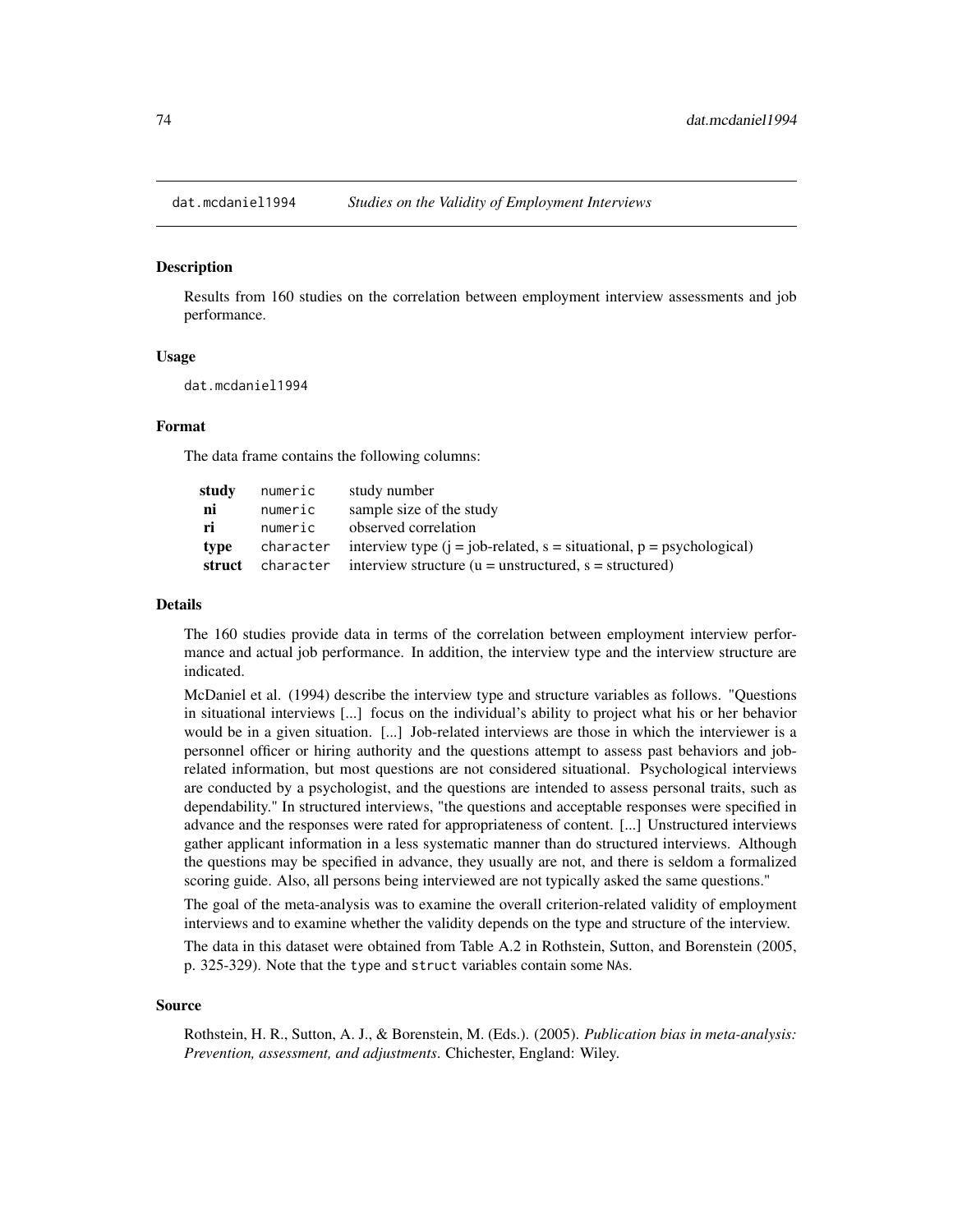## dat.molloy2014 75

## References

McDaniel, M. A., Whetzel, D. L., Schmidt, F. L., & Maurer, S. D. (1994). The validity of employment interviews: A comprehensive review and meta-analysis. *Journal of Applied Psychology*, 79, 599–616.

# Examples

```
### copy data into 'dat'
dat <- dat.mcdaniel1994
### calculate r-to-z transformed correlations and corresponding sampling variances
dat <- escalc(measure="ZCOR", ri=ri, ni=ni, data=dat)
dat
### meta-analysis of the transformed correlations using a random-effects model
res <- rma(yi, vi, data=dat)
res
### average correlation with 95% CI
predict(res, transf=transf.ztor)
### mixed-effects model with interview type as factor
### note: job-related interviews is the reference level
rma(yi, vi, mods = ~ factor(type), data=dat)### mixed-effects model with interview structure as factor
### note: structured interviews is the reference level
rma(yi, vi, mods = ~ factor(struct), data=dat)### note: the interpretation of the results is difficult since all
### situational interviews were structured, almost all psychological
### interviews were unstructured, and actually for the majority of
### the psychological interviews it was unknown whether the interview
### was structured or unstructured
table(dat$type, dat$struct, useNA="always")
### meta-analysis of raw correlations using a random-effects model
res <- rma(measure="COR", ri=ri, ni=ni, data=dat.mcdaniel1994)
res
```
<span id="page-74-0"></span>dat.molloy2014 *Studies on the Relationship between Conscientiousness and Medication Adherence*

## Description

Results from 16 studies on the correlation between conscientiousness and medication adherence.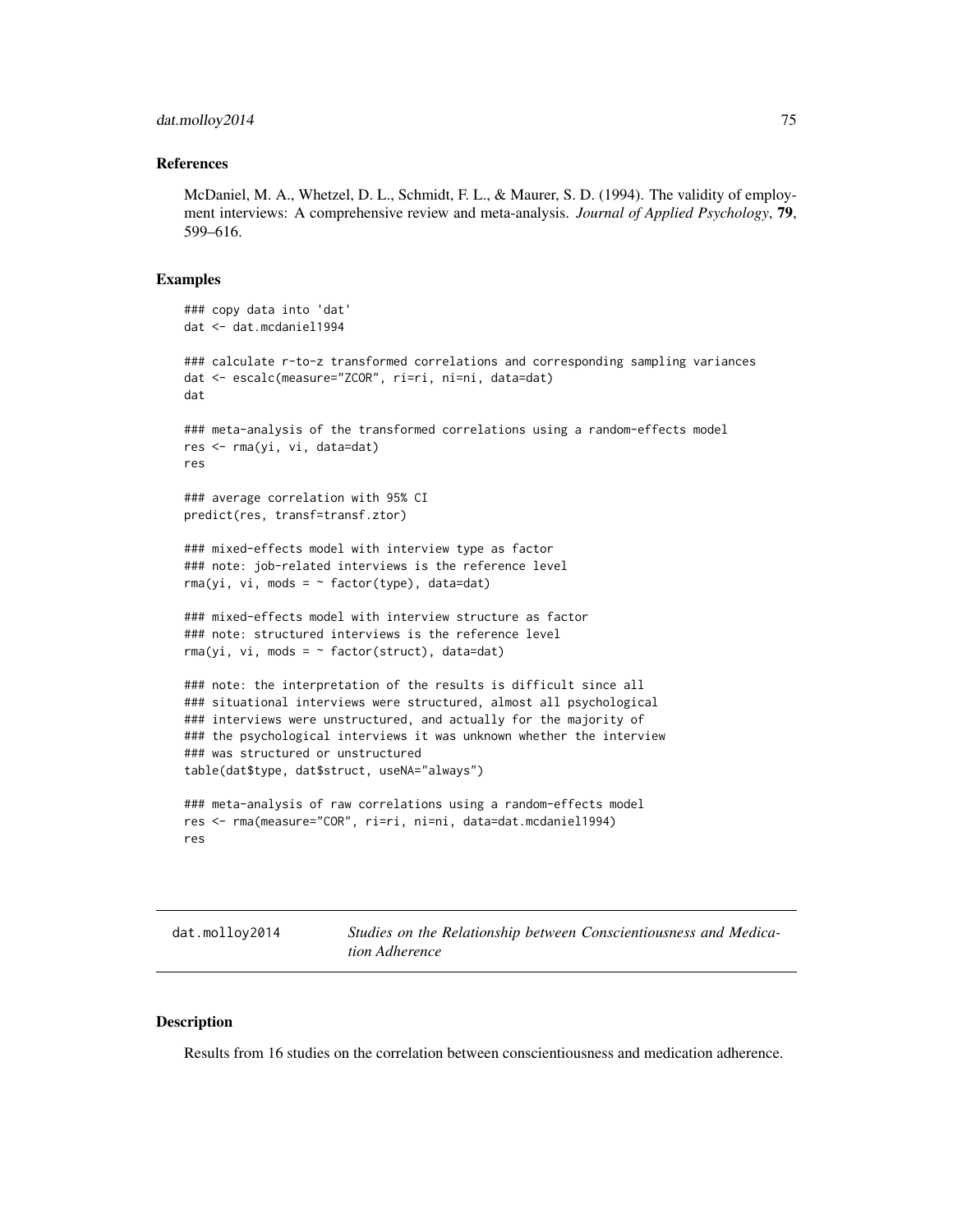## Usage

dat.molloy2014

## Format

The data frame contains the following columns:

| character | study authors                                            |
|-----------|----------------------------------------------------------|
| numeric   | publication year                                         |
| numeric   | sample size of the study                                 |
| numeric   | observed correlation                                     |
| character | number of variables controlled for                       |
| character | whether a cross-sectional or prospective design was used |
| character | type of adherence measure (self-report or other)         |
| character | type of conscientiousness measure (NEO or other)         |
| numeric   | mean age of the sample                                   |
| numeric   | methodological quality                                   |
|           |                                                          |

# Details

Conscientiousness, one of the big-5 personality traits, can be defined as "socially prescribed impulse control that facilitates task- and goal-directed behaviour, such as thinking before acting, delaying gratification, following norms and rules and planning, organising and prioritising tasks" (John  $\&$ Srivastava, 1999). Conscientiousness has been shown to be related to a number of health-related behaviors (e.g., tobacco/alcohol/drug use, diet and activity patterns, risky behaviors). A recent meta-analysis by Molloy et al. (2014) examined to what extent conscientiousness is related to medication adherence, that is, the extent to which (typically chronically ill) patients follow a prescribed medication regimen (e.g., taking a daily dose of a cholesterol lowering drug in patients with high LDL serum cholesterol levels). The results from the 16 studies included in this meta-analysis are provided in this dataset.

Variable a\_measure indicates whether adherence was measured based on self-reports or a more 'objective' measure (e.g., electronic monitoring of pill bottle openings, pill counts). Variable c\_measure indicates whether conscientiousness was measured with some version of the NEO personality inventory or some other scale. Methodological quality was scored by the authors on a 1 to 4 scale with higher scores indicating higher quality (see article for details on how this score was derived).

#### Source

Molloy, G. J., O'Carroll, R. E., & Ferguson, E. (2014). Conscientiousness and medication adherence: A meta-analysis. *Annals of Behavioral Medicine, 47,* 92–101.

## References

John, O. P., & Srivastava, S. (1999). The Big Five Trait taxonomy: History, measurement, and theoretical perspectives. In L. A. Pervin & O. P. John (Eds.), *Handbook of personality: Theory and research* (2nd ed., pp. 102-138). New York: Guilford Press.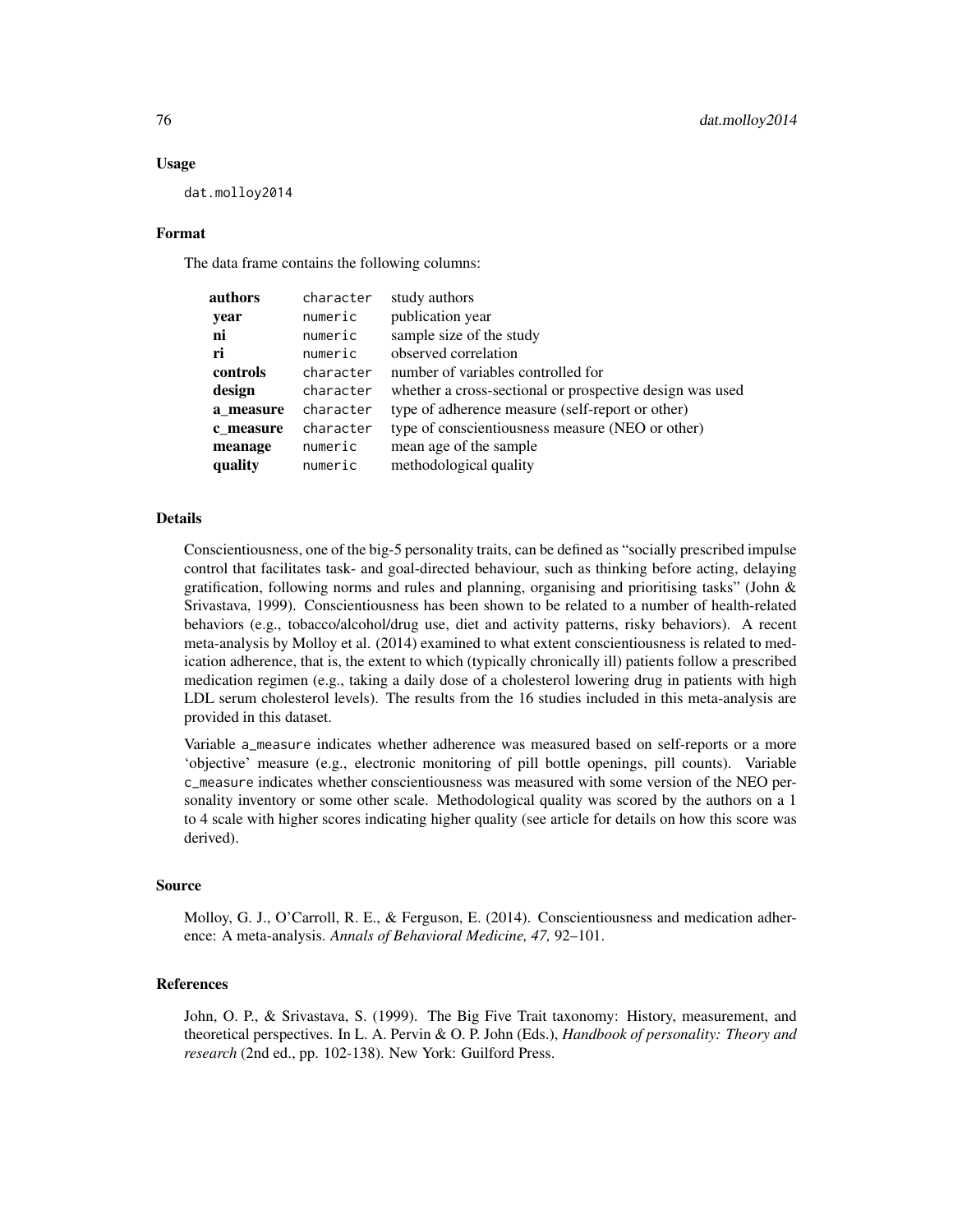# dat.nielweise2007 77

## Examples

```
### copy data into 'dat'
dat <- dat.molloy2014
### calculate r-to-z transformed correlations and corresponding sampling variances
dat <- escalc(measure="ZCOR", ri=ri, ni=ni, data=dat, slab=paste(authors, year, sep=", "))
dat
### meta-analysis of the transformed correlations using a random-effects model
res <- rma(yi, vi, data=dat)
res
### average correlation with 95% CI
predict(res, digits=3, transf=transf.ztor)
### forest plot
forest(res, addcred=TRUE, xlim=c(-1.6,1.6), atransf=transf.ztor,
       at=transf.rtoz(c(-.4,-.2,0,.2,.4,.6)), digits=c(2,1), cex=.8,
       header="Author(s), Year")
### funnel plot
funnel(res)
```
<span id="page-76-0"></span>

| dat.nielweise2007 | Studies on Anti-Infective-Treated Central Venous Catheters for Pre- |
|-------------------|---------------------------------------------------------------------|
|                   | vention of Catheter-Related Bloodstream Infections                  |

# Description

Results from 18 studies comparing the risk of catheter-related bloodstream infection when using anti-infective-treated versus standard catheters in the acute care setting.

# Usage

dat.nielweise2007

# Format

The data frame contains the following columns:

| study  | numeric   | study number                                                      |
|--------|-----------|-------------------------------------------------------------------|
| author | character | (first) author                                                    |
| year   | numeric   | publication year                                                  |
| ai     | numeric   | number of CRBSIs in patients receiving an anti-infective catheter |
| n1i    | numeric   | number of patients receiving an anti-infective catheter           |
| ci     | numeric   | number of CRBSIs in patients receiving a standard catheter        |
| n2i    | numeric   | number of patients receiving a standard catheter                  |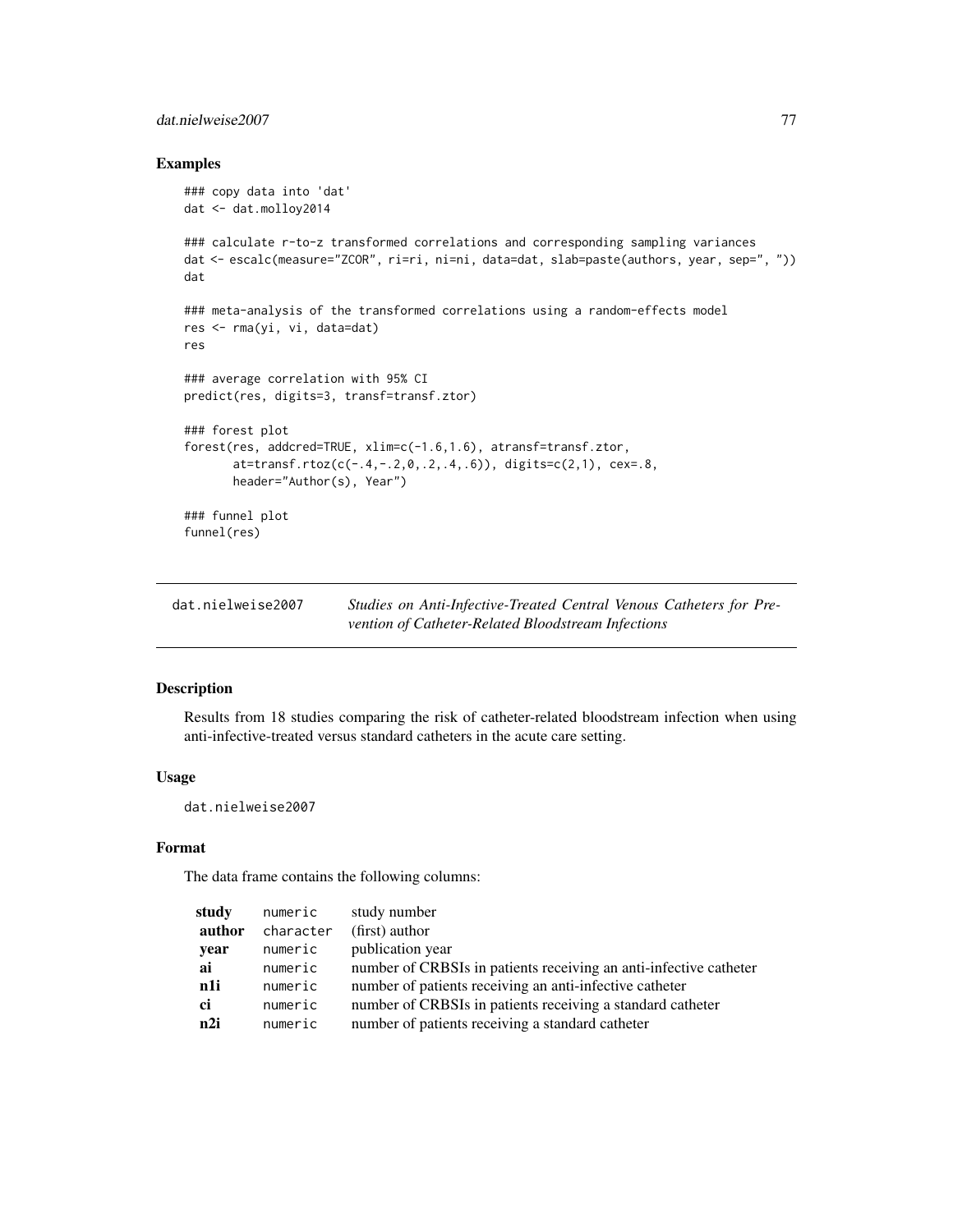# Details

The use of a central venous catheter may lead to a catheter-related bloodstream infection (CRBSI), which in turn increases the risk of morbidity and mortality. Anti-infective-treated catheters have been developed that are meant to reduce the risk of CRBSIs. Niel-Weise et al. (2007) conducted a meta-analysis of studies comparing infection risk when using anti-infective-treated versus standard catheters in the acute care setting. The results from 18 such studies are included in this dataset.

The dataset was used in the article by Stijnen et al. (2010) to illustrate various generalized linear mixed-effects models for the meta-analysis of proportions and odds ratios (see 'References').

## Source

Niel-Weise, B. S., Stijnen, T., & van den Broek, P. J. (2007). Anti-infective-treated central venous catheters: A systematic review of randomized controlled trials. *Intensive Care Medicine*, 33, 2058– 2068.

#### References

Stijnen, T., Hamza, T. H., & Ozdemir, P. (2010). Random effects meta-analysis of event outcome in the framework of the generalized linear mixed model with applications in sparse data. *Statistics in Medicine*, 29, 3046–3067.

## Examples

```
### copy data into 'dat' and examine data
dat <- dat.nielweise2007
dat
### standard (inverse-variance) random-effects model
res <- rma(measure="OR", ai=ai, n1i=n1i, ci=ci, n2i=n2i, data=dat, drop00=TRUE)
print(res, digits=3)
predict(res, transf=exp, digits=2)
### random-effects conditional logistic model
## Not run:
res <- rma.glmm(measure="OR", ai=ai, n1i=n1i, ci=ci, n2i=n2i, data=dat, model="CM.EL")
print(res, digits=3)
predict(res, transf=exp, digits=2)
## End(Not run)
```
<span id="page-77-0"></span>dat.nielweise2008 *Studies on Anti-Infective-Treated Central Venous Catheters for Prevention of Catheter-Related Bloodstream Infections*

#### **Description**

Results from 18 studies comparing the risk of catheter-related bloodstream infection when using anti-infective-treated versus standard catheters for total parenteral nutrition or chemotherapy.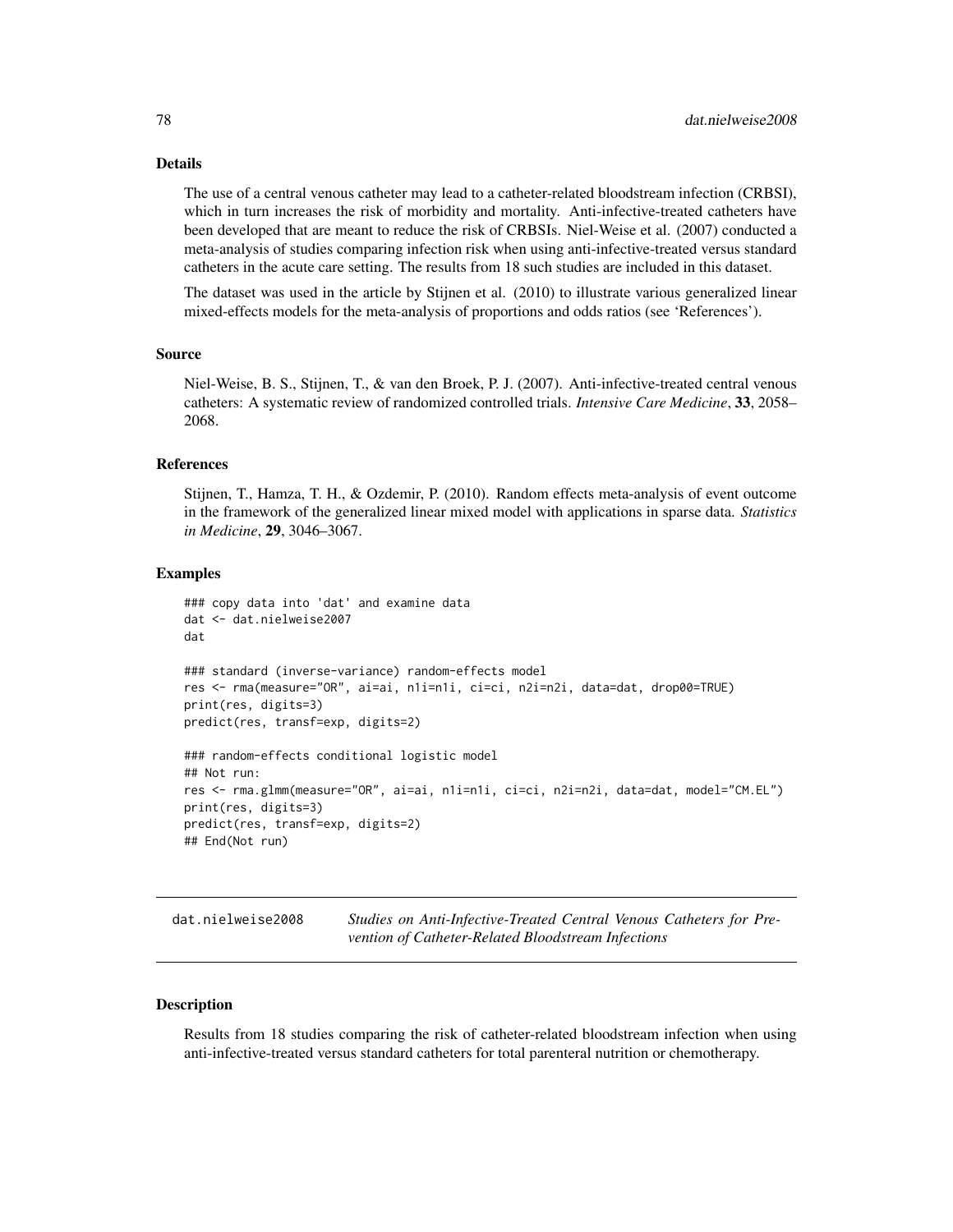# dat.nielweise2008 79

## Usage

dat.nielweise2008

## Format

The data frame contains the following columns:

| study           | numeric   | study number                                                                    |
|-----------------|-----------|---------------------------------------------------------------------------------|
| authors         | character | study authors                                                                   |
| year            | numeric   | publication year                                                                |
| x1i             | numeric   | number of CRBSIs in patients receiving an anti-infective catheter               |
| t1i             | numeric   | total number of catheter days for patients receiving an anti-infective catheter |
| x2i             | numeric   | number of CRBSIs in patients receiving a standard catheter                      |
| t <sub>2i</sub> | numeric   | total number of catheter days for patients receiving a standard catheter        |

# Details

The use of a central venous catheter may lead to a catheter-related bloodstream infection (CRBSI), which in turn increases the risk of morbidity and mortality. Anti-infective-treated catheters have been developed that are meant to reduce the risk of CRBSIs. Niel-Weise et al. (2008) conducted a meta-analysis of studies comparing infection risk when using anti-infective-treated versus standard catheters for total parenteral nutrition or chemotherapy. The results from 9 such studies are included in this dataset.

The dataset was used in the article by Stijnen et al. (2010) to illustrate various generalized linear mixed-effects models for the meta-analysis of incidence rates and incidence rate ratios (see 'References').

# Source

Niel-Weise, B. S., Stijnen, T., & van den Broek, P. J. (2008). Anti-infective-treated central venous catheters for total parenteral nutrition or chemotherapy: A systematic review. *Journal of Hospital Infection*, 69, 114–123.

## References

Stijnen, T., Hamza, T. H., & Ozdemir, P. (2010). Random effects meta-analysis of event outcome in the framework of the generalized linear mixed model with applications in sparse data. *Statistics in Medicine*, 29, 3046–3067.

## Examples

```
### copy data into 'dat' and examine data
dat <- dat.nielweise2008
dat
### standard (inverse-variance) random-effects model
res <- rma(measure="IRR", x1i=x1i, t1i=t1i, x2i=x2i, t2i=t2i, data=dat)
print(res, digits=3)
predict(res, transf=exp, digits=2)
```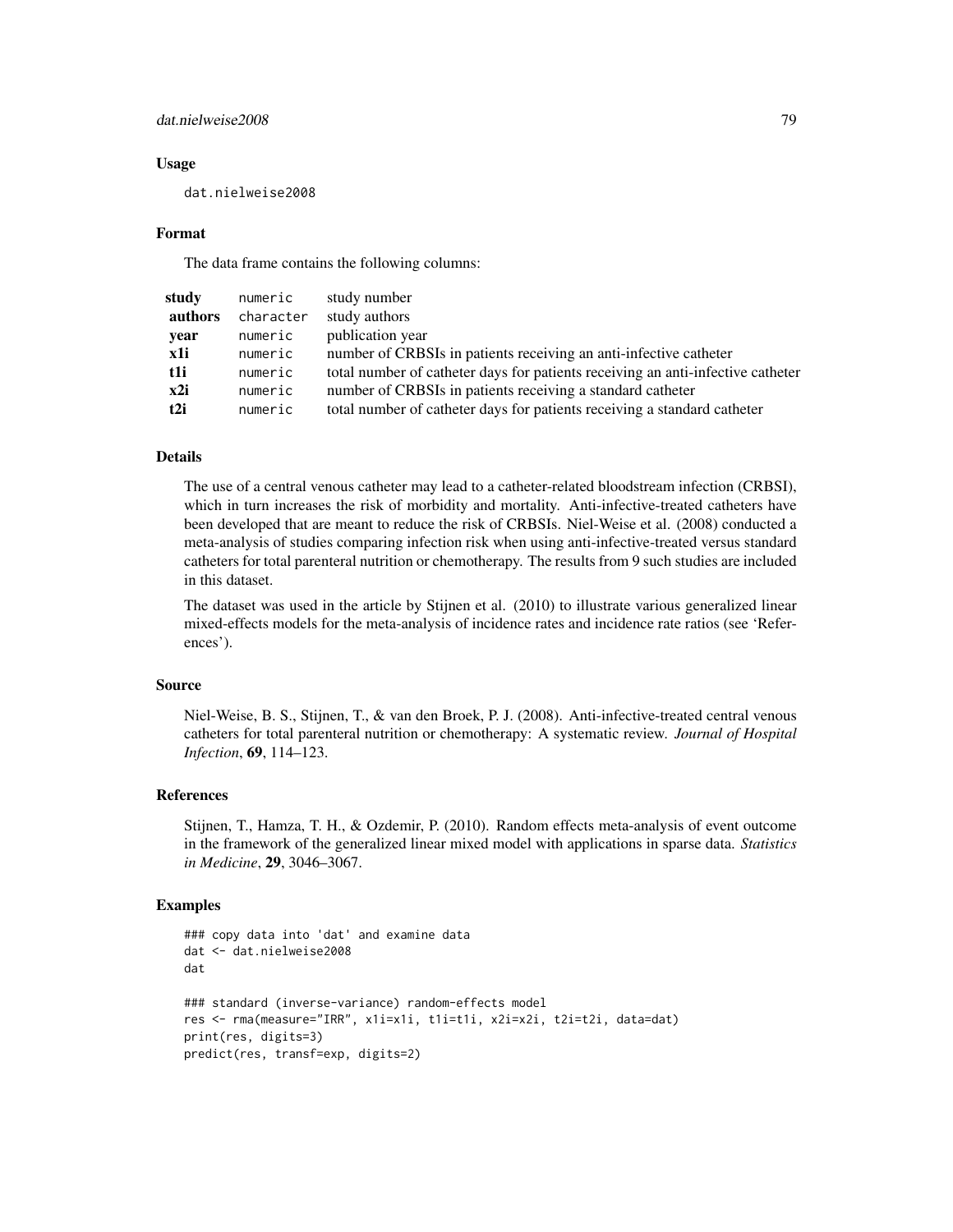```
### random-effects conditional Poisson model
## Not run:
res <- rma.glmm(measure="IRR", x1i=x1i, t1i=t1i, x2i=x2i, t2i=t2i, data=dat, model="CM.EL")
print(res, digits=3)
predict(res, transf=exp, digits=2)
## End(Not run)
```
<span id="page-79-0"></span>dat.normand1999 *Studies on the Length of Hospital Stay of Stroke Patients*

# Description

Results from 9 studies on the length of the hospital stay of stroke patients under specialized care and under conventional/routine (non-specialist) care.

## Usage

dat.normand1999

# Format

The data frame contains the following columns:

| study  | numeric   | study number                                                    |
|--------|-----------|-----------------------------------------------------------------|
| source | character | source of data                                                  |
| n1i    | numeric   | number of patients under specialized care                       |
| m1i    | numeric   | mean length of stay (in days) under specialized care            |
| sd1i   | numeric   | standard deviation of the length of stay under specialized care |
| n2i    | numeric   | number of patients under routine care                           |
| m2i    | numeric   | mean length of stay (in days) under routine care                |
| sd2i   | numeric   | standard deviation of the length of stay under routine care     |

# Details

The 9 studies provide data in terms of the mean length of the hospital stay (in days) of stroke patients under specialized care and under conventional/routine (non-specialist) care. The goal of the meta-analysis was to examine the hypothesis whether specialist stroke unit care will result in a shorter length of hospitalization compared to routine management.

# Source

Normand, S. T. (1999). Meta-analysis: Formulating, evaluating, combining, and reporting. *Statistics in Medicine*, 18, 321–359.

## Examples

### copy data into 'dat'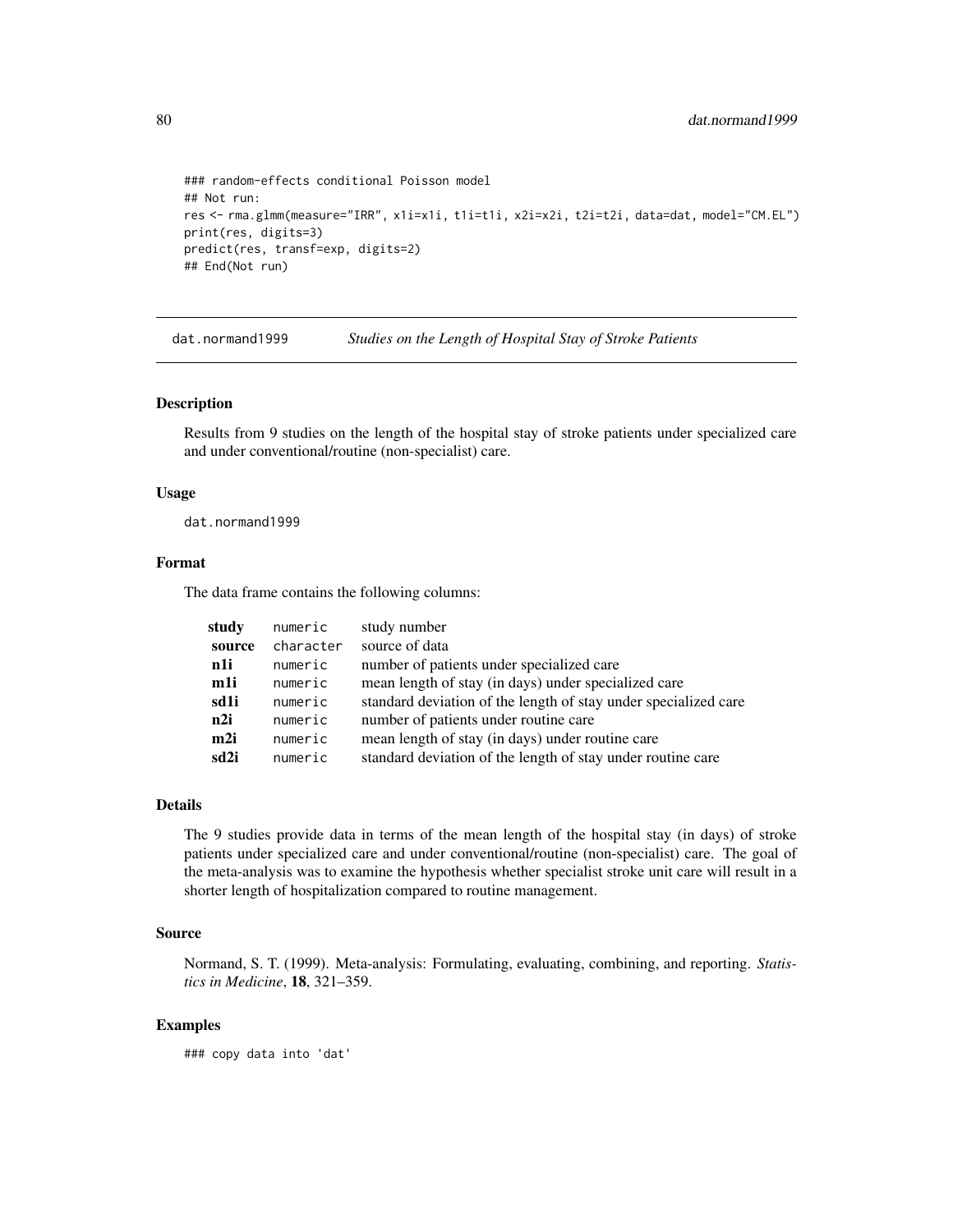# dat.pagliaro1992 81

```
dat <- dat.normand1999
### calculate mean differences and corresponding sampling variances
dat <- escalc(measure="MD", m1i=m1i, sd1i=sd1i, n1i=n1i, m2i=m2i, sd2i=sd2i, n2i=n2i, data=dat)
dat
### meta-analysis of mean differences using a random-effects model
res <- rma(yi, vi, data=dat)
res
### meta-analysis of standardized mean differences using a random-effects model
res <- rma(measure="SMD", m1i=m1i, sd1i=sd1i, n1i=n1i, m2i=m2i, sd2i=sd2i, n2i=n2i,
           data=dat, slab=source)
res
### draw forest plot
forest(res, xlim=c(-7,5), alim=c(-3,1), cex=.8, header="Study/Source")
```
dat.pagliaro1992 *Studies on the Effectiveness of Nonsurgical Treatments in Cirrhosis*

## Description

Results from 26 trials examining the effectiveness of beta-blockers and sclerotherapy for the prevention of first bleeding in patients with cirrhosis

#### Usage

dat.pagliaro1992

## Format

The data frame contains the following columns:

|     | study numeric | study id                                        |
|-----|---------------|-------------------------------------------------|
| trt | character     | either beta-blockers, sclerotherapy, or control |
| xi  | numeric       | number of patients with first bleeding          |
| ni  | numeric       | number of patients treated                      |

#### Details

The dataset includes the results from 26 randomized controlled trials examining the effectiveness of nonsurgical treatments for the prevention of first bleeding in patients with cirrhosis. Patients were either treated with beta-blockers, endoscopic sclerotherapy, or with a nonactive treatment (control). Two trials included all three treatment conditions, 7 trials compared beta-blockers against control, and 17 trials compared sclerotherapy against control. The dataset has been used in various papers to illustrate methods for conducting a network meta-analysis / mixed treatment comparison.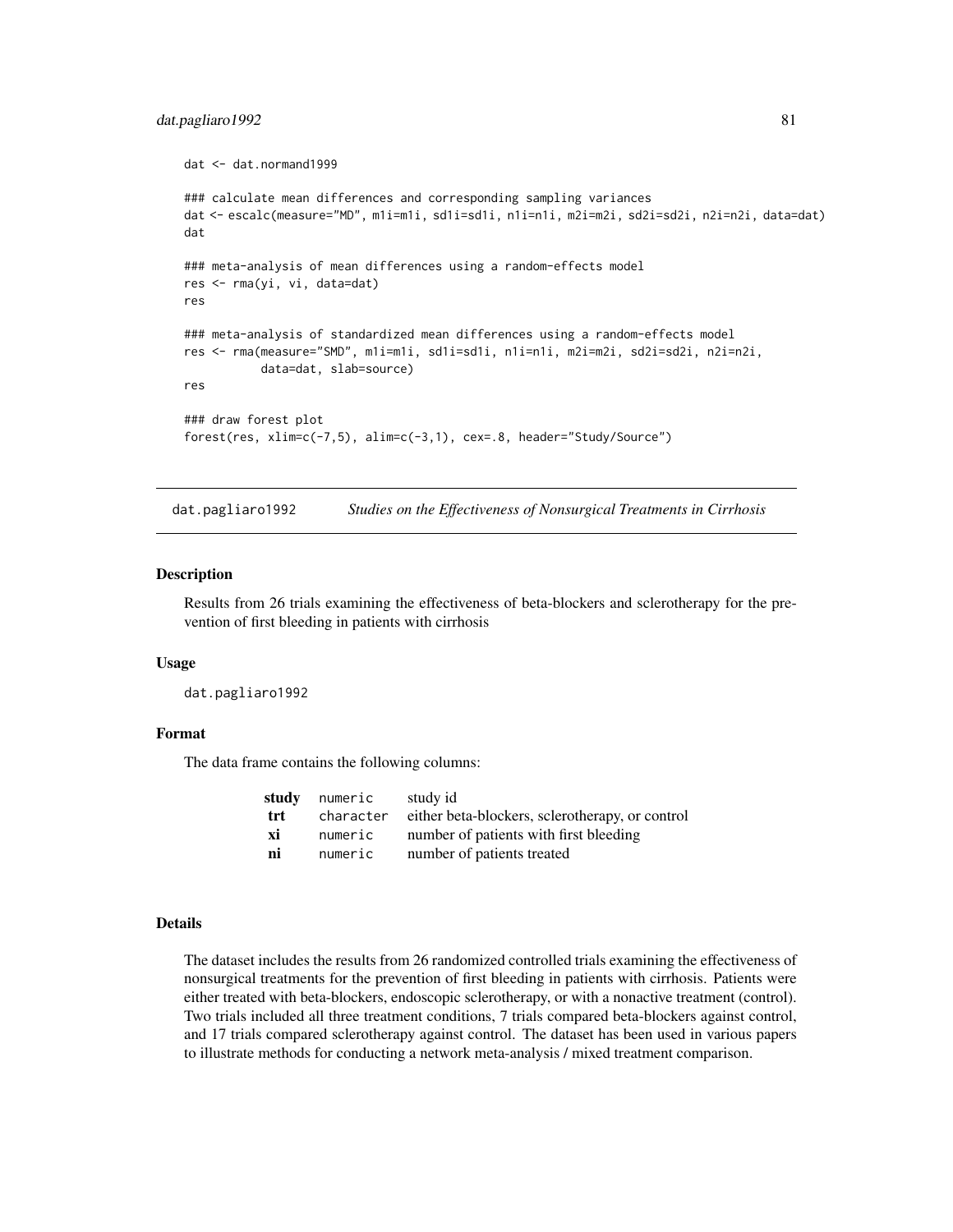#### Source

Pagliaro, L., D'Amico, G., Sörensen, T. I. A., Lebrec, D., Burroughs, A. K., Morabito, A., Tiné, F., Politi, F., & Traina, M. (1992). Prevention of first bleeding in cirrhosis: A meta-analysis of randomized trials of nonsurgical treatment. *Annals of Internal Medicine*, 117, 59–70.

## Examples

```
### copy data into 'dat' and examine data
dat <- dat.pagliaro1992
dat
### restructure dataset to a contrast-based format
dat.c <- to.wide(dat, study="study", grp="trt", grpvars=3:4)
dat.c
### Mantel-Haenszel results for beta-blockers and sclerotherapy versus control, respectively
rma.mh(measure="OR", ai=xi.1, n1i=ni.1, ci=xi.2, n2i=ni.2,
       data=dat.c, subset=(trt.1=="beta-blockers"), digits=2)
rma.mh(measure="OR", ai=xi.1, n1i=ni.1, ci=xi.2, n2i=ni.2,
       data=dat.c, subset=(trt.1=="sclerotherapy"), digits=2)
### calculate log odds for each study arm
dat <- escalc(measure="PLO", xi=xi, ni=ni, data=dat)
dat
### turn treatment variable into factor and set reference level
dat$trt <- relevel(factor(dat$trt), ref="control")
### add a space before each level (this makes the output a bit more legible)
levels(dat$trt) <- paste0(" ", levels(dat$trt))
### network meta-analysis using an arm-based random-effects model with fixed study effects
### (by setting rho=1/2, tau^2 reflects the amount of heterogeneity for all treatment comparisons)
res <- rma.mv(yi, vi, mods = \sim factor(study) + trt - 1, random = \sim trt | study, rho=1/2, data=dat)
res
### average odds ratio comparing beta-blockers and sclerotherapy versus control, respectively
predict(res, newmods=c(rep(0,26), 1, 0), transf=exp, digits=2)
predict(res, newmods=c(rep(0,26), 0, 1), transf=exp, digits=2)
### average odds ratio comparing beta-blockers versus sclerotherapy
predict(res, newmods=c(rep(0,26), 1, -1), transf=exp, digits=2)
```
dat.pignon2000 *Studies on the Effectiveness of Locoregional Treatment plus Chemotherapy for Head and Neck Squamous-Cell Carcinoma*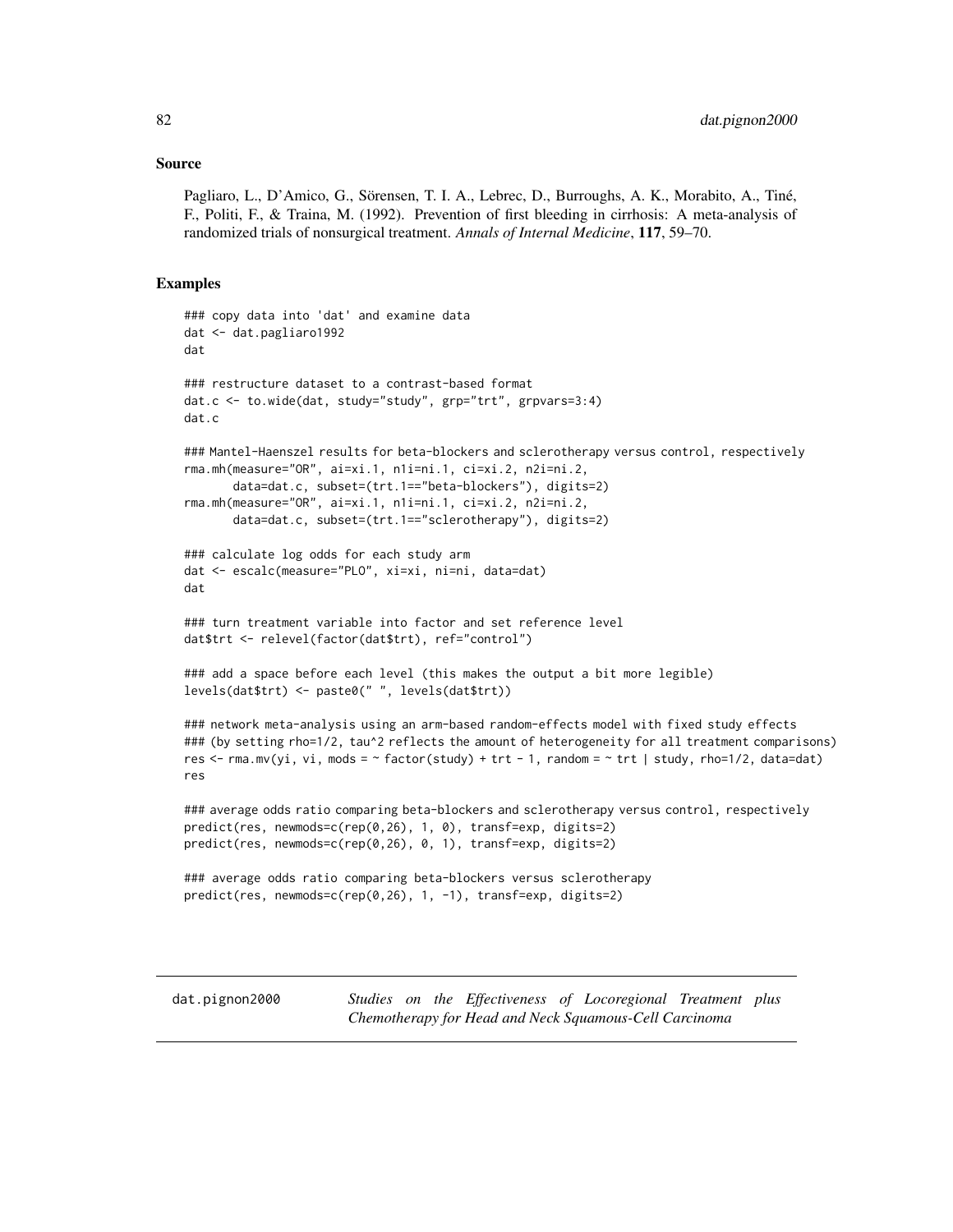## dat.pignon2000 83

## Description

Results from studies examining mortality risk in patients with nonmetastatic head and neck squamouscell carcinoma receiving either locoregional treatment plus chemotherapy versus locoregional treatment alone.

## Usage

dat.pignon2000

# Format

The data frame contains the following columns:

| numeric   | study id number                                                                                |
|-----------|------------------------------------------------------------------------------------------------|
| character | trial abbreviation                                                                             |
| numeric   | observed minus expected number of deaths in the locoregional treatment plus chemotherapy group |
| numeric   | corresponding variance                                                                         |
| numeric   | timing of chemotherapy: $1 =$ adjuvant, $2 =$ neoadjuvant, $3 =$ concomitant                   |
|           |                                                                                                |

# Details

The purpose of this meta-analysis was to examine the mortality risk in patients with nonmetastatic head and neck squamous-cell carcinoma receiving either locoregional treatment plus chemotherapy versus locoregional treatment alone. For 65 trials, the dataset provides the observed minus expected number of deaths and corresponding variances in the locoregional treatment plus chemotherapy group. Based on these values, we can estimate the log hazard ratios with OmE/V and the corresponding sampling variance with 1/V.

The trials were also divided according to the timing of the chomotherapy: (1) adjuvant, after the locoregional treatment, (2) neoadjuvant, before the locoregional treatment, and (3) concomitant, chemotherapy given concomitantly or alternating with radiotherapy.

# Source

Pignon, J. P., Bourhis, J., Domenge, C., & Designe, L. (2000). Chemotherapy added to locoregional treatment for head and neck squamous-cell carcinoma: Three meta-analyses of updated individual data. *Lancet*, 355(9208), 949–955.

# Examples

```
### copy data into 'dat'
dat <- dat.pignon2000
### compute estimated log hazard ratios and sampling variances
dat$yi <- with(dat, OmE/V)
dat$vi <- with(dat, 1/V)
dat
### meta-analysis based on all 65 trials
res <- rma(yi, vi, data=dat, method="FE", digits=2)
res
```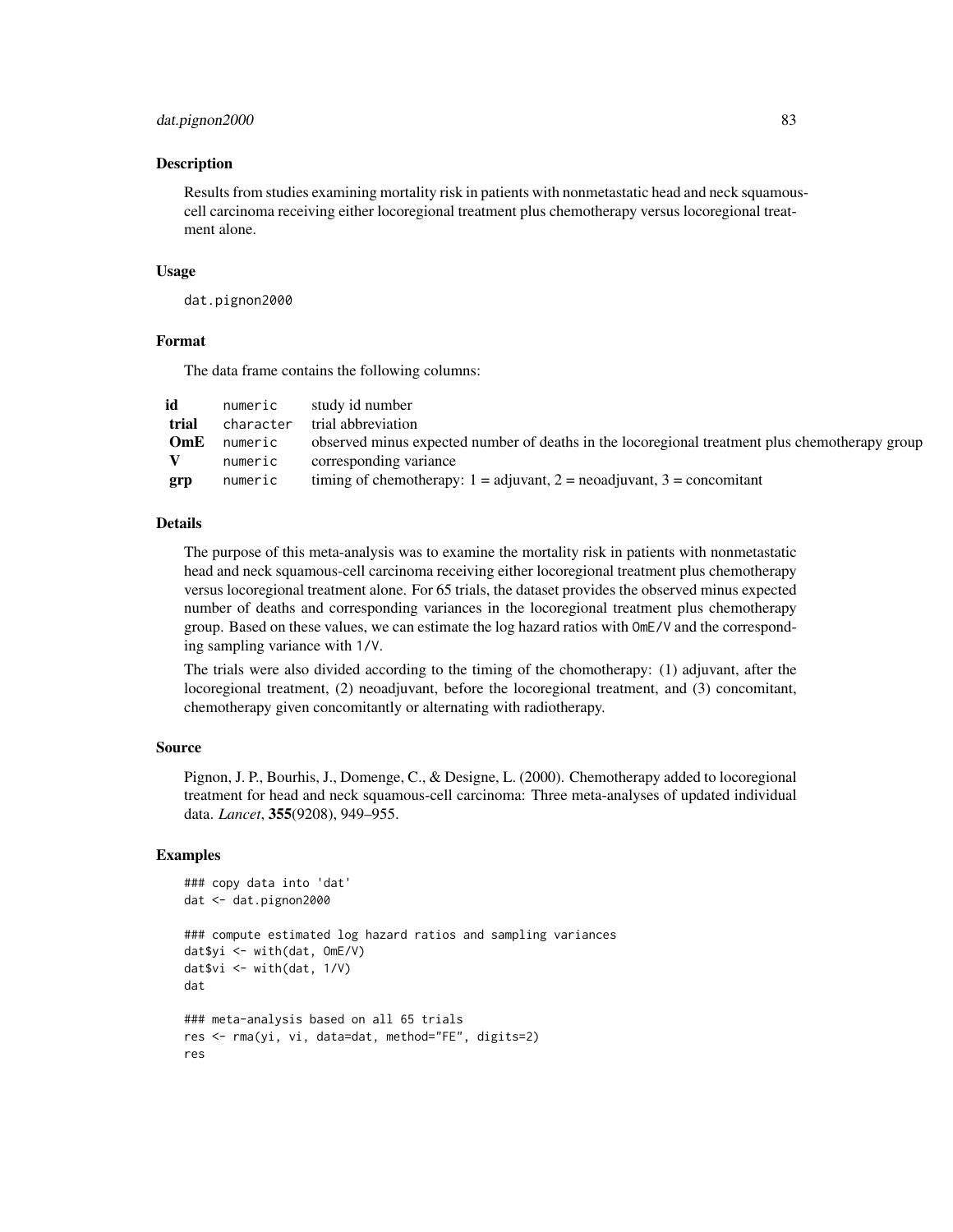# 84 dat.pritz1997

```
predict(res, transf=exp)
### only adjuvant trials
res <- rma(yi, vi, data=dat, method="FE", subset=grp==1, digits=2)
res
predict(res, transf=exp)
### only neoadjuvant trials
res <- rma(yi, vi, data=dat, method="FE", subset=grp==2, digits=2)
res
predict(res, transf=exp)
### only concomitant trials
res <- rma(yi, vi, data=dat, method="FE", subset=grp==3, digits=2)
res
predict(res, transf=exp)
```
<span id="page-83-0"></span>dat.pritz1997 *Studies on the Effectiveness of Hyperdynamic Therapy for Treating Cerebral Vasospasm*

### Description

Results from 14 studies on the effectiveness of hyperdynamic therapy for treating cerebral vasospasm.

## Usage

dat.pritz1997

## Format

The data frame contains the following columns:

| study | numeric | study number                                               |
|-------|---------|------------------------------------------------------------|
|       |         | <b>authors</b> character study authors                     |
| xi    | numeric | number of patients that improved with hyperdynamic therapy |
| ni    | numeric | total number of patients treated                           |

## Details

As described in Zhou et al. (1999), "hyperdynamic therapy refers to induced hypertension and hypervolaemia (volume expansion) to treat ischaemic symptoms due to vasospasm, and the success of this therapy is defined as clinical improvement in terms of neurologic deficits." For each study that was included in the meta-analysis, the dataset includes information on the number of patients that improved under this form of therapy and the total number of patients that were treated. The goal of the meta-analysis is to estimate the true (average) success rate of hyperdynamic therapy.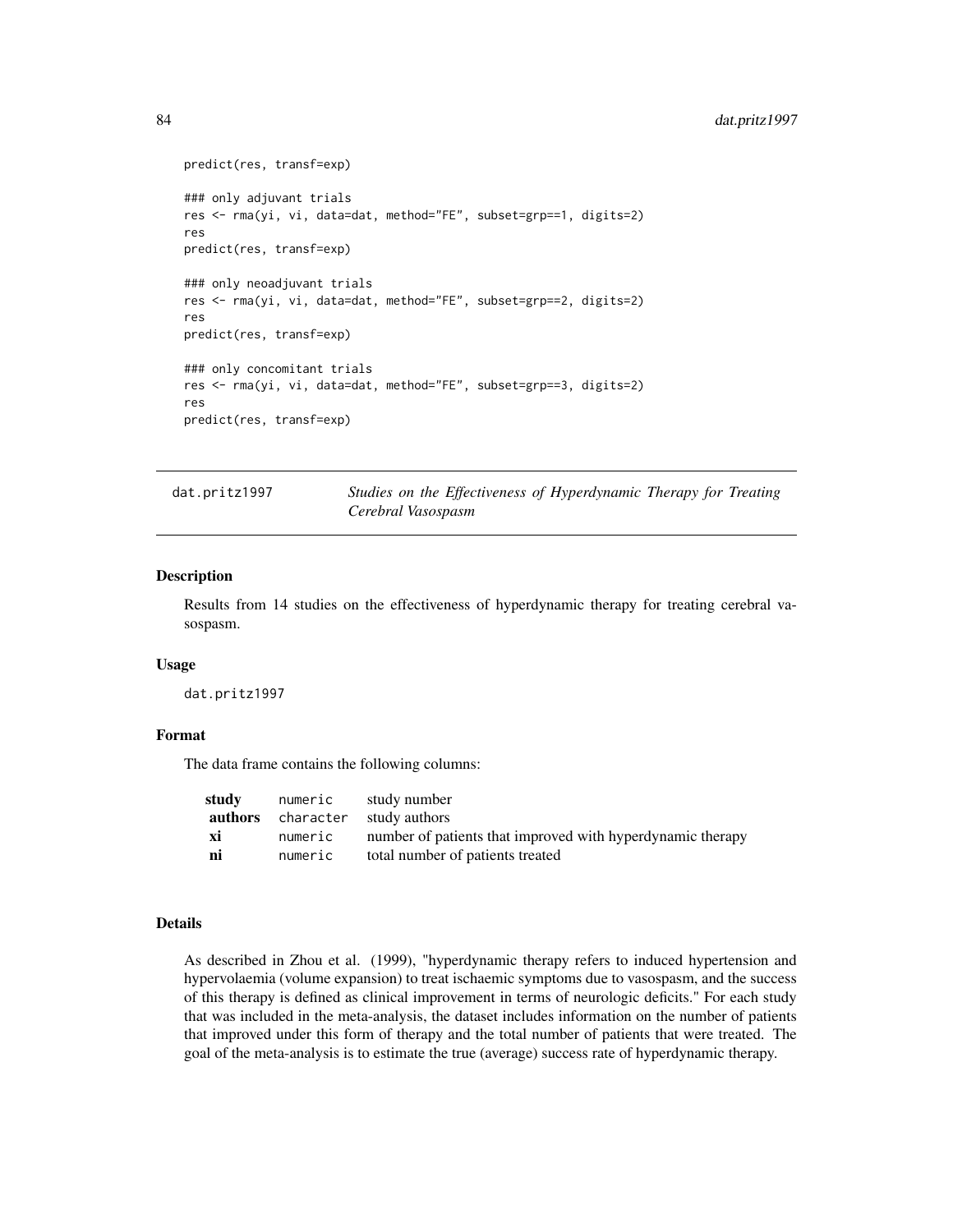## Source

Zhou, X.-H., Brizendine, E. J., & Pritz, M. B. (1999). Methods for combining rates from several studies. *Statistics in Medicine*, 18, 557–566.

#### References

Pritz, M. B. (1997). Treatment of cerebral vasospasm due to aneurysmal subarachnoid hemorrhage: Past, present, and future of hyperdynamic therapy. *Neurosurgery Quarterly*, 7, 273–285.

## Examples

```
### copy data into 'dat' and examine data
dat <- dat.pritz1997
dat
### computation of "weighted average" in Zhou et al. (1999), Table IV
dat <- escalc(measure="PR", xi=xi, ni=ni, data=dat, add=0)
theta.hat <- sum(dat$ni * dat$yi) / sum(dat$ni)
se.theta.hat <- sqrt(sum(dat$ni^2 * dat$vi) / sum(dat$ni)^2)
ci.lb \le theta.hat - 1.96 \star se.theta.hat
ci.ub \le theta.hat + 1.96 * se.theta.hat
round(c(estimate = theta.hat, se = se.theta.hat, ci.lb = ci.lb, ci.ub = ci.ub), 4)
### this is identical to a FE model with sample size weights
rma(yi, vi, weights=ni, method="FE", data=dat)
### random-effects model with raw proportions
dat <- escalc(measure="PR", xi=xi, ni=ni, data=dat)
res <- rma(yi, vi, data=dat)
predict(res)
### random-effects model with logit transformed proportions
dat <- escalc(measure="PLO", xi=xi, ni=ni, data=dat)
res <- rma(yi, vi, data=dat)
predict(res, transf=transf.ilogit)
### mixed-effects logistic regression model
res <- rma.glmm(measure="PLO", xi=xi, ni=ni, data=dat)
predict(res, transf=transf.ilogit)
```
dat.raudenbush1985 *Studies on Assessing the Effects of Teacher Expectations on Pupil IQ*

## **Description**

Results from 19 studies examining how teachers' expectations about their pupils can influence actual IQ levels.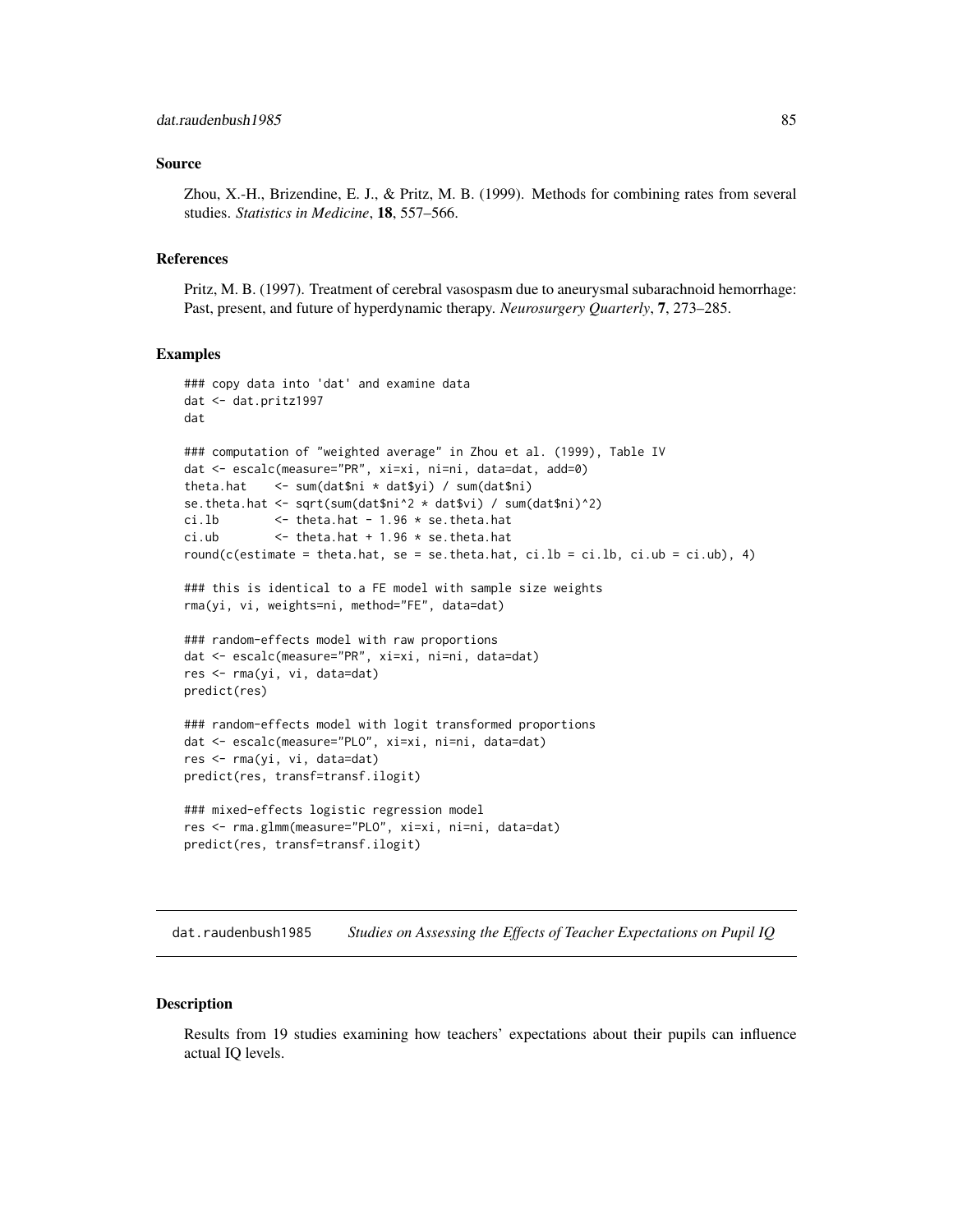## Usage

dat.raudenbush1985

## Format

The data frame contains the following columns:

| study   | numeric   | study number                                          |
|---------|-----------|-------------------------------------------------------|
| author  | character | study author( $s$ )                                   |
| year    | numeric   | publication year                                      |
| weeks   | numeric   | weeks of contact prior to expectancy induction        |
| setting | character | whether tests were group or individually administered |
| tester  | character | whether test administrator was aware or blind         |
| n1i     | numeric   | sample size of experimental group                     |
| n2i     | numeric   | sample size of control group                          |
| yi      | numeric   | standardized mean difference                          |
| vi      | numeric   | corresponding sampling variance                       |
|         |           |                                                       |

# **Details**

In the so-called 'Pygmalion study' (Rosenthal & Jacobson, 1968), "all of the predominantly poor children in the so-called Oak elementary school were administered a test pretentiously labeled the 'Harvard Test of Inflected Acquisition.' After explaining that this newly designed instrument had identified those children most likely to show dramatic intellectual growth during the coming year, the experimenters gave the names of these 'bloomers' to the teachers. In truth, the test was a traditional IQ test and the 'bloomers' were a randomly selected 20% of the student population. After retesting the children 8 months later, the experimenters reported that those predicted to bloom had in fact gained significantly more in total IQ (nearly 4 points) and reasoning IQ (7 points) than the control group children. Further, at the end of the study, the teachers rated the experimental children as intellectually more curious, happier, better adjusted, and less in need of approval than their control group peers" (Raudenbush, 1984).

In the following years, a series of studies were conducted attempting to replicate this rather controversial finding. However, the great majority of those studies were unable to demonstrate a statistically significant difference between the two experimental groups in terms of IQ scores. Raudenbush (1984) conducted a meta-analysis based on 19 such studies to further examine the evidence for the existence of the 'Pygmalion effect'. The dataset includes the results from these studies.

The effect size measure used for the meta-analysis was the standardized mean difference (yi), with positive values indicating that the supposed 'bloomers' had, on average, higher IQ scores than those in the control group. The weeks variable indicates the number of weeks of prior contact between teachers and students before the expectancy induction. Testing was done either in a group setting or individually, which is indicated by the setting variable. Finally, the tester variable indicates whether the test administrators were either aware or blind to the researcher-provided designations of the children's intellectual potential.

The data in this dataset were obtained from Raudenbush and Bryk (1985) with information on the setting and tester variables extracted from Raudenbush (1984).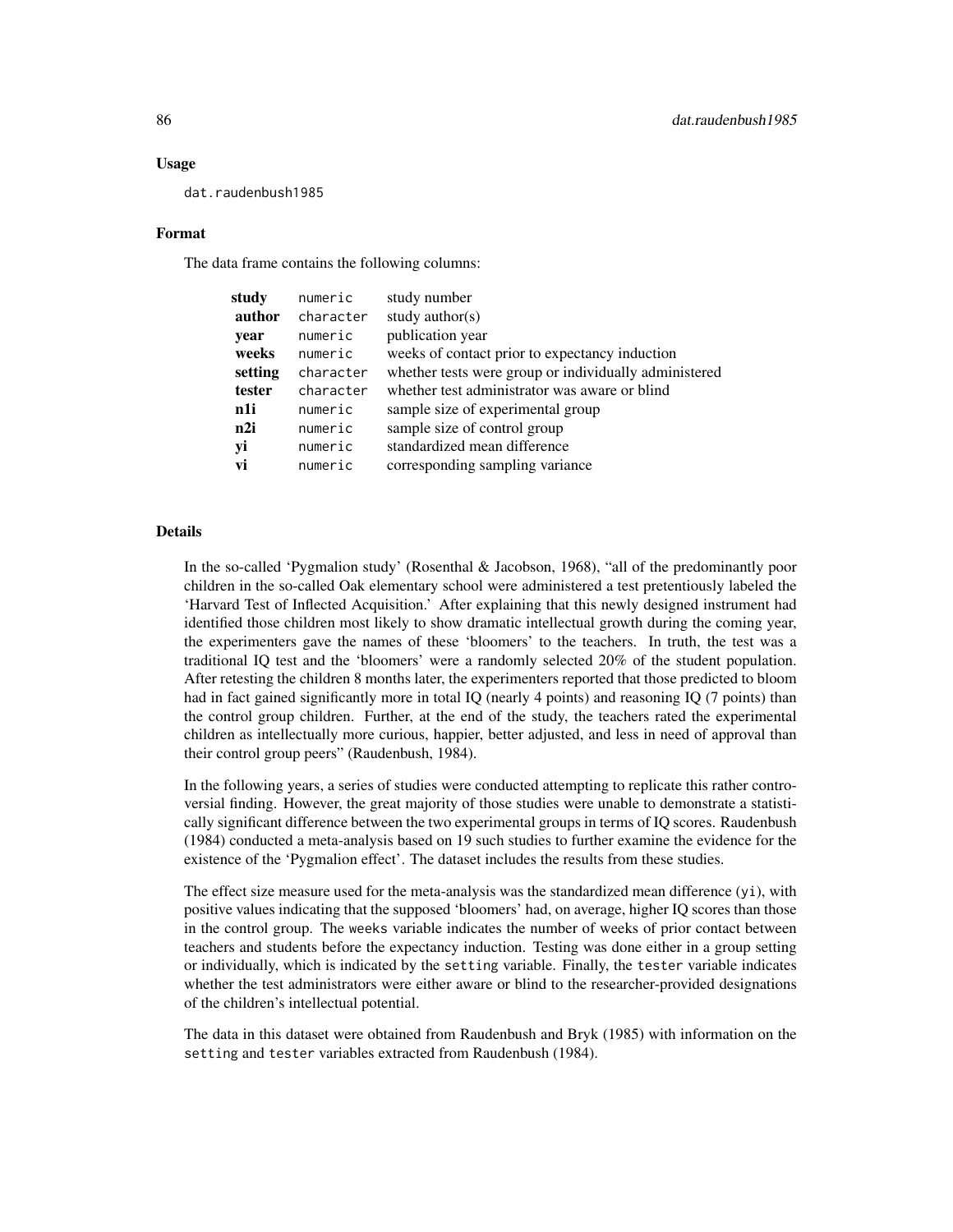# dat.riley2003 87

# Source

Raudenbush, S. W. (1984). Magnitude of teacher expectancy effects on pupil IQ as a function of the credibility of expectancy induction: A synthesis of findings from 18 experiments. *Journal of Educational Psychology*, 76, 85–97.

Raudenbush, S. W., & Bryk, A. S. (1985). Empirical Bayes meta-analysis. *Journal of Educational Statistics*, 10, 75–98.

# Examples

```
### copy data into 'dat' and examine data
dat <- dat.raudenbush1985
dat
### random-effects model
res <- rma(yi, vi, data=dat)
res
### create weeks variable where values larger than 3 are set to 3
dat$weeks.c <- ifelse(dat$week > 3, 3, dat$week)
### mixed-effects model with weeks.c variable as moderator
res <- rma(yi, vi, mods=~weeks.c, data=dat, digits=3)
res
```
dat.riley2003 *Studies on MYC-N as a Prognostic Marker for Neuroblastoma*

# Description

Results from 81 studies examining overall and disease-free survival in neuroblastoma patients with amplified versus normal MYC-N protein levels.

#### Usage

dat.riley2003

# Format

The data frame contains the following columns:

| studv   | numeric   | study number                                                                               |
|---------|-----------|--------------------------------------------------------------------------------------------|
| yi      | numeric   | log hazard ratio of the outcome in those with amplified versus normal MYC-N protein levels |
| sei     | numeric   | standard error of the log hazard ratio                                                     |
| outcome | character | outcome $OS = overall$ survival; $DFS = disease-free$ survival)                            |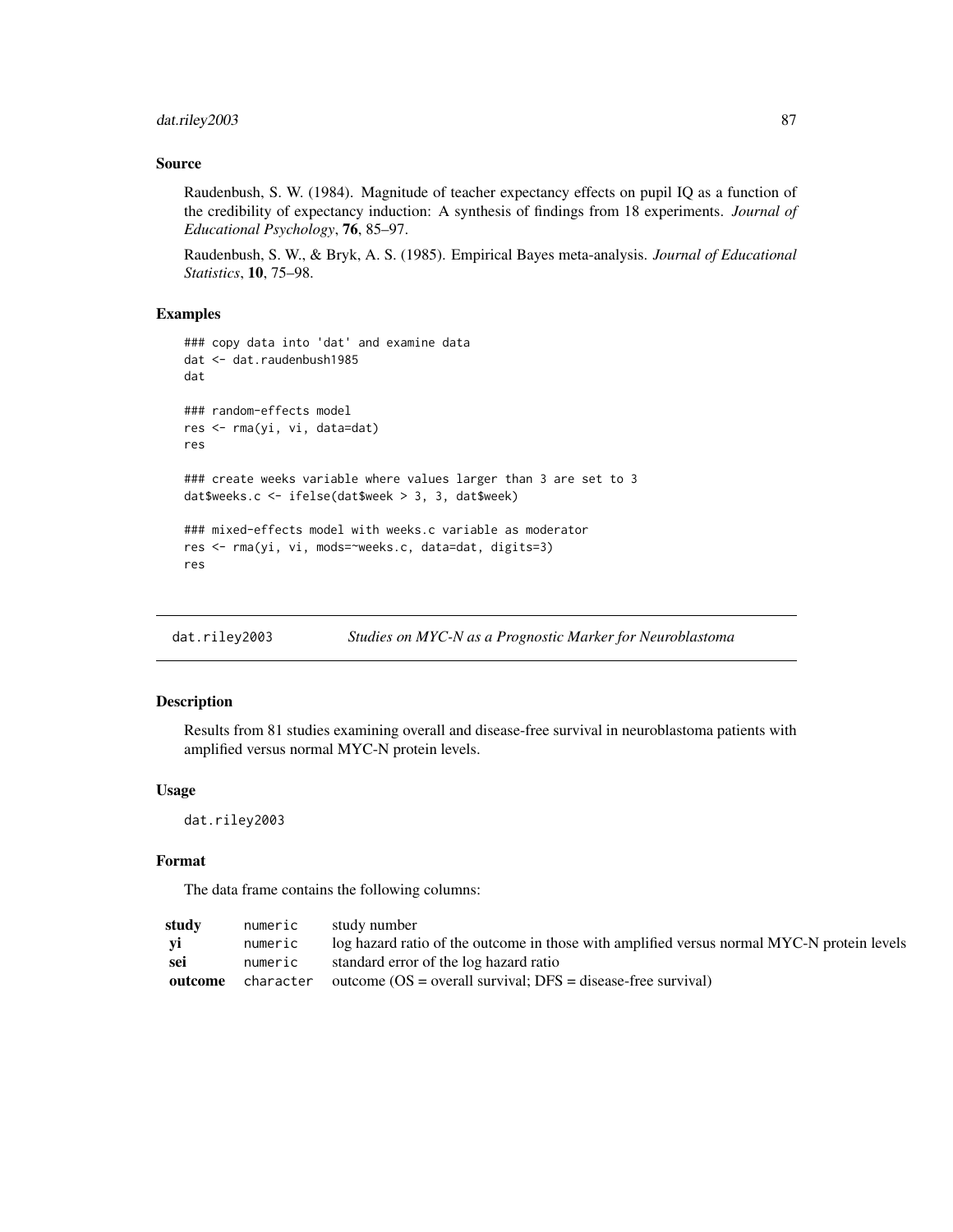## Details

The meta-analysis by Riley et al. (2003) examined a variety of prognostic markers for overall and disease-free survival in patients with neuroblastoma. One of the markers examined was amplified levels of the MYC-N protein, with is associated with poorer outcomes.

The dataset given here was extracted from Riley (2011) and has been used in several other publications (e.g., Riley et al., 2004, 2007). The dataset provides the (log) hazard ratios (and corresponding standard errors) with respect to these two outcomes in 81 studies, with positive values indicating a greater risk of death (for OS) or disease recurrence/death (for DFS) for patients with high MYC-N levels compared to those with normal/low levels. Note that information on both outcomes could only be extracted from 17 studies (39 studies only provided sufficient information to extract the OS estimate, while 25 studies only allowed for extraction of the DFS estimate).

## Source

Riley, R. D., Sutton, A. J., Abrams, K. R., & Lambert, P. C. (2004). Sensitivity analyses allowed more appropriate and reliable meta-analysis conclusions for multiple outcomes when missing data was present. *Journal of Clinical Epidemiology*, 57, 911–924.

Riley, R. D., Abrams, K. R., Lambert, P. C., Sutton, A. J., & Thompson, J. R. (2007). An evaluation of bivariate random-effects meta-analysis for the joint synthesis of two correlated outcomes. *Statistics in Medicine*, 26, 78–97.

Riley, R. D. (2011). Erratum. *Statistics in Medicine*, 30, 400.

#### References

Riley, R. D., Burchill, S. A., Abrams, K. R., Heney, D., Lambert, P. C., Jones, D. R., et al. (2003). A systematic review and evaluation of the use of tumour markers in paediatric oncology: Ewing's sarcoma and neuroblastoma. *Health Technology Assessment*, 7, 1–162.

## Examples

```
### copy data into 'dat' and examine data
dat <- dat.riley2003
dat
### random-effects model analysis for outcome DFS
res <- rma(yi, sei=sei, data=dat, subset=(outcome == "DFS"), method="DL")
res
predict(res, transf=exp, digits=2)
### random-effects model analysis for outcome OS
res <- rma(yi, sei=sei, data=dat, subset=(outcome == "OS"), method="DL")
res
predict(res, transf=exp, digits=2)
```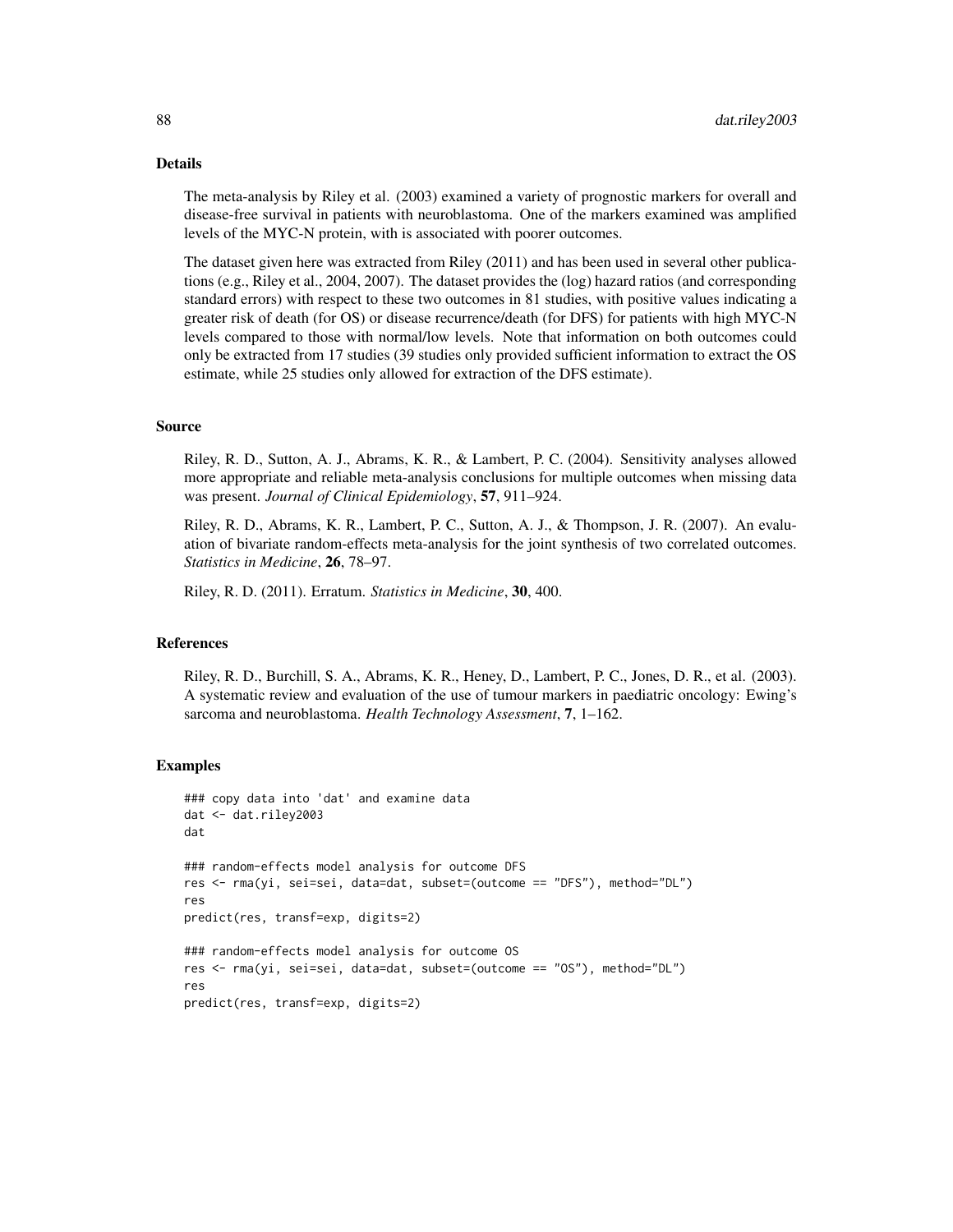## Description

Results from 26 trials examining the effectiveness of glucose-lowering agents in patients with type 2 diabetes

# Usage

dat.senn2013

## Format

The data frame contains the following columns:

| studv     | character | (first) author and year of study                                                    |
|-----------|-----------|-------------------------------------------------------------------------------------|
| ni        | numeric   | sample size of the study arm                                                        |
| treatment | character | treatment given                                                                     |
| comment   | character | whether figures given are based on raw values at outcome or on change from baseline |
| mi        | numeric   | mean score                                                                          |
| sdi       | numeric   | standard deviation                                                                  |

#### Details

The dataset includes the results from 26 randomized controlled trials examining the effectiveness of adding various oral glucose-lowering agents to a baseline sulfonylurea therapy in patients with type 2 diabetes. The outcome measured in the studies was either the mean HbA1c level at follow-up or the mean change in HbA1c level from baseline to follow-up. A total of 10 different treatment types were examined in these studies: acarbose, benfluorex, metformin, miglitol, pioglitazone, placebo, rosiglitazone, sitagliptin, sulfonylurea alone, and vildagliptin. One study included three treatment arms (Willms, 1999), while the rest of the studies included two treatment arms (hence, the dataset includes the results from 53 treatment arms).

The data can be used for a network meta-analysis, either using an arm-based or a contrast-based model. See 'Examples' below.

## Source

Senn, S., Gavini, F., Magrez, D., & Scheen, A. (2013). Issues in performing a network metaanalysis. *Statistical Methods in Medical Research*, 22, 169–189.

# Examples

```
### copy data into 'dat' and examine data
dat <- dat.senn2013
dat
```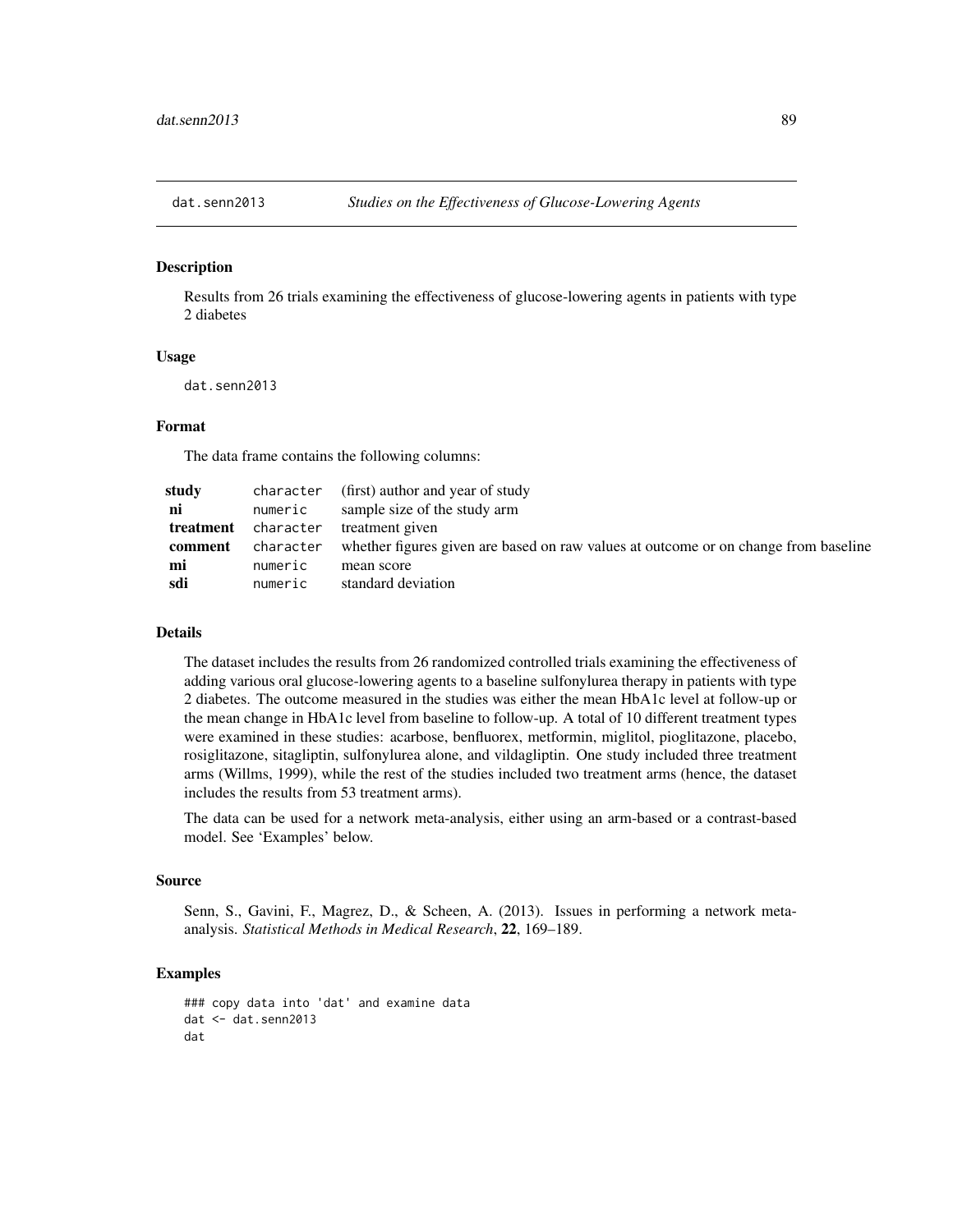```
### create network graph ('plyr' and 'igraph' packages must be installed)
## Not run:
require(plyr)
require(igraph)
pairs <- do.call(rbind, sapply(split(dat$treatment, dat$study), function(x) t(combn(x,2))))
pairs <- ddply(data.frame(pairs), .(X1, X2), count)
g <- graph.edgelist(as.matrix(pairs[,1:2]), directed=FALSE)
plot(g, edge.curved=FALSE, edge.width=pairs$freq, vertex.label.dist=.8)
## End(Not run)
### table of studies versus treatments examined
print(addmargins(table(dat$study, dat$treatment)), zero.print="")
### table of frequencies with which treatment pairs were studied
print(as.table(crossprod(table(dat$study, dat$treatment))), zero.print="")
### add means and sampling variances of the means to the dataset
dat <- escalc(measure="MN", mi=mi, sdi=sdi, ni=ni, data=dat)
### turn treatment variable into factor and set reference level
dat$treatment <- relevel(factor(dat$treatment), ref="placebo")
### add a space before each level (this makes the output a bit more legible)
levels(dat$treatment) <- paste0(" ", levels(dat$treatment))
### network meta-analysis using an arm-based fixed-effects model with fixed study effects
res.fe <- rma.mv(yi, vi, mods = ~ study + treatment - 1, data=dat, slab=paste0(study, treatment))
res.fe
### test if treatment factor as a whole is significant
anova(res.fe, btt="treatment")
### forest plot of the contrast estimates (treatments versus placebos)
dev.new(width=7, height=5)
forest(tail(coef(res.fe), 9), tail(diag(vcov(res.fe)), 9), slab=levels(dat$treatment)[-1],
     xlim=c(-2.5, 2.0), alim=c(-1.5, 0.5), psize=1, xlab="Estimate", header="Treatment")
### weight matrix for the estimation of the fixed effects (leaving out study effects)
w <- t(tail(vcov(res.fe) %*% t(model.matrix(res.fe)) %*% weights(res.fe, type="matrix"), 9))
rownames(w) <- res.fe$slab
### create shade plot for the diabetes network with placebo as the reference treatment
### negative values in blue shades, positive values in red shades
dev.new()
cols <- colorRampPalette(c("blue", "gray95", "red"))(9)
heatmap(w, Rowv=NA, Colv=NA, scale="none", margins=c(6,11), col=cols,
        cexRow=.7, cexCol=1, labCol=levels(dat$treatment)[-1])
### network meta-analysis using an arm-based random-effects model with fixed study effects
### by setting rho=1/2, tau^2 reflects the amount of heterogeneity for all treatment comparisons
res.re <- rma.mv(yi, vi, mods = ~ study + treatment - 1, random = ~ treatment | study, rho=1/2,
                 data=dat, slab=paste0(study, treatment))
res.re
```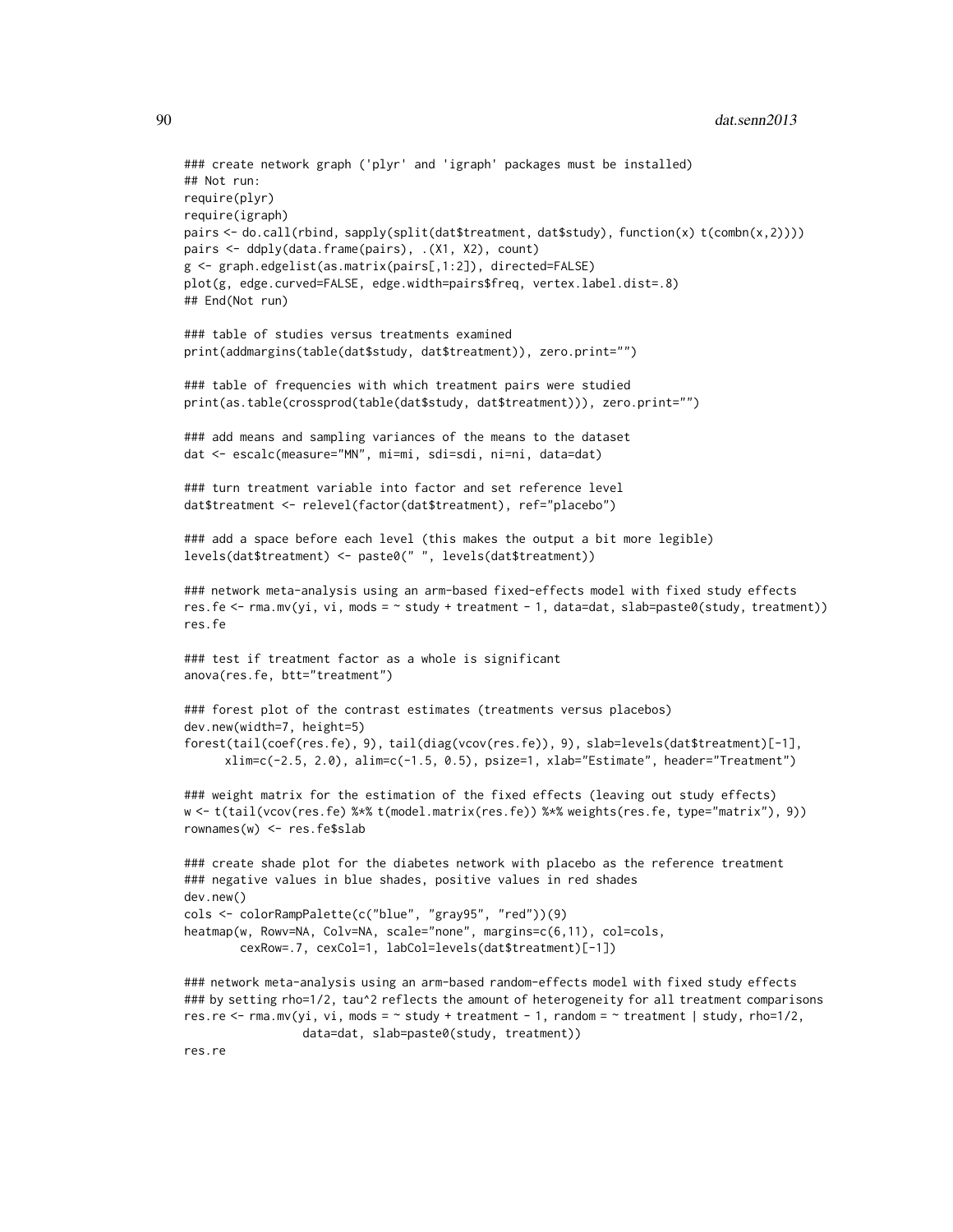```
### test if treatment factor as a whole is significant
anova(res.re, btt="treatment")
### forest plot of the contrast estimates (treatments versus placebos)
forest(tail(coef(res.re), 9), tail(diag(vcov(res.re)), 9), slab=levels(dat$treatment)[-1],
     xlim=c(-3.0, 2.5), alim=c(-1.5, 0.5), psize=1, xlab="Estimate", header="Treatment")
### compute contribution of each study to the overall Q-test value
qi <- sort(by((resid(res.fe) / sqrt(dat$vi))^2, dat$study, sum))
### check that the values add up
sum(qi)
res.fe$QE
### plot the values
s <- length(qi)
par(mar=c(5,10,2,1))
plot(qi, 1:s, pch=19, xaxt="n", yaxt="n", xlim=c(0,40), xlab="Chi-Square Contribution", ylab="")
axis(side=1)
axis(side=2, at=1:s, labels=names(qi), las=1, tcl=0)
segments(rep(0,s), 1:s, qi, 1:s)
############################################################################
### restructure dataset to a contrast-based format
dat \le dat.senn2013[c(1,4:2,5:6)] # reorder variables first
dat <- to.wide(dat, study="study", grp="treatment", ref="placebo", grpvars=4:6)
dat
### calculate mean difference and corresponding sampling variance for each treatment comparison
dat <- escalc(measure="MD", m1i=mi.1, sd1i=sdi.1, n1i=ni.1,
                            m2i=mi.2, sd2i=sdi.2, n2i=ni.2, data=dat)
dat
### calculate the variance-covariance matrix of the mean differences for the multitreatment studies
calc.v \leq function(x) {
  v \le matrix(x$sdi.2[1]^2 / x$ni.2[1], nrow=nrow(x), ncol=nrow(x))
  diag(v) <- x$vi
  v
}
V <- bldiag(lapply(split(dat, dat$study), calc.v))
### add contrast matrix to dataset
dat <- contrmat(dat, grp1="treatment.1", grp2="treatment.2")
dat
### network meta-analysis using a contrast-based random-effects model
### by setting rho=1/2, tau^2 reflects the amount of heterogeneity for all treatment comparisons
### the treatment left out (placebo) becomes the reference level for the treatment comparisons
res.cb <- rma.mv(yi, V, mods = ~ acarbose + benfluorex + metformin + miglitol + pioglitazone +
                           rosiglitazone + sitagliptin + sulfonylurea + vildagliptin - 1,
                 random = \sim factor(id) | study, rho=1/2, data=dat)
```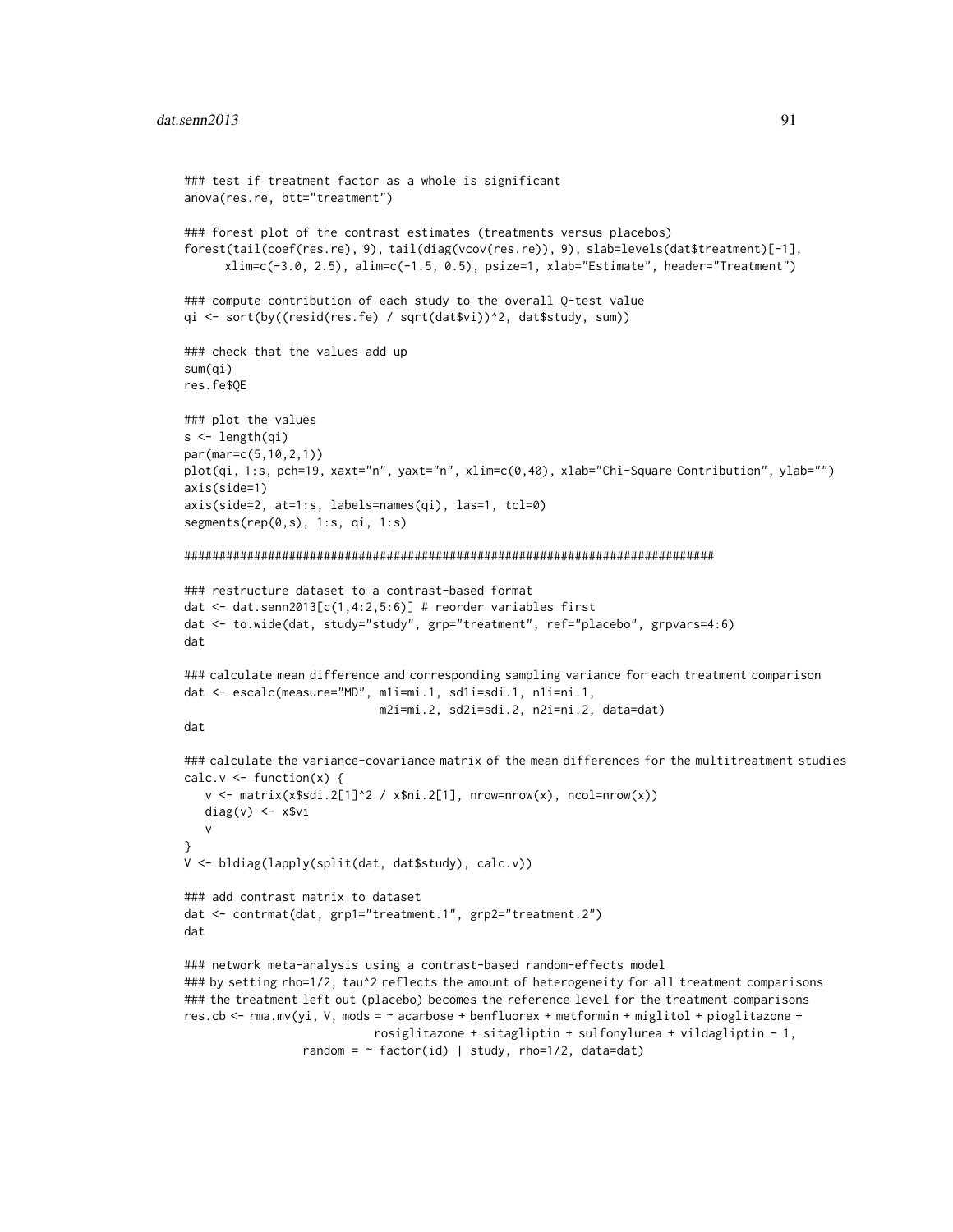```
res.cb
### estimate all pairwise differences between treatments (using the 'multcomp' package)
if (require(multcomp)) {
  contr <- contrMat(setNames(rep(1,res.cb$p), colnames(res.cb$X)), type="Tukey")
   sav <- predict(res.cb, newmods=contr)
   sav[["slab"]] <- rownames(contr)
   sav
}
```
<span id="page-91-0"></span>dat.yusuf1985 *Studies of Beta Blockers During and After Myocardial Infarction*

## Description

Results from studies examining the effectiveness of beta blockers for reducing mortality and reinfarction.

## Usage

dat.yusuf1985

## Format

The data frame contains the following columns:

|      |             | <b>table</b> character tablenumber                |
|------|-------------|---------------------------------------------------|
| id   |             | character trial id number                         |
|      |             | <b>trial</b> character trial name or first author |
| ai   | numeric     | number of deaths/reinfarctions in treatment group |
|      | nli numeric | number of patients in treatment group             |
| ci — | numeric     | number of deaths/reinfarctions in control group   |
|      | n2i numeric | number of patients in control group               |

## Details

The dataset contains table 6 (total mortality from short-term trials of oral beta blockers), 9 (total mortality at one week from trials with an initial IV dose of a beta blocker), 10 (total mortality from long-term trials with treatment starting late and mortality from day 8 onwards in long-term trials that began early and continued after discharge), 11 (nonfatal reinfarction from long-term trials of beta blockers), 12a (sudden death in long-term beta blocker trials), and 12b (nonsudden death in long-term beta blocker trials) from the meta-analysis by Yusuf et al. (1985) on the effectiveness of of beta blockers for reducing mortality and reinfarction.

The article also describes what is sometimes called Peto's one-step method for meta-analyzing  $2\times 2$ table data. This method is implemented in the [rma.peto](#page-232-0) function.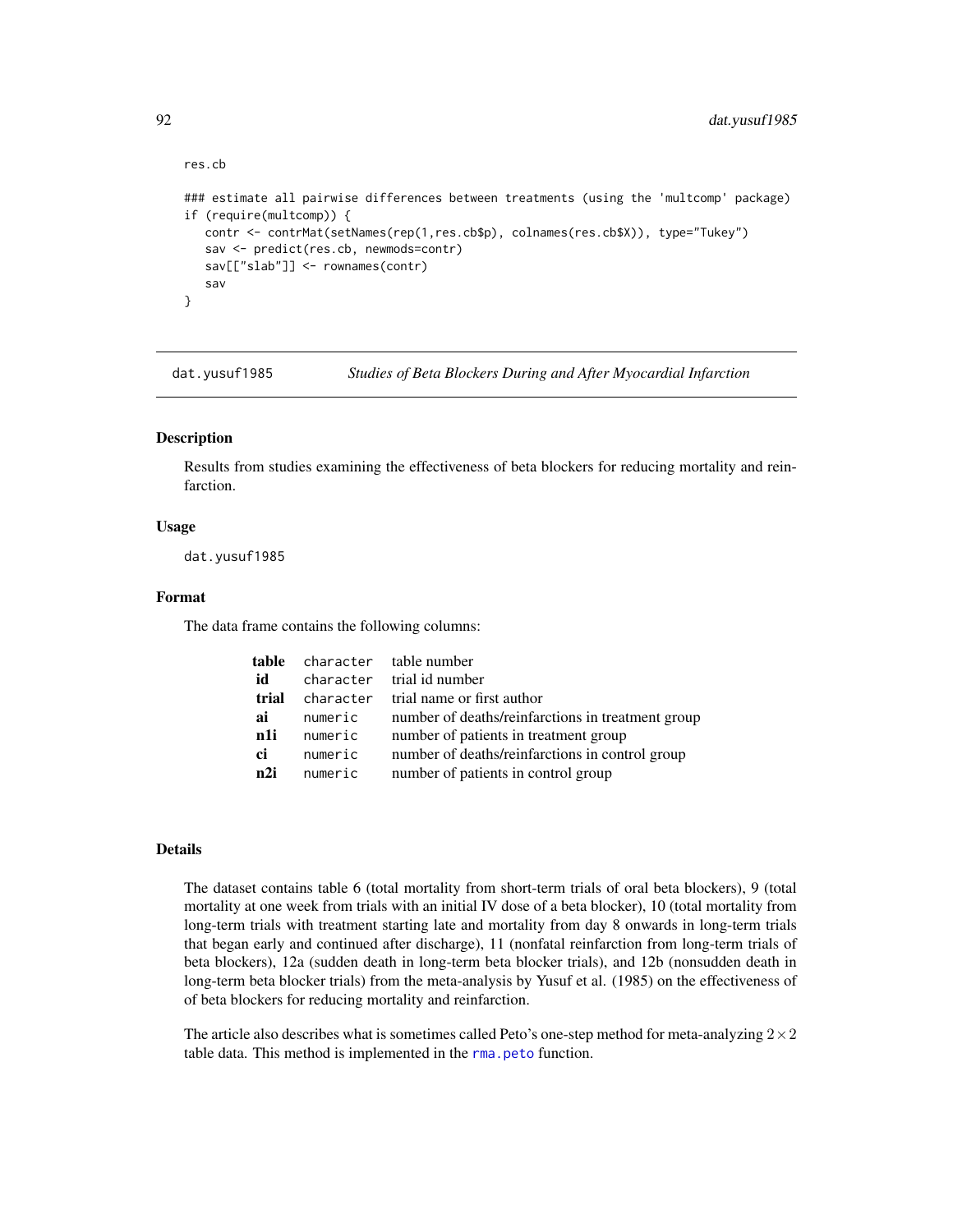escalc 93

## Source

Yusuf, S., Peto, R., Lewis, J., Collins, R., & Sleight, P. (1985). Beta blockade during and after myocardial infarction: An overview of the randomized trials. *Progress in Cardiovascular Disease*, 27, 335–371.

## Examples

```
### copy data into 'dat'
dat <- dat.yusuf1985
### to select a table for the analysis
tab <- "6" ### either: 6, 9, 10, 11, 12a, 12b
### to double-check total counts as reported in article
apply(dat[dat$table==tab,4:7], 2, sum, na.rm=TRUE)
### meta-analysis using Peto's one-step method
res <- rma.peto(ai=ai, n1i=n1i, ci=ci, n2i=n2i, data=dat, subset=(table==tab))
res
predict(res, transf=exp, digits=2)
```
escalc *Calculate Effect Sizes and Outcome Measures*

## Description

The function can be used to calculate various effect sizes or outcome measures (and the corresponding sampling variances) that are commonly used in meta-analyses.

# Usage

```
escalc(measure, ai, bi, ci, di, n1i, n2i, x1i, x2i, t1i, t2i,
      m1i, m2i, sd1i, sd2i, xi, mi, ri, ti, sdi, r2i, ni, yi, vi, sei,
       data, slab, subset, include,
       add=1/2, to="only0", drop00=FALSE, vtype="LS",
       var.names=c("yi","vi"), add.measure=FALSE,
       append=TRUE, replace=TRUE, digits, ...)
```
## Arguments

| measure | a character string indicating which effect size or outcome measure should be<br>calculated. See 'Details' for possible options and how the data should be speci-<br>fied. |
|---------|---------------------------------------------------------------------------------------------------------------------------------------------------------------------------|
| ai      | vector to specify the $2 \times 2$ table frequencies (upper left cell).                                                                                                   |
| bi      | vector to specify the $2 \times 2$ table frequencies (upper right cell).                                                                                                  |
| ci      | vector to specify the $2 \times 2$ table frequencies (lower left cell).                                                                                                   |
| di      | vector to specify the $2 \times 2$ table frequencies (lower right cell).                                                                                                  |
|         |                                                                                                                                                                           |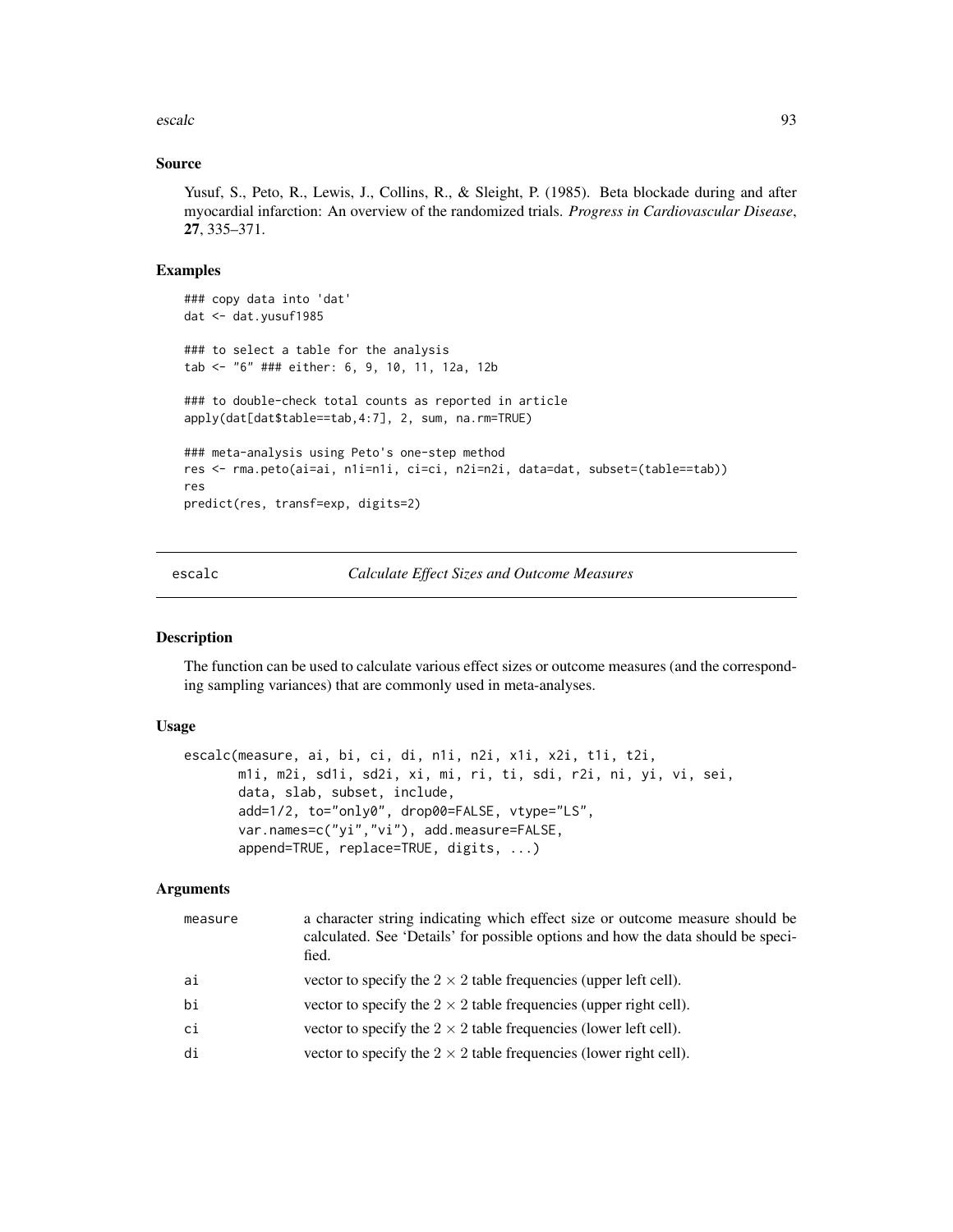| n1i       | vector to specify the group sizes or row totals (first group/row).                                                                                                                                              |
|-----------|-----------------------------------------------------------------------------------------------------------------------------------------------------------------------------------------------------------------|
| n2i       | vector to specify the group sizes or row totals (second group/row).                                                                                                                                             |
| x1i       | vector to specify the number of events (first group).                                                                                                                                                           |
| x2i       | vector to specify the number of events (second group).                                                                                                                                                          |
| t1i       | vector to specify the total person-times (first group).                                                                                                                                                         |
| t2i       | vector to specify the total person-times (second group).                                                                                                                                                        |
| m1i       | vector to specify the means (first group or time point).                                                                                                                                                        |
| m2i       | vector to specify the means (second group or time point).                                                                                                                                                       |
| sd1i      | vector to specify the standard deviations (first group or time point).                                                                                                                                          |
| sd2i      | vector to specify the standard deviations (second group or time point).                                                                                                                                         |
| хi        | vector to specify the frequencies of the event of interest.                                                                                                                                                     |
| mi        | vector to specify the frequencies of the complement of the event of interest or<br>the group means.                                                                                                             |
| ri        | vector to specify the raw correlation coefficients.                                                                                                                                                             |
| ti        | vector to specify the total person-times.                                                                                                                                                                       |
| sdi       | vector to specify the standard deviations.                                                                                                                                                                      |
| r2i       | vector to specify the $R^2$ values.                                                                                                                                                                             |
| ni        | vector to specify the sample/group sizes.                                                                                                                                                                       |
| yi        | vector to specify the observed effect size or outcomes.                                                                                                                                                         |
| vi        | vector to specify the corresponding sampling variances.                                                                                                                                                         |
| sei       | vector to specify the corresponding standard errors.                                                                                                                                                            |
| data      | optional data frame containing the variables given to the arguments above.                                                                                                                                      |
| slab      | optional vector with labels for the studies.                                                                                                                                                                    |
| subset    | optional (logical or numeric) vector indicating the subset of studies that will be<br>included in the data frame returned by the function.                                                                      |
| include   | optional (logical or numeric) vector indicating the subset of studies for which<br>the measure should be calculated. See the 'Value' section for more details.                                                  |
| add       | a non-negative number indicating the amount to add to zero cells, counts, or<br>frequencies. See 'Details'.                                                                                                     |
| to        | a character string indicating when the values under add should be added (either<br>"all", "only0", "if0all", or "none"). See 'Details'.                                                                         |
| drop00    | logical indicating whether studies with no cases/events (or only cases) in both<br>groups should be dropped when calculating the observed outcomes of the indi-<br>vidual studies. See 'Details'.               |
| vtype     | a character string indicating the type of sampling variances to calculate (either<br>"LS", "UB", "HO", "ST", or vtype="CS"). See 'Details'.                                                                     |
| var.names | a character string with two elements, specifying the name of the variable for the<br>observed outcomes and the name of the variable for the corresponding sampling<br>variances (the default is "yi" and "vi"). |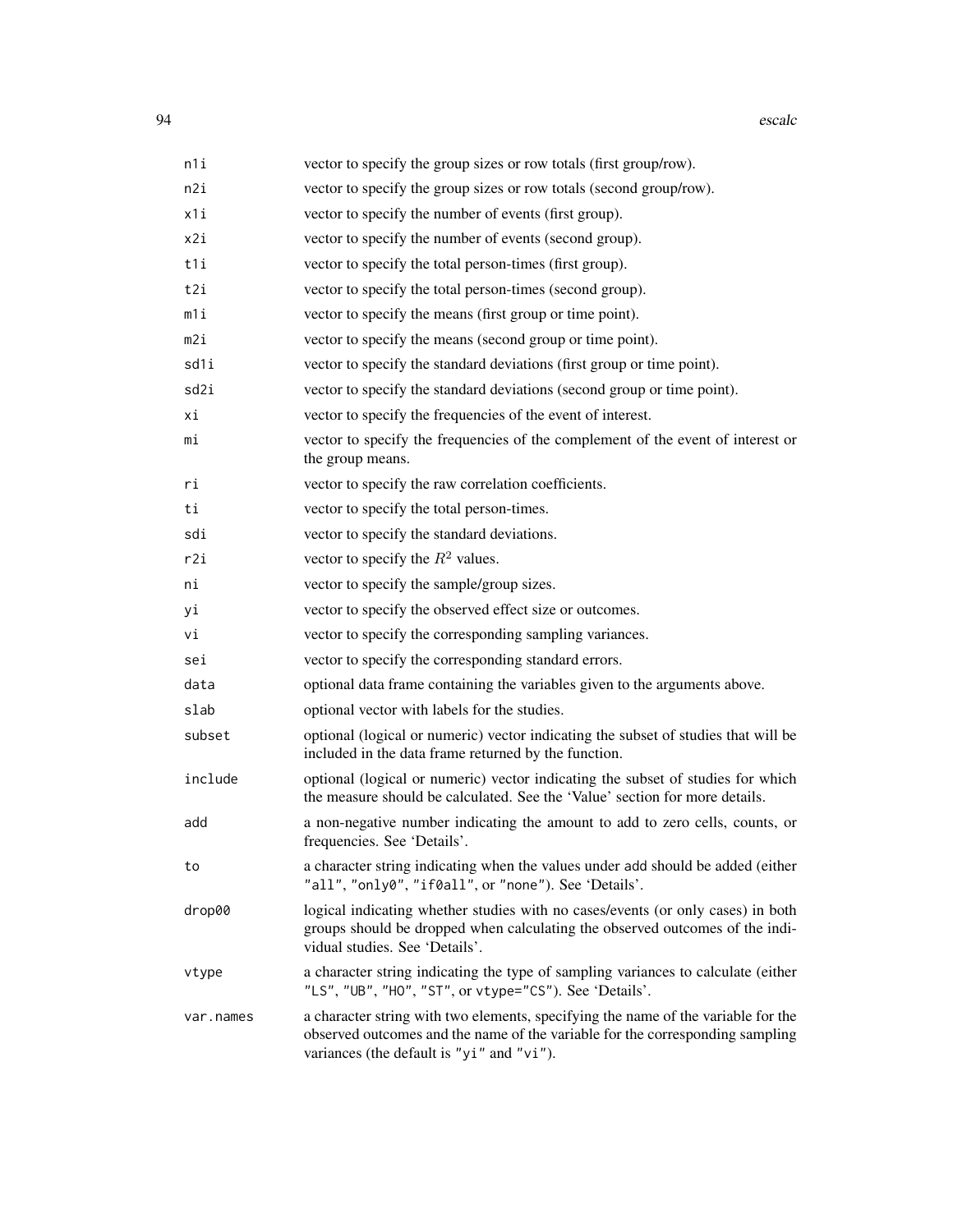## escalc 95

| add.measure | logical indicating whether a variable should be added to the data frame (with<br>default name "measure") that indicates the type of outcome measure computed.<br>When using this option, var names can have a third element to change this<br>variable name.                                                                                                                                    |
|-------------|-------------------------------------------------------------------------------------------------------------------------------------------------------------------------------------------------------------------------------------------------------------------------------------------------------------------------------------------------------------------------------------------------|
| append      | logical indicating whether the data frame specified via the data argument (if one<br>has been specified) should be returned together with the observed outcomes and<br>corresponding sampling variances (the default is TRUE).                                                                                                                                                                  |
| replace     | logical indicating whether existing values for $yi$ and $vi$ in the data frame should<br>be replaced or not. Only relevant when append=TRUE and the data frame al-<br>ready contains the yi and vi variables. If replace=TRUE (the default), all of the<br>existing values will be overwritten. If replace=FALSE, only NA values will be<br>replaced. See the 'Value' section for more details. |
| digits      | integer specifying the number of decimal places to which the printed results<br>should be rounded (if unspecified, the default is 4). Note that the values are<br>stored without rounding in the returned object.                                                                                                                                                                               |
| $\ddots$    | other arguments.                                                                                                                                                                                                                                                                                                                                                                                |

## Details

Before a meta-analysis can be conducted, the relevant results from each study must be quantified in such a way that the resulting values can be further aggregated and compared. Depending on (a) the goals of the meta-analysis, (b) the design and types of studies included, and (c) the information provided therein, one of the various effect size or outcome measures described below may be appropriate for the meta-analysis and can be computed with the escalc function.

The measure argument is a character string specifying which outcome measure should be calculated (see below for the various options), arguments ai through ni are then used to specify the information needed to calculate the various measures (depending on the chosen outcome measure, different arguments need to be specified), and data can be used to specify a data frame containing the variables given to the previous arguments. The add, to, and drop00 arguments may be needed when dealing with frequency or count data that may need special handling when some of the frequencies or counts are equal to zero (see below for details). Finally, the vtype argument is used to specify how to estimate the sampling variances (again, see below for details).

To provide a structure to the various effect size or outcome measures that can be calculated with the escalc function, we can distinguish between measures that are used to:

- contrast two independent (either experimentally created or naturally occurring) groups,
- describe the direction and strength of the association between two variables,
- summarize some characteristic or attribute of individual groups, or
- quantify change within a single group or the difference between two matched pairs samples.

Furthermore, where appropriate, we can further distinguish between measures that are applicable when the characteristic, response, or dependent variable assessed in the individual studies is:

- a dichotomous (binary) variable (e.g., remission versus no remission),
- a count of events per time unit (e.g., number of migraines per year),
- a quantitative variable (e.g., amount of depression as assessed by a rating scale).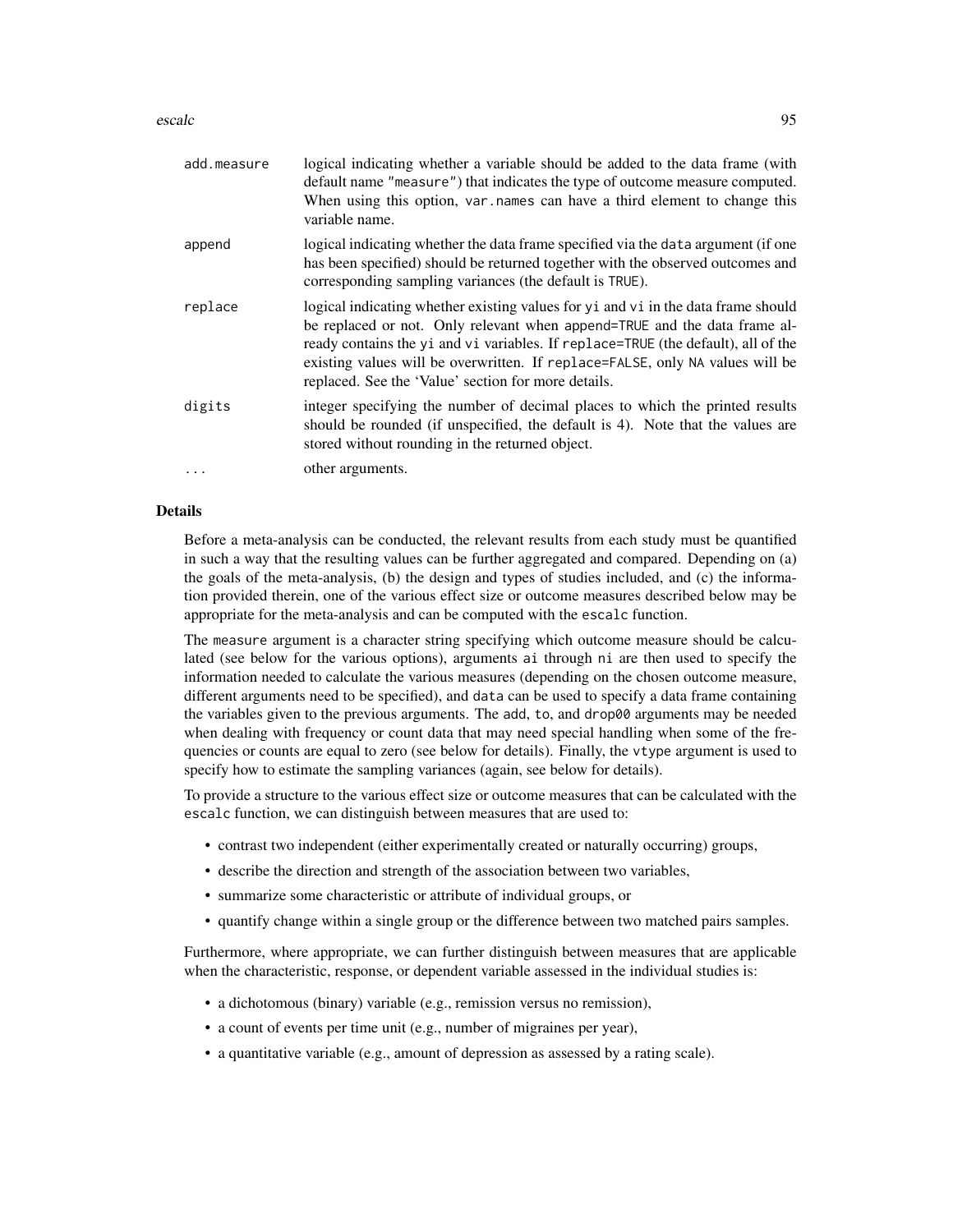#### Outcome Measures for Two-Group Comparisons:

In many meta-analyses, the goal is to synthesize the results from studies that compare or contrast two groups. The groups may be experimentally defined (e.g., a treatment and a control group created via random assignment) or may occur naturally (e.g., men and women, employees working under high- versus low-stress conditions, people exposed to some environmental risk factor versus those not exposed).

#### *Measures for Dichotomous Variables:*

In various fields (such as the health and medical sciences), the response or outcome variable measured is often dichotomous (binary), so that the data from a study comparing two different groups can be expressed in terms of a  $2 \times 2$  table, such as:

|         | outcome 1 | outcome 2 total |     |
|---------|-----------|-----------------|-----|
| group 1 | ai        | hi              | n1i |
| group 2 | сi        | di              | n2i |

where ai, bi, ci, and di denote the cell frequencies (i.e., the number of people falling into a particular category) and n1i and n2i are the row totals (i.e., the group sizes).

For example, in a set of randomized clinical trials, group 1 and group 2 may refer to the treatment and placebo/control group, respectively, with outcome 1 denoting some event of interest (e.g., death, complications, failure to improve under the treatment) and outcome 2 its complement. Similarly, in a set of cohort studies, group 1 and group 2 may denote those who engage in and those who do not engage in a potentially harmful behavior (e.g., smoking), with outcome 1 denoting the development of a particular disease (e.g., lung cancer) during the follow-up period. Finally, in a set of case-control studies, group 1 and group 2 may refer to those with the disease (i.e., cases) and those free of the disease (i.e., controls), with outcome 1 denoting, for example, exposure to some risk environmental risk factor in the past and outcome 2 non-exposure. Note that in all of these examples, the stratified sampling scheme fixes the row totals (i.e., the group sizes) by design.

A meta-analysis of studies reporting results in terms of  $2 \times 2$  tables can be based on one of several different outcome measures, including the risk ratio (also called the relative risk), the odds ratio, the risk difference, and the arcsine square root transformed risk difference (e.g., Fleiss & Berlin, 2009, Rücker et al., 2009). For any of these outcome measures, one needs to specify the cell frequencies via the ai, bi, ci, and di arguments (or alternatively, one can use the ai, ci, n1i, and n2i arguments).

The options for the measure argument are then:

- "RR" for the *log risk ratio*.
- "OR" for the *log odds ratio*.
- "RD" for the *risk difference*.
- "AS" for the *arcsine square root transformed risk difference* (Rücker et al., 2009).
- "PETO" for the *log odds ratio* estimated with Peto's method (Yusuf et al., 1985).

Note that the log is taken of the risk ratio and the odds ratio, which makes these outcome measures symmetric around 0 and yields corresponding sampling distributions that are closer to normality.

Cell entries with a zero count can be problematic, especially for the risk ratio and the odds ratio. Adding a small constant to the cells of the  $2 \times 2$  tables is a common solution to this problem. When to="only0" (the default), the value of add (the default is  $1/2$ ; but see 'Note') is added to each cell of those  $2 \times 2$  tables with at least one cell equal to 0. When to="all", the value of add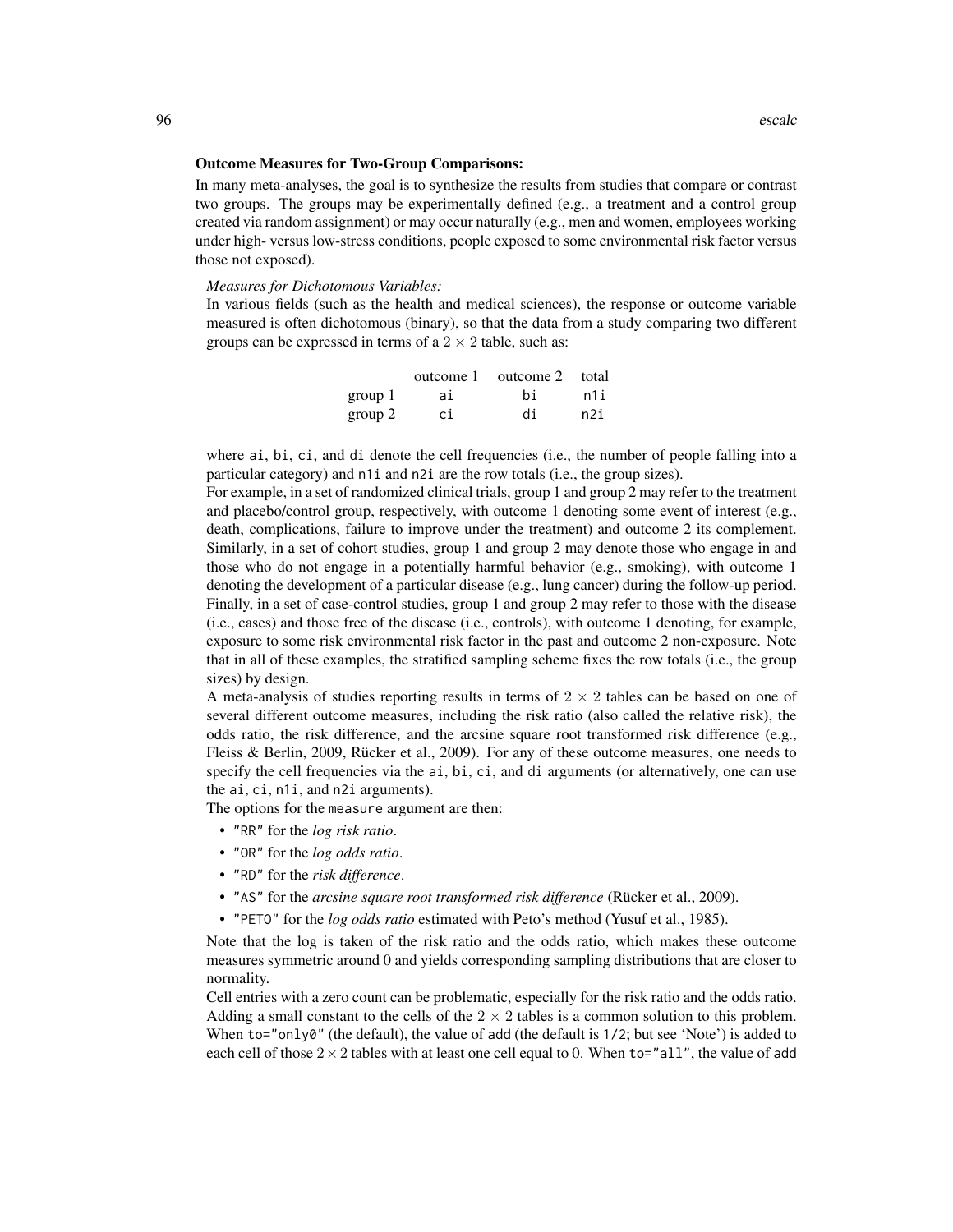## escalc 97

is added to each cell of all  $2 \times 2$  tables. When to="if0all", the value of add is added to each cell of all  $2 \times 2$  tables, but only when there is at least one  $2 \times 2$  table with a zero cell. Setting to="none" or add=0 has the same effect: No adjustment to the observed table frequencies is made. Depending on the outcome measure and the data, this may lead to division by zero inside of the function (when this occurs, the resulting value is recoded to NA). Also, studies where ai=ci=0 or bi=di=0 may be considered to be uninformative about the size of the effect and dropping such studies has sometimes been recommended (Higgins & Green, 2008). This can be done by setting drop00=TRUE. The values for such studies will then be set to NA.

Datasets corresponding to data of this type are provided in dat. bcg, [dat.collins1985a](#page-44-0), [dat.collins1985b](#page-45-0), [dat.egger2001](#page-50-0), [dat.hine1989](#page-63-0), [dat.laopaiboon2015](#page-68-0), [dat.lee2004](#page-69-0), [dat.li2007](#page-70-0), [dat.linde2005](#page-71-0), [dat.nielweise2007](#page-76-0), and [dat.yusuf1985](#page-91-0).

Assuming that the dichotomous outcome is actually a dichotomized version of the responses on an underlying quantitative scale, it is also possible to estimate the standardized mean difference based on  $2 \times 2$  table data, using either the probit transformed risk difference or a transformation of the odds ratio (e.g., Cox & Snell, 1989; Chinn, 2000; Hasselblad & Hedges, 1995; Sánchez-Meca et al., 2003). The options for the measure argument are then:

- "PBIT" for the *probit transformed risk difference* as an estimate of the standardized mean difference.
- "OR2DN" for the *transformed odds ratio* as an estimate of the standardized mean difference (normal distributions).
- "OR2DL" for the *transformed odds ratio* as an estimate of the standardized mean difference (logistic distributions).

The probit transformation assumes that the responses on the underlying quantitative scale are normally distributed. There are two versions of the odds ratio transformation, the first also assuming normal distributions within the two groups, while the second assumes that the responses follow logistic distributions.

A dataset corresponding to data of this type is provided in [dat.gibson2002](#page-55-0).

# *Measures for Event Counts:*

In medical and epidemiological studies comparing two different groups (e.g., treated versus untreated patients, exposed versus unexposed individuals), results are sometimes reported in terms of event counts (i.e., the number of events, such as strokes or myocardial infarctions) over a certain period of time. Data of this type are also referred to as 'person-time data'. In particular, assume that the studies report data in the form:

|         | number of events total person-time |       |
|---------|------------------------------------|-------|
| group 1 | x1i                                | t 1 i |
| group 2 | x2i                                | t2i   |

where x1*i* and x2*i* denote the number of events in the first and the second group, respectively, and t1i and t2i the corresponding total person-times at risk. Often, the person-time is measured in years, so that t1i and t2i denote the total number of follow-up years in the two groups. This form of data is fundamentally different from what was described in the previous section, since the total follow-up time may differ even for groups of the same size and the individuals studied may experience the event of interest multiple times. Hence, different outcome measures than the ones described in the previous section must be considered when data are reported in this format. These include the incidence rate ratio, the incidence rate difference, and the square root transformed incidence rate difference (Bagos & Nikolopoulos, 2009; Rothman et al., 2008). For any of these outcome measures, one needs to specify the total number of events via the x1i and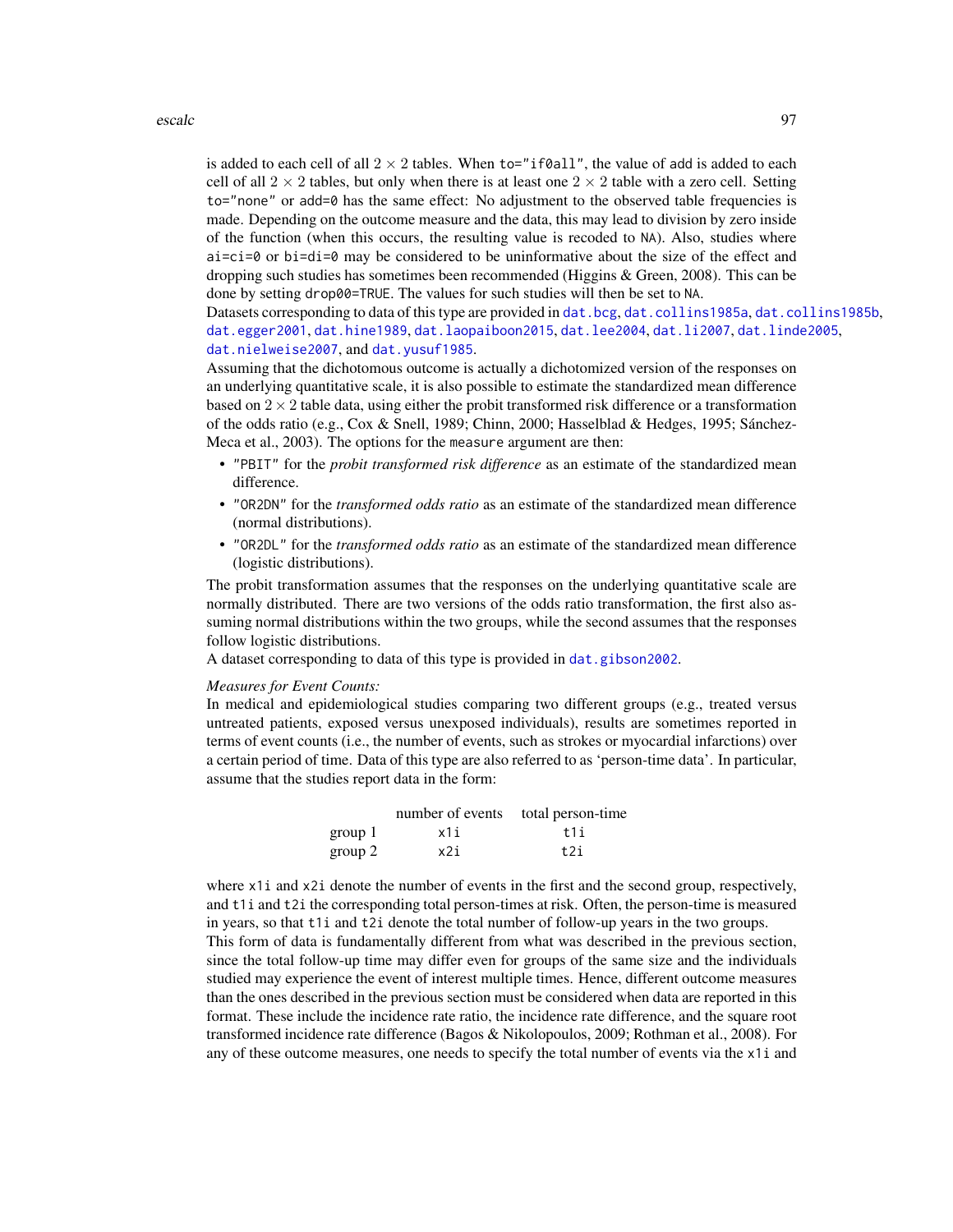x2i arguments and the corresponding total person-time values via the t1i and t2i arguments. The options for the measure argument are then:

- "IRR" for the *log incidence rate ratio*.
- "IRD" for the *incidence rate difference*.
- "IRSD" for the *square root transformed incidence rate difference*.

Note that the log is taken of the incidence rate ratio, which makes this outcome measure symmetric around 0 and yields a corresponding sampling distribution that is closer to normality. Studies with zero events in one or both groups can be problematic, especially for the incidence rate ratio. Adding a small constant to the number of events is a common solution to this problem. When to="only0" (the default), the value of add (the default is 1/2; but see 'Note') is added to x1i and x2i only in the studies that have zero events in one or both groups. When to="all", the value of add is added to  $x1$  i and  $x2$  i in all studies. When  $to="if0a11"$ , the value of add is added to x1i and x2i in all studies, but only when there is at least one study with zero events in one or both groups. Setting to="none" or add=0 has the same effect: No adjustment to the observed number of events is made. Depending on the outcome measure and the data, this may lead to division by zero inside of the function (when this occurs, the resulting value is recoded to NA). Like for  $2 \times 2$  table data, studies where  $x1i=x2i=0$  may be considered to be uninformative about the size of the effect and dropping such studies has sometimes been recommended. This can be done by setting drop00=TRUE. The values for such studies will then be set to NA. Datasets corresponding to data of this type are provided in [dat.hart1999](#page-59-0) and [dat.nielweise2008](#page-77-0).

## *Measures for Quantitative Variables:*

When the response or dependent variable assessed in the individual studies is measured on some quantitative scale, it is customary to report certain summary statistics, such as the mean and standard deviation of the observations. The data layout for a study comparing two groups with respect to such a variable is then of the form:

|                 | mean standard deviation group size |     |
|-----------------|------------------------------------|-----|
| $group 1$ $m1i$ | sd1i                               | n1i |
| $group 2$ m2i   | sd2i                               | n2i |

where  $m1$  i and  $m2$  i are the observed means of the two groups, sd1i and sd2i are the observed standard deviations, and n1i and n2i denote the number of individuals in each group. Again, the two groups may be experimentally created (e.g., a treatment and control group based on random assignment) or naturally occurring (e.g., men and women). In either case, the raw mean difference, the standardized mean difference, and the (log transformed) ratio of means (also called log response ratio) are useful outcome measures when meta-analyzing studies of this type (e.g., Borenstein, 2009).

The options for the measure argument are then:

- "MD" for the *raw mean difference*.
- "SMD" for the *standardized mean difference*.
- "SMDH" for the *standardized mean difference* with heteroscedastic population variances in the two groups (Bonett, 2008, 2009).
- "ROM" for the *log transformed ratio of means* (Hedges et al., 1999; Lajeunesse, 2011).

Note that the log is taken of the ratio of means, which makes this outcome measures symmetric around 0 and yields a corresponding sampling distribution that is closer to normality. However, note that if m1i and m2i have opposite signs, this outcome measure cannot be computed. The positive bias in the standardized mean difference is automatically corrected for within the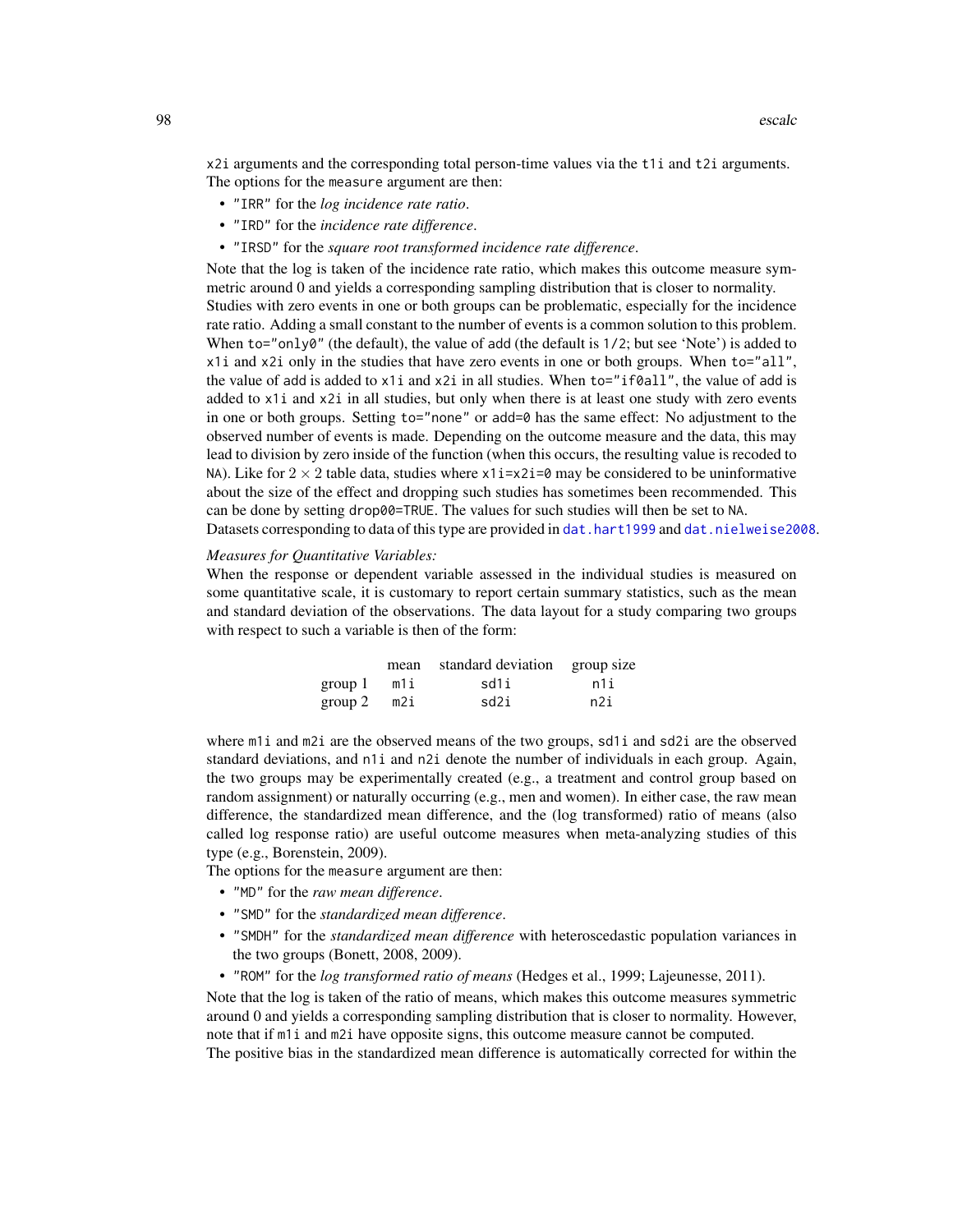function, yielding Hedges' g for measure="SMD" (Hedges, 1981). Similarly, the same bias correction is applied for measure="SMDH" (Bonett, 2009). For measure="SMD", one can choose between vtype="LS" (the default) and vtype="UB". The former uses the usual large-sample approximation to compute the sampling variances. The latter provides unbiased estimates of the sampling variances. Finally, for measure="MD" and measure="ROM", one can choose between vtype="LS" (the default) and vtype="HO". The former computes the sampling variances without assuming homoscedasticity (i.e., that the true variances of the measurements are the same in group 1 and group 2 within each study), while the latter assumes homoscedasticity.

A dataset corresponding to data of this type is provided in [dat.normand1999](#page-79-0) (for mean differences and standardized mean differences). A dataset showing the use of the ratio of means measure is provided in [dat.curtis1998](#page-47-0).

It is also possible to transform standardized mean differences into log odds ratios (e.g., Cox & Snell, 1989; Chinn, 2000; Hasselblad & Hedges, 1995; Sánchez-Meca et al., 2003). The options for the measure argument are then:

- "D2ORN" for the *transformed standardized mean difference* as an estimate of the log odds ratio (normal distributions).
- "D2ORL" for the *transformed standardized mean difference* as an estimate of the log odds ratio (logistic distributions).

Both of these transformations provide an estimate of the log odds ratio, the first assuming that the responses within the two groups are normally distributed, while the second assumes that the responses follow logistic distributions.

A dataset illustrating the combined analysis of standardized mean differences and probit transformed risk differences is provided in [dat.gibson2002](#page-55-0).

Finally, interest may also be focused on differences between the two groups with respect to their variability. Here, the (log transformed) ratio of the coefficient of variation of the two groups (also called the coefficient of variation ratio) can be a useful measure (Nakagawa et al., 2015). If focus is solely on the variability of the measurements within the two groups, then the (log transformed) ratio of the standard deviations (also called the variability ratio) can be used (Nakagawa et al., 2015). For the latter, one only needs to specify sd1i, sd2i, n1i, and n2i. The options for the measure argument are:

- "CVR" for the *log transformed coefficient of variation ratio*.
- "VR" for the *log transformed variability ratio*.

Note that a slight bias correction is applied for both of these measures (Nakagawa et al., 2015). Also, the sampling variance for measure="CVR" is computed as given by equation 12 in Nakagawa et al. (2015), but without the ' $-2\rho$ ...' terms, since for normally distributed data (which we assume here) the mean and variance (and transformations thereof) are independent.

#### Outcome Measures for Variable Association:

Meta-analyses are often used to synthesize studies that examine the direction and strength of the association between two variables measured concurrently and/or without manipulation by experimenters. In this section, a variety of outcome measures will be discussed that may be suitable for a meta-analyses with this purpose. We can distinguish between measures that are applicable when both variables are measured on quantitative scales, when both variables measured are dichotomous, and when the two variables are of mixed types.

# *Measures for Two Quantitative Variables:*

The (Pearson or product moment) correlation coefficient quantifies the direction and strength of the (linear) relationship between two quantitative variables and is therefore frequently used as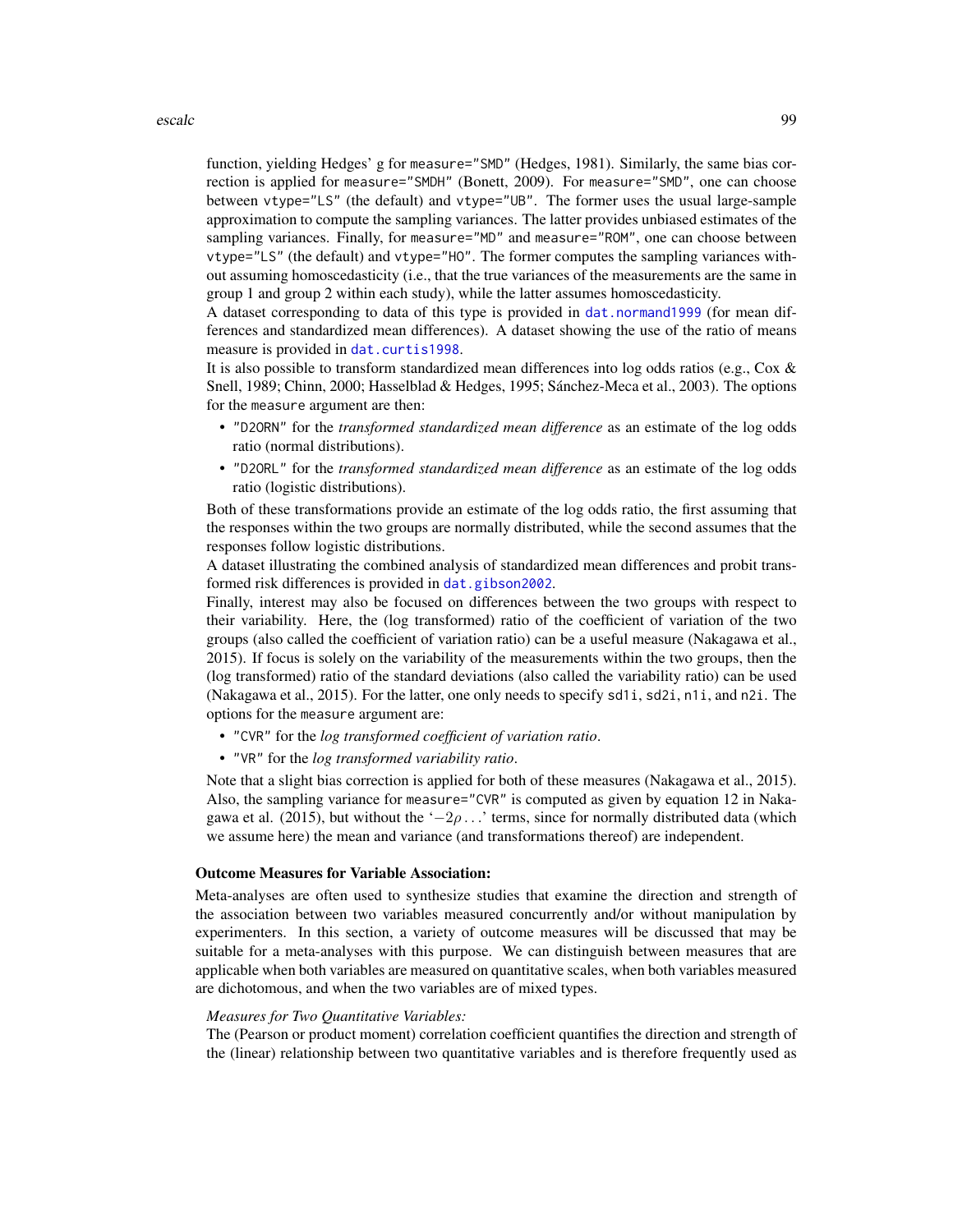the outcome measure for meta-analyses (e.g., Borenstein, 2009). Two alternative measures are a bias-corrected version of the correlation coefficient and Fisher's r-to-z transformed correlation coefficient.

For these measures, one needs to specify ri, the vector with the raw correlation coefficients, and ni, the corresponding sample sizes. The options for the measure argument are then:

- "COR" for the *raw correlation coefficient*.
- "UCOR" for the *raw correlation coefficient* corrected for its slight negative bias (based on equation 2.3 in Olkin & Pratt, 1958).
- "ZCOR" for *Fisher's r-to-z transformed correlation coefficient* (Fisher, 1921).

For measure="UCOR", one can choose between vtype="LS" (the default) and vtype="UB". The former uses the usual large-sample approximation to compute the sampling variances. The latter provides unbiased estimates of the sampling variances (see Hedges, 1989, but using the exact equation instead of the approximation).

Datasets corresponding to data of this type are provided in [dat.mcdaniel1994](#page-73-0) and [dat.molloy2014](#page-74-0).

## *Measures for Two Dichotomous Variables:*

When the goal of a meta-analysis is to examine the relationship between two dichotomous variables, the data for each study can again be presented in the form of a  $2 \times 2$  table, except that there may not be a clear distinction between the group (i.e., the row) and the outcome (i.e., the column) variable. Moreover, the table may be a result of cross-sectional (i.e., multinomial) sampling, where none of the table margins (except the total sample size) are fixed by the study design.

The phi coefficient and the odds ratio are commonly used measures of association for  $2 \times 2$ table data (e.g., Fleiss & Berlin, 2009). The latter is particularly advantageous, as it is directly comparable to values obtained from stratified sampling (as described earlier). Yule's Q and Yule's Y (Yule, 1912) are additional measures of association for  $2 \times 2$  table data (although they are not typically used in meta-analyses). Finally, assuming that the two dichotomous variables are actually dichotomized versions of the responses on two underlying quantitative scales (and assuming that the two variables follow a bivariate normal distribution), it is also possible to estimate the correlation between the two variables using the tetrachoric correlation coefficient (Pearson, 1900; Kirk, 1973).

For any of these outcome measures, one needs to specify the cell frequencies via the ai, bi, ci, and di arguments (or alternatively, one can use the ai, ci, n1i, and n2i arguments). The options for the measure argument are then:

- "OR" for the *log odds ratio*.
- "PHI" for the *phi coefficient*.
- "YUQ" for *Yule's Q* (Yule, 1912).
- "YUY" for *Yule's Y* (Yule, 1912).
- "RTET" for the *tetrachoric correlation*.

Tables with one or two zero counts are handled as described earlier. For measure="PHI", one must indicate via vtype="ST" or vtype="CS" whether the data for the studies were obtained using stratified or cross-sectional (i.e., multinomial) sampling, respectively (it is also possible to specify an entire vector for the vtype argument in case the sampling schemes differed for the various studies).

A dataset corresponding to data of this type is provided in dat. bourassa1996.

## *Measures for Mixed Variable Types:*

Finally, we can consider outcome measures that can be used to describe the relationship between two variables, where one variable is dichotomous and the other variable measures some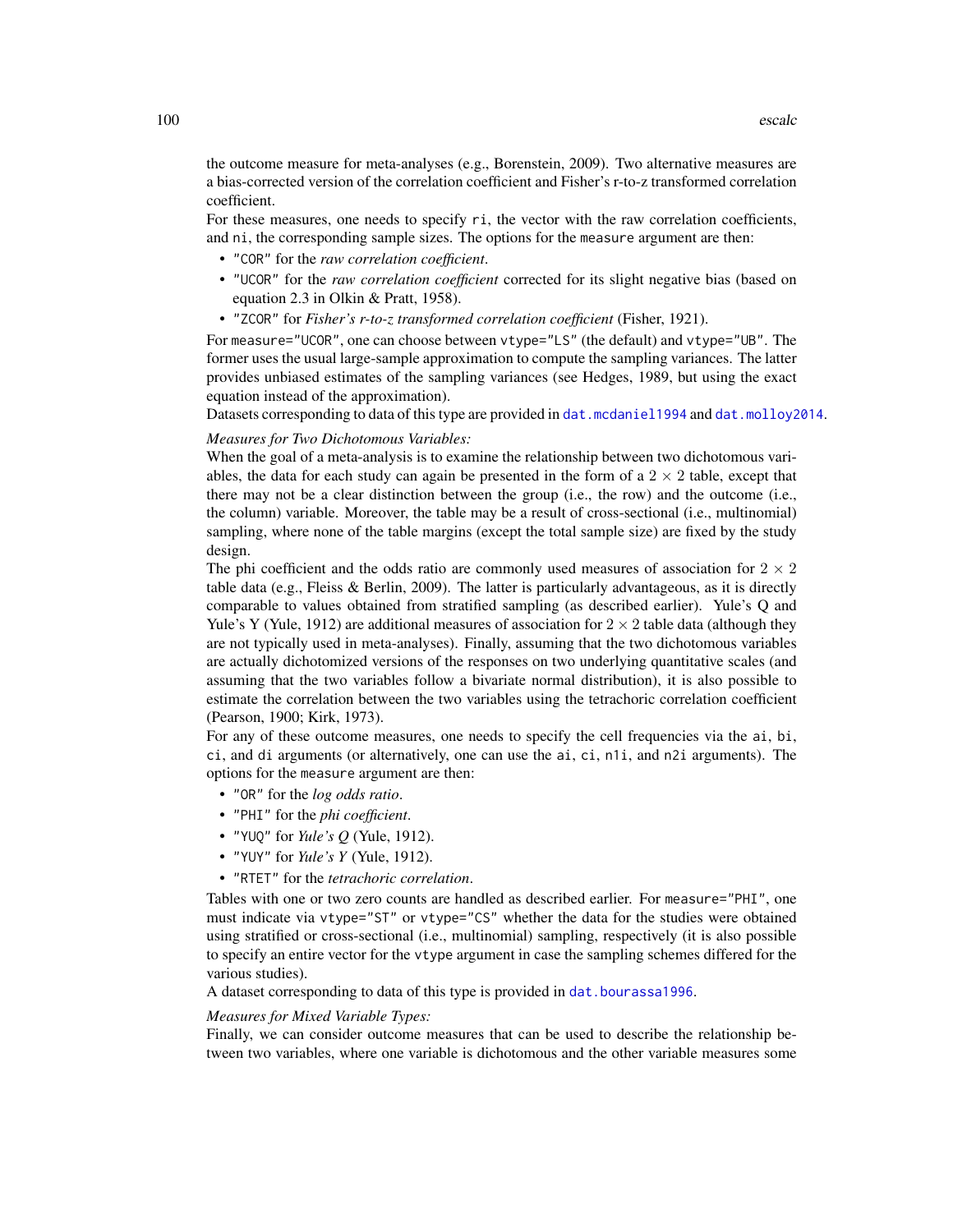## escalc and 101 and 101 and 101 and 101 and 101 and 101 and 101 and 101 and 101 and 101 and 101 and 101 and 101

quantitative characteristic. In that case, it is likely that study authors again report summary statistics, such as the mean and standard deviation of the measurements within the two groups (defined by the dichotomous variable). In that case, one can compute the point-biserial correlation (Tate, 1954) as a measure of association between the two variables. If the dichotomous variable is actually a dichotomized version of the responses on an underlying quantitative scale (and assuming that the two variables follow a bivariate normal distribution), it is also possible to estimate the correlation between the two variables using the biserial correlation coefficient (Pearson, 1909; Soper, 1914; Jacobs & Viechtbauer, 2017).

Here, one again needs to specify m<sub>1</sub> and m<sub>2</sub> for the observed means of the two groups, sd<sub>1</sub> i and sd2i for the observed standard deviations, and n1i and n2i for the number of individuals in each group. The options for the measure argument are then:

- "RPB" for the *point-biserial correlation*.
- "RBIS" for the *biserial correlation*.

For measure="RPB", one must indicate via vtype="ST" or vtype="CS" whether the data for the studies were obtained using stratified or cross-sectional (i.e., multinomial) sampling, respectively (it is also possible to specify an entire vector for the vtype argument in case the sampling schemes differed for the various studies).

# Outcome Measures for Individual Groups:

In this section, outcome measures will be described which may be useful when the goal of a meta-analysis is to synthesize studies that characterize some property of individual groups. We will again distinguish between measures that are applicable when the characteristic of interest is a dichotomous variable, when the characteristic represents an event count, or when the characteristic assessed is a quantitative variable.

# *Measures for Dichotomous Variables:*

A meta-analysis may be conducted to aggregate studies that provide data for individual groups with respect to a dichotomous dependent variable. Here, one needs to specify xi and ni, denoting the number of individuals experiencing the event of interest and the total number of individuals, respectively. Instead of specifying ni, one can use mi to specify the number of individuals that do not experience the event of interest. The options for the measure argument are then:

- "PR" for the *raw proportion*.
- "PLN" for the *log transformed proportion*.
- "PLO" for the *logit transformed proportion* (i.e., log odds).
- "PAS" for the *arcsine square root transformed proportion* (i.e., the angular transformation).
- "PFT" for the *Freeman-Tukey double arcsine transformed proportion* (Freeman & Tukey, 1950).

Zero cell entries can be problematic for certain outcome measures. When to="only0" (the default), the value of add (the default is 1/2; but see 'Note') is added to xi and mi only for studies where xi or mi is equal to 0. When to="all", the value of add is added to xi and mi in all studies. When to="if0all", the value of add is added in all studies, but only when there is at least one study with a zero value for  $xi$  or  $mi$ . Setting to="none" or add=0 has the same effect: No adjustment to the observed values is made. Depending on the outcome measure and the data, this may lead to division by zero inside of the function (when this occurs, the resulting value is recoded to NA).

Datasets corresponding to data of this type are provided in [dat.pritz1997](#page-83-0) and [dat.debruin2009](#page-49-0).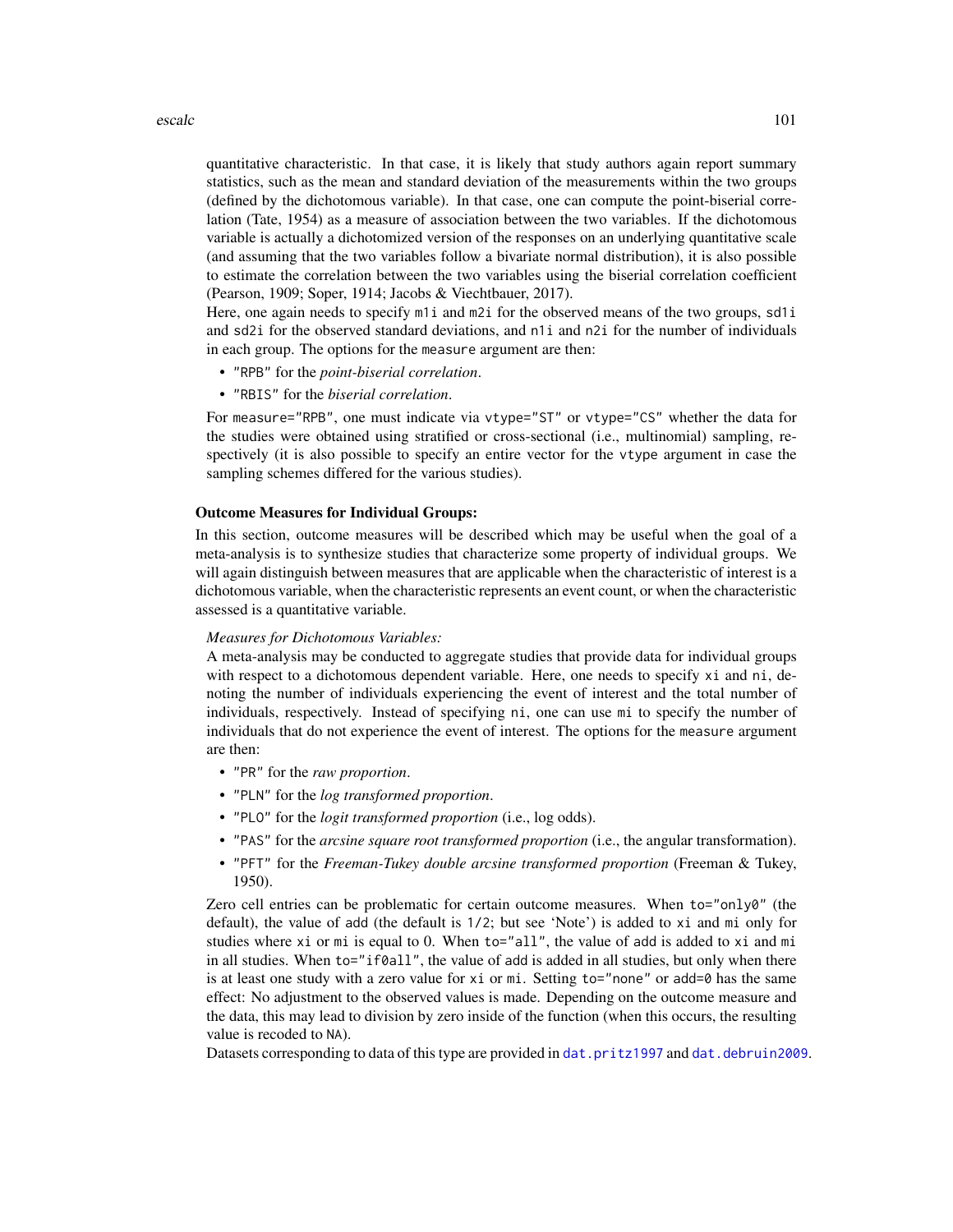#### *Measures for Event Counts:*

Various measures can be used to characterize individual groups when the dependent variable assessed is an event count. Here, one needs to specify xi and ti, denoting the number of events that occurred and the total person-times at risk, respectively. The options for the measure argument are then:

- "IR" for the *raw incidence rate*.
- "IRLN" for the *log transformed incidence rate*.
- "IRS" for the *square root transformed incidence rate*.
- "IRFT" for the *Freeman-Tukey transformed incidence rate* (Freeman & Tukey, 1950).

Studies with zero events can be problematic, especially for the log transformed incidence rate. Adding a small constant to the number of events is a common solution to this problem. When to="only0" (the default), the value of add (the default is 1/2; but see 'Note') is added to xi only in the studies that have zero events. When to="all", the value of add is added to xi in all studies. When  $to="if0a11"$ , the value of add is added to  $xi$  in all studies, but only when there is at least one study with zero events. Setting to="none" or add=0 has the same effect: No adjustment to the observed number of events is made. Depending on the outcome measure and the data, this may lead to division by zero inside of the function (when this occurs, the resulting value is recoded to NA).

## *Measures for Quantitative Variables:*

The goal of a meta-analysis may also be to characterize individual groups, where the response, characteristic, or dependent variable assessed in the individual studies is measured on some quantitative scale. In the simplest case, the raw mean for the quantitative variable is reported for each group, which then becomes the observed outcome for the meta-analysis. Here, one needs to specify mi, sdi, and ni for the observed means, the observed standard deviations, and the sample sizes, respectively. For ratio scale measurements, the log transformed mean or the log transformed coefficient of variation (with bias correction) may also be of interest (Nakagawa et al., 2015). If focus is solely on the variability of the measurements, then the log transformed standard deviation (with bias correction) is a useful measure (Nakagawa et al., 2015; Raudenbush & Bryk, 1987). Here, one only needs to specify sdi and ni.

The options for the measure argument are:

- "MN" for the *raw mean*.
- "MNLN" for the *log transformed mean*.
- "CVLN" for the *log transformed coefficient of variation*.
- "SDLN" for the *log transformed standard deviation*.

Note that sdi is used to specify the standard deviations of the observed values of the response, characteristic, or dependent variable and not the standard errors of the means. Also, the sampling variance for measure="CVLN" is computed as given by equation 27 in Nakagawa et al. (2015), but without the ' $-2\rho$ ...' term, since for normally distributed data (which we assume here) the mean and variance (and transformations thereof) are independent.

### Outcome Measures for Change or Matched Pairs:

A more complicated situation arises when the purpose of the meta-analysis is to assess the amount of change within individual groups (e.g., before and after a treatment or under two different treatments) or when dealing with matched pairs designs.

## *Measures for Dichotomous Variables:*

For dichotomous variables, the data for a study of this type gives rise to a paired  $2 \times 2$  table, which is of the form: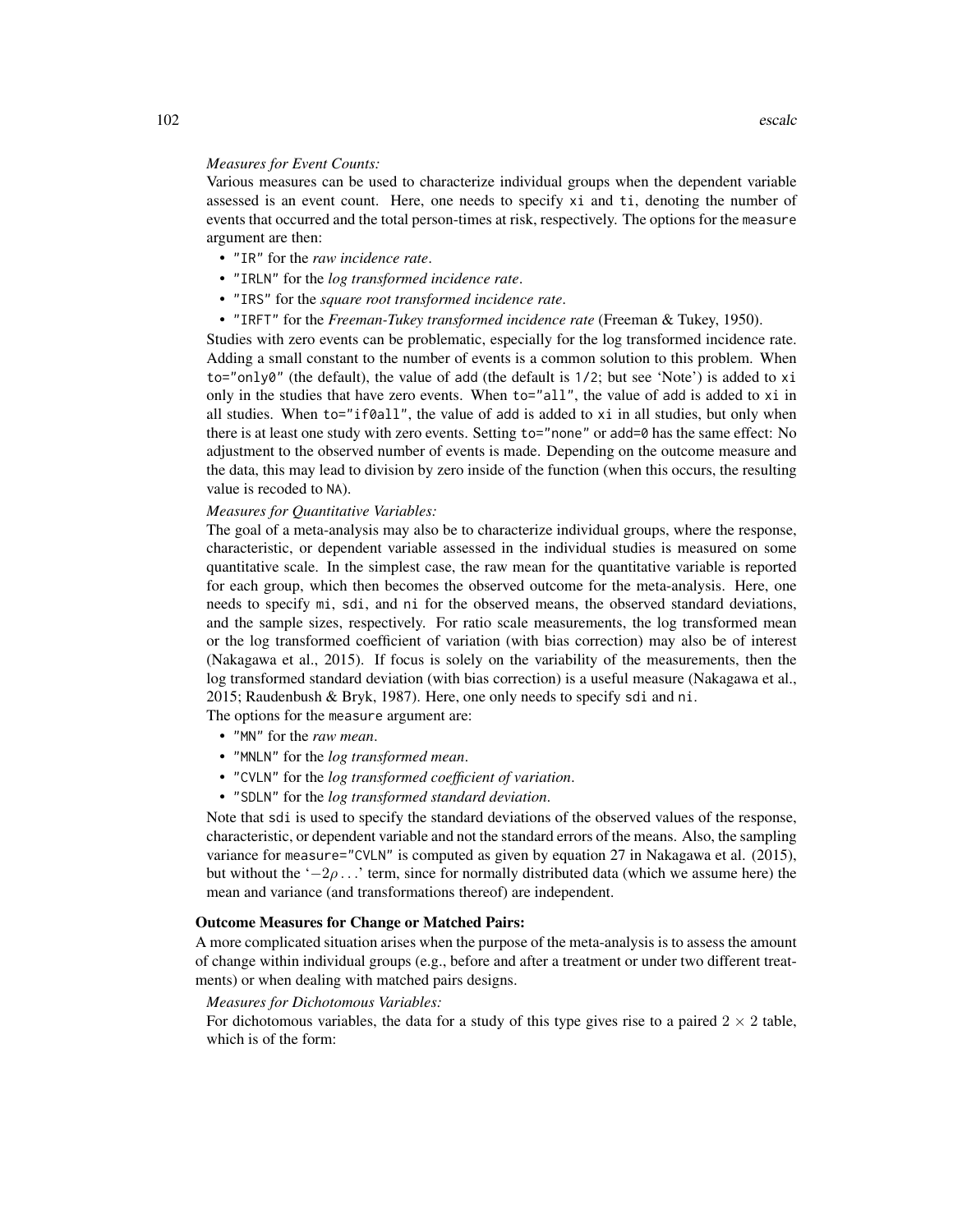trt 2 outcome 1 trt 2 outcome 2 trt 1 outcome 1 ai bi trt 1 outcome 2 ci di

where ai, bi, ci, and di denote the cell frequencies. Note that 'trt1' and 'trt2' may be applied to a single group of subjects or to matched pairs of subjects. The data from such a study can be rearranged into a marginal table of the form:

|       | outcome 1 | outcome 2 |
|-------|-----------|-----------|
| trt 1 | ai+bi     | ci+di     |
| trt 2 | ai+ci     | hi+di     |

which is of the same form as a  $2 \times 2$  table that would arise in a study comparing/contrasting two independent groups.

The options for the measure argument that will compute outcome measures based on the marginal table are:

- "MPRR" for the matched pairs *marginal log risk ratio*.
- "MPOR" for the matched pairs *marginal log odds ratio*.
- "MPRD" for the matched pairs *marginal risk difference*.

See Becker and Balagtas (1993), Curtin et al. (2002), Elbourne et al. (2002), Fagerland et al. (2014), May and Johnson (1997), Newcombe (1998), Stedman et al. (2011), and Zou (2007) for discussions of these measures.

The options for the measure argument that will compute outcome measures based on the paired table are:

- "MPORC" for the *conditional log odds ratio*.
- "MPPETO" for the *conditional log odds ratio* estimated with Peto's method.

See Curtin et al. (2002) and Zou (2007) for discussions of these measures.

## *Measures for Quantitative Variables:*

When the response or dependent variable assessed in the individual studies is measured on some quantitative scale, the raw mean change, standardized versions thereof, or the (log transformed) ratio of means (log response ratio) can be used as outcome measures (Becker, 1988; Gibbons et al., 1993; Lajeunesse, 2011; Morris, 2000). Here, one needs to specify m1i and m2i, the observed means at the two measurement occasions, sd1i and sd2i for the corresponding observed standard deviations, ri for the correlation between the scores observed at the two measurement occasions, and ni for the sample size. The options for the measure argument are then:

- "MC" for the *raw mean change*.
- "SMCC" for the *standardized mean change* using change score standardization.
- "SMCR" for the *standardized mean change* using raw score standardization.
- "SMCRH" for the *standardized mean change* using raw score standardization with heteroscedastic population variances at the two measurement occasions (Bonett, 2008).
- "ROMC" for the *log transformed ratio of means* (Lajeunesse, 2011).

See also Morris and DeShon (2002) for a thorough discussion of the difference between the change score measures.

A few notes about the change score measures. In practice, one often has a mix of information available from the individual studies to compute these measures. In particular, if m1i and m2i are unknown, but the raw mean change is directly reported in a particular study, then you can

escalc and the second of the second of the second of the second of the second of the second of the second of the second of the second of the second of the second of the second of the second of the second of the second of t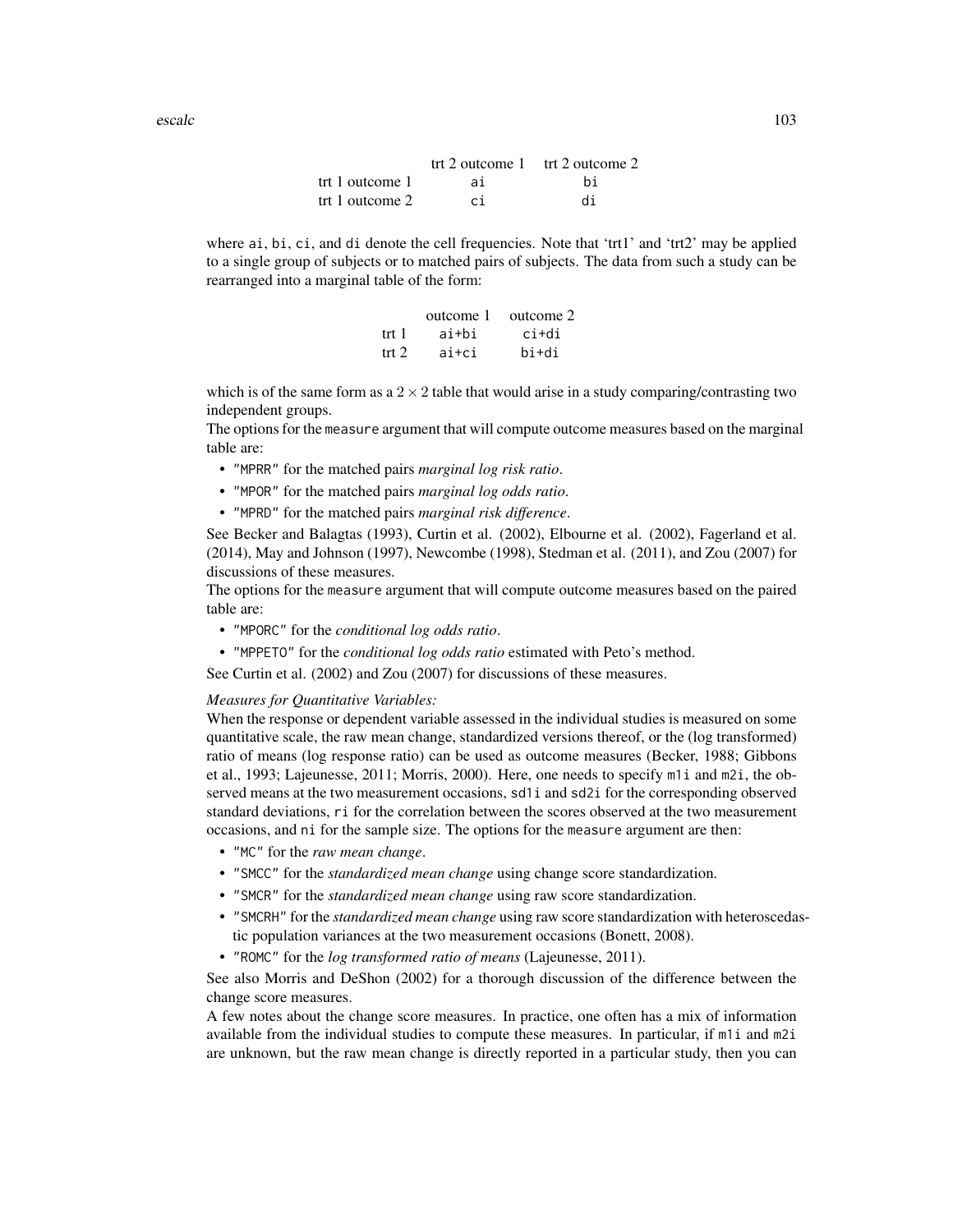set m1i to that value and m2i to 0 (making sure that the raw mean change was computed as m1i-m2i within that study and not the other way around). Also, for the raw mean change ("MC") or the standardized mean change using change score standardization ("SMCC"), if sd1i, sd2i, and ri are unknown, but the standard deviation of the change scores is directly reported, then you can set sd1i to that value and both sd2i and ri to 0. Finally, for the standardized mean change using raw score standardization ("SMCR"), argument sd2i is actually not needed, as the standardization is only based on sd1i (Becker, 1988; Morris, 2000), which is usually the pretest standard deviation (if the post-test standard deviation should be used, then set sd1i to that). Note all of these measures are also applicable for matched-pairs designs (subscripts 1 and 2 then simply denote the first and second group that are formed by the matching).

Finally, interest may also be focused on differences in the variability of the measurements at the two measurement occasions (or between the two matched groups). Here, the (log transformed) ratio of the coefficient of variation (also called the coefficient of variation ratio) can be a useful measure (Nakagawa et al., 2015). If focus is solely on the variability of the measurements, then the (log transformed) ratio of the standard deviations (also called the variability ratio) can be used (Nakagawa et al., 2015). For the latter, one only needs to specify sd1i, sd2i, ni, and ri. The options for the measure argument are:

- "CVRC" for the *log transformed coefficient of variation ratio*.
- "VRC" for the *log transformed variability ratio*.

The definitions of these measures are the same as given in Nakagawa et al. (2015) but are here computed for two sets of dependent measurements. Hence, the computation of the sampling variances are adjusted to take the correlation between the measurements into consideration.

## Other Outcome Measures for Meta-Analyses:

Other outcome measures are sometimes used for meta-analyses that do not directly fall into the categories above. These are described in this section.

#### *Cronbach's alpha and Transformations Thereof:*

Meta-analytic methods can also be used to aggregate Cronbach's alpha values. This is usually referred to as a 'reliability generalization meta-analysis' (Vacha-Haase, 1998). Here, one needs to specify ai, mi, and ni for the observed alpha values, the number of items/replications/parts of the measurement instrument, and the sample sizes, respectively. One can either directly analyze the raw Cronbach's alpha values or transformations thereof (Bonett, 2002, 2010; Hakstian & Whalen, 1976). The options for the measure argument are then:

- "ARAW" for *raw alpha* values.
- "AHW" for *transformed alpha values* (Hakstian & Whalen, 1976).
- "ABT" for *transformed alpha values* (Bonett, 2002).

Note that the transformations implemented here are slightly different from the ones described by Hakstian and Whalen (1976) and Bonett (2002). In particular, for "AHW", the transformation  $1 - (1 - \alpha)^{1/3}$  is used, while for "ABT", the transformation  $-\ln(1 - \alpha)$  is used. This ensures that the transformed values are monotonically increasing functions of  $\alpha$ .

A dataset corresponding to data of this type is provided in [dat.bonett2010](#page-39-0).

## *Partial and Semi-Partial Correlations:*

Aloe and Becker (2012), Aloe and Thompson (2013), and Aloe (2014) describe the use of partial and semi-partial correlation coefficients as a method for meta-analyzing the results from regression models (when the focus is on a common regression coefficient of interest across studies). To compute these measures, one needs to specify ti for the test statistics (i.e., t-tests) of the regression coefficient of interest, ni for the sample sizes of the studies, mi for the number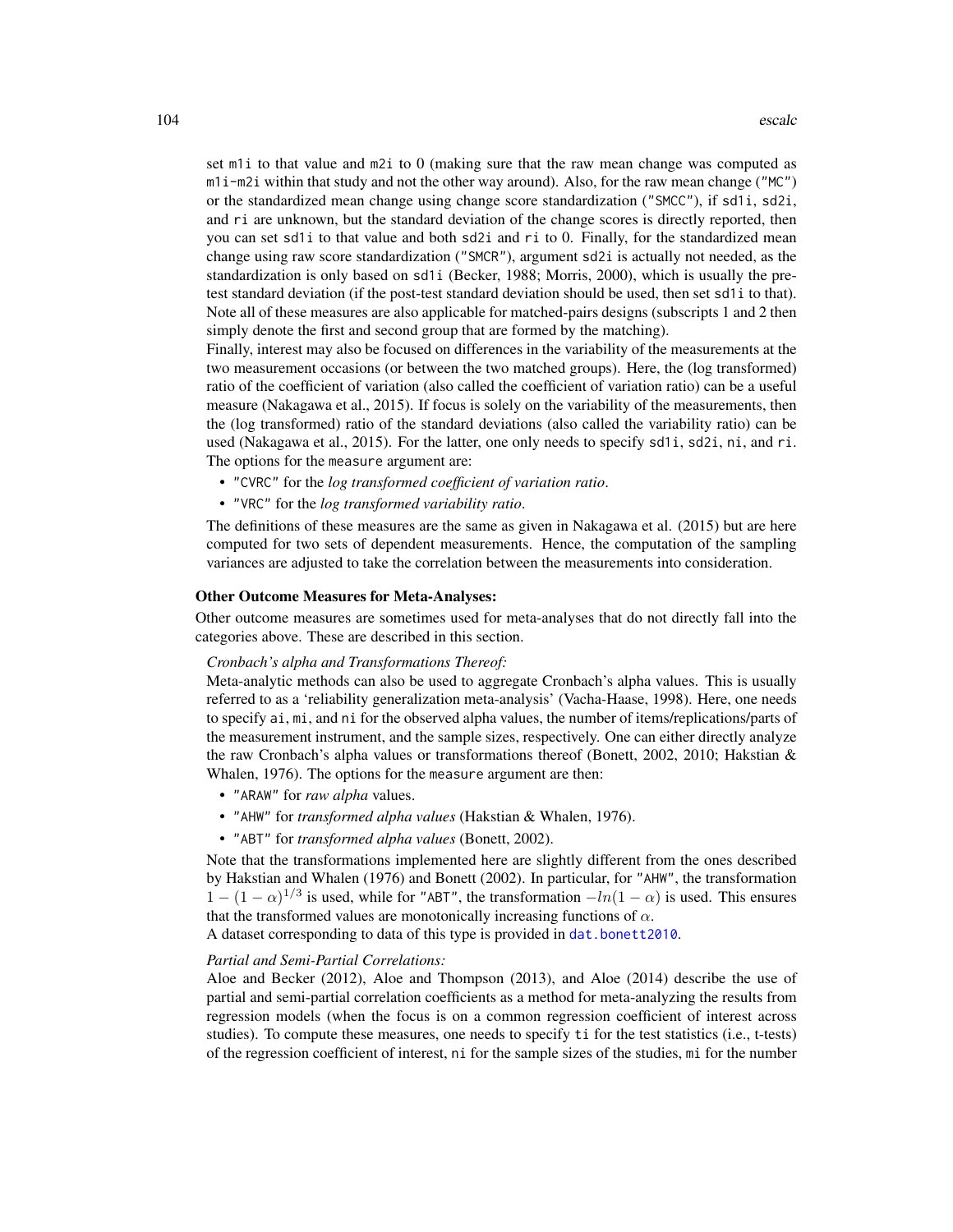escalc and the second of the second of the second of the second of the second of the second of the second of the second of the second of the second of the second of the second of the second of the second of the second of t

of predictors in the regression models, and r2i for the  $R<sup>2</sup>$  value of the regression models (the latter is only needed when measure="SPCOR"). The options for the measure argument are then:

- "PCOR" for the *partial correlation coefficient*.
- "ZPCOR" for *Fisher's r-to-z transformed partial correlation coefficient*.
- "SPCOR" for the *semi-partial correlation coefficient*.

Note that the sign of the (semi-)partial correlation coefficients is determined based on the signs of the values specified via the ti argument. Also, Fisher's variance stabilizing transformation can only be applied to partial correlation coefficient, not semi-partial coefficients.

# Converting a Data Frame to an 'escalc' Object:

The function can also be used to convert a regular data frame to an 'escalc' object. One simply sets the measure argument to one of the options described above (or to measure="GEN" for a generic outcome measure not further specified) and passes the observed effect sizes or outcomes via the yi argument and the corresponding sampling variances via the vi argument (or the standard errors via the sei argument).

## Value

An object of class c("escalc","data.frame"). The object is a data frame containing the following components:

yi observed outcomes or effect size estimates.

vi corresponding (estimated) sampling variances.

If append=TRUE and a data frame was specified via the data argument, then yi and vi are append to this data frame. Note that the var.names argument actually specifies the names of these two variables.

If the data frame already contains two variables with names as specified by the var.names argument, the values for these two variables will be overwritten when replace=TRUE (which is the default). By setting replace=FALSE, only values that are NA will be replaced.

The subset argument can be used to select the studies that will be included in the data frame returned by the function. On the other hand, the include argument simply selects for which studies the measure will be computed (if it shouldn't be computed for all of them).

The object is formatted and printed with the [print.escalc](#page-171-0) function. The [summary.escalc](#page-171-1) function can be used to obtain confidence intervals for the individual outcomes.

# Note

The variable names specified under var.names should be syntactically valid variable names. If necessary, they are adjusted so that they are.

Although the default value for add is 1/2, for certain measures the use of such a bias correction makes little sense and for these measures, the function internally sets add = 0. This applies to the following measures: "AS", "PHI", "RTET", "IRSD", "PAS", "PFT", "IRS", and "IRFT". One can still force the use of the bias correction by explicitly setting the add argument to some non-zero value.

# Author(s)

Wolfgang Viechtbauer <wvb@metafor-project.org> <http://www.metafor-project.org/>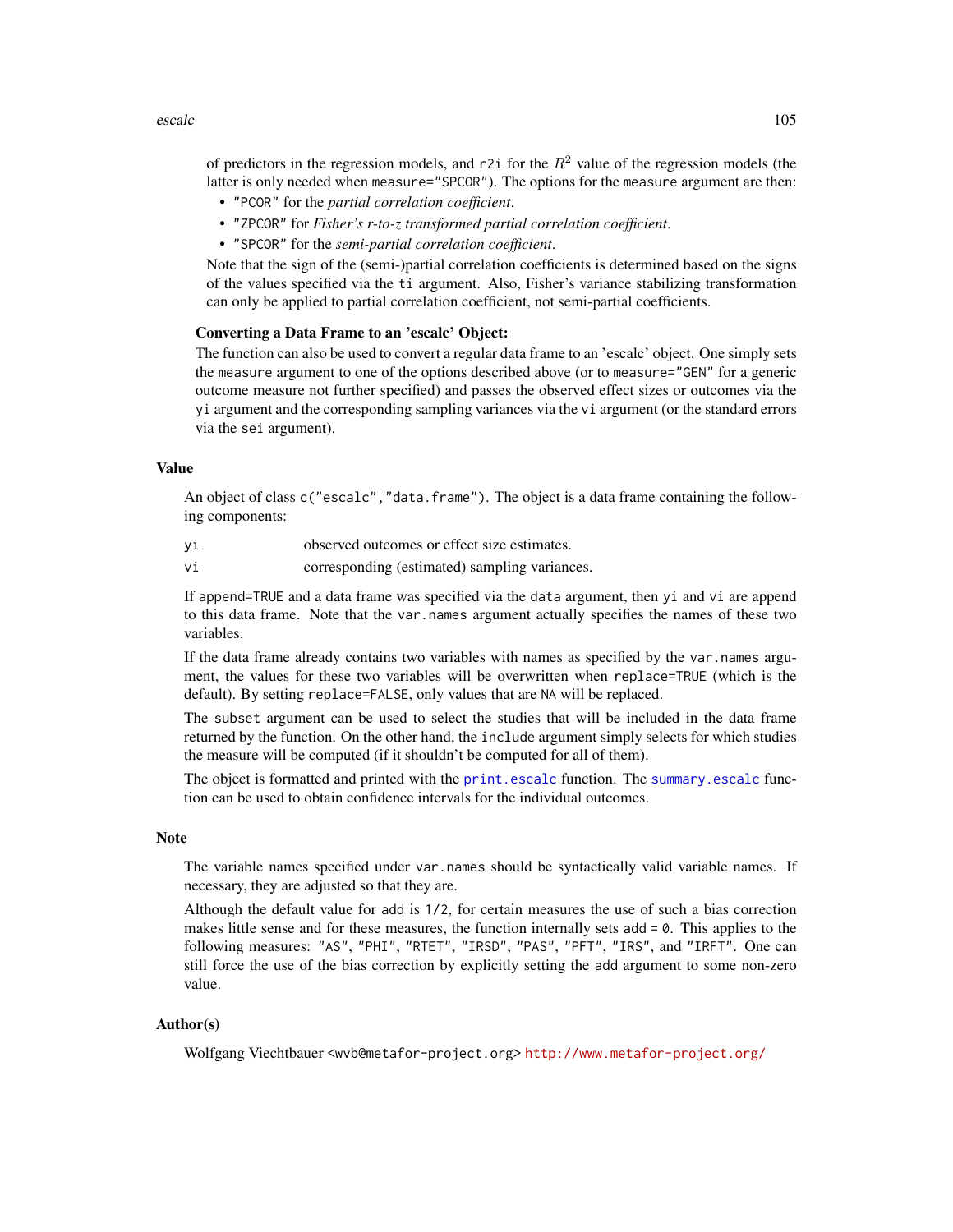## References

Aloe, A. M. (2014). An empirical investigation of partial effect sizes in meta-analysis of correlational data. *Journal of General Psychology*, 141, 47–64.

Aloe, A. M., & Becker, B. J. (2012). An effect size for regression predictors in meta-analysis. *Journal of Educational and Behavioral Statistics*, 37, 278–297.

Aloe, A. M., & Thompson, C. G. (2013). The synthesis of partial effect sizes. *Journal of the Society for Social Work and Research*, 4, 390–405.

Bagos, P. G., & Nikolopoulos, G. K. (2009). Mixed-effects Poisson regression models for metaanalysis of follow-up studies with constant or varying durations. *The International Journal of Biostatistics*, 5(1), article 21.

Becker, B. J. (1988). Synthesizing standardized mean-change measures. *British Journal of Mathematical and Statistical Psychology*, 41, 257–278.

Becker, M. P., & Balagtas, C. C. (1993). Marginal modeling of binary cross-over data. *Biometrics*, 49, 997–1009.

Bonett, D. G. (2002). Sample size requirements for testing and estimating coefficient alpha. *Journal of Educational and Behavioral Statistics*, 27, 335–340.

Bonett, D. G. (2008). Confidence intervals for standardized linear contrasts of means. *Psychological Methods*, 13, 99–109.

Bonett, D. G. (2009). Meta-analytic interval estimation for standardized and unstandardized mean differences. *Psychological Methods*, 14, 225–238.

Bonett, D. G. (2010). Varying coefficient meta-analytic methods for alpha reliability. *Psychological Methods*, 15, 368–385.

Borenstein, M. (2009). Effect sizes for continuous data. In H. Cooper, L. V. Hedges, & J. C. Valentine (Eds.), *The handbook of research synthesis and meta-analysis* (2nd ed., pp. 221–235). New York: Russell Sage Foundation.

Chinn, S. (2000). A simple method for converting an odds ratio to effect size for use in metaanalysis. *Statistics in Medicine*, 19, 3127–3131.

Cox, D. R., & Snell, E. J. (1989). *Analysis of binary data* (2nd ed.). London: Chapman & Hall.

Curtin, F., Elbourne, D., & Altman, D. G. (2002). Meta-analysis combining parallel and cross-over clinical trials. II: Binary outcomes. *Statistics in Medicine*, 21, 2145–2159.

Elbourne, D. R., Altman, D. G., Higgins, J. P. T., Curtin, F., Worthington, H. V., & Vail, A. (2002). Meta-analyses involving cross-over trials: Methodological issues. *International Journal of Epidemiology*, 31, 140–149.

Fagerland, M. W., Lydersen, S., & Laake, P. (2014). Recommended tests and confidence intervals for paired binomial proportions. *Statistics in Medicine*, 33, 2850–2875.

Fisher, R. A. (1921). On the "probable error" of a coefficient of correlation deduced from a small sample. *Metron*, 1, 1–32.

Fleiss, J. L., & Berlin, J. (2009). Effect sizes for dichotomous data. In H. Cooper, L. V. Hedges, & J. C. Valentine (Eds.), *The handbook of research synthesis and meta-analysis* (2nd ed., pp. 237–253). New York: Russell Sage Foundation.

Freeman, M. F., & Tukey, J. W. (1950). Transformations related to the angular and the square root. *Annals of Mathematical Statistics*, 21, 607–611.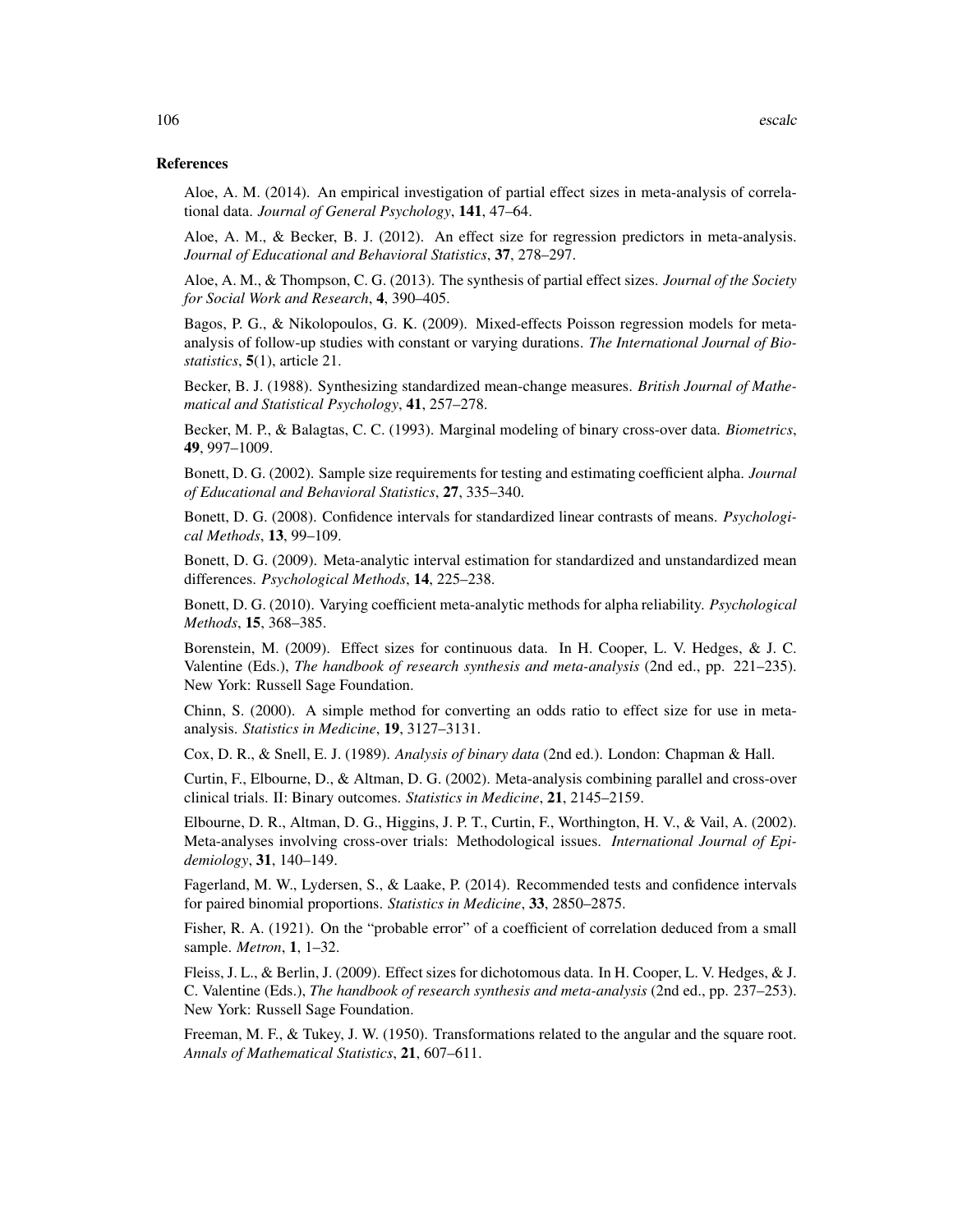escalc and the second of  $\sim$  107

Gibbons, R. D., Hedeker, D. R., & Davis, J. M. (1993). Estimation of effect size from a series of experiments involving paired comparisons. *Journal of Educational Statistics*, 18, 271–279.

Hakstian, A. R., & Whalen, T. E. (1976). A k-sample significance test for independent alpha coefficients. *Psychometrika*, 41, 219–231.

Hasselblad, V., & Hedges, L. V. (1995). Meta-analysis of screening and diagnostic tests. Psychological Bulletin, 117(1), 167-178.

Hedges, L. V. (1981). Distribution theory for Glass's estimator of effect size and related estimators. *Journal of Educational Statistics*, 6, 107–128.

Hedges, L. V. (1989). An unbiased correction for sampling error in validity generalization studies. *Journal of Applied Psychology*, 74, 469–477.

Hedges, L. V., Gurevitch, J., & Curtis, P. S. (1999). The meta-analysis of response ratios in experimental ecology. *Ecology*, 80, 1150–1156.

Higgins, J. P. T., & Green, S. (Eds.) (2008). *Cochrane handbook for systematic reviews of interventions*. Chichester, England: Wiley.

Jacobs, P., & Viechtbauer, W. (2017). Estimation of the biserial correlation and its sampling variance for use in meta-analysis. *Research Synthesis Methods*, 8, 161–180.

Kirk, D. B. (1973). On the numerical approximation of the bivariate normal (tetrachoric) correlation coefficient. *Psychometrika*, 38, 259–268.

Lajeunesse, M. J. (2011). On the meta-analysis of response ratios for studies with correlated and multi-group designs. *Ecology*, 92, 2049–2055.

May, W. L., & Johnson, W. D. (1997). Confidence intervals for differences in correlated binary proportions. *Statistics in Medicine*, 16, 2127–2136.

Morris, S. B. (2000). Distribution of the standardized mean change effect size for meta-analysis on repeated measures. *British Journal of Mathematical and Statistical Psychology*, 53, 17–29.

Morris, S. B., & DeShon, R. P. (2002). Combining effect size estimates in meta-analysis with repeated measures and independent-groups designs. *Psychological Methods*, 7, 105–125.

Nakagawa, S., Poulin, R., Mengersen, K., Reinhold, K., Engqvist, L., Lagisz, M., & Senior, A. M. (2015). Meta-analysis of variation: Ecological and evolutionary applications and beyond. *Methods in Ecology and Evolution*, 6, 143–152.

Newcombe, R. G. (1998). Improved confidence intervals for the difference between binomial proportions based on paired data. *Statistics in Medicine*, 17, 2635–2650.

Olkin, I., & Pratt, J. W. (1958). Unbiased estimation of certain correlation coefficients. *Annals of Mathematical Statistics*, 29, 201–211.

Pearson, K. (1900). Mathematical contribution to the theory of evolution. VII. On the correlation of characters not quantitatively measurable. *Philosophical Transactions of the Royal Society of London, Series A*, 195, 1–47.

Pearson, K. (1909). On a new method of determining correlation between a measured character A, and a character B, of which only the percentage of cases wherein B exceeds (or falls short of) a given intensity is recorded for each grade of A. *Biometrika*, 7, 96–105.

Raudenbush, S. W., & Bryk, A. S. (1987). Examining correlates of diversity. *Journal of Educational Statistics*, 12, 241–269.

Rothman, K. J., Greenland, S., & Lash, T. L. (2008). *Modern epidemiology* (3rd ed.). Philadelphia: Lippincott Williams & Wilkins.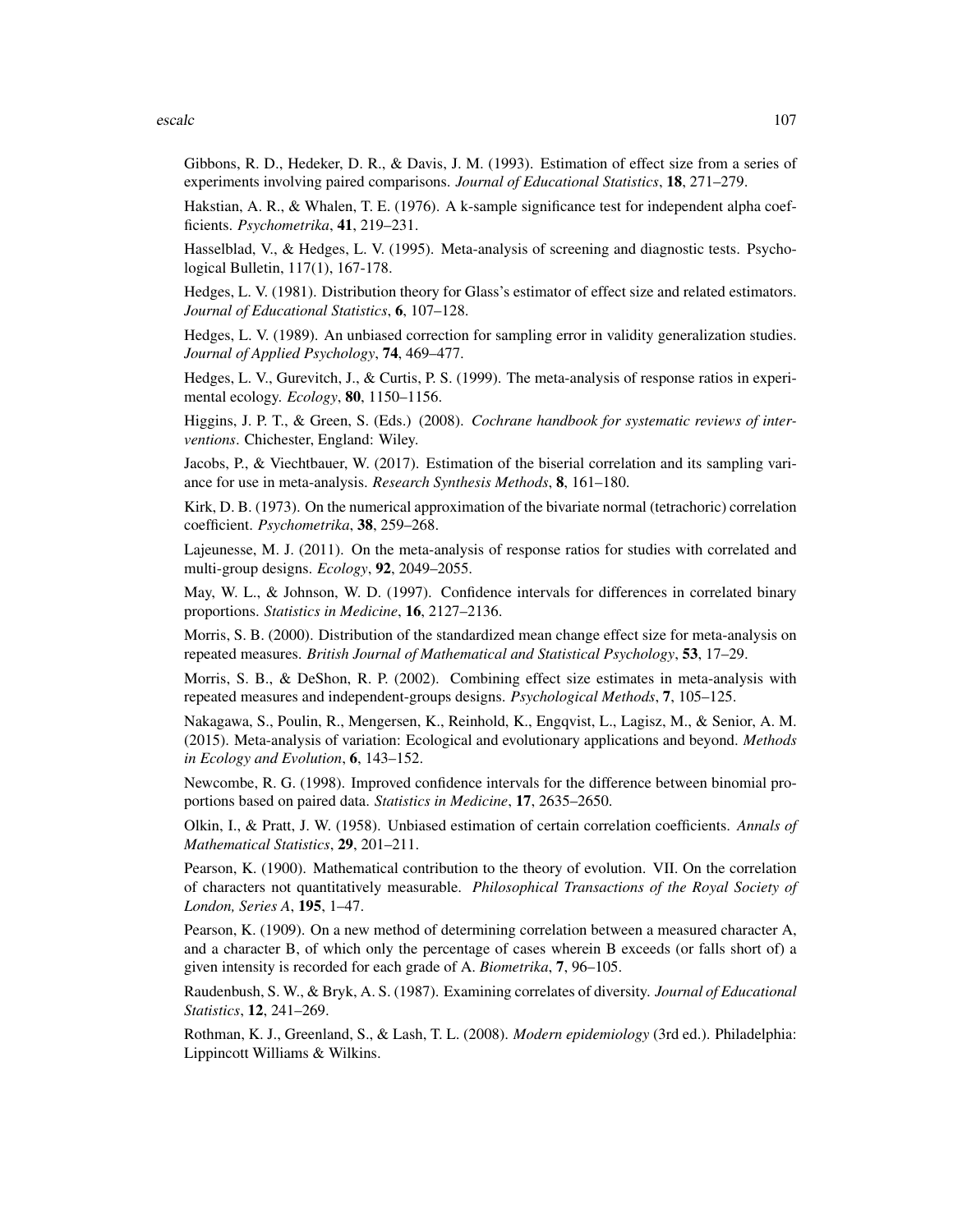Rücker, G., Schwarzer, G., Carpenter, J., & Olkin, I. (2009). Why add anything to nothing? The arcsine difference as a measure of treatment effect in meta-analysis with zero cells. *Statistics in Medicine*, 28, 721–738.

Sánchez-Meca, J., Marín-Martínez, F., & Chacón-Moscoso, S. (2003). Effect-size indices for dichotomized outcomes in meta-analysis. *Psychological Methods*, 8, 448–467.

Soper, H. E. (1914). On the probable error of the bi-serial expression for the correlation coefficient. *Biometrika*, 10, 384–390.

Stedman, M. R., Curtin, F., Elbourne, D. R., Kesselheim, A. S., & Brookhart, M. A. (2011). Metaanalyses involving cross-over trials: Methodological issues. *International Journal of Epidemiology*, 40, 1732–1734.

Tate, R. F. (1954). Correlation between a discrete and a continuous variable: Point-biserial correlation. *Annals of Mathematical Statistics*, 25, 603–607.

Vacha-Haase, T. (1998). Reliability generalization: Exploring variance in measurement error affecting score reliability across studies. *Educational and Psychological Measurement*, 58, 6–20.

Viechtbauer, W. (2010). Conducting meta-analyses in R with the metafor package. *Journal of Statistical Software*, 36(3), 1–48. <https://www.jstatsoft.org/v036/i03>.

Yule, G. U. (1912). On the methods of measuring association between two attributes. *Journal of the Royal Statistical Society*, 75, 579–652.

Yusuf, S., Peto, R., Lewis, J., Collins, R., & Sleight, P. (1985). Beta blockade during and after myocardial infarction: An overview of the randomized trials. *Progress in Cardiovascular Disease*, 27, 335–371.

Zou, G. Y. (2007). One relative risk versus two odds ratios: Implications for meta-analyses involving paired and unpaired binary data. *Clinical Trials*, 4, 25–31.

# See Also

[print.escalc](#page-171-0), [summary.escalc](#page-171-1), [rma.uni](#page-235-0), [rma.mh](#page-216-0), [rma.peto](#page-232-0), [rma.glmm](#page-208-0), [rma.mv](#page-220-0)

## Examples

```
### calculate log risk ratios and corresponding sampling variances
dat <- escalc(measure="RR", ai=tpos, bi=tneg, ci=cpos, di=cneg, data=dat.bcg)
dat
```

```
### suppose that for a particular study, yi and vi are known (i.e., have
### already been calculated) but the 2x2 table counts are not known; with
### replace=FALSE, the yi and vi values for that study are not replaced
dat[1:12,10:11] <- NA
dat[13,4:7] <- NA
dat
dat <- escalc(measure="RR", ai=tpos, bi=tneg, ci=cpos, di=cneg, data=dat, replace=FALSE)
dat
### illustrate difference between 'subset' and 'include' arguments
escalc(measure="RR", ai=tpos, bi=tneg, ci=cpos, di=cneg, data=dat.bcg, subset=1:6)
```

```
escalc(measure="RR", ai=tpos, bi=tneg, ci=cpos, di=cneg, data=dat.bcg, include=1:6)
```
### convert a regular data frame to an 'escalc' object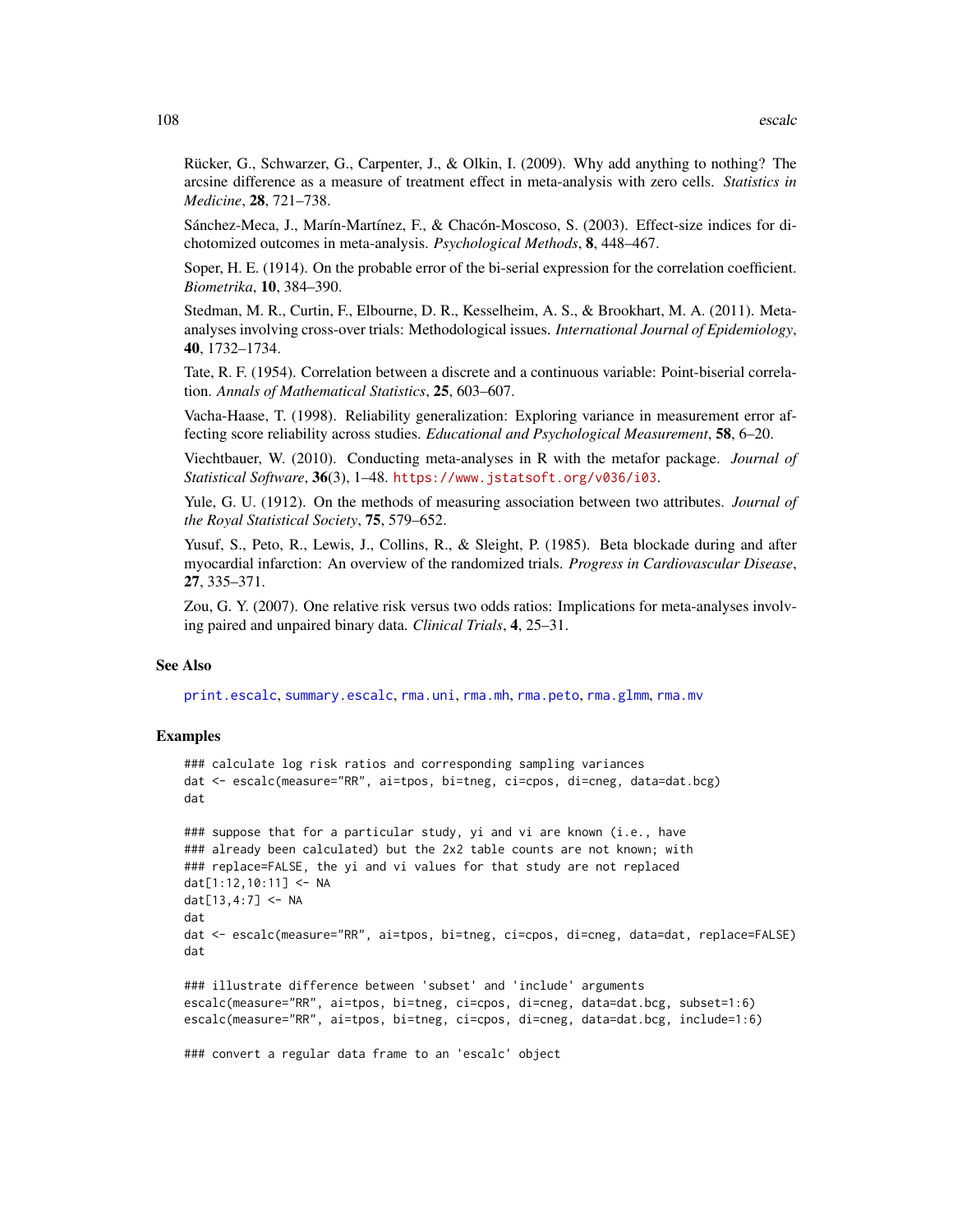#### fitstats 109

```
### dataset from Lipsey & Wilson (2001), Table 7.1, page 130
dat <- data.frame(id = c(100, 308, 1596, 2479, 9021, 9028, 161, 172, 537, 7049),
                  yi = c(-0.33, 0.32, 0.39, 0.31, 0.17, 0.64, -0.33, 0.15, -0.02, 0.00),vi = c(0.084, 0.035, 0.017, 0.034, 0.072, 0.117, 0.102, 0.093, 0.012, 0.067),random = c(0, 0, 0, 0, 0, 0, 1, 1, 1, 1),
                  intensity = c(7, 3, 7, 5, 7, 7, 4, 4, 5, 6)dat <- escalc(measure="SMD", yi=yi, vi=vi, data=dat, slab=paste("Study ID:", id), digits=3)
dat
```
fitstats *Fit Statistics and Information Criteria for 'rma' Objects*

# Description

Functions to extract the log-likelihood, deviance, AIC, BIC, and AICc values from objects of class "rma".

# Usage

```
fitstats(object, ...)
## S3 method for class 'rma'
fitstats(object, ..., REML)
## S3 method for class 'rma'
logLik(object, REML, ...)
## S3 method for class 'rma'
deviance(object, REML, ...)
## S3 method for class 'rma'
AIC(object, ..., k=2, correct=FALSE)
## S3 method for class 'rma'
BIC(object, ...)
```

| object  | an object of class "rma".                                                                                                                                                                                                                                                    |
|---------|------------------------------------------------------------------------------------------------------------------------------------------------------------------------------------------------------------------------------------------------------------------------------|
| .       | optionally more fitted model objects.                                                                                                                                                                                                                                        |
| REML    | logical indicating whether the regular or restricted likelihood function should be<br>used to obtain the fit statistics and information criteria. Defaults to the method<br>of estimation used, that is TRUE if object was fitted with method="REML" and<br>FALSE otherwise. |
| k       | numeric value specifying the penalty per parameter to use. The default $(k=2)$ is<br>the classical AIC. See AIC for more details.                                                                                                                                            |
| correct | logical indicating whether the regular (default) or corrected (i.e., AICc) should<br>be extracted.                                                                                                                                                                           |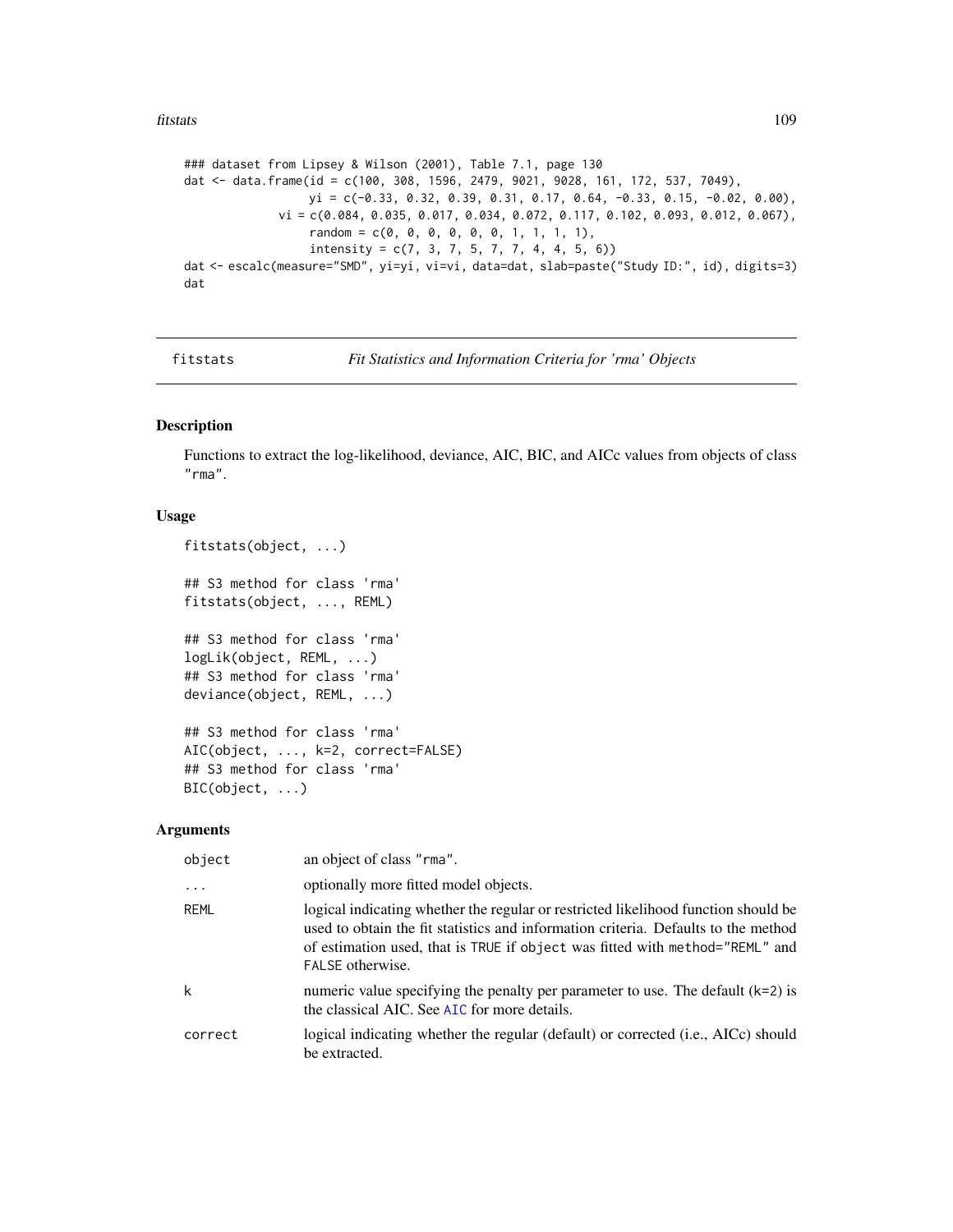For fitstats, a data frame with the (restricted) log-likelihood, deviance, AIC, BIC, and AICc values for each model passed to the function.

For logLik, an object of class "logLik", providing the (restricted) log-likelihood of the model evaluated at the estimated coefficient(s).

For deviance, a numeric value with the corresponding deviance.

For AIC and BIC, either a numeric value with the corresponding AIC, AICc, or BIC or a data frame with rows corresponding to the models and columns representing the number of parameters in the model (df) and the AIC, AICc, or BIC.

# Note

Variance components in the model (e.g.,  $\tau^2$  in random/mixed-effects models) are counted as additional parameters in the calculation of the AIC, BIC, and AICc. Also, the fixed effects are counted as parameters in the calculation of the AIC, BIC, and AICc even when using REML estimation.

#### Author(s)

Wolfgang Viechtbauer <wvb@metafor-project.org> <http://www.metafor-project.org/>

# **References**

Viechtbauer, W. (2010). Conducting meta-analyses in R with the metafor package. *Journal of Statistical Software*, 36(3), 1–48. <https://www.jstatsoft.org/v036/i03>.

# See Also

[rma.uni](#page-235-0), [rma.mh](#page-216-0), [rma.peto](#page-232-0), [rma.glmm](#page-208-0), [rma.mv](#page-220-0), [anova.rma](#page-14-0)

#### Examples

```
### meta-analysis of the log risk ratios using a random-effects model
res1 <- rma(measure="RR", ai=tpos, bi=tneg, ci=cpos, di=cneg,
            data=dat.bcg, method="ML")
### mixed-effects model with two moderators (latitude and publication year)
res2 <- rma(measure="RR", ai=tpos, bi=tneg, ci=cpos, di=cneg, mods = ~ ablat + year,
            data=dat.bcg, method="ML")
fitstats(res1, res2)
logLik(res1)
logLik(res2)
deviance(res1)
deviance(res2)
AIC(res1, res2)
AIC(res1, res2, correct=TRUE)
BIC(res1, res2)
```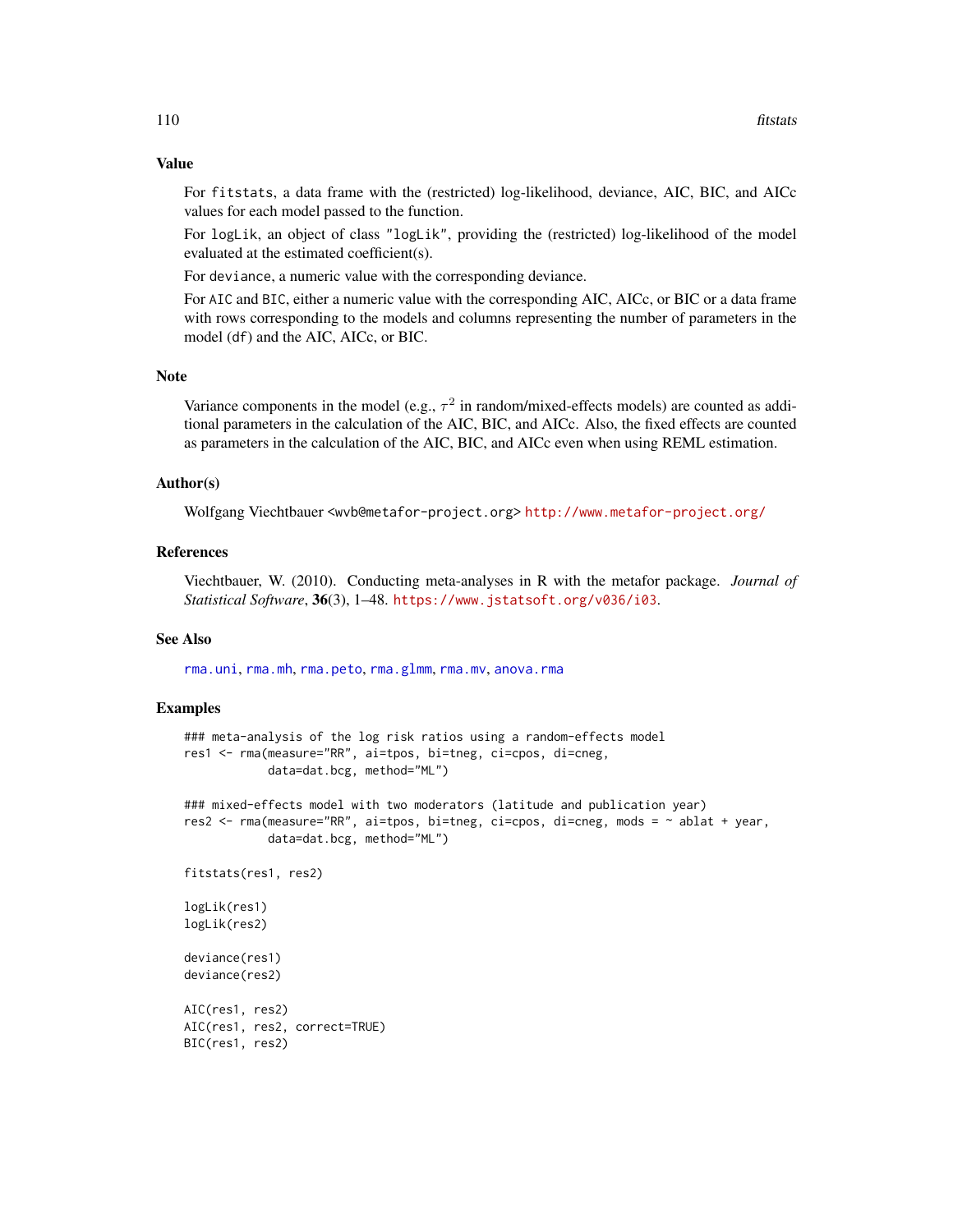# Description

The function computes the fitted values for objects of class "rma".

#### Usage

```
## S3 method for class 'rma'
fitted(object, ...)
```
# Arguments

| object   | an object of class "rma". |
|----------|---------------------------|
| $\cdots$ | other arguments.          |

# Value

A vector with the fitted values.

#### Note

The [predict.rma](#page-164-0) function also provides standard errors and confidence intervals for the fitted values. Best linear unbiased predictions (BLUPs) that combine the fitted values based on the fixed effects and the estimated contributions of the random effects can be obtained with [blup.rma.uni](#page-21-0) (only for objects of class "rma.uni").

For objects not involving moderators, the fitted values are all identical to the estimated value of the model intercept.

# Author(s)

Wolfgang Viechtbauer <wvb@metafor-project.org> <http://www.metafor-project.org/>

# References

Viechtbauer, W. (2010). Conducting meta-analyses in R with the metafor package. *Journal of Statistical Software*, 36(3), 1–48. <https://www.jstatsoft.org/v036/i03>.

# See Also

[predict.rma](#page-164-0), [blup.rma.uni](#page-21-0)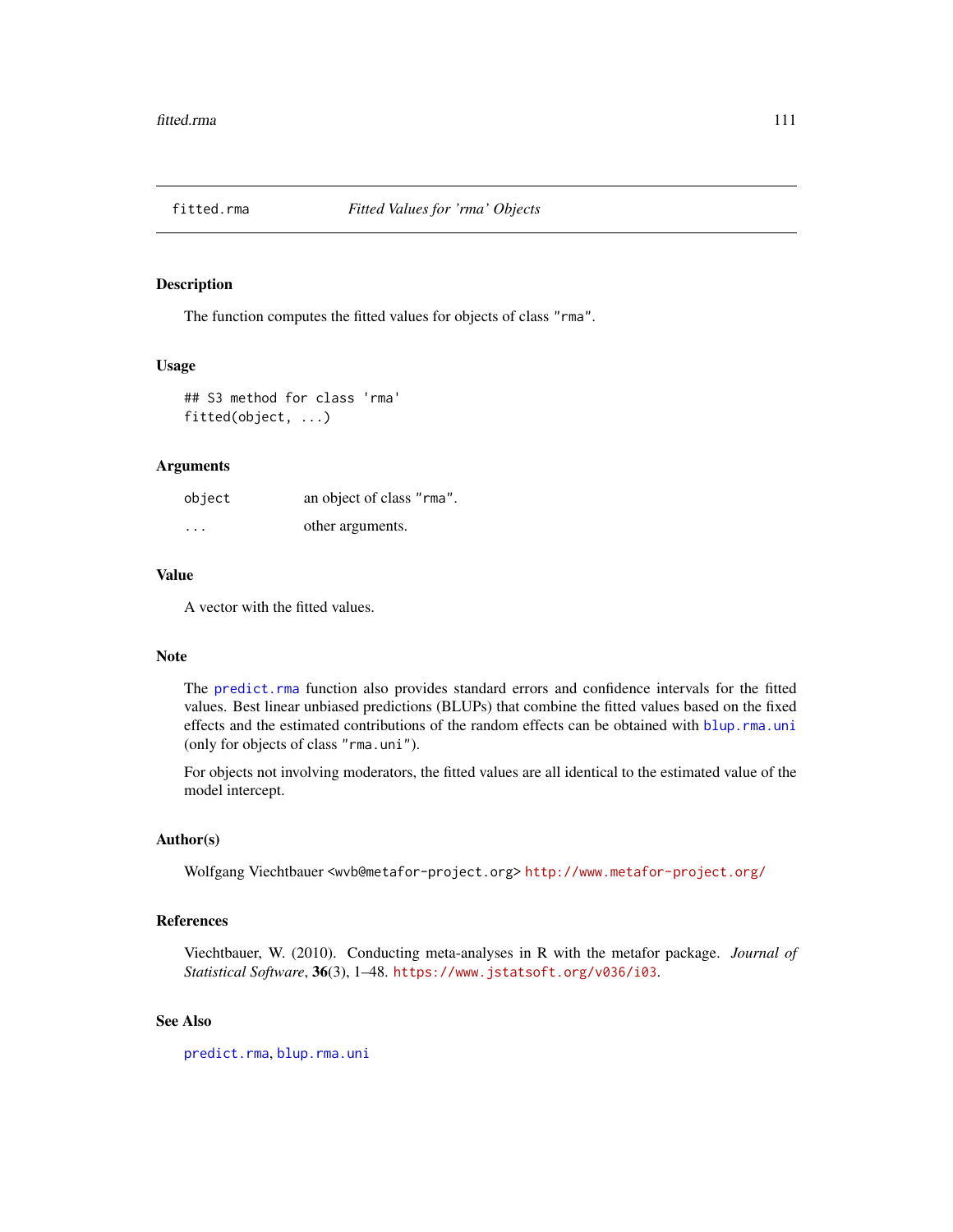## Examples

```
### meta-analysis of the log risk ratios using a mixed-effects model
### with two moderators (absolute latitude and publication year)
res <- rma(measure="RR", ai=tpos, bi=tneg, ci=cpos, di=cneg,
           mods = \sim ablat + year, data=dat.bcg)
fitted(res)
```
<span id="page-111-0"></span>forest *Forest Plots*

#### **Description**

The function forest is generic. It can be used to create forest plots.

#### Usage

 $forest(x, \ldots)$ 

#### **Arguments**

|                         | either an object of class "rma", a vector with the observed effect size or out- |
|-------------------------|---------------------------------------------------------------------------------|
|                         | comes, or an object of class "cumul.rma". See 'Details'.                        |
| $\cdot$ $\cdot$ $\cdot$ | other arguments.                                                                |

#### Details

Currently, methods exist for three types of situations.

In the first case, object x is a fitted model object coming from the [rma.uni](#page-235-0), [rma.mh](#page-216-0), or [rma.peto](#page-232-0) functions. The corresponding method is then [forest.rma](#page-119-0).

Alternatively, object x can be a vector with observed effect size or outcomes. The corresponding method is then [forest.default](#page-115-0).

Finally, object x could be an object coming from the [cumul.rma.uni](#page-32-0), [cumul.rma.mh](#page-32-0), or [cumul.rma.peto](#page-32-0) functions. The corresponding method is then [forest.cumul.rma](#page-112-0).

## Author(s)

Wolfgang Viechtbauer <wvb@metafor-project.org> <http://www.metafor-project.org/>

#### References

Lewis, S., & Clarke, M. (2001). Forest plots: Trying to see the wood and the trees. *British Medical Journal*, 322, 1479–1480.

Viechtbauer, W. (2010). Conducting meta-analyses in R with the metafor package. *Journal of Statistical Software*, 36(3), 1–48. <https://www.jstatsoft.org/v036/i03>.

#### See Also

[forest.rma](#page-119-0), [forest.default](#page-115-0), [forest.cumul.rma](#page-112-0)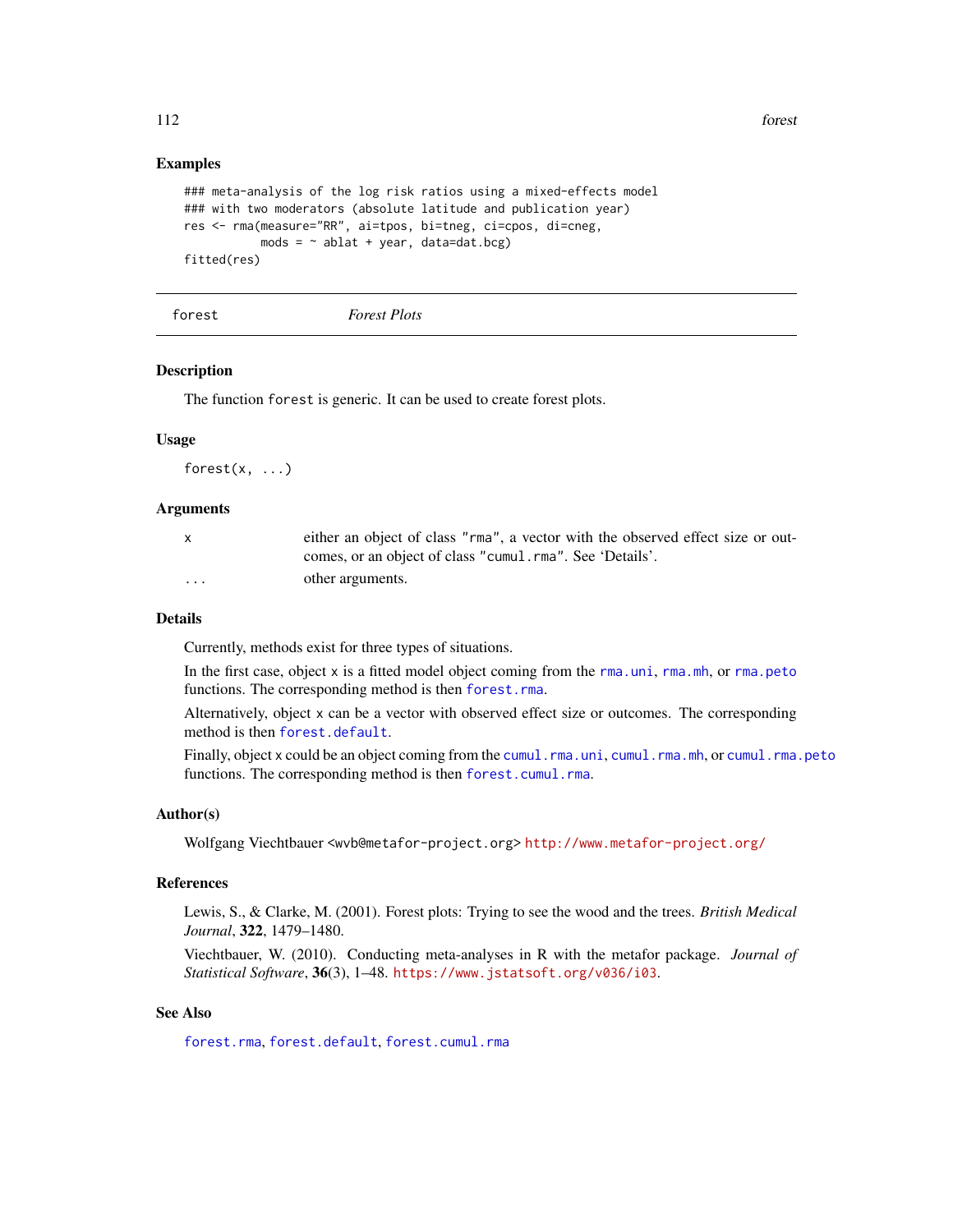<span id="page-112-0"></span>

# Description

Function to create forest plots for objects of class "cumul.rma".

# Usage

```
## S3 method for class 'cumul.rma'
forest(x, annotate=TRUE, header=FALSE,
       xlim, alim, clim, ylim, top=3, at, steps=5,
       level=x$level, refline=0, digits=2L, width,
       xlab, ilab, ilab.xpos, ilab.pos,
       transf, atransf, targs, rows,
       efac=1, pch=15, psize=1, col, lty, fonts,
       cex, cex.lab, cex.axis, annosym, ...)
```

| X        | an object of class "cumul.rma".                                                                                                                                             |
|----------|-----------------------------------------------------------------------------------------------------------------------------------------------------------------------------|
| annotate | logical specifying whether annotations should be added to the plot (the default<br>is TRUE).                                                                                |
| header   | logical specifying whether column headings should be added to the plot (the<br>default is FALSE). Can also be a character vector to specify the left and right<br>headings. |
| xlim     | horizontal limits of the plot region. If unspecified, the function tries to set the<br>horizontal plot limits to some sensible values.                                      |
| alim     | the actual x-axis limits. If unspecified, the function tries to set the x-axis limits<br>to some sensible values.                                                           |
| clim     | limits for the confidence intervals. If unspecified, no limits are used.                                                                                                    |
| ylim     | the y limits of the plot. If unspecified, the function tries to set the y-axis limits<br>to some sensible values.                                                           |
| top      | the amount of space to leave empty at the top of the plot (e.g., for adding head-<br>ers) (the default is 3 rows).                                                          |
| at       | position of the x-axis tick marks and corresponding labels. If unspecified, the<br>function tries to set the tick mark positions/labels to some sensible values.            |
| steps    | the number of tick marks for the x-axis (the default is 5). Ignored when the user<br>specifies the positions via the at argument.                                           |
| level    | numerical value between 0 and 100 specifying the confidence interval level (the<br>default is to take the value from the object).                                           |
| refline  | value at which a vertical 'reference' line should be drawn (the default is 0). The<br>line can be suppressed by setting this argument to NA.                                |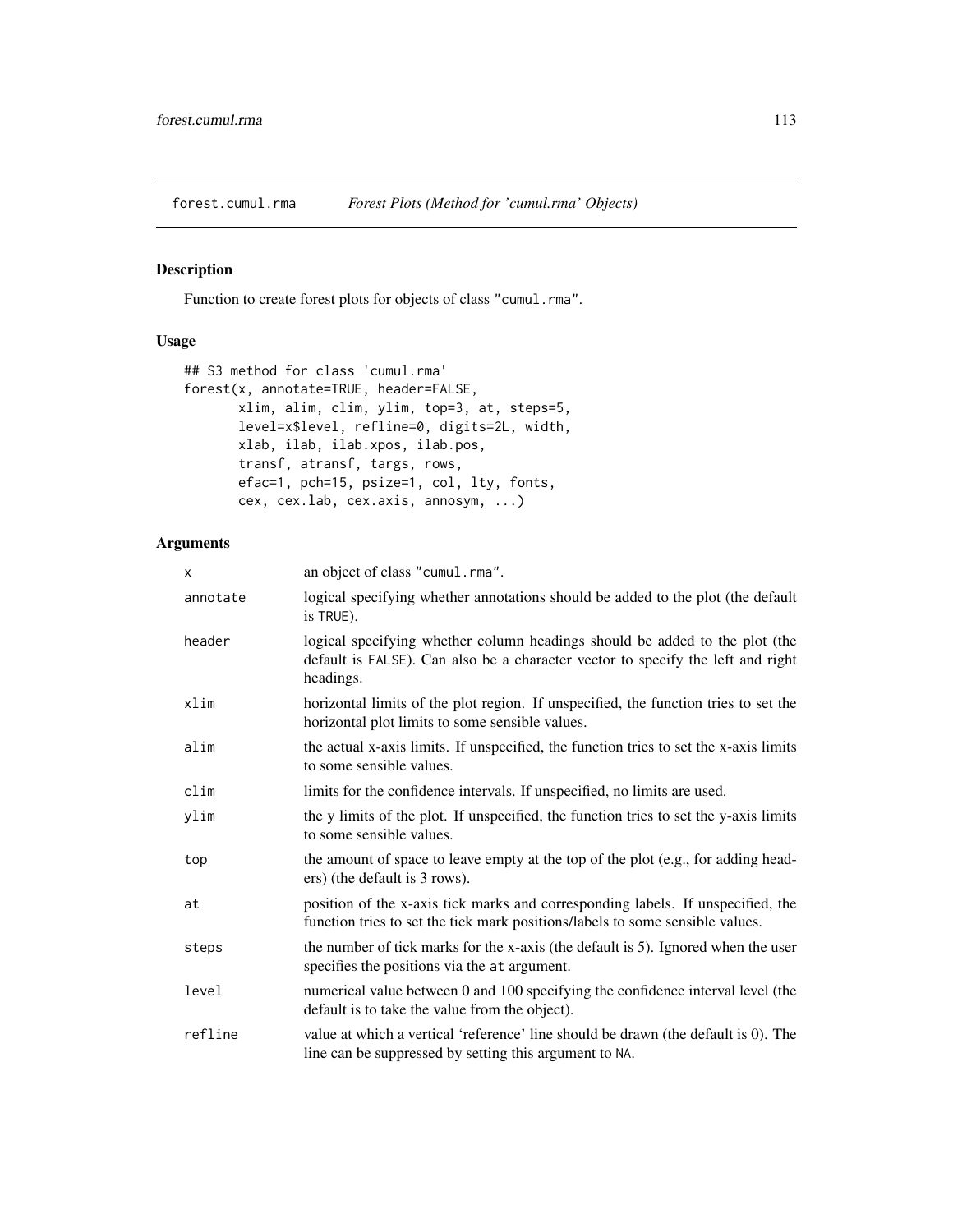| digits    | integer specifying the number of decimal places to which the tick mark labels<br>of the x-axis and the annotations should be rounded (the default is 2L). Can also<br>be a vector of two integers, the first specifying the number of decimal places for<br>the annotations, the second for the x-axis labels. When specifying an integer<br>(e.g., 2L), trailing zeros after the decimal mark are dropped for the x-axis labels.<br>When specifying a numerical value (e.g., 2), trailing zeros are retained. |
|-----------|----------------------------------------------------------------------------------------------------------------------------------------------------------------------------------------------------------------------------------------------------------------------------------------------------------------------------------------------------------------------------------------------------------------------------------------------------------------------------------------------------------------|
| width     | optional integer to manually adjust the width of the columns for the annotations.                                                                                                                                                                                                                                                                                                                                                                                                                              |
| xlab      | title for the x-axis. If unspecified, the function tries to set an appropriate axis<br>title.                                                                                                                                                                                                                                                                                                                                                                                                                  |
| ilab      | optional vector, matrix, or data frame providing additional information about the<br>studies that should be added to the plot.                                                                                                                                                                                                                                                                                                                                                                                 |
| ilab.xpos | vector of numerical value(s) specifying the x-axis position(s) of the variable(s)<br>given via ilab (must be specified if ilab is specified).                                                                                                                                                                                                                                                                                                                                                                  |
| ilab.pos  | integer(s) (either 1, 2, 3, or 4) specifying the alignment of the vector(s) given via<br>ilab (2 means right, 4 mean left aligned). If unspecified, the default is to center<br>the labels.                                                                                                                                                                                                                                                                                                                    |
| transf    | optional argument specifying the name of a function that should be used to trans-<br>form the observed effect sizes, summary estimates, fitted values, and confidence<br>interval bounds (e.g., transf=exp; see also transf). If unspecified, no transfor-<br>mation is used.                                                                                                                                                                                                                                  |
| atransf   | optional argument specifying the name of a function that should be used to trans-<br>form the x-axis labels and annotations (e.g., atransf=exp; see also transf). If<br>unspecified, no transformation is used.                                                                                                                                                                                                                                                                                                |
| targs     | optional arguments needed by the function specified via transf or atransf.                                                                                                                                                                                                                                                                                                                                                                                                                                     |
| rows      | optional vector specifying the rows (or more generally, the horizontal positions)<br>for plotting the outcomes. If unspecified, the function sets this value automati-<br>cally. Can also be a single value specifying the row (horizontal position) of the<br>first outcome (the remaining outcomes are then plotted below this starting row).                                                                                                                                                                |
| efac      | vertical expansion factor for confidence interval limits and arrows. The default<br>value of 1 should usually work okay. Can also be a vector of two numbers, the<br>first for CI limits, the second for arrows.                                                                                                                                                                                                                                                                                               |
| pch       | plotting symbol to use for the observed effect sizes or outcomes. By default,<br>a filled square is used. See points for other options. Can also be a vector of<br>values.                                                                                                                                                                                                                                                                                                                                     |
| psize     | optional vector with point sizes for the observed effect sizes or outcomes. De-<br>fault is 1.                                                                                                                                                                                                                                                                                                                                                                                                                 |
| col       | optional character string specifying the name of a color to use for plotting ("black"<br>is used by default if not specified). Can also be a vector of color names.                                                                                                                                                                                                                                                                                                                                            |
| lty       | optional character string specifying the line type for the confidence intervals (if<br>unspecified, the function sets this to "solid" by default).                                                                                                                                                                                                                                                                                                                                                             |
| fonts     | optional character string specifying the font to use for the study labels, anno-<br>tations, and the extra information (if specified via ilab). If unspecified, the<br>default font is used.                                                                                                                                                                                                                                                                                                                   |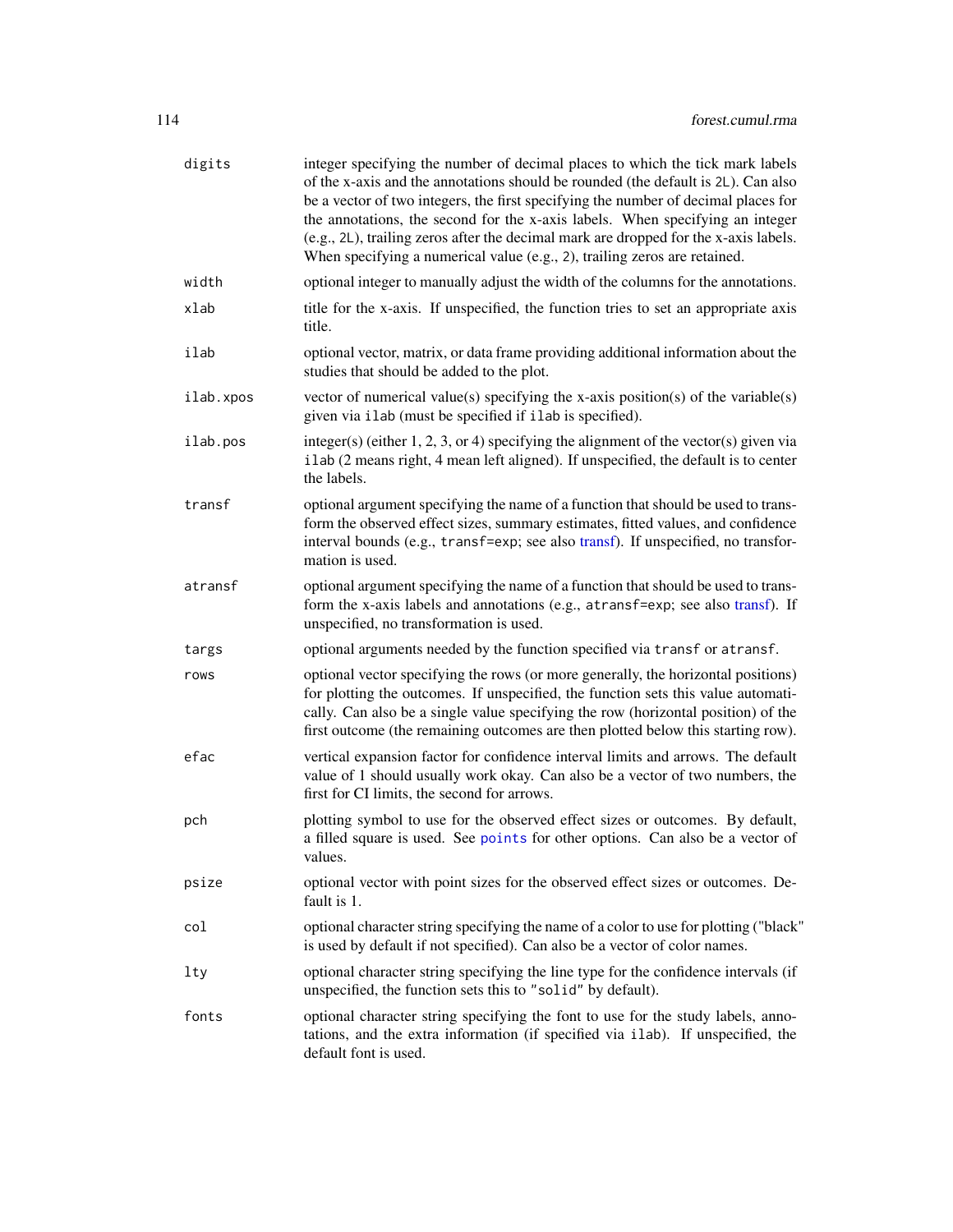| cex       | optional character and symbol expansion factor. If unspecified, the function tries<br>to set this to a sensible value.  |
|-----------|-------------------------------------------------------------------------------------------------------------------------|
| cex.lab   | optional expansion factor for the x-axis title. If unspecified, the function tries to<br>set this to a sensible value.  |
| cex.axis  | optional expansion factor for the x-axis labels. If unspecified, the function tries<br>to set this to a sensible value. |
| annosym   | optional vector of length 3 to change the left bracket, separation, and right<br>bracket symbols for the annotations.   |
| $\ddotsc$ | other arguments.                                                                                                        |

#### Details

The plot shows the estimated (average) outcome with corresponding confidence interval as one study at a time is added to the analysis.

# Note

The function tries to set some sensible values for the optional arguments, but it may be necessary to tweak these in certain circumstances.

The function actually returns some information about the chosen defaults invisibly. Printing this information is useful as a starting point to make adjustments to the plot.

If the number of studies is quite large, the labels, annotations, and symbols may become quite small and impossible to read. Stretching the plot window vertically may then provide a more readable figure (one should call the function again after adjusting the window size, so that the label/symbol sizes can be properly adjusted). Also, the cex, cex. lab, and cex. axis arguments are then useful to adjust the symbol and text sizes.

If the horizontal plot and/or x-axis limits are set by the user, then the horizontal plot limits (xlim) must be at least as wide as the x-axis limits (alim). This restriction is enforced inside the function.

If the outcome measure used for creating the plot is bounded (e.g., correlations are bounded between -1 and 1, proportions are bounded between 0 and 1), one can use the clim argument to enforce those limits (confidence intervals cannot exceed those bounds then).

The lty argument can also be a vector of two elements, the first for specifying the line type of the individual CIs ("solid" by default), the second for the line type of the horizontal line that is automatically added to the plot ("solid" by default; set to "blank" to remove it).

#### Author(s)

Wolfgang Viechtbauer <wvb@metafor-project.org> <http://www.metafor-project.org/>

# References

Chalmers, T. C., & Lau, J. (1993). Meta-analytic stimulus for changes in clinical trials. *Statistical Methods in Medical Research*, 2, 161–172.

Lau, J., Schmid, C. H., & Chalmers, T. C. (1995). Cumulative meta-analysis of clinical trials builds evidence for exemplary medical care. *Journal of Clinical Epidemiology*, 48, 45–57.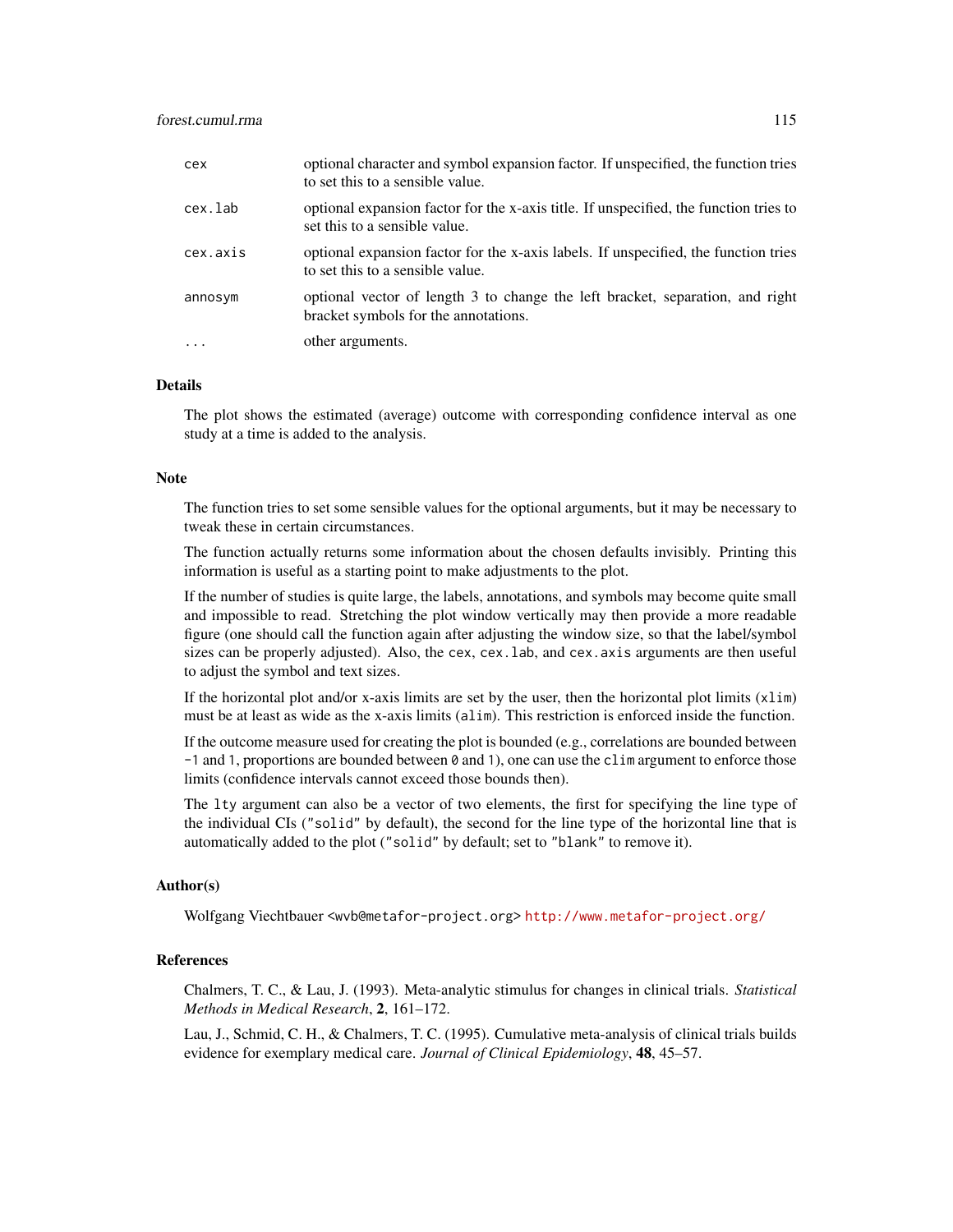Lewis, S., & Clarke, M. (2001). Forest plots: Trying to see the wood and the trees. *British Medical Journal*, 322, 1479–1480.

Viechtbauer, W. (2010). Conducting meta-analyses in R with the metafor package. *Journal of Statistical Software*, 36(3), 1–48. <https://www.jstatsoft.org/v036/i03>.

# See Also

[forest](#page-111-0), [cumul](#page-32-1)

# Examples

```
### calculate log risk ratios and corresponding sampling variances
dat <- escalc(measure="RR", ai=tpos, bi=tneg, ci=cpos, di=cneg, data=dat.bcg)
### random-effects model
res <- rma(yi, vi, data=dat, slab=paste(author, year, sep=", "))
x <- cumul(res, order=order(dat$year))
forest(x, cex=.8)
forest(x, alim=c(-2,1), cex=.8)
### meta-analysis of the (log) risk ratios using the Mantel-Haenszel method
res <- rma.mh(measure="RR", ai=tpos, bi=tneg, ci=cpos, di=cneg, data=dat.bcg,
              slab=paste(author, year, sep=", "))
x <- cumul(res, order=order(dat$year))
forest(x, alim=c(-2,1), cex=.8)
```
<span id="page-115-0"></span>forest.default *Forest Plots (Default Method)*

# **Description**

Function to create forest plots for a given set of data.

## Usage

```
## Default S3 method:
forest(x, vi, sei, ci.lb, ci.ub,
       annotate=TRUE, showweights=FALSE, header=FALSE,
       xlim, alim, clim, ylim, top=3, at, steps=5,
       level=95, refline=0, digits=2L, width,
       xlab, slab, ilab, ilab.xpos, ilab.pos,
       subset, transf, atransf, targs, rows,
       efac=1, pch=15, psize, col, lty, fonts,
       cex, cex.lab, cex.axis, annosym, ...)
```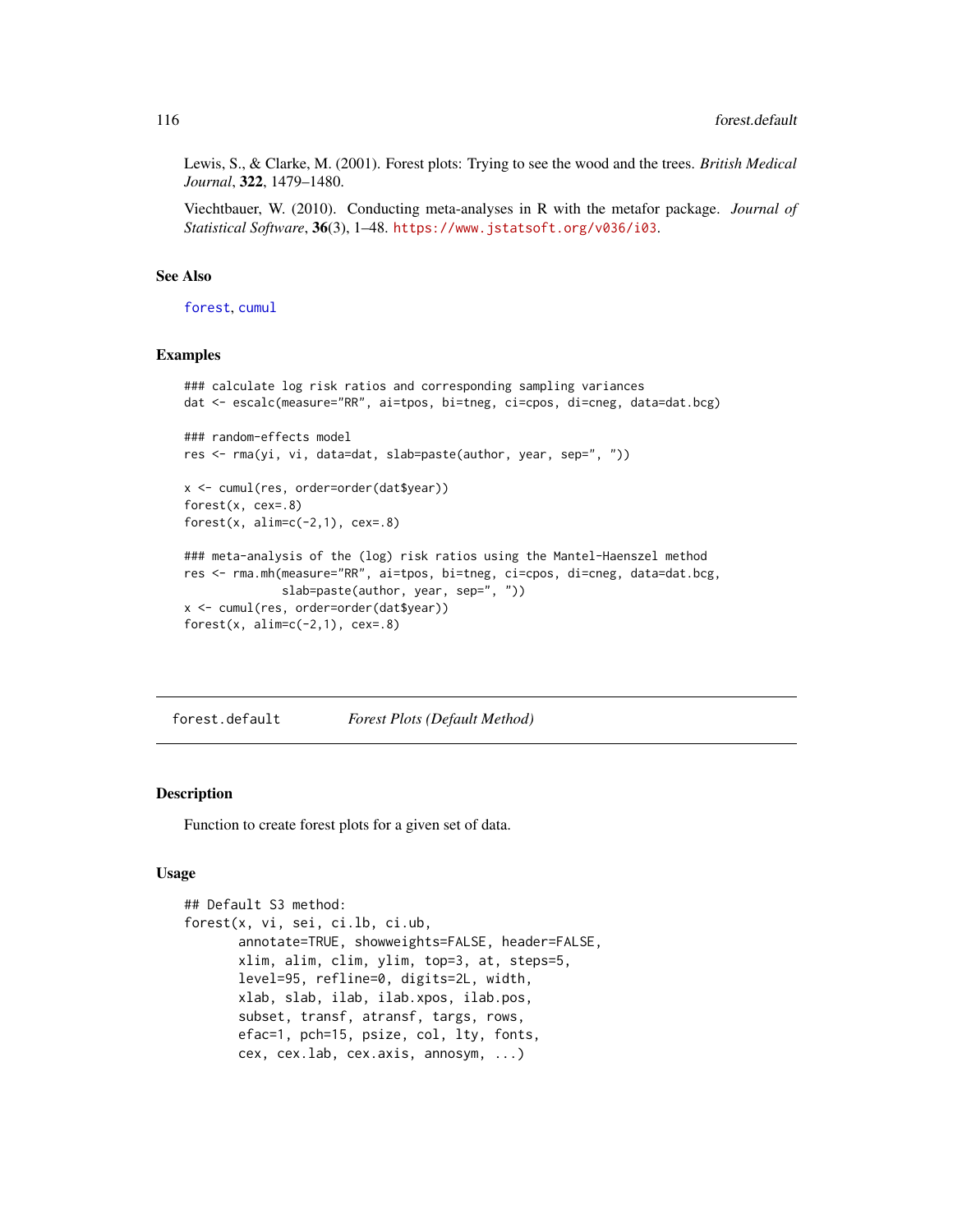# forest.default 117

| х           | vector of length $k$ with the observed effect sizes or outcomes.                                                                                                                                                                                                                                                                                                                                                                                                                                               |
|-------------|----------------------------------------------------------------------------------------------------------------------------------------------------------------------------------------------------------------------------------------------------------------------------------------------------------------------------------------------------------------------------------------------------------------------------------------------------------------------------------------------------------------|
| vi          | vector of length $k$ with the corresponding sampling variances.                                                                                                                                                                                                                                                                                                                                                                                                                                                |
| sei         | vector of length $k$ with the corresponding standard errors (note: only one of the<br>two, vi or sei, needs to be specified).                                                                                                                                                                                                                                                                                                                                                                                  |
| ci.lb       | vector of length $k$ with the corresponding lower confidence interval bounds. Not<br>needed if vi or sei is specified. See 'Details'.                                                                                                                                                                                                                                                                                                                                                                          |
| ci.ub       | vector of length $k$ with the corresponding upper confidence interval bounds. Not<br>needed if vi or sei is specified. See 'Details'.                                                                                                                                                                                                                                                                                                                                                                          |
| annotate    | logical specifying whether annotations should be added to the plot (the default<br>is TRUE).                                                                                                                                                                                                                                                                                                                                                                                                                   |
| showweights | logical specifying whether the annotations should also include inverse variance<br>weights (the default is FALSE).                                                                                                                                                                                                                                                                                                                                                                                             |
| header      | logical specifying whether column headings should be added to the plot (the<br>default is FALSE). Can also be a character vector to specify the left and right<br>headings.                                                                                                                                                                                                                                                                                                                                    |
| xlim        | horizontal limits of the plot region. If unspecified, the function tries to set the<br>horizontal plot limits to some sensible values.                                                                                                                                                                                                                                                                                                                                                                         |
| alim        | the actual x-axis limits. If unspecified, the function tries to set the x-axis limits<br>to some sensible values.                                                                                                                                                                                                                                                                                                                                                                                              |
| clim        | limits for the confidence intervals. If unspecified, no limits are used.                                                                                                                                                                                                                                                                                                                                                                                                                                       |
| ylim        | the y limits of the plot. If unspecified, the function tries to set the y-axis limits<br>to some sensible values.                                                                                                                                                                                                                                                                                                                                                                                              |
| top         | the amount of space to leave empty at the top of the plot (e.g., for adding head-<br>ers) (the default is 3 rows).                                                                                                                                                                                                                                                                                                                                                                                             |
| at          | position of the x-axis tick marks and corresponding labels. If unspecified, the<br>function tries to set the tick mark positions/labels to some sensible values.                                                                                                                                                                                                                                                                                                                                               |
| steps       | the number of tick marks for the x-axis (the default is 5). Ignored when the user<br>specifies the positions via the at argument.                                                                                                                                                                                                                                                                                                                                                                              |
| level       | numerical value between 0 and 100 specifying the confidence interval level (the<br>default is 95).                                                                                                                                                                                                                                                                                                                                                                                                             |
| refline     | value at which a vertical 'reference' line should be drawn (the default is 0). The<br>line can be suppressed by setting this argument to NA.                                                                                                                                                                                                                                                                                                                                                                   |
| digits      | integer specifying the number of decimal places to which the tick mark labels<br>of the x-axis and the annotations should be rounded (the default is 2L). Can also<br>be a vector of two integers, the first specifying the number of decimal places for<br>the annotations, the second for the x-axis labels. When specifying an integer<br>(e.g., 2L), trailing zeros after the decimal mark are dropped for the x-axis labels.<br>When specifying a numerical value (e.g., 2), trailing zeros are retained. |
| width       | optional integer to manually adjust the width of the columns for the annotations.                                                                                                                                                                                                                                                                                                                                                                                                                              |
| xlab        | title for the x-axis. If unspecified, the function tries to set an appropriate axis<br>title.                                                                                                                                                                                                                                                                                                                                                                                                                  |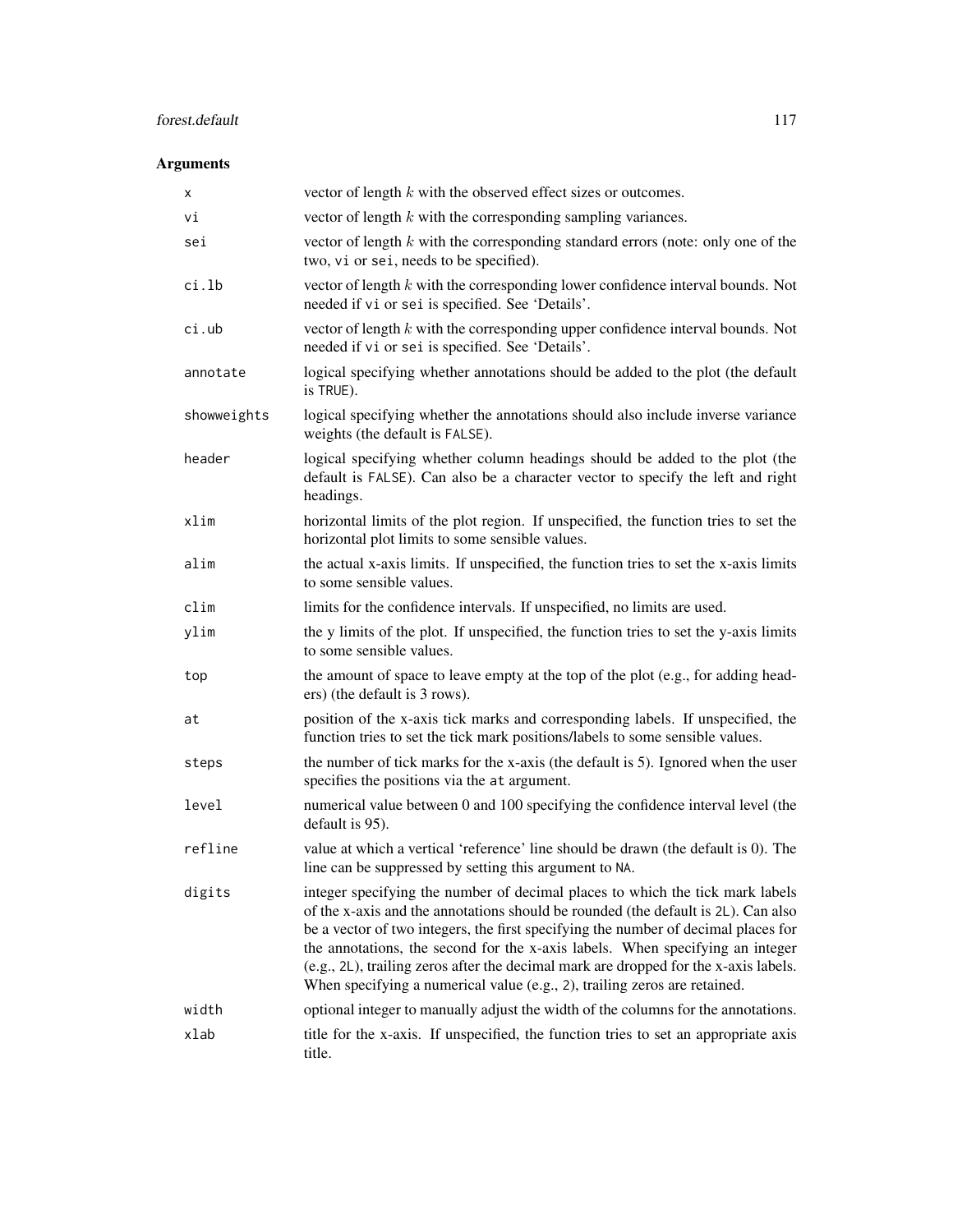| slab      | optional vector with labels for the $k$ studies. If unspecified, simple labels are<br>created within the function. To suppress labels, set this argument to NA.                                                                                                                                                                                 |
|-----------|-------------------------------------------------------------------------------------------------------------------------------------------------------------------------------------------------------------------------------------------------------------------------------------------------------------------------------------------------|
| ilab      | optional vector, matrix, or data frame providing additional information about the<br>studies that should be added to the plot.                                                                                                                                                                                                                  |
| ilab.xpos | vector of numerical value(s) specifying the x-axis position(s) of the variable(s)<br>given via ilab (must be specified if ilab is specified).                                                                                                                                                                                                   |
| ilab.pos  | integer(s) (either 1, 2, 3, or 4) specifying the alignment of the vector(s) given via<br>ilab (2 means right, 4 mean left aligned). If unspecified, the default is to center<br>the labels.                                                                                                                                                     |
| subset    | optional (logical or numeric) vector indicating the subset of studies that should<br>be included in the plot. Note that this argument can also be used for reordering<br>the studies.                                                                                                                                                           |
| transf    | optional argument specifying the name of a function that should be used to trans-<br>form the observed effect sizes or outcomes and corresponding confidence inter-<br>val bounds (e.g., transf=exp; see also transf). If unspecified, no transformation<br>is used.                                                                            |
| atransf   | optional argument specifying the name of a function that should be used to trans-<br>form the x-axis labels and annotations (e.g., atransf=exp; see also transf). If<br>unspecified, no transformation is used.                                                                                                                                 |
| targs     | optional arguments needed by the function specified via transf or atransf.                                                                                                                                                                                                                                                                      |
| rows      | optional vector specifying the rows (or more generally, the horizontal positions)<br>for plotting the outcomes. If unspecified, the function sets this value automati-<br>cally. Can also be a single value specifying the row (horizontal position) of the<br>first outcome (the remaining outcomes are then plotted below this starting row). |
| efac      | vertical expansion factor for confidence interval limits and arrows. The default<br>value of 1 should usually work okay. Can also be a vector of two numbers, the<br>first for CI limits, the second for arrows.                                                                                                                                |
| pch       | plotting symbol to use for the observed effect sizes or outcomes. By default,<br>a filled square is used. See points for other options. Can also be a vector of<br>values.                                                                                                                                                                      |
| psize     | optional vector with point sizes for the observed effect sizes or outcomes. If<br>unspecified, the point sizes are an inverse function of the precision of the esti-<br>mates.                                                                                                                                                                  |
| col       | optional character string specifying the name of a color to use for plotting ("black"<br>is used by default if not specified). Can also be a vector of color names.                                                                                                                                                                             |
| lty       | optional character string specifying the line type for the confidence intervals (if<br>unspecified, the function sets this to "solid" by default).                                                                                                                                                                                              |
| fonts     | optional character string specifying the font to use for the study labels, anno-<br>tations, and the extra information (if specified via ilab). If unspecified, the<br>default font is used.                                                                                                                                                    |
| cex       | optional character and symbol expansion factor. If unspecified, the function tries<br>to set this to a sensible value.                                                                                                                                                                                                                          |
| cex.lab   | optional expansion factor for the x-axis title. If unspecified, the function tries to<br>set this to a sensible value.                                                                                                                                                                                                                          |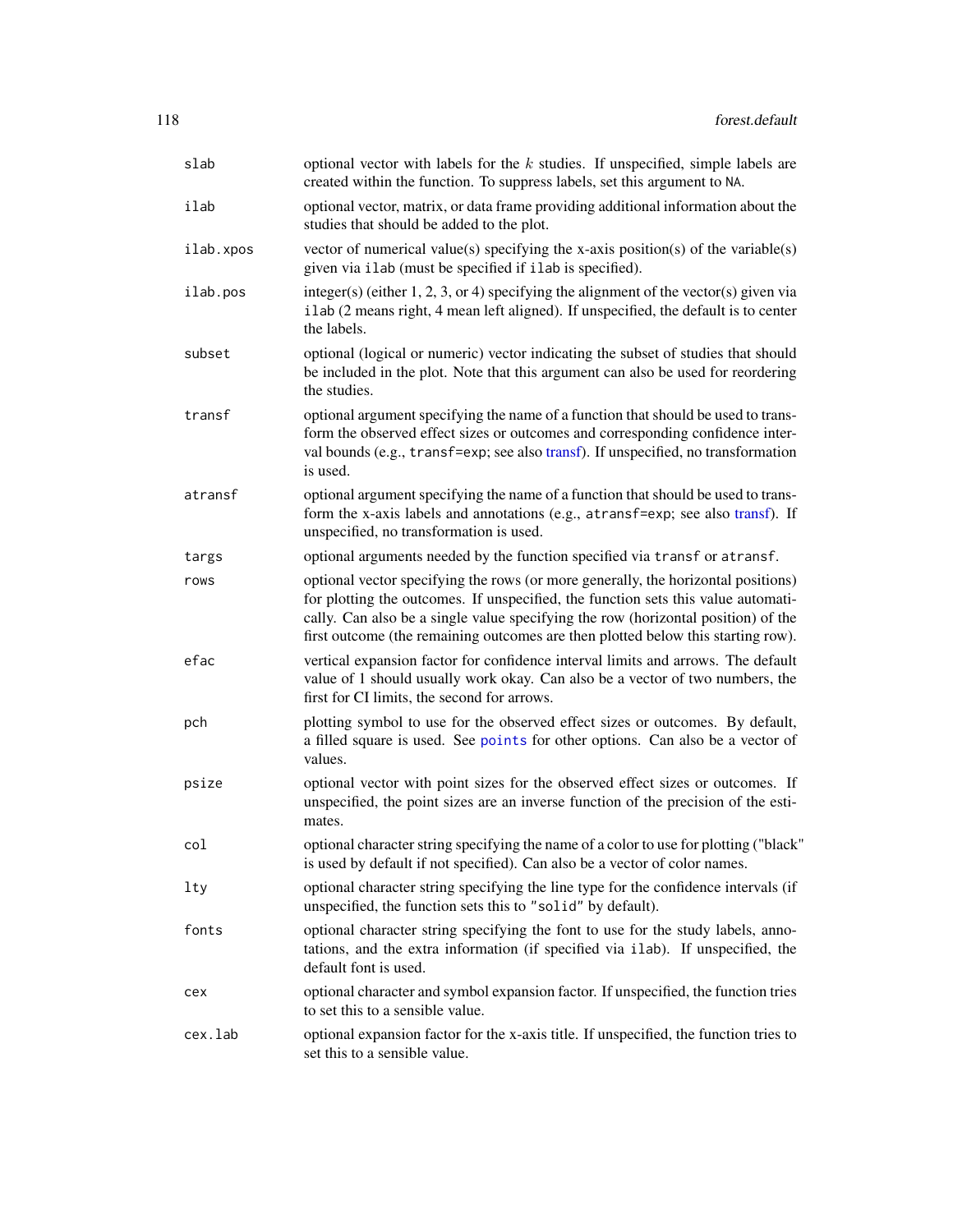| cex.axis  | optional expansion factor for the x-axis labels. If unspecified, the function tries<br>to set this to a sensible value. |
|-----------|-------------------------------------------------------------------------------------------------------------------------|
| annosym   | optional vector of length 3 to change the left bracket, separation, and right<br>bracket symbols for the annotations.   |
| $\ddotsc$ | other arguments.                                                                                                        |

# Details

The plot shows the individual observed effect sizes or outcomes with corresponding confidence intervals. To use the function, one should specify the observed effect sizes or outcomes (via the x argument) together with the corresponding sampling variances (via the vi argument) or with the corresponding standard errors (via the sei argument). Alternatively, one can specify the observed effect sizes or outcomes together with the corresponding confidence interval bounds (via the ci.lb and ci.ub arguments).

With the transf argument, the observed effect sizes or outcomes and corresponding confidence interval bounds can be transformed with some suitable function. For example, when plotting log odds ratios, then one could use transf=exp to obtain a forest plot showing the odds ratios. Alternatively, one can use the atransf argument to transform the x-axis labels and annotations (e.g., atransf=exp). See also [transf](#page-258-0) for some transformation functions useful for meta-analyses. The examples below illustrate the use of these arguments.

By default, the studies are ordered from top to bottom (i.e., the first study in the dataset will be placed in row k, the second study in row  $k - 1$ , and so on, until the last study, which is placed in the first row). The studies can be reordered with the subset argument (by specifying a vector with indices with the desired order).

Summary estimates can also be added to the plot with the [addpoly](#page-9-0) function. See the documentation for that function for examples.

## Note

The function tries to set some sensible values for the optional arguments, but it may be necessary to tweak these in certain circumstances.

The function actually returns some information about the chosen defaults invisibly. Printing this information is useful as a starting point to make adjustments to the plot.

If the number of studies is quite large, the labels, annotations, and symbols may become quite small and impossible to read. Stretching the plot window vertically may then provide a more readable figure (one should call the function again after adjusting the window size, so that the label/symbol sizes can be properly adjusted). Also, the cex, cex.lab, and cex.axis arguments are then useful to adjust the symbol and text sizes.

If the horizontal plot and/or x-axis limits are set by the user, then the horizontal plot limits (xlim) must be at least as wide as the x-axis limits (alim). This restriction is enforced inside the function.

If the outcome measure used for creating the plot is bounded (e.g., correlations are bounded between  $-1$  and 1, proportions are bounded between 0 and 1), one can use the clim argument to enforce those limits (confidence intervals cannot exceed those bounds then).

The lty argument can also be a vector of two elements, the first for specifying the line type of the individual CIs ("solid" by default), the second for the line type of the horizontal line that is automatically added to the plot ("solid" by default; set to "blank" to remove it).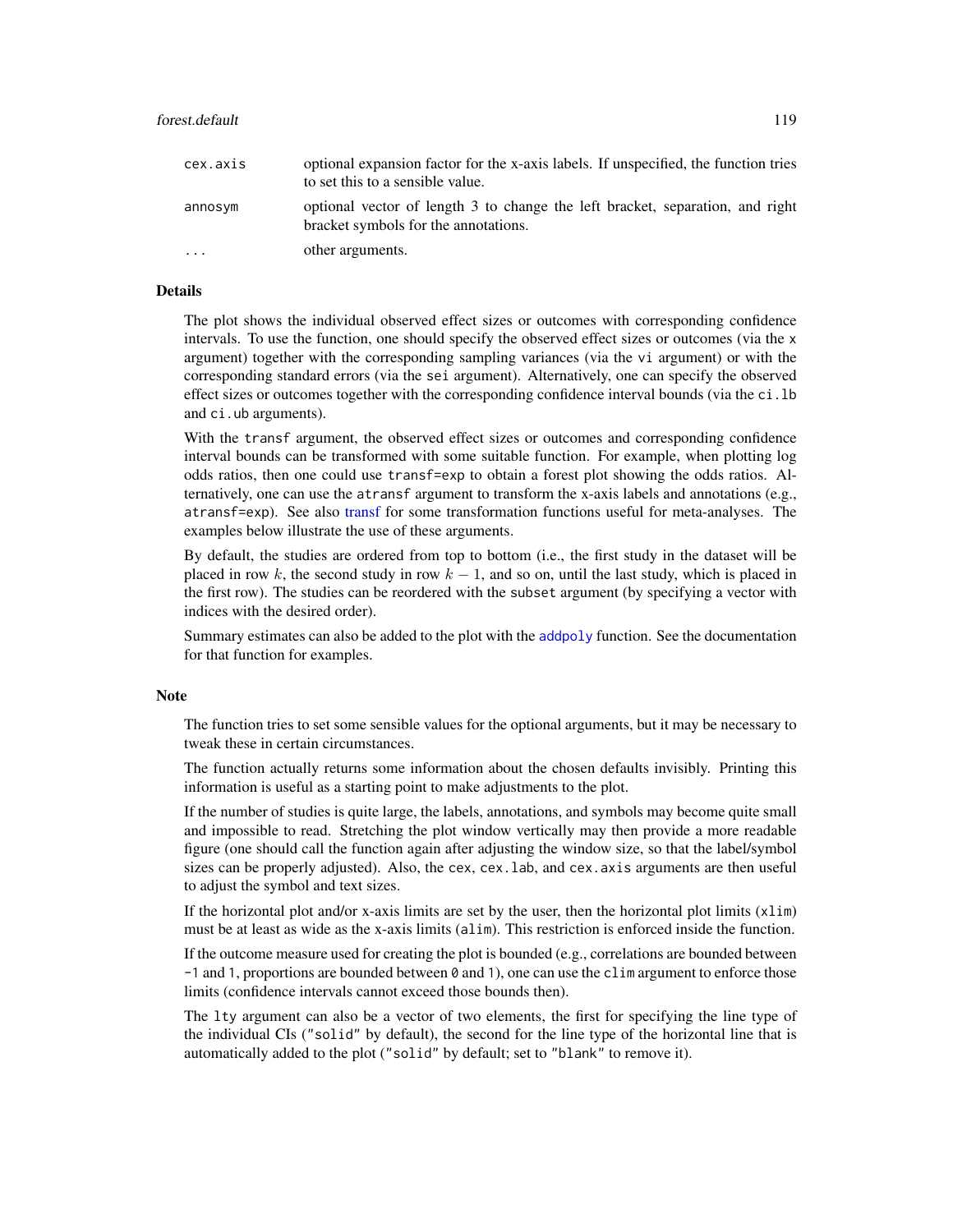### Author(s)

Wolfgang Viechtbauer <wvb@metafor-project.org> <http://www.metafor-project.org/>

#### References

Lewis, S., & Clarke, M. (2001). Forest plots: Trying to see the wood and the trees. *British Medical Journal*, 322, 1479–1480.

Viechtbauer, W. (2010). Conducting meta-analyses in R with the metafor package. *Journal of Statistical Software*, 36(3), 1–48. <https://www.jstatsoft.org/v036/i03>.

#### See Also

[forest](#page-111-0), [forest.rma](#page-119-0), [addpoly](#page-9-0)

## Examples

```
### calculate log risk ratios and corresponding sampling variances
dat <- escalc(measure="RR", ai=tpos, bi=tneg, ci=cpos, di=cneg, data=dat.bcg)
### default forest plot of the observed log risk ratios
forest(dat$yi, dat$vi)
### forest plot of the observed risk ratios
forest(dat$yi, dat$vi, slab=paste(dat$author, dat$year, sep=", "), transf=exp,
      alim=c(0,2), steps=5, xlim=c(-2.5,4), refline=1, cex=.9)
### forest plot of the observed risk ratios
forest(dat$yi, dat$vi, slab=paste(dat$author, dat$year, sep=", "), atransf=exp,
      at=log(c(.05,.25,1,4,20)), xlim=c(-10,8), cex=.9)
### forest plot of the observed risk ratios with studies ordered by the RRs
forest(dat$yi, dat$vi, slab=paste(dat$author, dat$year, sep=", "), atransf=exp,
      at=log(c(.05,.25,1,4,20)), xlim=c(-10,8), cex=.9, subset=order(dat$yi))
```
### see also examples for the forest.rma function

<span id="page-119-0"></span>forest.rma *Forest Plots (Method for 'rma' Objects)*

### Description

Function to create forest plots for objects of class "rma".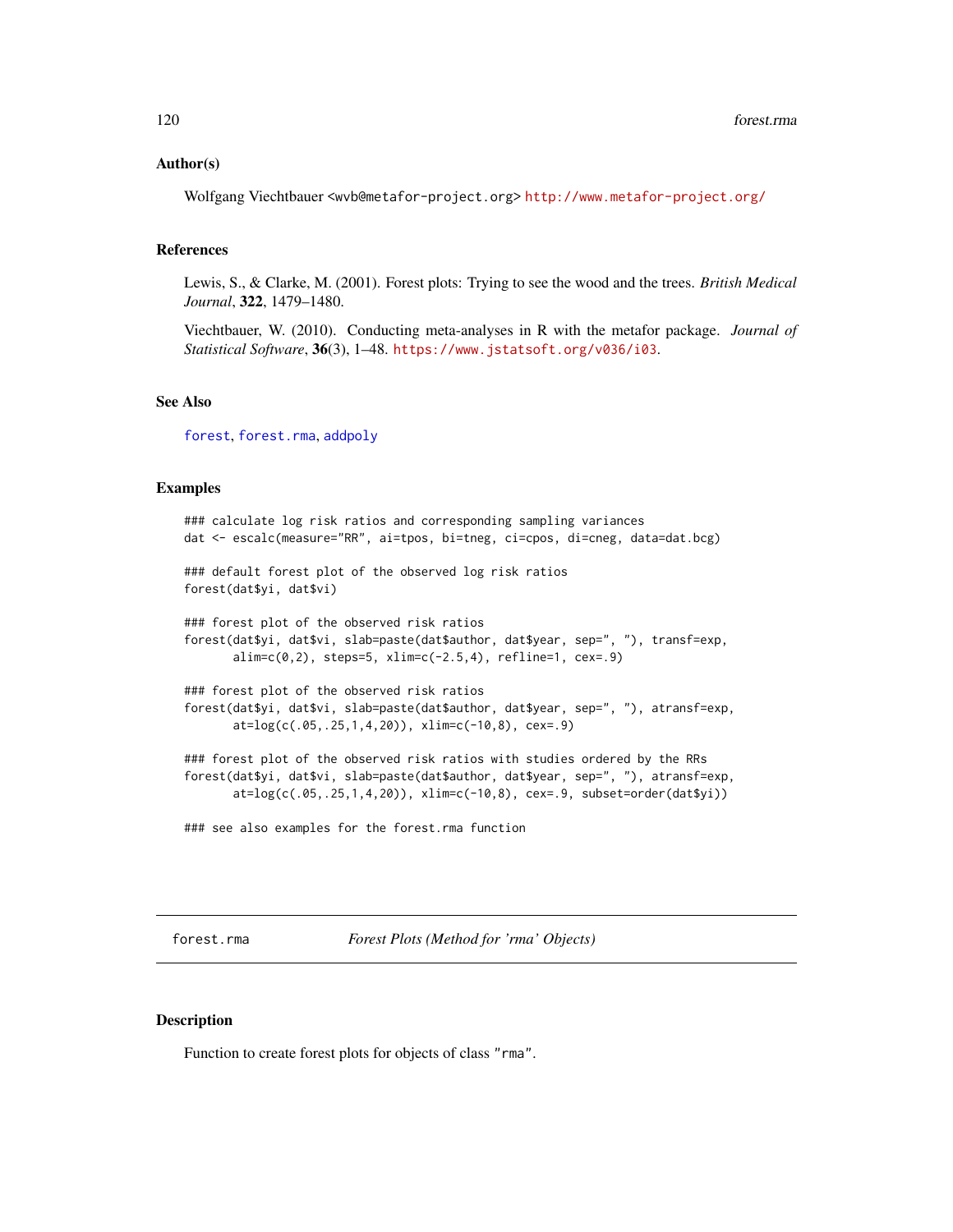#### forest.rma 121

# Usage

```
## S3 method for class 'rma'
forest(x, annotate=TRUE, addfit=TRUE, addcred=FALSE,
       showweights=FALSE, header=FALSE,
       xlim, alim, clim, ylim, top=3, at, steps=5,
       level=x$level, refline=0, digits=2L, width,
       xlab, slab, mlab, ilab, ilab.xpos, ilab.pos,
       order, transf, atransf, targs, rows,
       efac=1, pch=15, psize, col, border, lty, fonts,
       cex, cex.lab, cex.axis, annosym, ...)
```

| x           | an object of class "rma".                                                                                                                                                                               |
|-------------|---------------------------------------------------------------------------------------------------------------------------------------------------------------------------------------------------------|
| annotate    | logical specifying whether annotations should be added to the plot (the default<br>is TRUE).                                                                                                            |
| addfit      | logical specifying whether the summary estimate (for models without modera-<br>tors) or fitted values (for models with moderators) should be added to the plot<br>(the default is TRUE). See 'Details'. |
| addcred     | logical specifying whether the bounds of the credibility/prediction interval should<br>be added to the plot (the default is FALSE). See 'Details'.                                                      |
| showweights | logical specifying whether the annotations should also include the weights given<br>to the observed effects or outcomes during the model fitting (the default is<br>FALSE).                             |
| header      | logical specifying whether column headings should be added to the plot (the<br>default is FALSE). Can also be a character vector to specify the left and right<br>headings.                             |
| xlim        | horizontal limits of the plot region. If unspecified, the function tries to set the<br>horizontal plot limits to some sensible values.                                                                  |
| alim        | the actual x-axis limits. If unspecified, the function tries to set the x-axis limits<br>to some sensible values.                                                                                       |
| clim        | limits for the confidence/credibility/prediction intervals. If unspecified, no limits<br>are used.                                                                                                      |
| ylim        | the y limits of the plot. If unspecified, the function tries to set the y-axis limits<br>to some sensible values.                                                                                       |
| top         | the amount of space to leave empty at the top of the plot (e.g., for adding head-<br>ers) (the default is 3 rows).                                                                                      |
| at          | position of the x-axis tick marks and corresponding labels. If unspecified, the<br>function tries to set the tick mark positions/labels to some sensible values.                                        |
| steps       | the number of tick marks for the x-axis (the default is 5). Ignored when the user<br>specifies the positions via the at argument.                                                                       |
| level       | numerical value between 0 and 100 specifying the confidence interval level (the<br>default is to take the value from the object).                                                                       |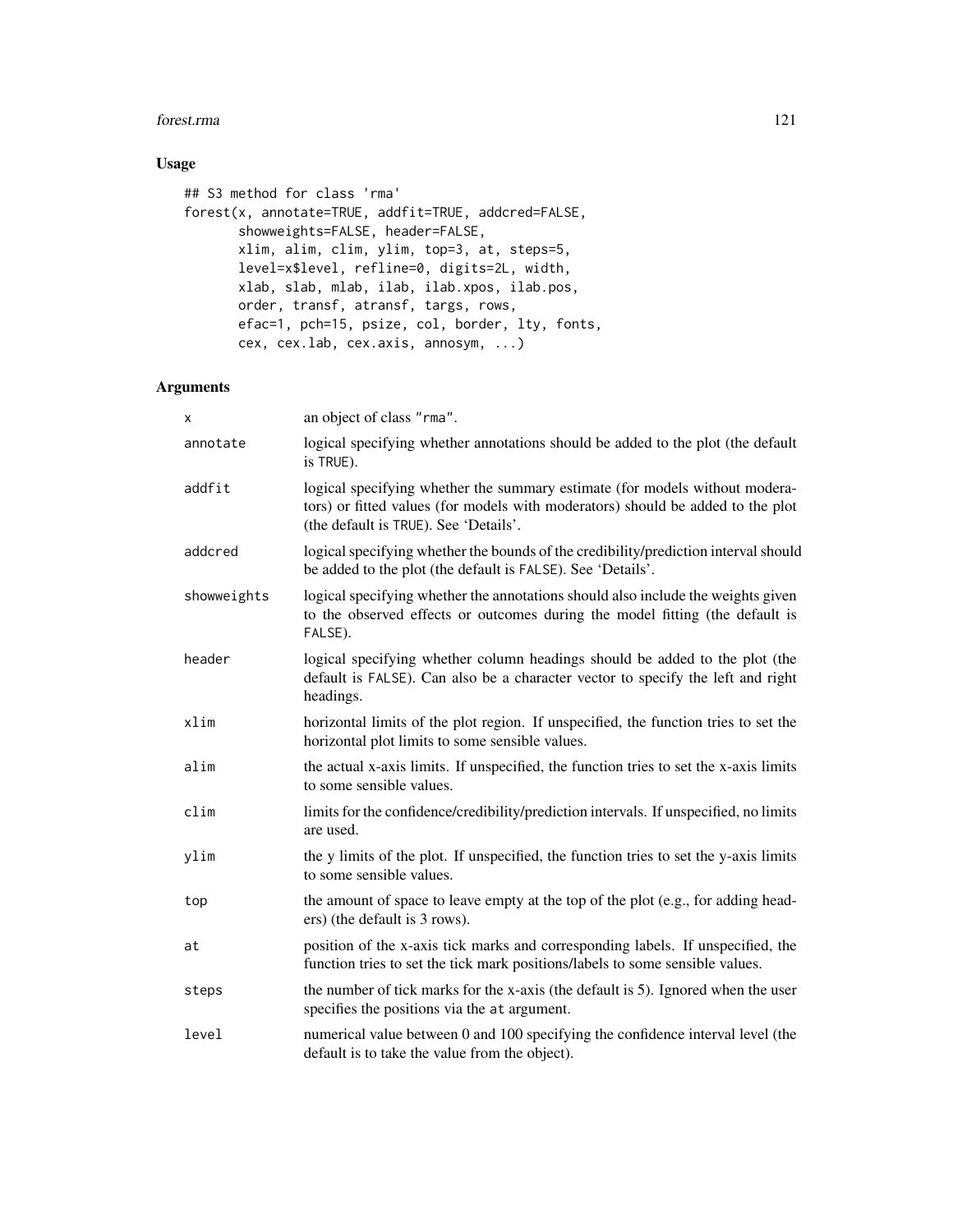| refline   | value at which a vertical 'reference' line should be drawn (the default is 0). The<br>line can be suppressed by setting this argument to NA.                                                                                                                                                                                                                                                                                                                                                                   |
|-----------|----------------------------------------------------------------------------------------------------------------------------------------------------------------------------------------------------------------------------------------------------------------------------------------------------------------------------------------------------------------------------------------------------------------------------------------------------------------------------------------------------------------|
| digits    | integer specifying the number of decimal places to which the tick mark labels<br>of the x-axis and the annotations should be rounded (the default is 2L). Can also<br>be a vector of two integers, the first specifying the number of decimal places for<br>the annotations, the second for the x-axis labels. When specifying an integer<br>(e.g., 2L), trailing zeros after the decimal mark are dropped for the x-axis labels.<br>When specifying a numerical value (e.g., 2), trailing zeros are retained. |
| width     | optional integer to manually adjust the width of the columns for the annotations.                                                                                                                                                                                                                                                                                                                                                                                                                              |
| xlab      | title for the x-axis. If unspecified, the function tries to set an appropriate axis<br>title.                                                                                                                                                                                                                                                                                                                                                                                                                  |
| slab      | optional vector with labels for the $k$ studies. If unspecified, the labels are either<br>taken from the object (if study labels were specified) or simple labels are created<br>within the function. To suppress labels, set this argument to NA.                                                                                                                                                                                                                                                             |
| mlab      | optional character string giving a label to the summary estimate from a fixed- or<br>random-effects model. If unspecified, the label is created within the function.                                                                                                                                                                                                                                                                                                                                           |
| ilab      | optional vector, matrix, or data frame providing additional information about the<br>studies that should be added to the plot.                                                                                                                                                                                                                                                                                                                                                                                 |
| ilab.xpos | vector of numerical value(s) specifying the x-axis position(s) of the variable(s)<br>given via ilab (must be specified if ilab is specified).                                                                                                                                                                                                                                                                                                                                                                  |
| ilab.pos  | integer(s) (either $1, 2, 3$ , or 4) specifying the alignment of the vector(s) given via<br>ilab (2 means right, 4 mean left aligned). If unspecified, the default is to center<br>the labels.                                                                                                                                                                                                                                                                                                                 |
| order     | optional character string specifying how the studies should be ordered. See<br>'Details'.                                                                                                                                                                                                                                                                                                                                                                                                                      |
| transf    | optional argument specifying the name of a function that should be used to trans-<br>form the observed effect sizes, summary estimates, fitted values, and confidence<br>interval bounds (e.g., transf=exp; see also transf). If unspecified, no transfor-<br>mation is used.                                                                                                                                                                                                                                  |
| atransf   | optional argument specifying the name of a function that should be used to trans-<br>form the x-axis labels and annotations (e.g., atransf=exp; see also transf). If<br>unspecified, no transformation is used.                                                                                                                                                                                                                                                                                                |
| targs     | optional arguments needed by the function specified via transf or atransf.                                                                                                                                                                                                                                                                                                                                                                                                                                     |
| rows      | optional vector specifying the rows (or more generally, the horizontal positions)<br>for plotting the outcomes. If unspecified, the function sets this value automati-<br>cally. Can also be a single value specifying the row (horizontal position) of the<br>first outcome (the remaining outcomes are then plotted below this starting row).                                                                                                                                                                |
| efac      | vertical expansion factor for confidence interval limits, arrows, and the symbol<br>used to denote summary estimates. The default value of 1 should usually work<br>okay. Can also be a vector of two numbers, the first for CI limits and arrows, the<br>second for summary estimates. Can also be a vector of three numbers, the first<br>for CI limits, the second for arrows, the third for summary estimates.                                                                                             |
| pch       | plotting symbol to use for the observed effect sizes or outcomes. By default,<br>a filled square is used. See points for other options. Can also be a vector of<br>values.                                                                                                                                                                                                                                                                                                                                     |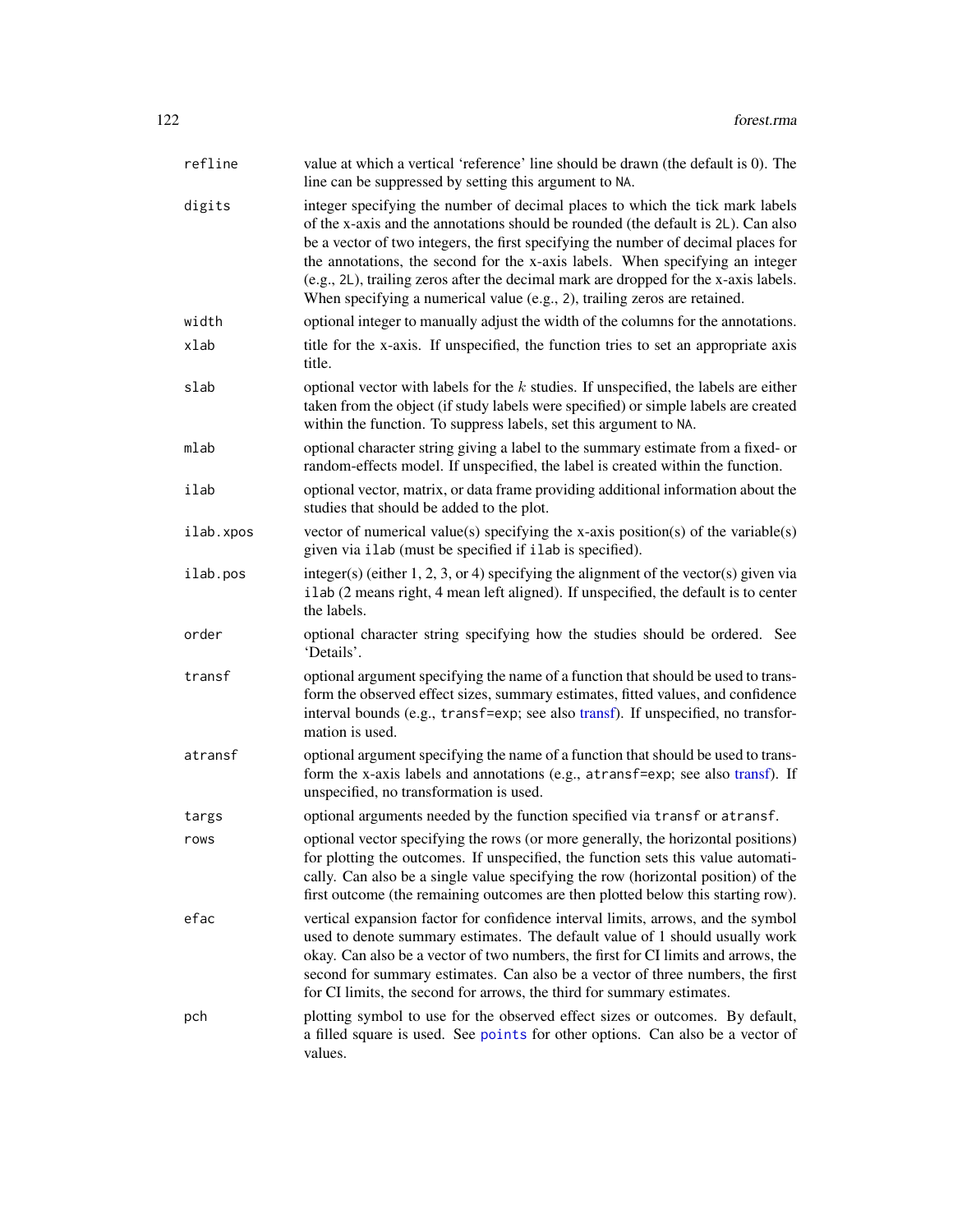| psize    | optional vector with point sizes for the observed effect sizes or outcomes. If<br>unspecified, the point sizes are an inverse function of the model weights.                                 |
|----------|----------------------------------------------------------------------------------------------------------------------------------------------------------------------------------------------|
| cex      | optional character and symbol expansion factor. If unspecified, the function tries<br>to set this to a sensible value.                                                                       |
| cex.lab  | optional expansion factor for the x-axis title. If unspecified, the function tries to<br>set this to a sensible value.                                                                       |
| cex.axis | optional expansion factor for the x-axis labels. If unspecified, the function tries<br>to set this to a sensible value.                                                                      |
| col      | optional character string specifying the name of a color to use for the summary<br>polygon or fitted values. If unspecified, the function sets a default color.                              |
| border   | optional character string specifying the name of a color to use for the border of<br>the summary polygon or fitted values. If unspecified, the function sets a default<br>color.             |
| $1$ ty   | optional character string specifying the line type for the confidence intervals (if<br>unspecified, the function sets this to "solid" by default).                                           |
| fonts    | optional character string specifying the font to use for the study labels, anno-<br>tations, and the extra information (if specified via ilab). If unspecified, the<br>default font is used. |
| annosym  | optional vector of length 3 to change the left bracket, separation, and right<br>bracket symbols for the annotations.                                                                        |
|          | other arguments.                                                                                                                                                                             |

# Details

The plot shows the individual observed effect sizes or outcomes with corresponding confidence intervals.

For fixed- and random-effects models (i.e., for models without moderators), a polygon is added to the bottom of the forest plot, showing the summary estimate based on the model (with the outer edges of the polygon indicating the confidence interval limits). The col and border arguments can be used to adjust the (border) color of the polygon.

For random-effects models and if addcred=TRUE, a dotted line indicates the (approximate) bounds of the credibility/credible or prediction interval (the interval indicates where level % of the true effects are expected to fall) (Riley et al., 2011). For random-effects models of class "rma.mv" (see [rma.mv](#page-220-0)) with multiple  $\tau^2$  values, the addcred argument can be used to specify for which level of the inner factor the credibility/prediction intervals should be provided (since the credibility/prediction intervals differ depending on the  $\tau^2$  value). If the model should also contain multiple multiple  $\gamma^2$ values, the addcred argument should then be of length 2 to specify the levels of both inner factors.

For models involving moderators, the fitted value for each study is added as a polygon to the plot. By default, the width of the polygons corresponds to the confidence interval limits for the fitted values. By setting addcred=TRUE, the width reflects the credibility/prediction interval limits. Again, the col and border arguments can be used to adjust the (border) color of the polygons. These polygons can be suppressed by setting addfit=FALSE.

With the transf argument, the observed effect sizes or outcomes, summary estimate, fitted values, confidence interval bounds, and credibility/prediction interval bounds can be transformed with some suitable function. For example, when plotting log odds ratios, one could use transf=exp to obtain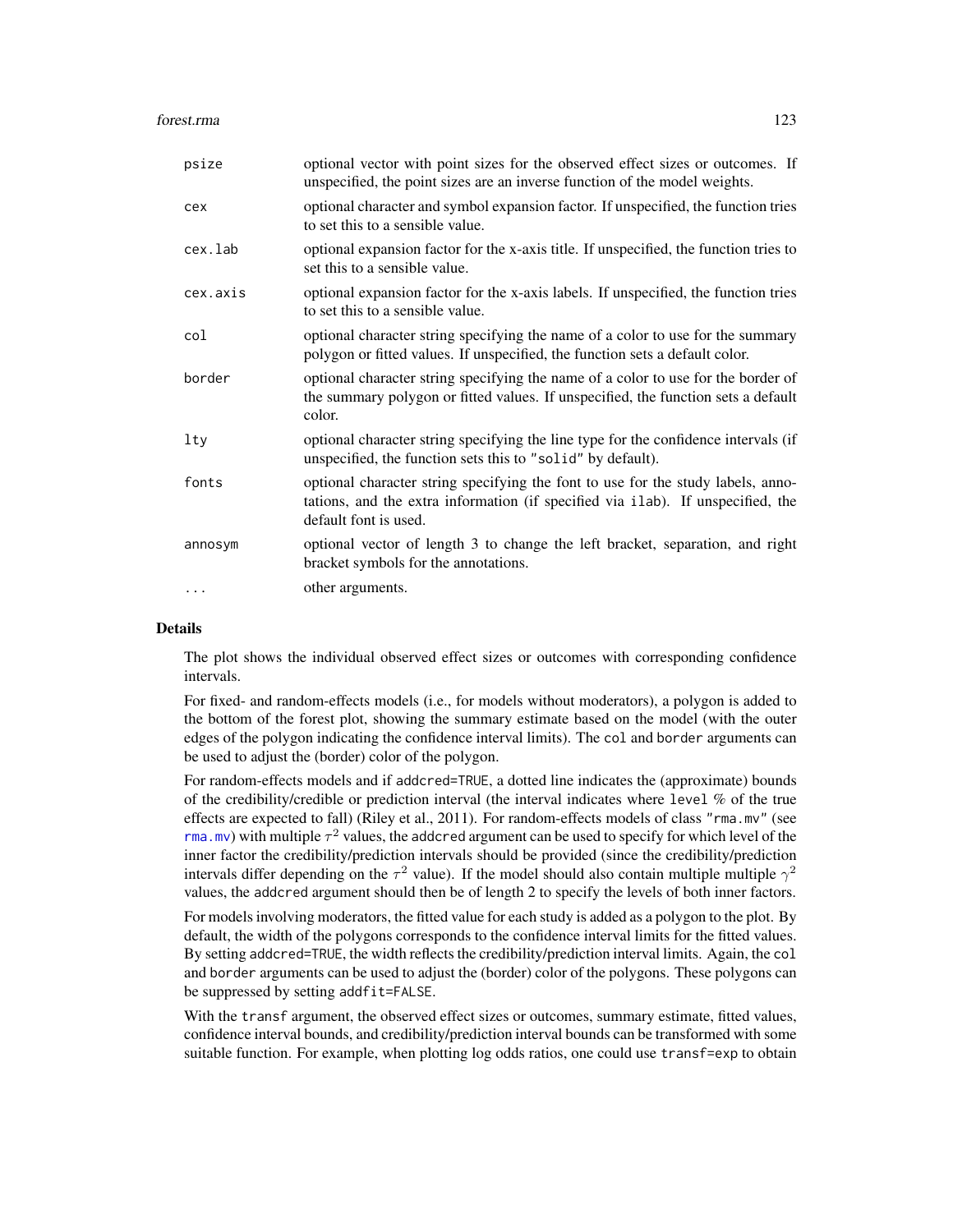a forest plot showing the odds ratios. Alternatively, one can use the atransf argument to transform the x-axis labels and annotations (e.g., atransf=exp). See also [transf](#page-258-0) for some transformation functions useful for meta-analyses. The examples below illustrate the use of these arguments.

By default, the studies are ordered from top to bottom (i.e., the first study in the dataset will be placed in row k, the second study in row  $k - 1$ , and so on, until the last study, which is placed in the first row). The studies can be reordered with the order argument:

- order="obs": the studies are ordered by the observed effect sizes,
- order="fit": the studies are ordered by the fitted values,
- order="prec": the studies are ordered by their sampling variances,
- order="resid": the studies are ordered by the size of their residuals,
- order="rstandard": the studies are ordered by the size of their standardized residuals,
- order="abs.resid": the studies are ordered by the size of their absolute residuals,
- order="abs.rstandard": the studies are ordered by the size of their absolute standardized residuals.

Alternatively, it is also possible to set order equal to a vector with indices specifying the desired order (see examples below).

Additional summary estimates can also be added to the plot with the [addpoly](#page-9-0) function. See the documentation for that function for examples.

#### **Note**

The function tries to set some sensible values for the optional arguments, but it may be necessary to tweak these in certain circumstances.

The function actually returns some information about the chosen defaults invisibly. Printing this information is useful as a starting point to make adjustments to the plot (see examples below).

If the number of studies is quite large, the labels, annotations, and symbols may become quite small and impossible to read. Stretching the plot window vertically may then provide a more readable figure (one should call the function again after adjusting the window size, so that the label/symbol sizes can be properly adjusted). Also, the cex, cex.lab, and cex. axis arguments are then useful to adjust the symbol and text sizes.

If the horizontal plot and/or x-axis limits are set by the user, then the horizontal plot limits (xlim) must be at least as wide as the x-axis limits (alim). This restriction is enforced inside the function.

If the outcome measure used for creating the plot is bounded (e.g., correlations are bounded between  $-1$  and 1, proportions are bounded between 0 and 1), one can use the clim argument to enforce those limits (confidence/credibility/prediction intervals cannot exceed those bounds then).

The models without moderators, the col argument can also be a vector of two elements, the first for specifying the color of the summary polygon, the second for specifying the color of the line for the credibility/prediction interval.

The lty argument can also be a vector of up to three elements, the first for specifying the line type of the individual CIs ("solid" by default), the second for the line type of the credibility/prediction interval ("dotted" by default), the third for the line type of the horizontal lines that are automatically added to the plot ("solid" by default; set to "blank" to remove them).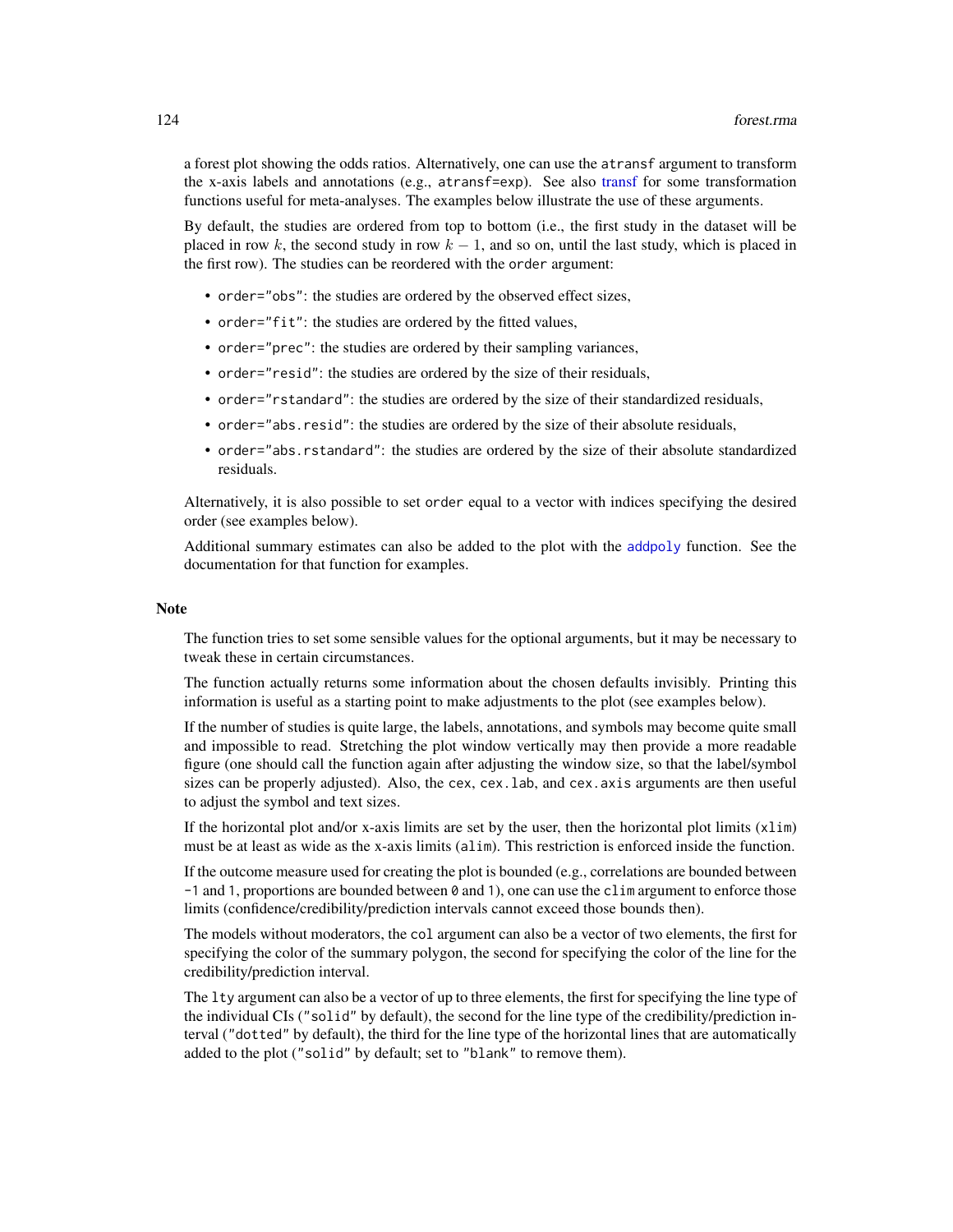#### forest.rma 125

## Author(s)

Wolfgang Viechtbauer <wvb@metafor-project.org> <http://www.metafor-project.org/>

#### References

Lewis, S., & Clarke, M. (2001). Forest plots: Trying to see the wood and the trees. *British Medical Journal*, 322, 1479–1480.

Riley, R. D., Higgins, J. P. T., & Deeks, J. J. (2011). Interpretation of random effects meta-analyses. *British Medical Journal*, 342, d549.

Viechtbauer, W. (2010). Conducting meta-analyses in R with the metafor package. *Journal of Statistical Software*, 36(3), 1–48. <https://www.jstatsoft.org/v036/i03>.

## See Also

[forest](#page-111-0), [forest.default](#page-115-0), [addpoly](#page-9-0)

### Examples

```
### meta-analysis of the log risk ratios using a random-effects model
res <- rma(measure="RR", ai=tpos, bi=tneg, ci=cpos, di=cneg, data=dat.bcg,
           slab=paste(author, year, sep=", "))
### default forest plot of the log risk ratios and summary estimate
forest(res, header=TRUE)
### summary estimate in row -1; studies in rows k=13 through 1; horizontal
### lines in rows 0 and k+1; two extra lines of space at the top for headings,
### and other annotations; headings (if requested) in line k+2
op <- par(xpd=TRUE)
text(x=-8.5, y=-1:16, -1:16, pos=4, cex=.5)
par(op)
### can also inspect defaults chosen
defaults <- forest(res)
defaults
### several forest plots illustrating the use of various arguments
forest(res, cex=.8)
forest(res, cex=.8, addcred=TRUE)
forest(res, cex=.8, alim=c(-3,3))
forest(res, cex=.8, order="prec", alim=c(-3,3))
forest(res, cex=.8, order=order(dat.bcg$ablat), addcred=TRUE)
### adjust xlim values to see how that changes the plot
forest(res)
par("usr")[1:2] ### this shows what xlim values were chosen by default
forest(res, xlim=c(-16,14))
forest(res, xlim=c(-18,10))
forest(res, xlim=c(-10,10))
```
### illustrate transf argument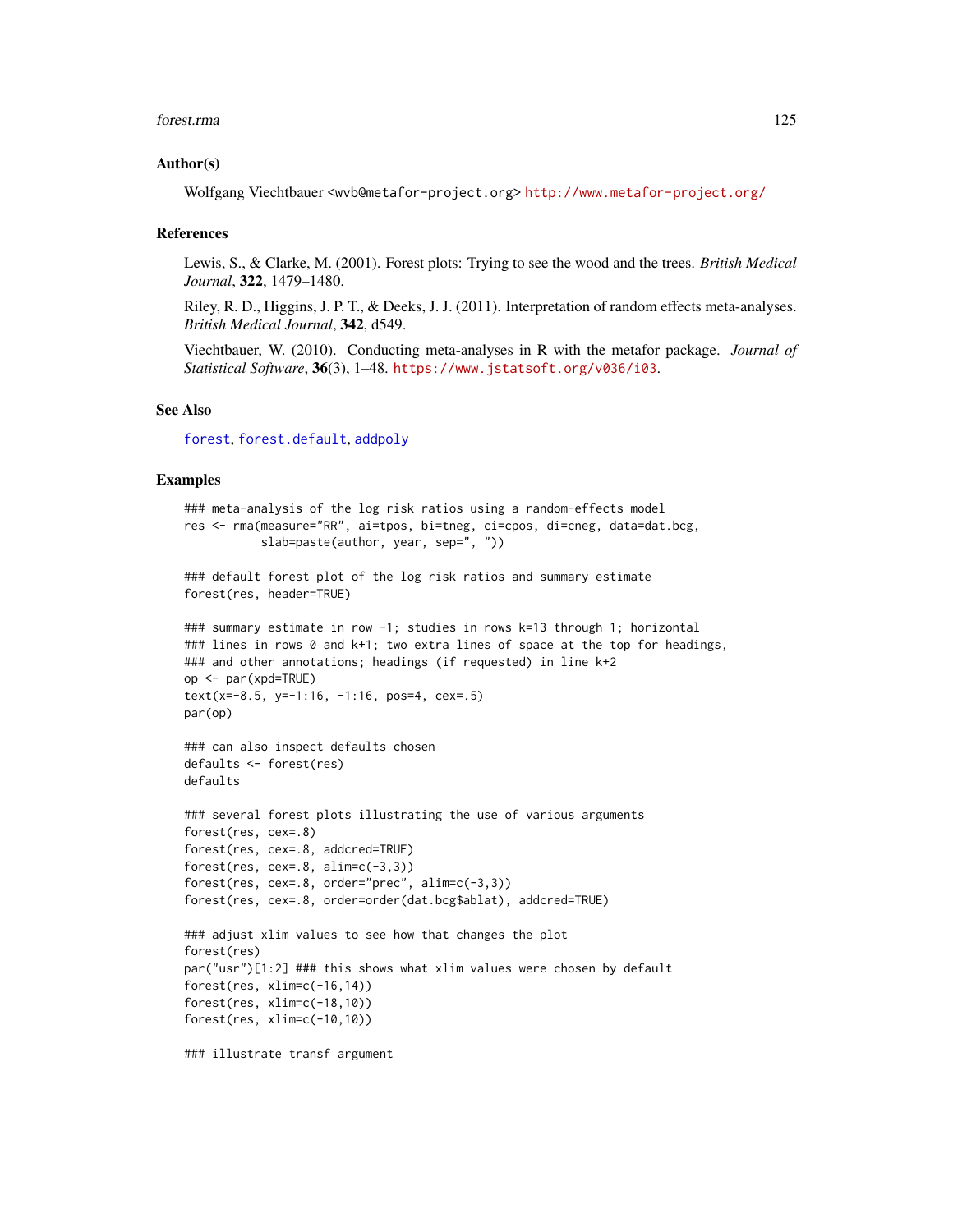```
forest(res, transf=exp, at=c(0,1,2,4,6), xlim=c(-8,12), cex=.8, refline=1, header=TRUE)
### illustrate atransf argument
forest(res, atransf=exp, at=log(c(.05,.25,1,4,20)), xlim=c(-8,7), cex=.8, header=TRUE)
### showweights argument
forest(res, atransf=exp, at=log(c(.05,.25,1,4,20)), xlim=c(-8,8),
      order="prec", showweights=TRUE, cex=.8)
### forest plot with extra annotations
### note: may need to widen plotting device to avoid overlapping text
forest(res, atransf=exp, at=log(c(.05, .25, 1, 4)), xlim=c(-16,6),
       ilab=cbind(dat.bcg$tpos, dat.bcg$tneg, dat.bcg$cpos, dat.bcg$cneg),
      ilab.xpos=c(-9.5,-8,-6,-4.5), cex=.75, header="Author(s) and Year")
op <- par(cex=.75, font=2)
text(c(-9.5,-8,-6,-4.5), 15, c("TB+", "TB-", "TB+", "TB-"))
text(c(-8.75,-5.25), 16, c("Vaccinated", "Control"))
par(op)
### mixed-effects model with absolute latitude in the model
res <- rma(measure="RR", ai=tpos, bi=tneg, ci=cpos, di=cneg, mods = ~ ablat,
          data=dat.bcg, slab=paste(author, year, sep=", "))
### forest plot with observed and fitted values
forest(res, xlim=c(-9,5), order="fit", cex=.8, ilab=dat.bcg$ablat,
      ilab.xpos=-4, atransf=exp, at=log(c(.05,.25,1,4)),
      header="Author(s) and Year")
text(-4, 15, "Latitude", cex=.8, font=2)
### meta-analysis of the log risk ratios using a random-effects model
res <- rma(measure="RR", ai=tpos, bi=tneg, ci=cpos, di=cneg, data=dat.bcg,
          slab=paste(author, year, sep=", "))
### for more complicated plots, the ylim and rows arguments may be useful
forest(res)
forest(res, ylim=c(-1.5, 16)) ### the default
forest(res, ylim=c(-1.5, 20)) ### extra space in plot
forest(res, ylim=c(-1.5, 20), rows=c(17:15, 12:6, 3:1)) ### set positions
### forest plot with subgrouping of studies
### note: may need to widen plotting device to avoid overlapping text
forest(res, xlim=c(-16, 6), at=log(c(.05, .25, 1, 4)), atransf=exp,
      ilab=cbind(dat.bcg$tpos, dat.bcg$tneg, dat.bcg$cpos, dat.bcg$cneg),
      ilab.xpos=c(-9.5,-8,-6,-4.5), cex=.75, ylim=c(-1, 21),
      order=order(dat.bcg$alloc), rows=c(1:2,5:11,14:17),
      header="Author(s) and Year")
op \leq par(cex=.75, font=4)
text(-16, c(18,12,3), c("Systematic Allocation", "Random Allocation",
                        "Alternate Allocation"), pos=4)
par(cex=.75, font=2)
text(c(-9.5,-8,-6,-4.5), 20, c("TB+", "TB-", "TB+", "TB-"))
text(c(-8.75,-5.25), 21, c("Vaccinated", "Control"))
par(op)
```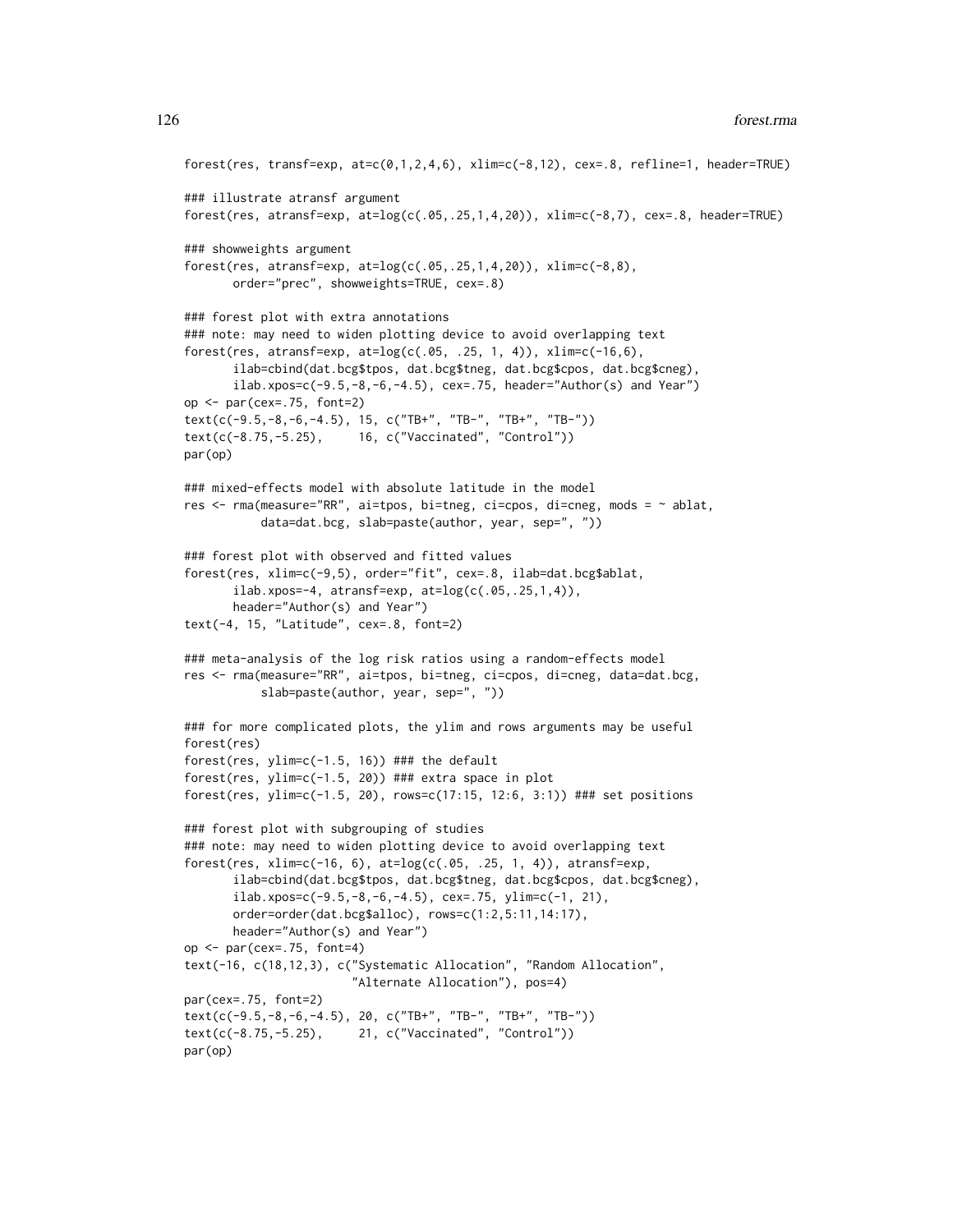```
### see also the addpoly.rma function for an example where summaries
### for the three subgroups are added to such a forest plot
### illustrate use of clim argument with a meta-analysis of raw correlation
### coefficients (data from Pritz, 1997); without clim=c(0,1), some of the
### CIs would have upper bounds larger than 1
dat <- escalc(measure="PR", xi=xi, ni=ni, data=dat.pritz1997)
res <- rma(yi, vi, data=dat, slab=paste0(study, ") ", authors))
forest(res, xlim=c(-1,2), alim=c(0,1), psize=1, refline=coef(res), clim=c(0,1), header=TRUE)
```
formula.rma *Model Formulae for 'rma' Objects*

Description

The function extracts model formulae for objects of class "rma".

#### Usage

```
## S3 method for class 'rma'
formula(x, type="mods", ...)
```
#### **Arguments**

| X        | an object of class "rma".                                                                                                                                                    |
|----------|------------------------------------------------------------------------------------------------------------------------------------------------------------------------------|
| type     | the formula which should be returned; either "mods" (default), "yi" (in case<br>argument y i was used to specify a formula), or "scale" (only for location-scale<br>models). |
| $\cdots$ | other arguments.                                                                                                                                                             |

# Value

The requested formula.

#### Author(s)

Wolfgang Viechtbauer <wvb@metafor-project.org> <http://www.metafor-project.org/>

# References

Viechtbauer, W. (2010). Conducting meta-analyses in R with the metafor package. *Journal of Statistical Software*, 36(3), 1–48. <https://www.jstatsoft.org/v036/i03>.

# See Also

[rma.uni](#page-235-0), [rma.mv](#page-220-0)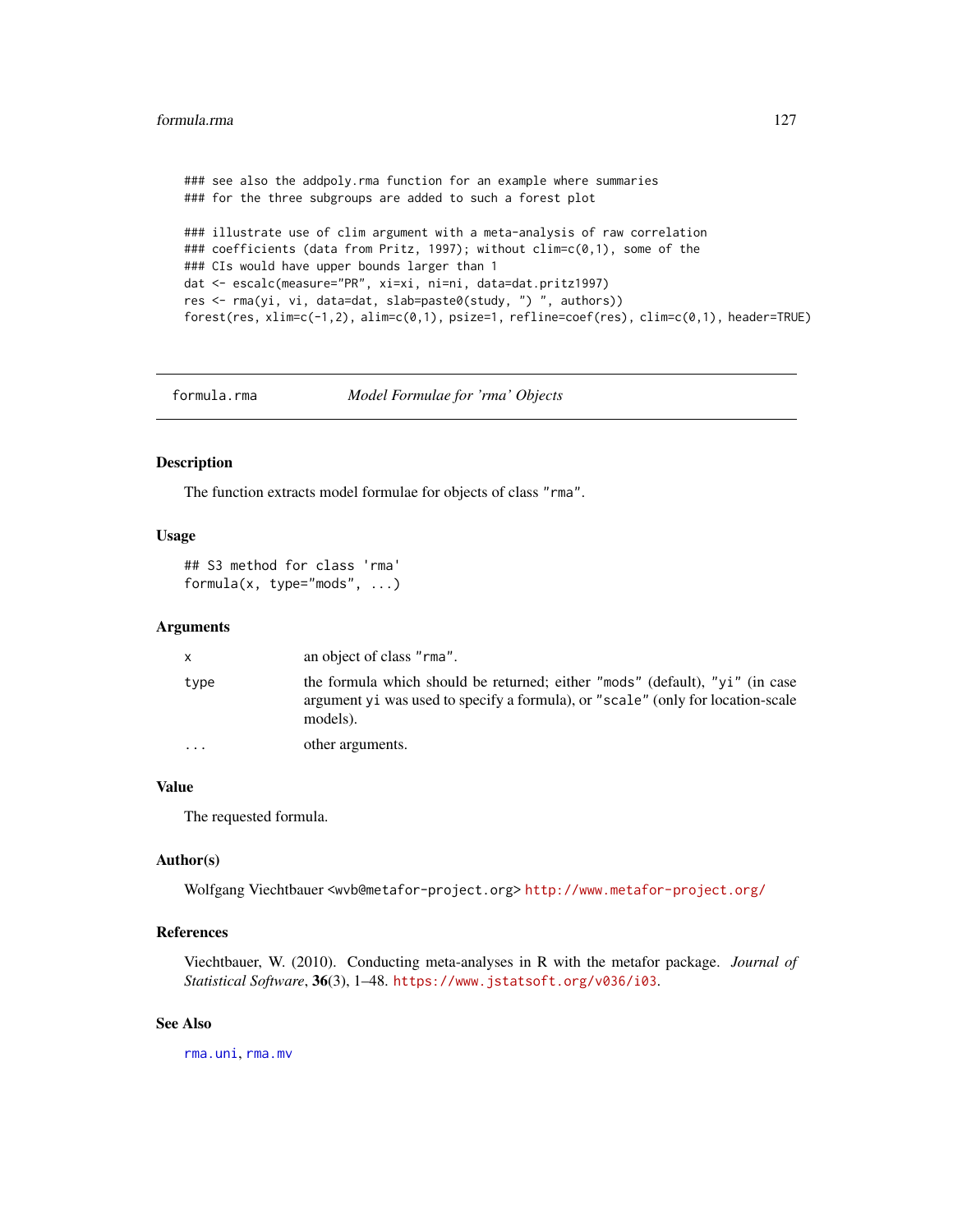# Examples

```
### copy BCG vaccine data into 'dat'
dat <- dat.bcg
### calculate log risk ratios and corresponding sampling variances
dat <- escalc(measure="RR", ai=tpos, bi=tneg, ci=cpos, di=cneg, data=dat,
              slab=paste(author, ", ", year, sep=""))
### mixed-effects meta-regression model
res \leq rma(yi, vi, mods = \sim ablat + alloc, data=dat)
formula(res, type="mods")
### specify moderators via 'yi' argument
res <- rma(yi ~ ablat + alloc, vi, data=dat)
formula(res, type="yi")
```
fsn *Fail-Safe N Analysis (File Drawer Analysis)*

# Description

Function to compute the fail-safe N (also called file drawer analysis).

# Usage

fsn(yi, vi, sei, data, type="Rosenthal", alpha=.05, target, subset, digits)

| yi     | vector with the observed effect sizes or outcomes. See 'Details'                                                                                                                   |
|--------|------------------------------------------------------------------------------------------------------------------------------------------------------------------------------------|
| vi     | vector with the corresponding sampling variances. See 'Details'                                                                                                                    |
| sei    | vector with the corresponding standard errors. See 'Details'                                                                                                                       |
| data   | optional data frame containing the variables given to the arguments above.                                                                                                         |
| type   | character string indicating the method to use for the calculation of the fail-safe<br>N. Possible options are "Rosenthal", "Orwin", or "Rosenberg". See below<br>for more details. |
| alpha  | target alpha level to use for the Rosenthal and Rosenberg methods (.05 by de-<br>fault).                                                                                           |
| target | target average effect size to use for the Orwin method. If undefined, then the<br>target average effect size will be equal to the observed average effect size divided<br>by 2.    |
| subset | optional (logical or numeric) vector indicating the subset of studies that should<br>be used for the calculation.                                                                  |
| digits | integer specifying the number of decimal places to which the printed results<br>should be rounded (if unspecified, the default is 4).                                              |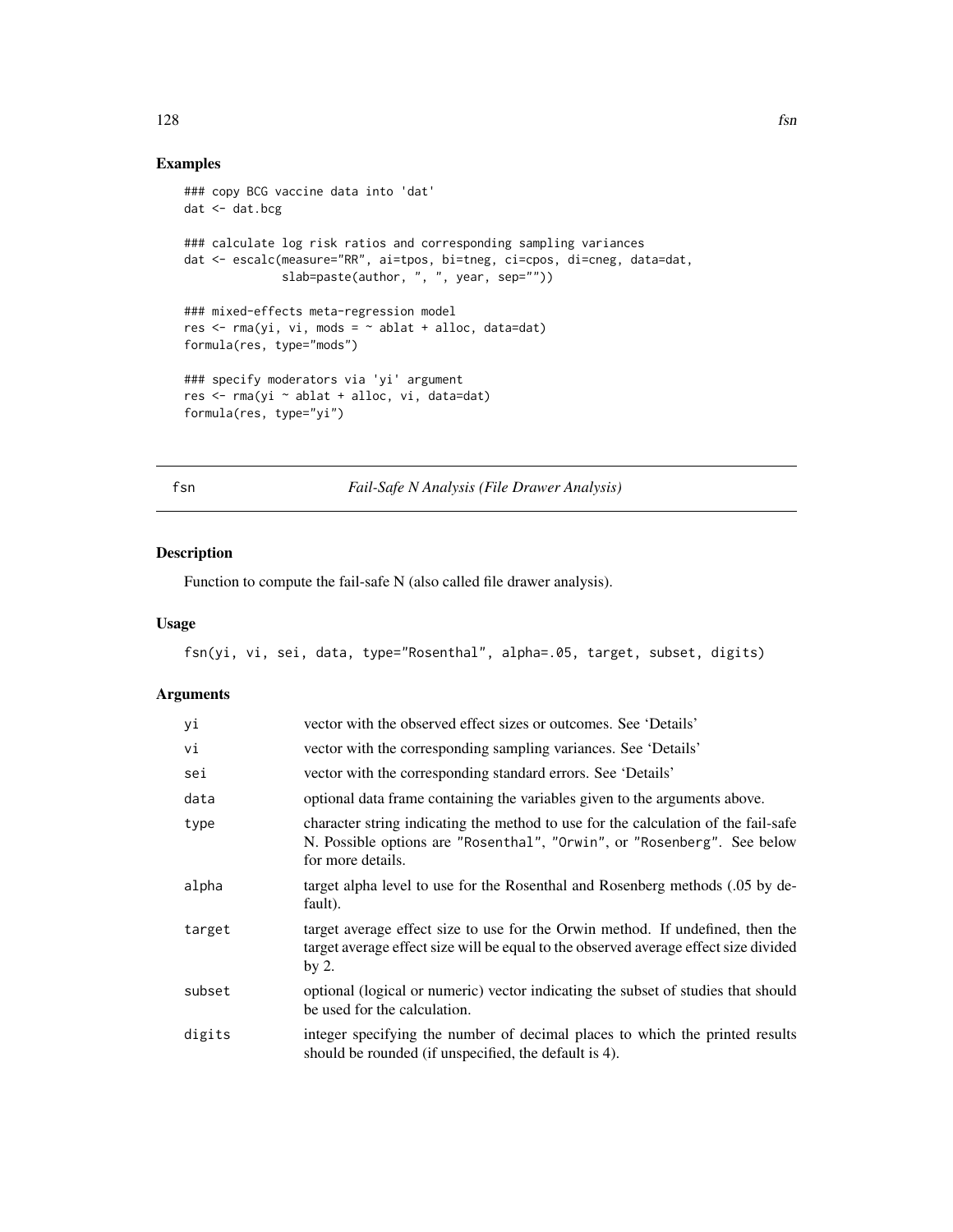# Details

The function can be used in conjunction with any of the usual effect size or outcome measures used in meta-analyses (e.g., log risk ratios, log odds ratios, risk differences, mean differences, standardized mean differences, raw correlation coefficients, correlation coefficients transformed with Fisher's r-to-z transformation, and so on). Simply specify the observed outcomes via the yi argument and the corresponding sampling variances via the vi argument (instead of specifying vi, one can specify the standard errors via the sei argument). The [escalc](#page-92-0) function can be used to compute a wide variety of effect size and outcome measures (and the corresponding sampling variances) based on summary statistics.

The Rosenthal method (sometimes called a 'file drawer analysis') calculates the number of studies averaging null results that would have to be added to the given set of observed outcomes to reduce the combined significance level (p-value) to a target alpha level (e.g., .05). The calculation is based on Stouffer's method to combine p-values and is described in Rosenthal (1979).

The Orwin method calculates the number of studies averaging null results that would have to be added to the given set of observed outcomes to reduce the (unweighted) average effect size to a target (unweighted) average effect size. The method is described in Orwin (1983).

The Rosenberg method calculates the number of studies averaging null results that would have to be added to the given set of observed outcomes to reduce significance level (p-value) of the (weighted) average effect size (based on a fixed-effects model) to a target alpha level (e.g., .05). The method is described in Rosenberg (2005).

#### Value

An object of class "fsn". The object is a list containing the following components:

| type   | the method used.                                                              |
|--------|-------------------------------------------------------------------------------|
| fsnum  | the calculated fail-safe N.                                                   |
| alpha  | the target alpha level.                                                       |
| pval   | the p-value of the observed results. NA for the Orwin method.                 |
| meanes | the average effect size of the observed results. NA for the Rosenthal method. |
| target | the target effect size. NA for the Rosenthal and Rosenberg methods.           |
|        |                                                                               |

The results are formatted and printed with the print. fsn function.

#### **Note**

For the Rosenberg method, the p-value is calculated based on a standard normal distribution (instead of a t-distribution, as suggested by Rosenberg, 2005).

# Author(s)

Wolfgang Viechtbauer <wvb@metafor-project.org> <http://www.metafor-project.org/>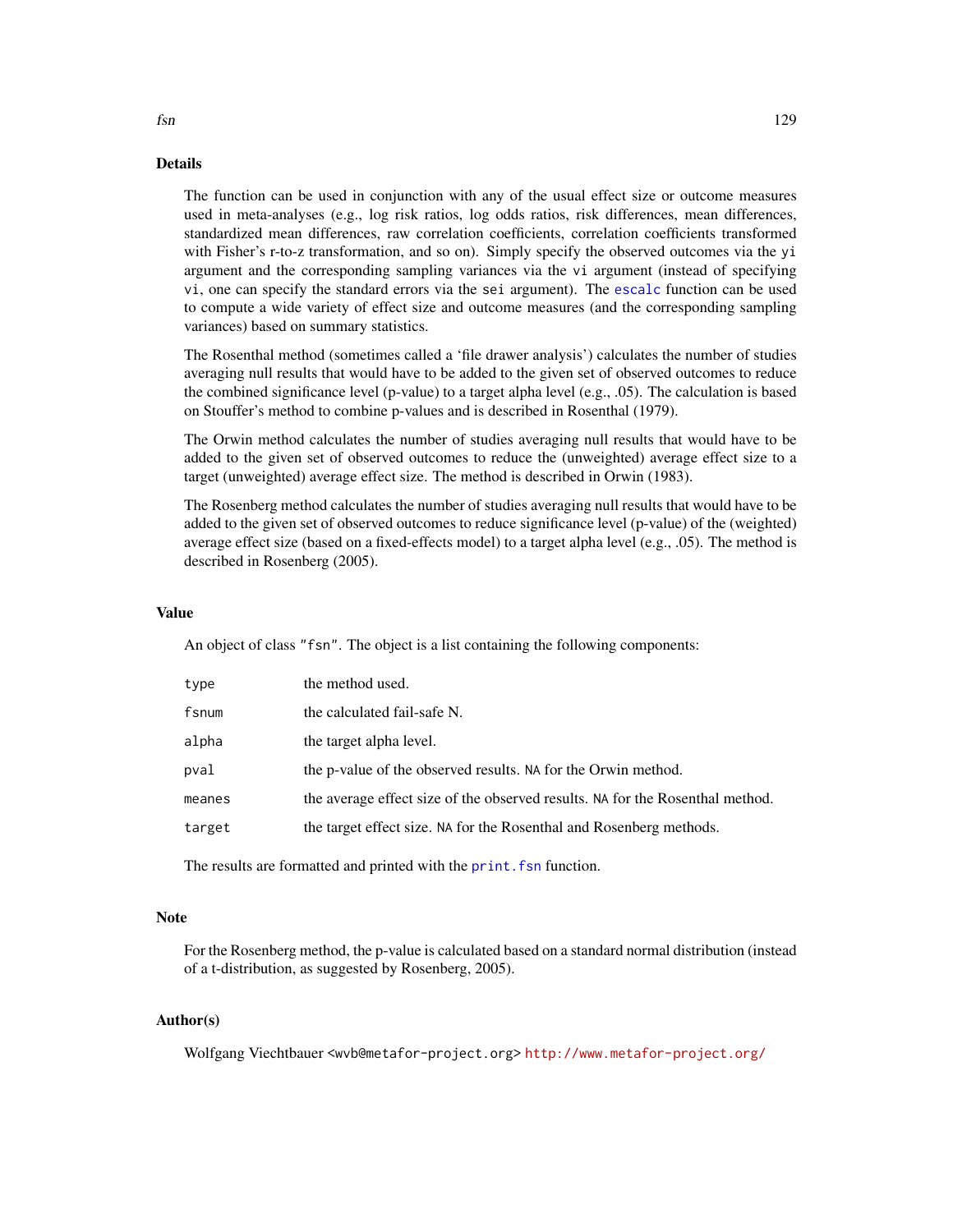## References

Rosenthal, R. (1979). The "file drawer problem" and tolerance for null results. *Psychological Bulletin*, 86, 638–641.

Orwin, R. G. (1983). A fail-safe N for effect size in meta-analysis. *Journal of Educational Statistics*, 8, 157–159.

Rosenberg, M. S. (2005). The file-drawer problem revisited: A general weighted method for calculating fail-safe numbers in meta-analysis. *Evolution*, 59, 464–468.

Viechtbauer, W. (2010). Conducting meta-analyses in R with the metafor package. *Journal of Statistical Software*, 36(3), 1–48. <https://www.jstatsoft.org/v036/i03>.

## See Also

[ranktest](#page-196-0), [regtest](#page-197-0), [trimfill](#page-260-0)

# Examples

```
### calculate log risk ratios and corresponding sampling variances
dat <- escalc(measure="RR", ai=tpos, bi=tneg, ci=cpos, di=cneg, data=dat.bcg)
```

```
fsn(yi, vi, data=dat)
fsn(yi, vi, data=dat, type="Orwin")
fsn(yi, vi, data=dat, type="Rosenberg")
```
funnel *Funnel Plots*

#### Description

Function to create funnel plots.

# Usage

```
funnel(x, \ldots)## S3 method for class 'rma'
funnel(x, yaxis="sei",
       xlim, ylim, xlab, ylab,
       steps=5, at, atransf, targs, digits, level=x$level,
       addtau2=FALSE, type="rstandard",
       back="lightgray", shade="white", hlines="white",
       refline, pch=19, pch.fill=21, col, bg, legend=FALSE, ci.res=1000, ...)
## Default S3 method:
funnel(x, vi, sei, ni, subset, yaxis="sei",
      xlim, ylim, xlab, ylab,
       steps=5, at, atransf, targs, digits, level=95,
       back="lightgray", shade="white", hlines="white",
       refline=0, pch=19, col, bg, legend=FALSE, ci.res=1000, ...)
```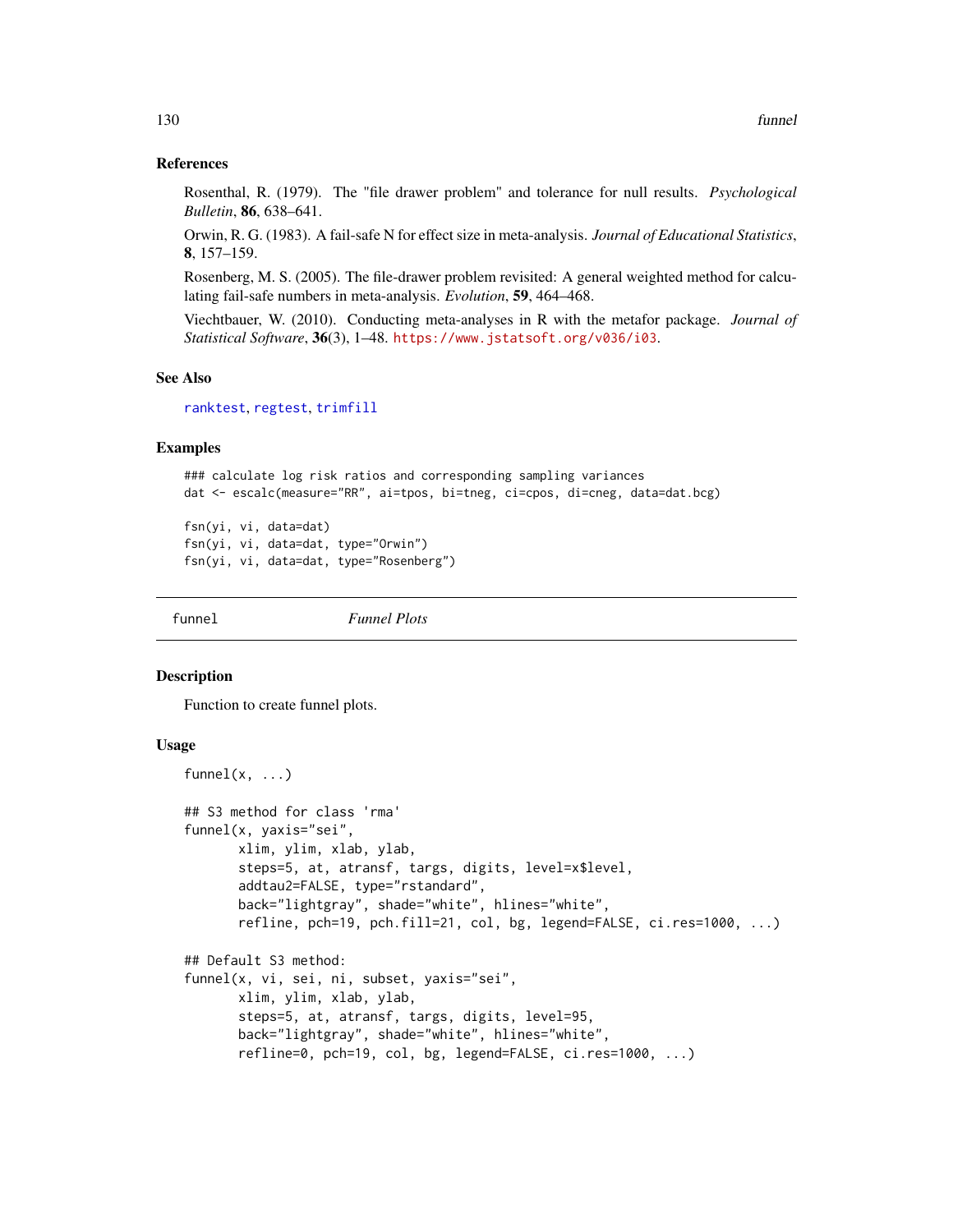#### funnel 131

| х       | an object of class "rma" or a vector with the observed effect sizes or outcomes.                                                                                                                                                                                                                                                                                               |
|---------|--------------------------------------------------------------------------------------------------------------------------------------------------------------------------------------------------------------------------------------------------------------------------------------------------------------------------------------------------------------------------------|
| Vi      | vector with the corresponding sampling variances.                                                                                                                                                                                                                                                                                                                              |
| sei     | vector with the corresponding standard errors.                                                                                                                                                                                                                                                                                                                                 |
| ni      | vector with the corresponding sample sizes.                                                                                                                                                                                                                                                                                                                                    |
| subset  | optional (logical or numeric) vector indicating the subset of studies that should<br>be included in the plot. Only relevant when passing a vector via x.                                                                                                                                                                                                                       |
| yaxis   | either "sei", "vi", "seinv", "vinv", "ni", "ninv", "sqrtni", "sqrtninv",<br>"lni", or "wi" to indicate what values should be placed on the y-axis. See<br>'Details'.                                                                                                                                                                                                           |
| xlim    | x-axis limits. If unspecified, the function tries to set the x-axis limits to some<br>sensible values.                                                                                                                                                                                                                                                                         |
| ylim    | y-axis limits. If unspecified, the function tries to set the y-axis limits to some<br>sensible values.                                                                                                                                                                                                                                                                         |
| xlab    | title for the x-axis. If unspecified, the function tries to set an appropriate axis<br>title.                                                                                                                                                                                                                                                                                  |
| ylab    | title for the y-axis. If unspecified, the function tries to set an appropriate axis<br>title.                                                                                                                                                                                                                                                                                  |
| steps   | the number of tick marks for the y-axis (the default is 5).                                                                                                                                                                                                                                                                                                                    |
| at      | position of the x-axis tick marks and corresponding labels. If unspecified, the<br>function tries to set the tick mark positions/labels to some sensible values.                                                                                                                                                                                                               |
| atransf | optional argument specifying the name of a function that should be used to trans-<br>form the x-axis labels (e.g., atransf=exp; see also transf). If unspecified, no<br>transformation is used.                                                                                                                                                                                |
| targs   | optional arguments needed by the function specified via atransf.                                                                                                                                                                                                                                                                                                               |
| digits  | integer specifying the number of decimal places to which the tick mark labels<br>of the x- and y-axis should be rounded. Can also be a vector of two integers, the<br>first specifying the number of decimal places for the x-axis, the second for the<br>y-axis labels $(e.g., c(2, 3))$ . If unspecified, the function tries to set the argument<br>to some sensible values. |
| level   | numerical value between 0 and 100 specifying the level of the pseudo confi-<br>dence interval region (for "rma" objects, the default is to take the value from<br>the object). May also be a vector of values to obtain multiple regions. See<br>'Examples'.                                                                                                                   |
| addtau2 | logical to indicate whether the amount of heterogeneity should be accounted<br>for when drawing the pseudo confidence interval region (the default is FALSE).<br>Ignored when the model includes moderators and residuals are plotted. See<br>'Details'.                                                                                                                       |
| type    | either "rstandard" (default) or "rstudent" indicating whether the usual or<br>deleted residuals should be used in creating the funnel plot when the model<br>involves moderators. See 'Details'.                                                                                                                                                                               |
| back    | color to use for the background of the plotting region.                                                                                                                                                                                                                                                                                                                        |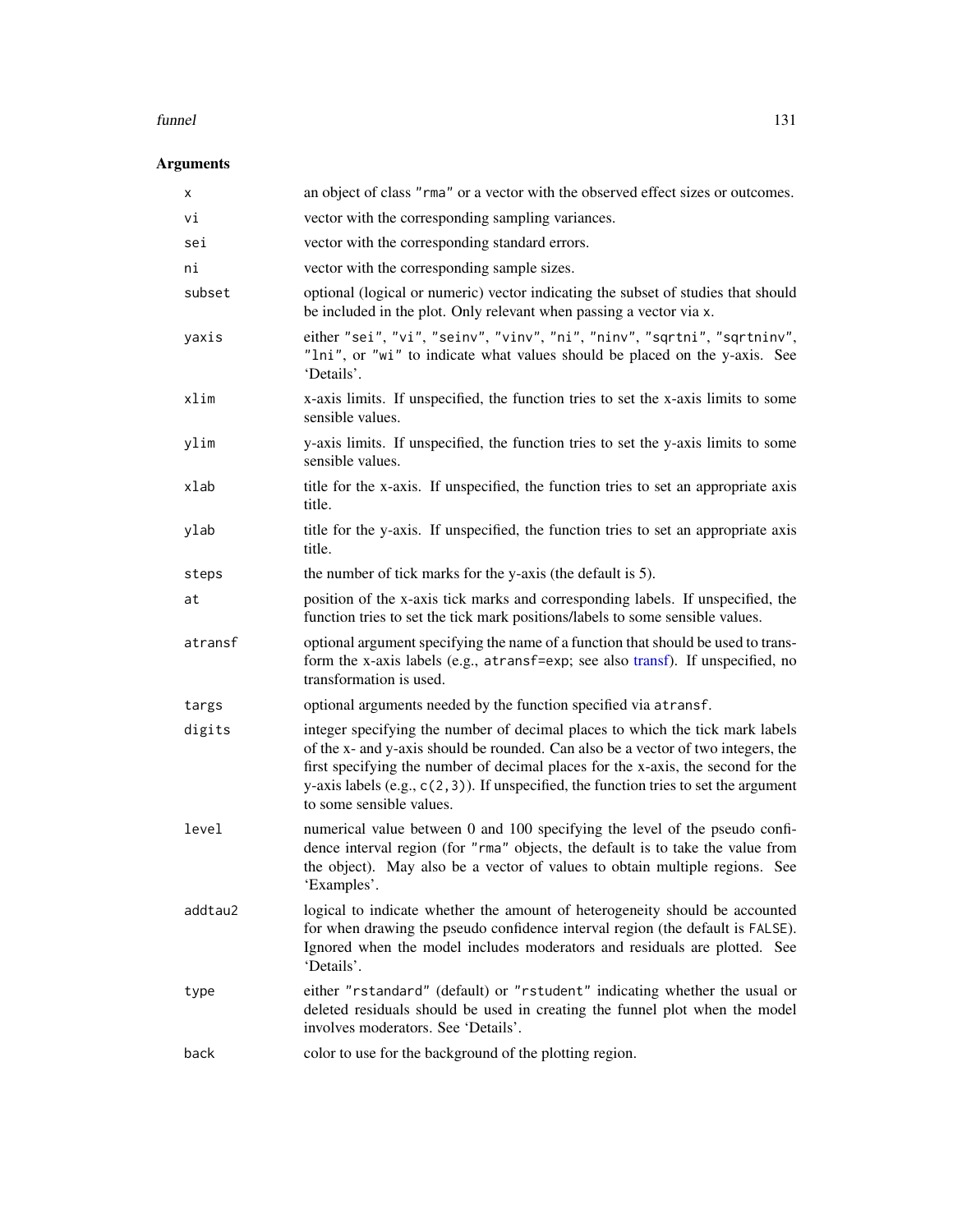| shade    | color to use for shading the pseudo confidence interval region. When level is a<br>vector of values, different shading colors can be specified for each region.                                                                                                                                                                                                                                                             |
|----------|-----------------------------------------------------------------------------------------------------------------------------------------------------------------------------------------------------------------------------------------------------------------------------------------------------------------------------------------------------------------------------------------------------------------------------|
| hlines   | color of the horizontal reference lines.                                                                                                                                                                                                                                                                                                                                                                                    |
| refline  | value at which to draw the vertical reference line and, if drawn, where the<br>pseudo confidence interval should be centered. If unspecified, the reference<br>line is drawn at the fixed- or random-effects model estimate when the model<br>does not include moderators and at zero when moderators are included (and<br>therefore residuals are plotted) or when directly plotting observed effect sizes or<br>outcomes. |
| pch      | plotting symbol to use for the observed effect sizes or outcomes. By default, a<br>solid circle is used. Can also be a vector of values. See points for other options.                                                                                                                                                                                                                                                      |
| pch.fill | plotting symbol to use for the effect sizes or outcomes filled in by the trim and<br>fill method. By default, a circle is used. Only relevant when plotting an object<br>created by the trimfill function.                                                                                                                                                                                                                  |
| col      | optional character string specifying the name of a color to use for the points<br>("black" is used by default if not specified). Can also be a vector of color names.                                                                                                                                                                                                                                                       |
| bg       | optional character string specifying the name of a background color for open<br>plot symbols ("white" is used by default if not specified). Can also be a vector<br>of color names.                                                                                                                                                                                                                                         |
| legend   | logical to indicate whether a legend should be added to the plot (can also be a<br>keyword to indicate the position of the legend; see as in legend).                                                                                                                                                                                                                                                                       |
| ci.res   | integer specifying the number of y-axis values at which to calculate the bounds<br>of the pseudo confidence interval. The default is 1000, which usually provides<br>a sufficient resolution for the plotting.                                                                                                                                                                                                              |
| $\cdots$ | other arguments.                                                                                                                                                                                                                                                                                                                                                                                                            |
|          |                                                                                                                                                                                                                                                                                                                                                                                                                             |

#### Details

For fixed- and random-effects models (i.e., models not involving moderators), the plot shows the individual observed effect sizes or outcomes on the x-axis against the corresponding standard errors (i.e., the square root of the sampling variances) on the y-axis. A vertical line indicates the estimate based on the model. A pseudo confidence interval region is drawn around this value with bounds equal to  $\pm 1.96SE$ , where SE is the standard error value from the y-axis (assuming level=95). If addtau2=TRUE (only for models of class "rma.uni"), then the bounds of the pseudo confidence It add tau *z*= (ROE) (only for models of class "rma, uni"), then the bounds of the pseudo confidence<br>interval region are equal to  $\pm 1.96\sqrt{SE^2 + \tau^2}$ , where  $\tau^2$  is the amount of heterogeneity as estimated by the model.

For models involving moderators, the plot shows the residuals on the x-axis against their corresponding standard errors. Either the usual or deleted residuals can be used for that purpose (set via the type argument). See [residuals.rma](#page-204-0) for more details on the different types of residuals.

With the atransf argument, the labels of the observed effect sizes or outcomes on the x-axis can be transformed with some suitable function. For example, when plotting log odds ratios, one could use transf=exp to obtain a funnel plot with the values on the x-axis corresponding to the odds ratios. See also [transf](#page-258-0) for some transformation functions useful for meta-analyses.

Instead of placing the standard error value on the y-axis, several other options are available by setting the yaxis argument to: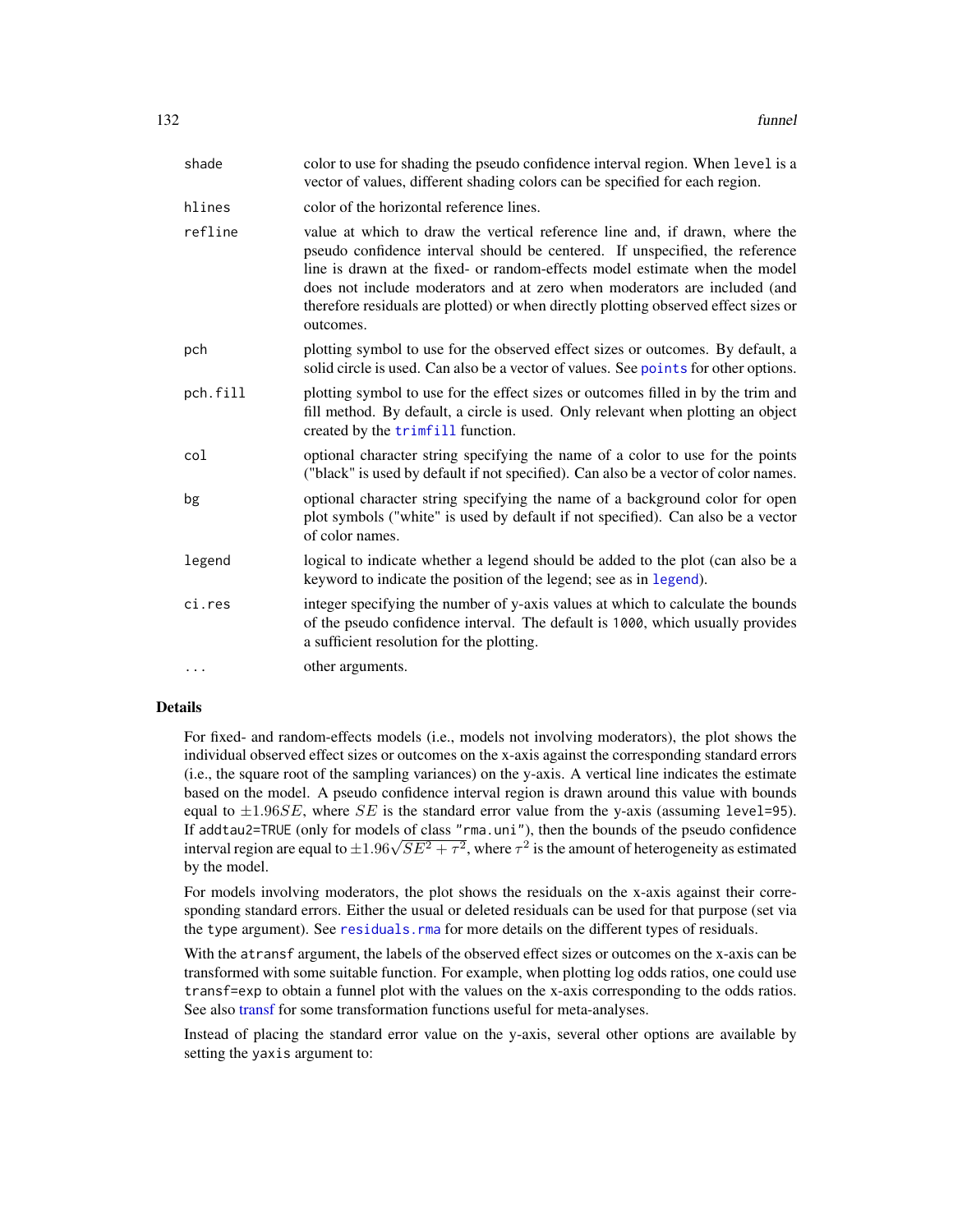#### funnel 133

- yaxis="vi" for the sampling variance,
- yaxis="seinv" for the inverse of the standard error,
- yaxis="vinv" for the inverse of the sampling variance,
- yaxis="ni" for the sample size,
- yaxis="ninv" for the inverse of the sample size,
- yaxis="sqrtni" for the square root sample size,
- yaxis="sqrtninv" for the inverse of the square root sample size,
- yaxis="lni" for the log of the sample size,
- yaxis="wi" for the weights.

However, only when yaxis="sei" (the default) will the pseudo confidence region have the expected (upside-down) funnel shape with straight lines. Also, when placing (a function of) the sample size on the y-axis or the weights, then the pseudo confidence region cannot be drawn. See Sterne and Egger (2001) for more details on the choice of the y-axis.

If the object passed to the function comes from the [trimfill](#page-260-0) function, the effect sizes or outcomes that are filled in by the trim and fill method are also added to the funnel plot. The symbol to use for plotting the filled in values can then be specified via the pch.fill argument.

One can also directly pass a vector of observed effect sizes or outcomes (via  $x$ ) and the corresponding sampling variances (via vi), standard errors (via sei), and/or sample sizes (via ni) to the function. By default, the vertical reference line is then drawn at zero.

The arguments back, shade, and hlines can be set to NULL to suppress the shading and the horizontal reference lines.

# Value

A data frame with components:

| $\times$ | the x coordinates of the points that were plotted. |
|----------|----------------------------------------------------|
| <b>V</b> | the y coordinates of the points that were plotted. |
| slab     | study labels of the points that were plotted.      |

Note that the data frame is returned invisibly.

#### Note

Placing (a function of) the sample size on the y-axis (i.e., using yaxis="ni", yaxis="ninv", yaxis="sqrtni", yaxis="sqrtninv", or yaxis="lni") is only possible when information about the sample sizes is actually stored within the object passed to the funnel function. That should automatically be the case when the observed outcomes were computed with the escalc function or when the observed outcomes were computed within the model fitting function. On the other hand, this will not automatically be the case when rma.uni was used together with the yi and vi arguments and the yi and vi values were *not* computed with escalc. In that case, it is still possible to pass information about the sample sizes to the rma.uni function (i.e., use rma.uni $(yi, vi, ni)$ ).

When using unweighted estimation, using yaxis="wi" will place all points on a horizontal line. When directly passing a vector of observed effect sizes or outcomes to the function, yaxis="wi" is equivalent to yaxis="vinv", except that the weights are expressed in percent.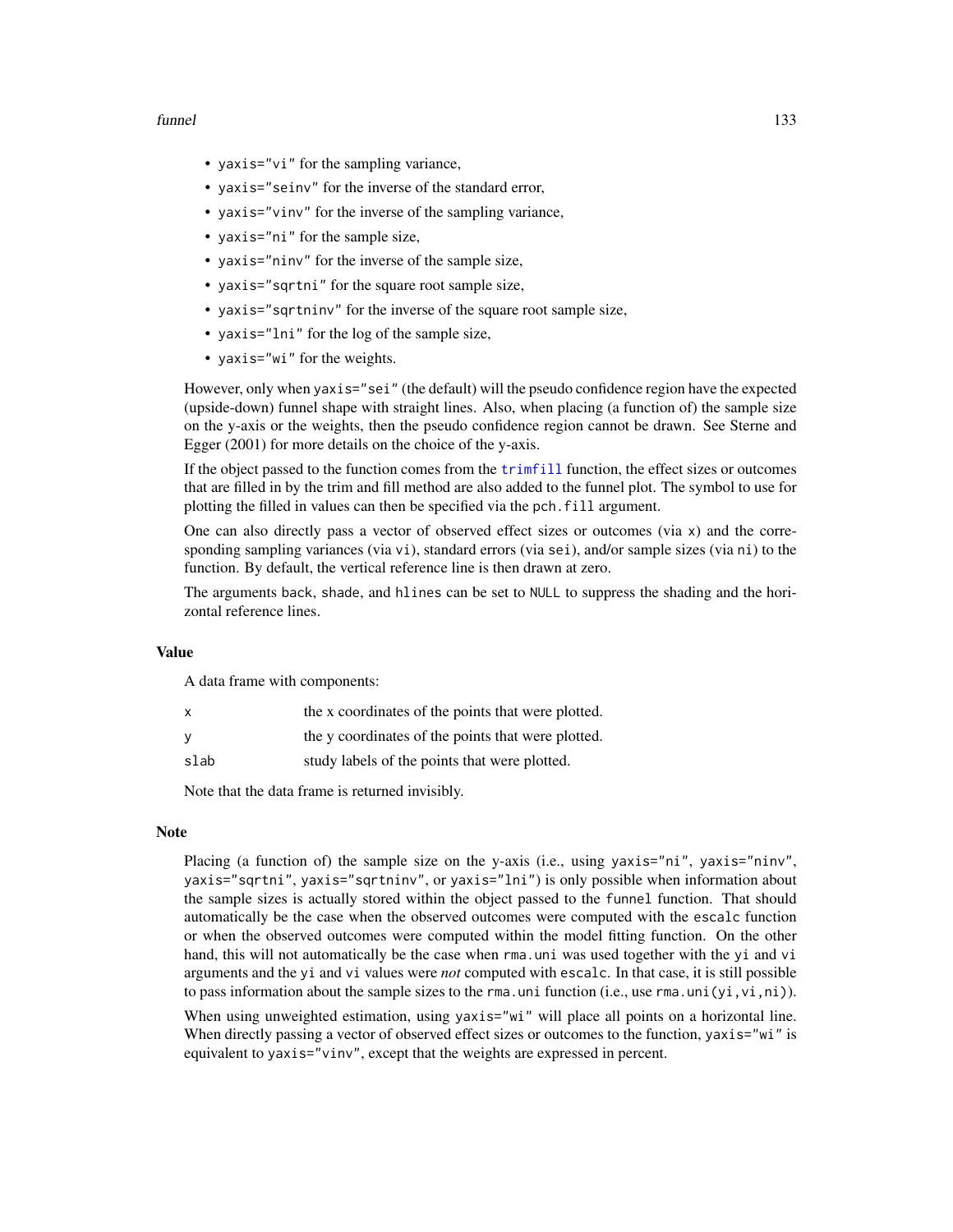When specifying vectors for pch, col, and/or bg, the variables specified are assumed to be of the same length as the data passed to the funnel function or the model fitting function (when using funnel on a model object). Any subsetting and removal of studies with missing values is automatically applied to the variables specified via pch, col, and bg.

#### Author(s)

Wolfgang Viechtbauer <wvb@metafor-project.org> <http://www.metafor-project.org/>

#### References

Light, R. J., & Pillemer, D. B. (1984). *Summing up: The science of reviewing research*. Cambridge, MA: Harvard University Press.

Peters, J. L., Sutton, A. J., Jones, D. R., Abrams, K. R., & Rushton, L. (2008). Contour-enhanced meta-analysis funnel plots help distinguish publication bias from other causes of asymmetry. *Journal of Clinical Epidemiology*, 61, 991–996.

Sterne, J. A. C., & Egger, M. (2001). Funnel plots for detecting bias in meta-analysis: Guidelines on choice of axis. *Journal of Clinical Epidemiology*, 54, 1046–1055.

Viechtbauer, W. (2010). Conducting meta-analyses in R with the metafor package. *Journal of Statistical Software*, 36(3), 1–48. <https://www.jstatsoft.org/v036/i03>.

#### See Also

[rma.uni](#page-235-0), [rma.mh](#page-216-0), [rma.peto](#page-232-0), [rma.glmm](#page-208-0), [rma.mv](#page-220-0), [influence.rma.uni](#page-141-0), [trimfill](#page-260-0)

# Examples

### copy BCG vaccine data into 'dat' dat <- dat.bcg ### calculate log risk ratios and corresponding sampling variances dat <- escalc(measure="RR", ai=tpos, bi=tneg, ci=cpos, di=cneg, data=dat) ### random-effects model res <- rma(yi, vi, data=dat) ### standard funnel plot funnel(res) ### show risk ratio values on x-axis (log scale) funnel(res, atransf=exp) ### passing log risk ratios and sampling variances directly to the function ### note: essentially the same plot, except that reference line is centered at zero funnel(dat\$yi, dat\$vi) funnel(res, refline=0) ### funnel plot with risk ratio values on the x-axis (log scale)  $funnel(res, atransfer=exp, at=log(c(.12, .25, .5, 1, 2)))$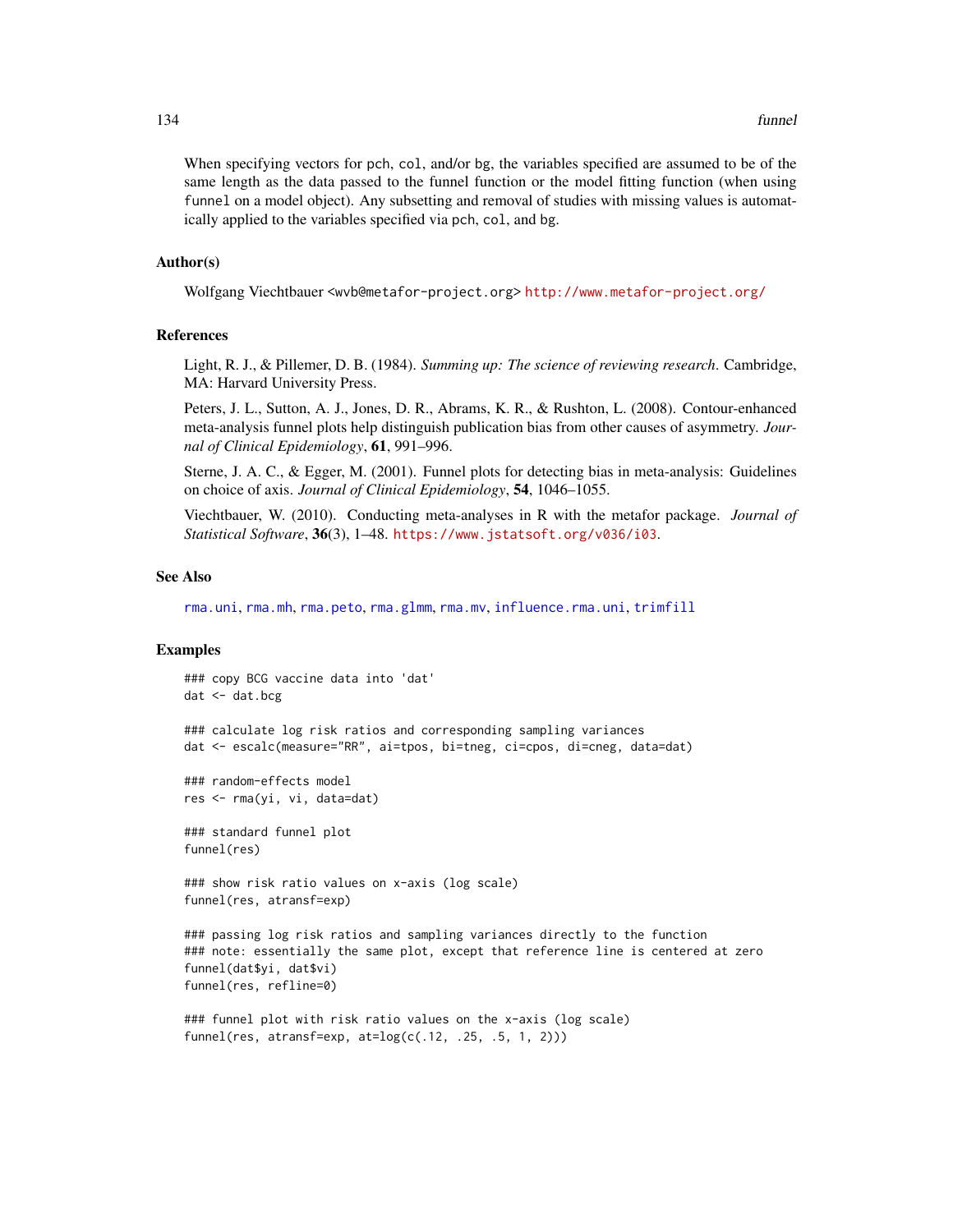#### gosh and the set of the set of the set of the set of the set of the set of the set of the set of the set of the set of the set of the set of the set of the set of the set of the set of the set of the set of the set of the

```
### contour-enhanced funnel plot centered at 0 (see Peters et al., 2008)
funnel(res, level=c(90, 95, 99), shade=c("white", "gray55", "gray75"), refline=0, legend=TRUE)
### same, but show risk ratio values on the x-axis
funnel(res, level=c(90, 95, 99), shade=c("white", "gray55", "gray75"),
      refline=0, legend=TRUE, atransf=exp, at=log(c(.10, .25, .5, 1, 2, 4, 10)))
### illustrate the use of vectors for 'pch' and 'col'
res <- rma(yi, vi, data=dat, subset=2:10)
funnel(res, pch=ifelse(dat$yi > -1, 19, 21), col=ifelse(sqrt(dat$vi) > .3, "red", "blue"))
### mixed-effects model with absolute latitude in the model
res \leq rma(yi, vi, mods = \sim ablat, data=dat)
### funnel plot of the residuals
funnel(res)
### simulate a large meta-analytic dataset (correlations with rho = 0.2)
### with no heterogeneity or publication bias; then try out different
### versions of the funnel plot
gencor <- function(rhoi, ni) {
  x1 <- rnorm(ni, mean=0, sd=1)
  x2 \le rnorm(ni, mean=0, sd=1)
  x3 \leq - rhoi*x1 + sqrt(1-rhoi^2)*x2
   cor(x1, x3)
}
set.seed(1234)
k <- 200 ### number of studies to simulate
ni <- round(rchisq(k, df=2) * 20 + 20) ### simulate sample sizes (skewed distribution)
ri <- mapply(gencor, rep(0.2,k), ni) ### simulate correlations
res <- rma(measure="ZCOR", ri=ri, ni=ni, method="FE") ### use r-to-z transformed correlations
funnel(res, yaxis="sei")
funnel(res, yaxis="vi")
funnel(res, yaxis="seinv")
funnel(res, yaxis="vinv")
funnel(res, yaxis="ni")
funnel(res, yaxis="ninv")
funnel(res, yaxis="sqrtni")
funnel(res, yaxis="sqrtninv")
funnel(res, yaxis="lni")
funnel(res, yaxis="wi")
```
gosh *GOSH Plots for 'rma' Objects*

#### **Description**

Function to create GOSH plots for objects of class "rma".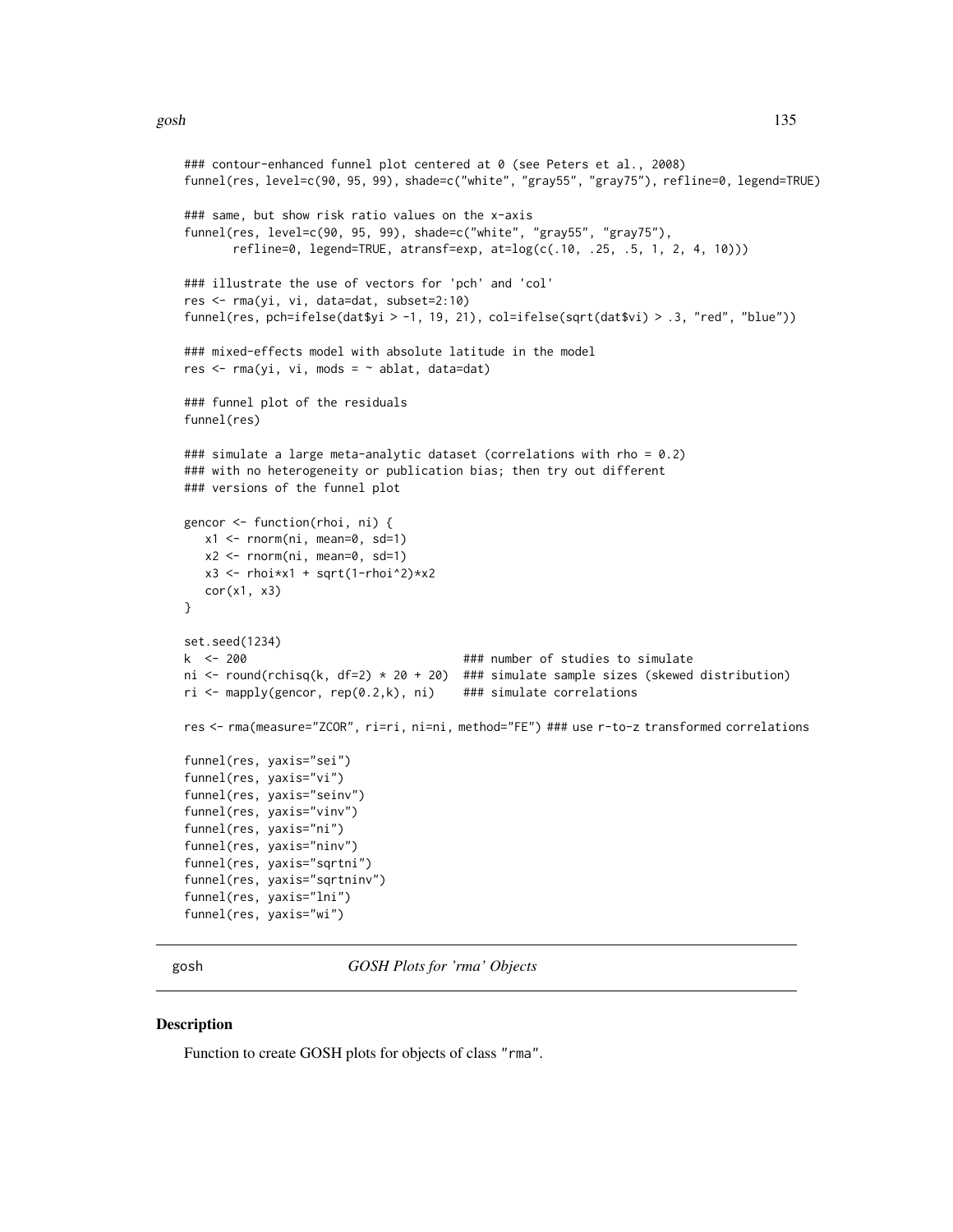# Usage

```
gosh(x, \ldots)
```

```
## S3 method for class 'rma'
gosh(x, subsets, progbar=TRUE, parallel="no", ncpus=1, cl=NULL, ...)
```
# Arguments

| X                 | an object of class "rma".                                                                                                                                                          |
|-------------------|------------------------------------------------------------------------------------------------------------------------------------------------------------------------------------|
| subsets           | optional integer to specify the number of subsets.                                                                                                                                 |
| progbar           | logical indicating whether a progress bar should be shown (the default is TRUE).<br>Ignored when using parallel processing.                                                        |
| parallel          | character string indicating whether parallel processing should be used (the de-<br>fault is "no"). For parallel processing, set to either "snow" or "multicore".<br>See 'Details'. |
| ncpus             | integer specifying the number of processes to use in the parallel processing.                                                                                                      |
| c1                | optional snow cluster to use if parallel="snow". If not supplied, a cluster on<br>the local machine is created for the duration of the call.                                       |
| $\cdot\cdot\cdot$ | other arguments.                                                                                                                                                                   |
|                   |                                                                                                                                                                                    |

#### Details

The model specified via x must be a model fitted with either the [rma.uni](#page-235-0), [rma.mh](#page-216-0), or [rma.peto](#page-232-0) function.

Olkin et al. (2012) proposed the GOSH (graphical display of study heterogeneity) plot, which is based on examining the results of a fixed-effects model in all possible subsets of size  $1, \ldots, k$  of the  $k$  studies included in a meta-analysis. In a homogeneous set of studies, the model estimates obtained this way should form a roughly symmetric, contiguous, and unimodal distribution. On the other hand, when the distribution is multimodal, then this suggests the presence of heterogeneity, possibly due to outliers and/or distinct subgroupings of studies. Plotting the estimates against some measure of heterogeneity (e.g.,  $I^2$ ,  $H^2$ , or the Q-statistic) can also help to reveal subclusters, which are indicative of heterogeneity. The same type of plot can be produced by first fitting a fixed-effects model with either the [rma.uni](#page-235-0) (using method="FE"), [rma.mh](#page-216-0), or [rma.peto](#page-232-0) functions and then passing the fitted model object to the gosh function and then plotting the results.

For models fitted with the rma, uni function (which may involve moderators and/or may be random/mixedeffects models), the idea underlying this type of plot can be generalized by examining the distribution of all model coefficients, plotting them against each other, and against some measure of (residual) heterogeneity (including the estimate of  $\tau^2$ ).

Note that for models without moderators, application of the method requires fitting a total of  $2^k - 1$ models, which could be an excessively large number when k is large. For example, for  $k = 10$ , there are only 1023 possible subsets, but for  $k = 20$ , this number has already grown to 1048575. For even larger  $k$ , it may become computationally infeasible to consider all possible subsets (and even storage of the results could become an issue). Instead, we can then examine (a sufficiently large number of) random subsets.

By default, if the number of possible subsets is  $\leq 10^6$ , the function will consider all possible subsets and otherwise  $10^6$  random subsets. One can use the subsets argument to specify a different number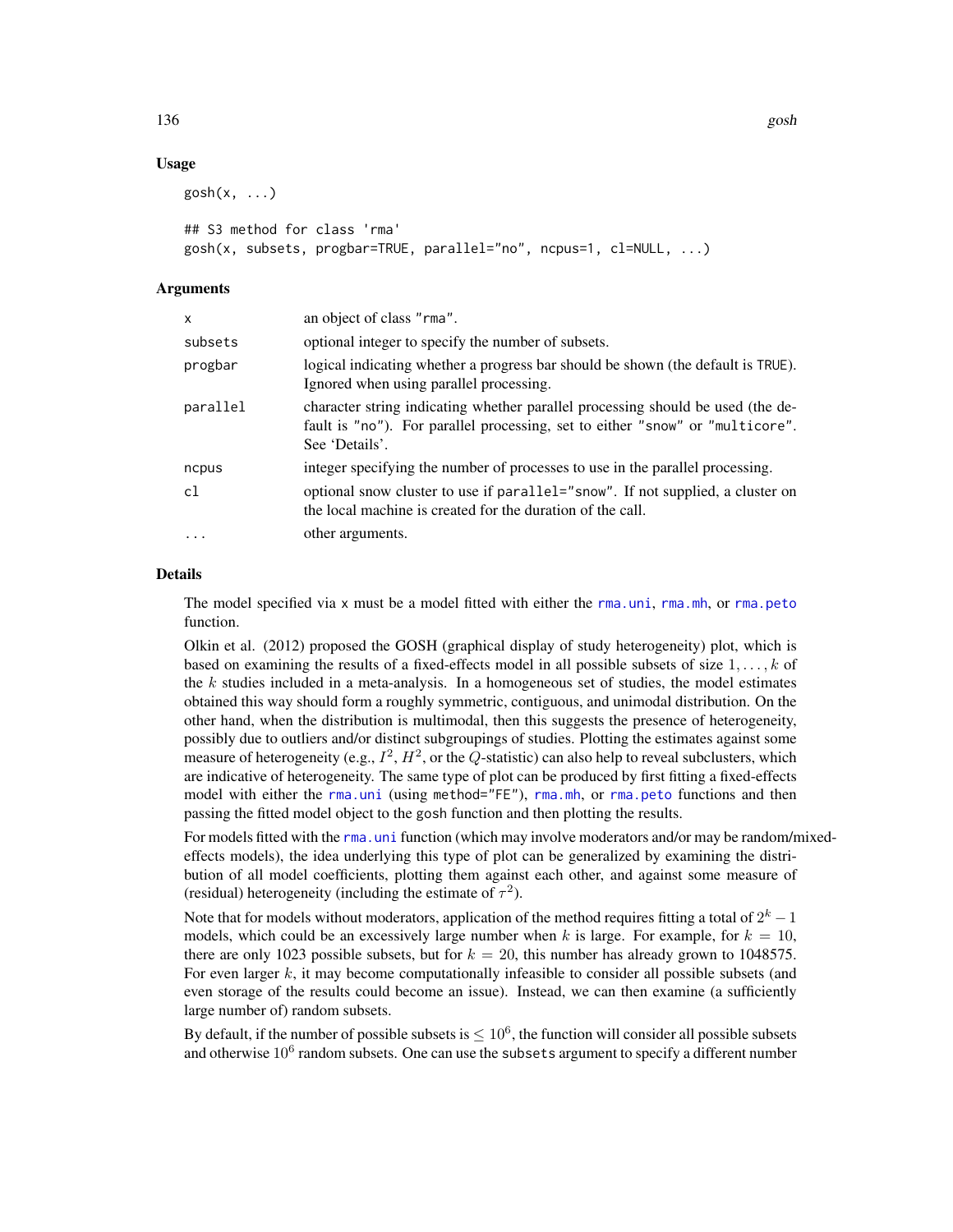#### gosh 137

On machines with multiple cores, one can try to speed things up by delegating the model fitting to separate worker processes, that is, by setting parallel="snow" or parallel="multicore" and ncpus to some value larger than 1. Parallel processing makes use of the [parallel](#page-0-0) package, using the [makePSOCKcluster](#page-0-0) and [parLapply](#page-0-0) functions when parallel="snow" or using [mclapply](#page-0-0) when parallel="multicore" (the latter only works on Unix/Linux-alikes). With parallel: : detectCores(), one can check on the number of available cores on the local machine. Note that no progress bar will be shown when using parallel processing.

# Value

An object of class "gosh.rma". The object is a list containing the following components:

| res                     | a data frame with the results for each subset (various heterogeneity statistics and<br>the model coefficient(s)). |
|-------------------------|-------------------------------------------------------------------------------------------------------------------|
| incl                    | a matrix indicating which studies were included in which subset.                                                  |
| $\cdot$ $\cdot$ $\cdot$ | some additional elements/values.                                                                                  |

The results can be printed with the [print.gosh.rma](#page-174-0) function and plotted with the [plot.gosh.rma](#page-159-0) function.

## Author(s)

Wolfgang Viechtbauer <wvb@metafor-project.org> <http://www.metafor-project.org/>

#### References

Olkin, I., Dahabreh, I. J., & Trikalinos, T. A. (2012). GOSH - a graphical display of study heterogeneity. *Research Synthesis Methods*, 3, 214–223.

Viechtbauer, W. (2010). Conducting meta-analyses in R with the metafor package. *Journal of Statistical Software*, 36(3), 1–48. <https://www.jstatsoft.org/v036/i03>.

#### See Also

[rma.uni](#page-235-0), [rma.mh](#page-216-0), [rma.peto](#page-232-0), [influence.rma.uni](#page-141-0),

#### Examples

```
### meta-analysis of all trials including ISIS-4 using a FE model
res <- rma(measure="OR", ai=ai, n1i=n1i, ci=ci, n2i=n2i, data=dat.egger2001, method="FE")
## Not run:
### fit FE model to all possible subsets (65535 models)
sav <- gosh(res)
sav
### create GOSH plot
### red points for subsets that include and blue points
```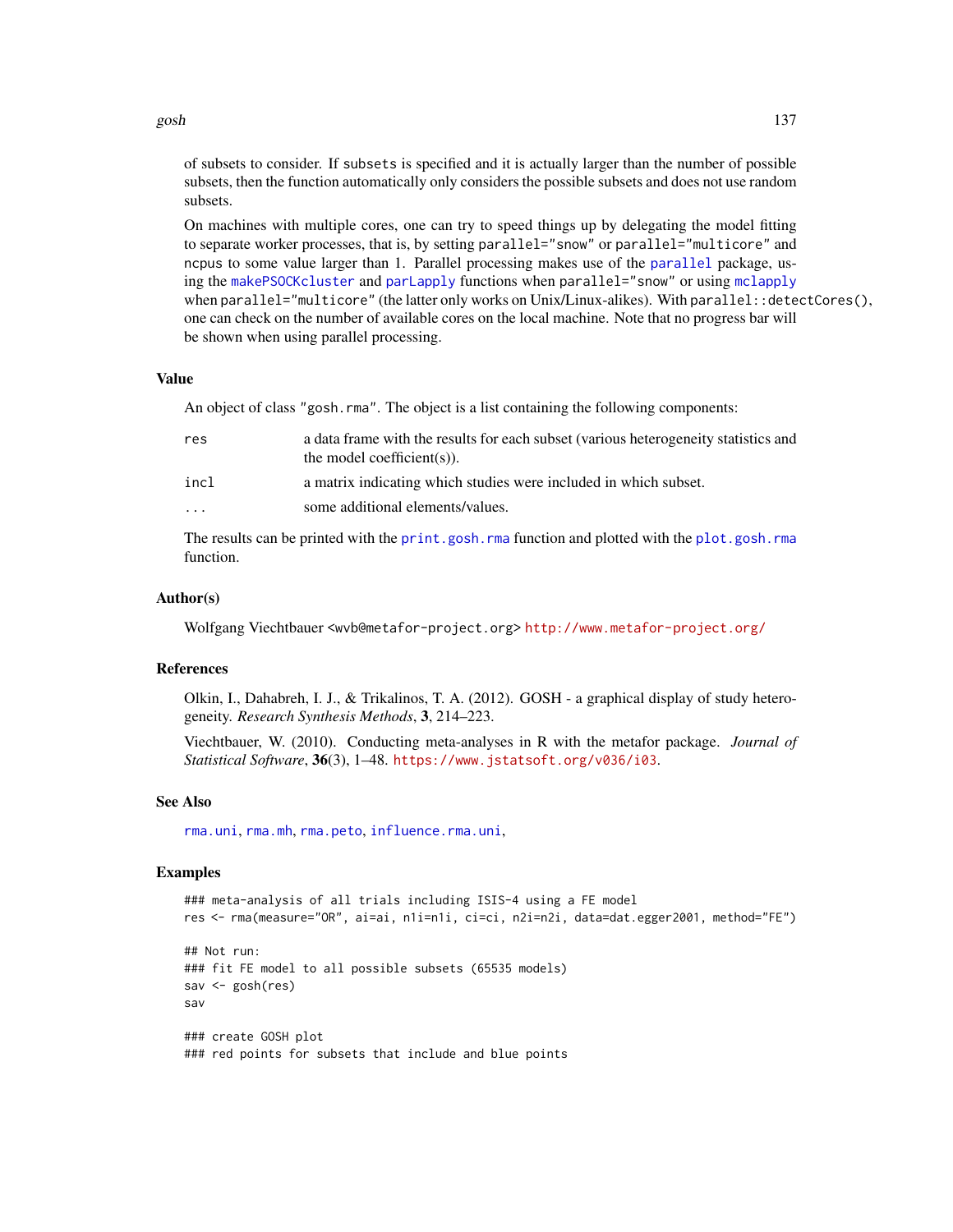```
### for subsets that exclude study 16 (the ISIS-4 trial)
plot(sav, out=16, breaks=100)
## End(Not run)
```
hc *Meta-Analysis based on the Method by Henmi and Copas (2010)*

# Description

The function can be used to obtain an estimate of the average true effect and corresponding confidence interval under a random-effects model using the method described by Henmi and Copas (2010).

#### Usage

```
hc(object, ...)
## S3 method for class 'rma.uni'
hc(object, digits, transf, targs, control, ...)
```
### Arguments

| object   | an object of class "rma.uni".                                                                                                                                                                                                              |
|----------|--------------------------------------------------------------------------------------------------------------------------------------------------------------------------------------------------------------------------------------------|
| digits   | integer specifying the number of decimal places to which the printed results<br>should be rounded (if unspecified, the default is to take the value from the ob-<br>ject).                                                                 |
| transf   | optional argument specifying the name of a function that should be used to<br>transform the estimated true effect and the corresponding interval bounds (e.g.,<br>transf=exp; see also transf). If unspecified, no transformation is used. |
| targs    | optional arguments needed by the function specified under transf.                                                                                                                                                                          |
| control  | list of control values for the iterative algorithm. If unspecified, default values<br>are defined inside the function. See 'Note'.                                                                                                         |
| $\cdots$ | other arguments.                                                                                                                                                                                                                           |

# Details

The model specified via object must be a model without moderators (i.e., either a fixed- or a random-effects model and not a fixed-effects with moderators or mixed-effects model).

When using the usual method for fitting a random-effects model (i.e., weighted estimation with inverse-variance weights), the weights assigned to smaller and larger studies become more uniform as the amount of heterogeneity increases. As a consequence, the estimated average effect could become increasingly biased under certain forms of publication bias (where smaller studies on one side of the funnel plot are missing). The method by Henmi and Copas (2010) tries to counteract this problem by providing an estimate of the average true effect that is based on inverse-variance weights as used under a fixed-effects model (which do not take the amount of heterogeneity into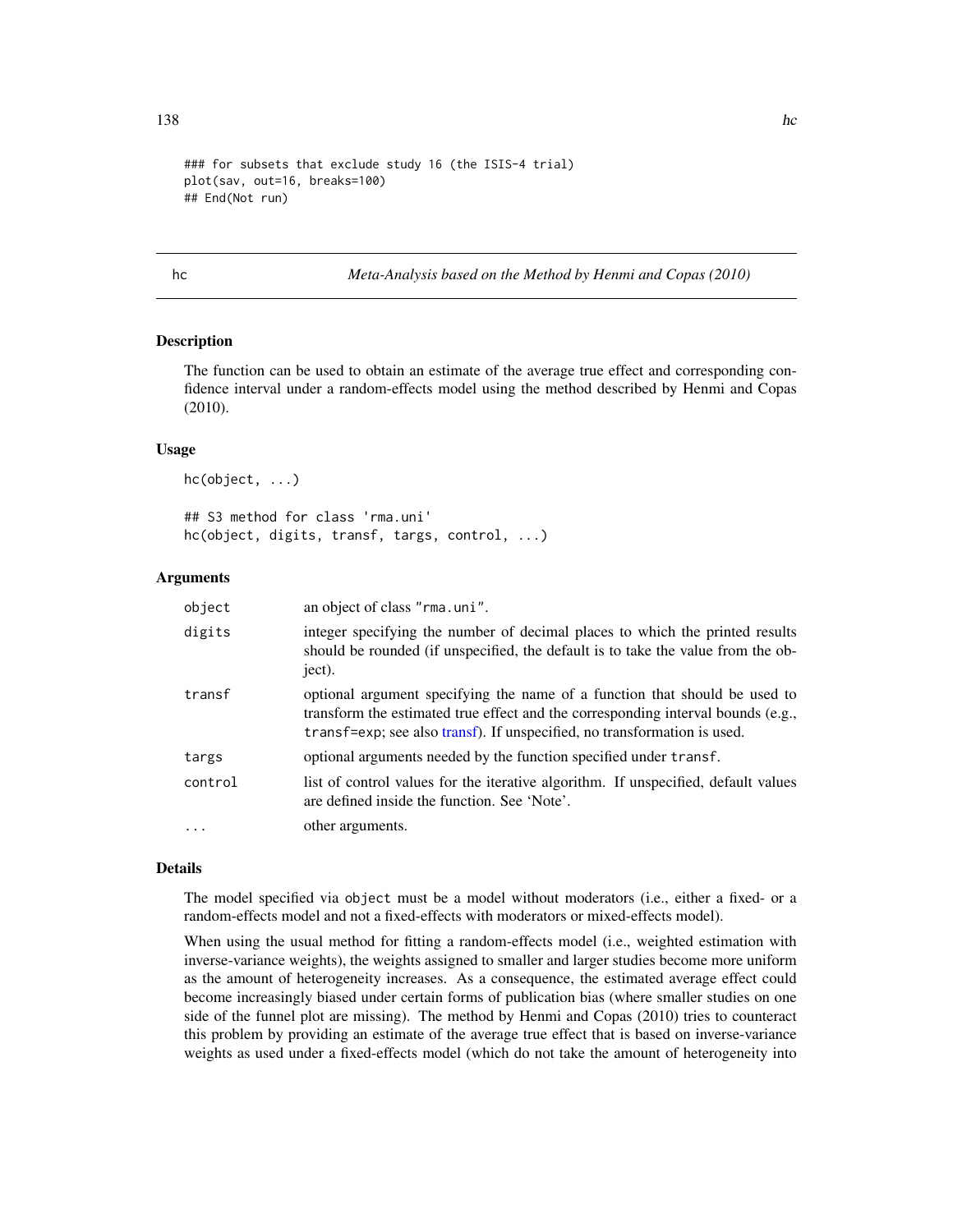consideration). The amount of heterogeneity is still estimated (with the DerSimonian-Laird estimator) and incorporated into the standard error of the estimated average effect and the corresponding confidence interval.

Currently, there is only a method for handling objects of class "rma.uni" with the hc function. It therefore provides a method for conducting a sensitivity analysis after the model has been fitted with the [rma.uni](#page-235-0) function.

#### Value

An object of class "hc.rma.uni". The object is a list containing the following components:

| beta  | estimated average true effect.                                       |
|-------|----------------------------------------------------------------------|
| se    | corresponding standard error.                                        |
| ci.lb | lower bound of the confidence intervals for the average true effect. |
| ci.ub | upper bound of the confidence intervals for the average true effect. |
|       | some additional elements/values.                                     |
|       |                                                                      |

The results are formatted and printed with the [print.hc.rma.uni](#page-175-0) function.

# Note

The method makes use of the [uniroot](#page-0-0) function. By default, the desired accuracy is set equal to .Machine\$double.eps^0.25 and the maximum number of iterations to 1000. The desired accuracy (tol) and the maximum number of iterations (maxiter) can be adjusted with the control argument (i.e., control=list(tol=value,maxiter=value)).

# Author(s)

Original code by Henmi and Copas (2010). Corrected for typos by Michael Dewey (<lists@dewey.myzen.co.uk>). Incorporated into the package with some small adjustments for consistency with the other functions in the package by Wolfgang Viechtbauer (<wvb@metafor-project.org>).

## References

Henmi, M., & Copas, J. B. (2010). Confidence intervals for random effects meta-analysis and robustness to publication bias. *Statistics in Medicine*, 29, 2969–2983.

Viechtbauer, W. (2010). Conducting meta-analyses in R with the metafor package. *Journal of Statistical Software*, 36(3), 1–48. <https://www.jstatsoft.org/v036/i03>.

# See Also

[rma.uni](#page-235-0)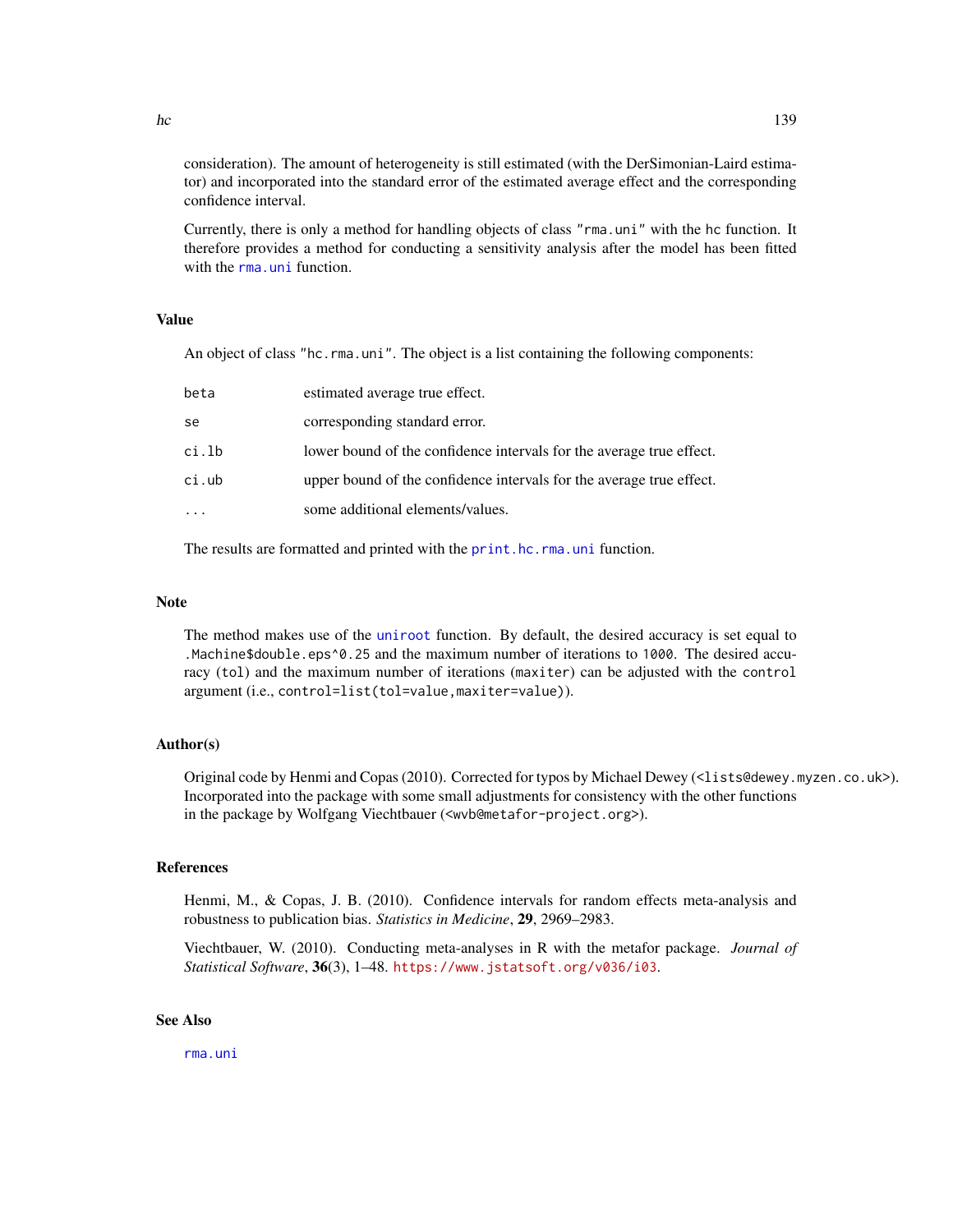## Examples

```
### meta-analysis based on log odds ratios
res <- rma(measure="OR", ai=ai, n1i=n1i, ci=ci, n2i=n2i, data=dat.lee2004)
res
### funnel plot as in Henmi and Copas (2010)
funnel(res, yaxis="seinv", refline=0, xlim=c(-3,3), ylim=c(.5,3.5), steps=7, digits=1)
### use method by Henmi and Copas (2010) as a sensitivity analysis
hc(res)
### back-transform results to odds ratio scale
hc(res, transf=exp)
```
influence.rma.mv *Outlier and Influential Case Diagnostics for 'rma.mv' Objects*

# Description

The functions compute various outlier and influential case diagnostics (some of which indicate the influence of deleting one case/study at a time on the model fit and the fitted/residual values) for objects of class "rma.mv".

# Usage

```
## S3 method for class 'rma.mv'
cooks.distance(model, progbar=FALSE, cluster,
               reestimate=TRUE, parallel="no", ncpus=1, cl=NULL, ...)
## S3 method for class 'rma.mv'
dfbetas(model, progbar=FALSE, cluster,
       reestimate=TRUE, parallel="no", ncpus=1, cl=NULL, ...)
## S3 method for class 'rma.mv'
hatvalues(model, type="diagonal", ...)
```

| model      | an object of class "rma.mv".                                                                                                                                                            |
|------------|-----------------------------------------------------------------------------------------------------------------------------------------------------------------------------------------|
| progbar    | logical indicating whether a progress bar should be shown (the default is FALSE).<br>Ignored when using parallel processing.                                                            |
| cluster    | optional vector specifying a clustering variable to use for computing the Cook's<br>distances. If not specified, Cook's distances are computed for all individual<br>observed outcomes. |
| reestimate | logical indicating whether variance/correlation components should be re-estimated<br>after deletion of the <i>i</i> th study/cluster (the default is TRUE).                             |
| parallel   | character string indicating whether parallel processing should be used (the de-<br>fault is "no"). For parallel processing, set to either "snow" or "multicore".<br>See 'Details'.      |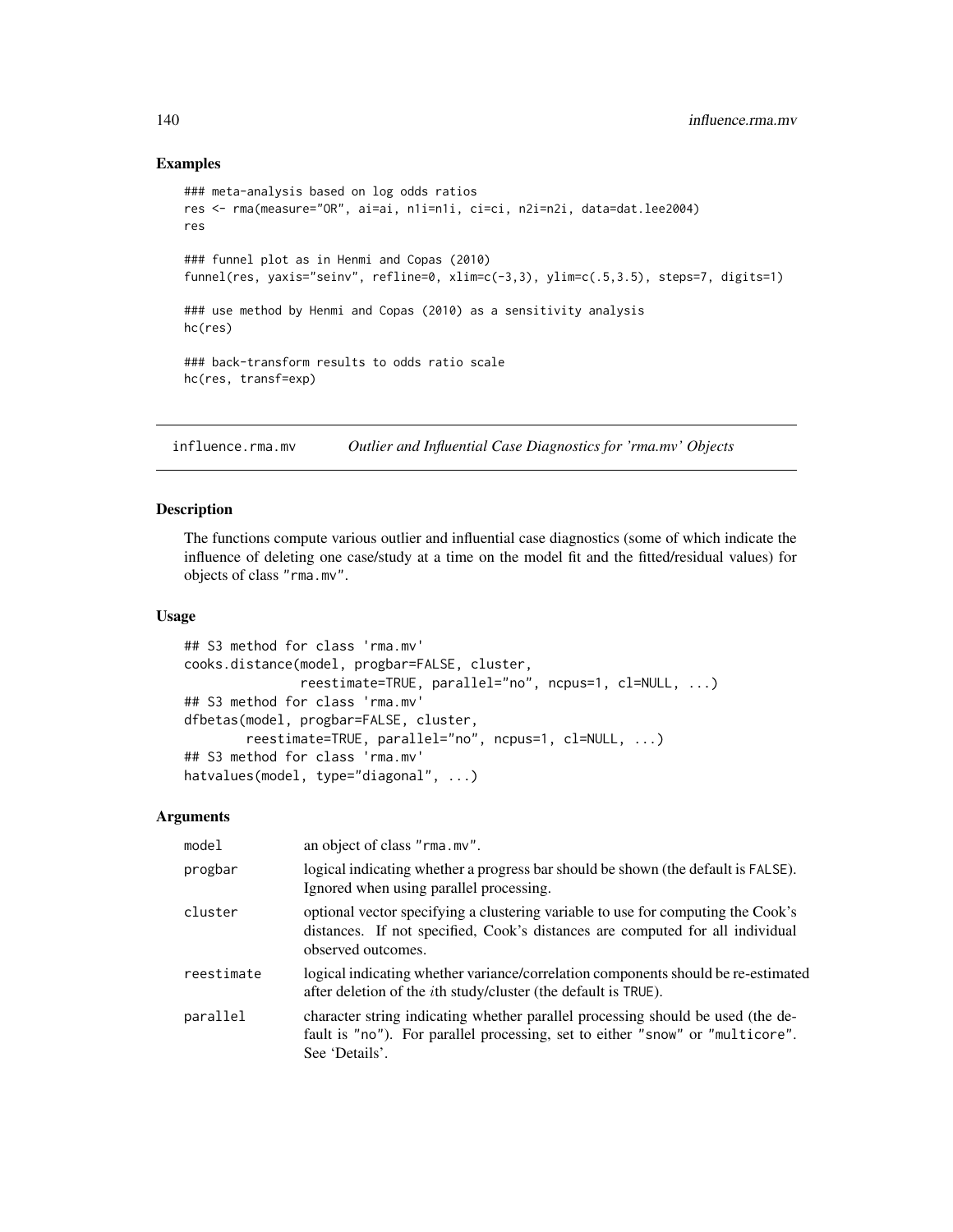| ncpus | integer specifying the number of processes to use in the parallel processing.                                                                |
|-------|----------------------------------------------------------------------------------------------------------------------------------------------|
| c1    | optional snow cluster to use if parallel="snow". If not supplied, a cluster on<br>the local machine is created for the duration of the call. |
| type  | character string indicating whether to return only the diagonal of the hat matrix<br>("diagonal") or the entire hat matrix ("matrix").       |
|       | other arguments.                                                                                                                             |

# **Details**

Cook's distance for the ith study/cluster can be interpreted as the Mahalanobis distance between the entire set of predicted values once with the ith study/cluster included and once with the ith study/cluster excluded from the model fitting.

The DFBETAS value(s) essentially indicate(s) how many standard deviations the estimated coeffi $cient(s) change(s) after excluding the *i*th study/cluster from the model fitting.$ 

# Value

The cooks.distance function returns a vector. The dfbetas function returns a data frame. The hatvalues function returns either a vector with the diagonal elements of the hat matrix or the entire hat matrix.

#### **Note**

Right now, leave-one-out diagnostics are calculated by refitting the model  $k$  times (where  $k$  is the number of studies/clusters). Depending on how large k is, it may take a few moments to finish the calculations. For complex models fitted with  $\text{rma.mv}$  $\text{rma.mv}$  $\text{rma.mv}$ , this can become computationally expensive.

On machines with multiple cores, one can usually speed things up by delegating the model fitting to separate worker processes, that is, by setting parallel="snow" or parallel="multicore" and ncpus to some value larger than 1. Parallel processing makes use of the [parallel](#page-0-0) package, using the [makePSOCKcluster](#page-0-0) and [parLapply](#page-0-0) functions when parallel="snow" or using [mclapply](#page-0-0) when parallel="multicore" (the latter only works on Unix/Linux-alikes). With parallel::detectCores(), one can check on the number of available cores on the local machine.

Alternatively (or in addition to using parallel processing), one can also set reestimate=FALSE, in which case any variance/correlation components in the model are not re-estimated after deleting the ith study/cluster from the dataset. Doing so only yields an approximation to the Cook's distances and DFBETAS values that ignores the influence of the ith study/cluster on the variance/correlation components, but is considerably faster (and often yields similar results).

It may not be possible to fit the model after deletion of the ith study/cluster from the dataset. This will result in NA values for that study/cluster.

### Author(s)

Wolfgang Viechtbauer <wvb@metafor-project.org> <http://www.metafor-project.org/>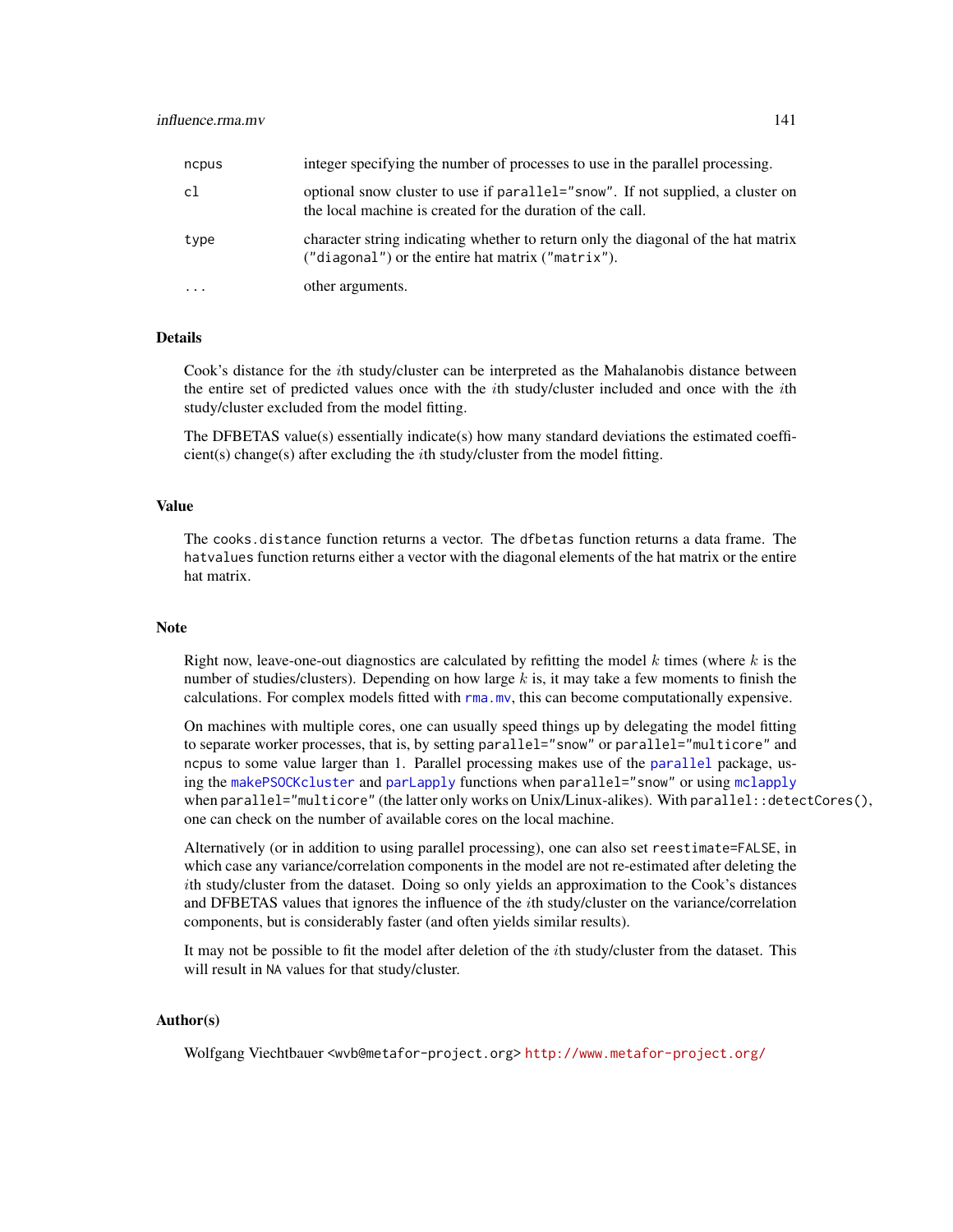### References

Belsley, D. A., Kuh, E., & Welsch, R. E. (1980). *Regression diagnostics*. New York: Wiley.

Cook, R. D., & Weisberg, S. (1982). *Residuals and influence in regression*. London: Chapman and Hall.

Viechtbauer, W. (2010). Conducting meta-analyses in R with the metafor package. *Journal of Statistical Software*, 36(3), 1–48. <https://www.jstatsoft.org/v036/i03>.

Viechtbauer, W., & Cheung, M. W.-L. (2010). Outlier and influence diagnostics for meta-analysis. *Research Synthesis Methods*, 1, 112–125.

#### See Also

[rstudent.rma.mv](#page-204-1), [weights.rma.mv](#page-268-0)

## Examples

```
### copy data from Konstantopoulos (2011) into 'dat'
dat <- dat.konstantopoulos2011
### multilevel random-effects model
res \leq rma.mv(yi, vi, random = \sim 1 | district/school, data=dat)
print(res, digits=3)
### Cook's distances for each observed outcome
x <- cooks.distance(res)
x
plot(x, type="o", pch=19, xlab="Observed Outcome", ylab="Cook's Distance")
### Cook's distances for each district
x <- cooks.distance(res, cluster=dat$district)
x
plot(x, type="o", pch=19, xlab="District", ylab="Cook's Distance", xaxt="n")
axis(side=1, at=seq_along(x), labels=as.numeric(names(x)))
### hat values
hatvalues(res)
```
<span id="page-141-0"></span>influence.rma.uni *Outlier and Influential Case Diagnostics for 'rma.uni' Objects*

## Description

The functions compute various outlier and influential case diagnostics (some of which indicate the influence of deleting one case/study at a time on the model fit and the fitted/residual values) for objects of class "rma.uni".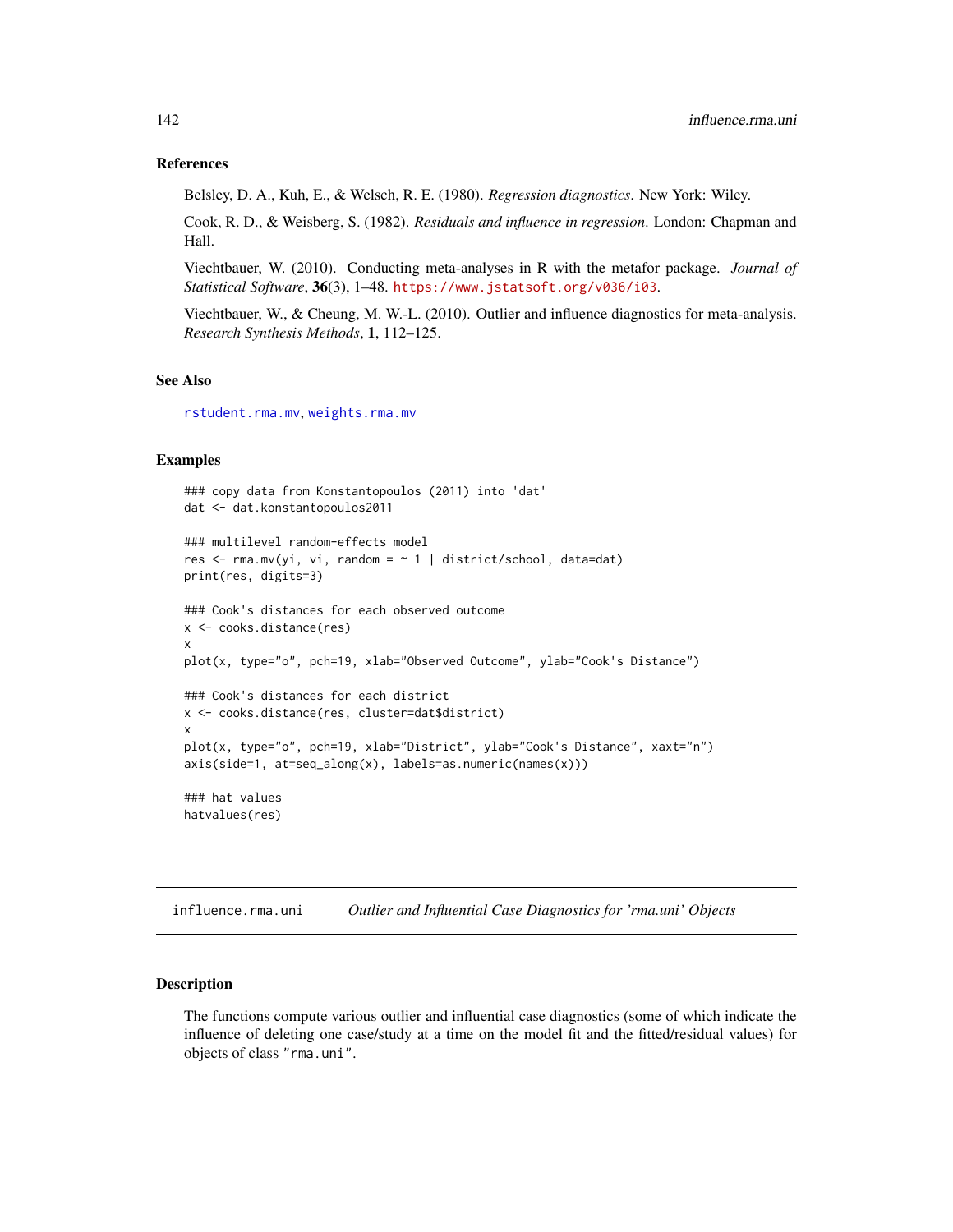# influence.rma.uni 143

# Usage

```
## S3 method for class 'rma.uni'
influence(model, digits, progbar=FALSE, ...)
## S3 method for class 'infl.rma.uni'
print(x, digits=x$digits, infonly=FALSE, ...)
## S3 method for class 'rma.uni'
cooks.distance(model, progbar=FALSE, ...)
## S3 method for class 'rma.uni'
dfbetas(model, progbar=FALSE, ...)
## S3 method for class 'rma.uni'
hatvalues(model, type="diagonal", ...)
```
# Arguments

| model    | an object of class "rma.uni".                                                                                                                                              |
|----------|----------------------------------------------------------------------------------------------------------------------------------------------------------------------------|
| x        | an object of class "infl.rma.uni" (for print).                                                                                                                             |
| digits   | integer specifying the number of decimal places to which the printed results<br>should be rounded (if unspecified, the default is to take the value from the ob-<br>ject). |
| progbar  | logical indicating whether a progress bar should be shown (the default is FALSE).                                                                                          |
| infonly  | logical indicating whether only the influential cases should be printed (the de-<br>fault is FALSE).                                                                       |
| type     | character string indicating whether to return only the diagonal of the hat matrix<br>("diagonal") or the entire hat matrix ("matrix").                                     |
| $\cdots$ | other arguments.                                                                                                                                                           |

#### Details

The influence function calculates the following leave-one-out diagnostics for each study:

- externally standardized residual,
- DFFITS value,
- Cook's distance,
- covariance ratio,
- the leave-one-out amount of (residual) heterogeneity,
- the leave-one-out test statistic for the test of (residual) heterogeneity,
- DFBETAS value(s).

The diagonal elements of the hat matrix and the weights (in %) given to the observed effects or outcomes during the model fitting are also provided (except for their scaling, the hat values and weights are the same for models without moderators, but will differ when moderators are included).

For details on externally standardized residuals, see [rstudent.rma.uni](#page-204-1).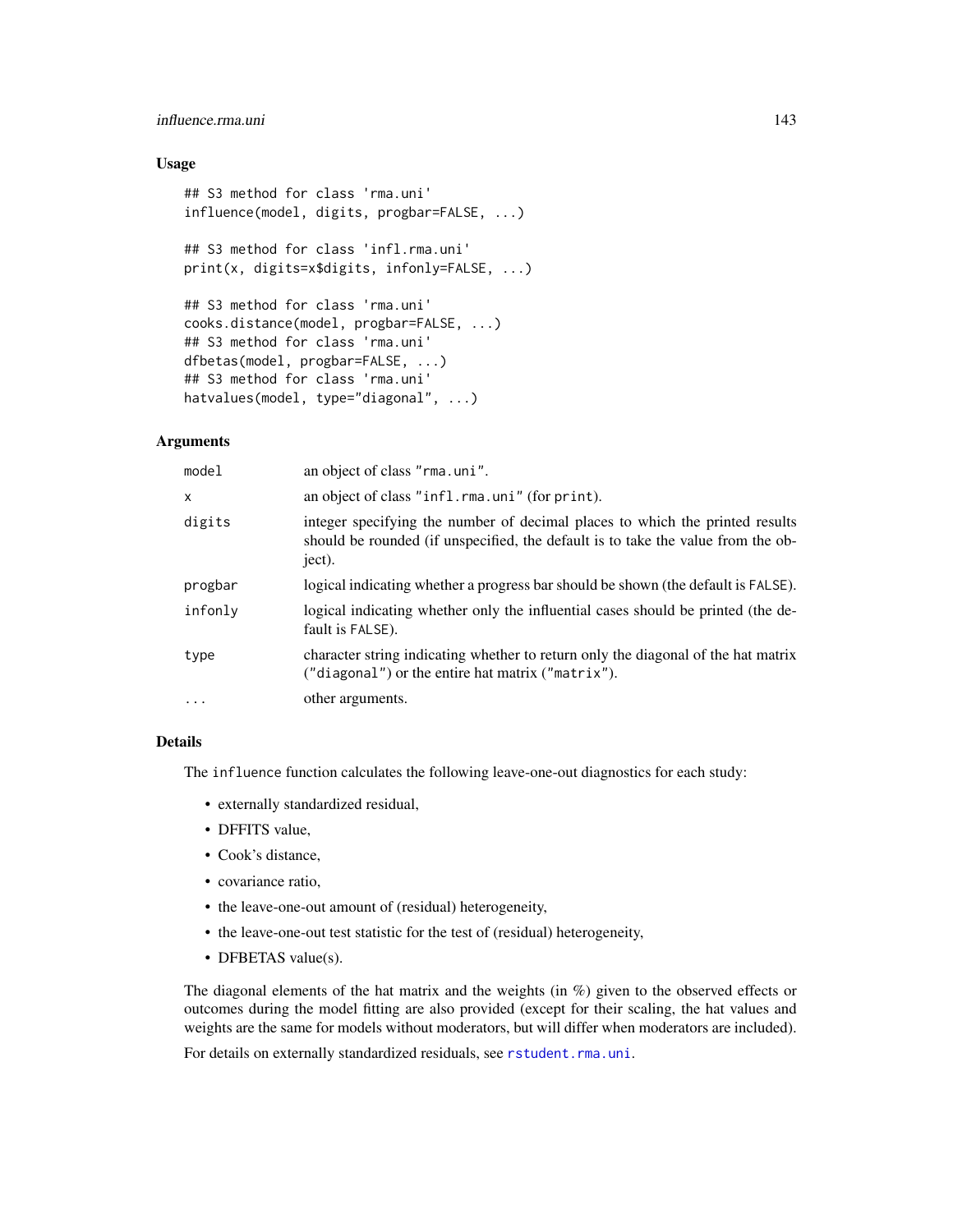The DFFITS value essentially indicates how many standard deviations the predicted (average) effect for the ith study changes after excluding the ith study from the model fitting.

Cook's distance can be interpreted as the Mahalanobis distance between the entire set of predicted values once with the *i*th study included and once with the *i*th study excluded from the model fitting.

The covariance ratio is defined as the determinant of the variance-covariance matrix of the parameter estimates based on the dataset with the  $i$ th study removed divided by the determinant of the variance-covariance matrix of the parameter estimates based on the complete dataset. A value below 1 therefore indicates that removal of the *i*th study yields more precise estimates of the model coefficients.

The leave-one-out amount of (residual) heterogeneity is the estimated value of  $\tau^2$  based on the dataset with the *i*th study removed. Note that this is always equal to  $\theta$  for fixed-effects models.

Similarly, the leave-one-out test statistic for the test of (residual) heterogeneity is the value of the test statistic of the test for (residual) heterogeneity calculated based on the dataset with the *i*th study removed.

Finally, the DFBETAS value(s) essentially indicate(s) how many standard deviations the estimated coefficient(s) change(s) after excluding the ith study from the model fitting.

A study may be considered to be 'influential' if at least one of the following is true:

- The absolute DFFITS value is larger than  $3\sqrt{p/(k-p)}$ , where p is the number of model coefficients and  $k$  the number of studies.
- The lower tail area of a chi-square distribution with  $p$  degrees of freedom cut off by the Cook's distance is larger than 50%.
- The hat value is larger than  $3(p/k)$ .
- Any DFBETAS value is larger than 1.

Studies which are considered influential with respect to any of these measures are marked with an asterisk. Note that the chosen cut-offs are (somewhat) arbitrary. Substantively informed judgment should always be used when examining the influence of each study on the results.

# Value

An object of class "infl.rma.uni", which is a list containing the following components:

| inf                 | an element of class "list.rma" with the externally standardized residuals, DF-<br>FITS values, Cook's distances, covariance ratios, leave-one-out $\tau^2$ estimates,<br>leave-one-out (residual) heterogeneity test statistics, hat values, weights, and an |
|---------------------|--------------------------------------------------------------------------------------------------------------------------------------------------------------------------------------------------------------------------------------------------------------|
| dfbs                | indicator whether a study is influential or not.<br>an element of class "list.rma" with the the DFBETAS values.                                                                                                                                              |
| $\cdot \cdot \cdot$ | some additional elements/values.                                                                                                                                                                                                                             |

The results are printed with print.infl.rma.uni and plotted with [plot.infl.rma.uni](#page-161-0).

#### **Note**

Right now, leave-one-out diagnostics are calculated by refitting the model  $k$  times. Depending on how large  $k$  is, it may take a few moments to finish the calculations. There are shortcuts for calculating at least some of these values without refitting the model each time, but these are currently not implemented (and may not exist for all of the leave-one-out diagnostics calculated by the function).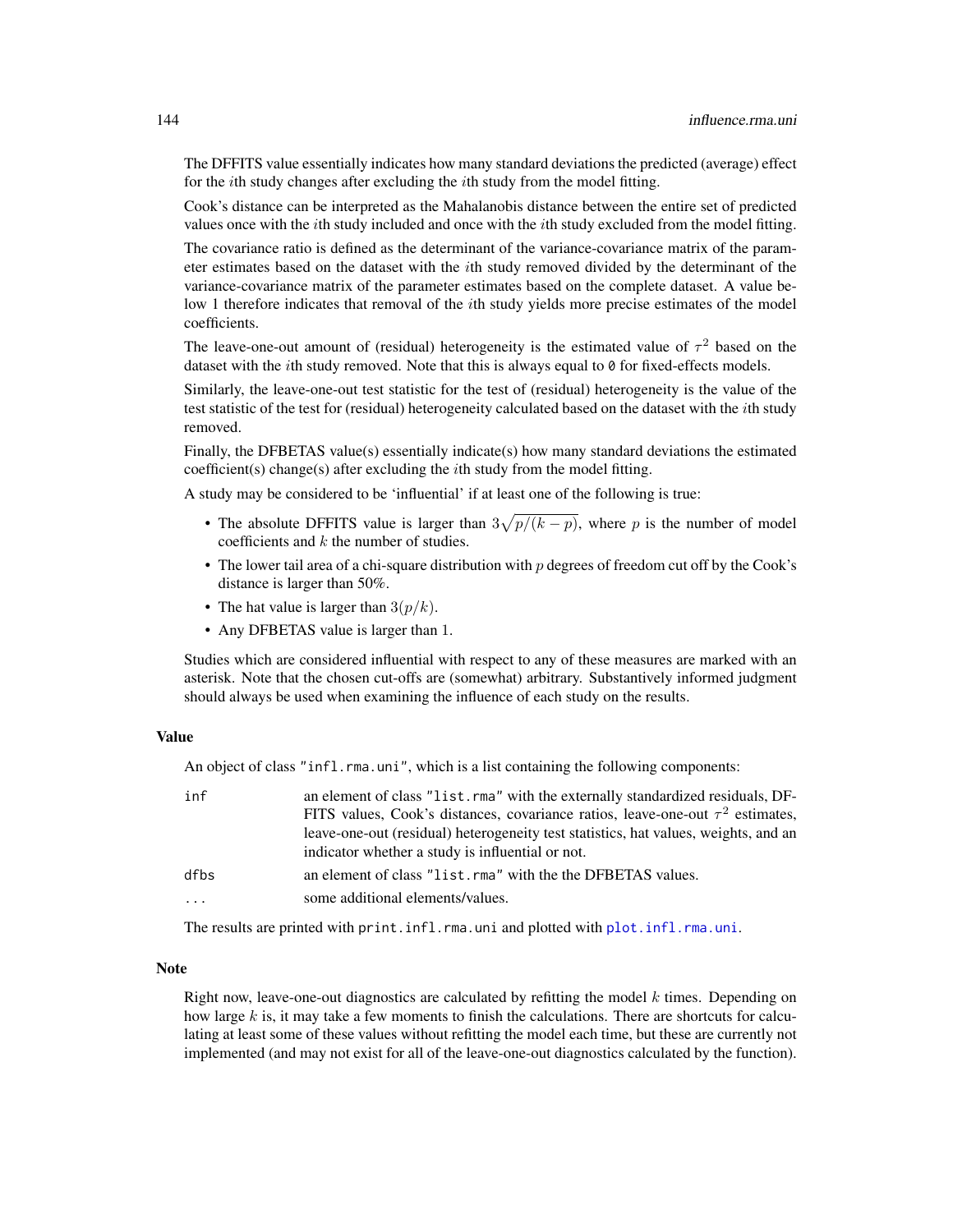labbe the contract of the contract of the contract of the contract of the contract of the contract of the contract of the contract of the contract of the contract of the contract of the contract of the contract of the cont

It may not be possible to fit the model after deletion of the ith study from the dataset. This will result in NA values for that study.

Certain relationships between the leave-one-out diagnostics and the (internally or externally) standardized residuals (Belsley, Kuh, & Welsch, 1980; Cook & Weisberg, 1982) no longer hold for the meta-analytic models. Maybe there are other relationships. These remain to be determined.

## Author(s)

Wolfgang Viechtbauer <wvb@metafor-project.org> <http://www.metafor-project.org/>

# References

Belsley, D. A., Kuh, E., & Welsch, R. E. (1980). *Regression diagnostics*. New York: Wiley.

Cook, R. D., & Weisberg, S. (1982). *Residuals and influence in regression*. London: Chapman and Hall.

Hedges, L. V., & Olkin, I. (1985). *Statistical methods for meta-analysis*. San Diego, CA: Academic Press.

Viechtbauer, W. (2010). Conducting meta-analyses in R with the metafor package. *Journal of Statistical Software*, 36(3), 1–48. <https://www.jstatsoft.org/v036/i03>.

Viechtbauer, W., & Cheung, M. W.-L. (2010). Outlier and influence diagnostics for meta-analysis. *Research Synthesis Methods*, 1, 112–125.

# See Also

[plot.infl.rma.uni](#page-161-0), [rstudent.rma.uni](#page-204-0), [weights.rma.uni](#page-268-0)

#### Examples

```
### meta-analysis of the log risk ratios using a mixed-effects model
### with two moderators (absolute latitude and publication year)
res <- rma(measure="RR", ai=tpos, bi=tneg, ci=cpos, di=cneg,
          mods = ~ablat + year, data=dat.bcg)influence(res)
plot(influence(res))
cooks.distance(res)
```
dfbetas(res) hatvalues(res)

labbe *L'Abbe Plots for 'rma' Objects*

## **Description**

Function to create L'Abbé plots for objects of class "rma".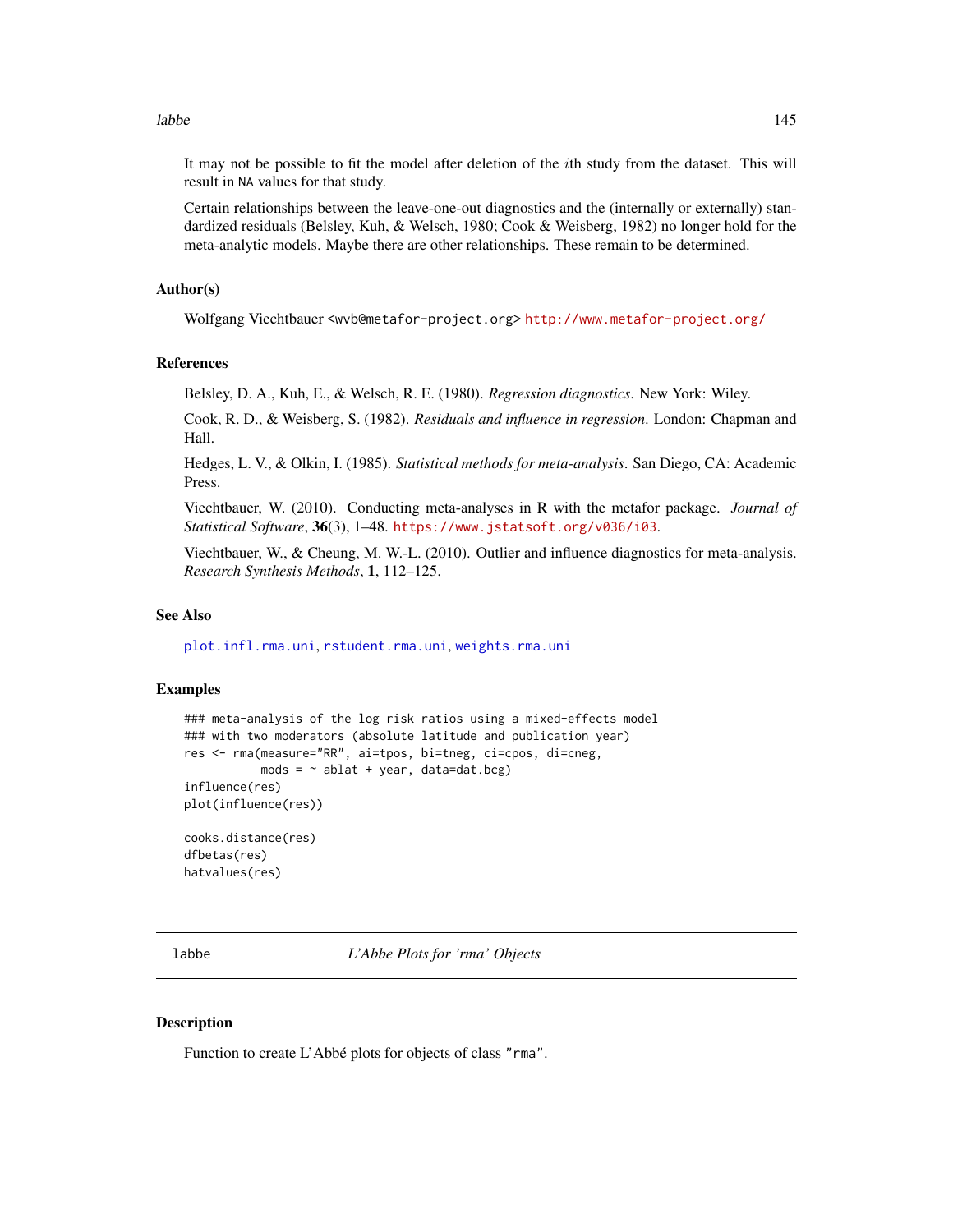146 labbe and the state of the state of the state of the state of the state of the state of the state of the state of the state of the state of the state of the state of the state of the state of the state of the state of

# Usage

```
labbe(x, ...)## S3 method for class 'rma'
labbe(x, xlim, ylim, xlab, ylab,
     add=x$add, to=x$to, transf, targs,
     pch=21, psize, bg="gray", grid=FALSE, lty, ...)
```
# Arguments

| x        | an object of class "rma". See 'Details'.                                                                                                                                                                                                                                                           |
|----------|----------------------------------------------------------------------------------------------------------------------------------------------------------------------------------------------------------------------------------------------------------------------------------------------------|
| xlim     | x-axis limits. If unspecified, the function tries to set the x-axis limits to some<br>sensible values.                                                                                                                                                                                             |
| ylim     | y-axis limits. If unspecified, the function tries to set the y-axis limits to some<br>sensible values.                                                                                                                                                                                             |
| xlab     | title for the x-axis. If unspecified, the function tries to set an appropriate axis<br>title.                                                                                                                                                                                                      |
| ylab     | title for the y-axis. If unspecified, the function tries to set an appropriate axis<br>title.                                                                                                                                                                                                      |
| add      | See below and the documentation of the escale function for more details.                                                                                                                                                                                                                           |
| to       | See below and the documentation of the escale function for more details.                                                                                                                                                                                                                           |
| transf   | optional argument specifying the name of a function that should be used to trans-<br>form the outcomes (e.g., transf=exp; see also transf). If unspecified, no trans-<br>formation is used.                                                                                                        |
| targs    | optional arguments needed by the function specified under transf.                                                                                                                                                                                                                                  |
| pch      | plotting symbol to use for the outcomes. By default, a filled circle is used. Can<br>also be a vector of values. See points for other options.                                                                                                                                                     |
| psize    | optional vector with point sizes for the outcomes. If unspecified, the point sizes<br>are an inverse function of the precision of the estimates.                                                                                                                                                   |
| bg       | color to use for filling the plotting symbol (the default is "gray"). Can also be a<br>vector of values. Set to NA to make the plotting symbols transparent.                                                                                                                                       |
| grid     | logical indicating whether a grid should be added to the plot.                                                                                                                                                                                                                                     |
| lty      | optional character vector specifying the line type for the diagonal reference line<br>of no effect and the line that indicates the estimated effect based on the fitted<br>model (if unspecified, the function sets this to c("solid", "dashed") by de-<br>fault; use "blank" to suppress a line). |
| $\cdots$ | other arguments.                                                                                                                                                                                                                                                                                   |

# Details

The model specified via x must be a model without moderators (i.e., either a fixed- or a randomeffects model) fitted with either the [rma.uni](#page-235-0), [rma.mh](#page-216-0), [rma.peto](#page-232-0), or [rma.glmm](#page-208-0) function. Moreover, the model must be fitted with measure set equal to "RD" (for risk differences), "RR" (for risk ratios),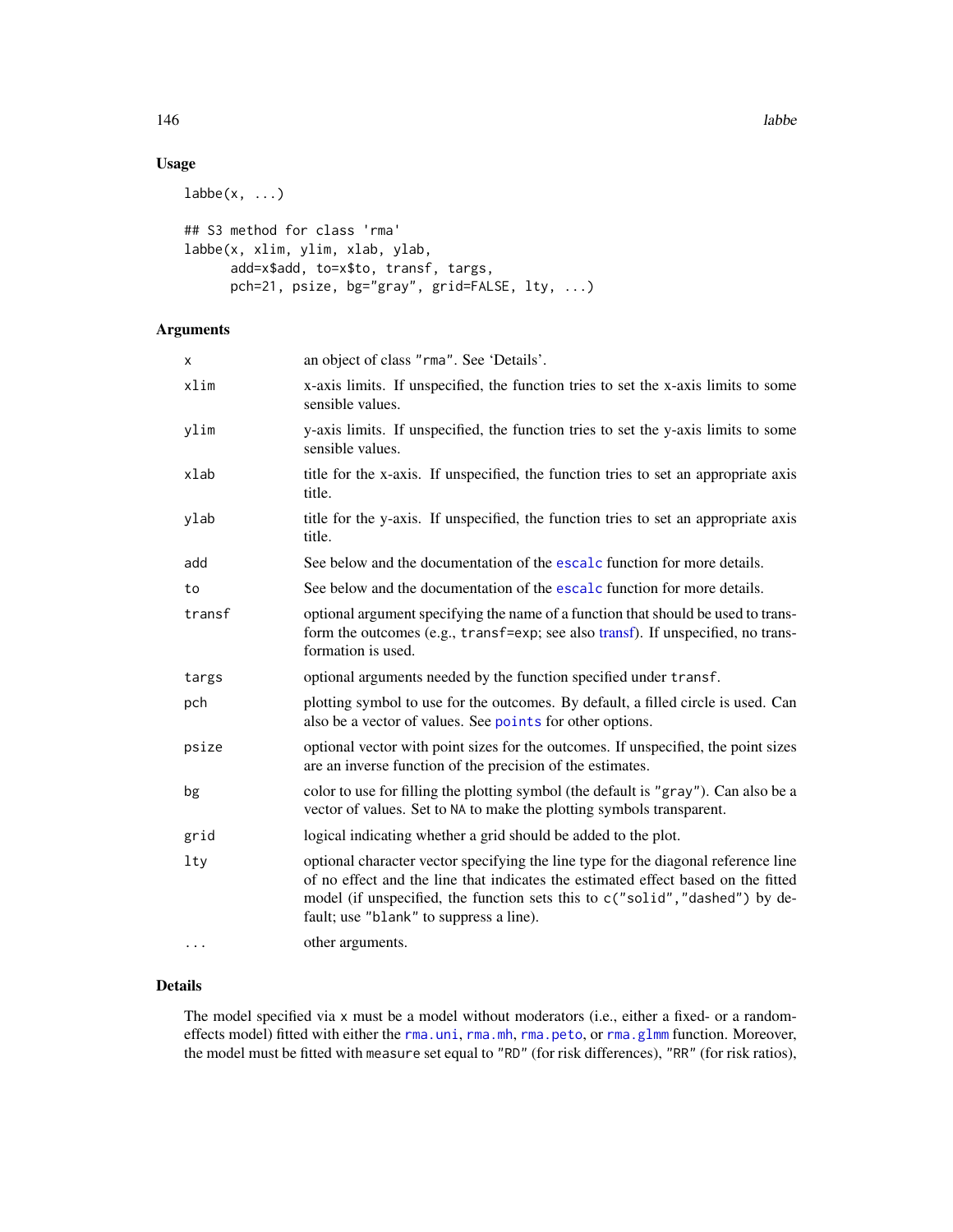labbe the contract of the contract of the contract of the contract of the contract of the contract of the contract of the contract of the contract of the contract of the contract of the contract of the contract of the cont

"OR" (for odds ratios), "AS" (for arcsine square root transformed risk differences), "IRR" (for incidence rate ratios), "IRD" (for incidence rate differences), or "IRSD" (for square root transformed incidence rate differences).

The function calculates the arm-level outcomes for the two experimental groups (e.g., treatment and control groups) and plots them against each other. In particular, the function plots the raw proportions of the two groups again each other when analyzing risk differences, the log of the proportions when analyzing (log) risk ratios, the log odds when analyzing (log) odds ratios, the arcsine square root transformed proportions when analyzing arcsine square root transformed risk differences, the raw incidence rates when analyzing incidence rate differences, the log of the incidence rates when analyzing (log) incidence rate ratios, and the square root transformed incidence rates when analyzing square root transformed incidence rate differences. The transf argument can be used to transform these values (for example, transf=exp to transform the log of the proportions back to raw proportions; see also [transf\)](#page-258-0).

As described under the documentation for the [escalc](#page-92-0) function, zero cells can lead to problems when calculating particular outcomes. Adding a small constant to the cells of the  $2 \times 2$  tables is a common solution to this problem. By default, the functions adopts the same method for handling zero cells as was done when fitting the model.

By default (i.e., if psize is not specified), the size of the points is an inverse function of the precision (inverse standard errors) of the outcomes. The solid line corresponds to identical outcomes in the two groups (i.e., the absence of a difference between the two groups). The dashed line indicates the estimated effect based on the fitted model.

## Value

A data frame with components:

| the x coordinates of the points that were plotted. |
|----------------------------------------------------|
| the y coordinates of the points that were plotted. |
| the point sizes.                                   |
|                                                    |

Note that the data frame is returned invisibly.

# Author(s)

Wolfgang Viechtbauer <wvb@metafor-project.org> <http://www.metafor-project.org/>

#### References

L'Abbé, K. A., Detsky, A. S., & O'Rourke, K. (1987). Meta-analysis in clinical research. *Annals of Internal Medicine*, 107, 224–233.

Viechtbauer, W. (2010). Conducting meta-analyses in R with the metafor package. *Journal of Statistical Software*, 36(3), 1–48. <https://www.jstatsoft.org/v036/i03>.

## See Also

[rma.uni](#page-235-0), [rma.mh](#page-216-0), [rma.peto](#page-232-0), [rma.glmm](#page-208-0)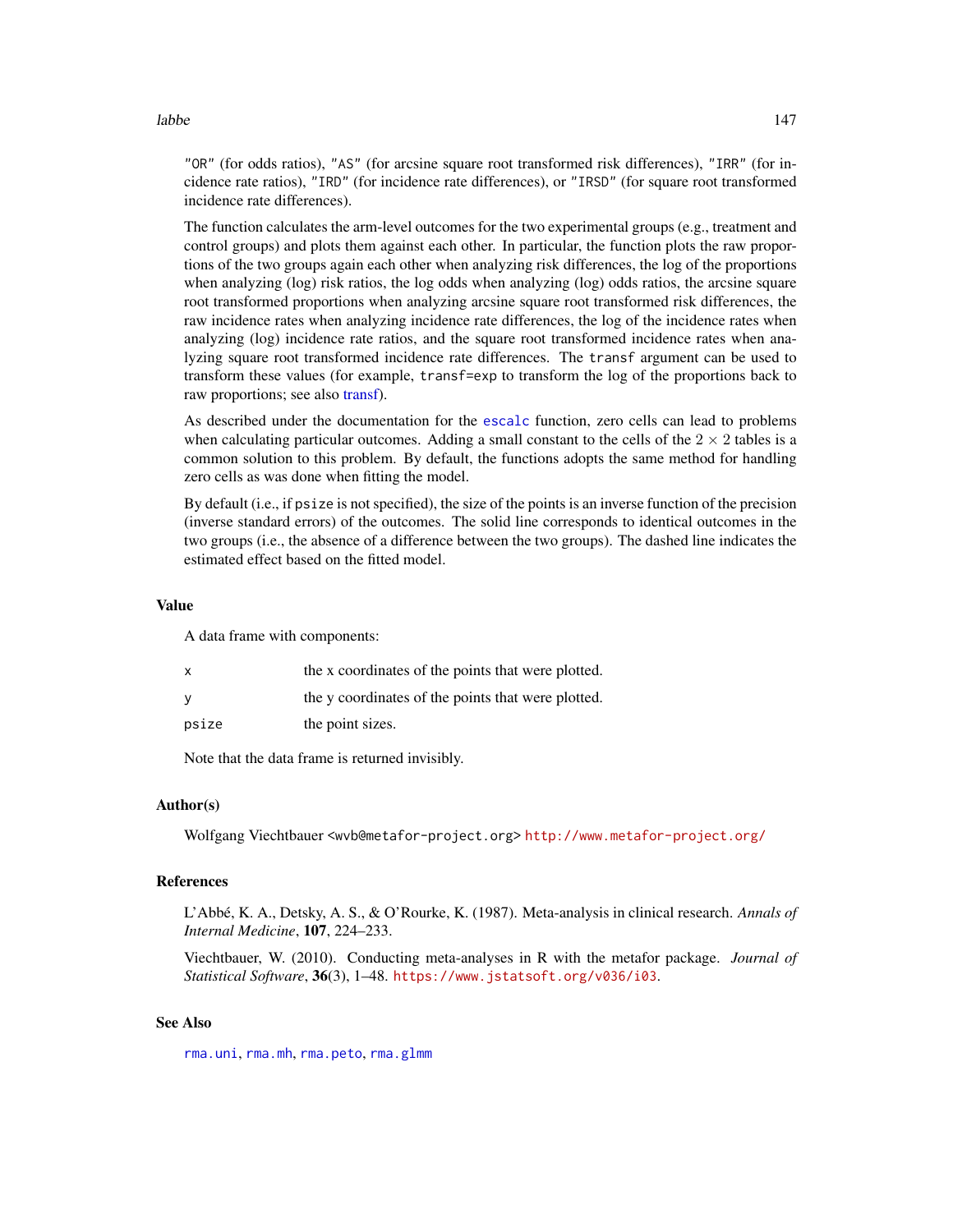## Examples

```
### meta-analysis of the log risk ratios using a random-effects model
res <- rma(measure="RR", ai=tpos, bi=tneg, ci=cpos, di=cneg, data=dat.bcg)
### default plot
labbe(res)
### funnel plot with risk values on the x- and y-axis
labbe(res, transf=exp)
```
leave1out *Leave-One-Out Diagnostics for 'rma' Objects*

#### Description

The functions repeatedly fit the specified model, leaving out one observation/study at a time.

## Usage

```
leave1out(x, ...)
```

```
## S3 method for class 'rma.uni'
leave1out(x, digits, transf, targs, progbar=FALSE, ...)
## S3 method for class 'rma.mh'
leave1out(x, digits, transf, targs, progbar=FALSE, ...)
## S3 method for class 'rma.peto'
leave1out(x, digits, transf, targs, progbar=FALSE, ...)
```
# Arguments

| X       | an object of class "rma.mh", "rma.peto", or "rma.uni".                                                                                                                                                                   |
|---------|--------------------------------------------------------------------------------------------------------------------------------------------------------------------------------------------------------------------------|
| digits  | integer specifying the number of decimal places to which the printed results<br>should be rounded (if unspecified, the default is to take the value from the ob-<br>ject).                                               |
| transf  | an optional argument specifying the name of a function that should be used to<br>transform the model coefficients and interval bounds (e.g., transf=exp; see also<br>transf). If unspecified, no transformation is used. |
| targs   | optional arguments needed by the function specified under transf.                                                                                                                                                        |
| progbar | logical indicating whether a progress bar should be shown (the default is FALSE).                                                                                                                                        |
|         | other arguments.                                                                                                                                                                                                         |

## Details

The model specified via x must be a model without moderators (i.e., either a fixed- or a randomeffects model and not a fixed-effects with moderators or mixed-effects model).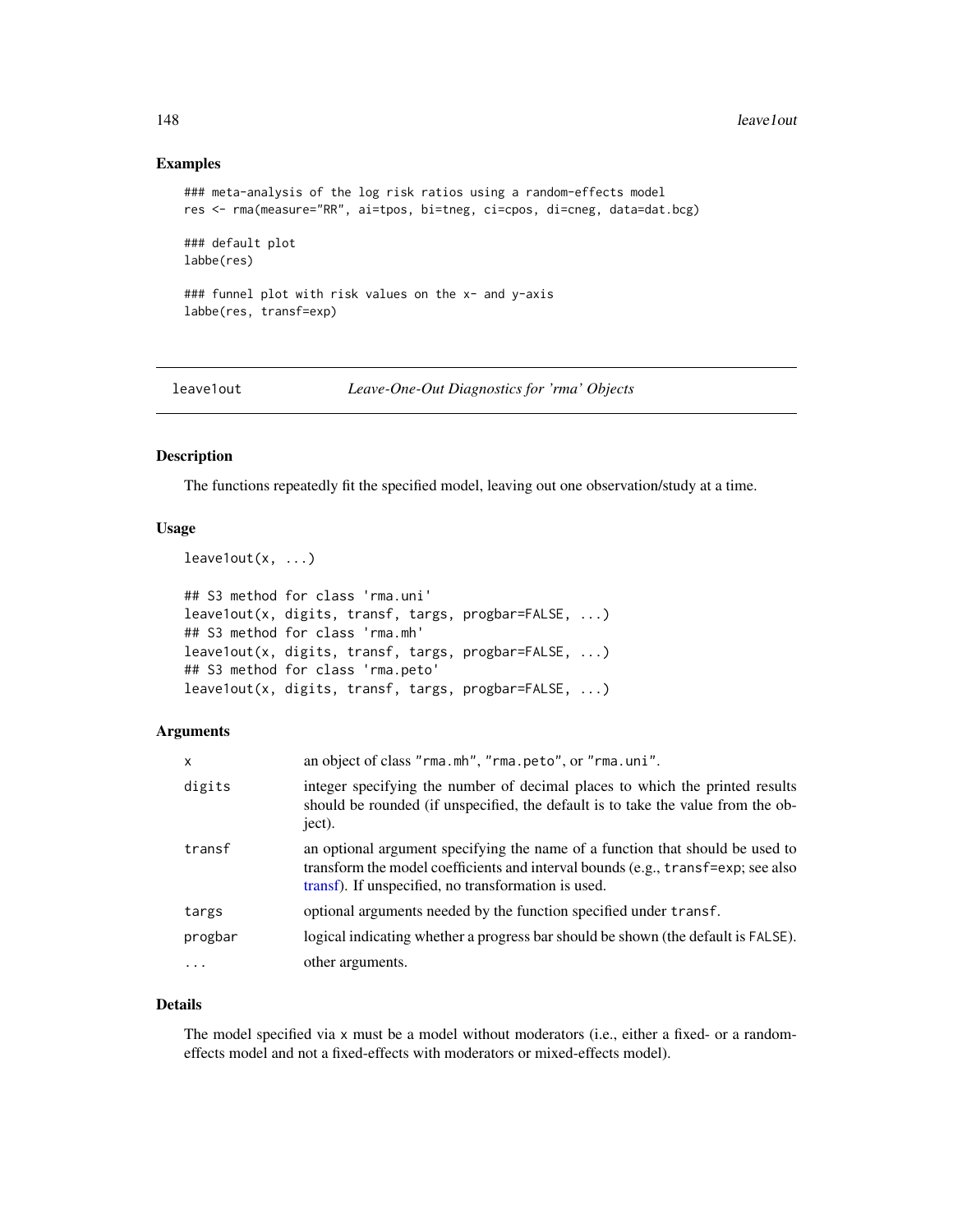#### leave1out 149

# Value

An object of class "list.rma". The object is a list containing the following components:

| estimate | estimated coefficients of the model.                                            |
|----------|---------------------------------------------------------------------------------|
| se       | standard errors of the coefficients.                                            |
| zval     | test statistics of the coefficients.                                            |
| pval     | p-values for the test statistics.                                               |
| ci.lb    | lower bounds of the confidence intervals for the coefficients.                  |
| ci.ub    | upper bounds of the confidence intervals for the coefficients.                  |
| 0        | test statistics for the tests of heterogeneity.                                 |
| Qp       | p-values for the tests of heterogeneity.                                        |
| tau2     | estimated amounts of (residual) heterogeneity (only for random-effects models). |
| I2       | values of $I^2$ (only for random-effects models).                               |
| H2       | values of $H^2$ (only for random-effects models).                               |
|          |                                                                                 |

The "list.rma" object is formatted and printed with [print.list.rma](#page-176-0).

# Note

When using the transf option, the transformation is applied to the estimated coefficients and the corresponding interval bounds. The standard errors are then set equal to NA and are omitted from the printed output.

# Author(s)

Wolfgang Viechtbauer <wvb@metafor-project.org> <http://www.metafor-project.org/>

# References

Viechtbauer, W. (2010). Conducting meta-analyses in R with the metafor package. *Journal of Statistical Software*, 36(3), 1–48. <https://www.jstatsoft.org/v036/i03>.

Viechtbauer, W., & Cheung, M. W.-L. (2010). Outlier and influence diagnostics for meta-analysis. *Research Synthesis Methods*, 1, 112–125.

## See Also

[rma.uni](#page-235-0), [rma.mh](#page-216-0), [rma.peto](#page-232-0)

#### Examples

```
### calculate log risk ratios and corresponding sampling variances
dat <- escalc(measure="RR", ai=tpos, bi=tneg, ci=cpos, di=cneg, data=dat.bcg)
### random-effects model
res <- rma(yi, vi, data=dat)
```
### leave-one-out analysis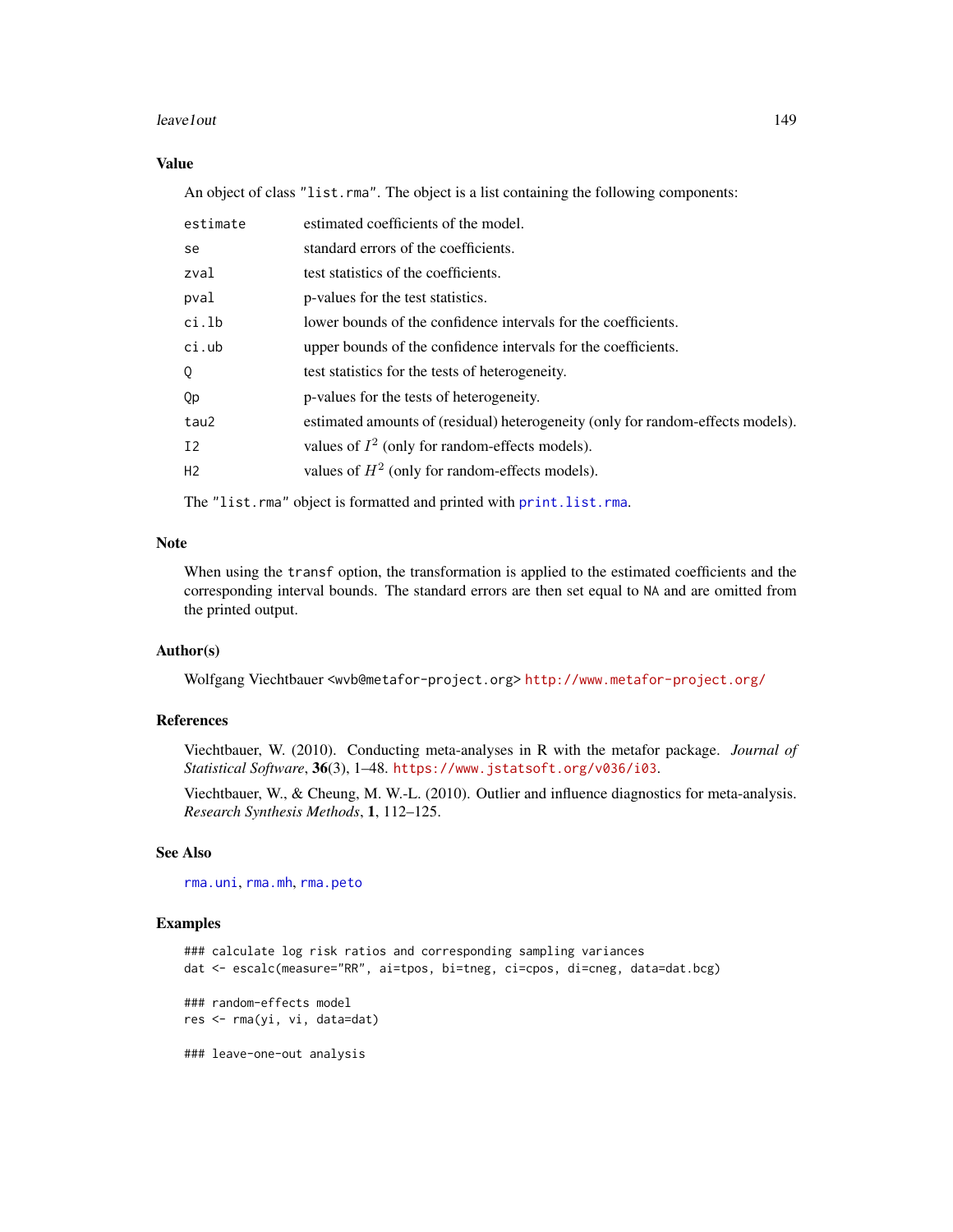```
leave1out(res)
leave1out(res, transf=exp)
### meta-analysis of the (log) risk ratios using the Mantel-Haenszel method
res <- rma.mh(measure="RR", ai=tpos, bi=tneg, ci=cpos, di=cneg, data=dat.bcg)
### leave-one-out analysis
leave1out(res)
leave1out(res, transf=exp)
### meta-analysis of the (log) odds ratios using Peto's method
res <- rma.peto(ai=tpos, bi=tneg, ci=cpos, di=cneg, data=dat.bcg)
### leave-one-out analysis
leave1out(res)
leave1out(res, transf=exp)
```
llplot *Likelihood Plot of a Parameter Corresponding to an Effect Size or Outcome Measure*

#### Description

Function to plot the likelihood of a certain parameter corresponding to an effect size or outcome measure given the study data.

# Usage

```
llplot(measure, yi, vi, sei, ai, bi, ci, di, n1i, n2i, data, subset, drop00=TRUE,
       xvals=1000, xlim, ylim, xlab, ylab, scale=TRUE,
      lty, lwd, col, level=99.99, refline=0, ...)
```
#### Arguments

| measure | a character string indicating for which effect size or outcome measure the likeli-<br>hoods should be calculated. See 'Details' for possible options and how the data<br>should be specified. |
|---------|-----------------------------------------------------------------------------------------------------------------------------------------------------------------------------------------------|
| yi      | vector with the observed effect sizes or outcomes.                                                                                                                                            |
| vi      | vector with the corresponding sampling variances.                                                                                                                                             |
| sei     | vector to specify the corresponding standard.                                                                                                                                                 |
| ai      | vector to specify the $2 \times 2$ table frequencies (upper left cell).                                                                                                                       |
| bi      | vector to specify the $2 \times 2$ table frequencies (upper right cell).                                                                                                                      |
| ci      | vector to specify the $2 \times 2$ table frequencies (lower left cell).                                                                                                                       |
| di      | vector to specify the $2 \times 2$ table frequencies (lower right cell).                                                                                                                      |
| n1i     | vector to specify the group sizes or row totals (first group/row).                                                                                                                            |
| n2i     | vector to specify the group sizes or row totals (second group/row).                                                                                                                           |
|         |                                                                                                                                                                                               |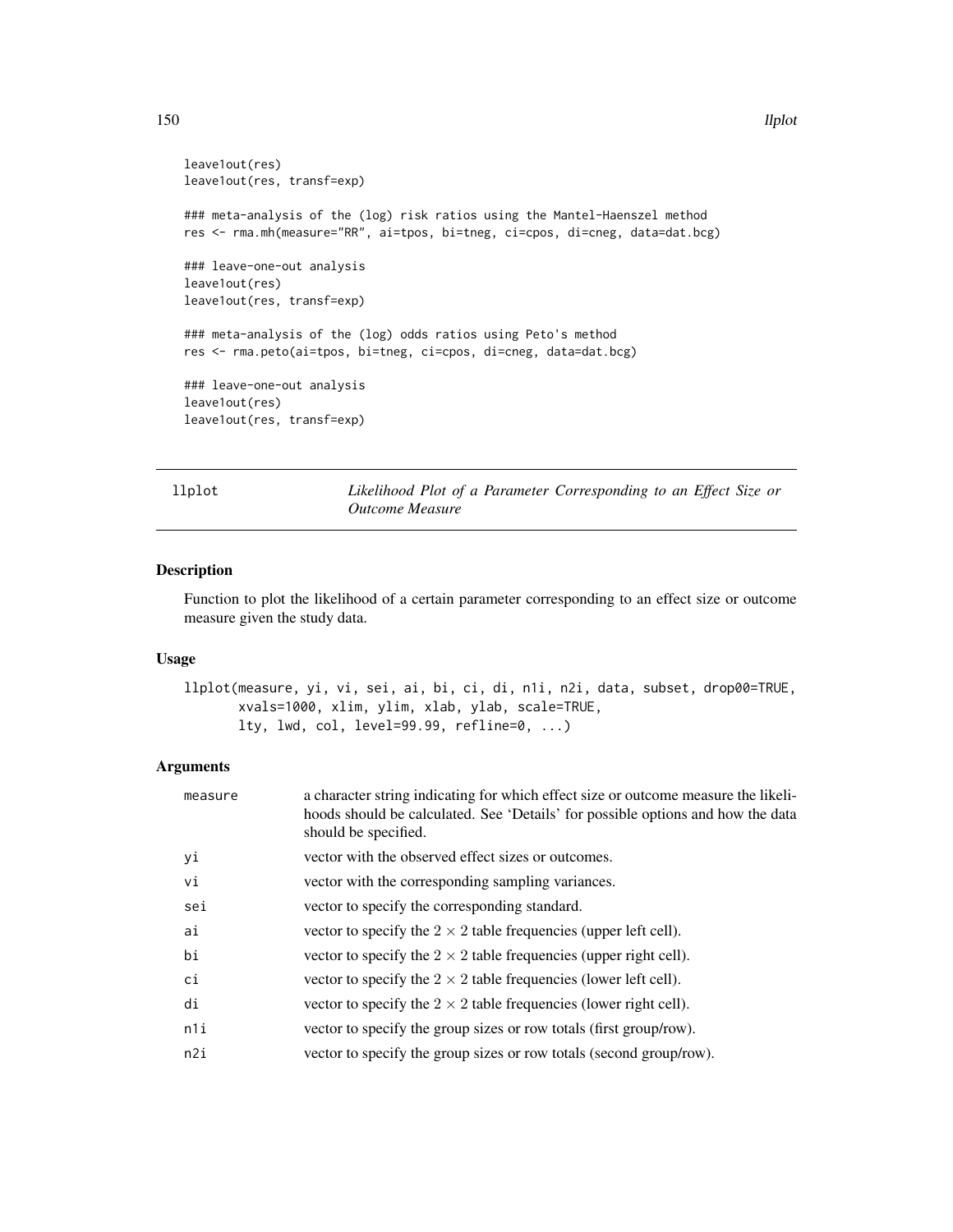llplot the contract of the contract of the contract of the contract of the contract of the contract of the contract of the contract of the contract of the contract of the contract of the contract of the contract of the con

| data    | optional data frame containing the variables given to the arguments above.                                                                                                                                                                       |
|---------|--------------------------------------------------------------------------------------------------------------------------------------------------------------------------------------------------------------------------------------------------|
| subset  | optional (logical or numeric) vector indicating the subset of studies that should<br>be included in the plot.                                                                                                                                    |
| drop00  | logical indicating whether studies with no cases (or only cases) in both groups<br>should be dropped. See 'Details'.                                                                                                                             |
| xvals   | integer specifying for how many distinct values the likelihood should be evalu-<br>ated.                                                                                                                                                         |
| xlim    | x-axis limits. If unspecified, the function tries to set the x-axis limits to some<br>sensible values.                                                                                                                                           |
| ylim    | y-axis limits. If unspecified, the function tries to set the y-axis limits to some<br>sensible values.                                                                                                                                           |
| xlab    | title for the x-axis. If unspecified, the function tries to set an appropriate axis<br>title.                                                                                                                                                    |
| ylab    | title for the y-axis. If unspecified, the function tries to set an appropriate axis<br>title.                                                                                                                                                    |
| scale   | logical indicating whether the likelihood values should be scaled, so that the<br>total area under each curve is (approximately) equal to 1.                                                                                                     |
| $1$ ty  | the line types (either a single value or a vector of length $k$ ). If unspecified, the<br>function sets the line types according to some characteristics of the likelihood<br>function. See 'Details'.                                           |
| lwd     | the line widths (either a single value or a vector of length $k$ ). If unspecified, the<br>function sets the widths according to the sampling variances (so that the line is<br>thicker for more precise studies and vice-versa).                |
| col     | the line colors (either a single value or a vector of length $k$ ). If unspecified, the<br>function uses various shades of gray according to the sampling variances (so<br>that darker shades are used for more precise studies and vice-versa). |
| level   | numerical value between 0 and 100 specifying the plotting limits for each like-<br>lihood line in terms of the confidence interval (the default is 99.99).                                                                                       |
| refline | value at which a vertical 'reference' line should be drawn (the default is 0). The<br>line can be suppressed by setting this argument to NA.                                                                                                     |
| .       | other arguments.                                                                                                                                                                                                                                 |

#### Details

At the moment, the function only accepts measure="GEN" or measure="OR".

For measure="GEN", one must specify arguments yi for the observed effect sizes or outcomes and vi for the corresponding sampling variances (instead of specifying vi, one can specify the standard errors via the sei argument). The function then plots the likelihood of the true outcome based on a normal sampling distribution with observed outcome as given by yi and variance as given by vi for each study.

For measure="OR", one must specify arguments ai, bi, ci, and di, which denote the cell frequencies of the  $2 \times 2$  tables. Alternatively, one can specify ai, ci, n1i, and n2i. See [escalc](#page-92-0) function for more details. The function then plots the likelihood of the true log odds ratio based on the non-central hypergeometric distribution for each  $2 \times 2$  table. Since studies with no cases (or only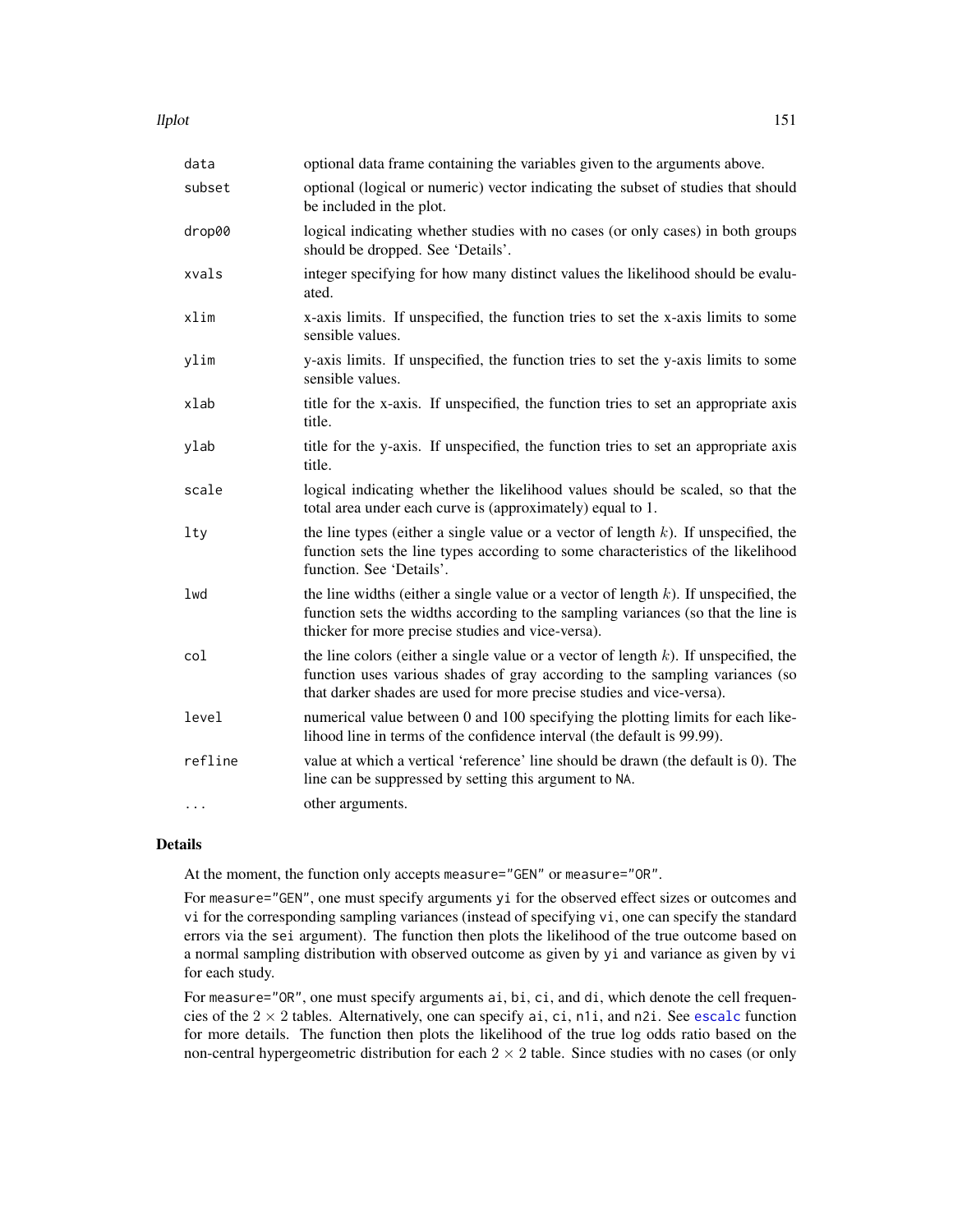cases) in both groups have a flat likelihood and are not informative about the odds ratio, they are dropped by default (i.e., drop00=TRUE) and are hence not drawn (if drop00=FALSE, these likelihood are indicated by dotted lines). For studies that have a single zero count, the MLE of the odds ratio is infinite and these likelihoods are indicated by dashed lines.

#### Author(s)

Wolfgang Viechtbauer <wvb@metafor-project.org> <http://www.metafor-project.org/>

## References

van Houwelingen, H. C., Zwinderman, K. H., & Stijnen, T. (1993). A bivariate approach to metaanalysis. *Statistics in Medicine*, 12, 2273–2284.

Viechtbauer, W. (2010). Conducting meta-analyses in R with the metafor package. *Journal of Statistical Software*, 36(3), 1–48. <https://www.jstatsoft.org/v036/i03>.

#### See Also

[rma.uni](#page-235-0), [rma.glmm](#page-208-0)

# Examples

```
### calculate log risk ratios and corresponding sampling variances
dat <- escalc(measure="RR", ai=tpos, bi=tneg, ci=cpos, di=cneg, data=dat.bcg)
### draw likelihoods
llplot(measure="GEN", yi=yi, vi=vi, data=dat, lwd=1, refline=NA, xlim=c(-3,2))
### create plot (Figure 2 in van Houwelingen, Zwinderman, & Stijnen, 1993)
llplot(measure="OR", ai=b.xci, n1i=nci, ci=b.xti, n2i=nti, data=dat.collins1985a,
      lwd=1, refline=NA, xlim=c(-4,4), drop00=FALSE)
```
metafor.news *Read News File of the Metafor Package*

# **Description**

Read news file of the [metafor-package](#page-3-0).

## Usage

```
metafor.news()
```
#### Details

The function is just a wrapper for news (package="metafor") which parses and displays the 'NEWS' file of the package.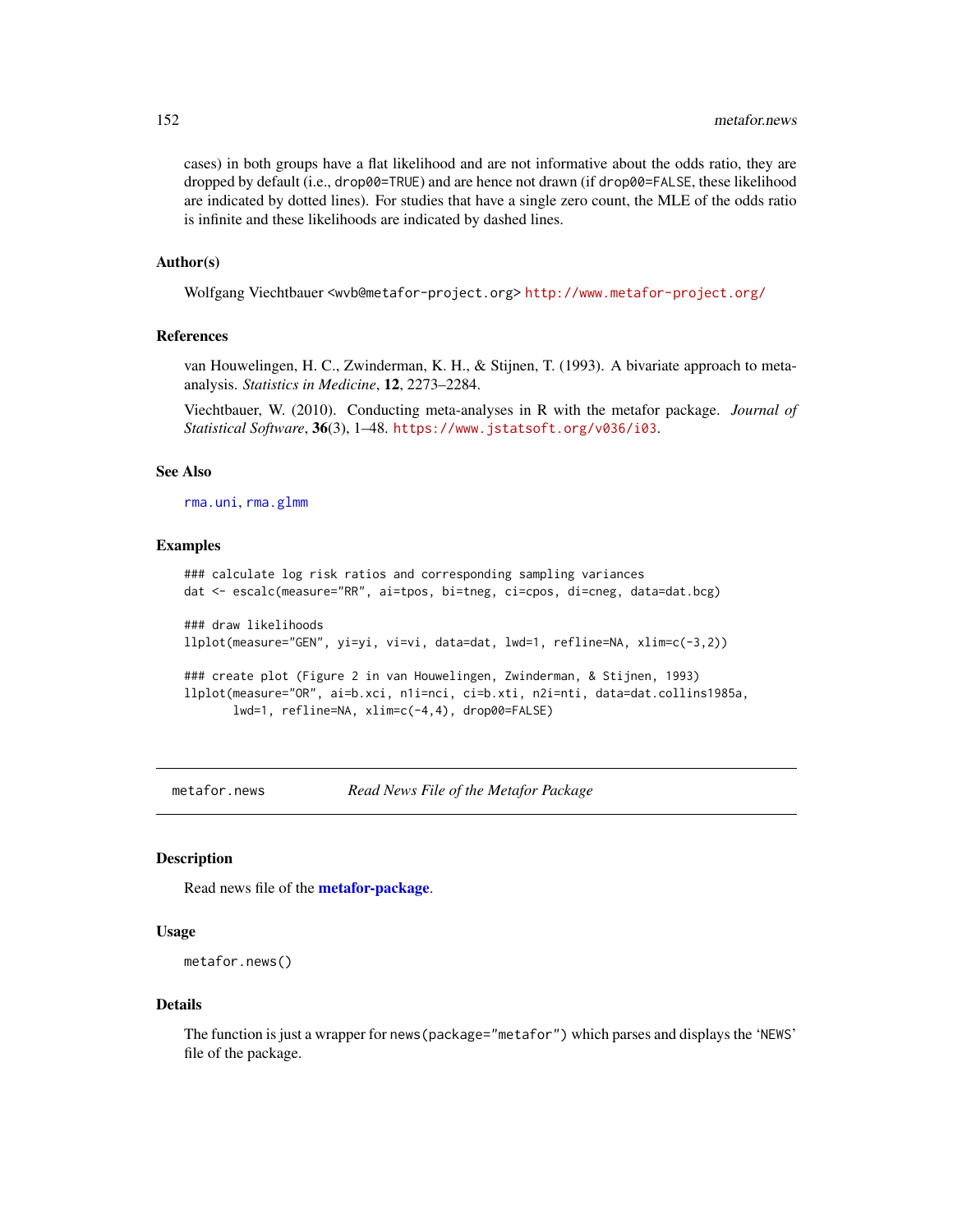# model.matrix.rma 153

# Author(s)

Wolfgang Viechtbauer <wvb@metafor-project.org> <http://www.metafor-project.org/>

# References

Viechtbauer, W. (2010). Conducting meta-analyses in R with the metafor package. *Journal of Statistical Software*, 36(3), 1–48. <https://www.jstatsoft.org/v036/i03>.

# Examples

## Not run: metafor.news() ## End(Not run)

model.matrix.rma *Model Matrix for 'rma' Objects*

# Description

The function extracts the model matrix for objects of class "rma".

#### Usage

## S3 method for class 'rma' model.matrix(object, ...)

## Arguments

| object   | an object of class "rma". |
|----------|---------------------------|
| $\cdots$ | other arguments.          |

# Value

The model matrix.

# Author(s)

Wolfgang Viechtbauer <wvb@metafor-project.org> <http://www.metafor-project.org/>

# References

Viechtbauer, W. (2010). Conducting meta-analyses in R with the metafor package. *Journal of Statistical Software*, 36(3), 1–48. <https://www.jstatsoft.org/v036/i03>.

# See Also

[fitted.rma](#page-110-0)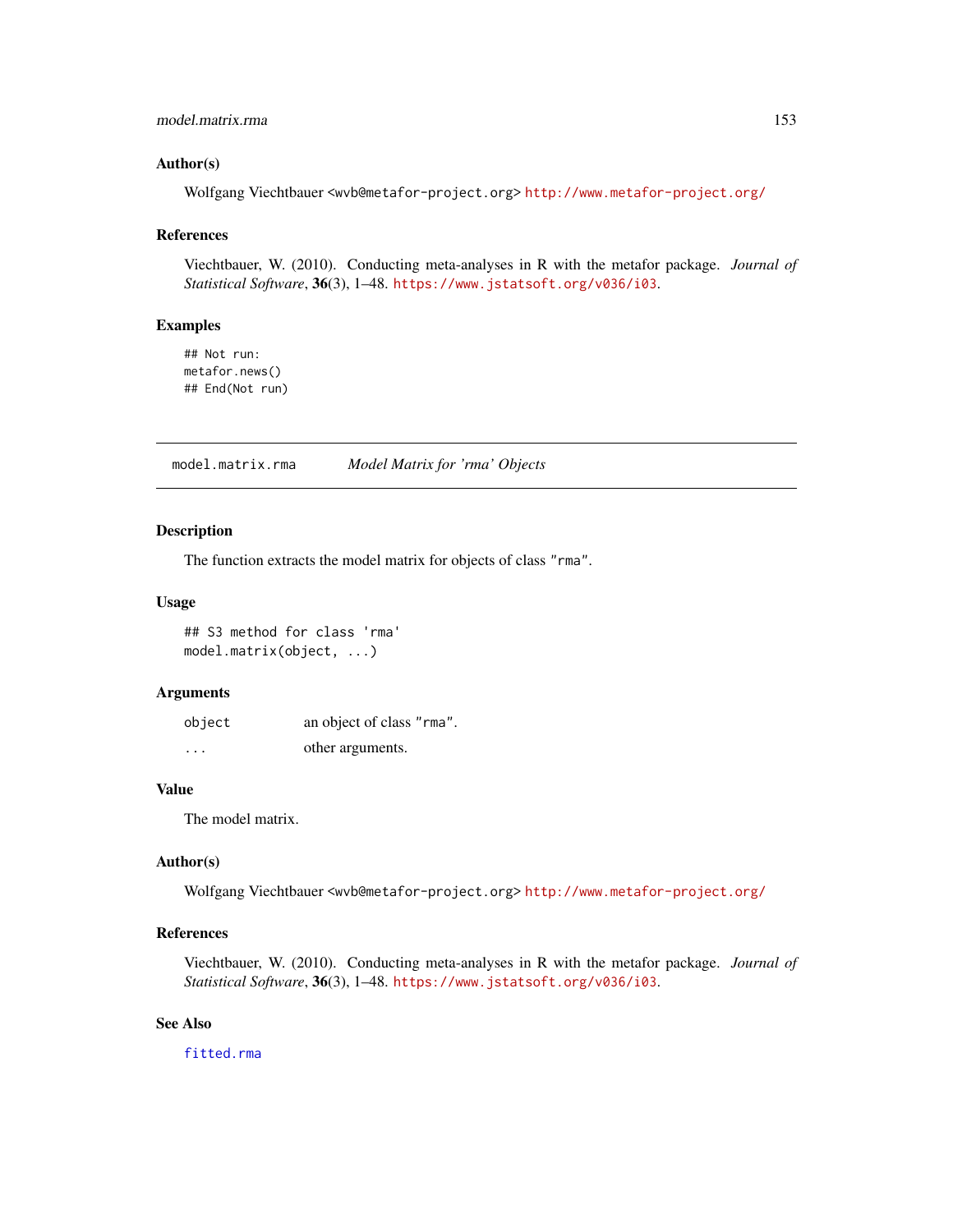# Examples

```
### meta-analysis of the log risk ratios using a mixed-effects meta-regression model
### with multiple moderators (absolute latitude, publication year, and allocation method)
res <- rma(measure="RR", ai=tpos, bi=tneg, ci=cpos, di=cneg,
           mods = \sim ablat + year + alloc, data=dat.bcg)model.matrix(res)
```
permutest *Permutation Tests for 'rma.uni' Objects*

# <span id="page-153-0"></span>Description

The function carries out permutation tests for objects of class "rma.uni".

# Usage

```
permutest(x, ...)
```

```
## S3 method for class 'rma.uni'
permutest(x, exact=FALSE, iter=1000, permci=FALSE,
         progbar=TRUE, retpermdist=FALSE, digits, control, ...)
```
# Arguments

| $\times$    | an object of class "rma.uni".                                                                                                                                                                                           |
|-------------|-------------------------------------------------------------------------------------------------------------------------------------------------------------------------------------------------------------------------|
| exact       | logical indicating whether an exact permutation test should be carried out or not<br>(the default is FALSE). See 'Details'.                                                                                             |
| iter        | integer specifying the number of iterations for the permutation test when not<br>doing an exact test (the default is 1000 iterations).                                                                                  |
| permci      | logical indicating whether permutation-based CIs should also be calculated (the<br>default is FALSE). Can also be a vector of indices specifying for which coeffi-<br>cients a permutation-based CI should be obtained. |
| progbar     | logical indicating whether a progress bar should be shown (the default is TRUE).                                                                                                                                        |
| retpermdist | logical indicating whether the permutation distributions of the test statistics<br>should be returned (the default is FALSE).                                                                                           |
| digits      | integer specifying the number of decimal places to which the printed results<br>should be rounded (if unspecified, the default is to take the value from the ob-<br>ject).                                              |
| control     | list of control values for numerical comparisons (comptol) and for uniroot<br>(i.e., tol and maxiter). The latter is only relevant when permci=TRUE. See<br>'Note'.                                                     |
| $\cdots$    | other arguments.                                                                                                                                                                                                        |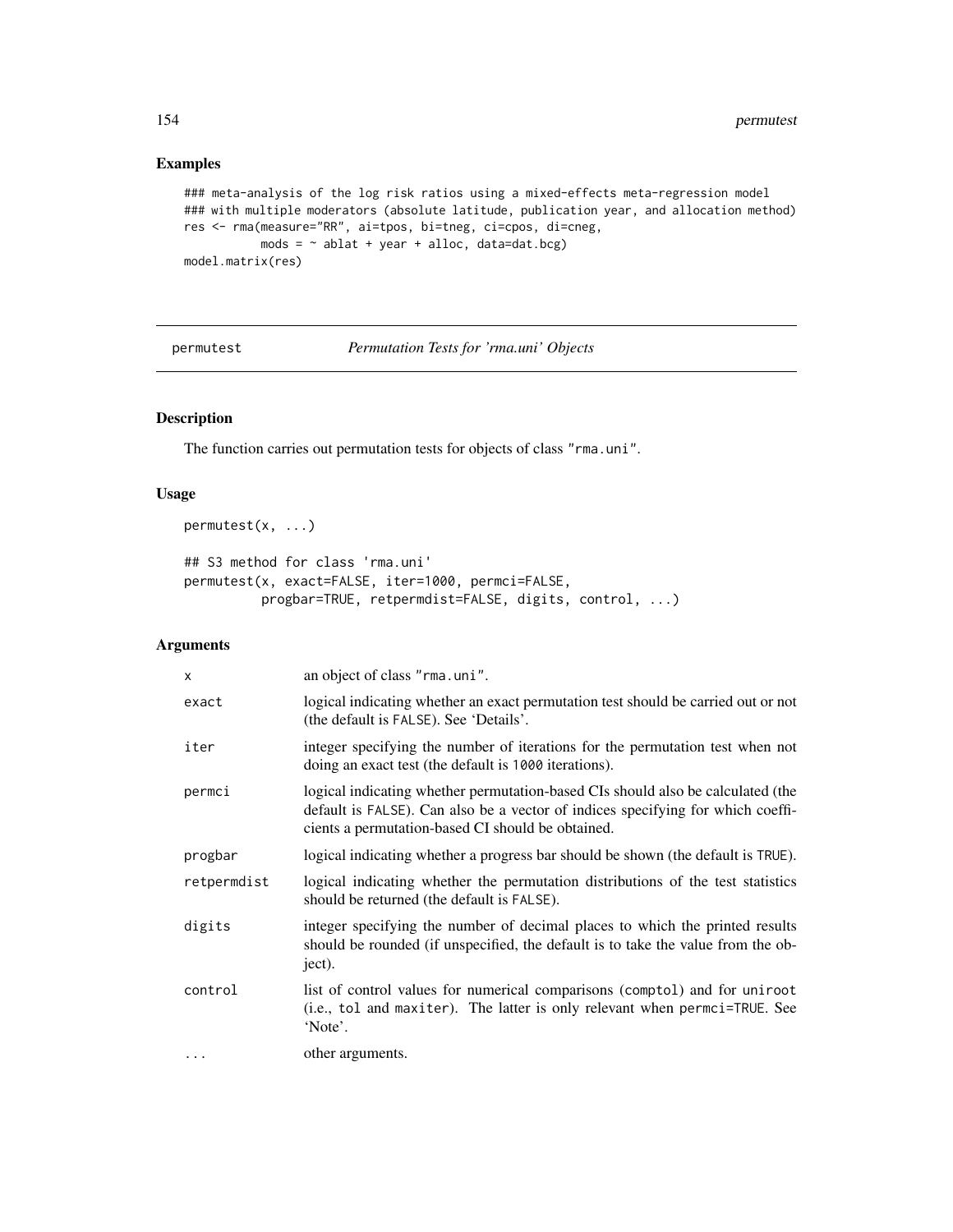#### permutest 155

#### Details

For models without moderators, the permutation test is carried out by permuting the signs of the observed effect sizes or outcomes. The (two-sided) p-value of the permutation test is then equal to the proportion of times that the absolute value of the test statistic under the permuted data is as extreme or more extreme than under the actually observed data. See Follmann and Proschan (1999) for more details.

For models with moderators, the permutation test is carried out by permuting the rows of the model matrix (i.e.,  $X$ ). The (two-sided) p-value for a particular model coefficient is then equal to the proportion of times that the absolute value of the test statistic for the coefficient under the permuted data is as extreme or more extreme than under the actually observed data. Similarly, for the omnibus test, the p-value is the proportion of times that the test statistic for the omnibus test is as extreme or more extreme than the actually observed one. See Higgins and Thompson (2004) and Viechtbauer et al. (2015) for more details.

If exact=TRUE, the function will try to carry out an exact permutation test. An exact permutation test requires fitting the model to each possible permutation once. However, the number of possible permutations increases rapidly with the number of outcomes/studies  $(i.e., k)$ . For models without moderators, there are  $2^k$  possible permutations of the signs. Therefore, for  $k = 5$ , there are 32 possible permutations, for  $k = 10$ , there are already 1024, and for  $k = 20$ , there are over one million permutations of the signs.

For models with moderators, the increase in the number of possible permutations may be even more severe. The total number of possible permutations of the model matrix is k!. Therefore, for  $k = 5$ , there are 120 possible permutations, for  $k = 10$ , there are 3,628,800, and for  $k = 20$ , there are over 10<sup>18</sup> permutations of the model matrix.

Therefore, going through all possible permutations may become infeasible. Instead of using an exact permutation test, one can set exact=FALSE (which is also the default). In that case, the function approximates the exact permutation-based p-value(s) by going through a smaller number (as specified by the iter argument) of *random* permutations. Therefore, running the function twice on the same data can yield (slightly) different p-values. Setting iter sufficiently large ensures that the results become stable. Note that if exact=FALSE and iter is actually larger than the number of iterations required for an exact permutation test, then an exact test will be carried out.

For models with moderators, the exact permutation test actually only requires fitting the model to each *unique* permutation of the model matrix. The number of unique permutations will be smaller than  $k!$  when the model matrix contains recurring rows. This may be the case when only including categorical moderators (i.e., factors) in the model or when any quantitative moderators included in the model only take on a small number of unique values. When exact=TRUE, the function therefore uses an algorithm to restrict the test to only the unique permutations of the model matrix, which may make the use of the exact test feasible even when  $k$  is large.

When using random permutations, the function ensures that the very first permutation will always correspond to the original data. This avoids p-values equal to 0.

When permci=TRUE, the function also tries to obtain permutation-based CIs of the model coefficient(s). This is done by shifting the observed effect sizes or outcomes and finding the most extreme values for which the permutation-based test would just lead to non-rejection. This is computationally expensive and may take a long time to complete. For models with moderators, one can also set permci to a vector of indices specifying for which coefficient(s) a permutation-based CI should be obtained. When the algorithm fails to determine a particular CI bound, it will be shown as NA in the output.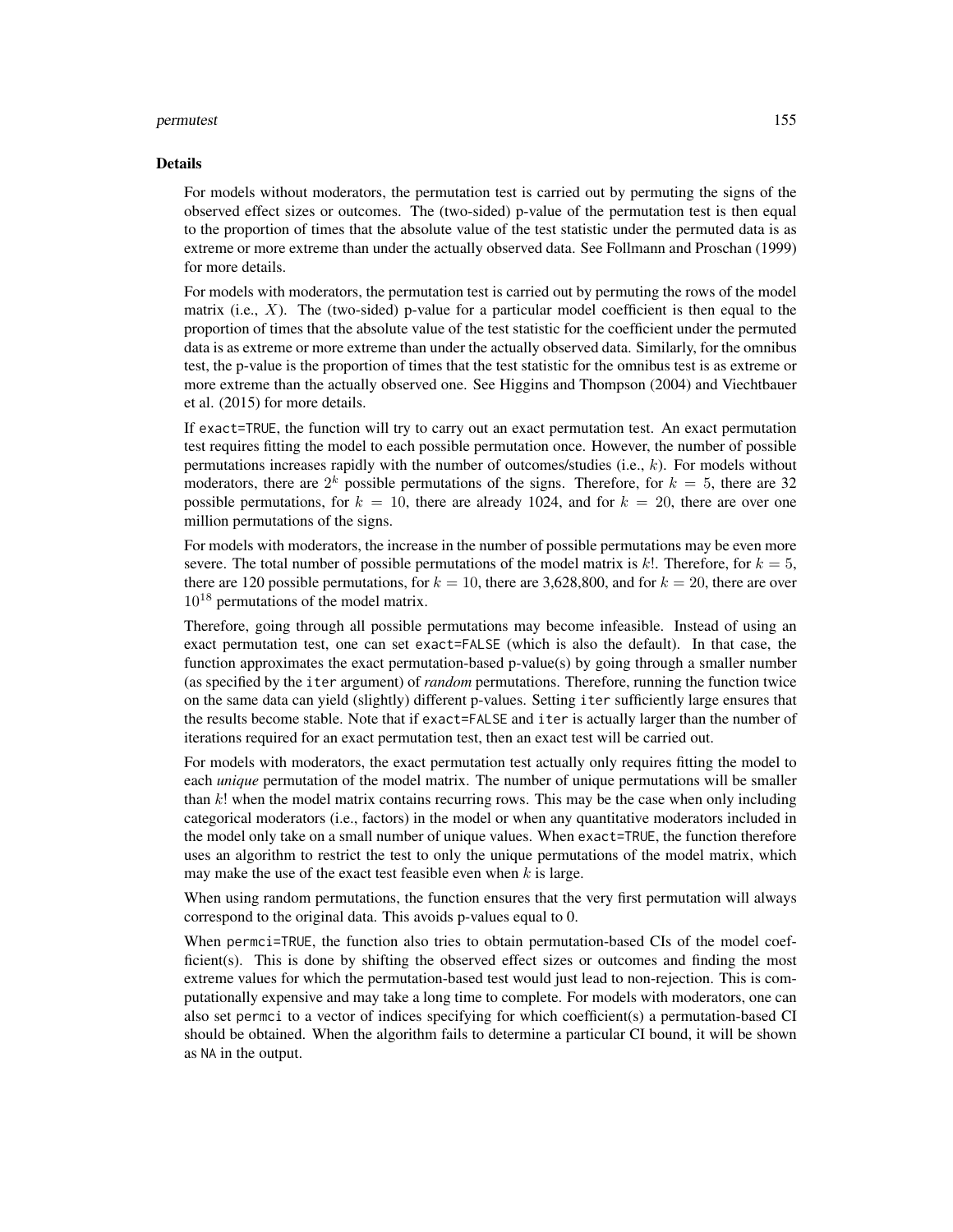An object of class "permutest.rma.uni". The object is a list containing the following components:

| pval      | $p-value(s)$ based on the permutation test.                                                                                          |
|-----------|--------------------------------------------------------------------------------------------------------------------------------------|
| QMp       | p-value for the omnibus test of coefficients based on the permutation test.                                                          |
| zval.perm | values of the test statistics of the coefficients under the various permutations<br>(only when retpermdist=TRUE).                    |
| b.perm    | values of the model coefficients under the various permutations (only when<br>retpermdist=TRUE).                                     |
| OM.perm   | values of the test statistic for the omnibus test of coefficients under the various<br>permutations (only when retpermet is t=TRUE). |
| ci.lb     | lower bound of the confidence intervals for the coefficients (permutation-based<br>when permci=TRUE).                                |
| ci.ub     | upper bound of the confidence intervals for the coefficients (permutation-based<br>when $permci = TRUE$ ).                           |
| $\cdots$  | some additional elements/values are passed on.                                                                                       |
|           |                                                                                                                                      |

The results are formatted and printed with the [print.permutest.rma.uni](#page-176-1) function. One can also use [coef.permutest.rma.uni](#page-23-0) to obtain the table with the model coefficients, corresponding standard errors, test statistics, p-values, and confidence interval bounds.

# Note

It is important to note that the p-values obtained with permutation tests cannot reach conventional levels of statistical significance (i.e.,  $p \leq .05$ ) when k is very small. In particular, for models without moderators, the smallest possible (two-sided) p-value is .0625 when  $k = 5$  and .03125 when  $k = 6$ . Therefore, the permutation test is only able to reject the null hypothesis at  $\alpha = .05$ when  $k$  is at least equal to 6. For models with moderators, the smallest possible (two-sided) p-value for a particular model coefficient is .0833 when  $k = 4$  and .0167 when  $k = 5$  (assuming that each row in the model matrix is unique). Therefore, the permutation test is only able to reject the null hypothesis at  $\alpha = .05$  when k is at least equal to 5. Consequently, permutation-based CIs can also only be obtained when  $k$  is sufficiently large.

When the number of permutations required for the exact test is so large as to be essentially indistinguishable from infinity (e.g., factorial(200)), the function will terminate with an error.

Determining whether a test statistic under the permuted data is as extreme or more extreme than under the actually observed data requires making >= or <= comparisons. To avoid problems due to the finite precision with which computers generally represent numbers, the function uses a numerical tolerance (control argument comptol, which is set by default equal to .Machine\$double.eps^0.5) when making such comparisons (e.g., instead of sqrt(3)^2 -3 >= 0, which may evaluate to FALSE, we can use sqrt(3)^2 -3 >=  $0 -$ .Machine\$double.eps^0.5, which should evaluate to TRUE).

When obtaining permutation-based CIs, the function makes use of [uniroot](#page-0-0). By default, the desired accuracy is set equal to .Machine\$double.eps^0.25 and the maximum number of iterations to 100. The desired accuracy and the maximum number of iterations can be adjusted with the control argument (i.e., control=list(tol=value,maxiter=value)).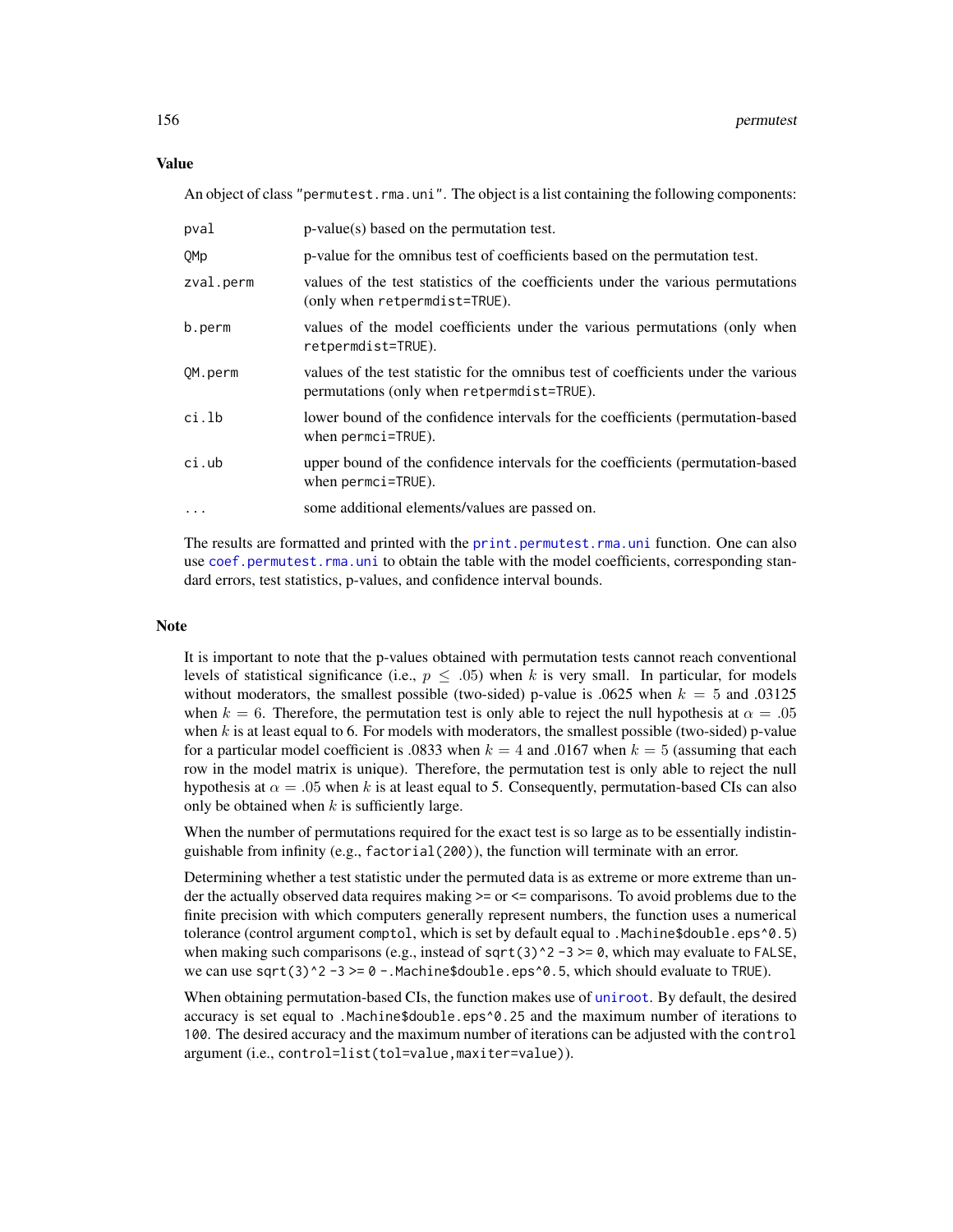#### permutest 157

#### Author(s)

Wolfgang Viechtbauer <wvb@metafor-project.org> <http://www.metafor-project.org/>

#### References

Follmann, D. A., & Proschan, M. A. (1999). Valid inference in random effects meta-analysis. *Biometrics*, 55, 732–737.

Good, P. I. (2009). *Permutation, parametric, and bootstrap tests of hypotheses* (3rd ed.). New York: Springer.

Higgins, J. P. T., & Thompson, S. G. (2004). Controlling the risk of spurious findings from metaregression. *Statistics in Medicine*, 23, 1663–1682.

Viechtbauer, W. (2010). Conducting meta-analyses in R with the metafor package. *Journal of Statistical Software*, 36(3), 1–48. <https://www.jstatsoft.org/v036/i03>.

Viechtbauer, W., López-López, J. A., Sánchez-Meca, J., & Marín-Martínez, F. (2015). A comparison of procedures to test for moderators in mixed-effects meta-regression models. *Psychological Methods*, 20, 360–374.

## See Also

[rma.uni](#page-235-0), [print.permutest.rma.uni](#page-176-1)

#### Examples

```
### calculate log risk ratios and corresponding sampling variances
dat <- escalc(measure="RR", ai=tpos, bi=tneg, ci=cpos, di=cneg, data=dat.bcg)
### random-effects model
res <- rma(yi, vi, data=dat)
res
### permutation test (approximate and exact)
## Not run:
permutest(res)
permutest(res, exact=TRUE)
## End(Not run)
### mixed-effects model with two moderators (absolute latitude and publication year)
res \leq rma(yi, vi, mods = \sim ablat + year, data=dat)
res
### permutation test (approximate only; exact not feasible)
## Not run:
permres <- permutest(res, iter=10000, retpermdist=TRUE)
permres
### histogram of permutation distribution for absolute latitude
### dashed horizontal line: the observed value of the test statistic
### red curve: standard normal density
### blue curve: kernel density estimate of the permutation distribution
```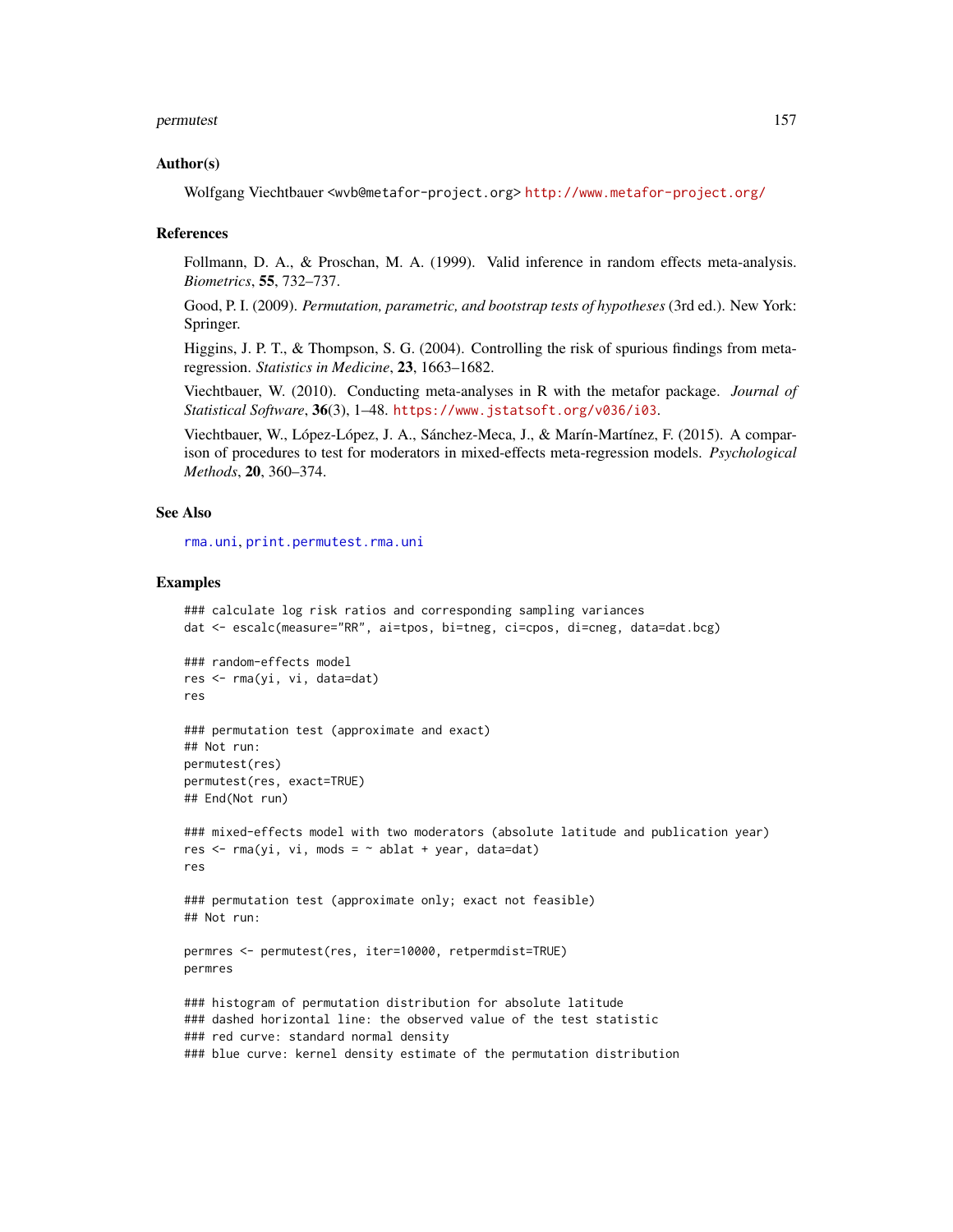```
### note that the tail area under the permutation distribution is larger
### than under a standard normal density (hence, the larger p-value)
hist(permres$zval.perm[,2], breaks=120, freq=FALSE, xlim=c(-5,5), ylim=c(0,.4),
     main="Permutation Distribution", xlab="Value of Test Statistic", col="gray90")
abline(v=res$zval[2], lwd=2, lty="dashed")
abline(v=0, lwd=2)
curve(dnorm, from=-5, to=5, add=TRUE, lwd=2, col=rgb(1,0,0,alpha=.7))
lines(density(permres$zval.perm[,2]), lwd=2, col=rgb(0,0,1,alpha=.7))
## End(Not run)
```
plot.cumul.rma *Plot Method for 'cumul.rma' Objects*

# Description

Plot method for objects of class "cumul.rma".

## Usage

```
## S3 method for class 'cumul.rma'
plot(x, yaxis="tau2", xlim, ylim, xlab, ylab,
     at, transf, atransf, targs, digits, cols=c("gray90","gray10"),
     addgrid=TRUE, pch=19, cex=1, lwd=2, ...)
```
## Arguments

| $\mathsf{x}$ | an object of class "cumul.rma".                                                                                                                                                                    |
|--------------|----------------------------------------------------------------------------------------------------------------------------------------------------------------------------------------------------|
| yaxis        | either "tau2", "I2", or "H2" to indicate what values should be placed on the<br>y-axis. See 'Details'.                                                                                             |
| xlim         | x-axis limits. If unspecified, the function tries to set the x-axis limits to some<br>sensible values.                                                                                             |
| ylim         | y-axis limits. If unspecified, the function tries to set the y-axis limits to some<br>sensible values.                                                                                             |
| xlab         | title for the x-axis. If unspecified, the function tries to set an appropriate axis<br>title.                                                                                                      |
| ylab         | title for the y-axis. If unspecified, the function tries to set an appropriate axis<br>title.                                                                                                      |
| at           | position of the x-axis tick marks and corresponding labels. If unspecified, the<br>function tries to set the tick mark positions/labels to some sensible values.                                   |
| transf       | optional argument specifying the name of a function that should be used to trans-<br>form the summary estimates (e.g., transf=exp; see also transf). If unspecified,<br>no transformation is used. |
| atransf      | optional argument specifying the name of a function that should be used to trans-<br>form the x-axis labels (e.g., atransf=exp; see also transf). If unspecified, no<br>transformation is used.    |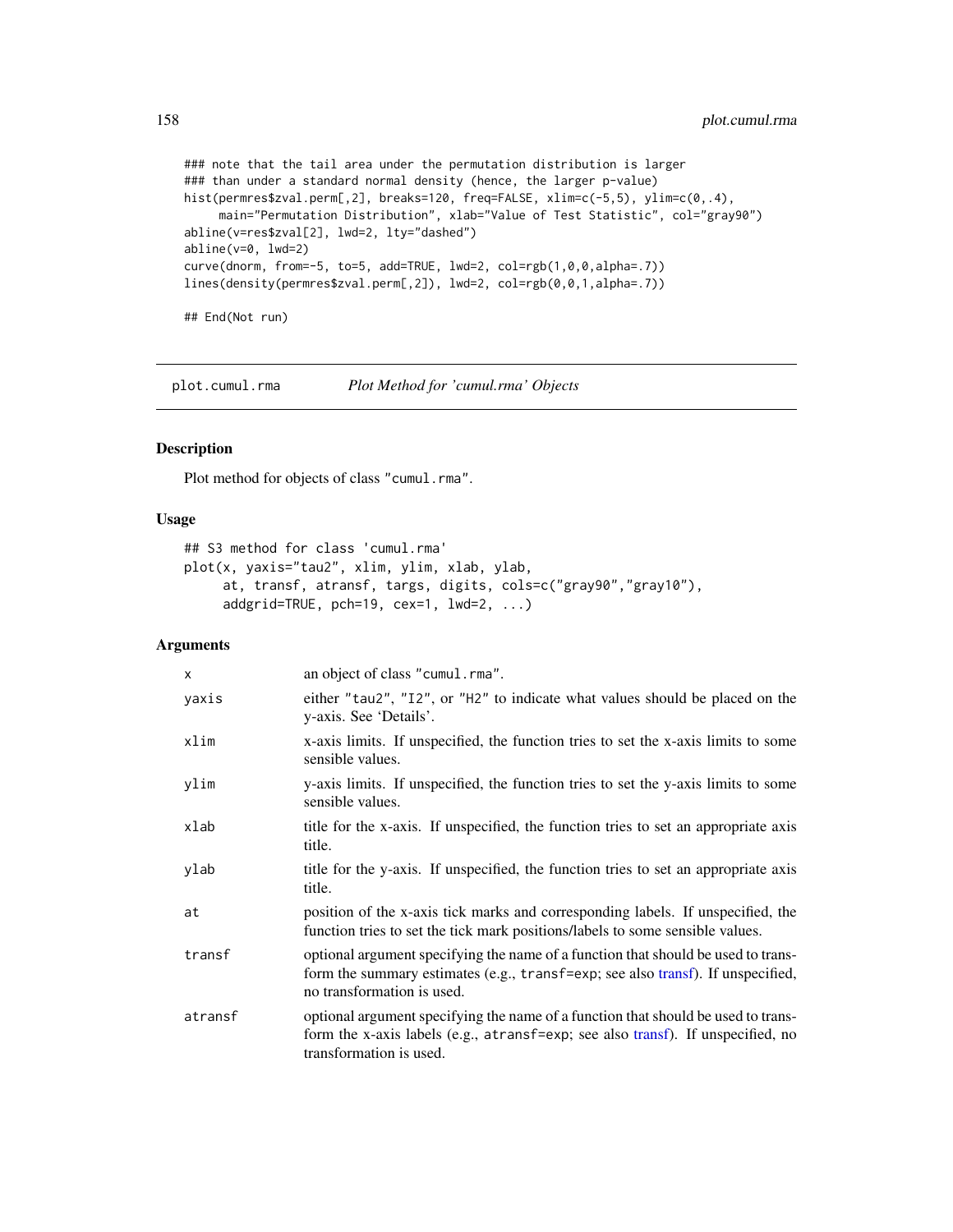| targs    | optional arguments needed by the function specified via transf or atransf.                                                                                                                                                                                                                                                                                                    |
|----------|-------------------------------------------------------------------------------------------------------------------------------------------------------------------------------------------------------------------------------------------------------------------------------------------------------------------------------------------------------------------------------|
| digits   | integer specifying the number of decimal places to which the tick mark labels<br>of the x- and y-axis should be rounded. Can also be a vector of two integers, the<br>first specifying the number of decimal places for the x-axis, the second for the<br>y-axis labels $(e.g., c(2,3))$ . If unspecified, the function tries to set the argument<br>to some sensible values. |
| cols     | vector with two or more colors to use for indicating the order of the cumulative<br>results.                                                                                                                                                                                                                                                                                  |
| addgrid  | logical specifying whether a grid should be added to the plot (the default is<br>TRUE).                                                                                                                                                                                                                                                                                       |
| pch      | plotting symbol to use. By default, a solid circle is used. See points for other<br>options.                                                                                                                                                                                                                                                                                  |
| cex      | symbol expansion factor.                                                                                                                                                                                                                                                                                                                                                      |
| lwd      | line width.                                                                                                                                                                                                                                                                                                                                                                   |
| $\ddots$ | other arguments.                                                                                                                                                                                                                                                                                                                                                              |

# Details

The function is meant to be used for cumulative random-effects models results as obtained with the [cumul.rma.uni](#page-32-0) function.

By default, the plot shows the model estimate on the x-axis and the corresponding estimate of  $\tau^2$ on the y-axis in the cumulative order of the results in the "cumul.rma" object. Alternatively, one can also place the value of  $I^2$  (yaxis="12") or  $H^2$  (yaxis="H2") on the y-axis.

The color gradient of the points/lines indicates the order of the cumulative results (by default, light gray at the beginning, dark gray at the end). A different set of colors can be chosen via the cols argument. See 'Examples'.

# Author(s)

Wolfgang Viechtbauer <wvb@metafor-project.org> <http://www.metafor-project.org/>

## References

Viechtbauer, W. (2010). Conducting meta-analyses in R with the metafor package. *Journal of Statistical Software*, 36(3), 1–48. <https://www.jstatsoft.org/v036/i03>.

#### See Also

[cumul.rma.uni](#page-32-0)

# Examples

```
### calculate log risk ratios and corresponding sampling variances
dat <- escalc(measure="RR", ai=tpos, bi=tneg, ci=cpos, di=cneg, data=dat.bcg)
### random-effects model
res <- rma(yi, vi, data=dat)
```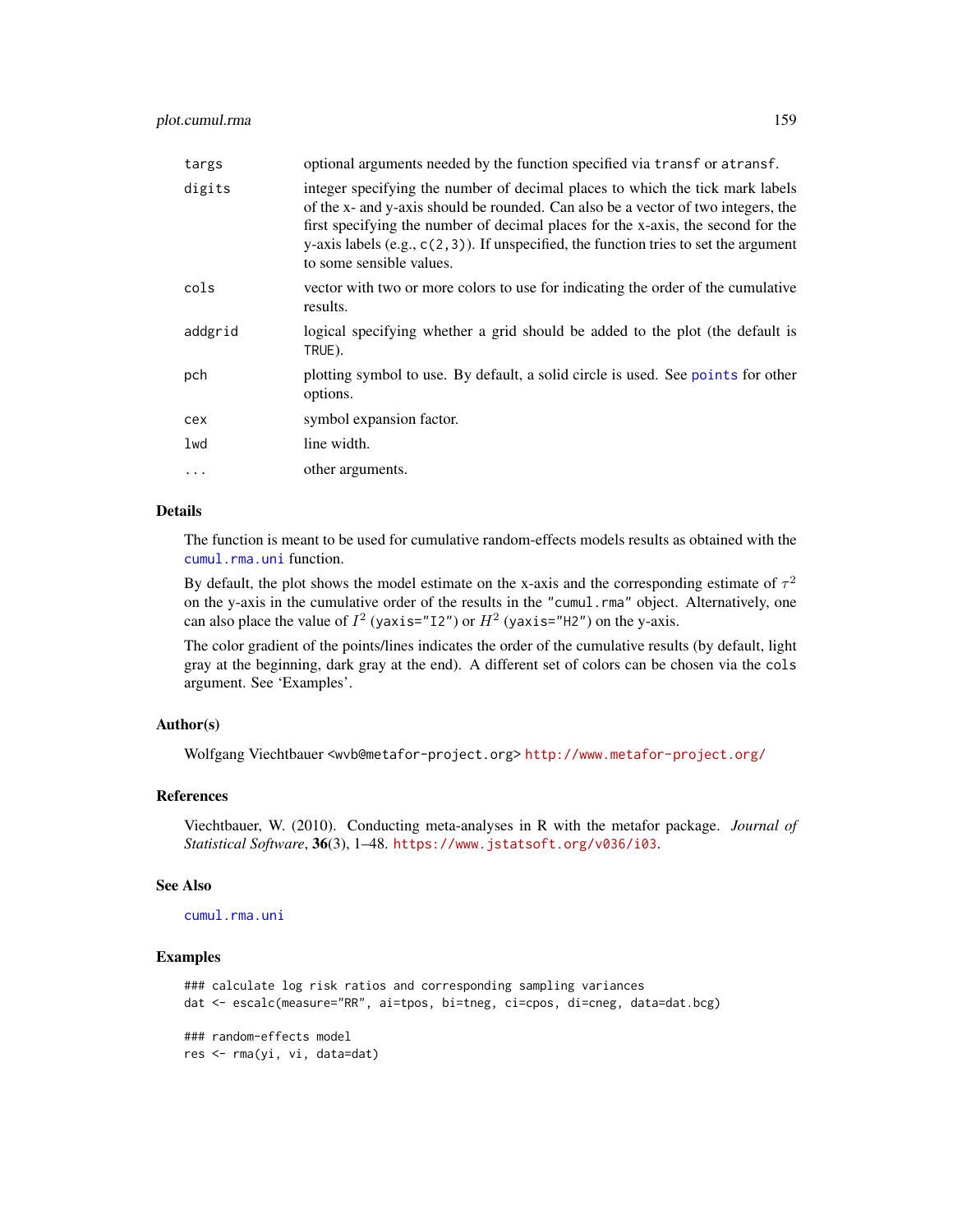```
### cumulative meta-analysis (in the order of publication year)
sav <- cumul(res, transf=exp, order=order(dat$year))
### plot of model estimate and tau^2 over time
plot(sav)
### illustrate some other plot options
plot(sav, yaxis="I2", ylim=c(0,100), atransf=exp, at=log(seq(1.3, 1.6, by=.1)),
     lwd=5, cex=0, cols=c("green","blue","red"))
```
plot.gosh.rma *Plot Method for 'gosh.rma' Objects*

# Description

Plot method for objects of class "gosh.rma".

# Usage

```
## S3 method for class 'gosh.rma'
plot(x, het="I2", pch=16, cex=0.5, out, col, alpha, border,
     xlim, ylim, xhist=TRUE, yhist=TRUE, hh=.3, breaks,
     adjust, lwd, labels, ...)
```
## Arguments

| $\times$ | an object of class "gosh.rma".                                                                                                                                                                                                                                                       |
|----------|--------------------------------------------------------------------------------------------------------------------------------------------------------------------------------------------------------------------------------------------------------------------------------------|
| het      | character string indicating the heterogeneity measure to plot. Either "I2", "H2",<br>"QE", or "tau2" (the last only for random/mixed-effects models).                                                                                                                                |
| pch      | plotting symbol to use. By default, a borderless filled circle is used. See points<br>for other options.                                                                                                                                                                             |
| cex      | symbol expansion factor.                                                                                                                                                                                                                                                             |
| out      | optional integer indicating the number of a study that may be a potential outlier.<br>If specified, subsets containing the specified study are drawn in a different color<br>than those not containing the study.                                                                    |
| col      | optional character string specifying the name of a color to use for the points (if<br>not provided, points are drawn in black). When out is used, two colors should<br>be specified (if not provided, red is used for subsets containing the specified<br>study and blue otherwise). |
| alpha    | optional alpha transparency value for the points (0 means fully transparent and<br>1 means opaque). If unspecified, the function tries to set this to a sensible value.                                                                                                              |
| border   | optional character string specifying the name of a color to use for the borders<br>of the histogram (if not provided, borders are drawn in white). Set to FALSE to<br>omit the borders.                                                                                              |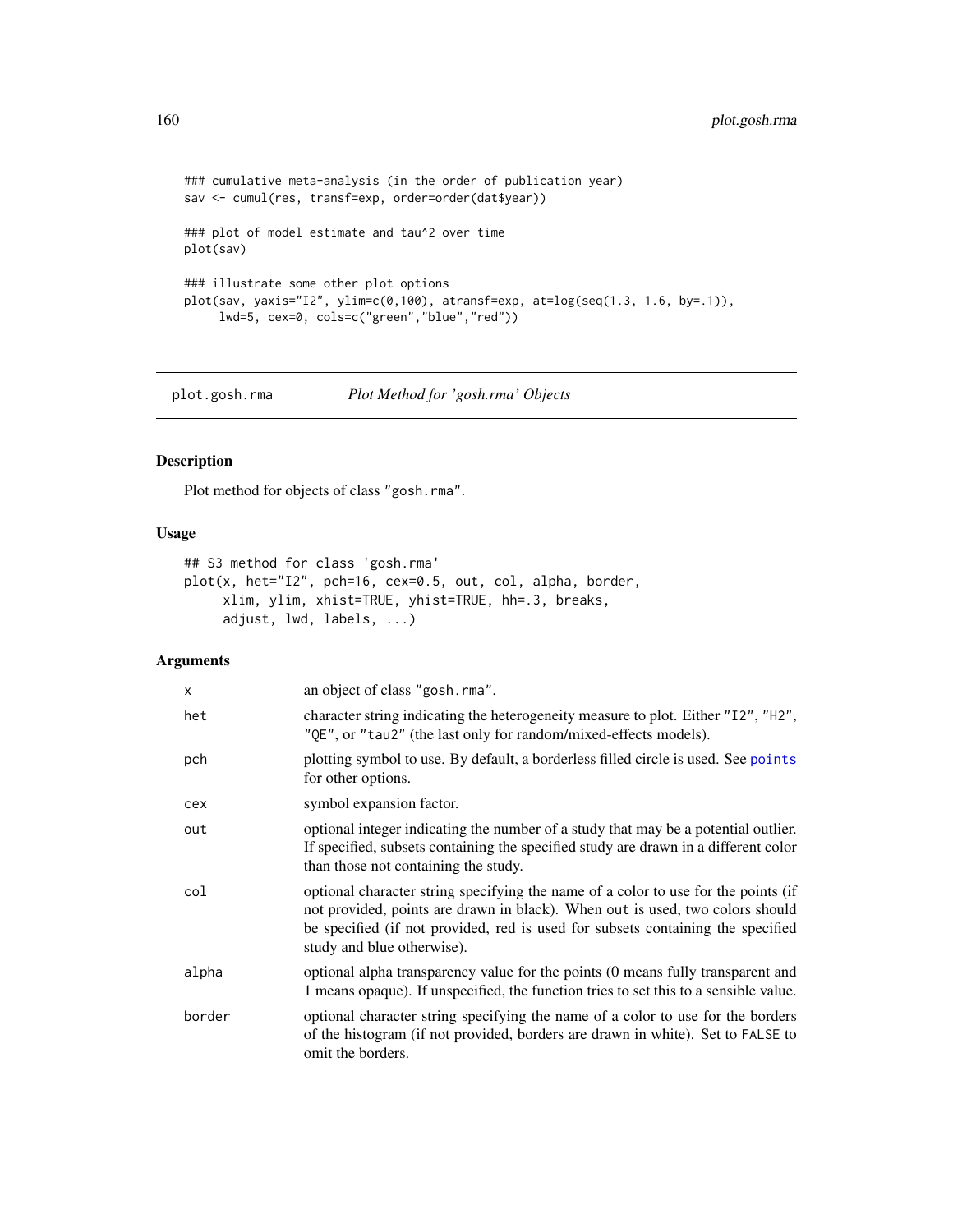| xlim     | x-axis limits. If unspecified, the function tries to set the x-axis limits to some<br>sensible values.                                                                                                    |
|----------|-----------------------------------------------------------------------------------------------------------------------------------------------------------------------------------------------------------|
| ylim     | y-axis limits. If unspecified, the function tries to set the y-axis limits to some<br>sensible values.                                                                                                    |
| xhist    | logical specifying whether a histogram should be drawn for the x-axis (the de-<br>fault is TRUE).                                                                                                         |
| yhist    | logical specifying whether a histogram should be drawn for the y-axis (the de-<br>fault is TRUE).                                                                                                         |
| hh       | optional numerical value (or vector of two values) to adjust the height of the<br>histogram(s). Must be between 0 and 1, but should not be too close to 0 or 1, as<br>otherwise the plot cannot be drawn. |
| breaks   | optional argument passed on to hist for choosing the (number of) breakpoints<br>of the histogram $(s)$ .                                                                                                  |
| adjust   | optional argument passed on to density for adjusting the bandwidth of the ker-<br>nel density estimate(s) (values larger than 1 result in more smoothing).                                                |
| lwd      | optional numeric value to specify the line width of the estimated densities. Set<br>to $\theta$ to omit the line(s).                                                                                      |
| labels   | optional argument to specify the x-axis and y-axis labels (or passed on to pairs<br>for specifying the names of the variables in the scatterplot matrix).                                                 |
| $\cdots$ | other arguments.                                                                                                                                                                                          |

#### Details

For models without moderators, the function draws a scatterplot of the model estimates on the x-axis against the chosen measure of heterogeneity on the y-axis. Histograms of the respective distributions (with kernel density estimates superimposed) are shown in the margins (when xhist=TRUE and yhist=TRUE).

For models with moderators, the function draws a scatterplot matrix (with the [pairs](#page-0-0) function) of the chosen measure of heterogeneity and each of the model coefficients. Histograms of the variables plotted are shown along the diagonal, with kernel density estimates of the distributions superimposed. Arguments xlim, ylim, xhist, and yhist are then ignored (argument hh can then be used to compress/stretch the height of the distributions shown along the diagonal).

# Author(s)

Wolfgang Viechtbauer <wvb@metafor-project.org> <http://www.metafor-project.org/>

# References

Olkin, I., Dahabreh, I. J., & Trikalinos, T. A. (2012). GOSH - a graphical display of study heterogeneity. *Research Synthesis Methods*, 3, 214–223.

Viechtbauer, W. (2010). Conducting meta-analyses in R with the metafor package. *Journal of Statistical Software*, 36(3), 1–48. <https://www.jstatsoft.org/v036/i03>.

## See Also

[gosh.rma](#page-134-0)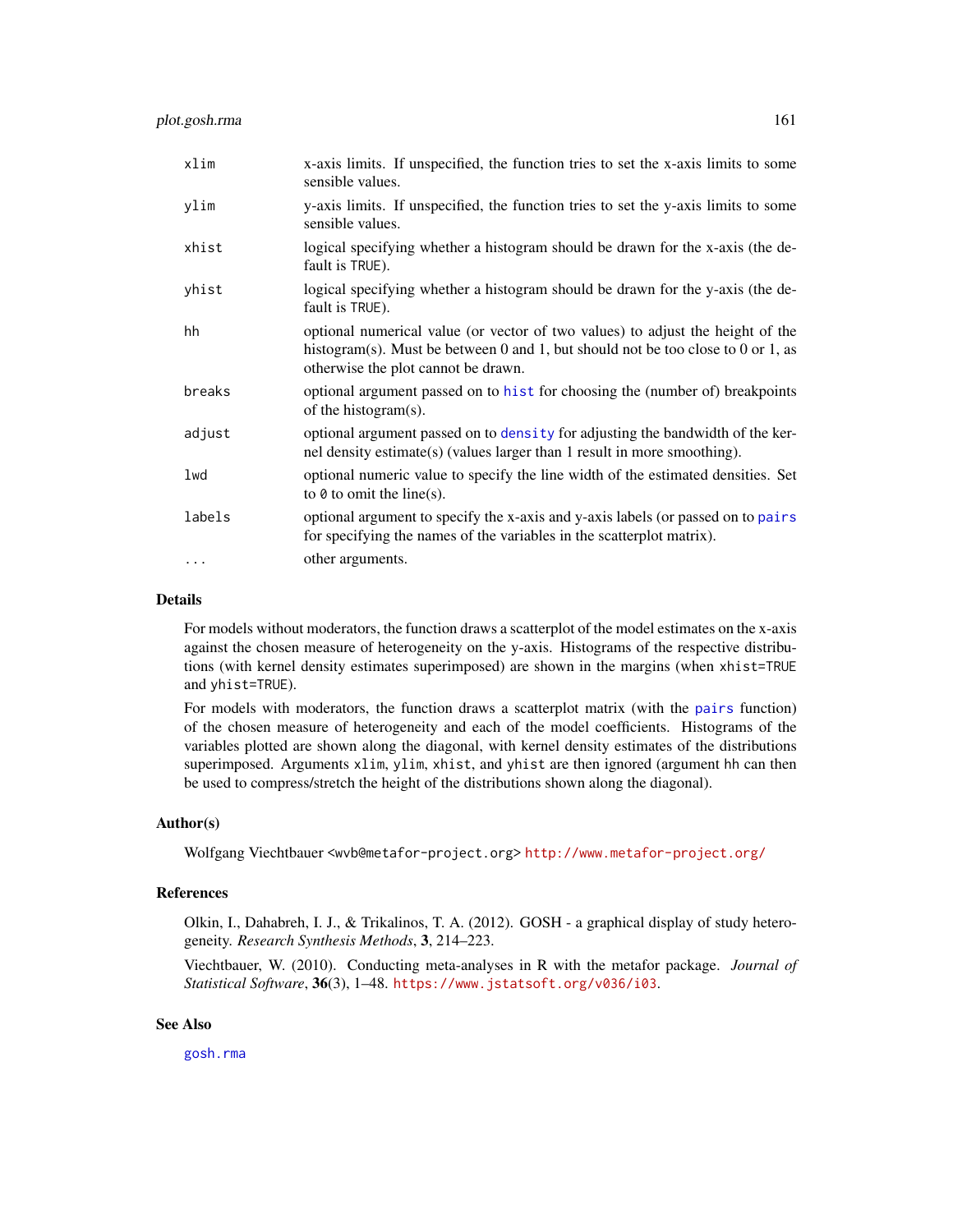## Examples

```
### meta-analysis of all trials including ISIS-4 using a FE model
res <- rma(measure="OR", ai=ai, n1i=n1i, ci=ci, n2i=n2i, data=dat.egger2001, method="FE")
## Not run:
### fit FE model to all possible subsets (65535 models)
sav <- gosh(res)
### create GOSH plot
### red points for subsets that include and blue points
### for subsets that exclude study 16 (the ISIS-4 trial)
plot(sav, out=16, breaks=100)
## End(Not run)
```
<span id="page-161-0"></span>plot.infl.rma.uni *Plot Method for 'infl.rma.uni' Objects*

# Description

Plot method for objects of class "infl.rma.uni".

#### Usage

```
## S3 method for class 'infl.rma.uni'
plot(x, plotinf=TRUE, plotdfbs=FALSE, dfbsnew=FALSE, logcov=TRUE,
     layout, slab.style=1, las=0, pch=21, bg="black",
     bg.infl="red", col.na="lightgray", ...)
```
#### Arguments

| X          | an object of class "infl.rma.uni".                                                                                                                                                                                                                 |
|------------|----------------------------------------------------------------------------------------------------------------------------------------------------------------------------------------------------------------------------------------------------|
| plotinf    | logical indicating whether the various case diagnostics should be plotted (the<br>default is TRUE). Can also be a vector of up to 8 integers indicating which plots<br>to draw (see 'Details' for the numbers corresponding to the various plots). |
| plotdfbs   | logical indicating whether the DFBETAS values should be plotted (the default<br>is FALSE). Can also be a vector of integers to indicate for which coefficient(s) to<br>plot the DFBETAS values.                                                    |
| dfbsnew    | logical indicating whether a new device should be opened for plotting the DF-<br>BETAS values (the default is FALSE).                                                                                                                              |
| logcov     | logical indicating whether the covariance ratios should be plotted on a log scale<br>(the default is TRUE).                                                                                                                                        |
| layout     | optional vector of two numbers, indicating the number of rows and columns for<br>the layout of the figure.                                                                                                                                         |
| slab.style | integer to indicate the style of the x-axis labels: $1 =$ study number, $2 =$ study<br>$label, 3 = abbreviated study label. Note that study labels, even when abbreviated,$<br>may be too long to fit in the margin.)                              |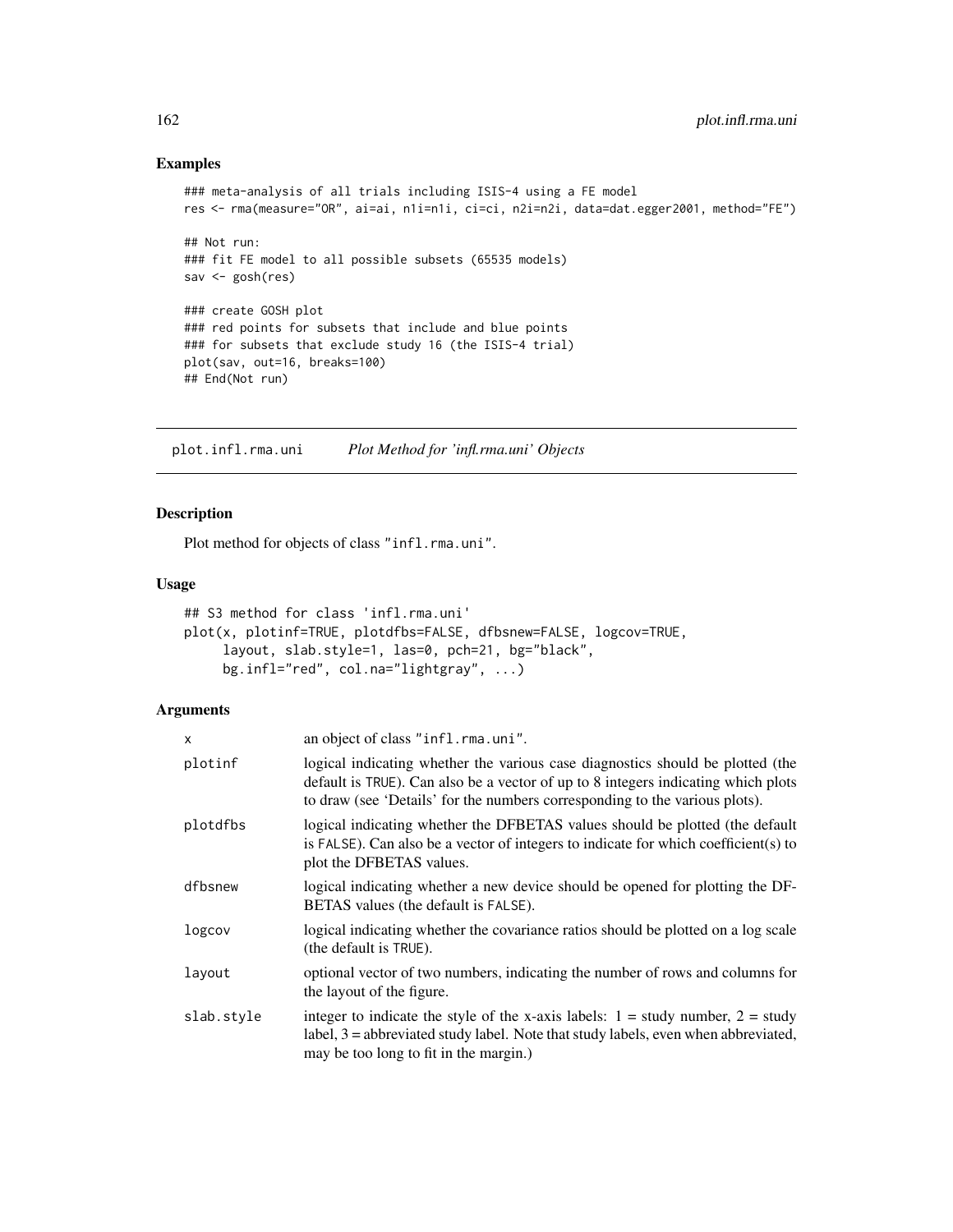| las      | integer between $0$ and $3$ to specify the alignment of the axis labels (see par).<br>The most useful alternative to $0$ is 3, so that the x-axis labels are drawn vertical<br>to the axis. |
|----------|---------------------------------------------------------------------------------------------------------------------------------------------------------------------------------------------|
| pch      | plotting symbol to use. By default, a filled circle is used. See points for other<br>options.                                                                                               |
| bg       | color to use for filling the plotting symbol (the default is "black").                                                                                                                      |
| bg.infl  | color to use for filling the plotting symbol when the point is considered influen-<br>tial (the default is "red").                                                                          |
| col.na   | color to use for lines connecting two points with NA values in between (the de-<br>fault is "lightgray").                                                                                   |
| $\cdots$ | other arguments.                                                                                                                                                                            |

# Details

When plotinf=TRUE, the function plots the (1) externally standardized residuals, (2) DFFITS values, (3) Cook's distances, (4) covariance ratios, (5) leave-one-out  $\tau^2$  estimates, (6) leave-one-out (residual) heterogeneity test statistics, (7) hat values, and (8) weights. If plotdfbs=TRUE, the DF-BETAS values are also plotted either after confirming the page change (if dfbsnew=FALSE) or on a separate device (if dfbsnew=TRUE).

A study may be considered to be 'influential' if at least one of the following is true:

- The absolute DFFITS value is larger than  $3\sqrt{p/(k-p)}$ , where p is the number of model coefficients and k the number of studies.
- The lower tail area of a chi-square distribution with  $p$  degrees of freedom cut off by the Cook's distance is larger than 50%.
- The hat value is larger than  $3(p/k)$ .
- Any DFBETAS value is larger than 1.

Studies which are considered influential with respect to any of these measures are indicated by the color specified for the bg.infl argument (the default is "red").

The cut-offs described above are indicated in the plot with horizontal reference lines. In addition, on the plot of the externally standardized residuals, horizontal reference lines are drawn at -1.96, 0, and 1.96. On the plot of the hat values, a horizontal reference line is drawn at  $p/k$ . Since the sum of the hat values is equal to p, the value  $p/k$  indicates equal hat values for all k studies. Finally, on the plot of weights, a horizontal reference line is drawn at  $100/k$ , corresponding to the value for equal weights (in  $\%$ ) for all k studies. Note that all weights will automatically be equal to each other when using unweighted model fitting. Also, the hat values will be equal to the weights values (except for their scaling) in models without moderators.

The chosen cut-offs are (somewhat) arbitrary. Substantively informed judgment should always be used when examining the influence of each study on the results.

# Author(s)

Wolfgang Viechtbauer <wvb@metafor-project.org> <http://www.metafor-project.org/>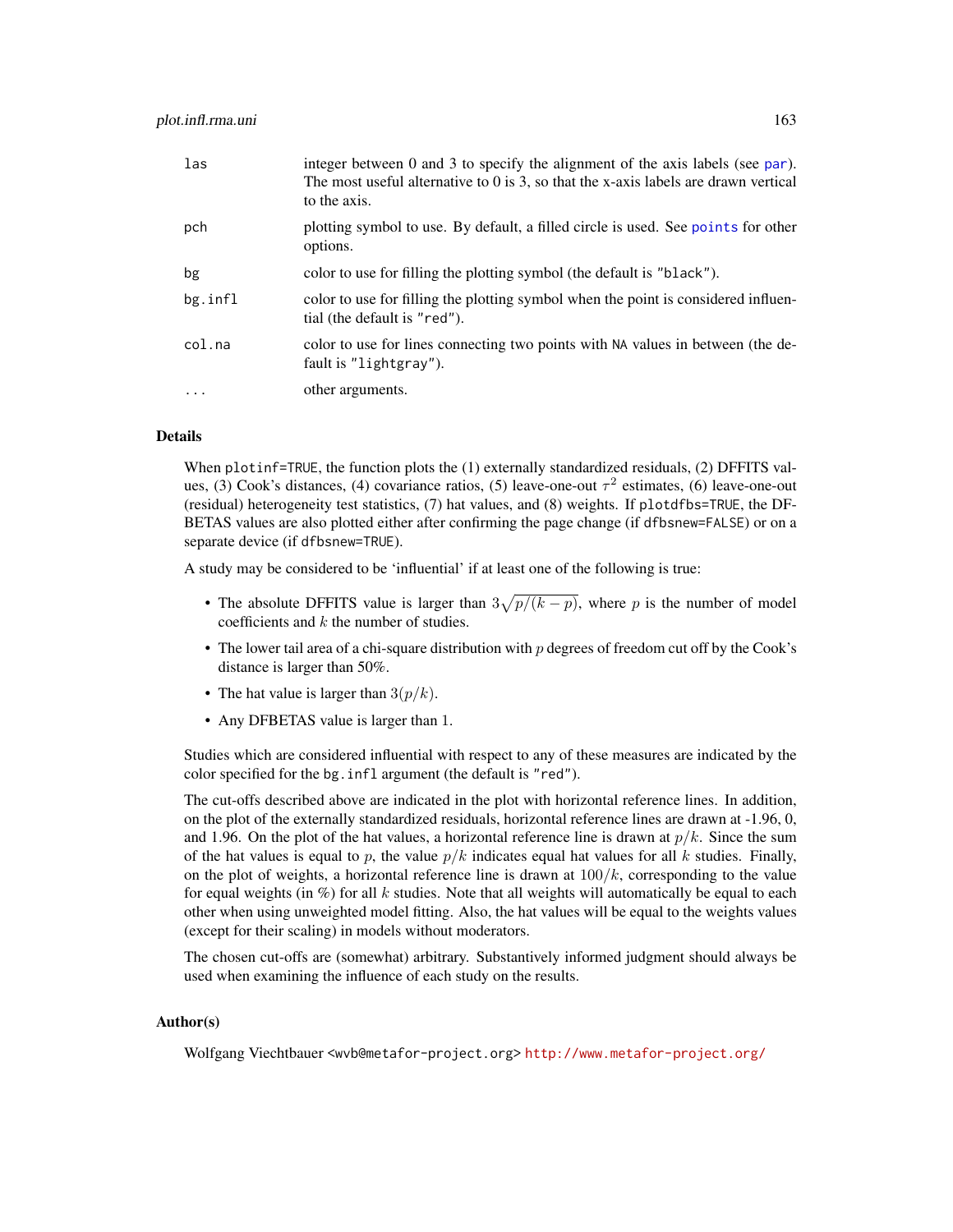# References

Viechtbauer, W. (2010). Conducting meta-analyses in R with the metafor package. *Journal of Statistical Software*, 36(3), 1–48. <https://www.jstatsoft.org/v036/i03>.

Viechtbauer, W., & Cheung, M. W.-L. (2010). Outlier and influence diagnostics for meta-analysis. *Research Synthesis Methods*, 1, 112–125.

# See Also

[influence.rma.uni](#page-141-0)

#### Examples

```
### meta-analysis of the log risk ratios using a mixed-effects model
### with two moderators (absolute latitude and publication year)
res <- rma(measure="RR", ai=tpos, bi=tneg, ci=cpos, di=cneg,
           mods = \sim ablat + year, data=dat.bcg)
plot(influence(res))
plot(influence(res), plotinf=1:4)
plot(influence(res), plotinf=1:4, layout=c(4,1))
plot(influence(res), plotdfbs=TRUE, dfbsnew=TRUE)
```
plot.rma *Plot Method for 'rma' Objects*

#### **Description**

Plot method for objects of class "rma.uni", "rma.mh", "rma.peto", and "rma.glmm".

#### Usage

```
## S3 method for class 'rma.uni'
plot(x, qqplot=FALSE, ...)
## S3 method for class 'rma.mh'
plot(x, qqplot=FALSE, ...)
## S3 method for class 'rma.peto'
plot(x, qqplot=FALSE, ...)
## S3 method for class 'rma.glmm'
plot(x, qqplot=FALSE, ...)
```
## Arguments

|           | an object of class "rma.uni", "rma.mh", or "rma.peto". The method is not yet<br>implemented for objects of class "rma.glmm". |
|-----------|------------------------------------------------------------------------------------------------------------------------------|
| aaplot    | logical indicating whether a normal OO plot should be drawn (the default is<br>FALSE).                                       |
| $\ddotsc$ | other arguments.                                                                                                             |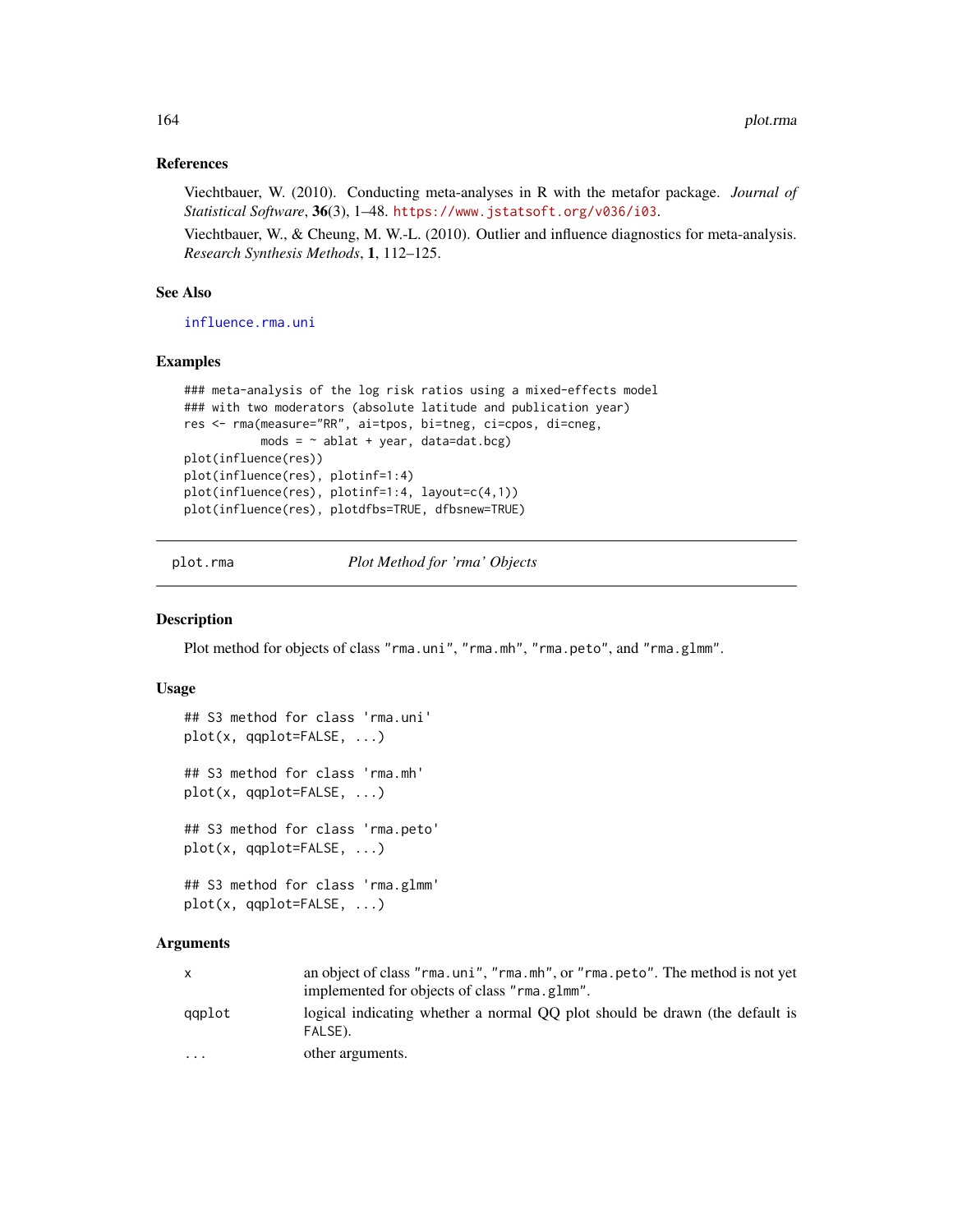#### predict.rma 165

#### Details

Four plots are produced. If the model does not contain any moderators, then a forest plot, funnel plot, radial plot, and a plot of the standardized residuals is provided. If qqplot=TRUE, the last plot is replaced by a normal QQ plot of the standardized residuals.

If the model contains moderators, then a forest plot, funnel plot, plot of the standardized residuals against the fitted values, and a plot of the standardized residuals is provided. If qqplot=TRUE, the last plot is replaced by a normal QQ plot of the standardized residuals.

# Note

If the number of studies is large, the forest plot may become quite impossible to read due to the small font size. Stretching the plotting device vertically should provide more room.

#### Author(s)

Wolfgang Viechtbauer <wvb@metafor-project.org> <http://www.metafor-project.org/>

#### References

Viechtbauer, W. (2010). Conducting meta-analyses in R with the metafor package. *Journal of Statistical Software*, 36(3), 1–48. <https://www.jstatsoft.org/v036/i03>.

# See Also

[forest](#page-111-0), [funnel](#page-129-0), [radial](#page-191-0), [qqnorm.rma.uni](#page-188-0)

# Examples

```
### meta-analysis of the log risk ratios using a random-effects model
res <- rma(measure="RR", ai=tpos, bi=tneg, ci=cpos, di=cneg, data=dat.bcg)
plot(res, qqplot=TRUE)
```
### mixed-effects model with two moderators (absolute latitude and publication year) res <- rma(measure="RR", ai=tpos, bi=tneg, ci=cpos, di=cneg,  $mods = ~ablat + year, data=dat.bcg)$ plot(res, qqplot=TRUE)

predict.rma *Predicted Values for 'rma' Objects*

# Description

The function computes predicted values, corresponding standard errors, confidence intervals, and (approximate) credibility/prediction intervals for objects of class "rma".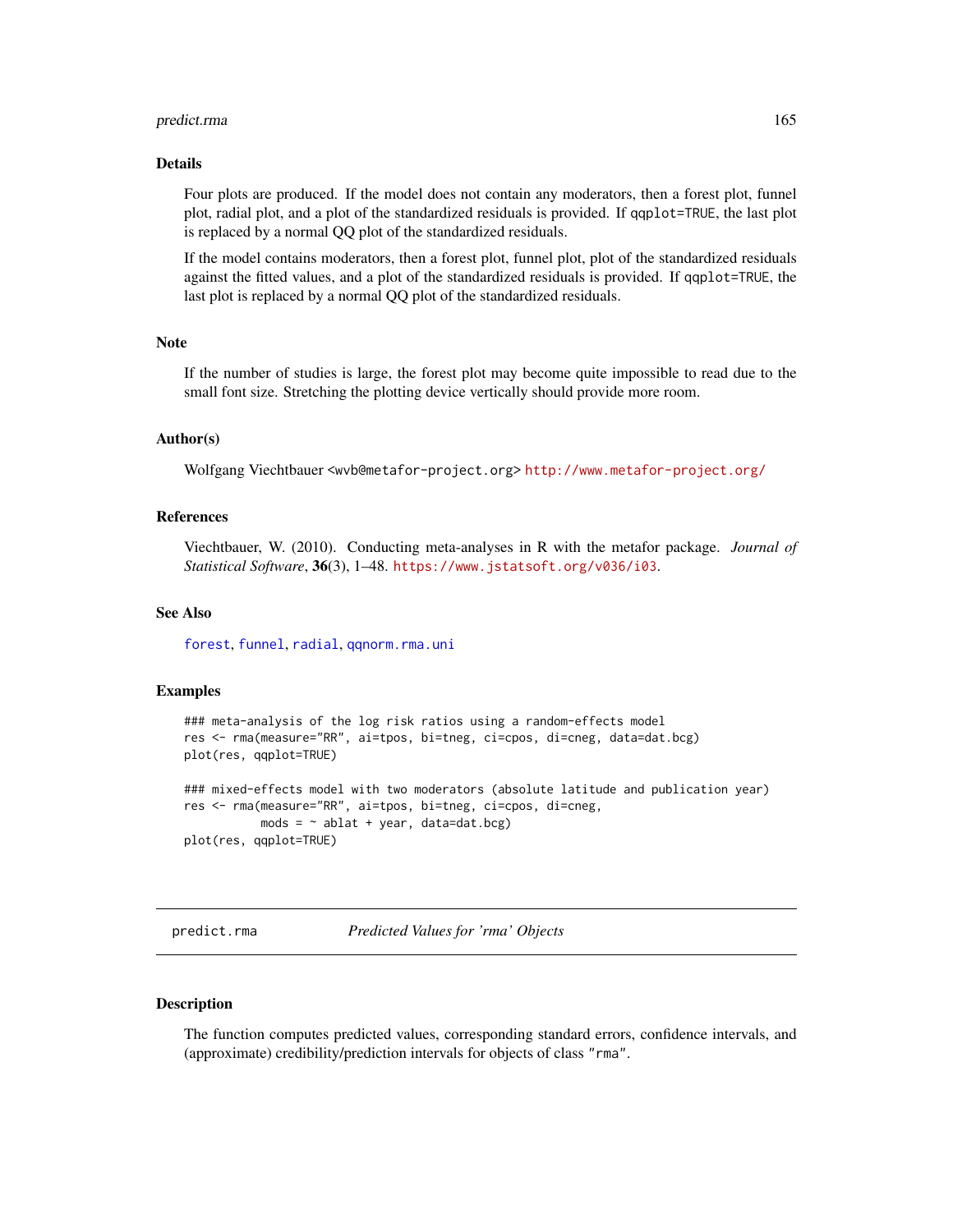# Usage

```
## S3 method for class 'rma'
predict(object, newmods, intercept, tau2.levels, gamma2.levels,
       addx=FALSE, level, digits, transf, targs, vcov=FALSE, ...)
```
# Arguments

| object        | an object of class "rma".                                                                                                                                                                                                                       |
|---------------|-------------------------------------------------------------------------------------------------------------------------------------------------------------------------------------------------------------------------------------------------|
| newmods       | optional vector or matrix specifying the values of the moderator values for which<br>the predicted values should be calculated. See 'Details'.                                                                                                  |
| intercept     | logical specifying whether the intercept should be included when calculating<br>the predicted values for newmods. If unspecified, the intercept is automatically<br>added when the original model also included an intercept.                   |
| tau2.levels   | vector specifying the levels of the inner factor when computing credibility/prediction<br>intervals. Only relevant for models of class "rma.mv" (see rma.mv) and when<br>the model includes more than a single $\tau^2$ value. See 'Details'.   |
| gamma2.levels | vector specifying the levels of the inner factor when computing credibility/prediction<br>intervals. Only relevant for models of class "rma.mv" (see rma.mv) and when<br>the model includes more than a single $\gamma^2$ value. See 'Details'. |
| addx          | logical specifying whether the values of the moderator variables should be added<br>to the returned object. See 'Examples'.                                                                                                                     |
| level         | numerical value between 0 and 100 specifying the confidence and credibil-<br>ity/prediction interval level (if unspecified, the default is to take the value from<br>the object).                                                               |
| digits        | integer specifying the number of decimal places to which the printed results<br>should be rounded (if unspecified, the default is to take the value from the ob-<br>ject).                                                                      |
| transf        | optional argument specifying the name of a function that should be used to<br>transform the predicted values and interval bounds (e.g., transf=exp; see also<br>transf). If unspecified, no transformation is used.                             |
| targs         | optional arguments needed by the function specified under transf.                                                                                                                                                                               |
| <b>VCOV</b>   | logical specifying whether the variance-covariance matrix of the predicted val-<br>ues should also be returned (the default is FALSE).                                                                                                          |
| .             | other arguments.                                                                                                                                                                                                                                |

# Details

For a fixed-effects model, predict(object) returns the estimated (average) outcome in the set of studies included in the meta-analysis. This is the same as the estimated intercept in the fixed-effects model.

For a random-effects model, predict(object) returns the estimated (average) outcome in the hypothetical population of studies from which the set of studies included in the meta-analysis are assumed to be a random selection. This is the same as the estimated intercept in the random-effects model.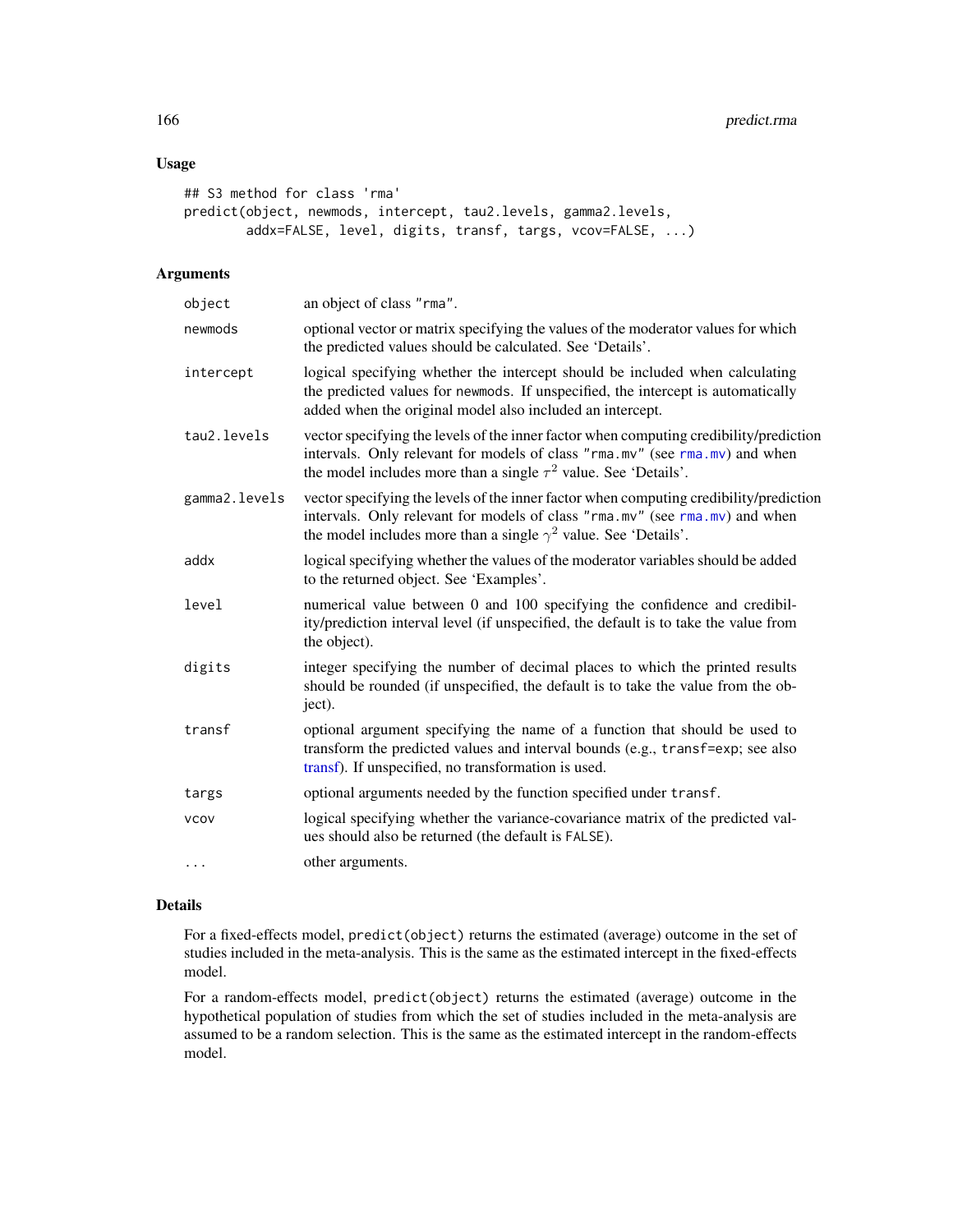#### predict.rma and the set of the set of the set of the set of the set of the set of the set of the set of the set of the set of the set of the set of the set of the set of the set of the set of the set of the set of the set

For models including one or more moderators, predict(object) returns the estimated (average) outcomes for values of the moderator(s) equal to those of the  $k$  studies included in the meta-analysis (i.e., the fitted values for the  $k$  studies).

For models including q moderator variables, new moderator values for  $k_{new}$  new studies can be specified by setting newmods equal to an  $k_{new} \times q$  matrix with the corresponding new moderator values. If the original model includes an intercept, then it should not be explicitly specified under newmods, as it will be added by default (unless one sets intercept=FALSE). Also, any factors in the original model get turned into the appropriate contrast variables within the rma function, so that newmods should actually include the values for the contrast variables. Examples are shown below.

For random/mixed-effects models, an approximate credibility/credible or prediction interval is also calculated (Raudenbush, 2009; Riley et al., 2011). The interval estimates where level % of the true outcomes fall in the hypothetical population of studies. Note that this interval is calculated under the assumption that the value of  $\tau^2$  is known (and not estimated). A method for calculating a credibility/prediction interval that accounts for the uncertainty in the estimate of  $\tau^2$  may be implemented in the future.

For random-effects models of class "[rma.mv](#page-220-0)" (see rma.mv) with multiple  $\tau^2$  values (i.e., when the random argument includes a  $\sim$  inner | outer term and struct="HCS", struct="HAR", or struct="UN"), the function will provide credibility/prediction intervals for each level of the inner factor (since the credibility/prediction intervals differ depending on the  $\tau^2$  value). Alternatively, one can use the tau2.levels argument to specify for which level(s) the credibility/prediction interval should be provided.

If the model includes a second  $\sim$  inner | outer term with multiple  $\gamma^2$  values, credibility/prediction intervals for each combination of levels of the inner factors will be provided. Alternatively, one can use the tau2.levels and gamma2.levels arguments to specify for which level combination(s) the credibility/prediction interval should be provided.

When using the newmods argument for mixed-effects models of class "rma.mv" with multiple  $\tau^2$ (and multiple  $\gamma^2$ ) values, one must use the tau2. levels (and gamma2. levels) argument to specify the levels of the inner factor(s) (i.e., a vector of length  $k_{new}$ ) to obtain the appropriate credibility/prediction interval(s).

# Value

An object of class "list.rma". The object is a list containing the following components:

| pred         | predicted value(s).                                                                                           |
|--------------|---------------------------------------------------------------------------------------------------------------|
| se           | corresponding standard error(s).                                                                              |
| ci.lb        | lower bound of the confidence interval(s).                                                                    |
| ci.ub        | upper bound of the confidence interval(s).                                                                    |
| cr.lb        | lower bound of the credibility/prediction interval(s) (only random/mixed-effects<br>models).                  |
| cr.ub        | upper bound of the credibility/prediction interval(s) (only random/mixed-effects<br>models).                  |
| tau2.level   | the level(s) of the inner factor (only for models of class "rma.mv" with multiple<br>$\tau^2$ values).        |
| gamma2.level | the level(s) of the inner factor (only for models of class " $r$ ma. mv" with multiple<br>$\gamma^2$ values). |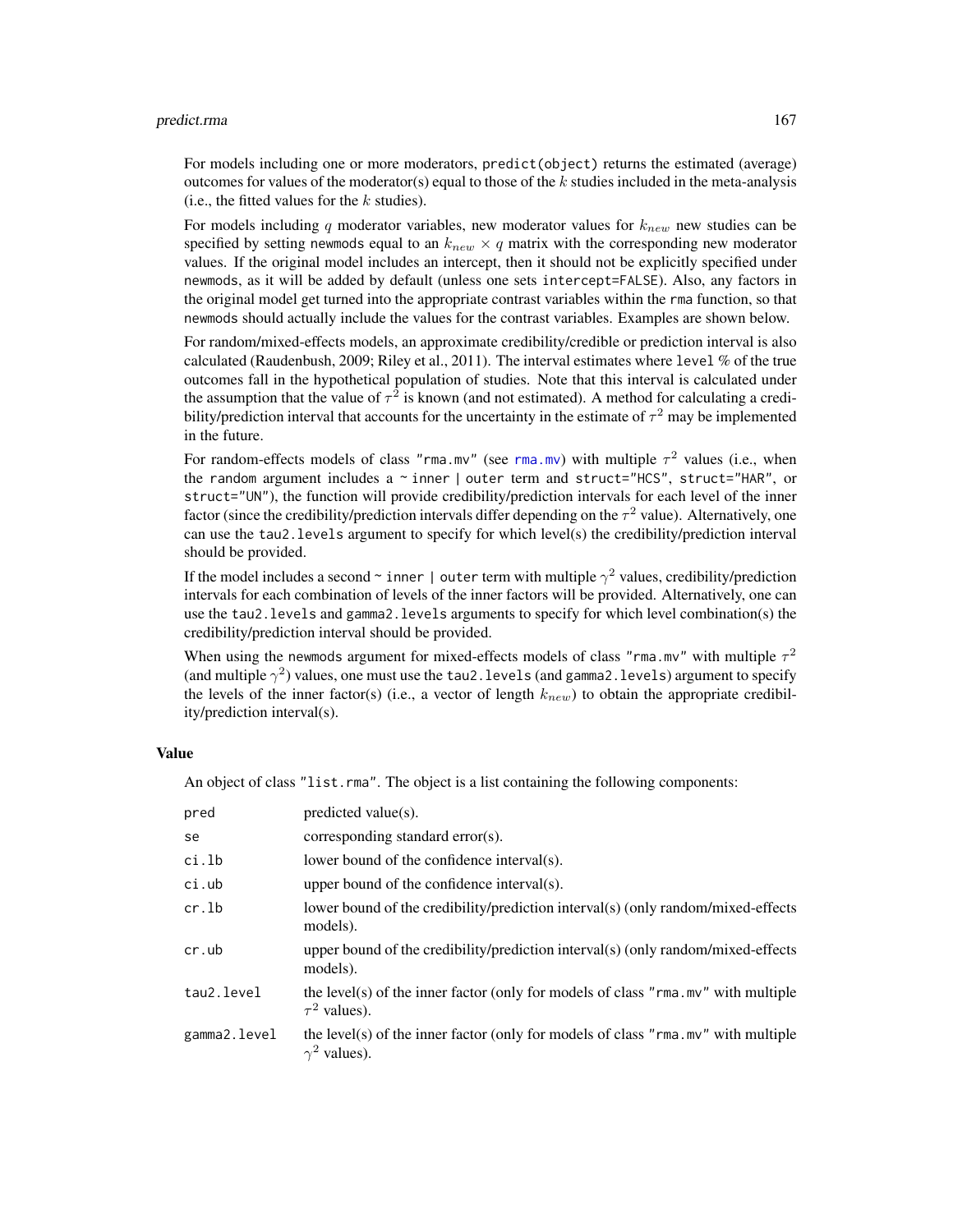X the moderator value(s) used to calculate the predicted values (only when addx=TRUE). ... some additional elements/values.

If vcov=TRUE, then the returned object is a list with the first element equal to the one as described above and the second element equal to the variance-covariance matrix of the predicted values.

The "list.rma" object is formatted and printed with [print.list.rma](#page-176-0).

#### **Note**

The predicted values are based only on the fixed effects of the model. Best linear unbiased predictions (BLUPs) that combine the fitted values based on the fixed effects and the estimated contributions of the random effects can be obtained with [blup.rma.uni](#page-21-0) (currently only for objects of class  $"$ rma.uni").

When using the transf option, the transformation is applied to the predicted values and the corresponding interval bounds. The standard errors are then set equal to NA and are omitted from the printed output. Also, vcov=TRUE is ignored when using the transf option.

Confidence and credibility/prediction intervals are calculated based on the critical values from a standard normal distribution (i.e.,  $\pm 1.96$  for level=95). When the model was fitted with the Knapp and Hartung (2003) method (i.e., test="knha" in the [rma.uni](#page-235-0) function) or with test="t" in the [rma.glmm](#page-208-0) and [rma.mv](#page-220-0) functions, then the t-distribution with  $k - p$  degrees of freedom is used.

### Author(s)

Wolfgang Viechtbauer <wvb@metafor-project.org> <http://www.metafor-project.org/>

#### References

Hedges, L. V., & Olkin, I. (1985). *Statistical methods for meta-analysis*. San Diego, CA: Academic Press.

Raudenbush, S. W. (2009). Analyzing effect sizes: Random effects models. In H. Cooper, L. V. Hedges, & J. C. Valentine (Eds.), *The handbook of research synthesis and meta-analysis* (2nd ed., pp. 295–315). New York: Russell Sage Foundation.

Riley, R. D., Higgins, J. P. T., & Deeks, J. J. (2011). Interpretation of random effects meta-analyses. *British Medical Journal*, 342, d549.

Viechtbauer, W. (2010). Conducting meta-analyses in R with the metafor package. *Journal of Statistical Software*, 36(3), 1–48. <https://www.jstatsoft.org/v036/i03>.

#### See Also

[fitted.rma](#page-110-0), [blup.rma.uni](#page-21-0)

#### Examples

```
### meta-analysis of the log risk ratios using a random-effects model
res <- rma(measure="RR", ai=tpos, bi=tneg, ci=cpos, di=cneg, data=dat.bcg)
### average risk ratio with 95% CI
predict(res, transf=exp)
```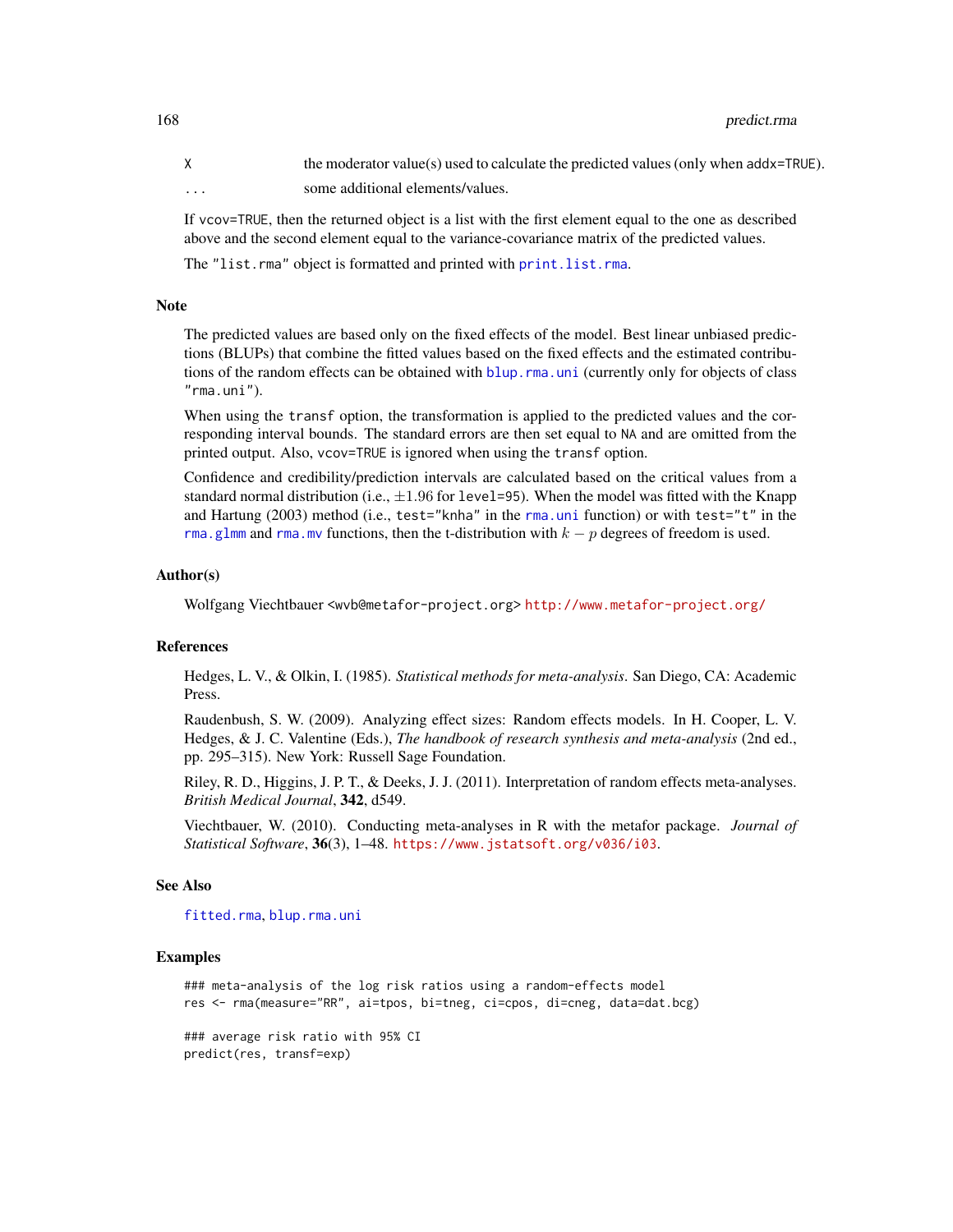```
### mixed-effects model with absolute latitude as a moderator
res <- rma(measure="RR", ai=tpos, bi=tneg, ci=cpos, di=cneg, mods = ~ ablat,
          data=dat.bcg)
### predicted average risk ratios for given absolute latitude values
predict(res, transf=exp, addx=TRUE)
### predicted average risk ratios for 10-60 degrees absolute latitude
predict(res, newmods=c(10, 20, 30, 40, 50, 60), transf=exp)
### mixed-effects model with two moderators (absolute latitude and publication year)
res <- rma(measure="RR", ai=tpos, bi=tneg, ci=cpos, di=cneg,
          mods = \sim ablat + year, data=dat.bcg)
### predicted average risk ratios for 10 and 60 degrees latitude in 1950 and 1980
predict(res, newmods=cbind(c(10,60,10,60),c(1950,1950,1980,1980)), transf=exp, addx=TRUE)
### mixed-effects model with two moderators (one of which is a factor)
res <- rma(measure="RR", ai=tpos, bi=tneg, ci=cpos, di=cneg,
          mods = \sim ablat + factor(alloc), data=dat.bcg)
### examine how the factor was actually coded for the studies in the dataset
predict(res, addx=TRUE)
### predictd average risk ratios at 30 degrees for the three factor levels
### note: the contrast (dummy) variables need to specified explicitly here
predict(res, newmods=c(30, 0, 0), addx=TRUE) # for alternate allocation
predict(res, newmods=c(30, 1, 0), addx=TRUE) # for random allocation
predict(res, newmods=c(30, 0, 1), addx=TRUE) # for systematic allocation
### can also use named vector with arbitrary order and abbreviated variable names
predict(res, newmods=c(sys=0, ran=0, abl=30))
predict(res, newmods=c(sys=0, ran=1, abl=30))
predict(res, newmods=c(sys=1, ran=0, abl=30))
```
print.anova.rma *Print Method for 'anova.rma' Objects*

#### Description

Print method for objects of class "anova.rma".

## Usage

```
## S3 method for class 'anova.rma'
print(x, digits=x$digits, ...)
```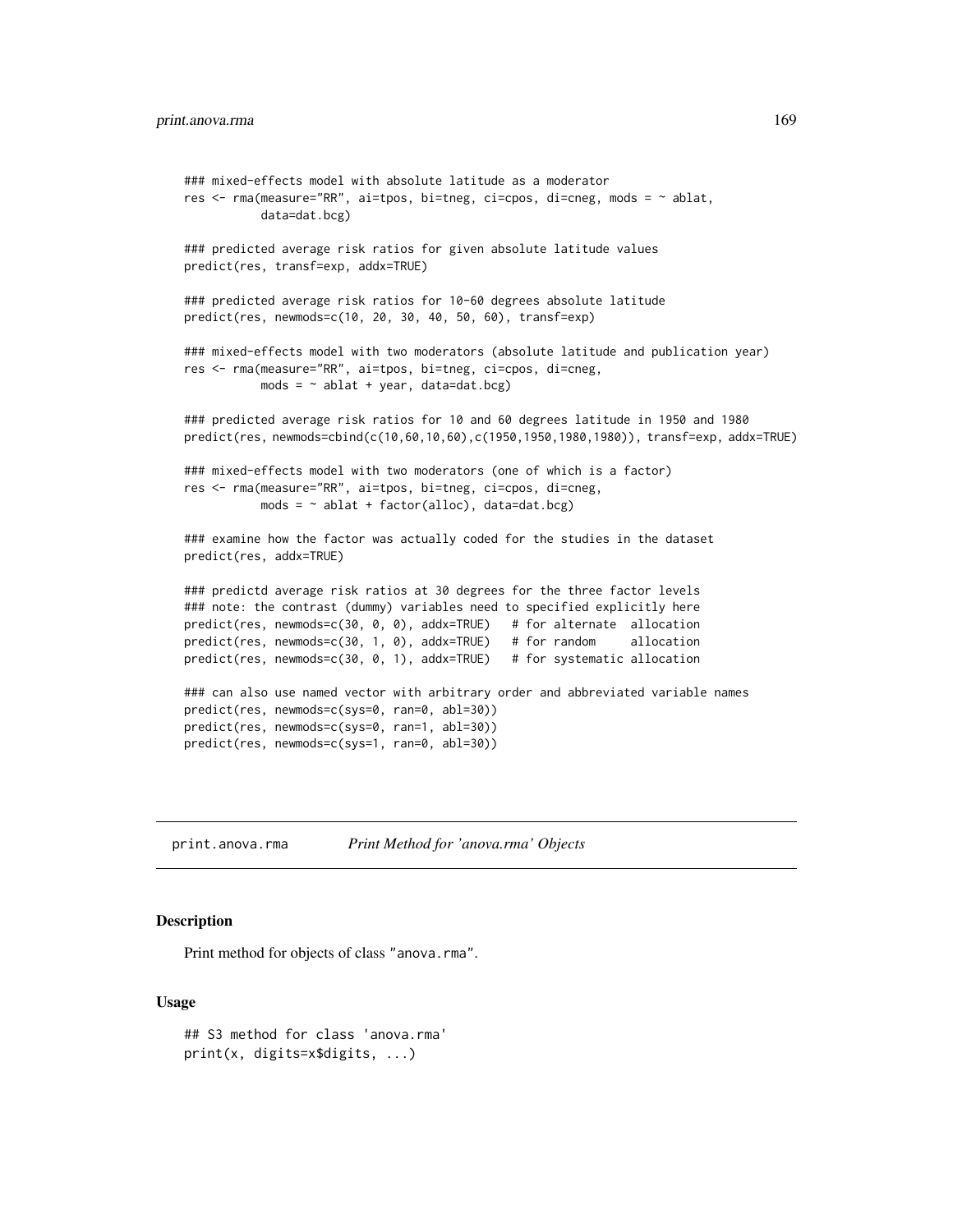#### Arguments

|           | an object of class "anova.rma".                                                                                                                       |
|-----------|-------------------------------------------------------------------------------------------------------------------------------------------------------|
| digits    | integer specifying the number of decimal places to which the printed results<br>should be rounded (the default is to take the value from the object). |
| $\ddotsc$ | other arguments.                                                                                                                                      |

# Details

The output includes:

- the number of parameters in the full and the reduced model.
- the AIC, BIC, AICc, and log-likelihood of the full and the reduced model.
- the value of the likelihood ratio test statistic.
- the p-value for the likelihood ratio test.
- the test statistic for the test of (residual) heterogeneity for the full and the reduced model.
- the estimate of  $\tau^2$  from the full and the reduced model. Suppressed for fixed-effects models.
- R2amount (in percent) of heterogeneity in the reduced model that is accounted for in the full model (NA for fixed-effects models or for "rma.mv" objects). This can be regarded as a pseudo  $R^2$  statistic (Raudenbush, 2009). Note that the value may not be very accurate unless k is large (Lopez-Lopez et al., 2014).

The last two items are not provided when comparing "rma.mv" models.

#### Value

The function does not return an object.

## Author(s)

Wolfgang Viechtbauer <wvb@metafor-project.org> <http://www.metafor-project.org/>

# References

López-López, J. A., Marín-Martínez, F., Sánchez-Meca, J., Van den Noortgate, W., & Viechtbauer, W. (2014). Estimation of the predictive power of the model in mixed-effects meta-regression: A simulation study. *British Journal of Mathematical and Statistical Psychology*, 67, 30–48.

Raudenbush, S. W. (2009). Analyzing effect sizes: Random effects models. In H. Cooper, L. V. Hedges, & J. C. Valentine (Eds.), *The handbook of research synthesis and meta-analysis* (2nd ed., pp. 295–315). New York: Russell Sage Foundation.

Viechtbauer, W. (2010). Conducting meta-analyses in R with the metafor package. *Journal of Statistical Software*, 36(3), 1–48. <https://www.jstatsoft.org/v036/i03>.

# See Also

[anova.rma](#page-14-0)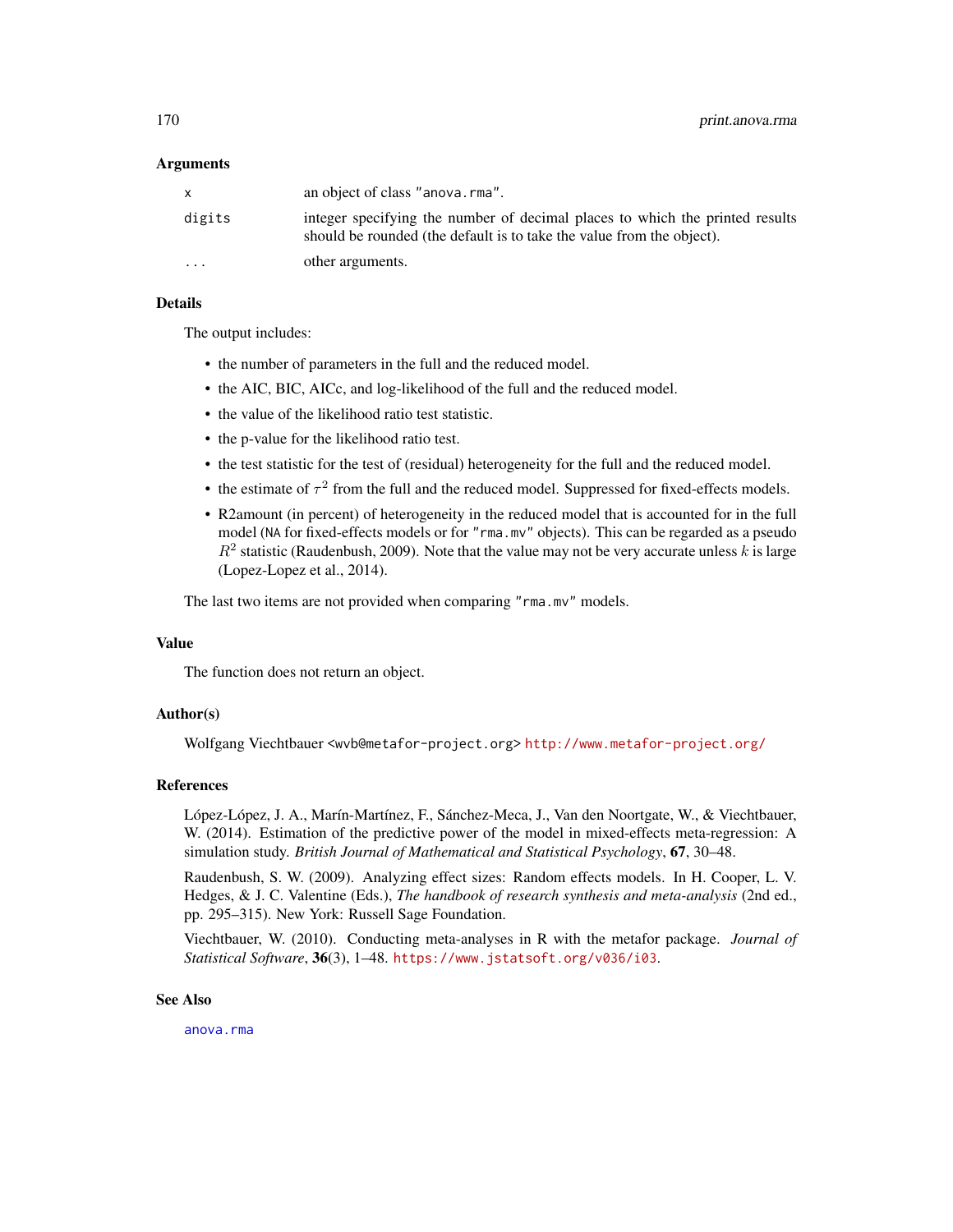print.confint.rma *Print Methods for 'confint.rma' and 'list.confint.rma' Objects*

#### Description

Print methods for objects of class "confint.rma" and "list.confint.rma".

# Usage

```
## S3 method for class 'confint.rma'
print(x, digits=x$digits, ...)
## S3 method for class 'list.confint.rma'
print(x, digits=x$digits, ...)
```
## Arguments

|                         | an object of class "confint.rma" or "list.confint.rma".                                                                                               |
|-------------------------|-------------------------------------------------------------------------------------------------------------------------------------------------------|
| digits                  | integer specifying the number of decimal places to which the printed results<br>should be rounded (the default is to take the value from the object). |
| $\cdot$ $\cdot$ $\cdot$ | other arguments.                                                                                                                                      |

# Details

The output includes:

- estimate of the model coefficient or variance/correlation parameter
- lower bound of the confidence interval
- upper bound of the confidence interval

# Value

The function does not return an object.

# Author(s)

Wolfgang Viechtbauer <wvb@metafor-project.org> <http://www.metafor-project.org/>

# References

Viechtbauer, W. (2010). Conducting meta-analyses in R with the metafor package. *Journal of Statistical Software*, 36(3), 1–48. <https://www.jstatsoft.org/v036/i03>.

# See Also

[confint.rma.uni](#page-25-0), [confint.rma.mv](#page-25-0)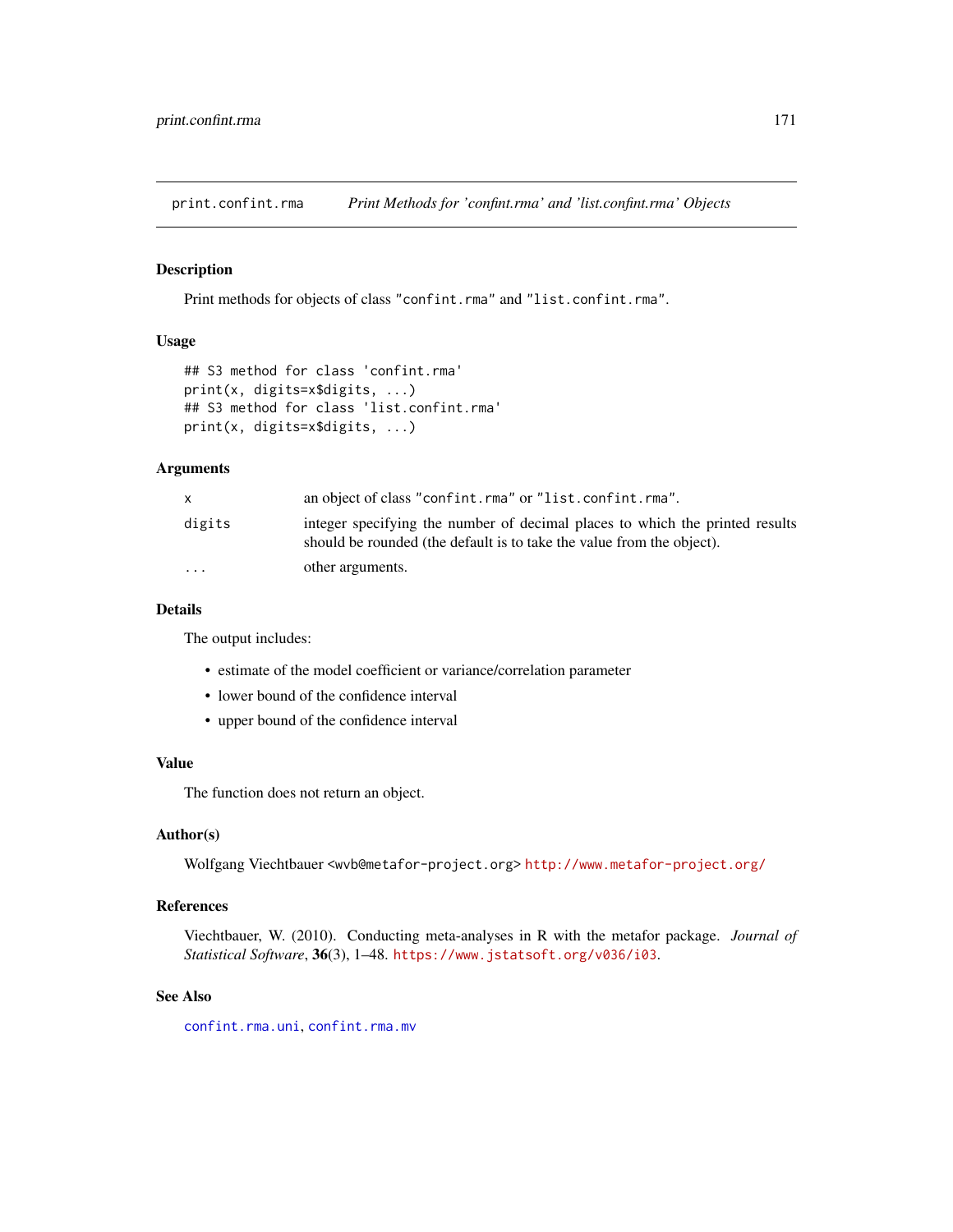# Description

Print and summary methods for objects of class "escalc".

# Usage

```
## S3 method for class 'escalc'
print(x, digits=attr(x,"digits"), ...)
## S3 method for class 'escalc'
summary(object, out.names=c("sei","zi","ci.lb","ci.ub"), var.names,
        H0=0, append=TRUE, replace=TRUE, level=95, clim, digits, transf, ...)
```
# Arguments

| x         | an object of class "escalc".                                                                                                                                                                                                                                                                                                           |
|-----------|----------------------------------------------------------------------------------------------------------------------------------------------------------------------------------------------------------------------------------------------------------------------------------------------------------------------------------------|
| object    | an object of class "escalc".                                                                                                                                                                                                                                                                                                           |
| digits    | integer specifying the number of decimal places to which the printed results<br>should be rounded (the default is to take the value from the object).                                                                                                                                                                                  |
| out.names | character string with four elements, specifying the variable names for the stan-<br>dard errors, test statistics, and lower/upper confidence interval bounds.                                                                                                                                                                          |
| var.names | character string with two elements, specifying the variable names for the ob-<br>served outcomes and the sampling variances (the default is to take the value<br>from the object if possible).                                                                                                                                         |
| Н0        | numeric value specifying the value of the outcome under the null hypothesis.                                                                                                                                                                                                                                                           |
| append    | logical indicating whether the data frame specified via the object argument<br>should be returned together with the additional variables that are calculated by<br>the summary function (the default is TRUE).                                                                                                                         |
| replace   | logical indicating whether existing values for sei, zi, ci. 1b, and ci. ub in the<br>data frame should be replaced or not. Only relevant when the data frame already<br>contains these variables. If replace=TRUE (the default), all of the existing values<br>will be overwritten. If replace=FALSE, only NA values will be replaced. |
| level     | numerical value between 0 and 100 specifying the confidence interval level (the<br>default is 95).                                                                                                                                                                                                                                     |
| clim      | limits for the confidence intervals. If unspecified, no limits are used.                                                                                                                                                                                                                                                               |
| transf    | optional argument specifying the name of a function that should be used to trans-<br>form the observed outcomes and interval bounds (e.g., transf=exp; see also<br>transf). If unspecified, no transformation is used. Any additional arguments<br>needed for the function specified here can be passed via                            |
| .         | other arguments.                                                                                                                                                                                                                                                                                                                       |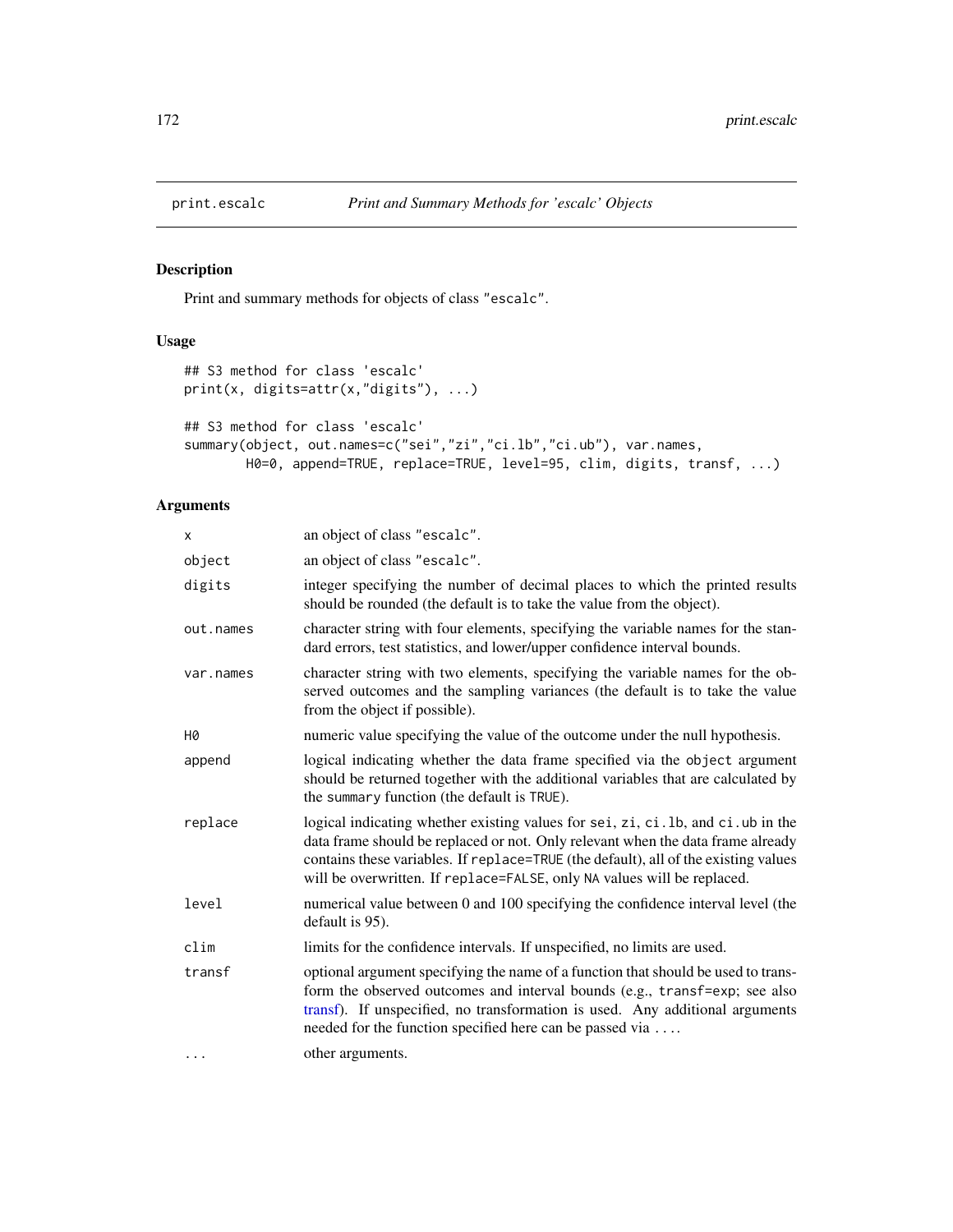#### print.escalc 173

## Value

The print.escalc function formats and prints the data frame, so that the observed outcomes and sampling variances are rounded (to the number of digits specified).

The summary.escalc function creates an object that is a data frame containing the original data (if append=TRUE) and the following components:

| yi       | observed outcomes or effect size estimates (transformed if transf is specified). |
|----------|----------------------------------------------------------------------------------|
| vi       | corresponding (estimated) sampling variances.                                    |
| sei      | standard errors of the observed outcomes or effect size estimates.               |
| zi       | test statistics for testing $H_0$ : $\theta_i = H_0$ (i.e., (yi-H0)/sei).        |
| ci.lb    | lower confidence interval bounds (transformed if transf is specified).           |
| $ci.$ ub | upper confidence interval bounds (transformed if transf is specified).           |

Note that the actual variable names above depend on the out.names (and var.names) arguments. If the data frame already contains variables with names as specified by the out.names argument, the values for these variables will be overwritten when replace=TRUE (which is the default). By setting replace=FALSE, only values that are NA will be replaced.

The print.escalc function again formats and prints the data frame, rounding the added variables to the number of digits specified.

#### **Note**

If some transformation function has been specified for the transf argument, then yi, ci.lb, and ci.ub will be transformed accordingly. However, vi and sei then still reflect the sampling variances and standard errors of the untransformed values.

The summary.escalc function computes level % Wald-type confidence intervals, which may or may not be the most accurate method for computing confidence intervals for the chosen outcome or effect size measure.

If the outcome measure used is bounded (e.g., correlations are bounded between -1 and 1, proportions are bounded between  $\theta$  and 1), one can use the clim argument to enforce those limits (confidence intervals cannot exceed those bounds then).

## Author(s)

Wolfgang Viechtbauer <wvb@metafor-project.org> <http://www.metafor-project.org/>

## References

Viechtbauer, W. (2010). Conducting meta-analyses in R with the metafor package. *Journal of Statistical Software*, 36(3), 1–48. <https://www.jstatsoft.org/v036/i03>.

# See Also

[escalc](#page-92-0)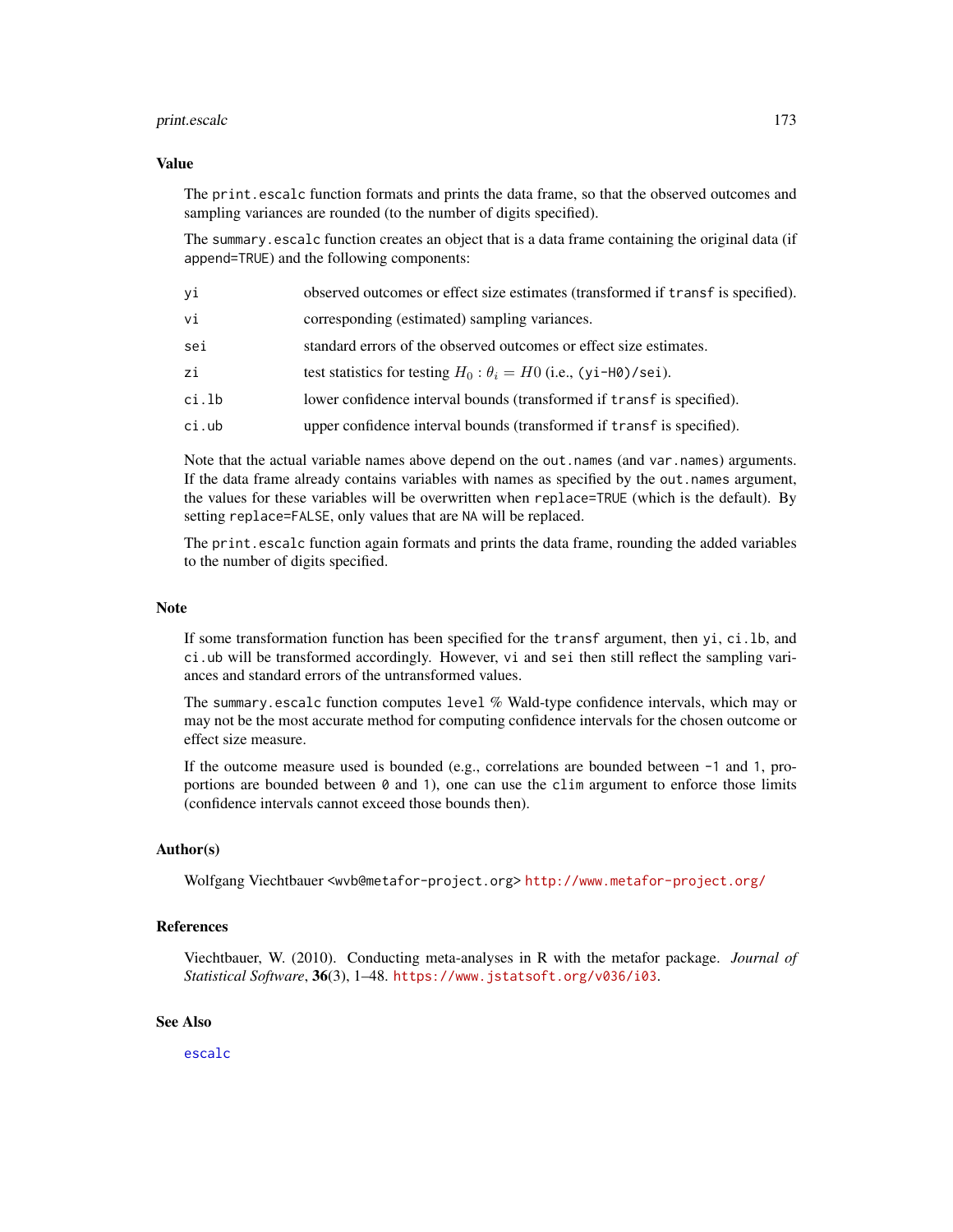# Examples

```
### calculate log risk ratios and corresponding sampling variances
dat <- escalc(measure="RR", ai=tpos, bi=tneg, ci=cpos, di=cneg, data=dat.bcg)
dat
### apply summary function
summary(dat)
summary(dat, transf=exp)
```
print.fsn *Print Method for 'fsn' Objects*

# Description

Print method for objects of class "fsn".

# Usage

```
## S3 method for class 'fsn'
print(x, digits=x$digits, ...)
```
## Arguments

|          | an object of class "f sn".                                                                                                                            |
|----------|-------------------------------------------------------------------------------------------------------------------------------------------------------|
| digits   | integer specifying the number of decimal places to which the printed results<br>should be rounded (the default is to take the value from the object). |
| $\cdots$ | other arguments.                                                                                                                                      |

## Details

The output shows the results from the fail-safe N calculation.

#### Value

The function does not return an object.

## Author(s)

Wolfgang Viechtbauer <wvb@metafor-project.org> <http://www.metafor-project.org/>

# References

Viechtbauer, W. (2010). Conducting meta-analyses in R with the metafor package. *Journal of Statistical Software*, 36(3), 1–48. <https://www.jstatsoft.org/v036/i03>.

# See Also

[fsn](#page-127-0)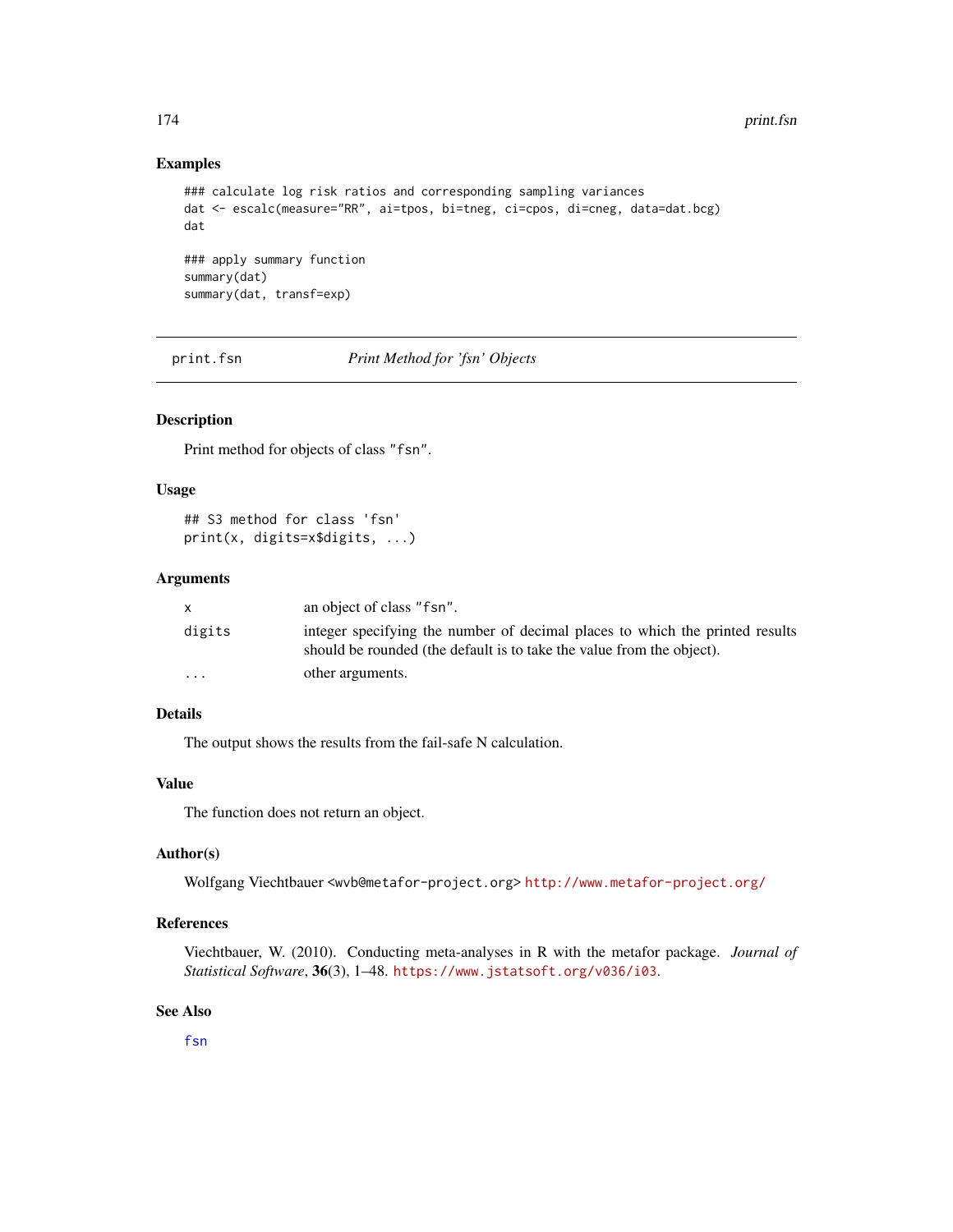# Description

Print method for objects of class "gosh.rma".

#### Usage

```
## S3 method for class 'gosh.rma'
print(x, digits=x$digits, ...)
```
## Arguments

|         | an object of class "gosh.rma".                                                                                                                        |
|---------|-------------------------------------------------------------------------------------------------------------------------------------------------------|
| digits  | integer specifying the number of decimal places to which the printed results<br>should be rounded (the default is to take the value from the object). |
| $\cdot$ | other arguments.                                                                                                                                      |

# Details

The output shows how many model fits were attempted, how many succeeded, and summary statistics (i.e., the mean and the five-number summary) for the various measures of (residual) heterogeneity and the model coefficient(s) computed across all of the subsets.

# Value

The function does not return an object.

#### Author(s)

Wolfgang Viechtbauer <wvb@metafor-project.org> <http://www.metafor-project.org/>

# References

Viechtbauer, W. (2010). Conducting meta-analyses in R with the metafor package. *Journal of Statistical Software*, 36(3), 1–48. <https://www.jstatsoft.org/v036/i03>.

## See Also

[gosh.rma](#page-134-0)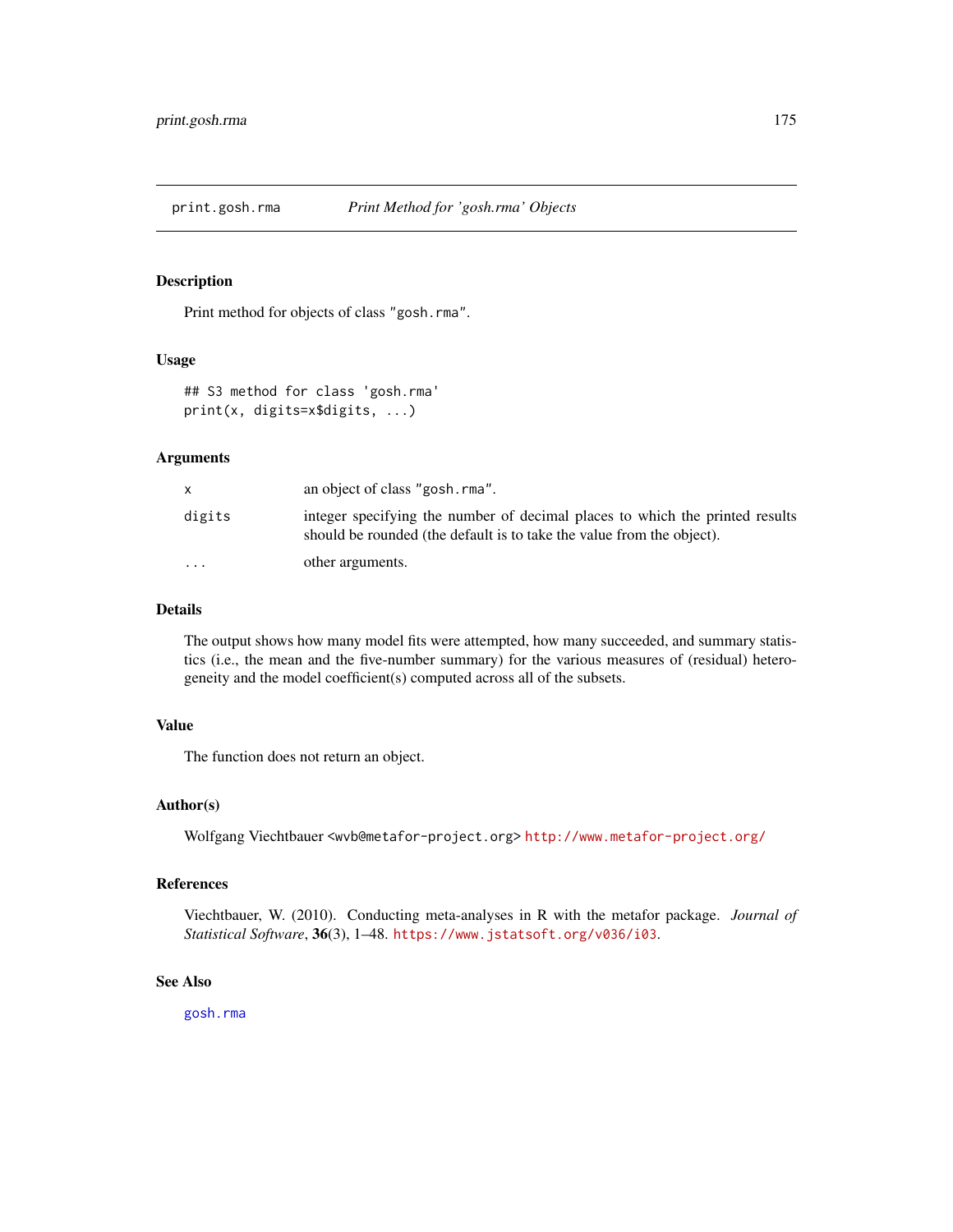print.hc.rma.uni *Print Method for 'hc.rma.uni' Objects*

#### Description

Print method for objects of class "hc.rma.uni".

#### Usage

```
## S3 method for class 'hc.rma.uni'
print(x, digits=x$digits, ...)
```
# Arguments

|                         | an object of class "hc.rma.uni".                                                                                                                      |
|-------------------------|-------------------------------------------------------------------------------------------------------------------------------------------------------|
| digits                  | integer specifying the number of decimal places to which the printed results<br>should be rounded (the default is to take the value from the object). |
| $\cdot$ $\cdot$ $\cdot$ | other arguments.                                                                                                                                      |

#### Details

The output is a data frame with two rows, the first (labeled rma) corresponding to the results based on the usual estimation method, the second (labeled hc) corresponding to the results based on the method by Henmi and Copas (2010). The data frame includes the following variables:

- the method used to estimate  $\tau^2$  (always DL for hc)
- the estimated amount of heterogeneity
- the estimated average true effect
- the corresponding standard errror (NA when transf argument has been used)
- the lower and upper confidence interval bounds

#### Value

The function returns the data frame invisibly.

## Author(s)

Wolfgang Viechtbauer <wvb@metafor-project.org> <http://www.metafor-project.org/>

# References

Viechtbauer, W. (2010). Conducting meta-analyses in R with the metafor package. *Journal of Statistical Software*, 36(3), 1–48. <https://www.jstatsoft.org/v036/i03>.

# See Also

[hc.rma.uni](#page-137-0)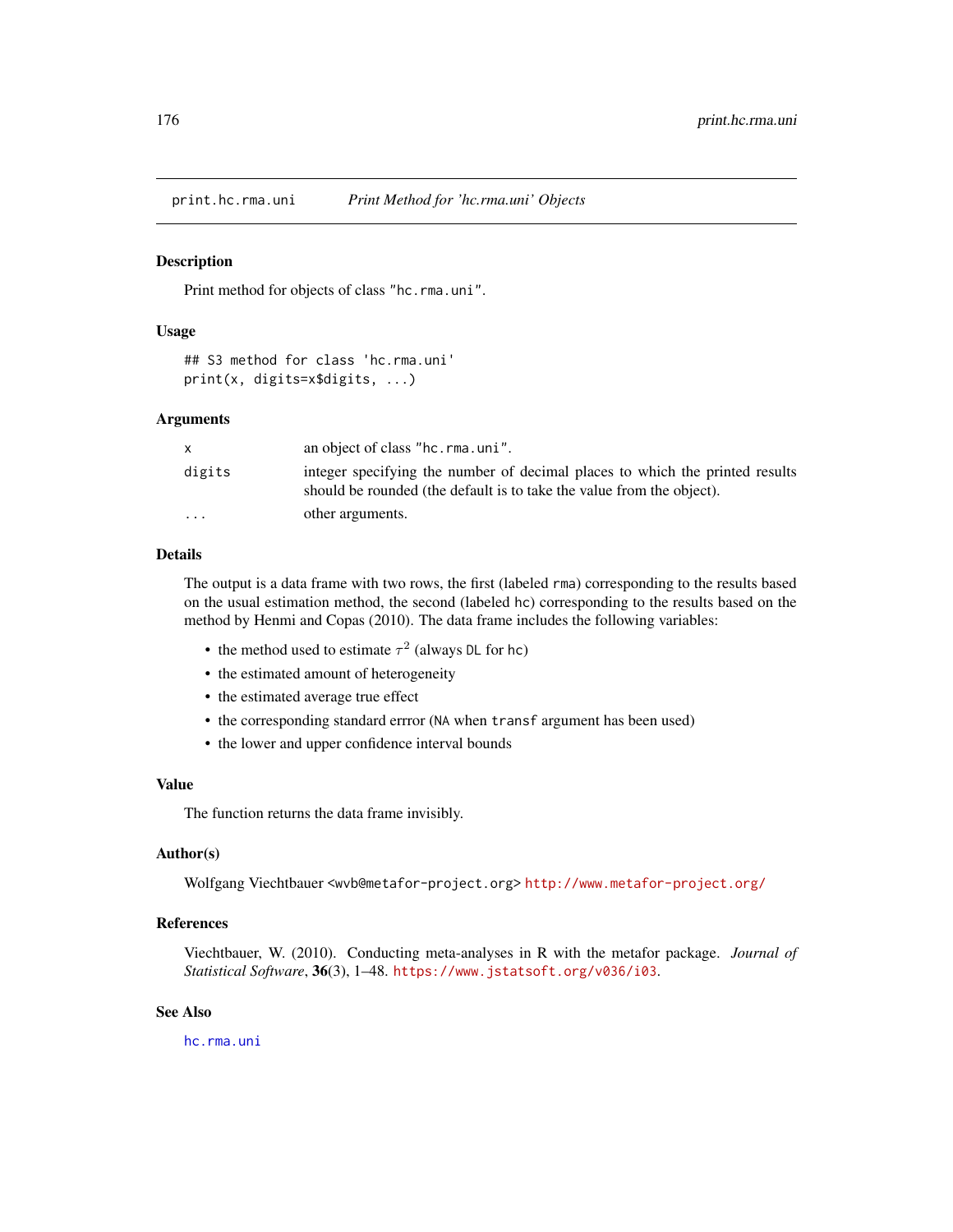<span id="page-176-0"></span>

# Description

Print method for objects of class "list.rma".

# Usage

## S3 method for class 'list.rma' print(x, digits=x\$digits, ...)

## Arguments

|                         | an object of class "list.rma".                                                                                                                        |
|-------------------------|-------------------------------------------------------------------------------------------------------------------------------------------------------|
| digits                  | integer specifying the number of decimal places to which the printed results<br>should be rounded (the default is to take the value from the object). |
| $\cdot$ $\cdot$ $\cdot$ | other arguments.                                                                                                                                      |

# Value

See the documentation of the function that creates the "list.rma" object for details on what is printed. Regardless of what is printed, a data frame with the results is also returned invisibly.

# Author(s)

Wolfgang Viechtbauer <wvb@metafor-project.org> <http://www.metafor-project.org/>

## References

Viechtbauer, W. (2010). Conducting meta-analyses in R with the metafor package. *Journal of Statistical Software*, 36(3), 1–48. <https://www.jstatsoft.org/v036/i03>.

<span id="page-176-1"></span>print.permutest.rma.uni

*Print Method for 'permutest.rma.uni' Objects*

# Description

Print method for objects of class "permutest.rma.uni".

## Usage

```
## S3 method for class 'permutest.rma.uni'
print(x, digits=x$digits, signif.stars=getOption("show.signif.stars"),
     signif.legend=signif.stars, ...)
```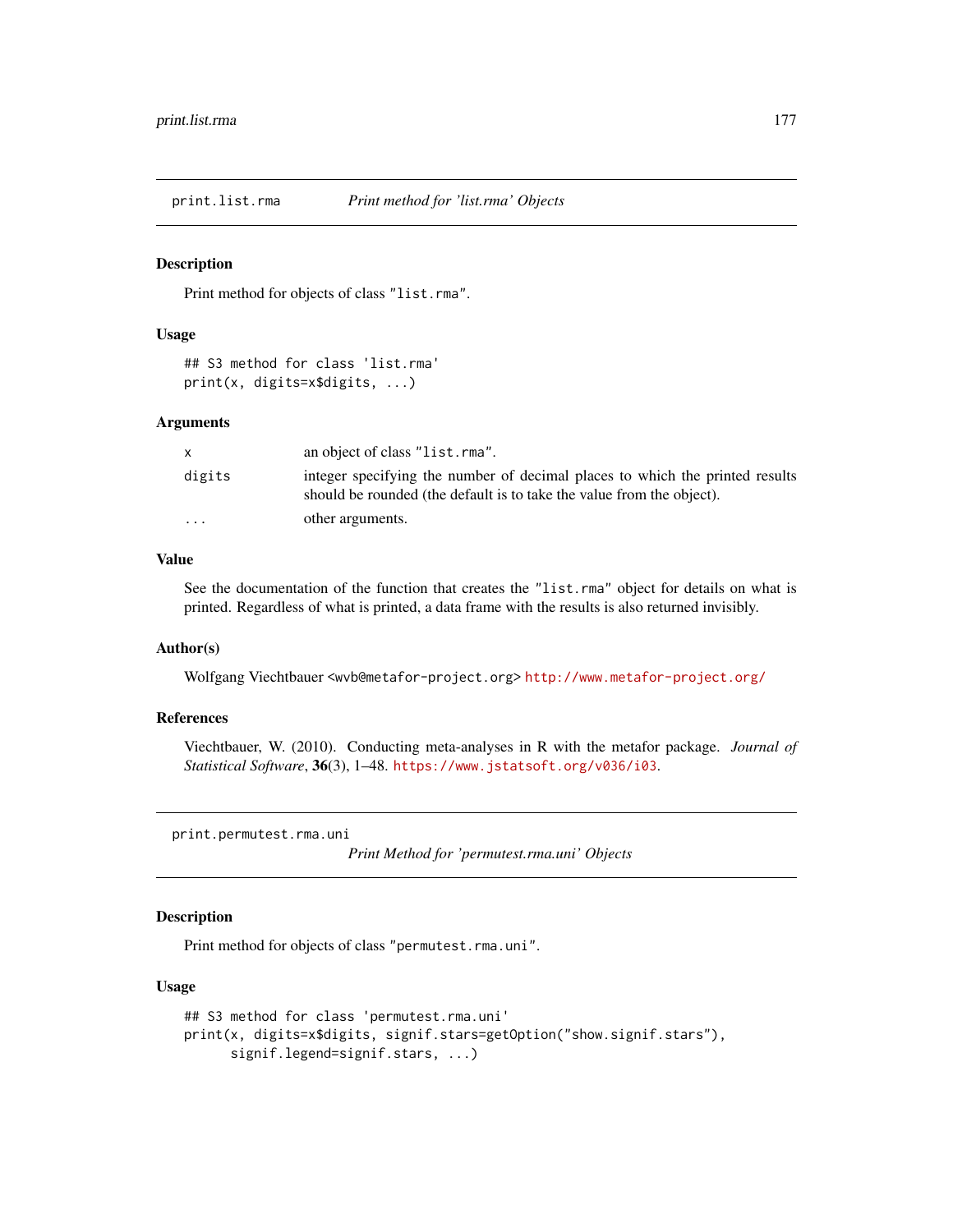# Arguments

| x             | an object of class "permutest.rma.uni".                                                                                                               |
|---------------|-------------------------------------------------------------------------------------------------------------------------------------------------------|
| digits        | integer specifying the number of decimal places to which the printed results<br>should be rounded (the default is to take the value from the object). |
| signif.stars  | logical indicating whether p-values should be encoded visually with 'signifi-<br>cance stars'. Defaults to the show. signif. stars slot of options.   |
| signif.legend | logical indicating whether the legend for the 'significance stars' should be printed.<br>Defaults to the value for signif, stars.                     |
| $\ddots$ .    | other arguments.                                                                                                                                      |

# Details

The output includes:

- the results of the omnibus test of the coefficients in the model. Suppressed if the model includes only one coefficient (e.g., only an intercept, like in the fixed- and random-effects model). The p-value based on the permutation test is indicated by p-val\*.
- a table with the estimated coefficients, corresponding standard errors, test statistics, p-values, and confidence interval bounds. The p-values based on the permutation test are indicated by pval\*. When permutation-based CIs have been obtained, then the CI bounds are indicated with ci.lb\* and ci.ub\*.

# Value

The function does not return an object.

# Author(s)

Wolfgang Viechtbauer <wvb@metafor-project.org> <http://www.metafor-project.org/>

# References

Viechtbauer, W. (2010). Conducting meta-analyses in R with the metafor package. *Journal of Statistical Software*, 36(3), 1–48. <https://www.jstatsoft.org/v036/i03>.

# See Also

[permutest.rma.uni](#page-153-0)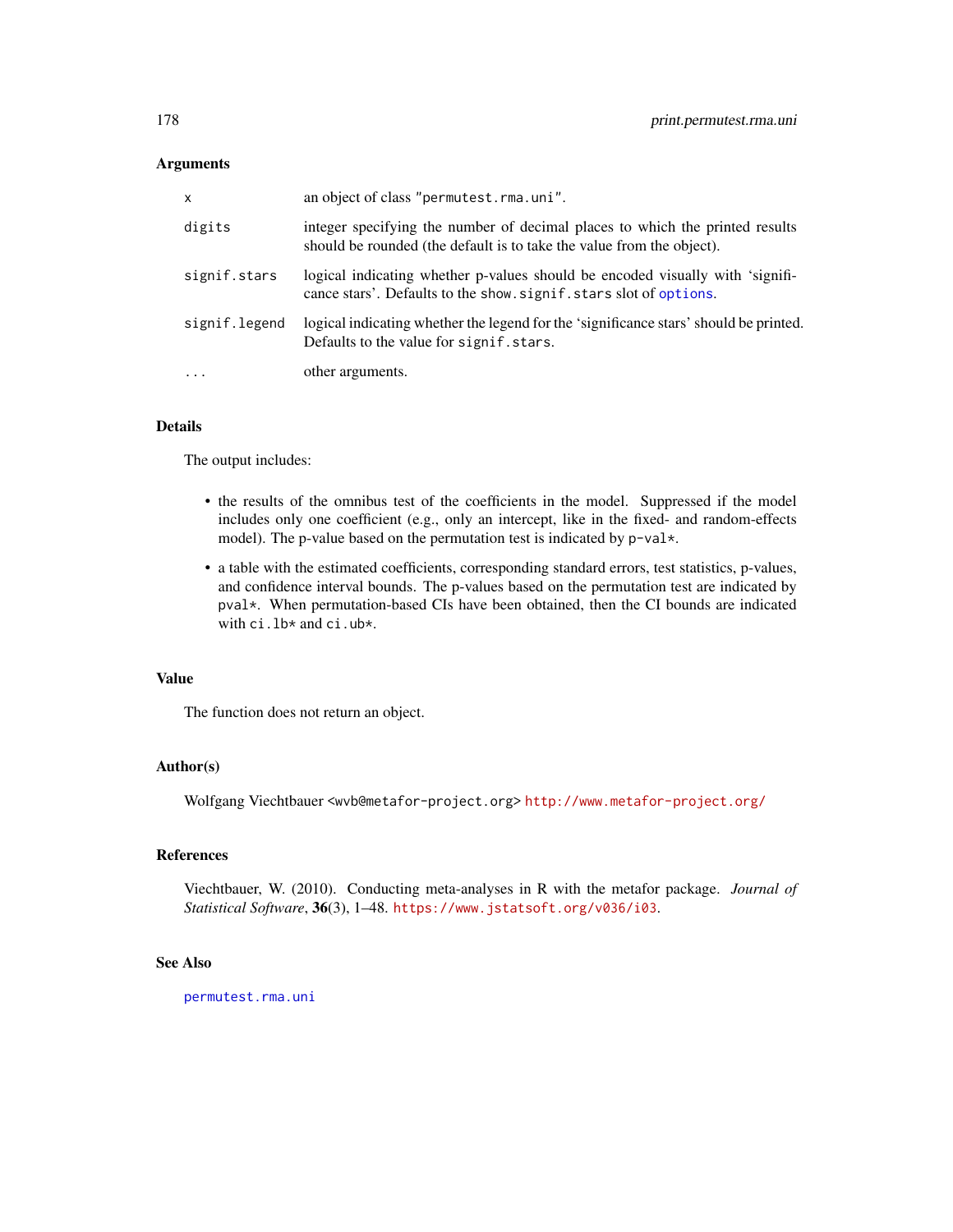print.ranktest.rma *Print Method for 'ranktest.rma' Objects*

## Description

Print method for objects of class "ranktest.rma".

## Usage

```
## S3 method for class 'ranktest.rma'
print(x, digits=x$digits, ...)
```
#### Arguments

|           | an object of class "ranktest.rma".                                                                                                                    |
|-----------|-------------------------------------------------------------------------------------------------------------------------------------------------------|
| digits    | integer specifying the number of decimal places to which the printed results<br>should be rounded (the default is to take the value from the object). |
| $\ddotsc$ | other arguments.                                                                                                                                      |

# Details

The output includes:

- the estimated value of Kendall's tau rank correlation coefficient
- the corresponding p-value for the test that the true tau is equal to zero

# Value

The function does not return an object.

# Author(s)

Wolfgang Viechtbauer <wvb@metafor-project.org> <http://www.metafor-project.org/>

## References

Viechtbauer, W. (2010). Conducting meta-analyses in R with the metafor package. *Journal of Statistical Software*, 36(3), 1–48. <https://www.jstatsoft.org/v036/i03>.

# See Also

[ranktest.rma](#page-196-0)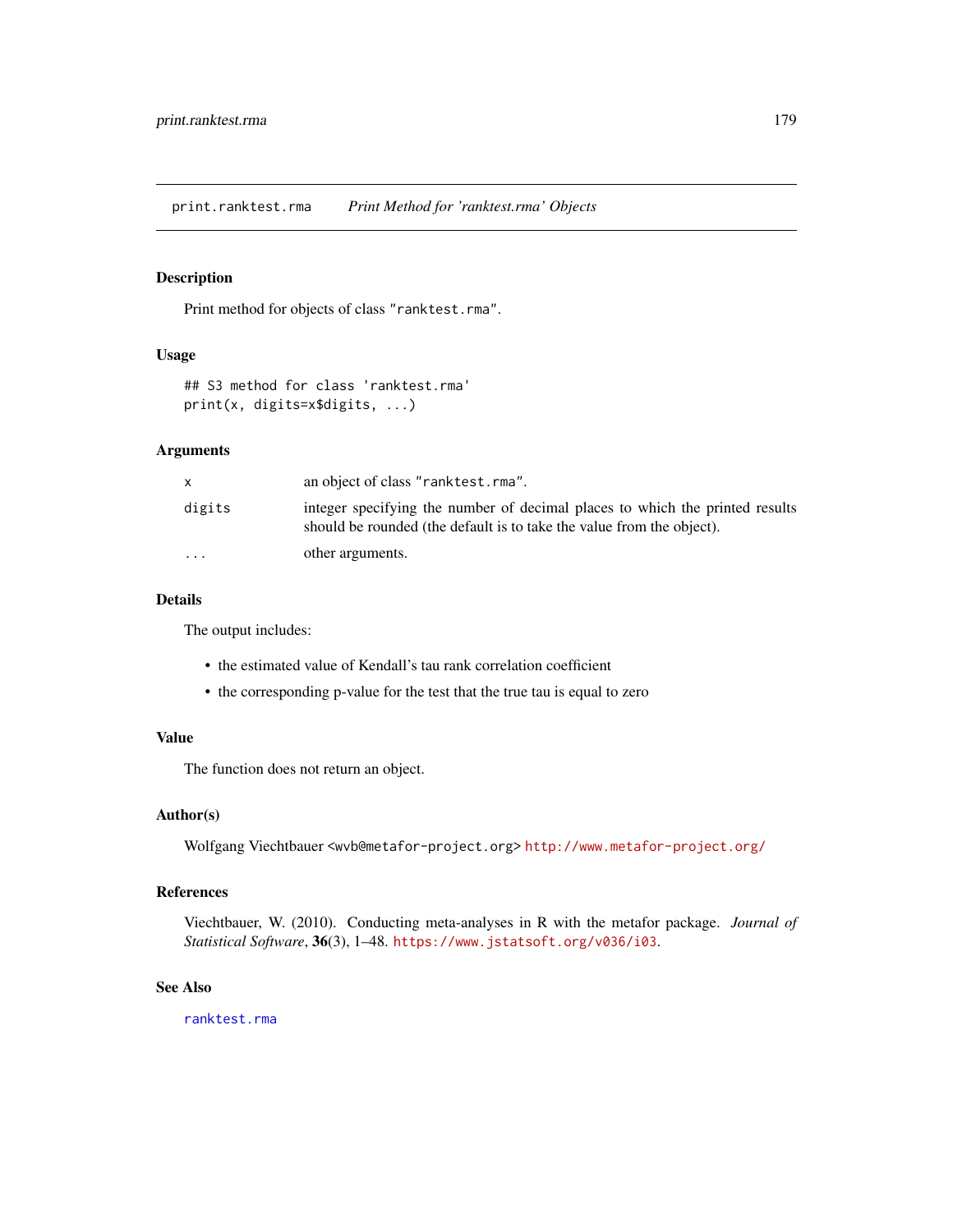print.regtest.rma *Print Method for 'regtest.rma' Objects*

## **Description**

Print method for objects of class "regtest.rma".

# Usage

```
## S3 method for class 'regtest.rma'
print(x, digits=x$digits, ret.fit=x$ret.fit, ...)
```
# Arguments

| $\times$ | an object of class "regtest.rma".                                                                                                                                |
|----------|------------------------------------------------------------------------------------------------------------------------------------------------------------------|
| digits   | integer specifying the number of decimal places to which the printed results<br>should be rounded (the default is to take the value from the object).            |
| ret.fit  | logical indicating whether the full results from the fitted model should also be<br>returned (if unspecified, the default is to take the value from the object). |
| $\cdot$  | other arguments.                                                                                                                                                 |

# Details

The output includes:

- the model used for the regression test
- the predictor used for the regression test
- the results from the fitted model (only when ret.fit=TRUE)
- the value of the test statistic for the test that the predictor is unreleated to the outcomes
- the degrees of freedom of the test statistic (only if the test statistic follows a t-distribution)
- the p-value for the test statistic

#### Value

The function does not return an object.

# Author(s)

Wolfgang Viechtbauer <wvb@metafor-project.org> <http://www.metafor-project.org/>

# References

Viechtbauer, W. (2010). Conducting meta-analyses in R with the metafor package. *Journal of Statistical Software*, 36(3), 1–48. <https://www.jstatsoft.org/v036/i03>.

# See Also

[regtest.rma](#page-197-0)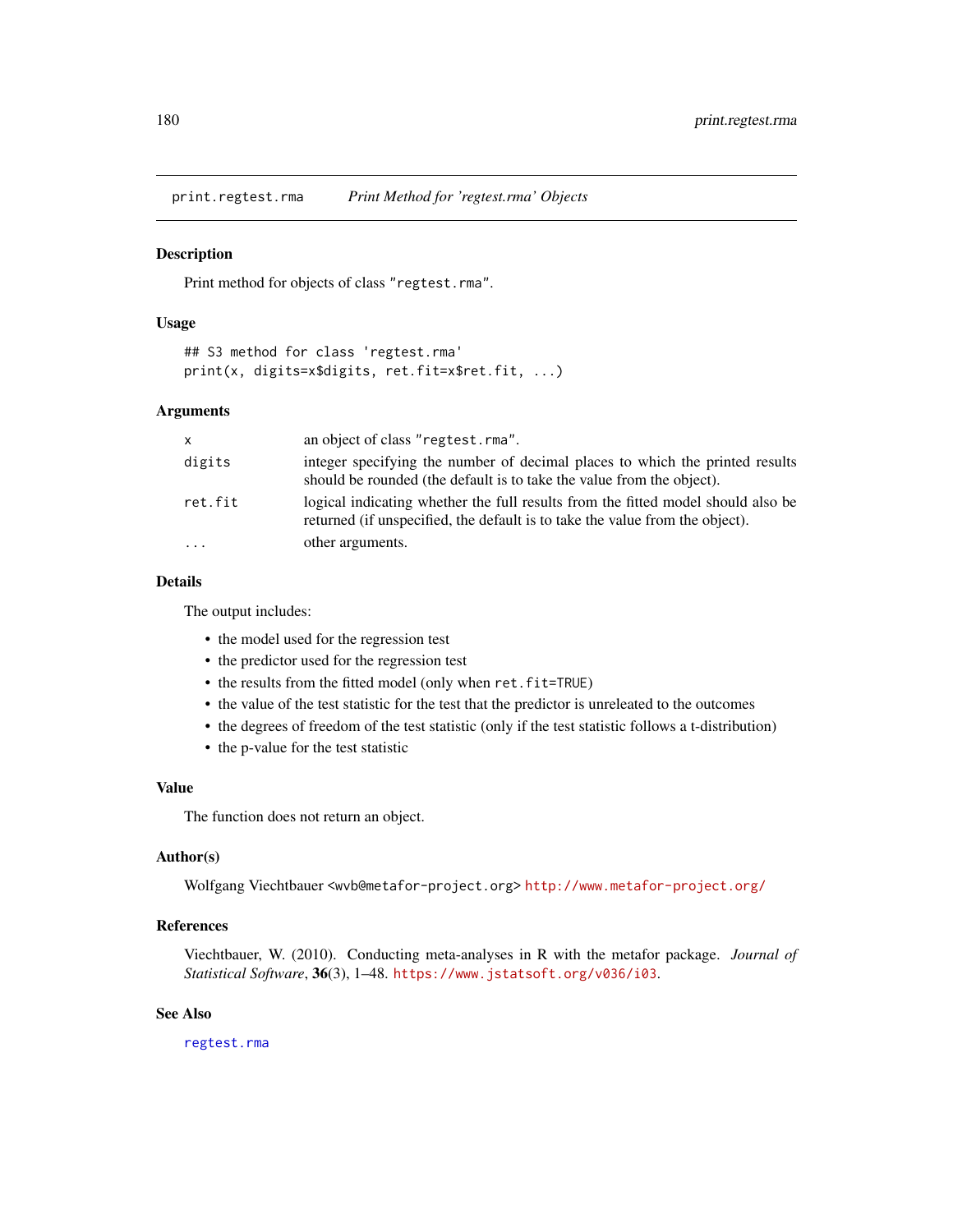# <span id="page-180-0"></span>Description

Print and summary methods for objects of class "rma.uni", "rma.mh", "rma.peto", "rma.glmm", and "rma.glmm".

### Usage

```
## S3 method for class 'rma.uni'
print(x, digits, showfit=FALSE, signif.stars=getOption("show.signif.stars"),
      signif.legend=signif.stars, ...)
## S3 method for class 'rma.mh'
print(x, digits, showfit=FALSE, ...)
## S3 method for class 'rma.peto'
print(x, digits, showfit=FALSE, ...)
## S3 method for class 'rma.glmm'
print(x, digits, showfit=FALSE, signif.stars=getOption("show.signif.stars"),
      signif.legend=signif.stars, ...)
## S3 method for class 'rma.mv'
print(x, digits, showfit=FALSE, signif.stars=getOption("show.signif.stars"),
      signif.legend=signif.stars, ...)
## S3 method for class 'rma'
summary(object, digits, showfit=TRUE, ...)
## S3 method for class 'summary.rma'
print(x, digits, showfit=TRUE, signif.stars=getOption("show.signif.stars"),
      signif.legend=signif.stars, ...)
```
# Arguments

| X       | an object of class "rma.uni", "rma.mh", "rma.peto", "rma.glmm", "rma.mv",<br>or "summary.rma" (for print).                                                                 |
|---------|----------------------------------------------------------------------------------------------------------------------------------------------------------------------------|
| object  | an object of class "rma" (for summary).                                                                                                                                    |
| digits  | integer specifying the number of decimal places to which the printed results<br>should be rounded (if unspecified, the default is to take the value from the ob-<br>ject). |
| showfit | logical indicating whether the fit statistics and information criteria should be<br>printed (the default is FALSE for print and TRUE for summary).                         |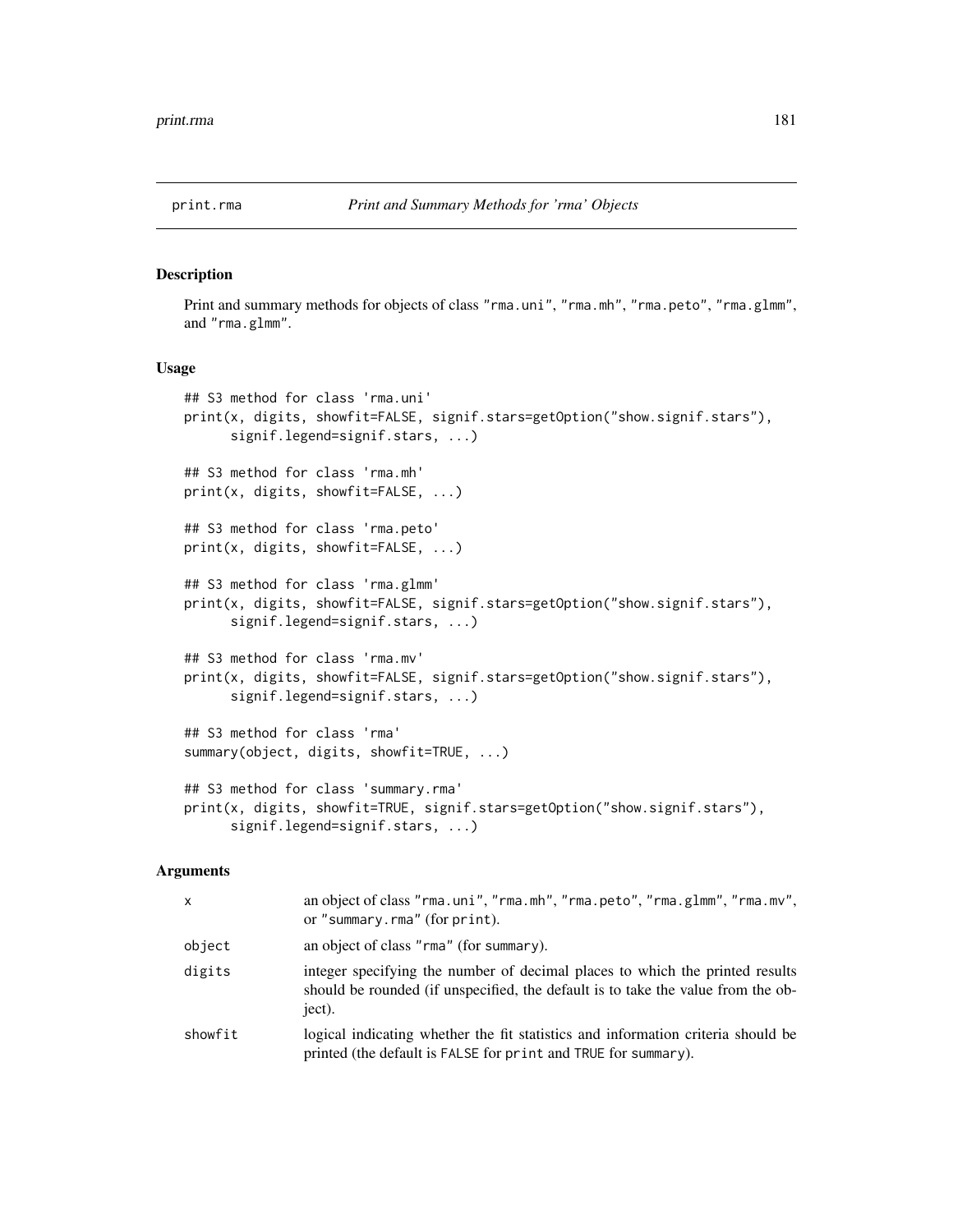182 **print.rma** 

| signif.stars  | logical indicating whether p-values should be encoded visually with 'signifi-<br>cance stars'. Defaults to the show. signif. stars slot of options. |
|---------------|-----------------------------------------------------------------------------------------------------------------------------------------------------|
| signif.legend | logical indicating whether the legend for the 'significance stars' should be printed.<br>Defaults to the value for signif, stars.                   |
| .             | other arguments.                                                                                                                                    |

# Details

The output includes:

- the log-likelihood, deviance, AIC, BIC, and AICc value (when setting showfit=TRUE or by default for summary).
- for objects of class "rma.uni" and "rma.glmm", the amount of (residual) heterogeneity in the random/mixed-effects model (i.e., the estimate of  $\tau^2$  and its square root). Suppressed for fixed-effects models. The (asymptotic) standard error of the estimate of  $\tau^2$  is also provided (where possible).
- for objects of "rma.mv", a table providing information about the variance components and correlations in the model. For  $\sigma^2$  components, the estimate and its square root are provided, in addition to the number of values/levels, whether the component was fixed or estimated, and the name of the grouping variable/factor. If the R argument was used to specify known correlation matrices, this is also indicated. For models with an  $\sim$  inner | outer formula term, the name of the inner and outer grouping variable/factor are given and the number of values/levels of these variables/factors. In addition, for each  $\tau^2$  component, the estimate and its square root are provided, the number of effects or outcomes observed at each level of the inner grouping variable/factor (only for struct="HCS", struct="DIAG", struct="HAR", and struct="UN"), and whether the component was fixed or estimated. Finally, either the estimate of  $\rho$  (for struct="CS", struct="AR", struct="CAR", struct="HAR", or struct="HCS") or the entire estimated correlation matrix (for struct="UN") between the levels of the inner grouping variable/factor is provided, again with information whether a particular correlation was fixed or estimated, and how often each combination of levels of the inner grouping variable/factor was observed across the levels of the outer grouping variable/factor. If there is a second  $\sim$  inner | outer formula term, the same information as described above will be provided, but now for the  $\gamma^2$  and  $\phi$  components.
- the  $I<sup>2</sup>$  statistic, which estimates (in percent) how much of the total variability in the effect size estimates (which is composed of heterogeneity plus sampling variability) can be attributed to heterogeneity among the true effects. For a meta-regression model,  $I^2$  estimates how much of the unaccounted variability (which is composed of residual heterogeneity plus sampling variability) can be attributed to residual heterogeneity. See 'Note' for how  $I^2$  is computed.
- the  $H<sup>2</sup>$  statistic, which estimates the ratio of the total amount of variability in the effect size estimates to the amount of sampling variability. For a meta-regression model,  $H^2$  estimates the ratio of the unaccounted variability in the effect size estimates to the amount of sampling variability. See 'Note' for how  $H^2$  is computed.
- for objects of class "rma.uni", the  $R^2$  statistic, which estimates the amount of heterogeneity accounted for by the moderators included in the model and can be regarded as a pseudo  $R^2$ statistic (Raudenbush, 2009). Only provided when fitting a mixed-effects models (i.e., for models including moderators). This is suppressed (and set to NULL) for models without moderators, fixed-effects models, or if the model does not contain an intercept. See 'Note' for how  $R^2$  is computed.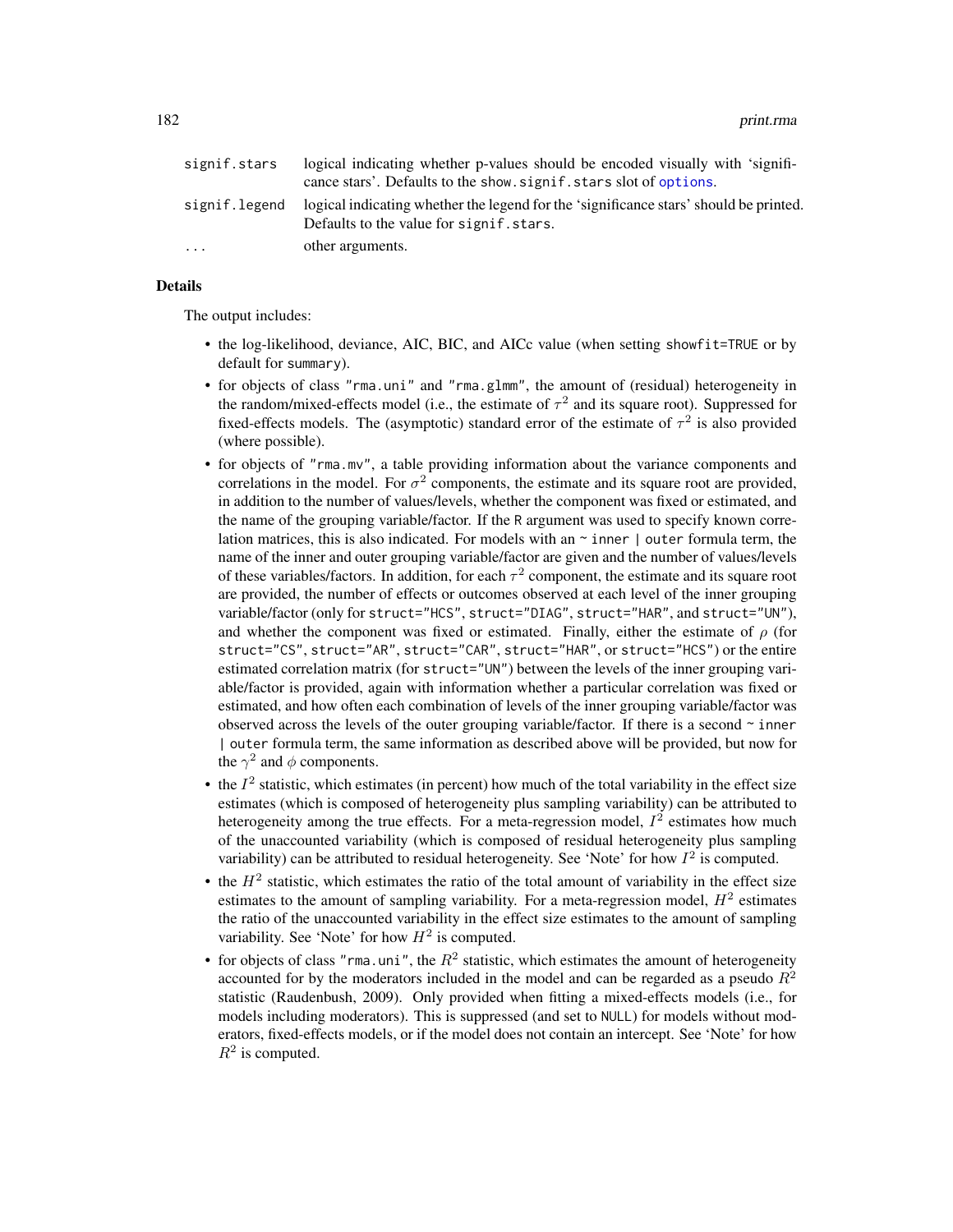#### print.rma 183

- for objects of class "rma.glmm", the amount of study level variability (only when using a model that models study level differences as a random effect).
- the results of the test for (residual) heterogeneity. This is the usual  $Q$ -test for heterogeneity when not including moderators in the model and the  $Q_E$ -test for residual heterogeneity when moderators are included. For objects of class "rma.glmm", the results from a Wald-type test and a likelihood ratio test are provided (see [rma.glmm](#page-208-0) for more details).
- the results of the omnibus (Wald-type) test of the coefficients in the model (the indices of the coefficients tested are also indicated). Suppressed if the model includes only one coefficient (e.g., only an intercept, like in the fixed- and random-effects model).
- a table with the estimated coefficients, corresponding standard errors, test statistics, p-values, and confidence interval bounds.
- the Cochran-Mantel-Haenszel test and Tarone's test for heterogeneity (only when analyzing odds ratios using the Mantel-Haenszel method, i.e., "rma.mh").

#### Value

The print functions do not return an object. The summary function returns the object passed to it (with additional class "summary.rma").

### Note

For random-effects models, the  $I^2$  statistic is computed with

$$
I^2 = 100\% \times \frac{\hat{\tau}^2}{\hat{\tau}^2 + s^2},
$$

where  $\hat{\tau}^2$  is the estimated value of  $\tau^2$  and

$$
s^{2} = \frac{(k-1)\sum w_{i}}{(\sum w_{i})^{2} - \sum w_{i}^{2}},
$$

where  $w_i$  is the inverse of the sampling variance of the *i*th study ( $s^2$  is equation 9 in Higgins & Thompson, 2002, and can be regarded as the 'typical' within-study variance of the observed effect sizes or outcomes). The  $H^2$  statistic is computed with

$$
H^2 = \frac{\hat{\tau}^2 + s^2}{s^2}.
$$

Analogous equations are used for mixed-effects models.

Therefore, depending on the estimator of  $\tau^2$  used, the values of  $I^2$  and  $H^2$  will change. For randomeffects models,  $I^2$  and  $H^2$  are typically computed in practice with  $I^2 = (Q - (k-1))/Q$  and  $H^2 = Q/(k-1)$ , where Q denotes the statistic for the test of heterogeneity and k the number of studies (i.e., observed effects or outcomes) included in the meta-analysis. The equations used in the metafor package to compute these statistics are more general and have the advantage that the values of  $I^2$  and  $H^2$  will be consistent with the estimated value of  $\tau^2$  (i.e., if  $\hat{\tau}^2 = 0$ , then  $I^2 = 0$  and  $H^2 = 1$  and if  $\hat{\tau}^2 > 0$ , then  $I^2 > 0$  and  $H^2 > 1$ ).

The two definitions of  $I^2$  and  $H^2$  actually coincide when using the DerSimonian-Laird estimator of  $\tau^2$  (i.e., the commonly used equations are actually special cases of the more general definitions given above). Therefore, if you prefer the more conventional definitions of these statistics,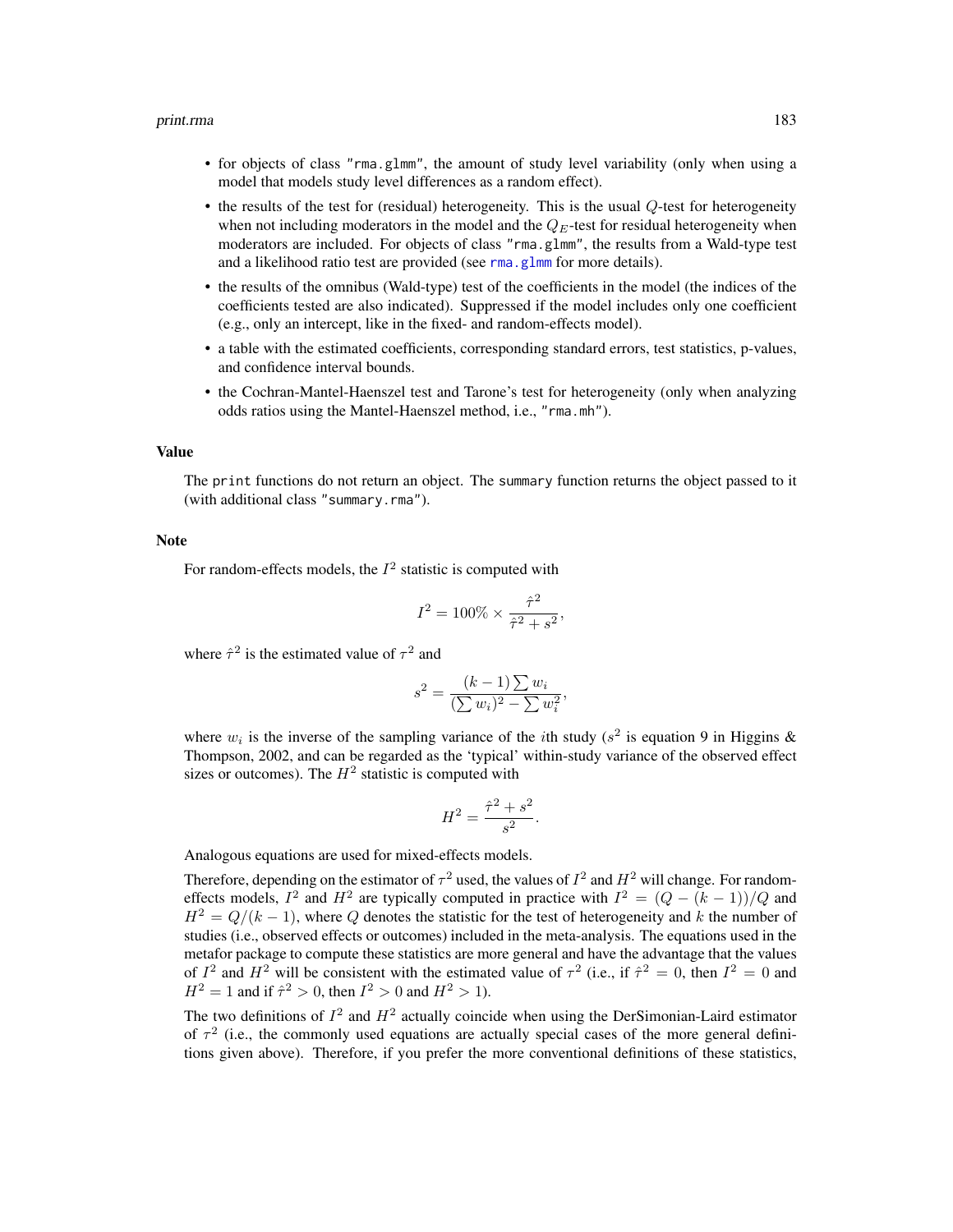use method="DL" when fitting the random/mixed-effects model with the [rma.uni](#page-235-0) function. The conventional definitions are also automatically used when fitting fixed-effects models.

The pseudo  $R^2$  statistic (Raudenbush, 2009) is computed with

$$
R^2 = \frac{\hat{\tau}_{RE}^2 - \hat{\tau}_{ME}^2}{\hat{\tau}_{RE}^2},
$$

where  $\hat{\tau}_{RE}^2$  denotes the estimated value of  $\tau^2$  based on the random-effects model (i.e., the total amount of heterogeneity) and  $\hat{\tau}_{ME}^2$  denotes the estimated value of  $\tau^2$  based on the mixed-effects model (i.e., the residual amount of heterogeneity). It can happen that  $\hat{\tau}_{RE}^2 < \hat{\tau}_{ME}^2$ , in which case  $R^2$  is set to zero (also if  $\hat{\tau}_{RE}^2 = 0$ ). Again, the value of  $R^2$  will change depending on the estimator of  $\tau^2$  used. Also note that this statistic is only computed when the mixed-effects model includes an intercept (so that the random-effects model is clearly nested within the mixed-effects model). You can also use the anova. rma function to compute  $R^2$  for any two models that are known to be nested. Note that the pseudo  $R^2$  statistic may not be very accurate unless k is large (Lopez-Lopez et al., 2014).

#### Author(s)

Wolfgang Viechtbauer <wvb@metafor-project.org> <http://www.metafor-project.org/>

#### References

Higgins, J. P. T., & Thompson, S. G. (2002). Quantifying heterogeneity in a meta-analysis. *Statistics in Medicine*, 21, 1539–1558.

López-López, J. A., Marín-Martínez, F., Sánchez-Meca, J., Van den Noortgate, W., & Viechtbauer, W. (2014). Estimation of the predictive power of the model in mixed-effects meta-regression: A simulation study. *British Journal of Mathematical and Statistical Psychology*, 67, 30–48.

Raudenbush, S. W. (2009). Analyzing effect sizes: Random effects models. In H. Cooper, L. V. Hedges, & J. C. Valentine (Eds.), *The handbook of research synthesis and meta-analysis* (2nd ed., pp. 295–315). New York: Russell Sage Foundation.

Viechtbauer, W. (2010). Conducting meta-analyses in R with the metafor package. *Journal of Statistical Software*, 36(3), 1–48. <https://www.jstatsoft.org/v036/i03>.

#### See Also

[rma.uni](#page-235-0), [rma.mh](#page-216-0), [rma.peto](#page-232-0), [rma.glmm](#page-208-0), [rma.mv](#page-220-0)

print.robust.rma *Print Method for 'robust.rma' Objects*

### **Description**

Print method for objects of class "robust.rma".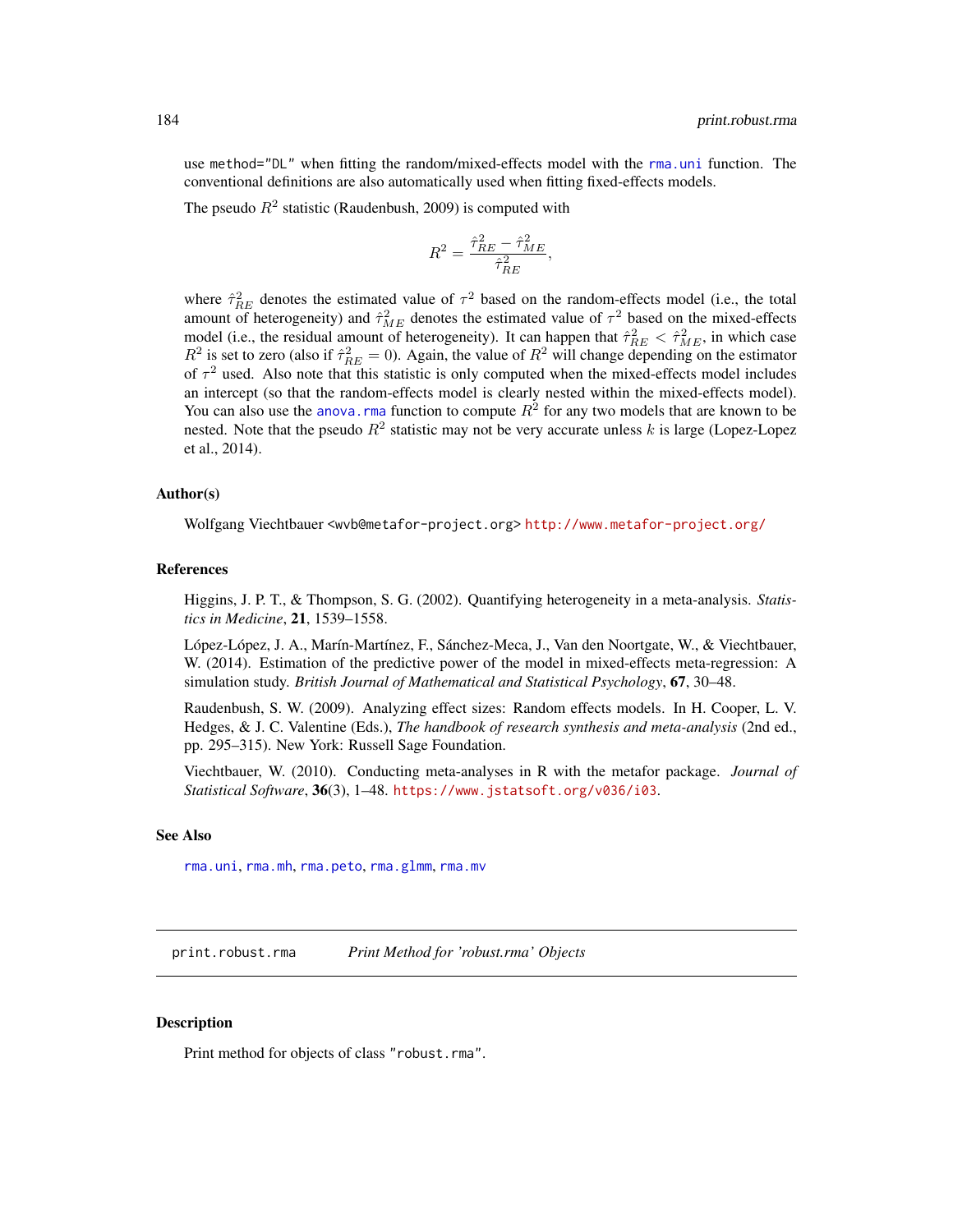# print.robust.rma 185

### Usage

```
## S3 method for class 'robust.rma'
print(x, digits=x$digits, signif.stars=getOption("show.signif.stars"),
     signif.legend=signif.stars, ...)
```
# Arguments

| x             | an object of class "robust.rma".                                                                                                                      |
|---------------|-------------------------------------------------------------------------------------------------------------------------------------------------------|
| digits        | integer specifying the number of decimal places to which the printed results<br>should be rounded (the default is to take the value from the object). |
| signif.stars  | logical indicating whether p-values should be encoded visually with 'signifi-<br>cance stars'. Defaults to the show. signif. stars slot of options.   |
| signif.legend | logical indicating whether the legend for the 'significance stars' should be printed.<br>Defaults to the value for signif, stars.                     |
| $\cdots$      | other arguments.                                                                                                                                      |

# Details

The output includes:

- information on the number of outcomes, number of clusters, and the number of outcomes per cluster.
- the results of the omnibus (Wald-type) test of the coefficients in the model (the indices of the coefficients tested are also indicated). Suppressed if the model includes only one coefficient (e.g., only an intercept, like in the fixed- and random-effects model).
- a table with the estimated coefficients, corresponding standard errors, test statistics, p-values, and confidence interval bounds.

# Value

The function does not return an object.

### Author(s)

Wolfgang Viechtbauer <wvb@metafor-project.org> <http://www.metafor-project.org/>

# References

Viechtbauer, W. (2010). Conducting meta-analyses in R with the metafor package. *Journal of Statistical Software*, 36(3), 1–48. <https://www.jstatsoft.org/v036/i03>.

#### See Also

[robust.rma.uni](#page-246-0), [robust.rma.mv](#page-246-0)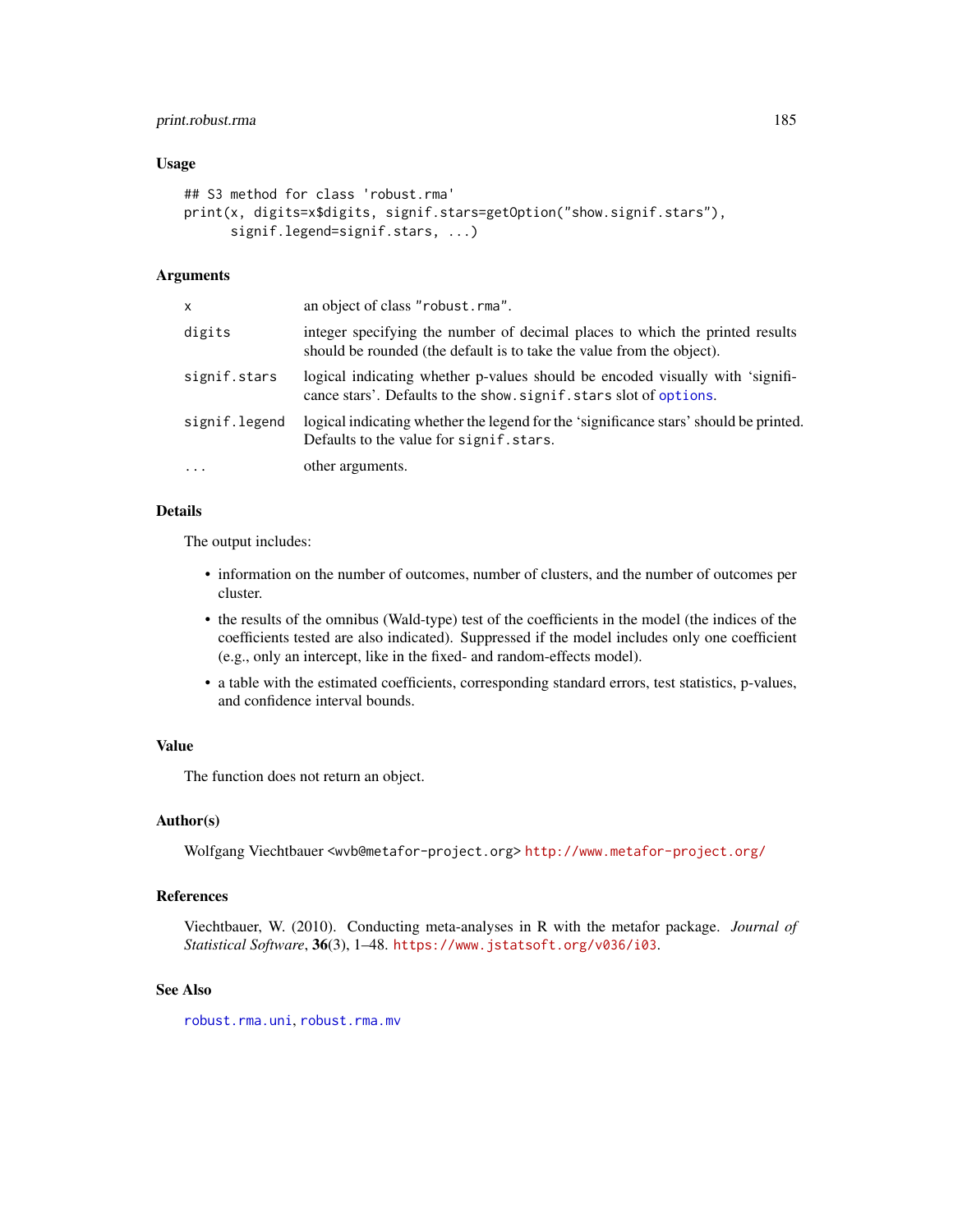profile.rma.uni *Profile Plots for 'rma' Objects*

# Description

Function to profile the (restricted) log-likelihood for objects of class "rma.uni" and "rma.mv".

# Usage

```
## S3 method for class 'rma.uni'
profile(fitted, xlim, ylim, steps=20,
        progbar=TRUE, parallel="no", ncpus=1, cl=NULL,
        plot=TRUE, pch=19, cline=FALSE, ...)
## S3 method for class 'rma.mv'
profile(fitted, sigma2, tau2, rho, gamma2, phi,
        xlim, ylim, steps=20, lltol=1e-06, startmethod="init",
        progbar=TRUE, parallel="no", ncpus=1, cl=NULL,
        plot=TRUE, pch=19, cline=FALSE, ...)
## S3 method for class 'profile.rma'
print(x, \ldots)## S3 method for class 'profile.rma'
plot(x, xlim, ylim, pch=19,
     xlab, ylab, main, cline=FALSE, ...)
```
# Arguments

| fitted       | an object of class "rma.uni" or "rma.mv".                                                                                                                                                  |
|--------------|--------------------------------------------------------------------------------------------------------------------------------------------------------------------------------------------|
| $\mathsf{x}$ | an object of class "profile.rma" (for plot and print).                                                                                                                                     |
| sigma2       | integer specifying for which $\sigma^2$ value the likelihood should be profiled (only<br>relevant for "rma.mv" objects).                                                                   |
| tau2         | integer specifying for which $\tau^2$ value the likelihood should be profiled (only<br>relevant for "rma.mv" objects).                                                                     |
| rho          | integer specifying for which $\rho$ value the likelihood should be profiled (only rel-<br>evant for "rma.mv" objects).                                                                     |
| gamma2       | integer specifying for which $\gamma^2$ value the likelihood should be profiled (only<br>relevant for "rma.mv" objects).                                                                   |
| phi          | integer specifying for which $\phi$ value the likelihood should be profiled (only rel-<br>evant for "rma.mv" objects).                                                                     |
| xlim         | optional vector specifying the lower and upper limit of the parameter over which<br>the profiling should be done. If unspecified, the function tries to set these limits<br>automatically. |
| ylim         | optional vector specifying the y-axis limits when plotting the profiled likelihood.<br>If unspecified, the function tries to set these limits automatically.                               |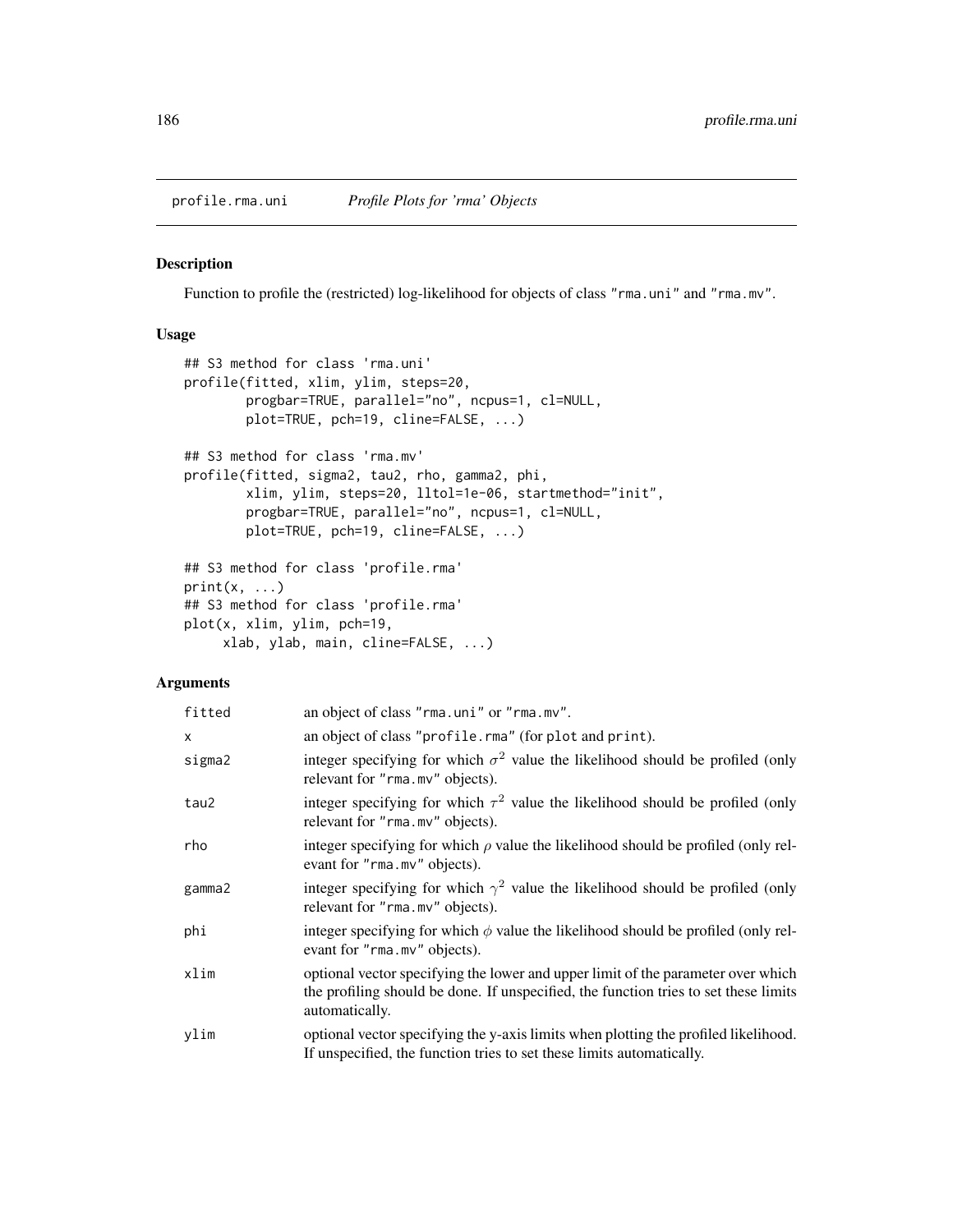| steps       | number of points between x1im[1] and x1im[2] (inclusive) for which the like-<br>lihood should be evaluated (the default is 20).                                                                                                                                                                     |  |
|-------------|-----------------------------------------------------------------------------------------------------------------------------------------------------------------------------------------------------------------------------------------------------------------------------------------------------|--|
| lltol       | numerical tolerance used when comparing values of the profiled log-likelihood<br>with the log-likelihood of the fitted model (the default is 1e-06).                                                                                                                                                |  |
| startmethod | method for picking starting values for the optimization. Default is "init",<br>which starts each model fit at the default initial values. The alternative is "prev",<br>which starts at the estimates from the previous model fit (usually faster, but also<br>less stable for ill-defined models). |  |
| progbar     | logical indicating whether a progress bar should be shown (the default is TRUE).<br>Ignored when using parallel processing.                                                                                                                                                                         |  |
| parallel    | character string indicating whether parallel processing should be used (the de-<br>fault is "no"). For parallel processing, set to either "snow" or "multicore".<br>See 'Details'.                                                                                                                  |  |
| ncpus       | integer specifying the number of processes to use in the parallel processing.                                                                                                                                                                                                                       |  |
| cl          | optional snow cluster to use if parallel="snow". If not supplied, a cluster on<br>the local machine is created for the duration of the call.                                                                                                                                                        |  |
| plot        | logical indicating whether the profile plot should be drawn after profiling is fin-<br>ished (the default is TRUE).                                                                                                                                                                                 |  |
| pch         | plotting symbol to use. By default, a filled circle is used. See points for other<br>options.                                                                                                                                                                                                       |  |
| cline       | logical indicating whether a horizontal reference line should be added to the<br>plot that indicates the log-likelihood value corresponding to the 95% profile<br>confidence interval (the default is FALSE).                                                                                       |  |
| xlab        | title for the x-axis. If unspecified, the function tries to set an appropriate axis<br>title.                                                                                                                                                                                                       |  |
| ylab        | title for the y-axis. If unspecified, the function tries to set an appropriate axis<br>title.                                                                                                                                                                                                       |  |
| main        | title for the plot. If unspecified, the function tries to set an appropriate title.                                                                                                                                                                                                                 |  |
| $\cdots$    | other arguments.                                                                                                                                                                                                                                                                                    |  |

## Details

The function fixes a particular variance component or correlation parameter of the model and then computes the maximized (restricted) log-likelihood over the remaining parameters of the model. By doing this for a range of values for the parameter that was fixed, a profile of the (restricted) log-likelihood is constructed.

For objects of class "rma.uni" obtained with the [rma.uni](#page-235-0) function, the function profiles over parameter  $\tau^2$ . If the model was fitted with method="ML" or method="REML", the profiled (restricted) log-likelihood should be maximized at the ML/REML estimate of  $\tau^2$ .

For objects of class "[rma.mv](#page-220-0)" obtained with the rma.mv function, profiling is done by default over all (non-fixed) variance and correlation components of the model. Alternatively, one can use the sigma2, tau2, rho, gamma2, or phi arguments to specify over which parameter the profiling should be done. Only one of these arguments can be used at a time. A single integer is used to specify the number of the parameter. Each profile plot should show a peak at the corresponding ML/REML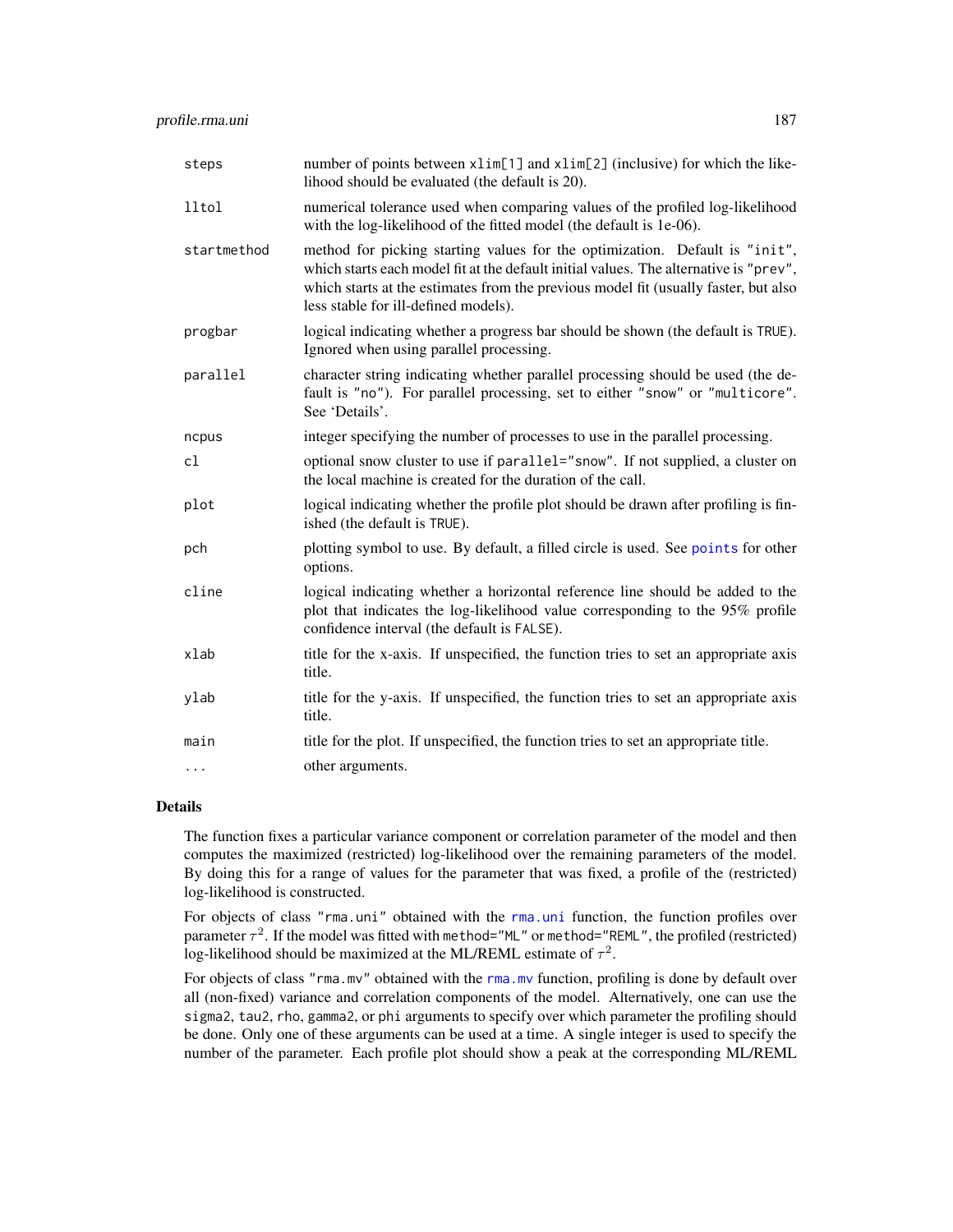estimate (the function checks whether any of the profiled log-likelihood values is larger than the log-likelihood of the fitted model, using a numerical tolerance of lltol; if so, a warning is issued as this might indicate that the optimizer did not identify the actual ML/REML estimates). If the profiled likelihood is flat (over the entire parameter space or large portions of it), then this suggests that at least some of the parameters of the model are not identifiable (and the parameter estimates obtained are to some extent arbitrary).

Profiling requires repeatedly refitting the same model, which can be slow when  $k$  is large and/or the model is complex (the latter especially applies to "rma.mv" objects). On machines with multiple cores, one can usually speed things up by delegating the model fitting to separate worker processes, that is, by setting parallel="snow" or parallel="multicore" and ncpus to some value larger than 1. Parallel processing makes use of the [parallel](#page-0-0) package, using the [makePSOCKcluster](#page-0-0) and [parLapply](#page-0-0) functions when parallel="snow" or using [mclapply](#page-0-0) when parallel="multicore" (the latter only works on Unix/Linux-alikes). With parallel::detectCores(), one can check on the number of available cores on the local machine. Note that argument startmethod is ignored when using parallel processing and no progress bar will be shown.

#### Value

An object of class "profile.rma". The object is a list (or list of lists) containing the following components:

| tau2<br>actually done over $\tau^2$ ).<br>rho<br>actually done over $\rho$ ).<br>gamma2<br>actually done over $\gamma^2$ ).<br>phi<br>actually done over $\phi$ ).<br>11<br>(restricted) log-likelihood at the corresponding parameter value.<br>beta<br>value.<br>ci.lb<br>the corresponding parameter value.<br>ci.ub<br>the corresponding parameter value.<br>some additional elements/values.<br>$\ddotsc$ | sigma2 | values of $\sigma^2$ over which the likelihood was profiled (only when profiling was<br>actually done over $\sigma^2$ ). |
|----------------------------------------------------------------------------------------------------------------------------------------------------------------------------------------------------------------------------------------------------------------------------------------------------------------------------------------------------------------------------------------------------------------|--------|--------------------------------------------------------------------------------------------------------------------------|
|                                                                                                                                                                                                                                                                                                                                                                                                                |        | values of $\tau^2$ over which the likelihood was profiled (only when profiling was                                       |
|                                                                                                                                                                                                                                                                                                                                                                                                                |        | values of $\rho$ over which the likelihood was profiled (only when profiling was                                         |
|                                                                                                                                                                                                                                                                                                                                                                                                                |        | values of $\gamma^2$ over which the likelihood was profiled (only when profiling was                                     |
|                                                                                                                                                                                                                                                                                                                                                                                                                |        | values of $\phi$ over which the likelihood was profiled (only when profiling was                                         |
|                                                                                                                                                                                                                                                                                                                                                                                                                |        |                                                                                                                          |
|                                                                                                                                                                                                                                                                                                                                                                                                                |        | a matrix with the estimated model coefficients at the corresponding parameter                                            |
|                                                                                                                                                                                                                                                                                                                                                                                                                |        | a matrix with the lower confidence interval bounds for the model coefficients at                                         |
|                                                                                                                                                                                                                                                                                                                                                                                                                |        | a matrix with the upper confidence interval bounds for the model coefficients at                                         |
|                                                                                                                                                                                                                                                                                                                                                                                                                |        |                                                                                                                          |

Note that the list is returned invisibly.

# Author(s)

Wolfgang Viechtbauer <wvb@metafor-project.org> <http://www.metafor-project.org/>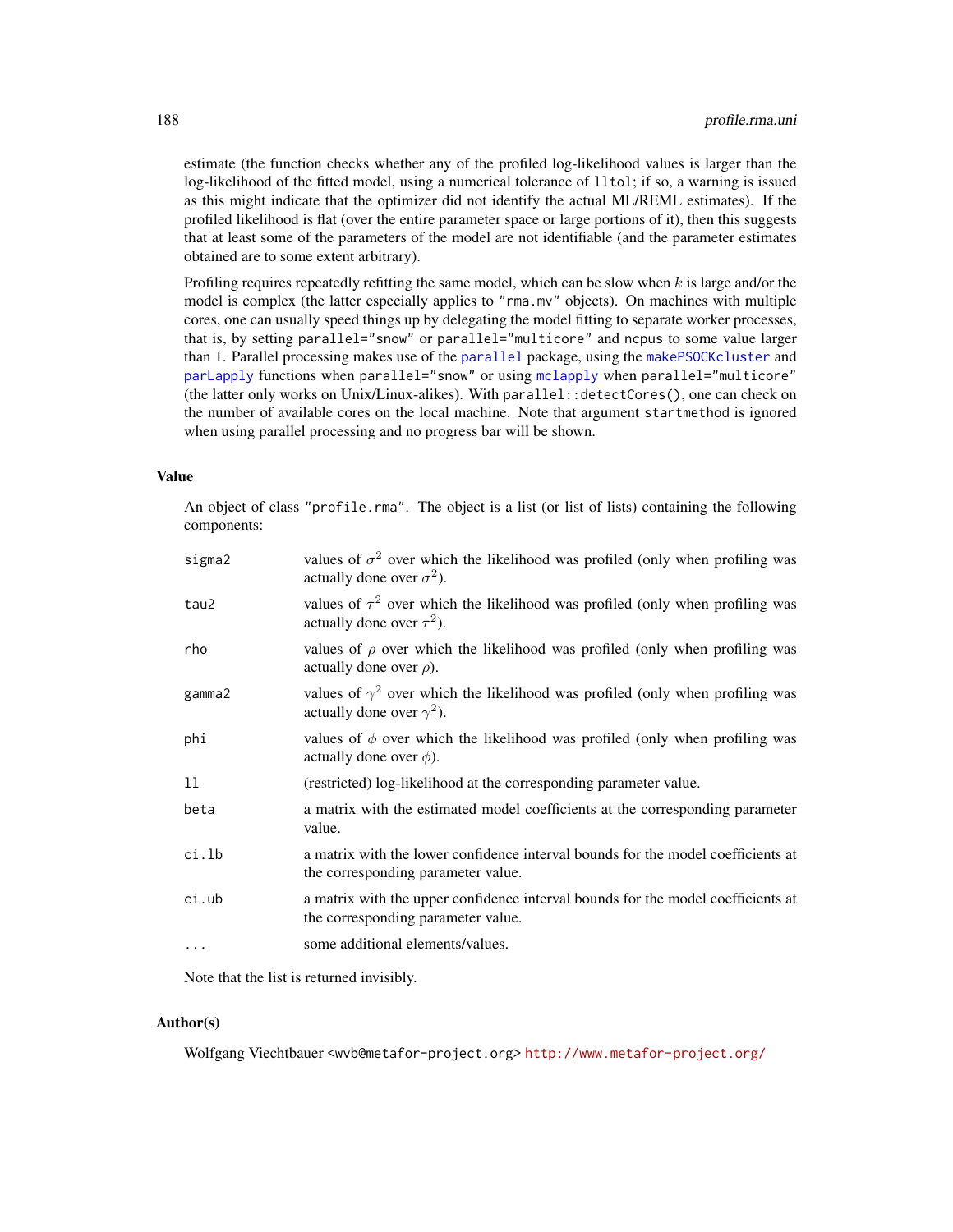### qqnorm.rma.uni 189

### References

Viechtbauer, W. (2010). Conducting meta-analyses in R with the metafor package. *Journal of Statistical Software*, 36(3), 1–48. <https://www.jstatsoft.org/v036/i03>.

### See Also

[rma.uni](#page-235-0), [rma.mv](#page-220-0)

### Examples

```
### calculate log odds ratios and corresponding sampling variances
dat <- escalc(measure="OR", ai=tpos, bi=tneg, ci=cpos, di=cneg, data=dat.bcg)
### random-effects model using rma.uni()
res <- rma(yi, vi, data=dat)
### profile over tau^2
profile(res, progbar=FALSE)
### change data into long format
dat.long <- to.long(measure="OR", ai=tpos, bi=tneg, ci=cpos, di=cneg, data=dat.bcg)
### set levels of group variable ("exp" = experimental/vaccinated; "con" = control/non-vaccinated)
levels(dat.long$group) <- c("exp", "con")
### set "con" to reference level
dat.long$group <- relevel(dat.long$group, ref="con")
### calculate log odds and corresponding sampling variances
dat.long <- escalc(measure="PLO", xi=out1, mi=out2, data=dat.long)
### bivariate random-effects model using rma.mv()
res <- rma.mv(yi, vi, mods = \sim group, random = \sim group | study, struct="UN", data=dat.long)
res
### profile over tau^2_1, tau^2_2, and rho
### note: for rho, adjust region over which profiling is done ('zoom in' on area around estimate)
## Not run:
par(mfrow=c(3,1))
profile(res, tau2=1)
profile(res, tau2=2)
profile(res, rho=1, xlim=c(.90, .98))
## End(Not run)
```
qqnorm.rma.uni *Normal QQ Plots for 'rma' Objects*

#### **Description**

Function to create normal QQ plots for objects of class "rma.uni", "rma.mh", and "rma.peto".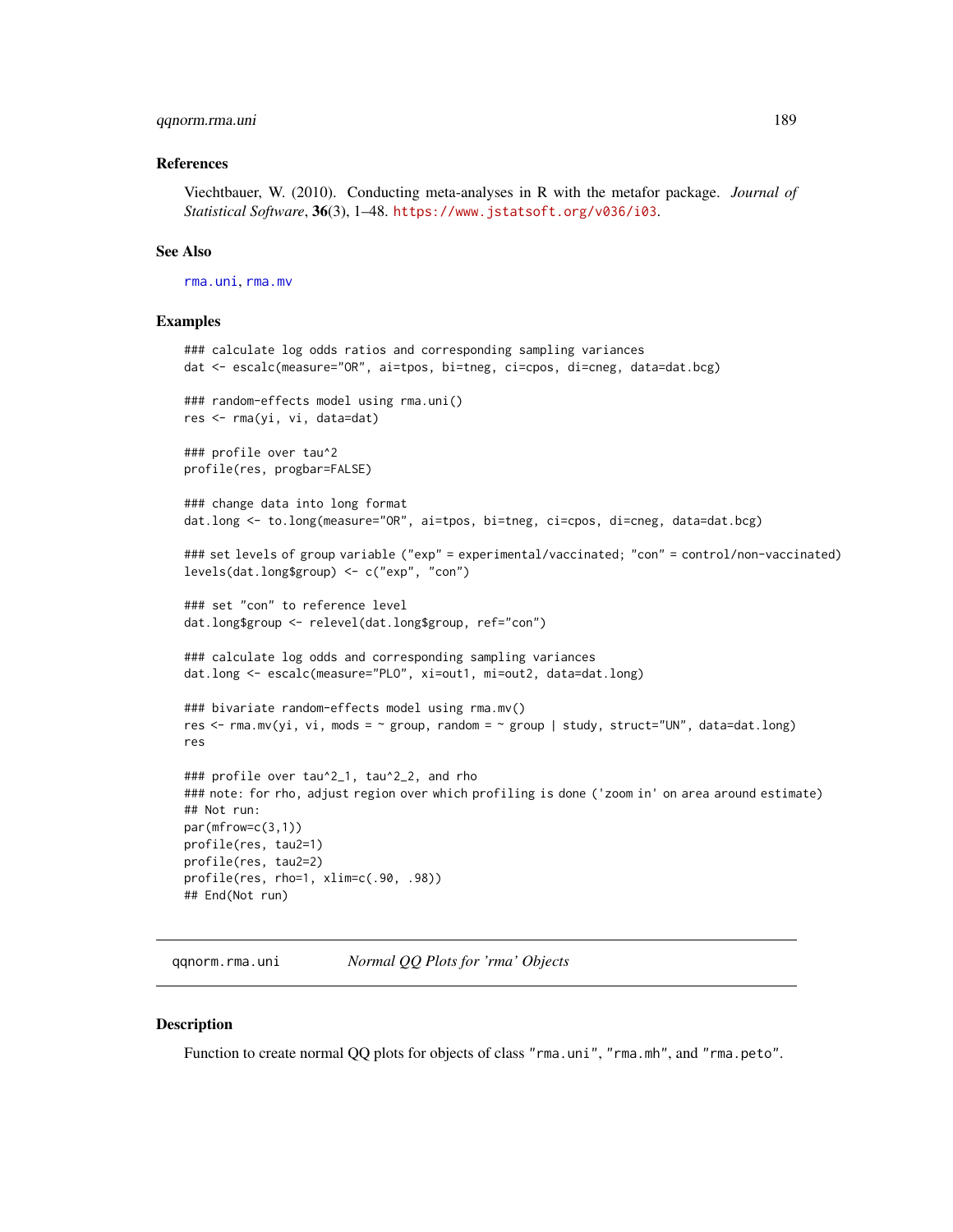# Usage

```
## S3 method for class 'rma.uni'
qqnorm(y, type="rstandard", pch=19, envelope=TRUE,
       level=y$level, bonferroni=FALSE, reps=1000, smooth=TRUE, bass=0,
       label=FALSE, offset=0.3, pos=13, lty, ...)
## S3 method for class 'rma.mh'
qqnorm(y, type="rstandard", pch=19, label=FALSE, offset=0.3, pos=13, ...)
## S3 method for class 'rma.peto'
qqnorm(y, type="rstandard", pch=19, label=FALSE, offset=0.3, pos=13, ...)
## S3 method for class 'rma.glmm'
qqnorm(y, \ldots)## S3 method for class 'rma.mv'
qqnorm(y, \ldots)
```
# Arguments

| y          | an object of class "rma.uni", "rma.mh", or "rma.peto". The method is not yet<br>implemented for objects of class "rma.glmm" or "rma.mv".                                                       |
|------------|------------------------------------------------------------------------------------------------------------------------------------------------------------------------------------------------|
| type       | either "rstandard" (default) or "rstudent" indicating whether standardized<br>residuals or studentized deleted residuals should be used in creating the plot.<br>See 'Details'.                |
| pch        | plotting symbol to use for the observed effect sizes or outcomes. By default, a<br>solid circle is used. See points for other options.                                                         |
| envelope   | logical indicating whether a pseudo confidence envelope should be simulated<br>and added to the plot (the default is TRUE)). Only for objects of class "rma.uni".<br>See 'Details'.            |
| level      | numerical value between 0 and 100 specifying the level of the pseudo confidence<br>envelope (the default is to take the value from the object).                                                |
| bonferroni | logical indicating whether the bounds of the envelope should be Bonferroni cor-<br>rected.                                                                                                     |
| reps       | numerical value indicating the number of iterations to use for simulating the<br>pseudo confidence envelope (the default is 1000).                                                             |
| smooth     | logical indicating whether the results from the simulation should be smoothed<br>(the default is TRUE).                                                                                        |
| bass       | numerical value that controls the degree of smoothing (the default is 0).                                                                                                                      |
| label      | argument to control the labeling of the points (the default is FALSE). See 'De-<br>tails'.                                                                                                     |
| offset     | argument to control the distance between the points and the corresponding la-<br>bels.                                                                                                         |
| pos        | argument to control the position of the labels.                                                                                                                                                |
| lty        | optional character string specifying the line type for the diagonal line and the<br>pseudo confidence envelope (if unspecified, the function sets this to c("solid", "dotted")<br>by default). |
| $\cdots$   | other arguments.                                                                                                                                                                               |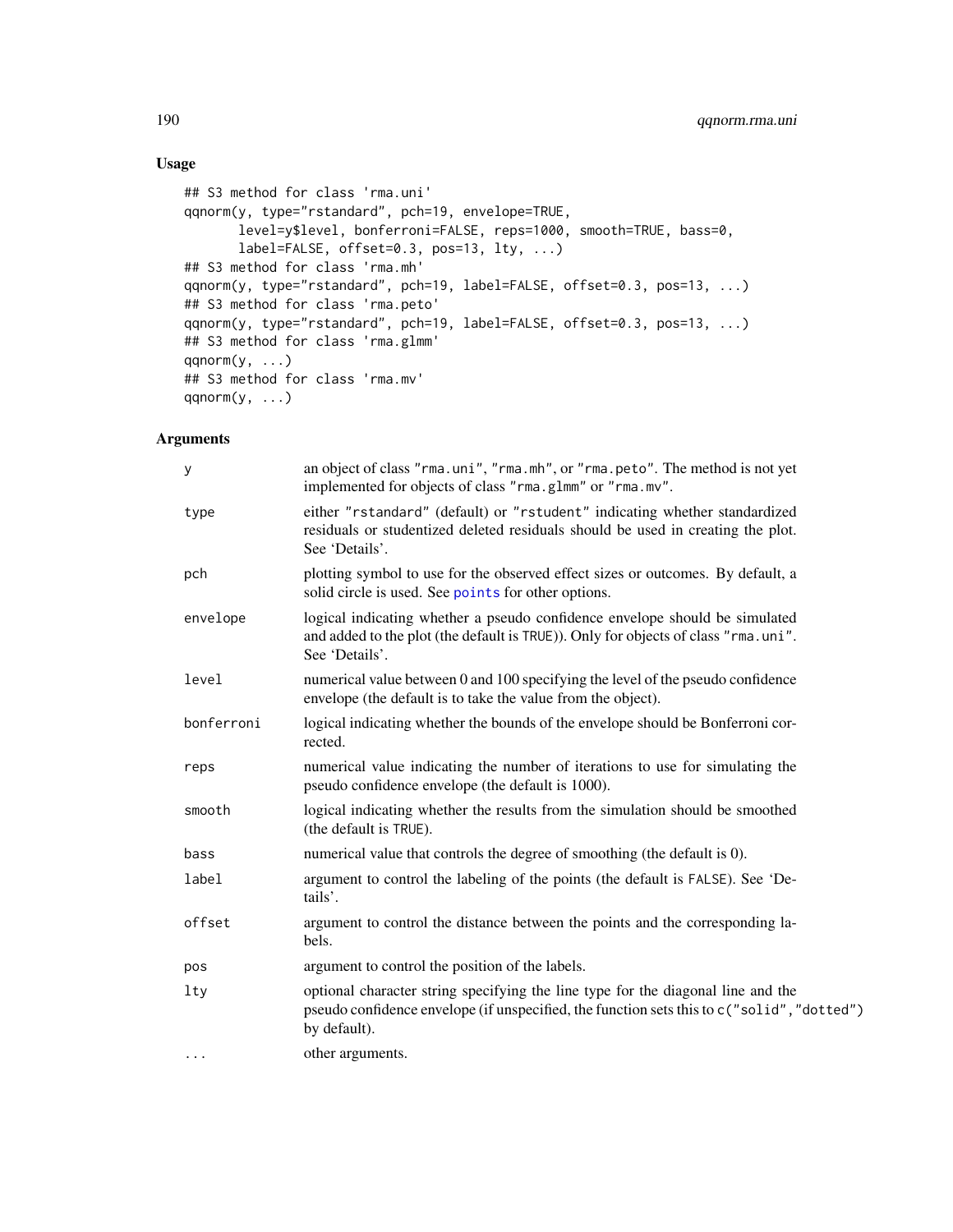#### Details

The plot shows the theoretical quantiles of a normal distribution on the horizontal axis against the observed quantiles for either the standardized residuals (type="rstandard", the default) or the externally standardized residuals (type="rstudent") on the vertical axis (see [residuals.rma](#page-204-0) for details on the definition of these residual types).

For reference, a line is added to the plot with slope of 1, going through the  $(0,0)$  point.

For objects of class "rma.uni", it is also possible to add a pseudo confidence envelope to the plot. The envelope is created based on the quantiles of sets of pseudo residuals simulated from the given model (for details, see Cook & Weisberg, 1982). The number of sets simulated can be controlled with the reps argument. When smooth=TRUE, the simulated bounds are smoothed with Friedman's SuperSmoother (see [supsmu](#page-0-0)). The bass argument can be set to a number between 0 and 10, with higher numbers indicating increasing smoothness. If bonferroni=TRUE, the envelope bounds are Bonferroni corrected, so that the envelope can be regarded as a confidence region for all  $k$  residuals simultaneously. The default however is bonferroni=FALSE, which makes the plot more sensitive to deviations from normality.

With the label argument, one can control whether points in the plot will be labeled (e.g., to identify outliers). If label="all" (or label=TRUE), all points in the plot will be labeled. If label="out", points falling outside of the confidence envelope will be labeled (only available for objects of class  $"$ rma.uni"). Finally, one can also set this argument to a numeric value (between 1 and  $k$ ), indicating how many of the most extreme points should be labeled (for example, with label=1 only the most extreme point would be labeled, while with label=3, the most extreme, and the second and third most extreme points would be labeled). With the offset argument, the distance between the labels and the corresponding points can be controlled. The pos argument is the position specifier for the labels (1, 2, 3, and 4, respectively indicate positions below, to the left of, above, and to the right of the points; 13 places the labels below the points for points that fall below the reference line and above otherwise; 24 places the labels to the left of the points for points that fall above the reference line and to the right otherwise).

### Value

A list with components:

| the x coordinates of the points that were plotted. |
|----------------------------------------------------|
| the y coordinates of the points that were plotted. |

Note that the list is returned invisibly.

#### Author(s)

Wolfgang Viechtbauer <wvb@metafor-project.org> <http://www.metafor-project.org/>

### References

Cook, R. D., & Weisberg, S. (1982). *Residuals and influence in regression*. London: Chapman and Hall.

Viechtbauer, W. (2010). Conducting meta-analyses in R with the metafor package. *Journal of Statistical Software*, 36(3), 1–48. <https://www.jstatsoft.org/v036/i03>.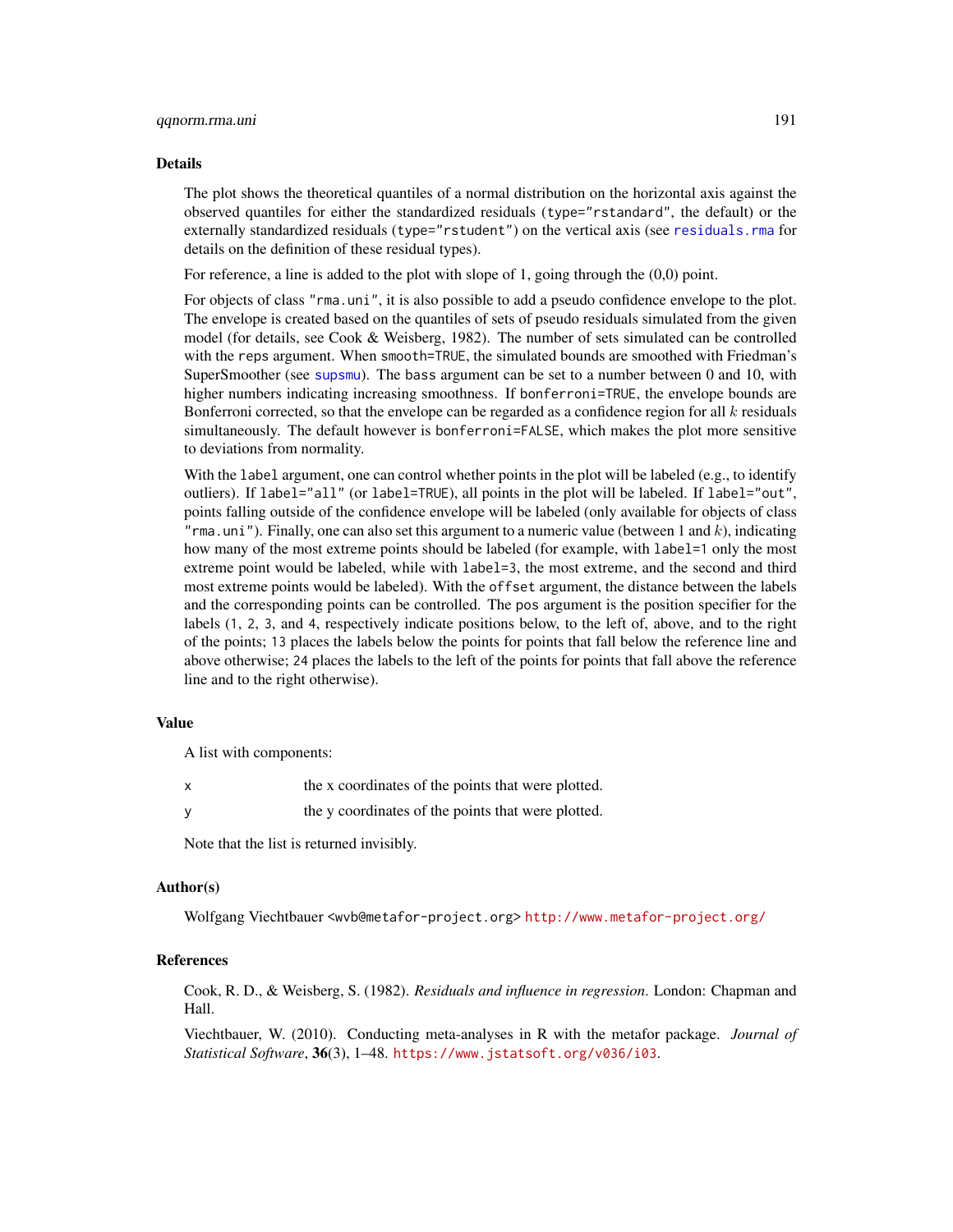Wang, M. C., & Bushman, B. J. (1998). Using the normal quantile plot to explore meta-analytic data sets. *Psychological Methods*, 3, 46–54.

## See Also

[rma.uni](#page-235-0), [rma.mh](#page-216-0), [rma.peto](#page-232-0), [rma.glmm](#page-208-0), [rma.mv](#page-220-0)

### Examples

```
### meta-analysis of the log risk ratios using a random-effects model
res <- rma(measure="RR", ai=tpos, bi=tneg, ci=cpos, di=cneg, data=dat.bcg)
qqnorm(res)
### mixed-effects model with absolute latitude as a moderator
res <- rma(measure="RR", ai=tpos, bi=tneg, ci=cpos, di=cneg, mods = ~ ablat,
           data=dat.bcg)
qqnorm(res)
```
radial *Radial (Galbraith) Plots for 'rma' Objects*

#### Description

Function to create radial (also called Galbraith) plots for objects of class "rma".

# Usage

```
radial(x, \ldots)galbraith(x, ...)## S3 method for class 'rma'
radial(x, center=FALSE, xlim, zlim, xlab, zlab,
       atz, aty, steps=7, level=x$level, digits=2, back="lightgray",
       transf, targs, pch=19, arc.res=100, cex, ...)
```
### Arguments

| $\mathsf{x}$ | an object of class "rma".                                                                                                                                                                    |
|--------------|----------------------------------------------------------------------------------------------------------------------------------------------------------------------------------------------|
| center       | logical to indicate whether the plot should be centered horizontally at the model<br>estimate (the default is FALSE).                                                                        |
| xlim         | x-axis limits. If unspecified, the function tries to set the x-axis limits to some<br>sensible values.                                                                                       |
| zlim         | z-axis limits. If unspecified, the function tries to set the z-axis limits to some<br>sensible values (note that the z-axis limits are the actual vertical limit of the<br>plotting region). |
| xlab         | title for the x-axis. If unspecified, the function tries to set an appropriate axis<br>title.                                                                                                |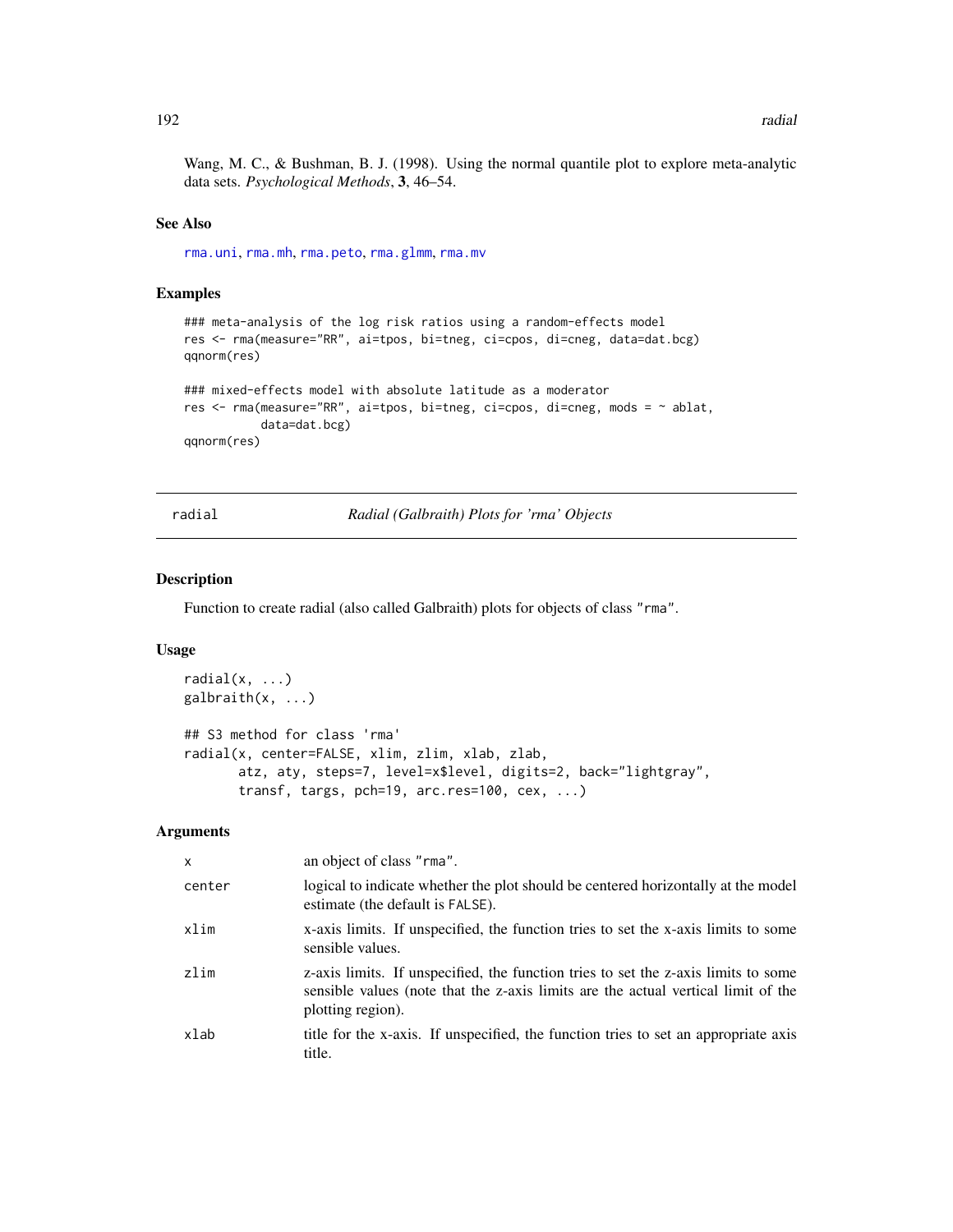radial to the contract of the contract of the contract of the contract of the contract of the contract of the contract of the contract of the contract of the contract of the contract of the contract of the contract of the

| zlab     | title for the z-axis. If unspecified, the function tries to set an appropriate axis<br>title.                                                                                                  |
|----------|------------------------------------------------------------------------------------------------------------------------------------------------------------------------------------------------|
| atz      | position for the z-axis tick marks and labels. If unspecified, these values are set<br>by the function.                                                                                        |
| aty      | position for the y-axis tick marks and labels. If unspecified, these values are set<br>by the function.                                                                                        |
| steps    | the number of tick marks for the y-axis (the default is 7). Ignored when argument<br>aty is used.                                                                                              |
| level    | numerical value between 0 and 100 specifying the level of the z-axis error region<br>(the default is to take the value from the object).                                                       |
| digits   | integer specifying the number of decimal places to which the tick mark labels of<br>the y-axis should be rounded (the default is 2).                                                           |
| back     | color of the z-axis error region. Set to NA to suppress shading of the region.                                                                                                                 |
| transf   | optional argument specifying the name of a function that should be used to trans-<br>form the y-axis labels (e.g., transf=exp; see also transf). If unspecified, no<br>transformation is used. |
| targs    | optional arguments needed by the function specified via transf.                                                                                                                                |
| pch      | plotting symbol. By default, a solid circle is used. See points for other options.                                                                                                             |
| arc.res  | integer specifying the number of line segments to use when drawing the y-axis<br>and confidence interval arcs (the default is 100).                                                            |
| cex      | optional character and symbol expansion factor. If unspecified, the function tries<br>to set this to a sensible value.                                                                         |
| $\cdots$ | other arguments.                                                                                                                                                                               |

### Details

For a fixed-effects model, the plot shows the inverse of the standard errors on the horizontal axis against the individual observed effect sizes or outcomes standardized by their corresponding standard errors on the vertical axis. Since the vertical axis corresponds to standardized values, it is referred to as the z-axis within this function. On the right hand side of the plot, an arc is drawn (referred to as the y-axis within this function) corresponding to the individual observed effect sizes or outcomes. A line projected from  $(0,0)$  through a particular point within the plot onto this arc indicates the value of the individual observed effect size or outcome for that point.

For a random-effects model, the function uses 1/ √  $\overline{v_i + \tau^2}$  for the horizontal axis, where  $v_i$  is the sampling variance of the observed effect size or outcome and  $\tau^2$  is the amount of heterogeneity sampling variance of the observed effect size or outcome and  $\tau$  is the amount of neterogeneity as estimated based on the model. For the z-axis,  $\sqrt{v_i + \tau^2}$  is used to standardize the individual observed effect sizes or outcomes.

If the model contains moderators, the function returns an error.

#### Value

A data frame with components:

- x the x coordinates of the points that were plotted.
- y the y coordinates of the points that were plotted.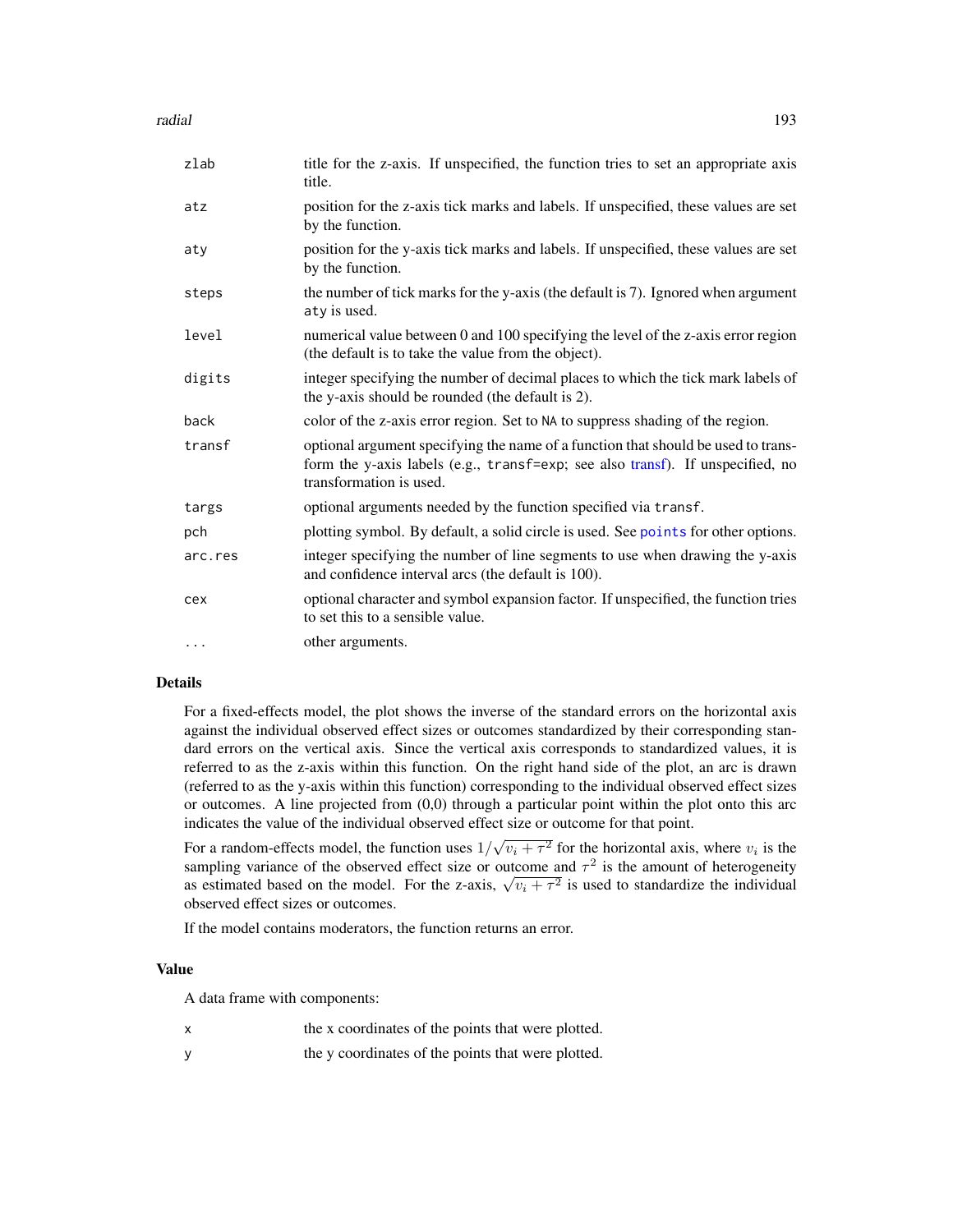slab study labels of the points that were plotted.

Note that the data frame is returned invisibly.

## Author(s)

Wolfgang Viechtbauer <wvb@metafor-project.org> <http://www.metafor-project.org/>

### References

Galbraith, R. F. (1988). Graphical display of estimates having differing standard errors. *Technometrics*, 30, 271–281.

Galbraith, R. F. (1988). A note on graphical presentation of estimated odds ratios from several clinical trials. *Statistics in Medicine*, 7, 889–894.

Galbraith, R. F (1994). Some applications of radial plots. *Journal of the American Statistical Association*, 89, 1232–1242.

Viechtbauer, W. (2010). Conducting meta-analyses in R with the metafor package. *Journal of Statistical Software*, 36(3), 1–48. <https://www.jstatsoft.org/v036/i03>.

### See Also

[rma.uni](#page-235-0), [rma.mh](#page-216-0), [rma.peto](#page-232-0), [rma.glmm](#page-208-0), [rma.mv](#page-220-0)

#### Examples

```
### meta-analysis of the log risk ratios using a fixed-effects model
res <- rma(measure="RR", ai=tpos, bi=tneg, ci=cpos, di=cneg, data=dat.bcg, method="FE")
radial(res)
```
### line from (0,0) with slope equal to the log risk ratio from the 4th study abline(a=0, b=-1.44155119, lty="dotted")

```
### meta-analysis of the log risk ratios using a random-effects model
res <- rma(measure="RR", ai=tpos, bi=tneg, ci=cpos, di=cneg, data=dat.bcg)
radial(res)
```
ranef *Best Linear Unbiased Predictions for 'rma.uni' and 'rma.mv' Objects*

#### Description

The function calculates best linear unbiased predictions (BLUPs) of the random effects for objects of class "rma.uni" and "rma.mv". Corresponding standard errors and prediction interval bounds are also provided.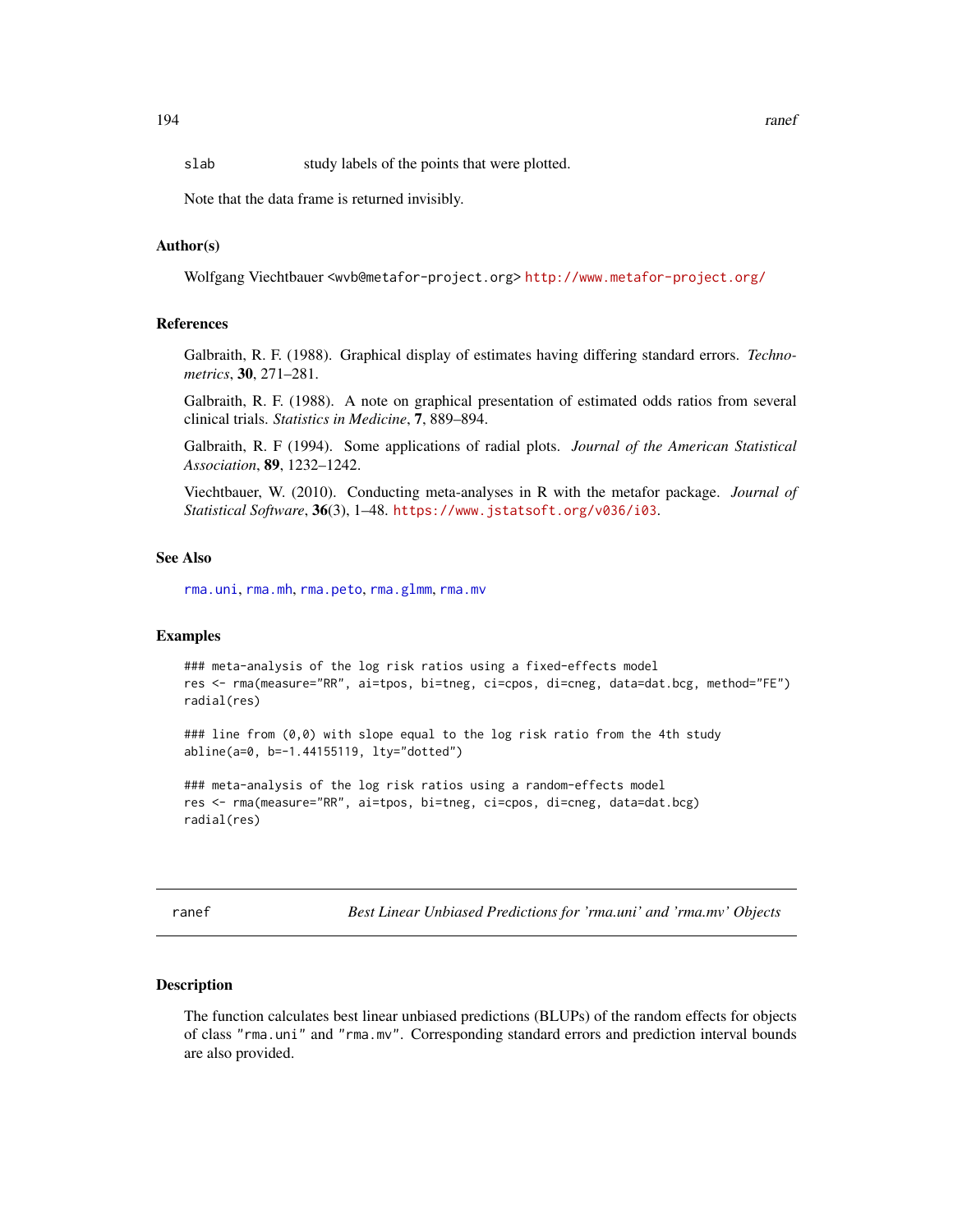#### ranef and the state of the state of the state of the state of the state of the state of the state of the state of the state of the state of the state of the state of the state of the state of the state of the state of the

# Usage

```
## S3 method for class 'rma.uni'
ranef(object, level, digits, transf, targs, ...)
## S3 method for class 'rma.mv'
ranef(object, level, digits, transf, targs, verbose=FALSE, ...)
```
# Arguments

| object   | an object of class "rma.uni" or "rma.mv".                                                                                                                                                                           |
|----------|---------------------------------------------------------------------------------------------------------------------------------------------------------------------------------------------------------------------|
| level    | numerical value between 0 and 100 specifying the prediction interval level (if<br>unspecified, the default is to take the value from the object).                                                                   |
| digits   | integer specifying the number of decimal places to which the printed results<br>should be rounded (if unspecified, the default is to take the value from the ob-<br>ject).                                          |
| transf   | optional argument specifying the name of a function that should be used to<br>transform the predicted values and interval bounds (e.g., transf=exp; see also<br>transf). If unspecified, no transformation is used. |
| targs    | optional arguments needed by the function specified under transf.                                                                                                                                                   |
| verbose  | logical indicating whether output should be generated on the progress of the<br>computations (the default is FALSE).                                                                                                |
| $\cdots$ | other arguments.                                                                                                                                                                                                    |
|          |                                                                                                                                                                                                                     |

## Value

For objects of class "rma.uni", an object of class "list.rma". The object is a list containing the following components:

| pred  | predicted values.                        |
|-------|------------------------------------------|
| se    | corresponding standard errors.           |
| pi.lb | lower bound of the prediction intervals. |
| pi.ub | upper bound of the prediction intervals. |
|       | some additional elements/values.         |

The "list.rma" object is formatted and printed with [print.list.rma](#page-176-0).

For objects of class "rma.mv", a list of data frames with the same components as described above.

# Note

For best linear unbiased predictions that combine the fitted values based on the fixed effects and the estimated contributions of the random effects, see [blup](#page-21-0).

For predicted/fitted values that are based only on the fixed effects of the model, see [fitted.rma](#page-110-0) and [predict.rma](#page-164-0).

Fixed-effects models (with or without moderators) do not contain random study effects. The BLUPs for these models will therefore be 0.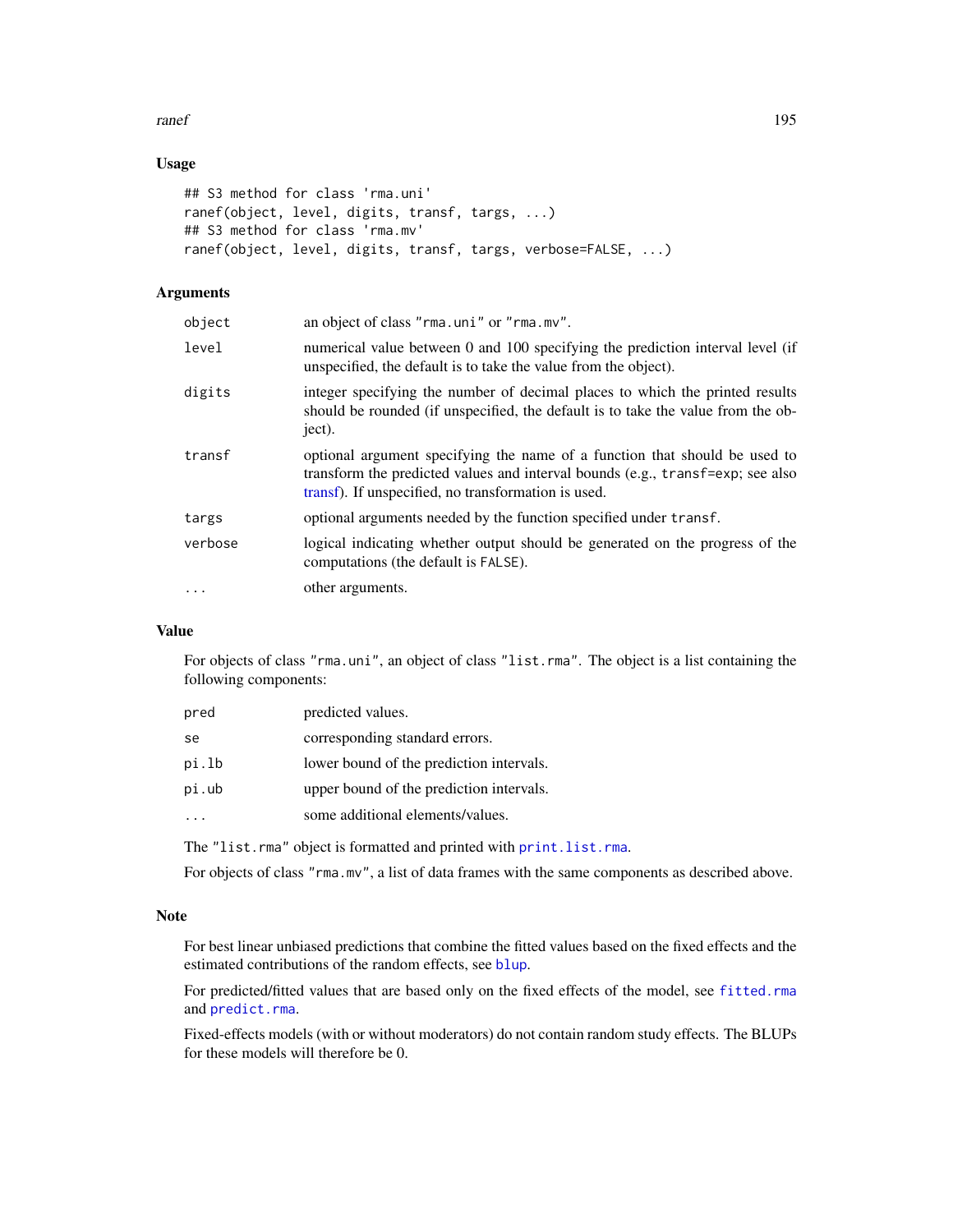When using the transf argument, the transformation is applied to the predicted values and the corresponding interval bounds. The standard errors are then set equal to NA and are omitted from the printed output.

The normal distribution is used to calculate the prediction intervals. When the model was fitted with the Knapp and Hartung (2003) method (i.e., test="knha" in the [rma.uni](#page-235-0) function), then the t-distribution with  $k - p$  degrees of freedom is used.

To be precise, it should be noted that the function actually calculates empirical BLUPs (eBLUPs), since the predicted values are a function of the estimated variance component(s).

#### Author(s)

Wolfgang Viechtbauer <wvb@metafor-project.org> <http://www.metafor-project.org/>

### References

Kackar, R. N., & Harville, D. A. (1981). Unbiasedness of two-stage estimation and prediction procedures for mixed linear models. Communications in Statistics, Theory and Methods, 10, 1249– 1261.

Raudenbush, S. W., & Bryk, A. S. (1985). Empirical Bayes meta-analysis. *Journal of Educational Statistics*, 10, 75–98.

Robinson, G. K. (1991). That BLUP is a good thing: The estimation of random effects. *Statistical Science*, 6, 15–32.

Searle, S. R., Casella, G., & McCulloch, C. E. (1992). *Variance components*. Hoboken, NJ: Wiley.

Viechtbauer, W. (2010). Conducting meta-analyses in R with the metafor package. *Journal of Statistical Software*, 36(3), 1–48. <https://www.jstatsoft.org/v036/i03>.

### See Also

[rma.uni](#page-235-0), [predict.rma](#page-164-0), [fitted.rma](#page-110-0), [blup.rma.uni](#page-21-1)

#### Examples

```
### calculate log risk ratios and corresponding sampling variances
dat <- escalc(measure="RR", ai=tpos, bi=tneg, ci=cpos, di=cneg, data=dat.bcg)
### meta-analysis of the log risk ratios using a random-effects model
res <- rma(yi, vi, data=dat)
### BLUPs of the random effects
ranef(res)
```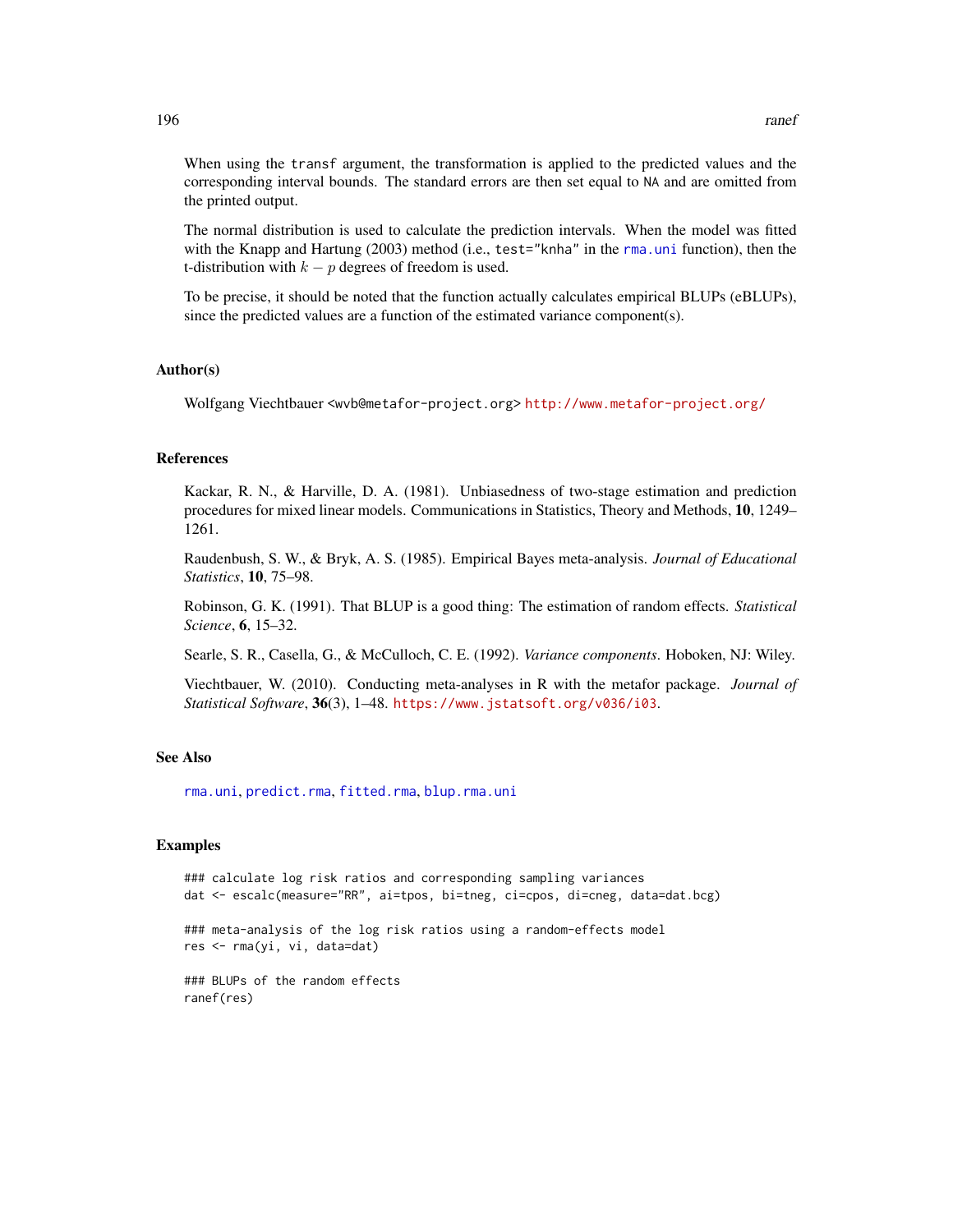<span id="page-196-0"></span>

## Description

The function can be used to carry out the rank correlation test for funnel plot asymmetry.

# Usage

```
ranktest(x, ...)
## S3 method for class 'rma'
ranktest(x, digits, ...)
## Default S3 method:
ranktest(x, vi, sei, subset, digits, ...)
```
### Arguments

| $\mathsf{x}$ | an object of class "rma" or a vector with the observed effect sizes or outcomes.                                                                         |
|--------------|----------------------------------------------------------------------------------------------------------------------------------------------------------|
| vi           | vector with the corresponding sampling variances.                                                                                                        |
| sei          | vector with the corresponding standard errors.                                                                                                           |
| subset       | optional (logical or numeric) vector indicating the subset of studies that should<br>be included in the test. Only relevant when passing a vector via x. |
| digits       | integer specifying the number of decimal places to which the printed results<br>should be rounded (the default is 4).                                    |
|              | other arguments.                                                                                                                                         |

# Details

The function carries out the rank correlation test as described by Begg and Mazumdar (1994). The test can be used to examine whether the observed outcomes and the corresponding sampling variances are correlated. A high correlation would indicate that the funnel plot is asymmetric, which may be a result of publication bias.

One can either pass an object of class "rma" to the function or a vector of observed effect sizes or outcomes (via x) and the corresponding sampling variances via vi (or the standard errors via sei).

# Value

An object of class "ranktest.rma". The object is a list containing the following components:

- tau the estimated value of Kendall's tau rank correlation coefficient
- pval the corresponding p-value for the test that the true tau is equal to zero

The results are formatted and printed with the [print.ranktest.rma](#page-178-0) function.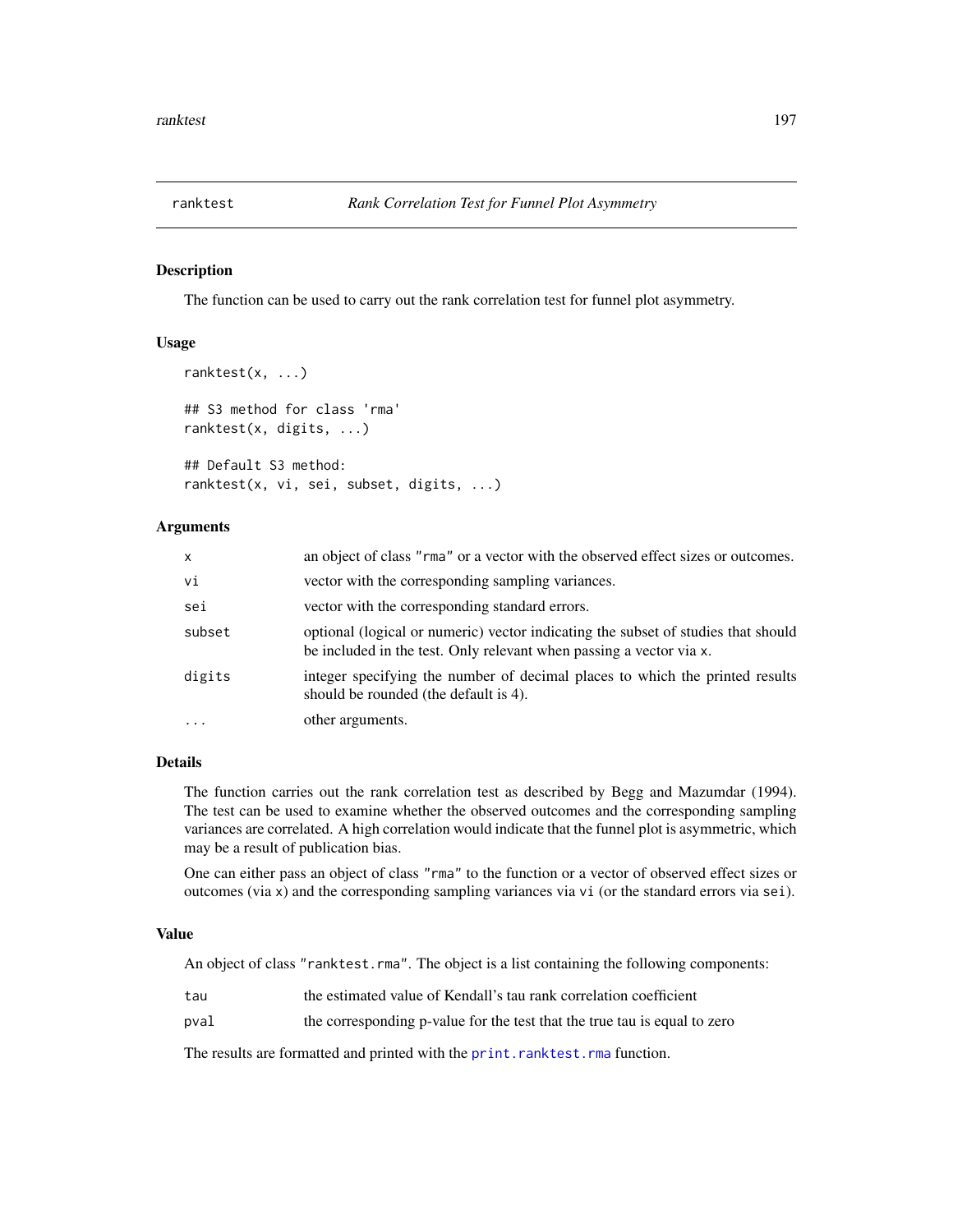The method does not depend on the model fitted. Therefore, regardless of the model passed to the function, the results of the rank test will always be the same. See [regtest](#page-197-0) for tests of funnel plot asymmetry that are based on regression models and model dependent.

The function makes use of the [cor.test](#page-0-0) function with method="kendall". If possible, an exact p-value is provided; otherwise, a large-sample approximation is used.

#### Author(s)

Wolfgang Viechtbauer <wvb@metafor-project.org> <http://www.metafor-project.org/>

# References

Begg, C. B., & Mazumdar, M. (1994). Operating characteristics of a rank correlation test for publication bias. *Biometrics*, 50, 1088–1101.

Viechtbauer, W. (2010). Conducting meta-analyses in R with the metafor package. *Journal of Statistical Software*, 36(3), 1–48. <https://www.jstatsoft.org/v036/i03>.

# See Also

[regtest](#page-197-0)

# Examples

```
### calculate log risk ratios and corresponding sampling variances
dat <- escalc(measure="RR", ai=tpos, bi=tneg, ci=cpos, di=cneg, data=dat.bcg)
```
### random-effects model res <- rma(yi, vi, data=dat)

ranktest(res) ranktest(dat\$yi, dat\$vi)

<span id="page-197-0"></span>regtest *Regression Test for Funnel Plot Asymmetry*

### Description

The function can be used to carry out (various versions of) Egger's regression test for funnel plot asymmetry.

# Note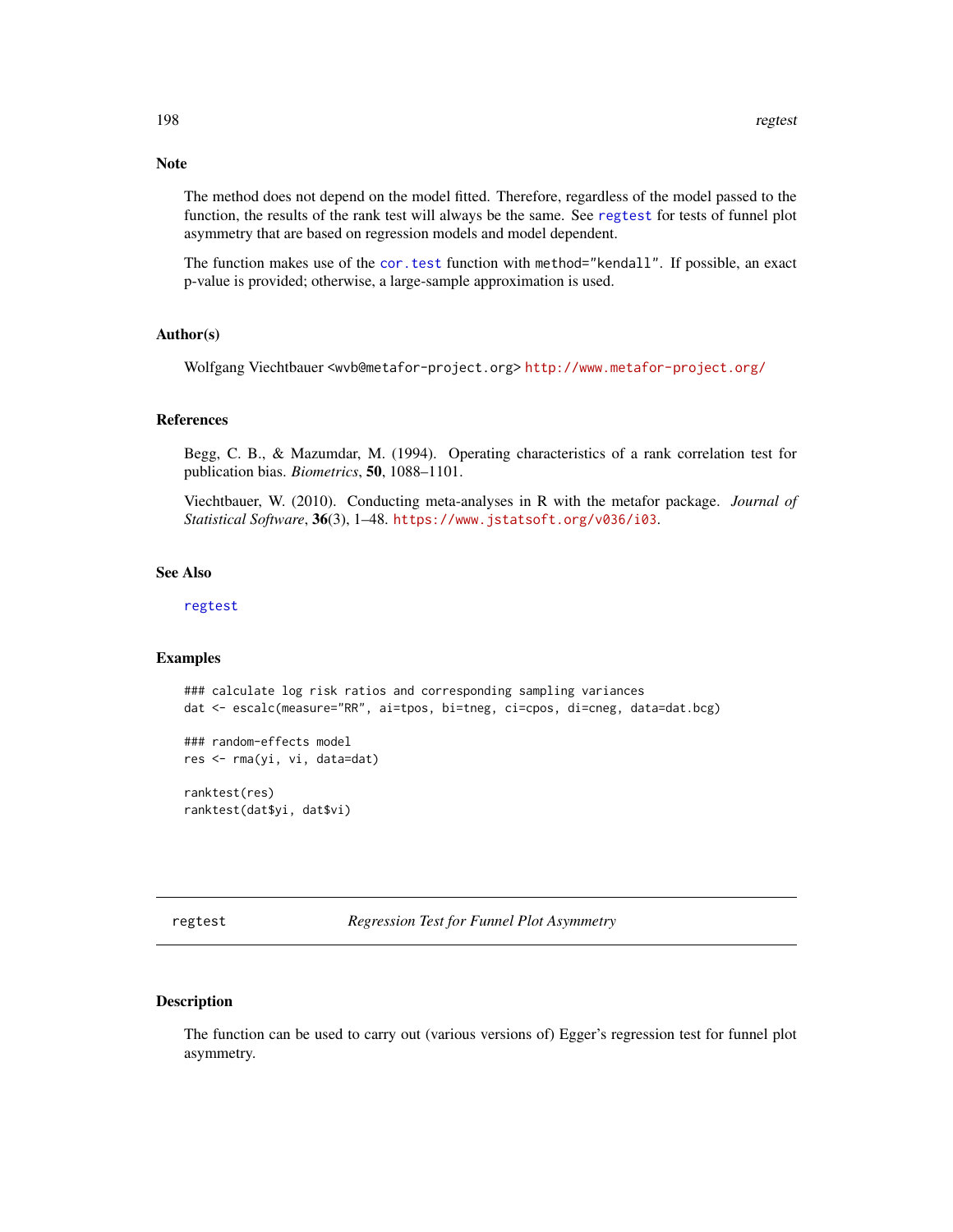#### regtest the contract of the contract of the contract of the contract of the contract of the contract of the contract of the contract of the contract of the contract of the contract of the contract of the contract of the co

## Usage

```
regtest(x, ...)
## S3 method for class 'rma'
regtest(x, model="rma", predictor="sei", ret.fit=FALSE, digits, ...)
## Default S3 method:
regtest(x, vi, sei, ni, subset, model="rma", predictor="sei", ret.fit=FALSE, digits, ...)
```
### Arguments

| $\mathsf{x}$ | an object of class "rma" or a vector with the observed effect sizes or outcomes.                                                                         |
|--------------|----------------------------------------------------------------------------------------------------------------------------------------------------------|
| vi           | vector with the corresponding sampling variances.                                                                                                        |
| sei          | vector with the corresponding standard errors.                                                                                                           |
| ni           | vector with the corresponding sample sizes.                                                                                                              |
| subset       | optional (logical or numeric) vector indicating the subset of studies that should<br>be included in the test. Only relevant when passing a vector via x. |
| model        | either "rma" or "lm" to indicate the type of model to use for the regression test.<br>See 'Details'.                                                     |
| predictor    | either "sei" "vi", "ni", "ninv", "sqrtni", or "sqrtninv" to indicate the<br>predictor to use for the regression test. See 'Details'.                     |
| ret.fit      | logical indicating whether the full results from the fitted model should also be<br>returned.                                                            |
| digits       | integer specifying the number of decimal places to which the printed results<br>should be rounded (the default is 4).                                    |
| $\ddotsc$    | other arguments.                                                                                                                                         |

# Details

Various tests for funnel plot asymmetry have been suggested in the literature, including the rank correlation test by Begg and Mazumdar (1994) and the regression test by Egger et al. (1997). Extensions, modifications, and further developments of the regression test are described (among others) by Macaskill, Walter, and Irwig (2001), Sterne and Egger (2005), Harbord, Egger, and Sterne (2006), Peters et al. (2006), Rücker et al. (2008), and Moreno et al. (2009). The various versions of the regression test differ in terms of the model (either a weighted regression model with a multiplicative dispersion term or a fixed/random/mixed-effects meta-regression model is used), in terms of the predictor variable that the observed outcomes are hypothesized to be related to when publication bias is present (suggested predictors include the standard error, the sampling variance, and the sample size – or transformations thereof), and in terms of the outcome measure used (e.g., for  $2 \times 2$  table data, one has the choice between various outcome measures). The idea behind the various tests is the same though: If there is a relationship between the observed outcomes and the chosen predictor, then this usually implies asymmetry in the funnel plot, which in turn may be an indication of publication bias.

The regtest.rma function can be used to carry out various versions of the regression test. The model is chosen via the model argument, with model="1m" for weighted regression with a multiplicative dispersion term or model="rma" for the meta-analytic models. In the latter case, arguments such as method, weighted, and test used during the initial model fitting are also used for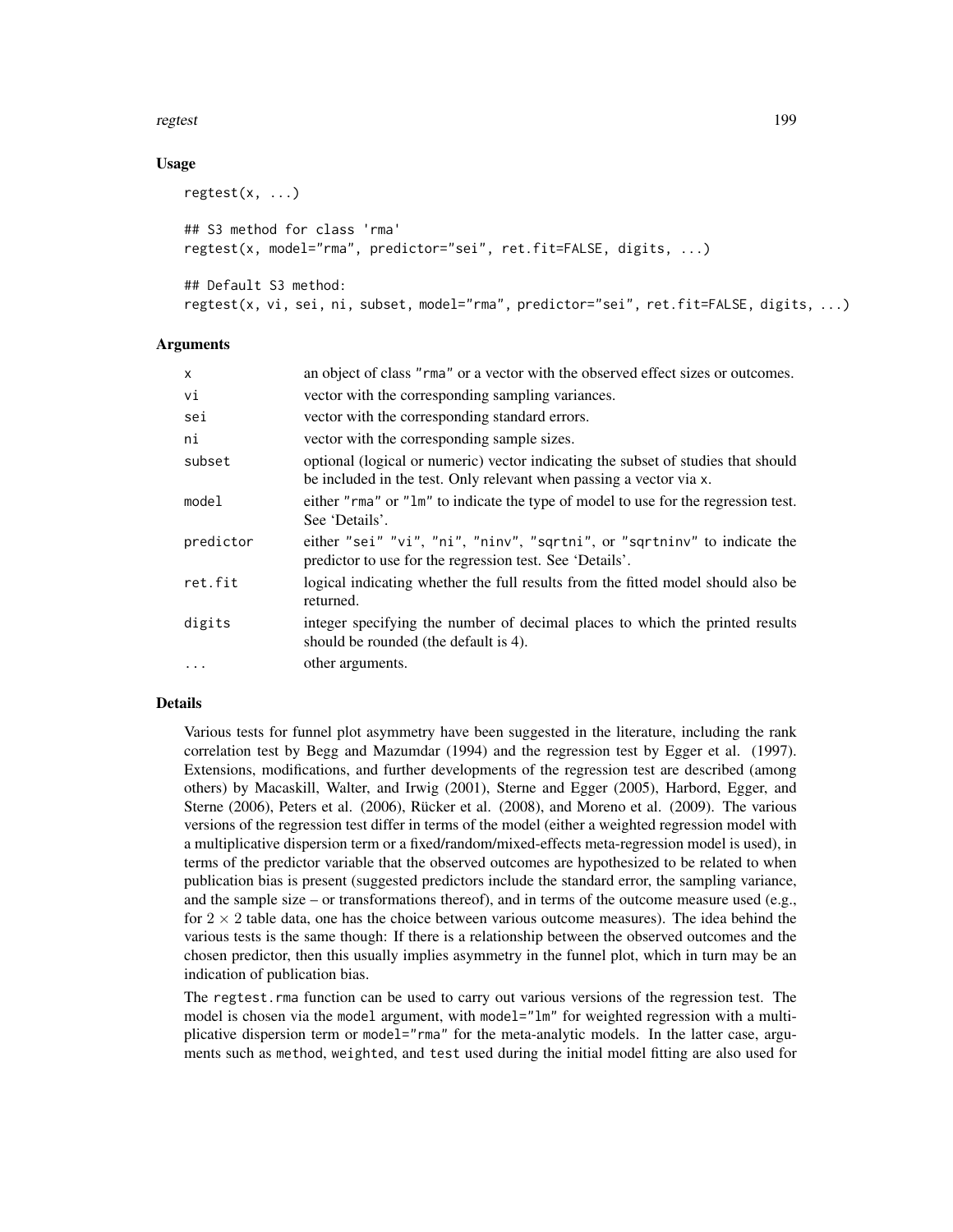the regression test. Therefore, if one wants to conduct the regression test with a random/mixedeffects model, one should first fit a random-effects model with the rma function and then use the regtest.rma function on the fitted model object.

The predictor is chosen via the predictor argument:

- predictor="sei" for the standard error,
- predictor="vi" for the sampling variance,
- predictor="ni" for the sample size,
- predictor="ninv" for the inverse of the sample size,
- predictor="sqrtni" for the square root transformed sample size, and
- predictor="sqrtninv" for the inverse of the square root transformed sample size.

For predictors based on the sample size, the object x obviously must contain the information about the sample sizes. This will automatically be the case when measure was *not* equal to "GEN" or the ni values were explicitly specified during the initial model fitting.

If the model passed to the regtest.rma function already included one or more moderators, then regtest.rma will add the chosen predictor to the moderator(s) already included in the model. This way, one can test for funnel plot asymmetry after accounting first for the influence of the moderator(s) already included.

One can also pass a vector of observed effect sizes or outcomes (via x) and the corresponding sampling variances via vi (or the standard errors via sei) directly to the function (in this case, the regtest.default function is used). When the predictor is the sample size or a transformation thereof, then ni needs to be specified here as well.

The outcome measure used for the regression test is simply determined by what measure was used in fitting the original model (or what values are passed to regtest.default).

# Value

An object of class "regtest.rma". The object is a list containing the following components:

| model     | the model used for the regression test.                                                   |
|-----------|-------------------------------------------------------------------------------------------|
| predictor | the predictor used for the regression test.                                               |
| zval      | the value of the test statistic.                                                          |
| pval      | the corresponding p-value                                                                 |
| dfs       | the degrees of freedom of the test stastistic (if the test is based on a t-distribution). |
| fit       | the full results from the fitted model.                                                   |

The results are formatted and printed with the [print.regtest.rma](#page-179-0) function.

#### Note

The classical "Egger test" is obtained by setting model="lm" and predictor="sei". For the random/mixed-effects version of the Egger test, one should first fit a random-effects model to the data and then set model="rma" and predictor="sei" when using the regtest.rma function. See Sterne and Egger (2005) for details on these two types of models/tests.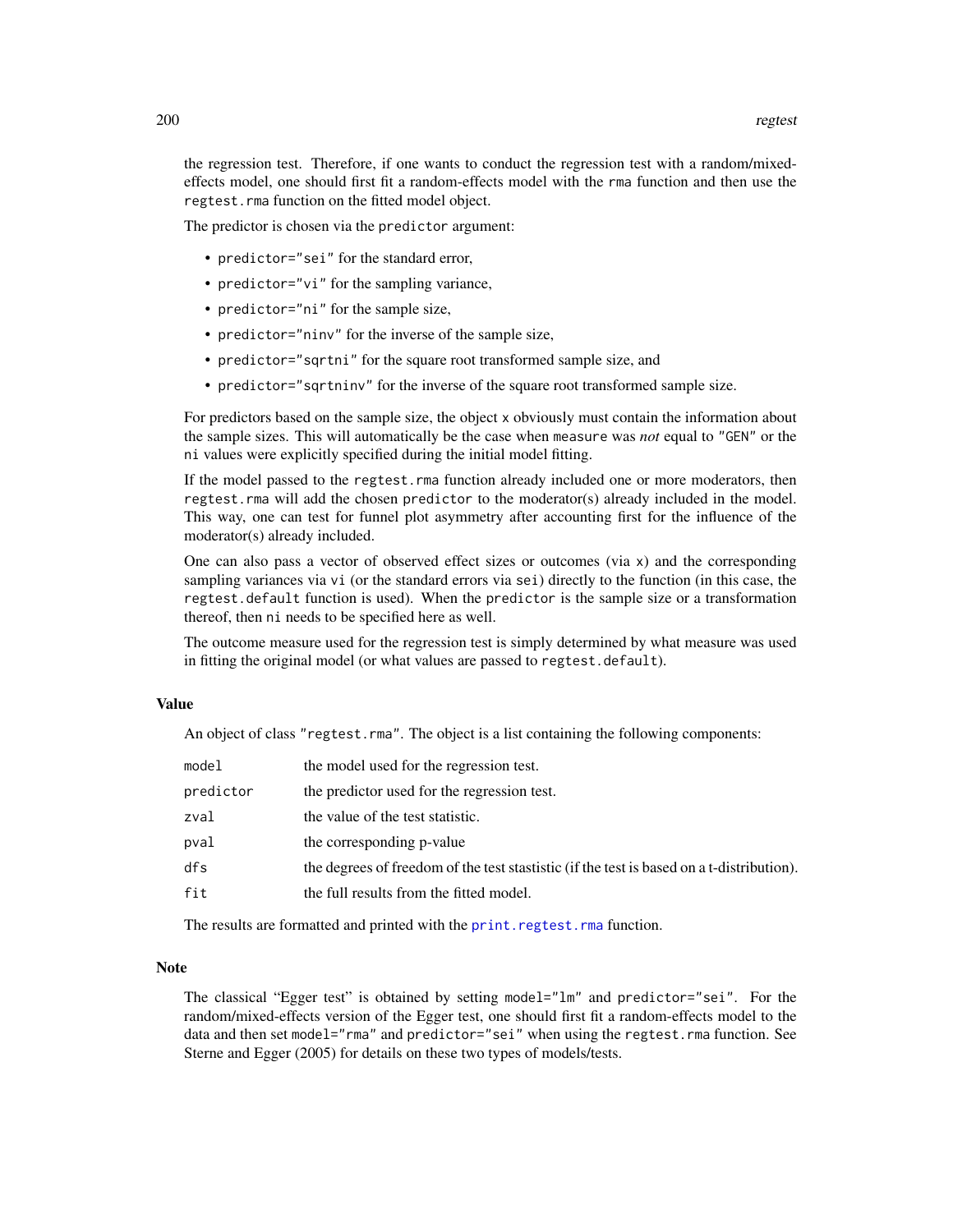#### regtest 201

All of the tests do not directly test for publication bias, but for a relationship between the observed outcomes and the chosen predictor. If such a relationship is present, then this usually implies asymmetry in the funnel plot, which in turn may be an indication of publication bias. However, it is important to keep in mind that there can be other reasons besides publication bias that could lead to asymmetry in the funnel plot.

# Author(s)

Wolfgang Viechtbauer <wvb@metafor-project.org> <http://www.metafor-project.org/>

### References

Begg, C. B., & Mazumdar, M. (1994). Operating characteristics of a rank correlation test for publication bias. *Biometrics*, 50, 1088–1101.

Egger, M., Davey Smith, G., Schneider, M., & Minder, C. (1997). Bias in meta-analysis detected by a simple, graphical test. *British Medical Journal*, 315, 629–634.

Harbord, R. M., Egger, M., & Sterne, J. A. C. (2006). A modified test for small-study effects in meta-analyses of controlled trials with binary endpoints. *Statistics in Medicine*, 25, 3443–3457.

Macaskill, P., Walter, S. D., & Irwig, L. (2001). A comparison of methods to detect publication bias in meta-analysis. *Statistics in Medicine*, 20, 641–654.

Moreno, S. G., Sutton, A. J., Ades, A. E., Stanley, T. D., Abrams, K. R., Peters, J. L., & Cooper, N. J. (2009). Assessment of regression-based methods to adjust for publication bias through a comprehensive simulation study. *BMC Medical Research Methodology*, 9:2.

Peters, J. L., Sutton, A. J., Jones, D. R., Abrams, K. R., & Rushton, L. (2006). Comparison of two methods to detect publication bias in meta-analysis. *Journal of the American Medical Association*, 295, 676–680.

Rücker, G., Schwarzer, G., & Carpenter, J. (2008). Arcsine test for publication bias in meta-analyses with binary outcomes. *Statistics in Medicine*, 27, 746–763.

Sterne, J. A. C., & Egger, M. (2005). Regression methods to detect publication and other bias in meta-analysis. In H. R. Rothstein, A. J. Sutton, & M. Borenstein (Eds.) *Publication bias in metaanalysis: Prevention, assessment, and adjustments* (pp. 99–110). Chichester, England: Wiley.

Viechtbauer, W. (2010). Conducting meta-analyses in R with the metafor package. *Journal of Statistical Software*, 36(3), 1–48. <https://www.jstatsoft.org/v036/i03>.

#### See Also

#### [ranktest](#page-196-0)

### Examples

### calculate log risk ratios and corresponding sampling variances dat <- escalc(measure="RR", ai=tpos, bi=tneg, ci=cpos, di=cneg, data=dat.bcg)

### fit random-effects model res <- rma(yi, vi, data=dat)

### classical Egger test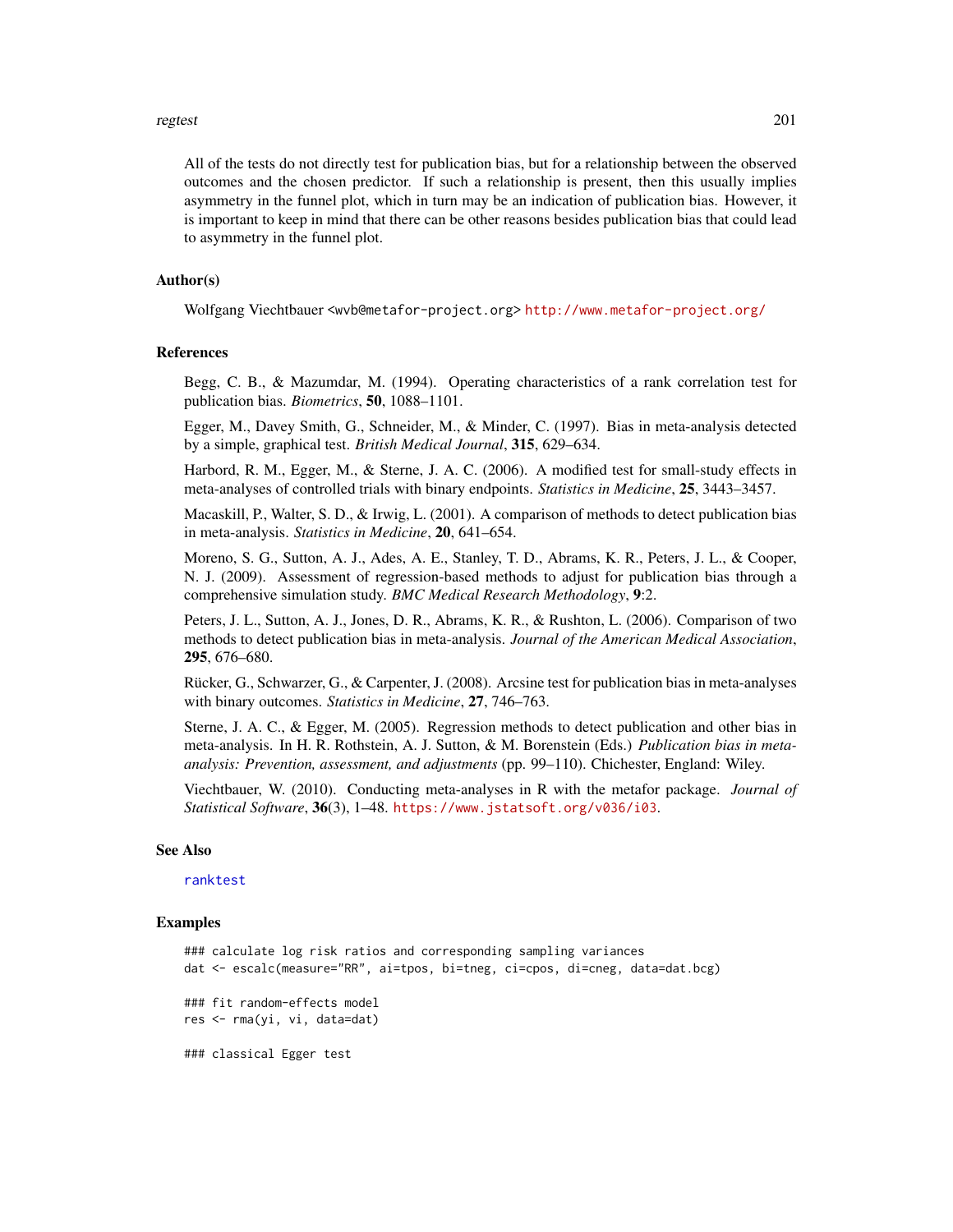```
regtest(res, model="lm")
### random/mixed-effects version of the Egger test
regtest(res)
### same tests, but passing outcomes directly
regtest(dat$yi, dat$vi, model="lm")
regtest(dat$yi, dat$vi)
### examples using the sample size (or a transformation thereof) as predictor
regtest(res, model="lm", predictor="ni")
regtest(res, model="lm", predictor="ninv")
regtest(res, model="rma", predictor="ni")
regtest(res, model="rma", predictor="ninv")
### if dat$yi is computed with escalc(), sample size information is stored in attributes
dat$yi
### then this will work
regtest(dat$yi, dat$vi, predictor="ni")
### otherwise have to supply sample sizes manually
dat$ni <- with(dat, tpos + tneg + cpos + cneg)
regtest(dat$yi, dat$vi, dat$ni, predictor="ni")
### testing for asymmetry after accounting for the influence of a moderator
res \leq rma(yi, vi, mods = \sim ablat, data=dat)
regtest(res, model="lm")
regtest(res)
```
replmiss *Replace Missing Values in a Vector*

### Description

Function to replace missing (NA) values in a vector.

## Usage

replmiss(x, y)

### Arguments

| vector that may include one or more missing values.                                                        |
|------------------------------------------------------------------------------------------------------------|
| either a scalar or a vector of the same length as $x$ with the value(s) to replace<br>missing values with. |

### Value

Vector x with the missing values replaced based on the scalar or vector y.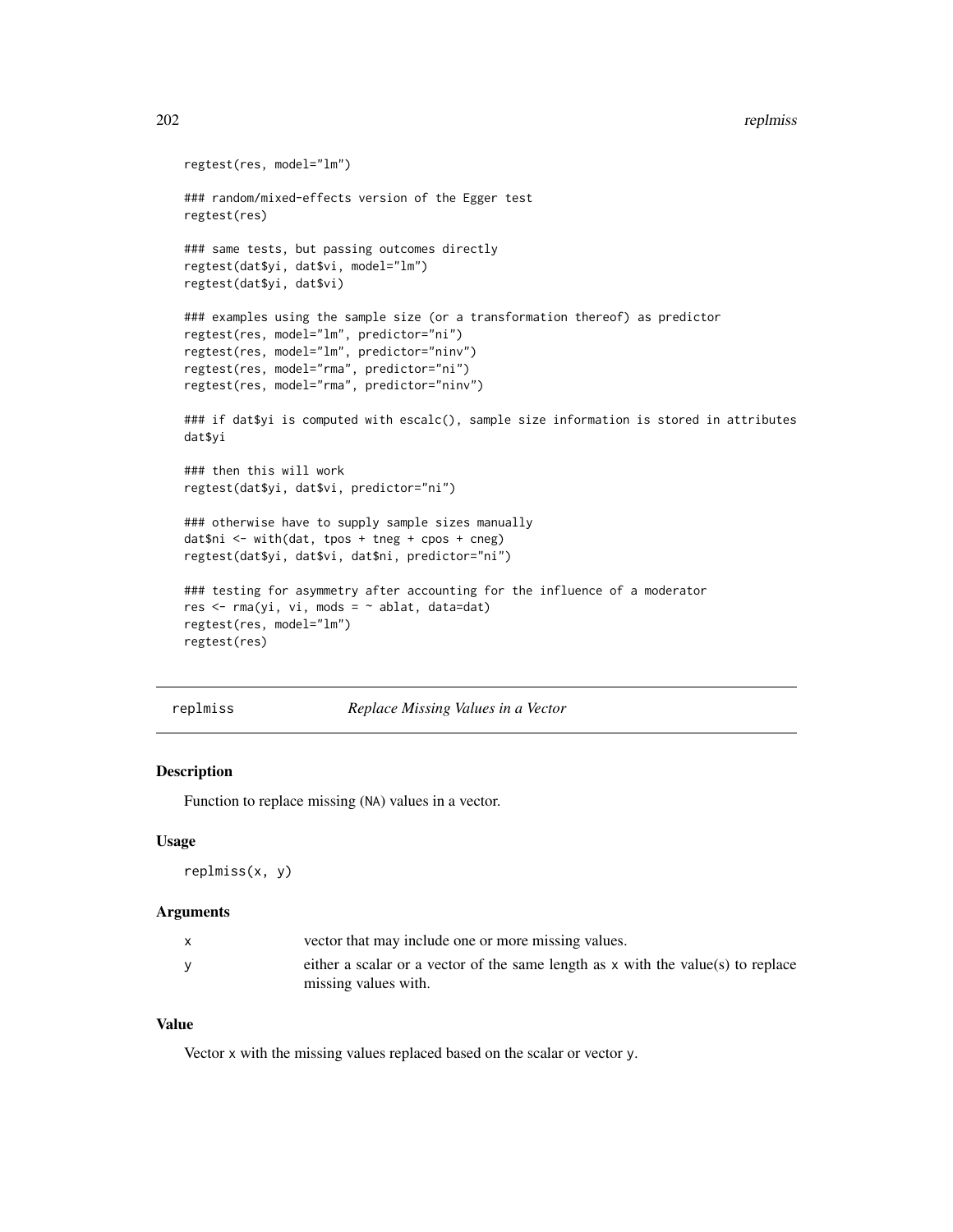#### reporter 203

# Author(s)

Wolfgang Viechtbauer <wvb@metafor-project.org> <http://www.metafor-project.org/>

# Examples

```
x \leq -c(4, 2, 7, NA, 1, NA, 5)x \leftarrow \text{replmiss}(x, \emptyset)x
x \leq -c(4, 2, 7, NA, 1, NA, 5)y \leftarrow c(2,3,6,5,8,1,2)x \leftarrow \text{replmiss}(x, y)x
```
reporter *Dynamically Generated Analysis Reports for 'rma.uni' Objects*

# Description

The function dynamically generates analysis reports for objects of class "rma.uni".

### Usage

```
reporter(x, ...)
## S3 method for class 'rma.uni'
reporter(x, dir, filename, format="html_document", open=TRUE,
         digits, forest, funnel, footnotes=FALSE, verbose=TRUE, ...)
```
# Arguments

| x        | an object of class "rma.uni".                                                                                                                                              |
|----------|----------------------------------------------------------------------------------------------------------------------------------------------------------------------------|
| dir      | optional character string specifying the directory for creating the report (by de-<br>fault, tempdir will be used).                                                        |
| filename | optional character string specifying the filename (without file extension) for the<br>report (by default, the function sets a filename automatically).                     |
| format   | output format for the report (either html_document, pdf_document, or word_document).<br>Can be abbreviated. See 'Note'.                                                    |
| open     | logical indicating whether the report should be opened after it has been gener-<br>ated (default is TRUE). See 'Note'.                                                     |
| digits   | integer specifying the number of decimal places to which the printed results<br>should be rounded (if unspecified, the default is to take the value from the ob-<br>ject). |
| forest   | optional character string with arguments to be added to the call to forest.rma<br>for generating the forest plot.                                                          |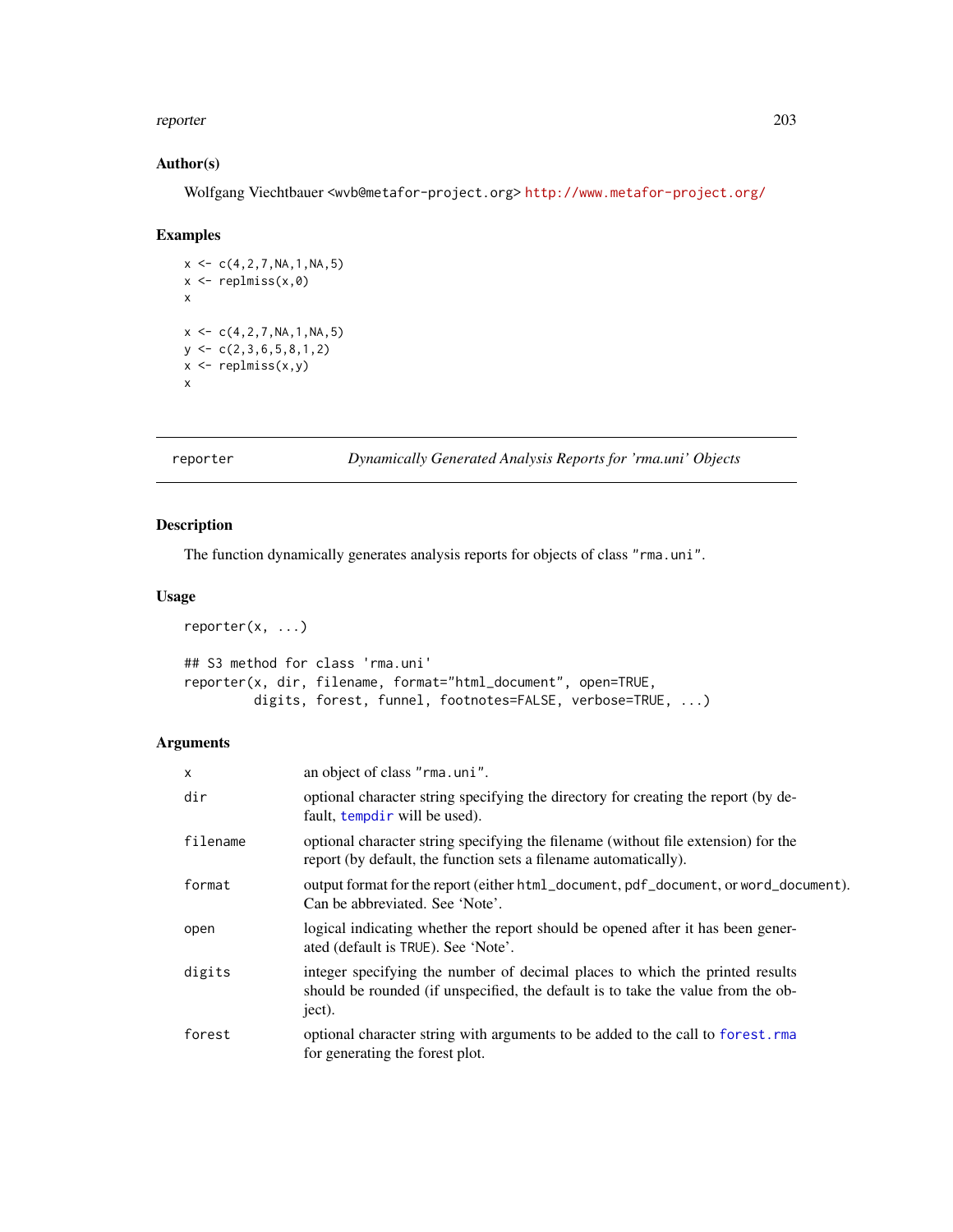| funnel    | optional character string with arguments to be added to the call to funnel. rma<br>for generating the funnel plot.       |
|-----------|--------------------------------------------------------------------------------------------------------------------------|
| footnotes | logical indicating whether additional explanatory footnotes should be added to<br>the report (default is FALSE).         |
| verbose   | logical indicating whether information on the progress of the report generation<br>should be provided (default is TRUE). |
| $\cdots$  | other arguments.                                                                                                         |

#### Details

The function dynamically generates an analysis report based on the model object. The report includes information about the model that was fitted, the distribution of the observed outcomes, the estimate of the average outcome based on the fitted model, tests and statistics that are informative about potential (residual) heterogeneity in the outcomes, checks for outliers and/or influential studies, and tests for funnel plot asymmetry. A forest plot and a funnel plot are also provided.

### Value

The function generates either a html, pdf, or docx file and returns (invisibly) the path to the generated document.

### Note

Since the report is created based on an R markdown document that is generated by the function, the rmarkdown package (<https://cran.r-project.org/package=rmarkdown>) and pandoc ([http:](http://pandoc.org) [//pandoc.org](http://pandoc.org)) must be installed.

To render the report into a pdf document (i.e., using format="pdf\_document") requires a LaTeX installation. If LaTeX is not already installed, you could try using the tinytex package ([https:](https://yihui.name/tinytex/) [//yihui.name/tinytex/](https://yihui.name/tinytex/)) to install a lightweight LaTeX distribution based on TeX Live.

Once the report is generated, the function tries to open the output file (either a .html, .pdf, or .docx file) with an appropriate application (if open=TRUE). This will only work when an appropriate application for the file type is installed and associated with the extension.

If filename is unspecified, the default is to use report, followed by an underscore (i.e., \_) and the name of the object passed to the function. Both the R markdown file (with extension .rmd) and the actual report (with extension .html, .pdf, or .docx) are named accordingly. To generate the report, the model object is also saved to a file (with the same filename as above, but with extension .rdata). Also, files references.bib and apa.csl are copied to the same directory (these files are needed to generate the references in APA format).

Since the report is put together based on predefined text blocks, the writing is not very elegant. Also, using personal pronouns ('I' or 'we') does not make sense for such a report, so a lot of passive voice is used.

The generated report provides an illustration of how the results of the model can be reported, but is not a substitute for a careful examination of the results.

### Author(s)

Wolfgang Viechtbauer <wvb@metafor-project.org> <http://www.metafor-project.org/>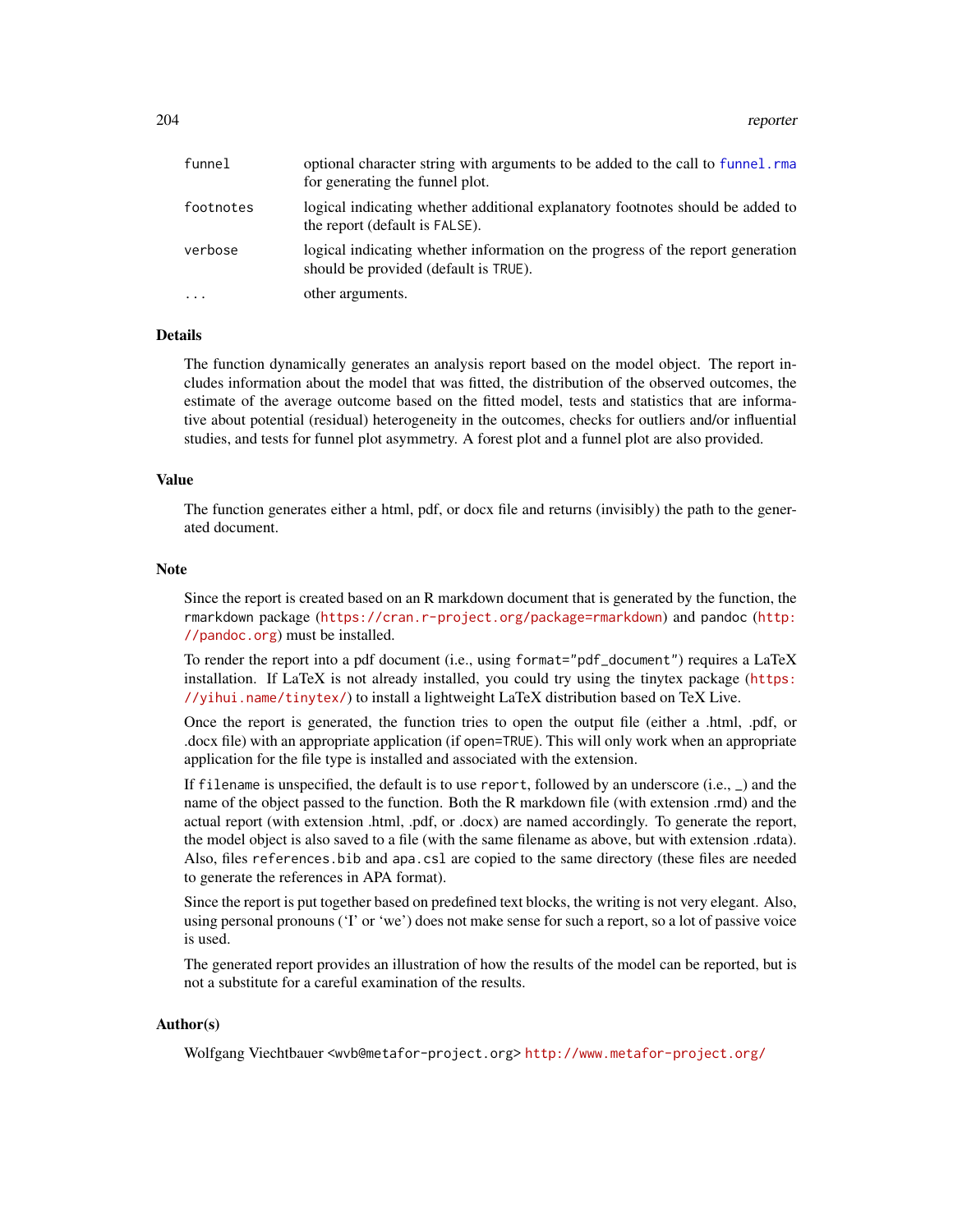#### residuals.rma 205

### References

Viechtbauer, W. (2010). Conducting meta-analyses in R with the metafor package. *Journal of Statistical Software*, 36(3), 1–48. <https://www.jstatsoft.org/v036/i03>.

## See Also

[rma.uni](#page-235-0)

## Examples

```
### copy BCG vaccine data into 'dat'
dat <- dat.bcg
### calculate log risk ratios and corresponding sampling variances
dat <- escalc(measure="RR", ai=tpos, bi=tneg, ci=cpos, di=cneg, data=dat,
              slab=paste(author, ", ", year, sep=""))
### random-effects model
res <- rma(yi, vi, data=dat)
## Not run:
### generate pdf report
reporter(res)
## End(Not run)
```
<span id="page-204-0"></span>residuals.rma *Residual Values based on 'rma' Objects*

### Description

The residuals, rstandard, and rstudent functions compute residuals, corresponding standard errors, and standardized residuals for models fitted with the [rma.uni](#page-235-0), [rma.mh](#page-216-0), [rma.peto](#page-232-0), and [rma.mv](#page-220-0) functions.

# Usage

```
## S3 method for class 'rma'
residuals(object, type="response", ...)
## S3 method for class 'rma.uni'
rstandard(model, digits, type="marginal", ...)
## S3 method for class 'rma.mh'
rstandard(model, digits, ...)
## S3 method for class 'rma.peto'
rstandard(model, digits, ...)
## S3 method for class 'rma.mv'
rstandard(model, digits, cluster, ...)
```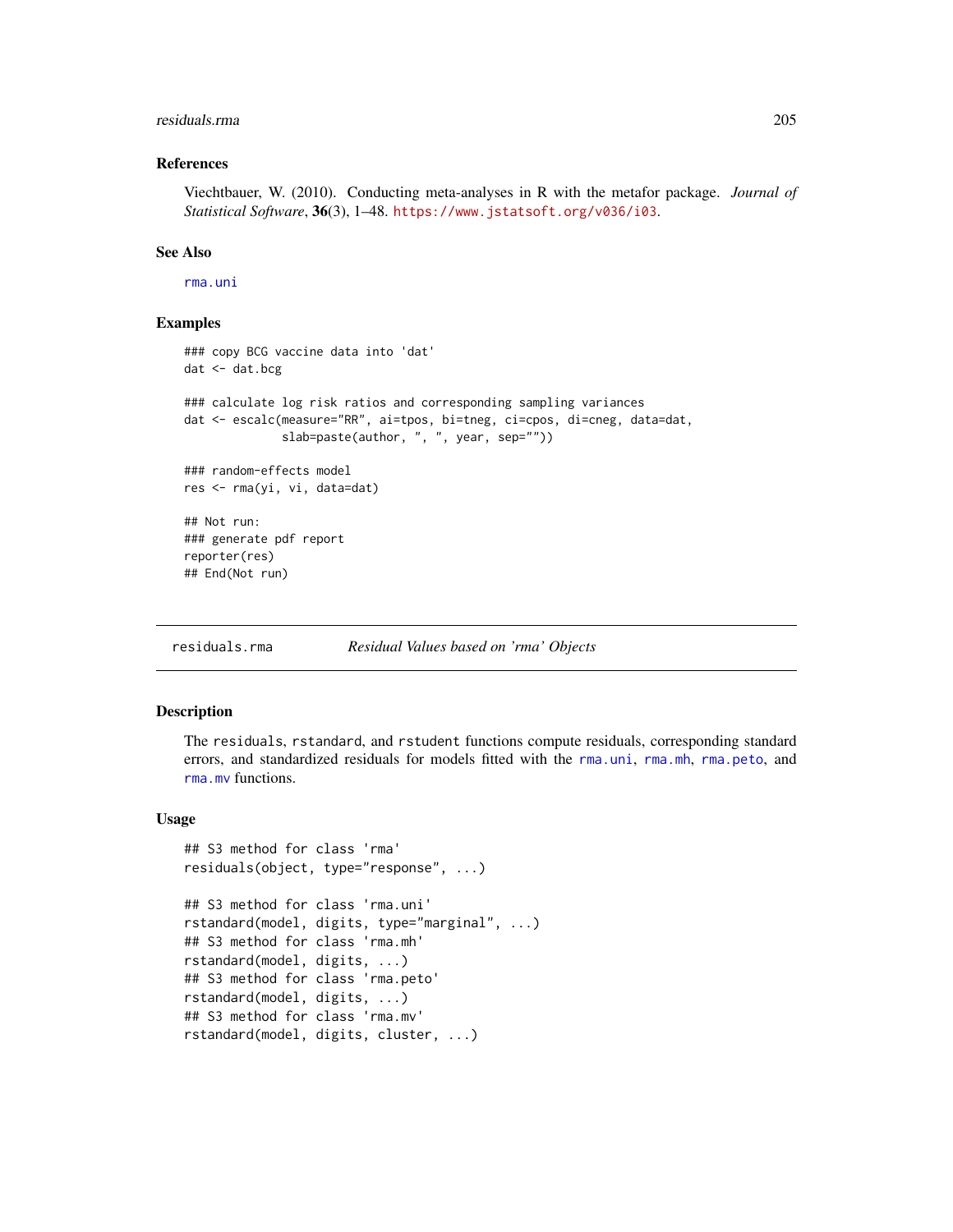```
## S3 method for class 'rma.uni'
rstudent(model, digits, progbar=FALSE, ...)
## S3 method for class 'rma.mh'
rstudent(model, digits, progbar=FALSE, ...)
## S3 method for class 'rma.peto'
rstudent(model, digits, progbar=FALSE, ...)
## S3 method for class 'rma.mv'
rstudent(model, digits, progbar=FALSE, cluster,
         reestimate=TRUE, parallel="no", ncpus=1, cl=NULL, ...)
```
# Arguments

| object     | an object of class "rma" (for residuals).                                                                                                                                                                                                                        |
|------------|------------------------------------------------------------------------------------------------------------------------------------------------------------------------------------------------------------------------------------------------------------------|
| type       | the type of residuals which should be returned. For residuals, the alternatives<br>are: "response" (default), "rstandard", "rstudent", and "pearson". For<br>rstandard.rma.uni, the alternatives ares: "marginal" (default) and "conditional".<br>See 'Details'. |
| model      | an object of class "rma" (for residuals) or an object of class "rma.uni",<br>"rma.mh", "rma.peto", or "rma.mv" (for rstandard and rstudent).                                                                                                                     |
| cluster    | optional vector specifying a clustering variable to use for computing cluster-<br>level multivariate standardized residuals (only for "rma.mv" objects).                                                                                                         |
| reestimate | logical indicating whether variance/correlation components should be re-estimated<br>after deletion of the <i>i</i> th study/cluster when computing externally standardized<br>residuals (the default is TRUE).                                                  |
| parallel   | character string indicating whether parallel processing should be used (the de-<br>fault is "no"). For parallel processing, set to either "snow" or "multicore".<br>See 'Details'.                                                                               |
| ncpus      | integer specifying the number of processes to use in the parallel processing.                                                                                                                                                                                    |
| cl         | optional snow cluster to use if parallel="snow". If not supplied, a cluster on<br>the local machine is created for the duration of the call.                                                                                                                     |
| digits     | integer specifying the number of decimal places to which the printed results<br>should be rounded (if unspecified, the default is to take the value from the ob-<br>ject).                                                                                       |
| progbar    | logical indicating whether a progress bar should be shown (only for rstudent)<br>(the default is FALSE).                                                                                                                                                         |
| $\ddotsc$  | other arguments.                                                                                                                                                                                                                                                 |
|            |                                                                                                                                                                                                                                                                  |

# Details

The observed residuals (obtained with residuals) are simply equal to the 'observed - fitted' values. These can be obtained with residuals(object) (using the default type="response").

Dividing the observed residuals by the model-implied standard errors of the observed effect sizes or outcomes yields Pearson (or semi-standardized) residuals. These can be obtained with residuals (object, type="pearson"

Dividing the observed residuals by their corresponding standard errors yields (internally) standardized residuals. These can be obtained with rstandard or residuals(object, type="rstandard").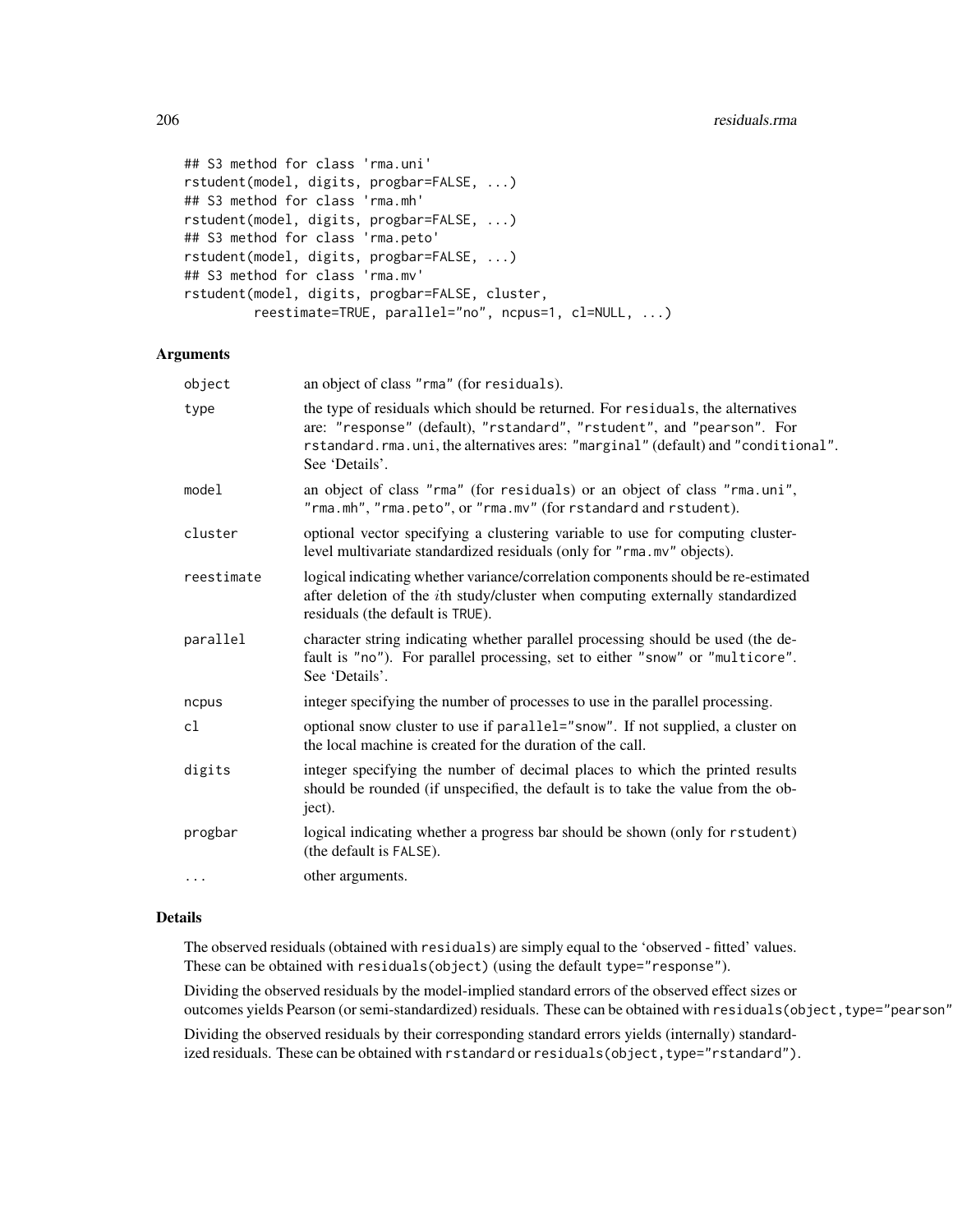#### residuals.rma 207

The rstudent function (or residuals(object,type="rstudent")) calculates externally standardized residuals (also called standardized deleted residuals or (externally) studentized residuals). The externally standardized residual for the ith case is obtained by deleting the ith case from the dataset, fitting the model based on the remaining cases, calculating the predicted value for the ith case based on the fitted model, taking the difference between the observed and the predicted value for the ith case (which yields the deleted residual), and then standardizing the deleted residual based on its standard error.

If a particular study fits the model, its standardized residual follows (asymptotically) a standard normal distribution. A large standardized residual for a study therefore may suggest that the study does not fit the assumed model (i.e., it may be an outlier).

For "rma.uni" objects, rstandard.rma.uni also can compute conditional residuals (when type="conditional"), which are the deviations of the observed outcomes from the best linear unbiased predictions (BLUPs) of the study-specific true outcomes (see [blup.rma.uni](#page-21-1)).

For "rma.mv" objects, one can specify a clustering variable (via the cluster argument). If specified, rstandard and rstudent also compute cluster-level multivariate (internally or externally) standardized residuals. If all outcomes within a cluster fit the model, then the multivariate standardized residual for the cluster follows (asymptotically) a chi-square distribution with  $k_i$  degrees of freedom (where  $k_i$  denotes the number of outcomes within the cluster).

See also [influence.rma.uni](#page-141-0) and [influence.rma.mv](#page-139-0) for other leave-one-out diagnostics that are useful for detecting influential cases in models fitted with the [rma.uni](#page-235-0) and [rma.mv](#page-220-0) functions.

#### Value

Either a vector with the residuals of the requested type (for residuals) or an object of class "list.rma", which is a list containing the following components:

| resid | observed residuals (for rstandard) or deleted residuals (for rstudent).                                      |
|-------|--------------------------------------------------------------------------------------------------------------|
| se    | corresponding standard errors.                                                                               |
|       | standardized residuals (internally standardized for rstandard or externally stan-<br>dardized for rstudent). |

When a clustering variable is specified for "rma.mv" objects, the returned object is a list with the first element (named obs) as described above and a second element (named cluster of class "list.rma" with:

- X2 cluster-level multivariate standardized residuals.
- k number of outcomes within the clusters.

The "list.rma" object is formatted and printed with [print.list.rma](#page-176-0).

### **Note**

Right now, the externally standardized residuals (obtained with rstudent) are calculated by refitting the model k times (where k is the number of studies/clusters). Depending on how large k is, it may take a few moments to finish the calculations. For complex models fitted with [rma.mv](#page-220-0), this can become computationally expensive.

On machines with multiple cores, one can usually speed things up by delegating the model fitting to separate worker processes, that is, by setting parallel="snow" or parallel="multicore"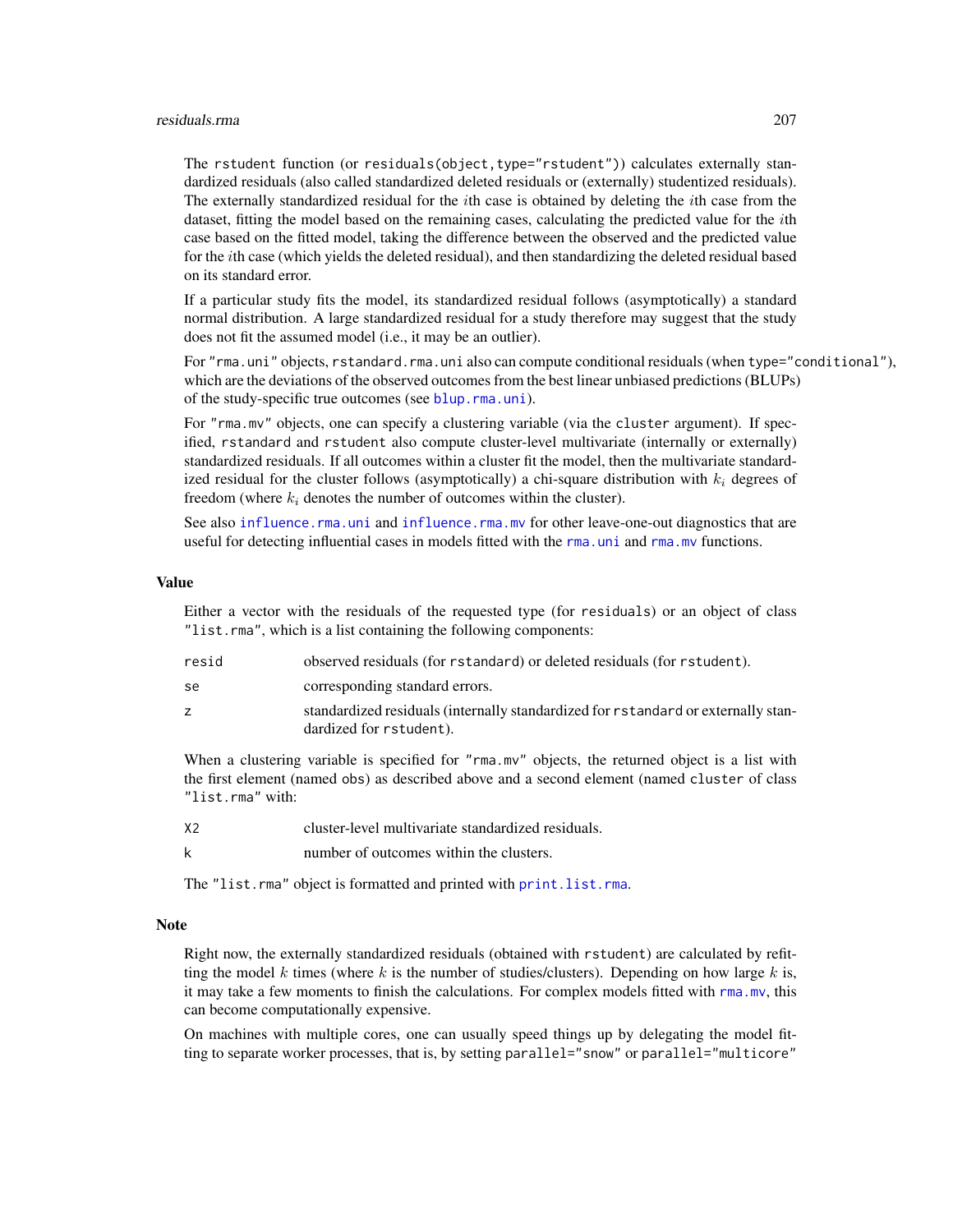and ncpus to some value larger than 1 (only for objects of class "rma.mv"). Parallel processing makes use of the [parallel](#page-0-0) package, using the [makePSOCKcluster](#page-0-0) and [parLapply](#page-0-0) functions when parallel="snow" or using [mclapply](#page-0-0) when parallel="multicore" (the latter only works on Unix/Linux-alikes). With parallel::detectCores(), one can check on the number of available cores on the local machine.

Alternatively (or in addition to using parallel processing), one can also set reestimate=FALSE, in which case any variance/correlation components in the model are not re-estimated after deleting the ith study/cluster from the dataset. Doing so only yields an approximation to the externally standardized residuals (and the cluster-level multivariate standardized residuals) that ignores the influence of the ith study/cluster on the variance/correlation components, but is considerably faster (and often yields similar results).

It may not be possible to fit the model after deletion of the ith study/cluster from the dataset. This will result in NA values for that study/cluster when calling rstudent.

Also, for "rma.mv" objects with a clustering variable specified, it may not be possible to compute the cluster-level multivariate standardized residual for a particular cluster (if the var-cov matrix of the residuals within a cluster is not of full rank). This will result in NA for that cluster.

For objects of class "rma.mh" and "rma.peto", rstandard actually computes Pearson (or semistandardized) residuals.

### Author(s)

Wolfgang Viechtbauer <wvb@metafor-project.org> <http://www.metafor-project.org/>

### References

Hedges, L. V., & Olkin, I. (1985). *Statistical methods for meta-analysis*. San Diego, CA: Academic Press.

Viechtbauer, W. (2010). Conducting meta-analyses in R with the metafor package. *Journal of Statistical Software*, 36(3), 1–48. <https://www.jstatsoft.org/v036/i03>.

Viechtbauer, W., & Cheung, M. W.-L. (2010). Outlier and influence diagnostics for meta-analysis. *Research Synthesis Methods*, 1, 112–125.

# See Also

[rma.uni](#page-235-0), [rma.mh](#page-216-0), [rma.peto](#page-232-0), [rma.glmm](#page-208-0), [rma.mv](#page-220-0), [influence.rma.uni](#page-141-0), [influence.rma.mv](#page-139-0)

#### Examples

```
### meta-analysis of the log risk ratios using a random-effects model
res <- rma(measure="RR", ai=tpos, bi=tneg, ci=cpos, di=cneg, data=dat.bcg)
rstudent(res)
### mixed-effects model with absolute latitude as a moderator
res <- rma(measure="RR", ai=tpos, bi=tneg, ci=cpos, di=cneg, mods = ~ ablat,
          data=dat.bcg)
rstudent(res)
```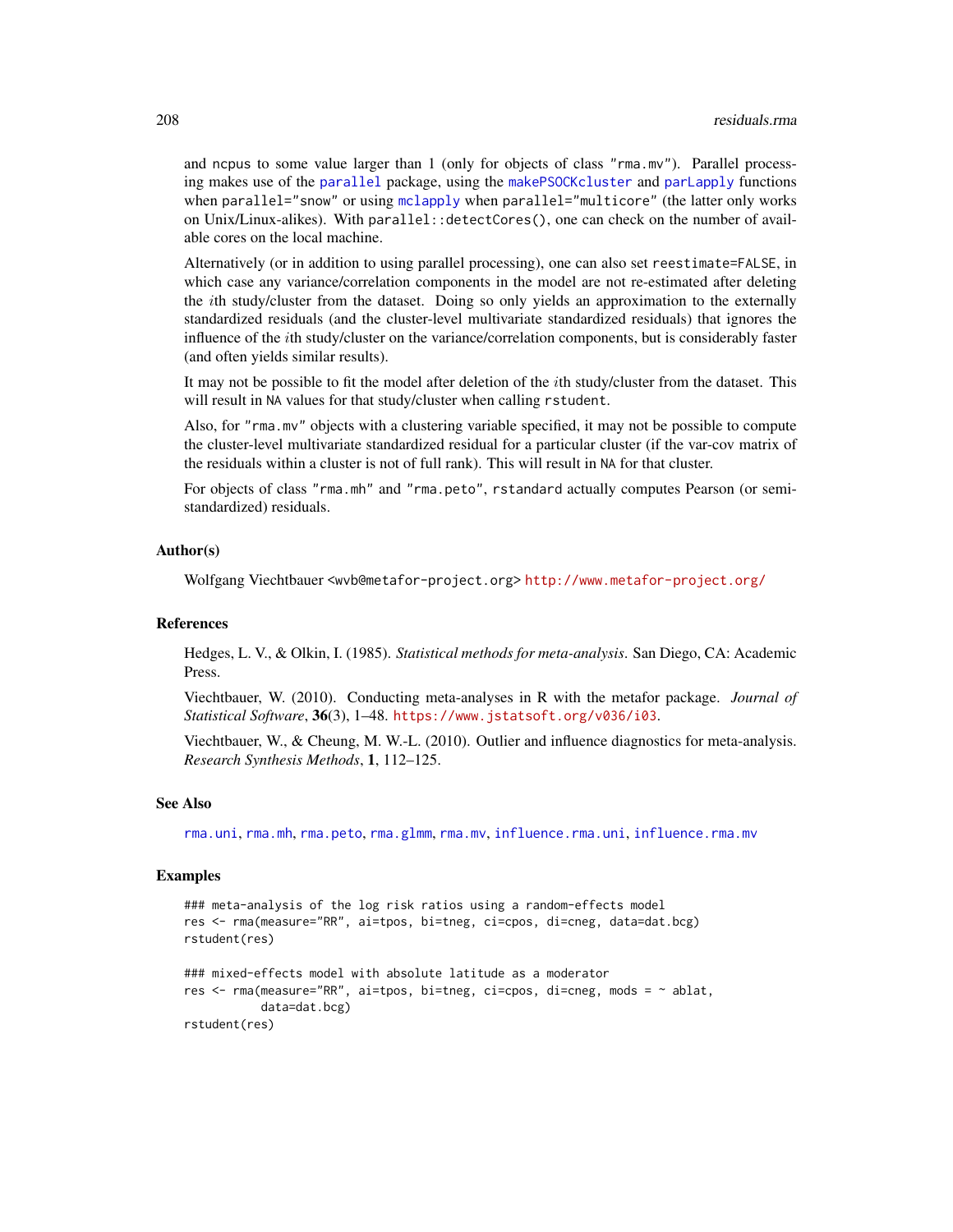<span id="page-208-0"></span>

# Description

Function to fit meta-analytic fixed- and random/mixed-effects models with or without moderators via generalized linear (mixed-effects) models. See below and the documentation of the [metafor](#page-3-0)[package](#page-3-0) for more details on these models.

### Usage

```
rma.glmm(ai, bi, ci, di, n1i, n2i, x1i, x2i, t1i, t2i, xi, mi, ti, ni,
        mods, measure, intercept=TRUE, data, slab, subset,
        add=1/2, to="only0", drop00=TRUE, vtype="LS",
        model="UM.FS", method="ML", test="z",
        level=95, digits, btt, nAGQ=7, verbose=FALSE, control, ...)
```
# Arguments

| ai      | see below and the documentation of the escalc function for more details.                                                                                                                                                                                                                                                                                                                 |
|---------|------------------------------------------------------------------------------------------------------------------------------------------------------------------------------------------------------------------------------------------------------------------------------------------------------------------------------------------------------------------------------------------|
| bi      | see below and the documentation of the escalc function for more details.                                                                                                                                                                                                                                                                                                                 |
| ci      | see below and the documentation of the escalc function for more details.                                                                                                                                                                                                                                                                                                                 |
| di      | see below and the documentation of the escale function for more details.                                                                                                                                                                                                                                                                                                                 |
| n1i     | see below and the documentation of the escalc function for more details.                                                                                                                                                                                                                                                                                                                 |
| n2i     | see below and the documentation of the escalc function for more details.                                                                                                                                                                                                                                                                                                                 |
| x1i     | see below and the documentation of the escalc function for more details.                                                                                                                                                                                                                                                                                                                 |
| x2i     | see below and the documentation of the escalc function for more details.                                                                                                                                                                                                                                                                                                                 |
| t1i     | see below and the documentation of the escale function for more details.                                                                                                                                                                                                                                                                                                                 |
| t2i     | see below and the documentation of the escalc function for more details.                                                                                                                                                                                                                                                                                                                 |
| хi      | see below and the documentation of the escale function for more details.                                                                                                                                                                                                                                                                                                                 |
| mi      | see below and the documentation of the escalc function for more details.                                                                                                                                                                                                                                                                                                                 |
| ti      | see below and the documentation of the escalc function for more details.                                                                                                                                                                                                                                                                                                                 |
| ni      | see below and the documentation of the escale function for more details.                                                                                                                                                                                                                                                                                                                 |
| mods    | optional argument to include one or more moderators in the model. A single<br>moderator can be given as a vector of length $k$ specifying the values of the<br>moderator. Multiple moderators are specified by giving a matrix with $k$ rows<br>and as many columns as there are moderator variables. Alternatively, a model<br>formula can be used to specify the model. See 'Details'. |
| measure | character string indicating the outcome measure to use for the meta-analysis.<br>Possible options are the odds ratio ("OR"), the incidence rate ratio ("IRR"),<br>the logit transformed proportion ("PLO"), or the log transformed incidence rate<br>(''IRLN'').                                                                                                                         |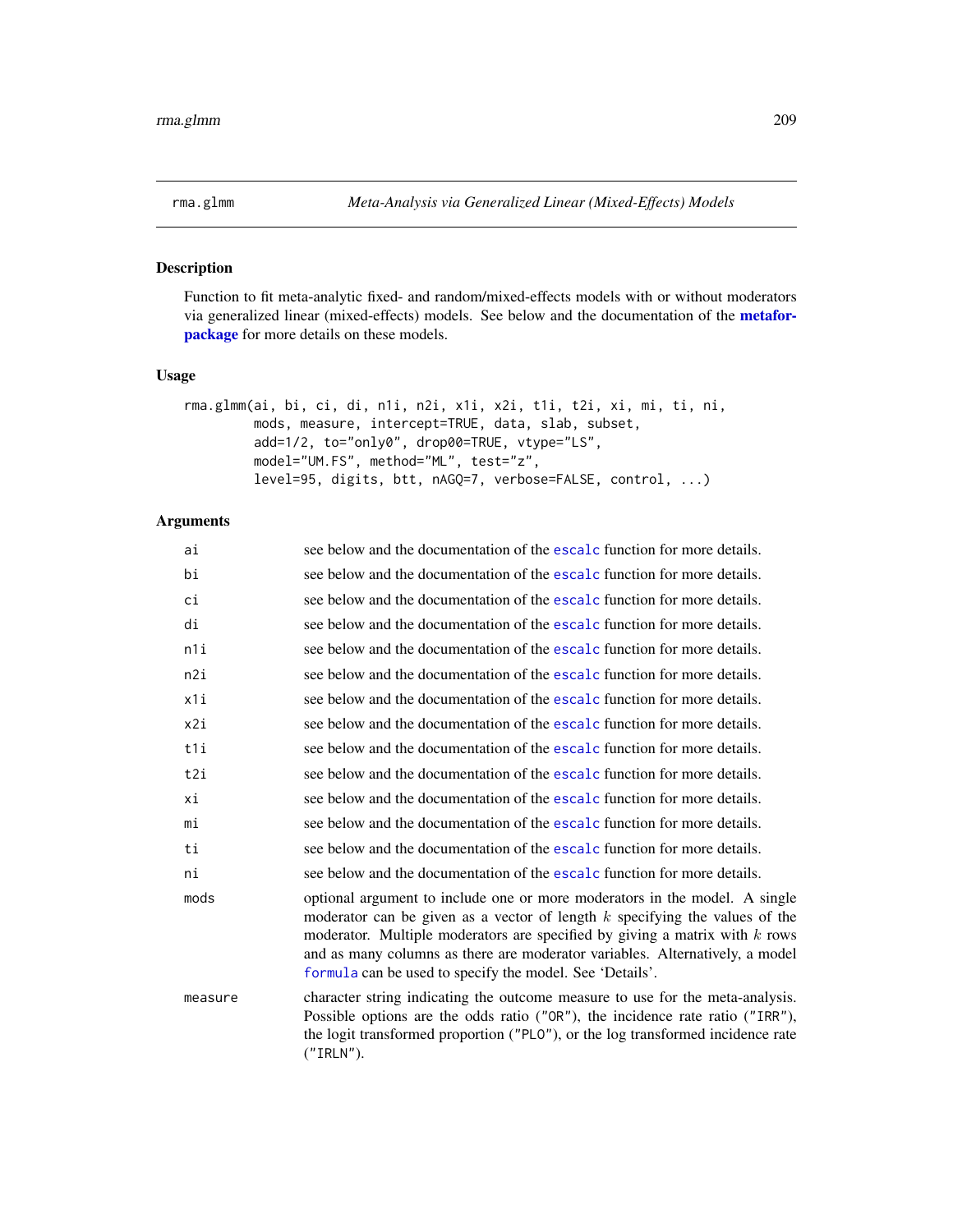| intercept | logical indicating whether an intercept should be added to the model (the default<br>is TRUE).                                                                                                                                                                                                              |
|-----------|-------------------------------------------------------------------------------------------------------------------------------------------------------------------------------------------------------------------------------------------------------------------------------------------------------------|
| data      | optional data frame containing the data supplied to the function.                                                                                                                                                                                                                                           |
| slab      | optional vector with labels for the $k$ studies.                                                                                                                                                                                                                                                            |
| subset    | optional (logical or numeric) vector indicating the subset of studies that should<br>be used for the analysis.                                                                                                                                                                                              |
| add       | non-negative number indicating the amount to add to zero cells, counts, or fre-<br>quencies when calculating the observed outcomes of the individual studies. See<br>below and the documentation of the escalc function for more details.                                                                   |
| to        | character string indicating when the values under add should be added (either<br>"only0", "all", "if0all", or "none"). See below and the documentation of<br>the escalc function for more details.                                                                                                          |
| drop00    | logical indicating whether studies with no cases/events (or only cases) in both<br>groups should be dropped. See the documentation of the escalc function for<br>more details.                                                                                                                              |
| vtype     | character string indicating the type of sampling variances to calculate when cal-<br>culating the observed outcomes. See the documentation of the escalc function<br>for more details.                                                                                                                      |
| model     | character string specifying the general model type to use for the analysis (either<br>"UM. FS" (the default), "UM. RS", "CM. EL", or "CM. AL"). See 'Details'.                                                                                                                                              |
| method    | character string specifying whether a fixed- or a random/mixed-effects model<br>should be fitted. A fixed-effects model (with or without moderators) is fitted<br>when using method="FE". Random/mixed-effects models are fitted by setting<br>method="ML" (the default). See 'Details'.                    |
| test      | character string specifying how test statistics and confidence intervals for the<br>fixed effects should be computed. By default (test="z"), Wald-type tests and<br>CIs are obtained, which are based on a standard normal distribution. When<br>test="t", a t-distribution is used instead. See 'Details'. |
| level     | numerical value between 0 and 100 specifying the confidence interval level (the<br>default is 95).                                                                                                                                                                                                          |
| digits    | integer specifying the number of decimal places to which the printed results<br>should be rounded (if unspecified, the default is 4).                                                                                                                                                                       |
| btt       | optional vector of indices specifying which coefficients to include in the om-<br>nibus test of moderators. Can also be a string to grep for. See 'Details'.                                                                                                                                                |
| nAGQ      | positive integer specifying the number of points per axis for evaluating the adap-<br>tive Gauss-Hermite approximation to the log-likelihood. The default is 7. Set-<br>ting this to 1 corresponds to the Laplacian approximation. See 'Note'.                                                              |
| verbose   | logical indicating whether output should be generated on the progress of the<br>model fitting (the default is FALSE). Can also be an integer. Values > 1 generate<br>more verbose output. See 'Note'.                                                                                                       |
| control   | optional list of control values for the estimation algorithms. If unspecified, de-<br>fault values are defined inside the function. See 'Note'.                                                                                                                                                             |
| $\cdots$  | additional arguments.                                                                                                                                                                                                                                                                                       |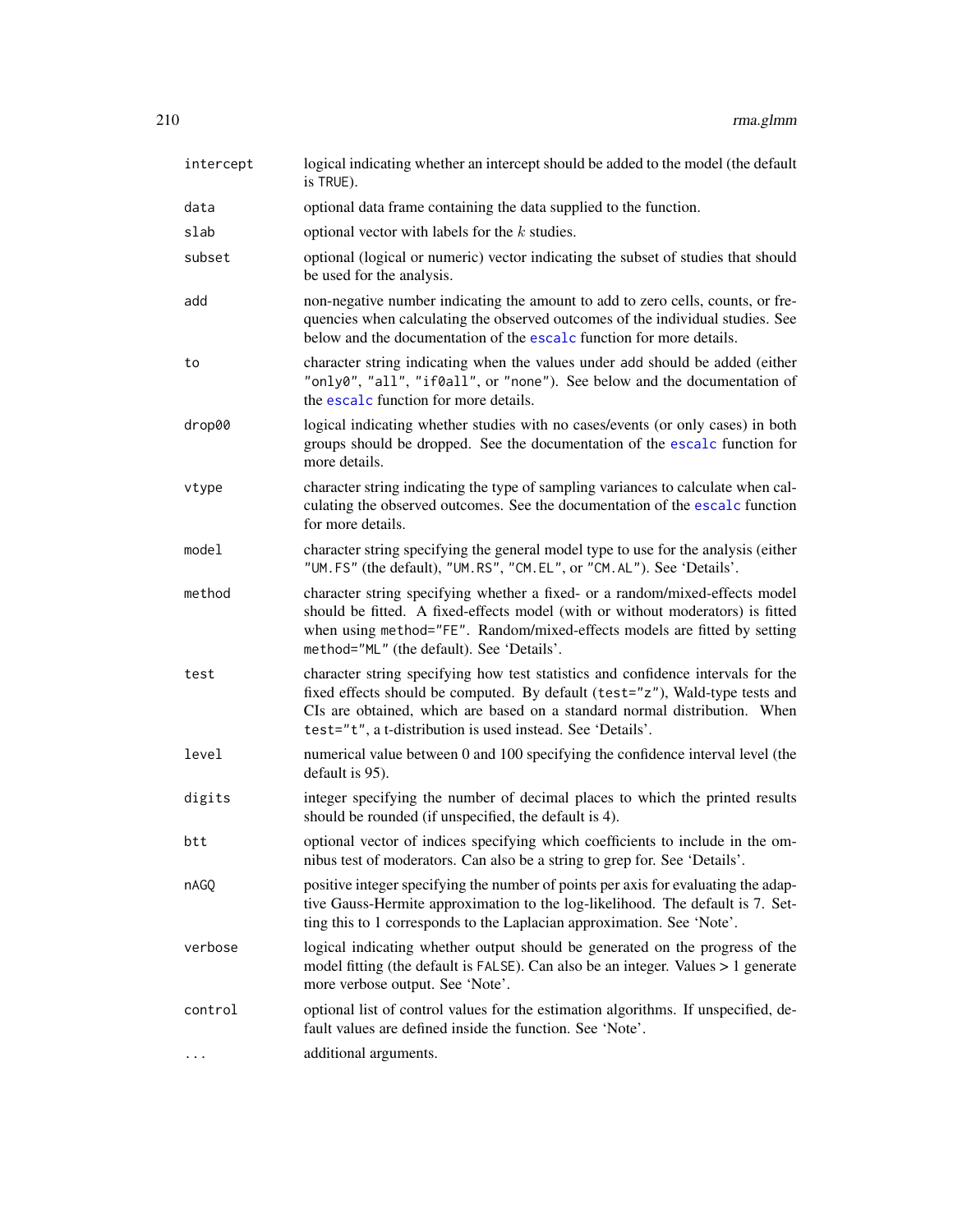#### rma.glmm 211

### Details

# Specifying the Data

The function can be used in conjunction with the following effect size or outcome measures:

- measure="OR" for odds ratios (analyzed in log units)
- measure="IRR" for incidence rate ratios (analyzed in log units)
- measure="PLO" for logit transformed proportions (i.e., log odds)
- measure="IRLN" for log transformed incidence rates.

The [escalc](#page-92-0) function describes the data/arguments that should be specified/used for these measures.

#### Specifying the Model

A variety of model types are available when analyzing  $2 \times 2$  table data (i.e., when measure="OR") or two-group event count data (i.e., when measure="IRR"):

- model="UM.FS" for an unconditional generalized linear mixed-effects model with fixed study effects
- model="UM.RS" for an unconditional generalized linear mixed-effects model with random study effects
- model="CM.AL" for a conditional generalized linear mixed-effects model (approximate likelihood)
- model="CM.EL" for a conditional generalized linear mixed-effects model (exact likelihood).

For measure="OR", models "UM.FS" and "UM.RS" are essentially (mixed-effects) logistic regression models, while for measure="IRR", these models are (mixed-effects) Poisson regression models. A choice must be made on how to model study level variability (i.e., differences in outcomes across studies irrespective of group membership). One can choose between using fixed study effects (which means that  $k$  dummy variables are added to the model) or random study effects (which means that random effects corresponding to the levels of the study factor are added to the model).

The conditional model (model="CM.EL") avoids having to model study level variability by conditioning on the total numbers of cases/events in each study. For measure="OR", this leads to a noncentral hypergeometric distribution for the data within each study and the corresponding model is then a (mixed-effects) conditional logistic model. Fitting this model can be difficult and computationally expensive. When the number of cases in each study is small relative to the group sizes, one can approximate the exact likelihood by a binomial distribution, which leads to a regular (mixedeffects) logistic regression model (model="CM.AL"). For measure="IRR", the conditional model leads directly to a binomial distribution for the data within each study and the resulting model is again a (mixed-effects) logistic regression model (no approximate likelihood model is needed here).

When analyzing proportions (i.e., measure="PLO") or incidence rates (i.e., measure="IRLN") of individual groups, the model type is always a (mixed-effects) logistic or Poisson regression model, respectively (i.e., the model argument is not relevant here).

Aside from choosing the general model type, one has to decide whether to fit a fixed- or randomeffects model to the data. A *fixed-effects model* is fitted by setting method="FE". A *randomeffects model* is fitted by setting method="ML" (the default). Note that random-effects models with dichotomous data are often referred to as 'binomial-normal' models in the meta-analytic literature. Analogously, for event count data, such models could be referred to as 'Poisson-normal' models.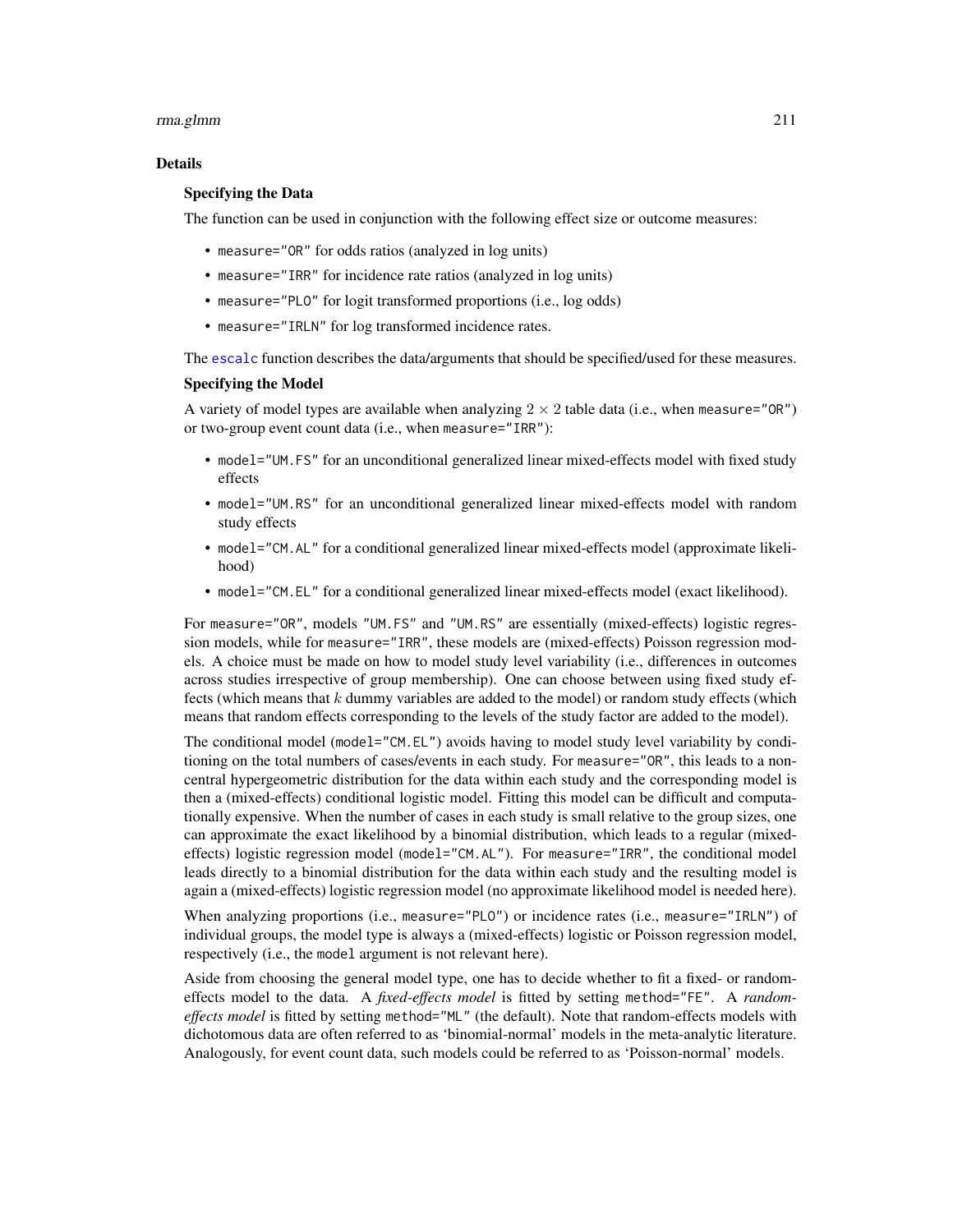One or more moderators can be included in all of these models via the mods argument. A single moderator can be given as a (row or column) vector of length  $k$  specifying the values of the moderator. Multiple moderators are specified by giving an appropriate model matrix (i.e.,  $X$ ) with  $k$ rows and as many columns as there are moderator variables (e.g., mods = cbind(mod1, mod2, mod3), where mod1, mod2, and mod3 correspond to the names of the variables for three moderator variables). The intercept is added to the model matrix by default unless intercept=FALSE.

Alternatively, one can use the standard [formula](#page-0-0) syntax to specify the model. In this case, the mods argument should be set equal to a one-sided formula of the form mods =  $\sim$  model (e.g., mods =  $\sim$ mod1 + mod2 + mod3). Interactions, polynomial terms, and factors can be easily added to the model in this manner. When specifying a model formula via the mods argument, the intercept argument is ignored. Instead, the inclusion/exclusion of the intercept is controlled by the specified formula  $(e.g., \text{mod } s = \text{mod } 1 + \text{mod } 2 + \text{mod } 3 - 1$  would lead to the removal of the intercept). With moderators, a *fixed-effects with moderators model* is then fitted by setting method="FE", while a *mixed-effects model* is fitted by setting method="ML".

# Fixed-, Saturated-, and Random/Mixed-Effects Models

When fitting a particular model, actually up to three different models are fitted within the function:

- the fixed-effects model (i.e., where  $\tau^2$  is set to 0),
- the saturated model (i.e., the model with a deviance of 0), and
- the random/mixed-effects model (i.e., where  $\tau^2$  is estimated) (only if method="ML").

The saturated model is obtained by adding as many dummy variables to the model as needed so that the model deviance is equal to zero. Even when method="ML", the fixed-effects and saturated models are fitted, as they are used to compute the test statistics for the Wald-type and likelihood ratio tests for (residual) heterogeneity (see below).

# Omnibus Test of Parameters

For models including moderators, an omnibus test of all the model coefficients is conducted that excludes the intercept (the first coefficient) if it is included in the model. If no intercept is included in the model, then the omnibus test includes all of the coefficients in the model including the first. Alternatively, one can manually specify the indices of the coefficients to test via the btt argument. For example, with  $btt = c(3,4)$ , only the third and fourth coefficient from the model would be included in the test (if an intercept is included in the model, then it corresponds to the first coefficient in the model). Instead of specifying the coefficient numbers, one can specify a string for btt. In that case, [grep](#page-0-0) will be used to search for all coefficient names that match the string.

# Categorical Moderators

Categorical moderator variables can be included in the model via the mods argument in the same way that appropriately (dummy) coded categorical independent variables can be included in linear models. One can either do the dummy coding manually or use a model formula together with the [factor](#page-0-0) function to let R handle the coding automatically.

## Tests and Confidence Intervals

By default, the test statistics of the individual coefficients in the model (and the corresponding confidence intervals) are based on a standard normal distribution, while the omnibus test is based on a chi-square distribution with m degrees of freedom (m being the number of coefficients tested). As an alternative, one can set test="t", which slightly mimics the Knapp and Hartung (2003) method by using a t-distribution with  $k - p$  degrees of freedom for tests of individual coefficients and confidence intervals and an F-distribution with m and  $k-p$  degrees of freedom (p being the total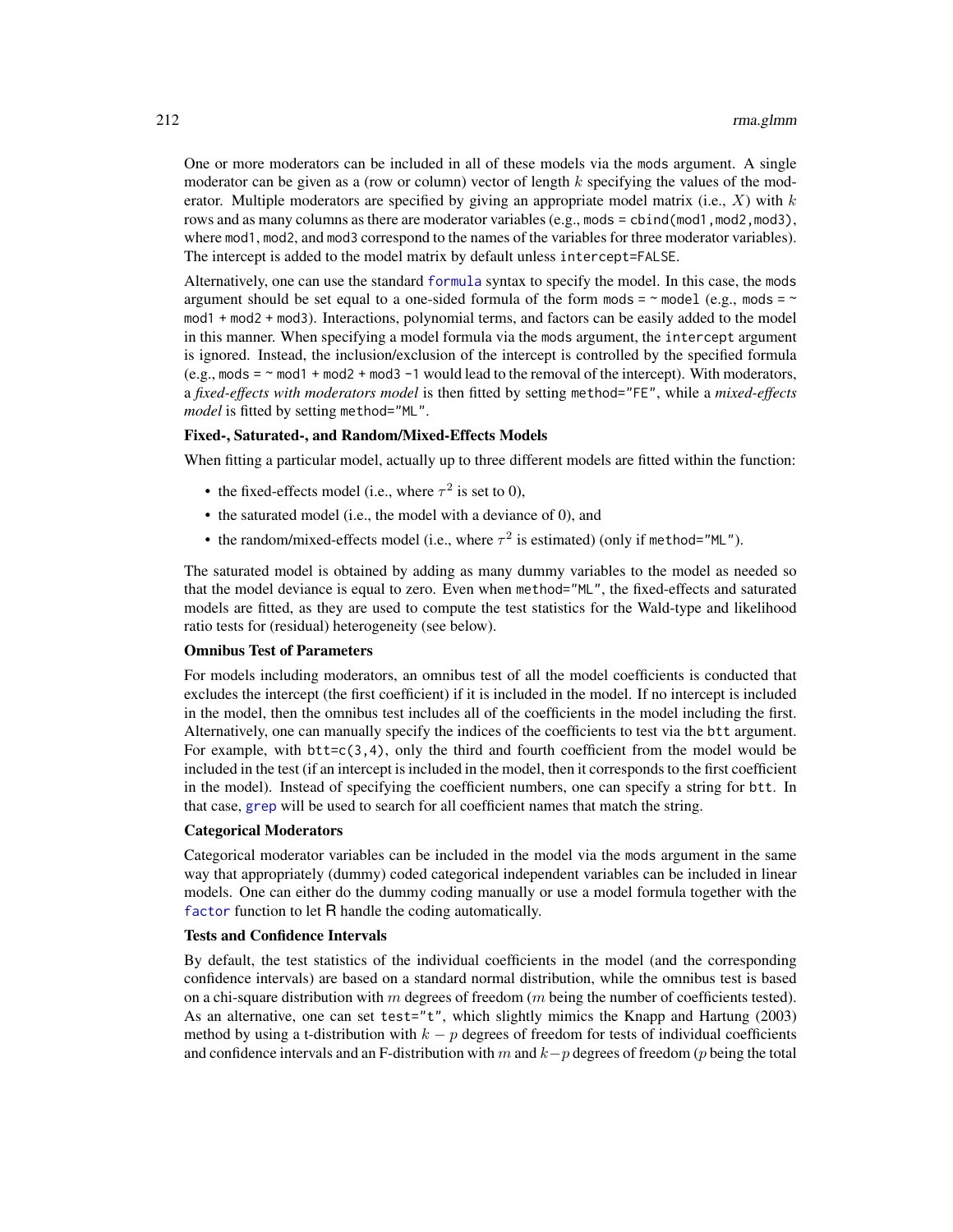#### rma.glmm 213

number of model coefficients including the intercept if it is present) for the omnibus test statistic (but note that test="t" is not the same as test="knha" in [rma.uni](#page-235-0), as no adjustment to the standard errors of the estimated coefficients is made).

### Tests for (Residual) Heterogeneity

Two different tests for (residual) heterogeneity are automatically carried out by the function. The first is a Wald-type test, which tests the coefficients corresponding to the dummy variables added in the saturated model for significance. The second is a likelihood ratio test, which tests the same set of coefficients, but does so by computing  $-2$  times the difference in the log-likelihood of the fixed-effects and the saturated model. These two tests are not identical for the types of models fitted by the rma.glmm function and may even lead to conflicting conclusions.

# Observed Outcomes of the Individual Studies

The various models do not require the calculation of the observed outcomes of the individual studies (e.g., the observed odds ratios of the  $k$  studies) and directly make use of the table/event counts. Zero cells/events are not a problem (except in extreme cases, such as when one of the two outcomes never occurs or when there are no events in any of the studies). Therefore, it is unnecessary to add some constant to the cell/event counts when there are zero cells/events.

However, for plotting and various other functions, it is necessary to calculate the observed outcomes for the  $k$  studies. Here, zero cells/events can be problematic, so adding a constant value to the cell/event counts ensures that all  $k$  values can be calculated. The add and to arguments are used to specify what value should be added to the cell/event counts and under what circumstances when calculating the observed outcomes. The documentation of the [escalc](#page-92-0) function explains how the add and to arguments work. Note that drop00 is set to TRUE by default, since studies where  $a\overline{i}=c\overline{i}=0$ or bi=di=0 or studies where  $x1i=x2i=0$  are uninformative about the size of the effect.

### Value

An object of class c("rma.glmm","rma"). The object is a list containing the following components:

| estimated coefficients of the model.                                      |
|---------------------------------------------------------------------------|
|                                                                           |
| standard errors of the coefficients.                                      |
| test statistics of the coefficients.                                      |
| p-values for the test statistics.                                         |
| lower bound of the confidence intervals for the coefficients.             |
| upper bound of the confidence intervals for the coefficients.             |
| variance-covariance matrix of the estimated coefficients.                 |
| estimated amount of (residual) heterogeneity. Always 0 when method="FE".  |
| estimated amount of study level variability (only for model="UM.RS").     |
| number of studies included in the model.                                  |
| number of coefficients in the model (including the intercept).            |
| number of coefficients included in the omnibus test of coefficients.      |
| Wald-type test statistic for the test of (residual) heterogeneity.        |
| p-value for the Wald-type test of (residual) heterogeneity.               |
| likelihood ratio test statistic for the test of (residual) heterogeneity. |
|                                                                           |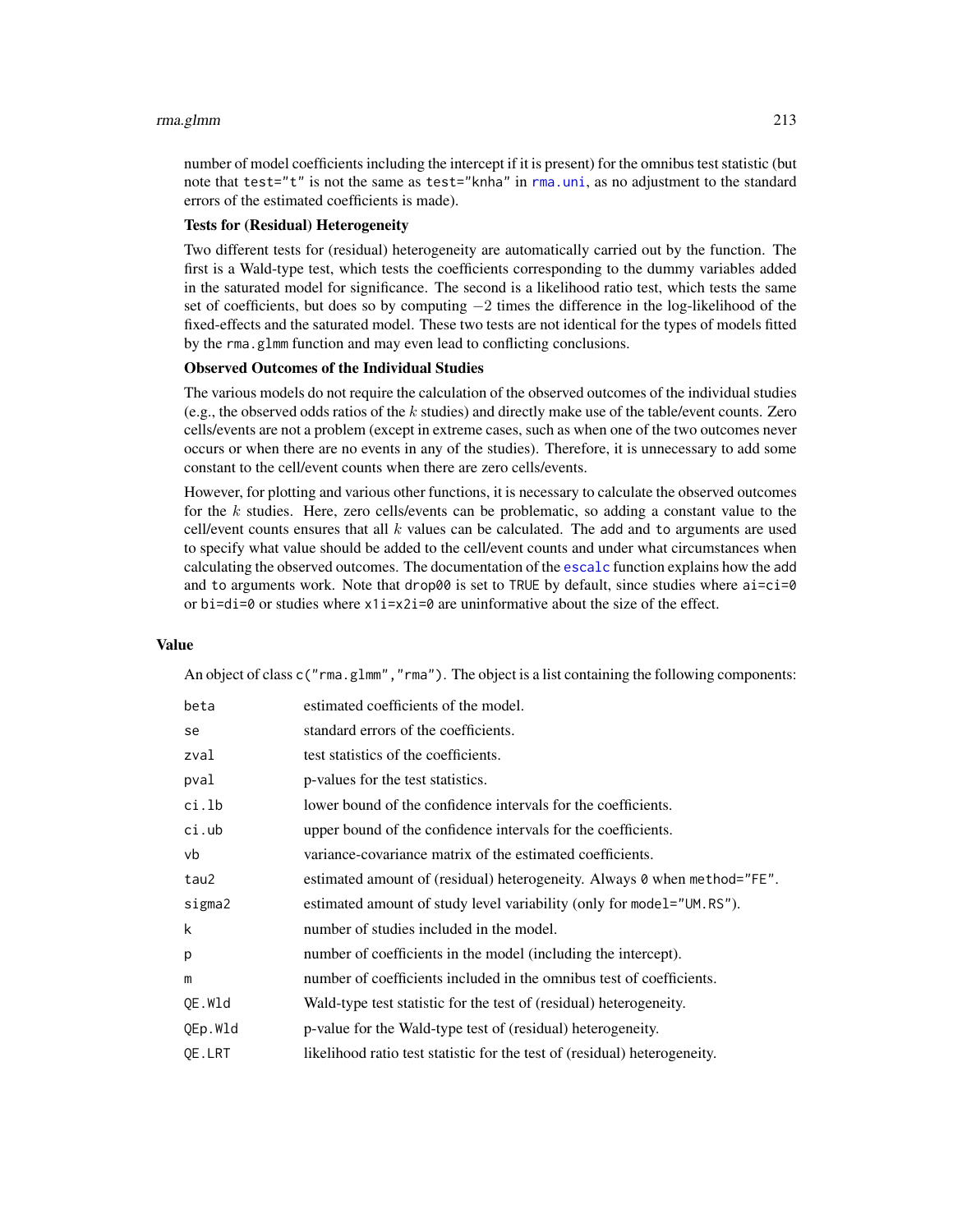| QEp.LRT        | p-value for the likelihood ratio test of (residual) heterogeneity.                     |
|----------------|----------------------------------------------------------------------------------------|
| OМ             | test statistic for the omnibus test of coefficients.                                   |
| QMp            | p-value for the omnibus test of coefficients.                                          |
| I <sub>2</sub> | value of $I^2$ .                                                                       |
| H <sub>2</sub> | value of $H^2$ .                                                                       |
| int.only       | logical that indicates whether the model is an intercept-only model.                   |
| yi, vi, X      | the vector of outcomes, the corresponding sampling variances, and the model<br>matrix. |
| fit.stats      | a list with the log-likelihood, deviance, AIC, BIC, and AICc values.                   |
| $\cdots$       | some additional elements/values.                                                       |
|                |                                                                                        |

# Methods

The results of the fitted model are formatted and printed with the [print.rma.glmm](#page-180-0) function. If fit statistics should also be given, use [summary.rma](#page-180-0) (or use the [fitstats.rma](#page-108-0) function to extract them).

# Note

Fitting the various types of models requires several different iterative algorithms:

- For model="UM.FS" and model="CM.AL", iteratively reweighted least squares (IWLS) as implemented in the  $g1m$  function is used for fitting the fixed-effects and the saturated models. For method="ML", adaptive Gauss-Hermite quadrature as implemented in the [glmer](#page-0-0) function is used. The same applies when model="CM.EL" is used in combination with measure="IRR" or when measure="PLO" or measure="IRLN" (regardless of the model type).
- For model="UM.RS", adaptive Gauss-Hermite quadrature as implemented in the [glmer](#page-0-0) function is used to fit all of the models.
- For model="CM.EL" and measure="OR", the quasi-Newton method ("BFGS") as implemented in the [optim](#page-0-0) function is used by default for fitting the fixed-effects and the saturated models. For method="ML", the same algorithm is used, together with adaptive quadrature as implemented in the [integrate](#page-0-0) function (for the integration over the density of the non-central hypergeometric distribution). Standard errors of the parameter estimates are obtained by inverting the Hessian, which is numerically approximated using the [hessian](#page-0-0) function.

When model="CM.EL" and measure="OR", actually model="CM.AL" is used first to obtain starting values for [optim](#page-0-0), so either 4 (if method="FE") or 6 (if method="ML") models need to be fitted in total.

Various control parameters can be adjusted via the control argument:

- optimizer is set by default to ["optim"](#page-0-0), but can be set to ["nlminb"](#page-0-0) or one of the optimizers from the minqa package (i.e., ["bobyqa"](#page-0-0), ["newuoa"](#page-0-0), or ["uobyqa"](#page-0-0)),
- optmethod is used to set the method argument for [optim](#page-0-0) (the default is "BFGS"),
- optCtrl is a list of named arguments to be passed on to the control argument of the chosen optimizer,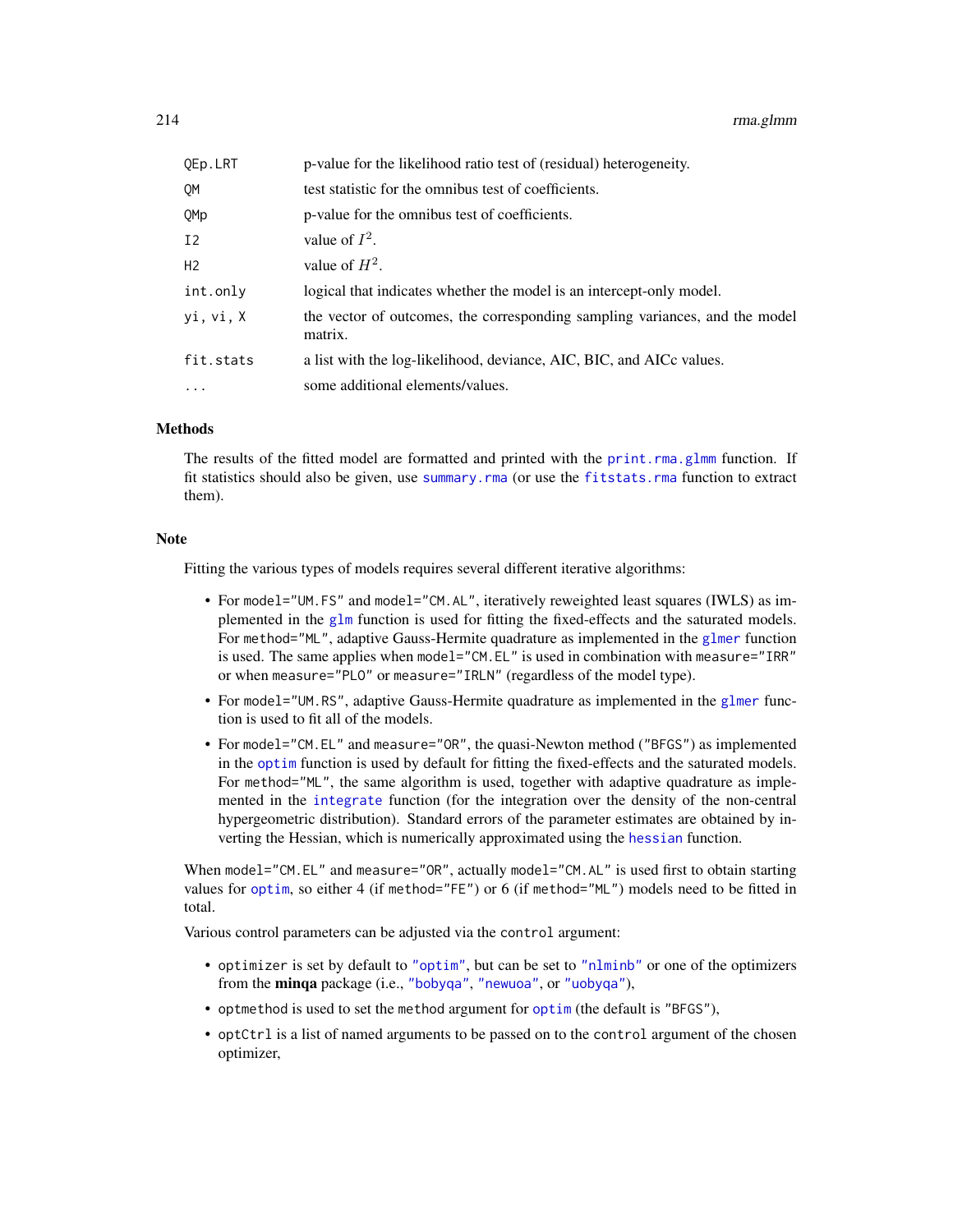#### rma.glmm 215

- glmCtrl is a list of named arguments to be passed on to the control argument of the [glm](#page-0-0) function,
- glmerCtrl is a list of named arguments to be passed on to the control argument of the [glmer](#page-0-0) function, and
- intCtrl is a list of named arguments (i.e., rel.tol and subdivisions) to be passed on to the [integrate](#page-0-0) function.
- hessianCtrl is a list of named arguments to be passed on to the method. args argument of the [hessian](#page-0-0) function. For some borderline cases, it may be necessary to bump up the r argument to a higher number to get sufficient accuracy when approximating the Hessian numerically (the default is control=list(hessianCtrl=list(r=16))).

Also, for [glmer](#page-0-0), the nAGQ argument is used to specify the number of quadrature points. The default value is 7, which should provide sufficient accuracy in the evaluation of the log-likelihood in most cases, but at the expense of speed. Setting this to 1 corresponds to the Laplacian approximation (which is faster, but less accurate).

Information on the progress of the various algorithms can be obtained by setting verbose=TRUE. Since fitting the various models can be computationally expensive, this option is useful to determine how the model fitting is progressing. One can also set verbose to an integer (verbose=2 yields even more information and verbose=3 also sets option(warn=1) temporarily).

For model="CM.EL" and measure="OR", optimization involves repeated calculation of the density of the non-central hypergeometric distribution. When method="ML", this also requires integration over the same density. This is currently implemented in a rather brute-force manner and may not be numerically stable, especially when models with moderators are fitted. Stability can be improved by scaling the moderators in a similar manner (i.e., don't use a moderator that is coded 0 and 1, while another uses values in the 1000s). For models with an intercept and moderators, the function actually rescales (non-dummy) variables to z-scores during the model fitting (results are given after back-scaling, so this should be transparent to the user). For models without an intercept, this is not done, so sensitivity analyses are highly recommended here (to ensure that the results do not depend on the scaling of the moderators).

### Author(s)

Wolfgang Viechtbauer <wvb@metafor-project.org> <http://www.metafor-project.org/>

Code for computing the density of the non-central hypergeometric distribution from package MCM-Cpack, which in turn is based on Liao and Rosen (2001).

#### References

Agresti, A. (2002). *Categorical data analysis* (2nd. ed). Hoboken, NJ: Wiley.

Bagos, P. G., & Nikolopoulos, G. K. (2009). Mixed-effects Poisson regression models for metaanalysis of follow-up studies with constant or varying durations. *The International Journal of Biostatistics*, 5(1), article 21.

van Houwelingen, H. C., Zwinderman, K. H., & Stijnen, T. (1993). A bivariate approach to metaanalysis. *Statistics in Medicine*, 12, 2273–2284.

Liao, J. G., & Rosen, O. (2001). Fast and stable algorithms for computing and sampling from the noncentral hypergeometric distribution. *American Statistician*, 55, 366–369.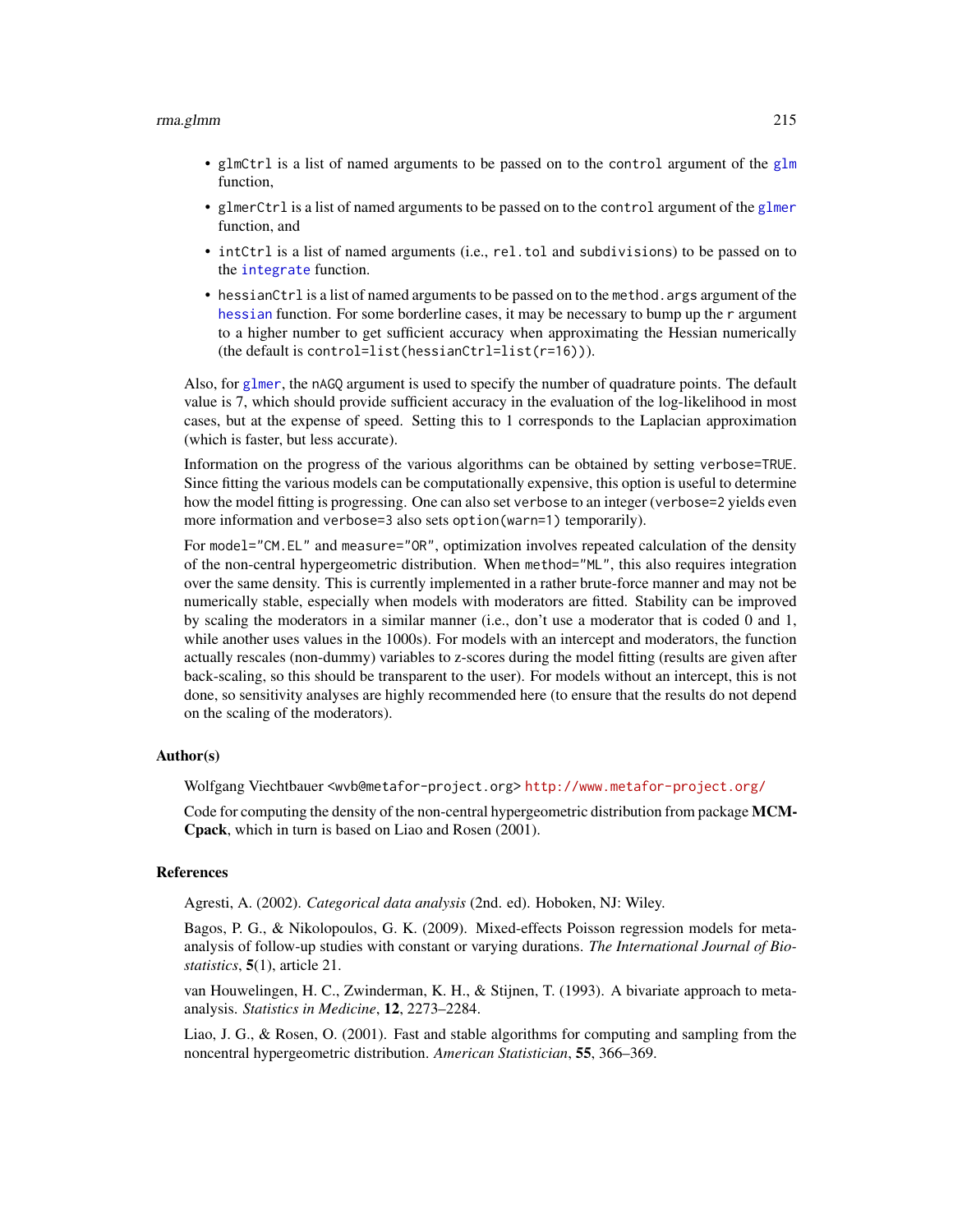Stijnen, T., Hamza, T. H., & Ozdemir, P. (2010). Random effects meta-analysis of event outcome in the framework of the generalized linear mixed model with applications in sparse data. *Statistics in Medicine*, 29, 3046–3067.

Turner, R. M., Omar, R. Z., Yang, M., Goldstein, H., & Thompson, S. G. (2000). A multilevel model framework for meta-analysis of clinical trials with binary outcomes. *Statistics in Medicine*, 19, 3417–3432.

Viechtbauer, W. (2010). Conducting meta-analyses in R with the metafor package. *Journal of Statistical Software*, 36(3), 1–48. <https://www.jstatsoft.org/v036/i03>.

### See Also

[rma.uni](#page-235-0), [rma.mh](#page-216-0), [rma.peto](#page-232-0), and [rma.mv](#page-220-0) for other model fitting functions.

[dat.nielweise2007](#page-76-0), [dat.nielweise2008](#page-77-0), [dat.collins1985a](#page-44-0), and [dat.pritz1997](#page-83-0) for further examples of the use of the rma.glmm function.

#### Examples

```
### random-effects model using rma.uni() (standard RE model analysis)
rma(measure="OR", ai=tpos, bi=tneg, ci=cpos, di=cneg,
   data=dat.bcg, method="ML", verbose=TRUE)
### random-effects models using rma.glmm() (require 'lme4' package)
### unconditional model with fixed study effects
## Not run:
rma.glmm(measure="OR", ai=tpos, bi=tneg, ci=cpos, di=cneg,
         data=dat.bcg, model="UM.FS", verbose=TRUE)
## End(Not run)
### unconditional model with random study effects
## Not run:
rma.glmm(measure="OR", ai=tpos, bi=tneg, ci=cpos, di=cneg,
         data=dat.bcg, model="UM.RS", verbose=TRUE)
## End(Not run)
### conditional model with approximate likelihood
## Not run:
rma.glmm(measure="OR", ai=tpos, bi=tneg, ci=cpos, di=cneg,
        data=dat.bcg, model="CM.AL", verbose=TRUE)
## End(Not run)
### conditional model with exact likelihood (be patient!)
### note: fitting this model is very slow, so be patient
## Not run:
rma.glmm(measure="OR", ai=tpos, bi=tneg, ci=cpos, di=cneg,
         data=dat.bcg, model="CM.EL", verbose=TRUE)
## End(Not run)
```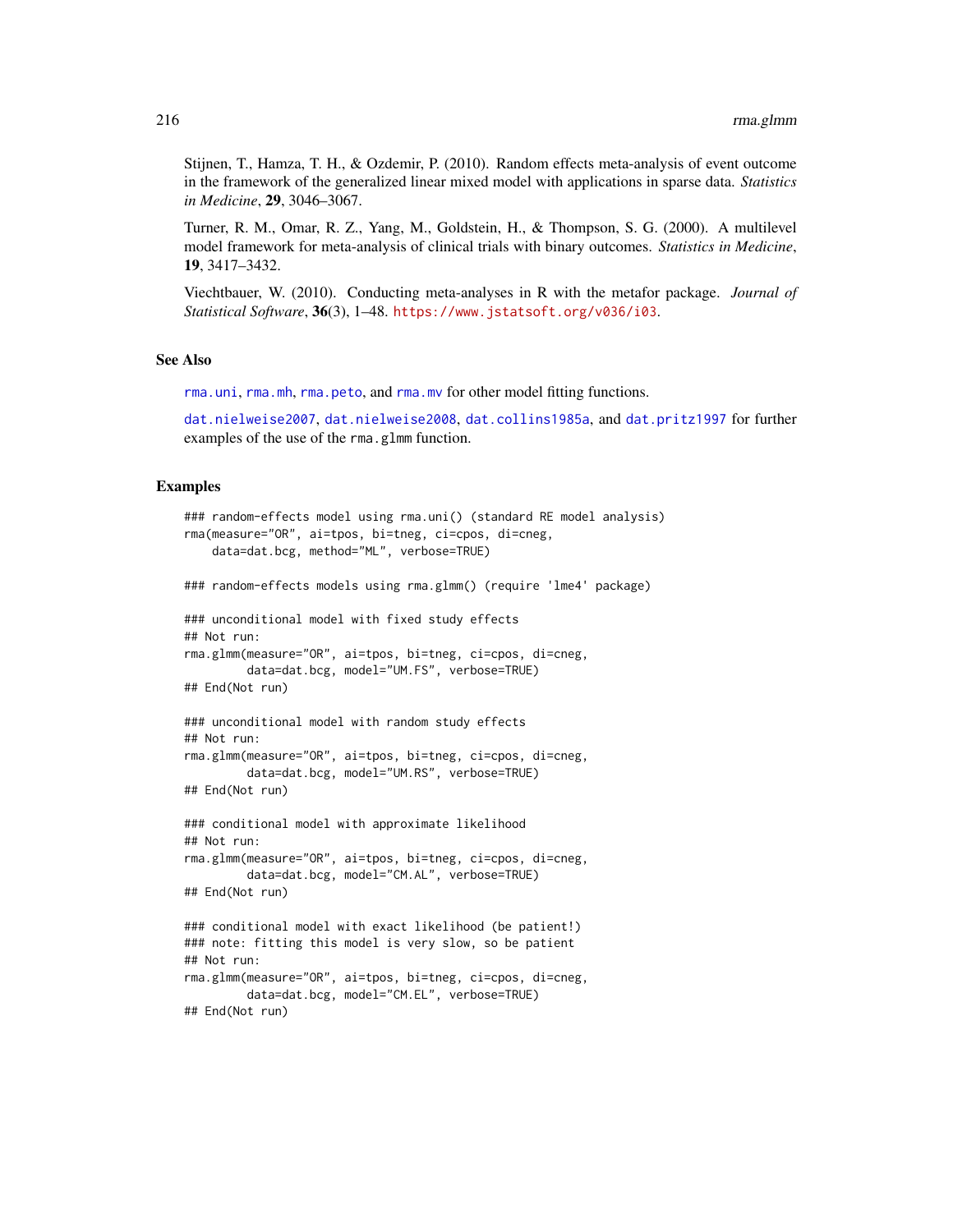<span id="page-216-0"></span>

# Description

Function to fit fixed-effects models to  $2 \times 2$  table and person-time data via the Mantel-Haenszel method. See below and the documentation of the **[metafor-package](#page-3-0)** for more details on these models.

# Usage

```
rma.mh(ai, bi, ci, di, n1i, n2i, x1i, x2i, t1i, t2i,
      measure="OR", data, slab, subset,
      add=1/2, to="only0", drop00=TRUE,
      correct=TRUE, level=95, digits, verbose=FALSE, ...)
```
# Arguments

| ai      | vector to specify the $2 \times 2$ table frequencies (upper left cell). See below and the<br>documentation of the escalc function for more details.                                                                                                                 |
|---------|---------------------------------------------------------------------------------------------------------------------------------------------------------------------------------------------------------------------------------------------------------------------|
| bi      | vector to specify the $2 \times 2$ table frequencies (upper right cell). See below and<br>the documentation of the escalc function for more details.                                                                                                                |
| сi      | vector to specify the $2 \times 2$ table frequencies (lower left cell). See below and the<br>documentation of the escalc function for more details.                                                                                                                 |
| di      | vector to specify the $2 \times 2$ table frequencies (lower right cell). See below and<br>the documentation of the escalc function for more details.                                                                                                                |
| n1i     | vector to specify the group sizes or row totals (first group). See below and the<br>documentation of the escalc function for more details.                                                                                                                          |
| n2i     | vector to specify the group sizes or row totals (second group). See below and<br>the documentation of the escalc function for more details.                                                                                                                         |
| x1i     | vector to specify the number of events (first group). See below and the docu-<br>mentation of the escalc function for more details.                                                                                                                                 |
| x2i     | vector to specify the number of events (second group). See below and the docu-<br>mentation of the escalc function for more details.                                                                                                                                |
| t1i     | vector to specify the total person-times (first group). See below and the docu-<br>mentation of the escalc function for more details.                                                                                                                               |
| t2i     | vector to specify the total person-times (second group). See below and the doc-<br>umentation of the escalc function for more details.                                                                                                                              |
| measure | character string indicating the outcome measure to use for the meta-analysis.<br>Possible options are the risk ratio ("RR"), the odds ratio ("OR"), the risk differ-<br>ence ("RD"), the incidence rate ratio ("IRR"), or the incidence rate difference<br>("IRD"). |
| data    | optional data frame containing the data supplied to the function.                                                                                                                                                                                                   |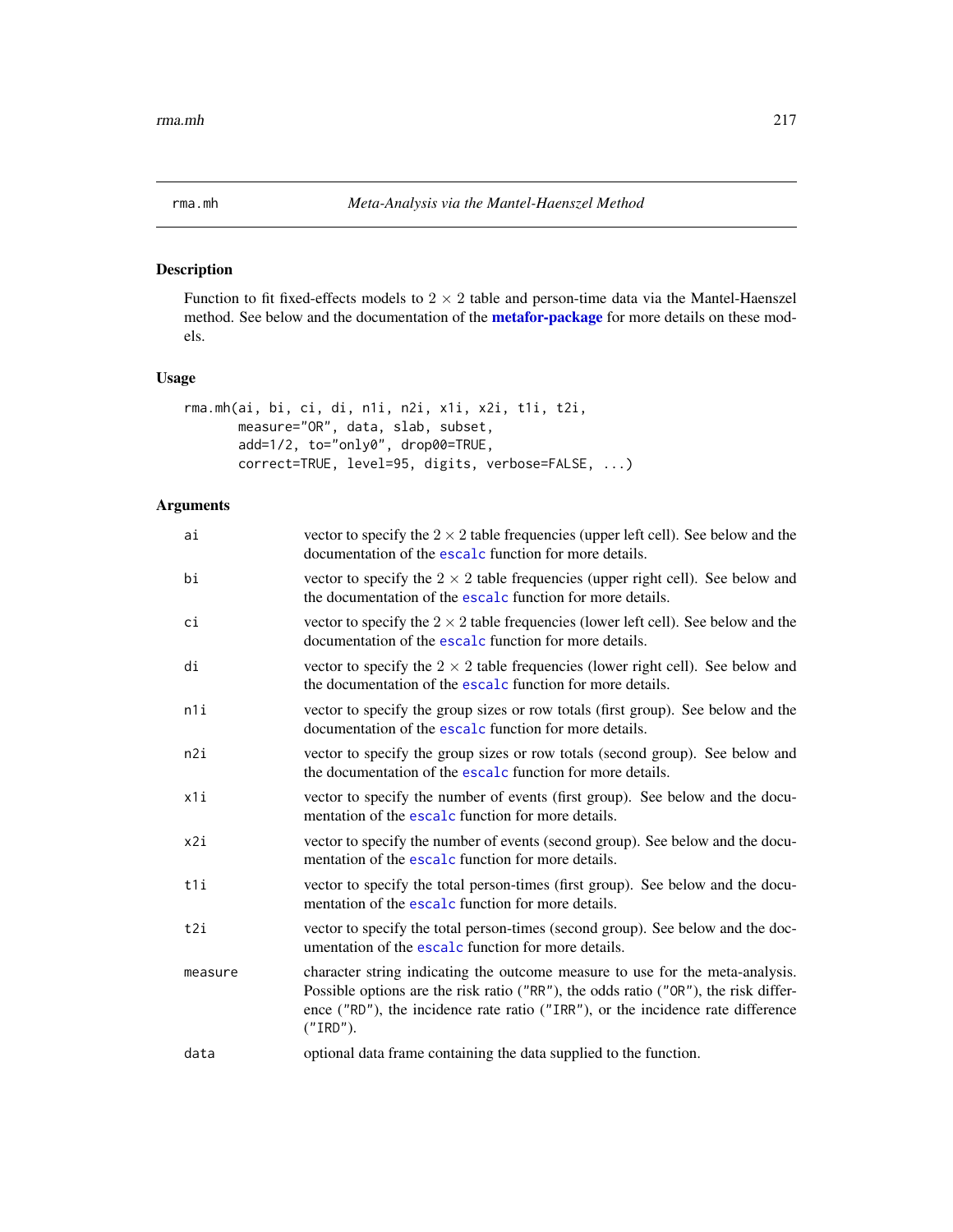| subset<br>optional (logical or numeric) vector indicating the subset of studies that should<br>be used for the analysis.<br>non-negative number indicating the amount to add to zero cells, counts, or fre-<br>add<br>quencies when calculating the observed outcomes of the individual studies. Can<br>also be a vector of two numbers, where the first number is used in the calcu-<br>lation of the observed outcomes and the second number is used when applying<br>the Mantel-Haenszel method. See below and the documentation of the escalc<br>function for more details.<br>character string indicating when the values under add should be added (either<br>to<br>"only0", "all", "if0all", or "none"). Can also be a character vector, where<br>the first string again applies when calculating the observed outcomes and the<br>second string when applying the Mantel-Haenszel method. See below and the<br>documentation of the escalc function for more details.<br>logical indicating whether studies with no cases/events (or only cases) in both<br>drop00<br>groups should be dropped when calculating the observed outcomes (the out-<br>comes for such studies are set to NA). Can also be a vector of two logicals, where<br>the first applies to the calculation of the observed outcomes and the second when<br>applying the Mantel-Haenszel method. See below and the documentation of the<br>escalc function for more details.<br>logical indicating whether to apply a continuity correction when computing the<br>correct<br>Cochran-Mantel-Haenszel test statistic.<br>level<br>numerical value between 0 and 100 specifying the confidence interval level (the<br>default is 95).<br>digits<br>integer specifying the number of decimal places to which the printed results<br>should be rounded (if unspecified, the default is 4).<br>logical indicating whether output should be generated on the progress of the<br>verbose<br>model fitting (the default is FALSE).<br>additional arguments. | slab | optional vector with labels for the $k$ studies. |
|-------------------------------------------------------------------------------------------------------------------------------------------------------------------------------------------------------------------------------------------------------------------------------------------------------------------------------------------------------------------------------------------------------------------------------------------------------------------------------------------------------------------------------------------------------------------------------------------------------------------------------------------------------------------------------------------------------------------------------------------------------------------------------------------------------------------------------------------------------------------------------------------------------------------------------------------------------------------------------------------------------------------------------------------------------------------------------------------------------------------------------------------------------------------------------------------------------------------------------------------------------------------------------------------------------------------------------------------------------------------------------------------------------------------------------------------------------------------------------------------------------------------------------------------------------------------------------------------------------------------------------------------------------------------------------------------------------------------------------------------------------------------------------------------------------------------------------------------------------------------------------------------------------------------------------------------------------------------------------------------------------------------------------|------|--------------------------------------------------|
|                                                                                                                                                                                                                                                                                                                                                                                                                                                                                                                                                                                                                                                                                                                                                                                                                                                                                                                                                                                                                                                                                                                                                                                                                                                                                                                                                                                                                                                                                                                                                                                                                                                                                                                                                                                                                                                                                                                                                                                                                               |      |                                                  |
|                                                                                                                                                                                                                                                                                                                                                                                                                                                                                                                                                                                                                                                                                                                                                                                                                                                                                                                                                                                                                                                                                                                                                                                                                                                                                                                                                                                                                                                                                                                                                                                                                                                                                                                                                                                                                                                                                                                                                                                                                               |      |                                                  |
|                                                                                                                                                                                                                                                                                                                                                                                                                                                                                                                                                                                                                                                                                                                                                                                                                                                                                                                                                                                                                                                                                                                                                                                                                                                                                                                                                                                                                                                                                                                                                                                                                                                                                                                                                                                                                                                                                                                                                                                                                               |      |                                                  |
|                                                                                                                                                                                                                                                                                                                                                                                                                                                                                                                                                                                                                                                                                                                                                                                                                                                                                                                                                                                                                                                                                                                                                                                                                                                                                                                                                                                                                                                                                                                                                                                                                                                                                                                                                                                                                                                                                                                                                                                                                               |      |                                                  |
|                                                                                                                                                                                                                                                                                                                                                                                                                                                                                                                                                                                                                                                                                                                                                                                                                                                                                                                                                                                                                                                                                                                                                                                                                                                                                                                                                                                                                                                                                                                                                                                                                                                                                                                                                                                                                                                                                                                                                                                                                               |      |                                                  |
|                                                                                                                                                                                                                                                                                                                                                                                                                                                                                                                                                                                                                                                                                                                                                                                                                                                                                                                                                                                                                                                                                                                                                                                                                                                                                                                                                                                                                                                                                                                                                                                                                                                                                                                                                                                                                                                                                                                                                                                                                               |      |                                                  |
|                                                                                                                                                                                                                                                                                                                                                                                                                                                                                                                                                                                                                                                                                                                                                                                                                                                                                                                                                                                                                                                                                                                                                                                                                                                                                                                                                                                                                                                                                                                                                                                                                                                                                                                                                                                                                                                                                                                                                                                                                               |      |                                                  |
|                                                                                                                                                                                                                                                                                                                                                                                                                                                                                                                                                                                                                                                                                                                                                                                                                                                                                                                                                                                                                                                                                                                                                                                                                                                                                                                                                                                                                                                                                                                                                                                                                                                                                                                                                                                                                                                                                                                                                                                                                               |      |                                                  |
|                                                                                                                                                                                                                                                                                                                                                                                                                                                                                                                                                                                                                                                                                                                                                                                                                                                                                                                                                                                                                                                                                                                                                                                                                                                                                                                                                                                                                                                                                                                                                                                                                                                                                                                                                                                                                                                                                                                                                                                                                               |      |                                                  |

# Details

# Specifying the Data

When the outcome measure is either the risk ratio (measure="RR"), odds ratio (measure="OR"), or risk difference (measure="RD"), the studies are assumed to provide data in terms of  $2 \times 2$  tables of the form:

|         | outcome 1 | outcome 2 total |     |
|---------|-----------|-----------------|-----|
| group 1 | ai        | hi              | n1i |
| group 2 | сi        | di              | n2i |

where ai, bi, ci, and di denote the cell frequencies and n1i and n2i the row totals. For example, in a set of randomized clinical trials (RCTs) or cohort studies, group 1 and group 2 may refer to the treatment (exposed) and placebo/control (not exposed) group, with outcome 1 denoting some event of interest (e.g., death) and outcome 2 its complement. In a set of case-control studies, group 1 and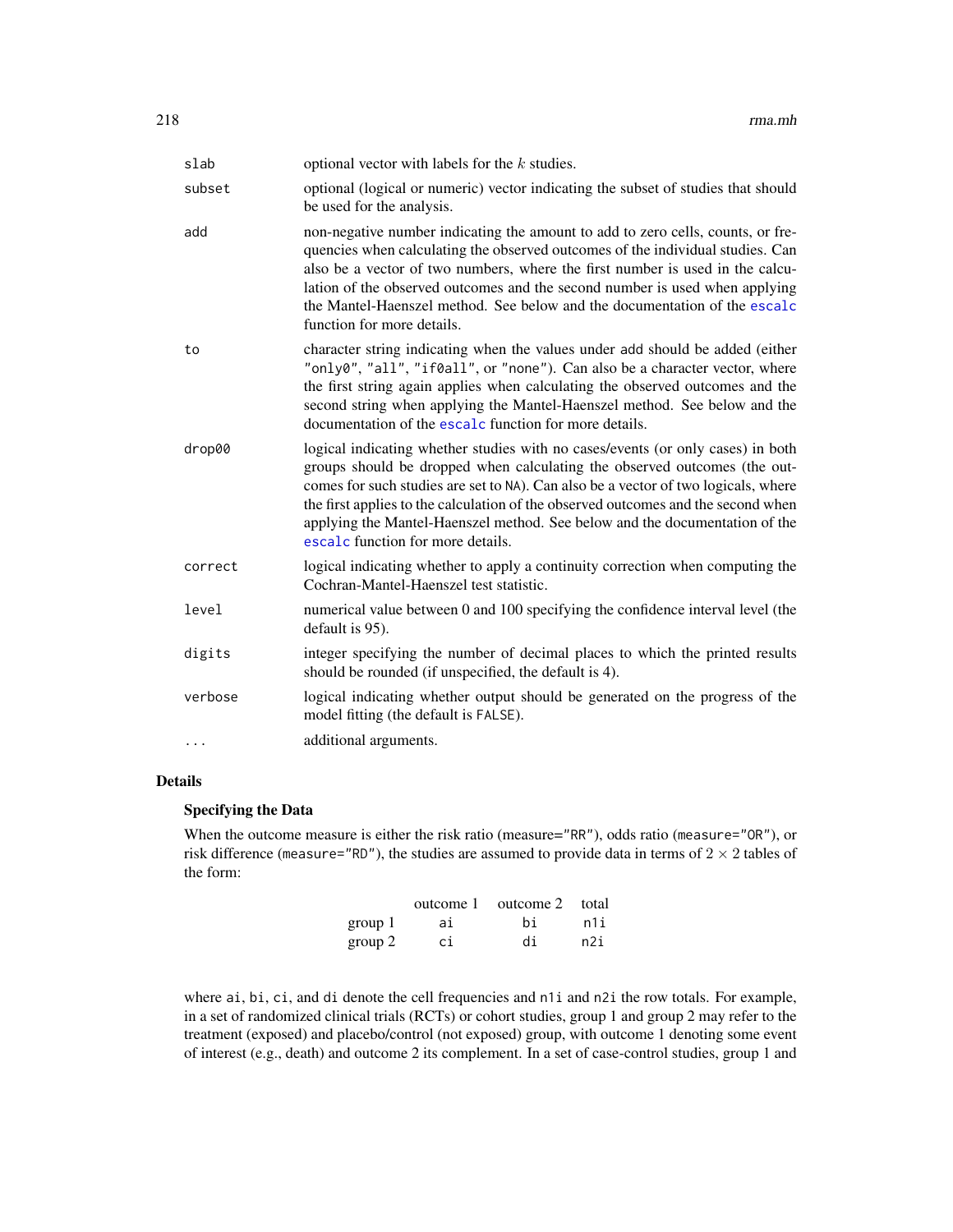group 2 may refer to the group of cases and the group of controls, with outcome 1 denoting, for example, exposure to some risk factor and outcome 2 non-exposure. For these outcome measures, one needs to specify either ai, bi, ci, and di or alternatively ai, ci, n1i, and n2i.

Alternatively, when the outcome measure is the incidence rate ratio (measure="IRR") or the incidence rate difference (measure="IRD"), the studies are assumed to provide data in terms of tables of the form:

|         | events | person-time |
|---------|--------|-------------|
| group 1 | x1i    | t1i         |
| group 2 | x2i    | t2i         |

where x1i and x2i denote the number of events in the first and the second group, respectively, and t1i and t2i the corresponding total person-times at risk.

## Mantel-Haenszel Method

An approach for aggregating table data of these types was suggested by Mantel and Haenszel (1959) and later extended by various authors (see references). The Mantel-Haenszel method provides a weighted estimate under a fixed-effects model. The method is particularly advantageous when aggregating a large number of studies with small sample sizes (the so-called sparse data or increasing strata case).

When analyzing odds ratios, the Cochran-Mantel-Haenszel (CMH) test (Cochran, 1954; Mantel  $\&$ Haenszel, 1959) and Tarone's test for heterogeneity (Tarone, 1985) are also provided (by default, the CMH test statistic is computed with the continuity correction; this can be switched off with correct=FALSE). When analyzing incidence rate ratios, the Mantel-Haenszel (MH) test (Rothman et al., 2008) for person-time data is also provided (again, the correct argument controls whether the continuity correction is applied). When analyzing risk ratios, odds ratios, or incidence rate ratios, the printed results are given both in terms of the log and the raw units (for easier interpretation).

### Observed Outcomes of the Individual Studies

The Mantel-Haenszel method itself does not require the calculation of the observed outcomes of the individual studies (e.g., the observed odds or incidence rate ratios of the  $k$  studies) and directly makes use of the table/event counts. Zero cells/events are not a problem (except in extreme cases, such as when one of the two outcomes never occurs in any of the  $2 \times 2$  tables or when there are no events for one of the two groups in any of the tables). Therefore, it is unnecessary to add some constant to the cell/event counts when there are zero cells/events.

However, for plotting and various other functions, it is necessary to calculate the observed outcomes for the k studies. Here, zero cells/events can be problematic, so adding a constant value to the cell/event counts ensures that all  $k$  values can be calculated. The add and to arguments are used to specify what value should be added to the cell/event counts and under what circumstances when calculating the observed outcomes and when applying the Mantel-Haenszel method. Similarly, the drop00 argument is used to specify how studies with no cases/events (or only cases) in both groups should be handled. The documentation of the [escalc](#page-92-0) function explains how the add, to, and drop00 arguments work. If only a single value for these arguments is specified (as per default), then these values are used when calculating the observed outcomes and no adjustment to the cell/event counts is made when applying the Mantel-Haenszel method. Alternatively, when specifying two values for these arguments, the first value applies when calculating the observed outcomes and the second value when applying the Mantel-Haenszel method.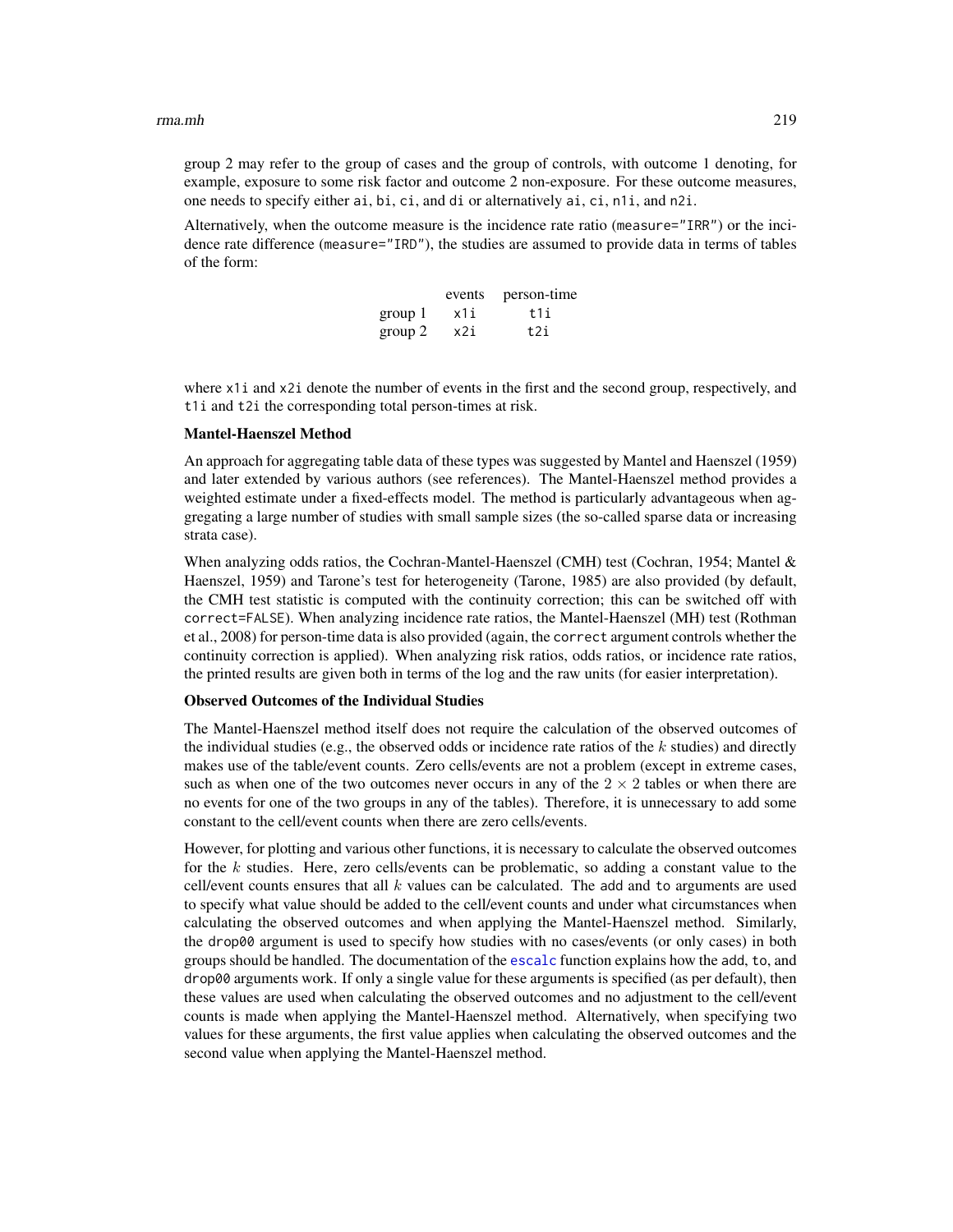Note that drop00 is set to TRUE by default. Therefore, the observed outcomes for studies where ai=ci=0 or bi=di=0 or studies where x1i=x2i=0 are set to NA. When applying the Mantel-Haenszel method, such studies are not explicitly dropped (unless the second value of drop00 argument is also set to TRUE), but this is practically not necessary, as they do not actually influence the results (assuming no adjustment to the cell/event counts are made when applying the Mantel-Haenszel method).

# Value

An object of class  $c("rma.mh", "rma")$ . The object is a list containing the following components:

| beta      | aggregated log risk ratio, log odds ratio, risk difference, log rate ratio, or rate<br>difference.                       |
|-----------|--------------------------------------------------------------------------------------------------------------------------|
| se        | standard error of the aggregated value.                                                                                  |
| zval      | test statistics of the aggregated value.                                                                                 |
| pval      | p-value for the test statistic.                                                                                          |
| ci.lb     | lower bound of the confidence interval.                                                                                  |
| ci.ub     | upper bound of the confidence interval.                                                                                  |
| QE        | test statistic for the test of heterogeneity.                                                                            |
| QEp       | p-value for the test of heterogeneity.                                                                                   |
| MH        | Cochran-Mantel-Haenszel test statistic (measure="0R") or Mantel-Haenszel test<br>statistic (measure="IRR").              |
| MHp       | corresponding p-value.                                                                                                   |
| TA        | Tarone's heterogeneity test statistic (only when measure="OR").                                                          |
| TAp       | corresponding p-value (only when measure="OR").                                                                          |
| k         | number of tables included in the analysis.                                                                               |
| yi, vi    | the vector of outcomes and corresponding sampling variances.                                                             |
| fit.stats | a list with the log-likelihood, deviance, AIC, BIC, and AICc values under the<br>unrestricted and restricted likelihood. |
| $\ddotsc$ | some additional elements/values.                                                                                         |

# Methods

The results of the fitted model are formatted and printed with the [print.rma.mh](#page-180-0) function. If fit statistics should also be given, use [summary.rma](#page-180-0) (or use the [fitstats.rma](#page-108-0) function to extract them).

The [residuals.rma](#page-204-0), [rstandard.rma.mh](#page-204-1), and [rstudent.rma.mh](#page-204-1) functions extract raw and standardized residuals. Leave-one-out diagnostics can be obtained with [leave1out.rma.mh](#page-147-0).

Forest, funnel, radial, L'Abbé, and Baujat plots can be obtained with [forest.rma](#page-119-0), [funnel.rma](#page-129-0), [radial.rma](#page-191-0), [labbe.rma](#page-144-0), and [baujat](#page-18-0). The [qqnorm.rma.mh](#page-188-0) function provides normal QQ plots of the standardized residuals. One can also just call plot. rma.mh on the fitted model object to obtain various plots at once.

A cumulative meta-analysis (i.e., adding one observation at a time) can be obtained with [cumul.rma.mh](#page-32-0). Other extractor functions include [coef.rma](#page-24-0), [vcov.rma](#page-264-0), [logLik.rma](#page-108-0), [deviance.rma](#page-108-0), [AIC.rma](#page-108-0), and [BIC.rma](#page-108-0).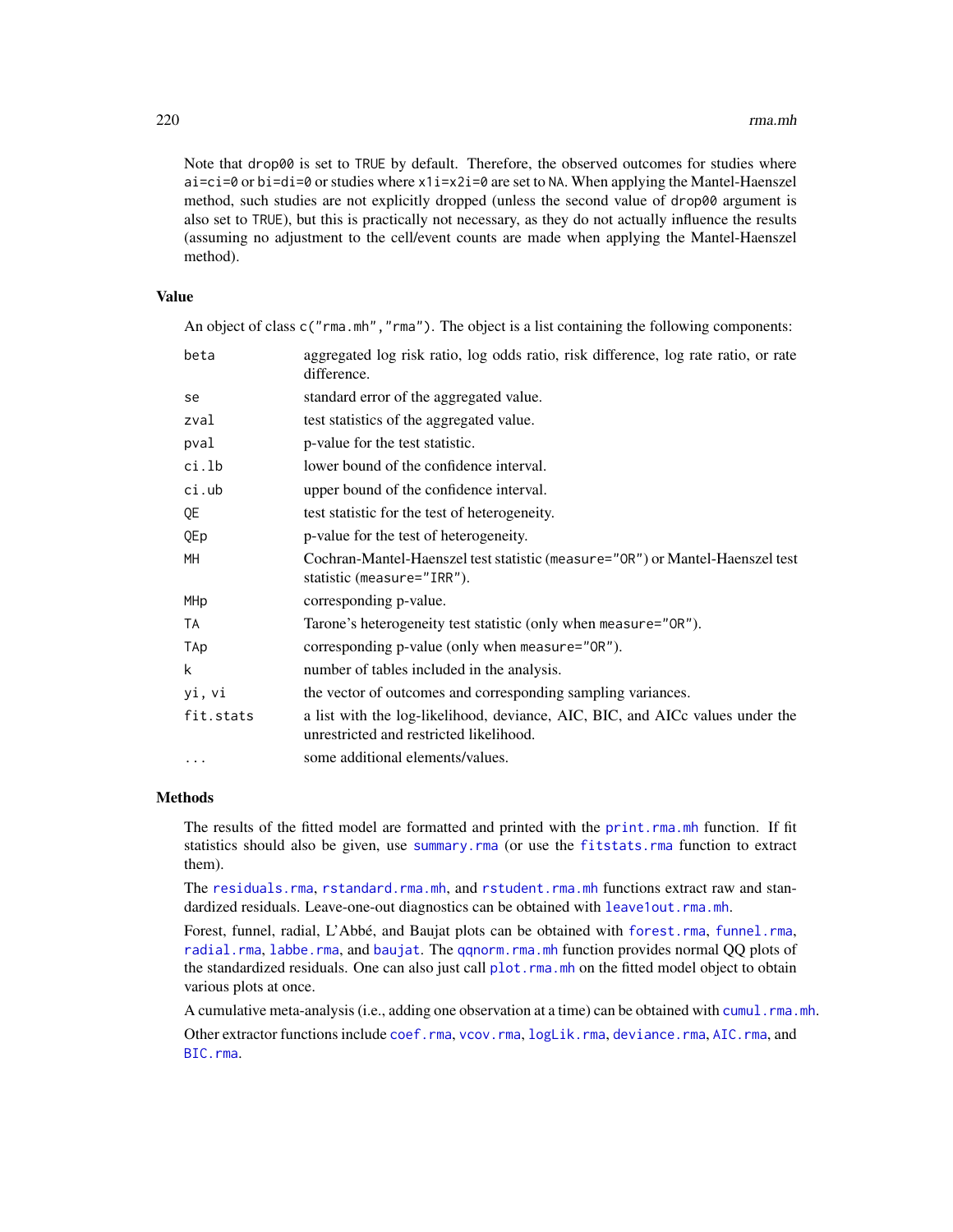#### rma.mv 221

#### Author(s)

Wolfgang Viechtbauer <wvb@metafor-project.org> <http://www.metafor-project.org/>

#### References

Cochran, W. G. (1954). Some methods for strengthening the common  $\chi^2$  tests. *Biometrics*, 10, 417–451.

Greenland, S., & Robins, J. M. (1985). Estimation of a common effect parameter from sparse follow-up data. *Biometrics*, 41, 55–68.

Mantel, N., & Haenszel, W. (1959). Statistical aspects of the analysis of data from retrospective studies of disease. *Journal of the National Cancer Institute*, 22, 719–748.

Nurminen, M. (1981). Asymptotic efficiency of general noniterative estimators of common relative risk. *Biometrika*, 68, 525–530.

Robins, J., Breslow, N., & Greenland, S. (1986). Estimators of the Mantel-Haenszel variance consistent in both sparse data and large-strata limiting models. *Biometrics*, 42, 311–323.

Rothman, K. J., Greenland, S., & Lash, T. L. (2008). *Modern epidemiology* (3rd ed.). Philadelphia: Lippincott Williams & Wilkins.

Sato, T., Greenland, S., & Robins, J. M. (1989). On the variance estimator for the Mantel-Haenszel risk difference. *Biometrics*, 45, 1323–1324.

Tarone, R. E. (1981). On summary estimators of relative risk. *Journal of Chronic Diseases*, 34, 463–468.

Tarone, R. E. (1985). On heterogeneity tests based on efficient scores. *Biometrika*, 72, 91–95.

Viechtbauer, W. (2010). Conducting meta-analyses in R with the metafor package. *Journal of Statistical Software*, 36(3), 1–48. <https://www.jstatsoft.org/v036/i03>.

# See Also

[rma.uni](#page-235-0), [rma.glmm](#page-208-0), [rma.peto](#page-232-0), and [rma.mv](#page-220-0) for other model fitting functions.

#### Examples

### meta-analysis of the (log) odds ratios using the Mantel-Haenszel method rma.mh(measure="OR", ai=tpos, bi=tneg, ci=cpos, di=cneg, data=dat.bcg)

### meta-analysis of the (log) risk ratios using the Mantel-Haenszel method rma.mh(measure="RR", ai=tpos, bi=tneg, ci=cpos, di=cneg, data=dat.bcg)

<span id="page-220-0"></span>rma.mv *Meta-Analysis via Multivariate/Multilevel Linear (Mixed-Effects) Models*

#### **Description**

Function to fit meta-analytic multivariate/multilevel fixed- and random/mixed-effects models with or without moderators via linear (mixed-effects) models. See below and the documentation of the [metafor-package](#page-3-0) for more details on these models.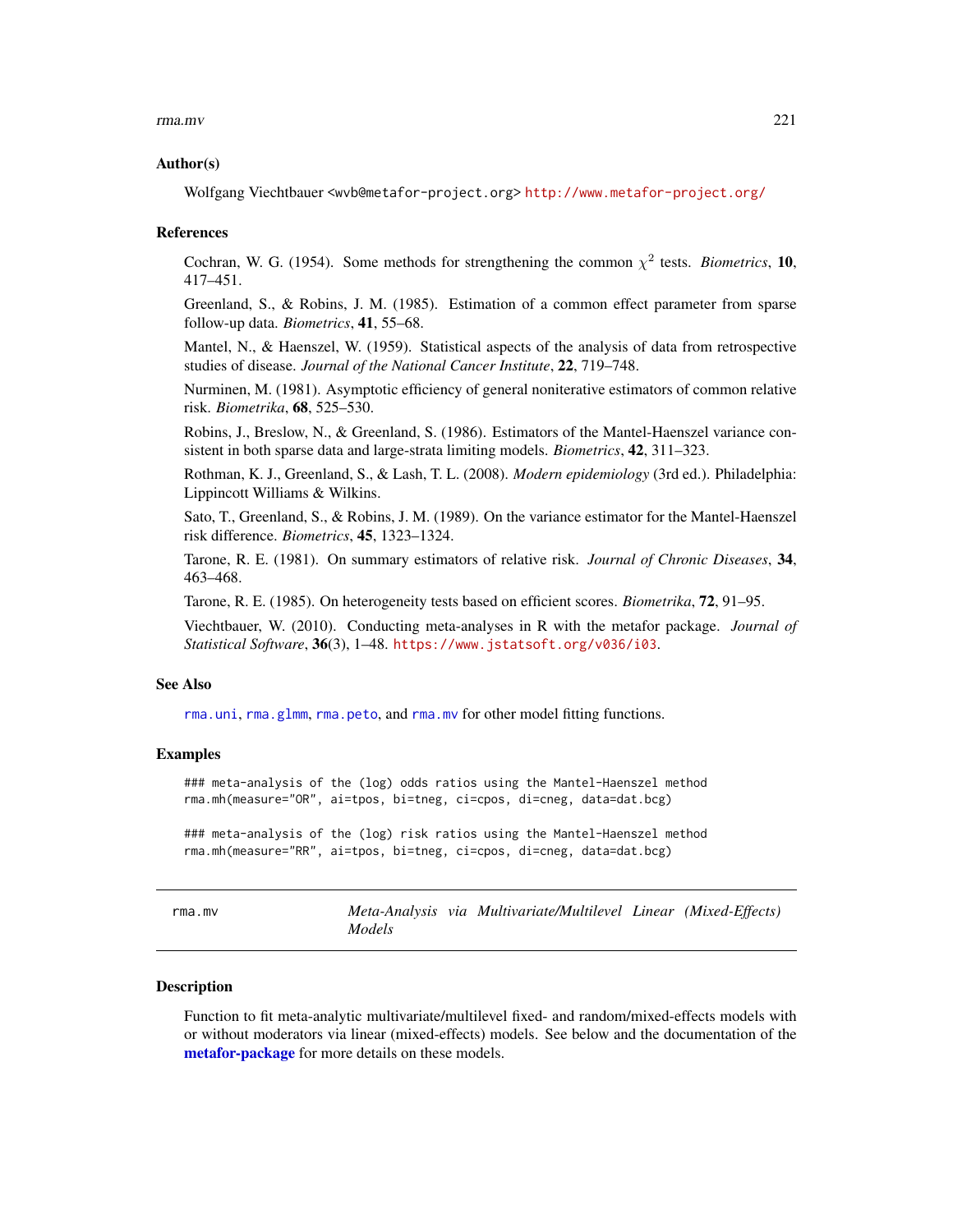# Usage

```
rma.mv(yi, V, W, mods, random, struct="CS", intercept=TRUE,
      data, slab, subset, method="REML", test="z",
      level=95, digits, btt, R, Rscale="cor",
      sigma2, tau2, rho, gamma2, phi, sparse=FALSE, verbose=FALSE, control, ...)
```
# Arguments

| уi        | vector of length $k$ with the observed effect sizes or outcomes. See 'Details'.                                                                                                                                                                                                                                                                                                                                                                                                                                                                                                                                                   |
|-----------|-----------------------------------------------------------------------------------------------------------------------------------------------------------------------------------------------------------------------------------------------------------------------------------------------------------------------------------------------------------------------------------------------------------------------------------------------------------------------------------------------------------------------------------------------------------------------------------------------------------------------------------|
| V         | vector of length k with the corresponding sampling variances or a $k \times k$ variance-<br>covariance matrix of the sampling errors. See 'Details'.                                                                                                                                                                                                                                                                                                                                                                                                                                                                              |
| W         | optional argument to specify a vector of length $k$ with user-defined weights or a<br>$k \times k$ user-defined weight matrix. See 'Details'.                                                                                                                                                                                                                                                                                                                                                                                                                                                                                     |
| mods      | optional argument to include one or more moderators in the model. A single<br>moderator can be given as a vector of length $k$ specifying the values of the<br>moderator. Multiple moderators are specified by giving a matrix with $k$ rows<br>and as many columns as there are moderator variables. Alternatively, a model<br>formula can be used to specify the model. See 'Details'.                                                                                                                                                                                                                                          |
| random    | either a single one-sided formula or list of one-sided formulas to specify the<br>random-effects structure of the model. See 'Details'.                                                                                                                                                                                                                                                                                                                                                                                                                                                                                           |
| struct    | character string to specify the variance structure of an $\sim$ inner   outer formula<br>in the random argument. Either "CS" for compound symmetry, "HCS" for het-<br>eroscedastic compound symmetry, "UN" for an unstructured variance-covariance<br>matrix, "ID" for a scaled identity matrix, "DIAG" for a diagonal matrix, "AR"<br>for an AR(1) autoregressive structure, "HAR" for a heteroscedastic AR(1) au-<br>toregressive structure, "CAR" for a continuous-time autoregressive structure, or<br>one of "SPEXP", "SPGAU", "SPLIN", "SPRAT", or "SPSPH" for one of the spatial<br>correlation structures. See 'Details'. |
| intercept | logical indicating whether an intercept should be added to the model (the default<br>is TRUE). Ignored when mods is a formula.                                                                                                                                                                                                                                                                                                                                                                                                                                                                                                    |
| data      | optional data frame containing the data supplied to the function.                                                                                                                                                                                                                                                                                                                                                                                                                                                                                                                                                                 |
| slab      | optional vector with labels for the $k$ outcomes/studies.                                                                                                                                                                                                                                                                                                                                                                                                                                                                                                                                                                         |
| subset    | optional (logical or numeric) vector indicating the subset of studies (or more<br>precisely, rows of the dataset) that should be used for the analysis.                                                                                                                                                                                                                                                                                                                                                                                                                                                                           |
| method    | character string specifying whether the model should be fitted via maximum-<br>likelihood ("ML") or via restricted maximum-likelihood ("REML") estimation.<br>Default is "REML".                                                                                                                                                                                                                                                                                                                                                                                                                                                  |
| test      | character string specifying how test statistics and confidence intervals for the<br>fixed effects should be computed. By default (test="z"), Wald-type tests and<br>CIs are obtained, which are based on a standard normal distribution. When<br>test="t", a t-distribution is used instead. See 'Details'.                                                                                                                                                                                                                                                                                                                       |
| level     | numerical value between 0 and 100 specifying the confidence interval level (the<br>default is 95).                                                                                                                                                                                                                                                                                                                                                                                                                                                                                                                                |
| digits    | integer specifying the number of decimal places to which the printed results<br>should be rounded (if unspecified, the default is 4).                                                                                                                                                                                                                                                                                                                                                                                                                                                                                             |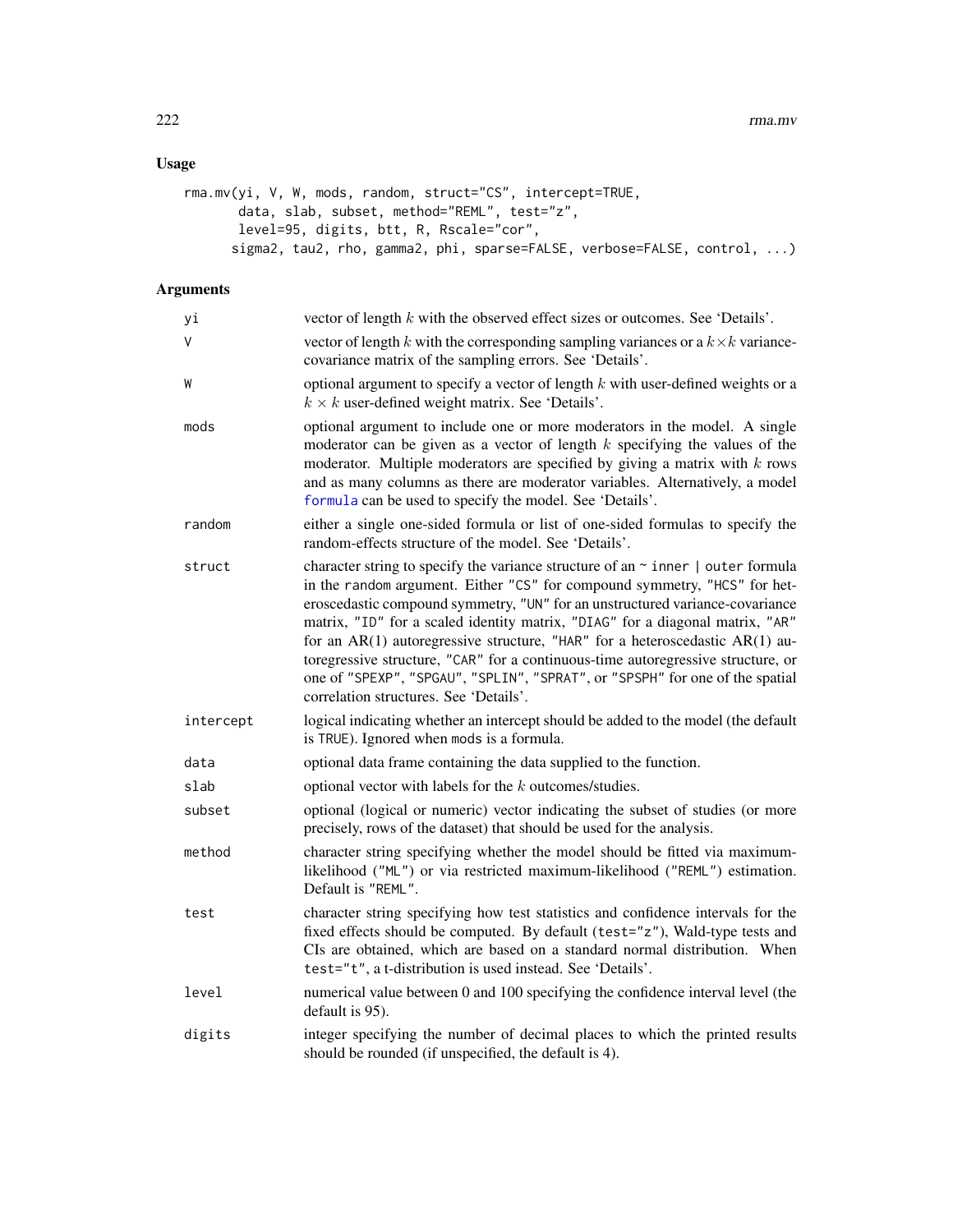| btt      | optional vector of indices specifying which coefficients to include in the om-<br>nibus test of moderators. Can also be a string to grep for. See 'Details'.                                                                                                                                                                                                                                                                                       |
|----------|----------------------------------------------------------------------------------------------------------------------------------------------------------------------------------------------------------------------------------------------------------------------------------------------------------------------------------------------------------------------------------------------------------------------------------------------------|
| R        | an optional named list of known correlation matrices corresponding to (some of)<br>the components specified via the random argument. See 'Details'.                                                                                                                                                                                                                                                                                                |
| Rscale   | character string, integer, or logical indicating how matrices specified via the R<br>argument should be scaled. See 'Details'.                                                                                                                                                                                                                                                                                                                     |
| sigma2   | optional numerical vector (of the same length as the number of random inter-<br>cept components specified via the random argument) to fix the corresponding<br>$\sigma^2$ value(s). A specific $\sigma^2$ value can be fixed by setting the corresponding ele-<br>ment of this argument to the desired value. A specific $\sigma^2$ value will be estimated<br>if the corresponding element is set equal to NA. See 'Details'.                     |
| tau2     | optional numerical value (for struct="CS", "AR", "CAR", or a spatial correla-<br>tion structure) or vector (for struct="HCS", "UN", or "HAR") to fix the amount<br>of (residual) heterogeneity for the levels of the inner factor corresponding to an<br>$\sim$ inner   outer formula specified in the random argument. A numeric value<br>fixes a particular $\tau^2$ value, while NA means that the value should be estimated.<br>See 'Details'. |
| rho      | optional numerical value (for struct="CS", "HCS", "AR", "HAR", "CAR", or a<br>spatial correlation structure) or vector (for struct="UN") to fix the correlation<br>between the levels of the inner factor corresponding to an ~ inner   outer for-<br>mula specified in the random argument. A numeric value fixes a particular $\rho$<br>value, while NA means that the value should be estimated. See 'Details'.                                 |
| gamma2   | as tau2 argument, but for a second $\sim$ inner   outer formula specified in the<br>random argument. See 'Details'.                                                                                                                                                                                                                                                                                                                                |
| phi      | as rho argument, but for a second $\sim$ inner   outer formula specified in the<br>random argument. See 'Details'.                                                                                                                                                                                                                                                                                                                                 |
| sparse   | logical indicating whether the function should use sparse matrix objects to the<br>extent possible (can speed up model fitting substantially for certain models). See<br>'Note'.                                                                                                                                                                                                                                                                   |
| verbose  | logical indicating whether output should be generated on the progress of the<br>model fitting (the default is FALSE). Can also be an integer. Values > 1 generate<br>more verbose output. See 'Note'.                                                                                                                                                                                                                                              |
| control  | optional list of control values for the estimation algorithms. If unspecified, de-<br>fault values are defined inside the function. See 'Note'.                                                                                                                                                                                                                                                                                                    |
| $\cdots$ | additional arguments.                                                                                                                                                                                                                                                                                                                                                                                                                              |

# Details

# Specifying the Data

The function can be used in conjunction with any of the usual effect size or outcome measures used in meta-analyses (e.g., log risk ratios, log odds ratios, risk differences, mean differences, standardized mean differences, raw correlation coefficients, correlation coefficients transformed with Fisher's r-to-z transformation, and so on). Simply specify the observed outcomes via the yi argument and the corresponding sampling variances via the V argument. In case the sampling errors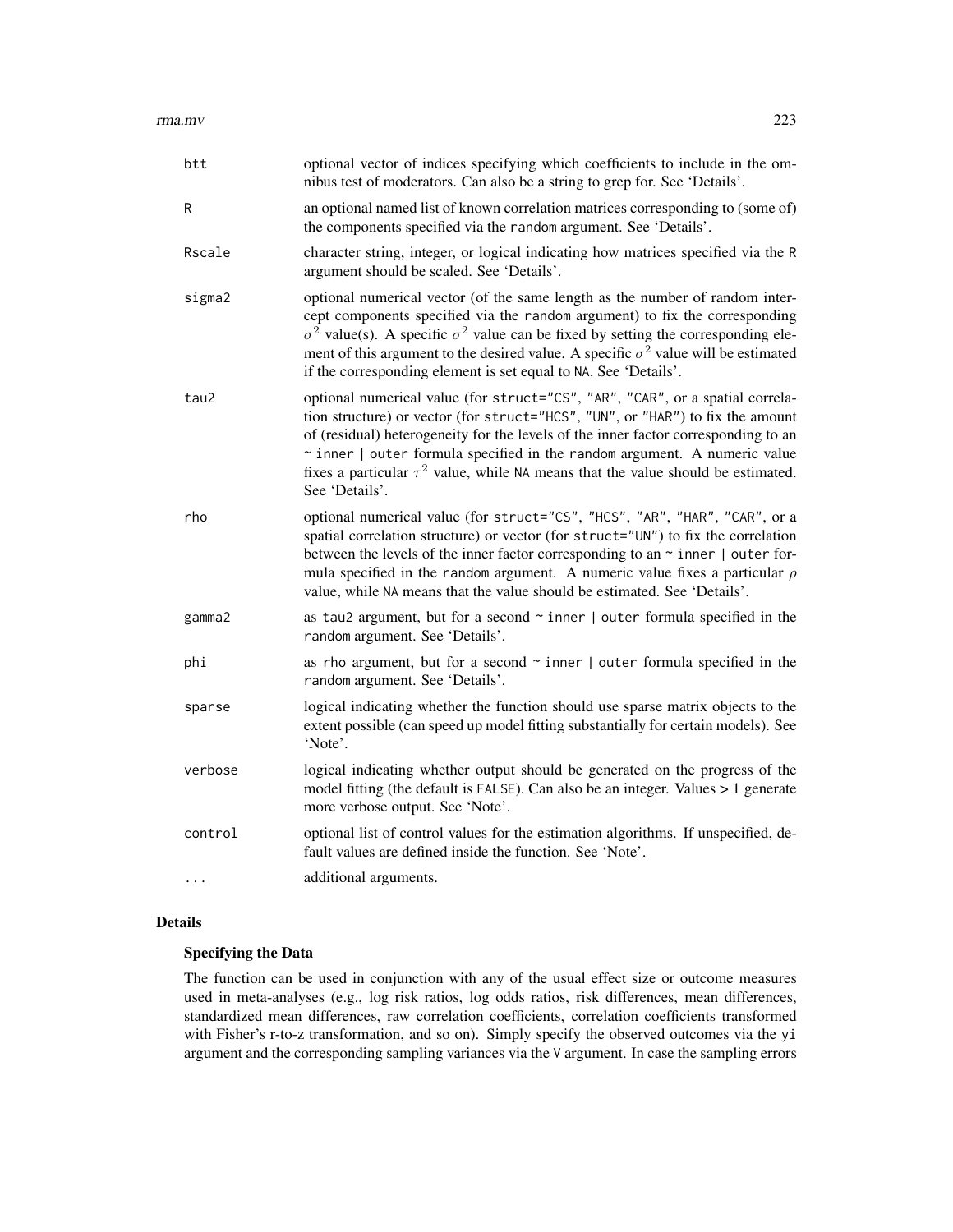are correlated, then one can specify the entire variance-covariance matrix of the sampling errors via the V argument.

The [escalc](#page-92-0) function can be used to compute a wide variety of effect size and outcome measures (and the corresponding sampling variances) based on summary statistics. Equations for computing the covariance between sampling errors for a variety of different effect size or outcome measures can be found, for example, in Gleser and Olkin (2009). For raw and Fisher's r-to-z transformed correlations, one can find suitable equations, for example, in Steiger (1980).

## Specifying Fixed Effects

With  $\text{rma.mv}(yi,V)$ , a fixed-effects model is fitted to the data (note: arguments struct, sigma2, tau2, rho, gamma2, phi, R, and Rscale are not relevant then and are ignored). The model is then simply given by  $y \sim N(1\beta_0, V)$ , where y is the (column) vector with the observed effect sizes or outcomes, 1 is a column vector of 1's,  $\beta_0$  is the (average) true effect size or outcome, and V is the variance-covariance matrix of the sampling errors (if a vector of sampling variances is provided via the  $V$  argument, then  $V$  is assumed to be diagonal).

One or more moderators can be included in the model via the mods argument. A single moderator can be given as a (row or column) vector of length  $k$  specifying the values of the moderator. Multiple moderators are specified by giving an appropriate model matrix (i.e.,  $X$ ) with  $k$  rows and as many columns as there are moderator variables (e.g., mods = cbind(mod1,mod2,mod3), where mod1, mod2, and mod3 correspond to the names of the variables for the three moderator variables). The intercept is added to the model matrix by default unless intercept=FALSE.

Alternatively, one can use the standard [formula](#page-0-0) syntax to specify the model. In this case, the mods argument should be set equal to a one-sided formula of the form mods  $= \infty$  model (e.g., mods  $=$   $\sim$  mod1 + mod2 + mod3). Interactions, polynomial terms, and factors can be easily added to the model in this manner. When specifying a model formula via the mods argument, the intercept argument is ignored. Instead, the inclusion/exclusion of the intercept is controlled by the specified formula (e.g., mods =  $\sim$  mod1 + mod2 + mod3 -1 would lead to the removal of the intercept). One can also directly specify moderators via the yi argument (e.g., rma.mv(yi  $\sim$  mod1 + mod2 + mod3, V)). In that case, the mods argument is ignored and the inclusion/exclusion of the intercept again is controlled by the specified formula.

With moderators included, the model is then given by  $y \sim N(X\beta, V)$ , where X denotes the model matrix containing the moderator values (and possibly the intercept) and  $\beta$  is a column vector containing the corresponding model coefficients. The model coefficients (i.e.,  $\beta$ ) are then estimated with  $b = (X'WX')^{-1}X'Wy$ , where  $W = V^{-1}$  is the weight matrix. With the W argument, one can also specify user-defined weights (or a weight matrix).

#### Specifying Random Effects

One can fit random/mixed-effects models to the data by specifying the desired random effects structure via the random argument. The random argument is either a single one-sided formula or a list of one-sided formulas. One formula type that can be specified via this argument is of the form random  $= \sim 1$  | id. Such a formula adds random effects/intercepts corresponding to the grouping variable/factor id to the model. Effects or outcomes with the same value/level of the id variable/factor receive the same random effect, while effects or outcomes with different values/levels of the id variable/factor are assumed to be independent. The variance component corresponding to such a formula is denoted by  $\sigma^2$ . An arbitrary number of such formulas can be specified as a list of formulas (e.g., random = list(~ 1 | id1,~1 | id2)), with variance components  $\sigma_1^2$ ,  $\sigma_2^2$ , and so on. Nested random effects of this form can also be added using random =  $\sim 1$  | id1/id2, which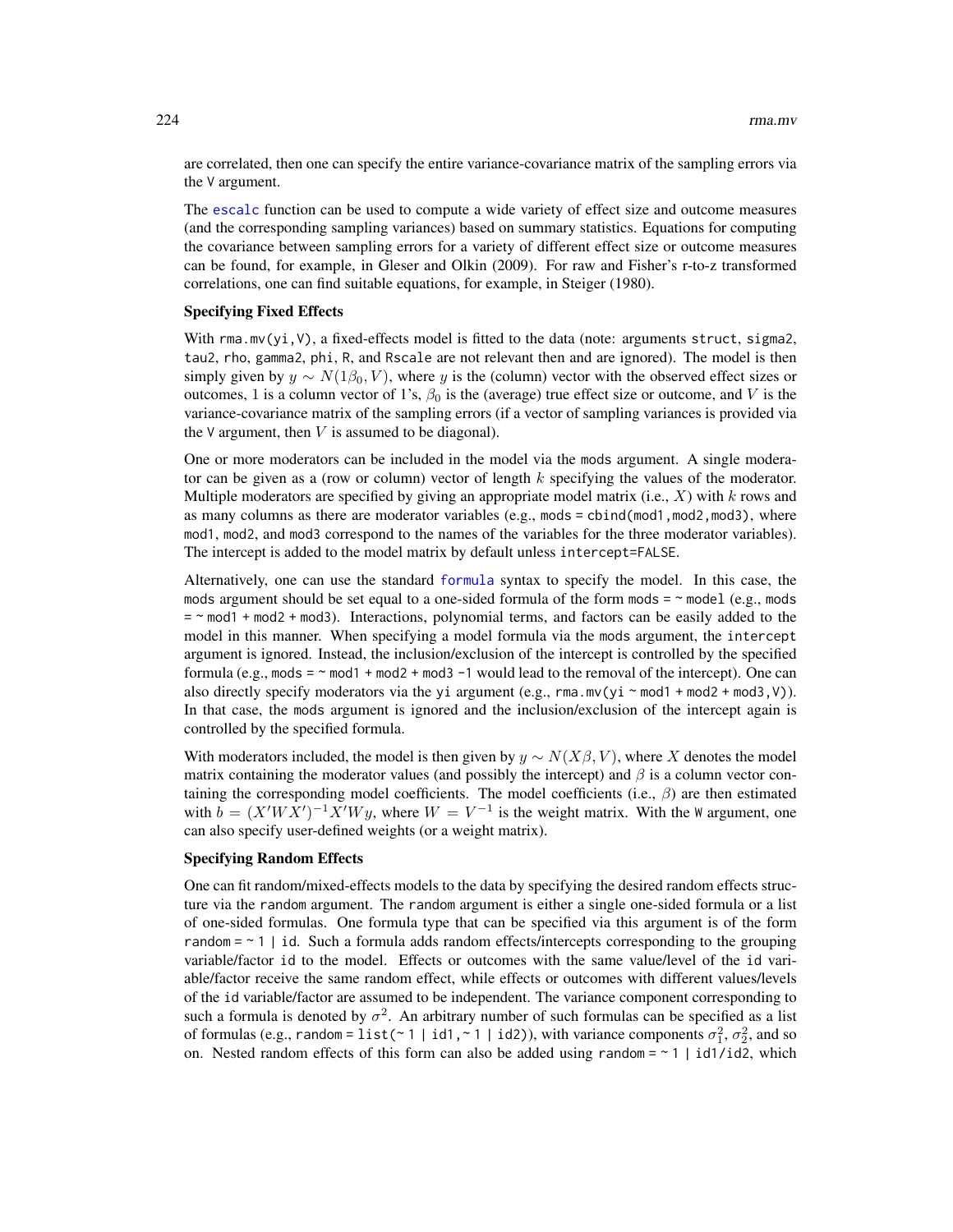#### rma.mv 225

adds random effects/intercepts for each level of id1 and random effects/intercepts for each level of id2 within id1.

Random effects of this form are useful to model clustering (and hence non-independence) induced by a multilevel structure in the data (e.g., effects derived from the same paper, lab, research group, or species may be more similar to each other than effects derived from different papers, labs, research groups, or species). See, for example, Konstantopoulos (2011) and Nakagawa and Santos (2012) for more details.

See [dat.konstantopoulos2011](#page-66-0) for an example analysis with multilevel meta-analytic data.

In addition or alternatively to specifying one or multiple  $\sim$  1 | id terms, the random argument can also contain a formula of the form ~ inner | outer. Effects or outcomes with different values/levels of the outer grouping variable/factor are assumed to be independent, while effects or outcomes with the same value/level of the outer grouping variable/factor share correlated random effects corresponding to the levels of the inner grouping variable/factor (note that the inner grouping variable must either be a factor or a character variable). The struct argument is used to specify the variance structure corresponding to the inner variable/factor. With struct="CS", a compound symmetric structure is assumed (i.e., a single variance component  $\tau^2$  corresponding to all values/levels of the inner variable/factor and a single correlation coefficient  $\rho$  for the correlation between the different values/levels). With struct="HCS", a heteroscedastic compound symmetric structure is assumed (with variance components  $\tau_1^2$ ,  $\tau_2^2$ , and so on, corresponding to the values/levels of the inner variable/factor and a single correlation coefficient  $\rho$  for the correlation between the different values/levels). With struct="UN", an unstructured variance-covariance matrix is assumed (with variance components  $\tau_1^2$ ,  $\tau_2^2$ , and so on, corresponding to the values/levels of the inner variable/factor and correlation coefficients  $\rho_{12}$ ,  $\rho_{13}$ ,  $\rho_{23}$ , and so on, for the various combinations of the values/levels of the inner variable/factor). For example, for an inner grouping variable/factor with four levels, the three structures correspond to variance-covariance matrices of the form:

| struct="CS"                                                                                                        | struct="HCS"                                                                                                                                                                                                                                                | struct="UN"                                                                                                                                                                                                           |
|--------------------------------------------------------------------------------------------------------------------|-------------------------------------------------------------------------------------------------------------------------------------------------------------------------------------------------------------------------------------------------------------|-----------------------------------------------------------------------------------------------------------------------------------------------------------------------------------------------------------------------|
| $\rho\tau^2$<br>$\varrho\tau^2$<br>οτ-<br>$\tau^2$<br>$\varrho\tau^2$<br>$\rho\tau^2$<br>$\tau^2$<br>οτ"<br>$\tau$ | $\tau_1^2$<br>$\rho\tau_1\tau_2$<br>$\rho\tau_1\tau_4$<br>$\rho\tau_1\tau_2$<br>$\tau_{2}^{2}$<br>$\rho\tau_2\tau_3$<br>$\rho\tau_2\tau_4$<br>$\tau$ $\tilde{z}$<br>$\rho{\tau}_\text{\tiny 3}{\tau}_\text{\tiny 4}$<br>$\tau_4^{\scriptscriptstyle\prime}$ | $\tau_1^2$<br>$\rho_{13}\tau_1\tau_3$ $\rho_{14}\tau_1\tau_4$<br>$\rho_{12}\tau_1\tau_2$<br>$\tau_{\tilde{2}}$<br>$\rho_{23}\tau_2\tau_3$<br>$\rho_{24}\tau_2\tau_4$<br>$\tau$ $\tilde{z}$<br>$\rho_{34}\tau_3\tau_4$ |

Structures struct="ID" and struct="DIAG" are just like struct="CS" and struct="HCS", respectively, except that  $\rho$  is automatically set to 0, so that we either get a scaled identity matrix or a diagonal matrix.

With the outer factor corresponding to a study identification variable and the inner factor corresponding to a variable indicating the treatment type or study arm, such a random effects component could be used to estimate how strongly different true effects or outcomes within the same study are correlated and/or whether the amount of heterogeneity differs across different treatment types/arms. Network meta-analyses (also known as mixed treatment comparison meta-analyses) will also typically require such a random effects component (e.g., Salanti et al., 2008). The meta-analytic bivariate model (e.g., van Houwelingen, Arends, & Stijnen, 2002) can also be fitted in this manner (see the examples below). The inner factor could also correspond to a variable indicating the outcome variable, which allows for fitting multivariate models when there are multiple correlated effects per study (e.g., Berkey et al., 1998; Kalaian & Raudenbush, 1996).

See [dat.berkey1998](#page-37-0) for an example of a multivariate meta-analysis with multiple outcomes. See [dat.hasselblad1998](#page-60-0) and [dat.senn2013](#page-88-0) for examples of network meta-analyses.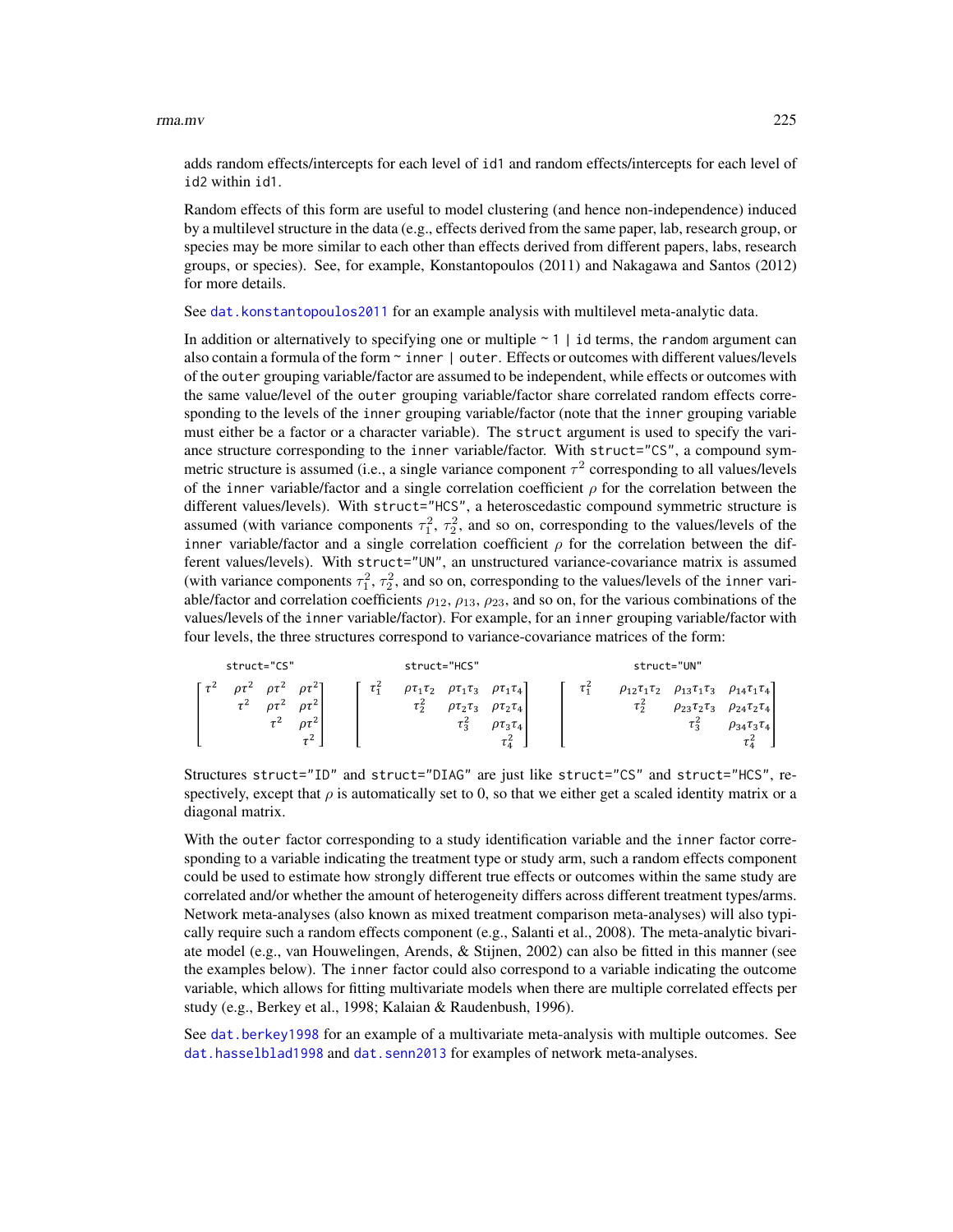For meta-analyses of studies reporting outcomes at multiple time points, it may also be reasonable to assume that the true effects are correlated over time according to an autoregressive structure (Ishak et al., 2007; Trikalinos & Olkin, 2012). For this purpose, one can also choose struct="AR", corresponding to a structure with a single variance component  $\tau^2$  and AR(1) autocorrelation among the random effects. The values of the inner variable (which does not have to be a factor here) should then reflect the various time points, with increasing values reflecting later time points. Note that this structure assumes equally spaced time points, so the actual values of the inner variable are not relevant, only their ordering. One can also use struct="HAR", which allows for fitting a heteroscedastic AR(1) structure (with variance components  $\tau_1^2$ ,  $\tau_2^2$ , and so on). Finally, when time points are not evenly spaced, one might consider using struct="CAR" for a continuous-time autoregressive structure. For example, for an inner grouping variable with four time points, these structures correspond to variance-covariance matrices of the form:

|  | struct="AR" |                                                                                                           |            |            | struct="HAR" |                                                                                                                                              |                                                                                                   | struct="CAR"                                            |                                    |
|--|-------------|-----------------------------------------------------------------------------------------------------------|------------|------------|--------------|----------------------------------------------------------------------------------------------------------------------------------------------|---------------------------------------------------------------------------------------------------|---------------------------------------------------------|------------------------------------|
|  |             | $\rho \tau^2$ $\rho^2 \tau^2$ $\rho^3 \tau^2$ ]<br>$\tau^2$ $\rho \tau^2$ $\rho^2 \tau^2$<br>$\rho\tau^2$ | $\tau_1^2$ | $\tau_2^2$ |              | $\rho \tau_1 \tau_2$ $\rho^2 \tau_1 \tau_3$ $\rho^3 \tau_1 \tau_4$ $\tau^2$<br>$\rho\tau_2\tau_3$ $\rho^2\tau_2\tau_4$<br>$\rho\tau_3\tau_4$ | $\tau^2 \rho^{ t_1-t_2 } \quad \tau^2 \rho^{ t_1-t_3 } \quad \tau^2 \rho^{ t_1-t_4 }$<br>$\tau^2$ | $\tau^2 \rho^{ t_2-t_3 } \quad \tau^2 \rho^{ t_2-t_4 }$ | $\tau^2$ $\tau^2 \rho^{ t_3-t_4 }$ |

See dat. fine1993 and dat. ishak2007 for examples involving such structures.

For outcomes that have a known spatial configuration, various spatial correlation structures are also available. For these structures, the formula is of the form random =  $\sim$  var1 + var2 + ... | outer, where var1, var2, and so on are variables to indicate the spatial coordinates (e.g., longitude and latitude) based on which distances (by default Euclidean) will be computed. Let  $d$  denote the distance between two points that share the same level of the outer variable (if all true effects are allowed to be spatially correlated, simply set outer to a constant). Then the correlation between the true effects corresponding to these two points is a function of d and the parameter  $\rho$ . The following table shows the types of spatial correlation structures that can be specified and the equations for the correlation. The covariance between the true effects is then the correlation times  $\tau^2$ .

| struct  | correlation                                |
|---------|--------------------------------------------|
| "SPEXP" | $\exp(-d/\rho)$                            |
| "SPGAU" | $\exp(-d^2/\rho^2)$                        |
| "SPLIN" | $(1-d/\rho)I(d < \rho)$                    |
| "SPRAT" | $1 - (d/\rho)^2/(1 + (d/\rho)^2)$          |
| "SPSPH" | $(1-1.5(d/\rho)+0.5(d/\rho)^3)I(d < \rho)$ |
|         |                                            |

Note that  $I(d < \rho)$  is equal to 1 if  $d < \rho$  and 0 otherwise. The parameterization of the various structures is based on Pinheiro and Bates (2000). Instead of Euclidean distances, one can also use other distance measures by setting (the undocumented) argument dist to either "maximum" for the maximum distance between two points (supremum norm), to "manhattan" for the absolute distance between the coordinate vectors (L1 norm), or to "gcd" for the great-circle distance (WGS84 ellipsoid method). In the latter case, only two variables, namely the longitude and latitude (in decimal degrees, with minus signs for West and South), must be specified.

The random argument can also contain a second formula of the form  $\sim$  inner  $\vert$  outer (but no more!). A second formula of this form works exactly described as above, but its variance components are denoted by  $\gamma^2$  and its correlation components by  $\phi$ . The struct argument should then be of length 2 to specify the variance-covariance structure for the first and second component, respectively.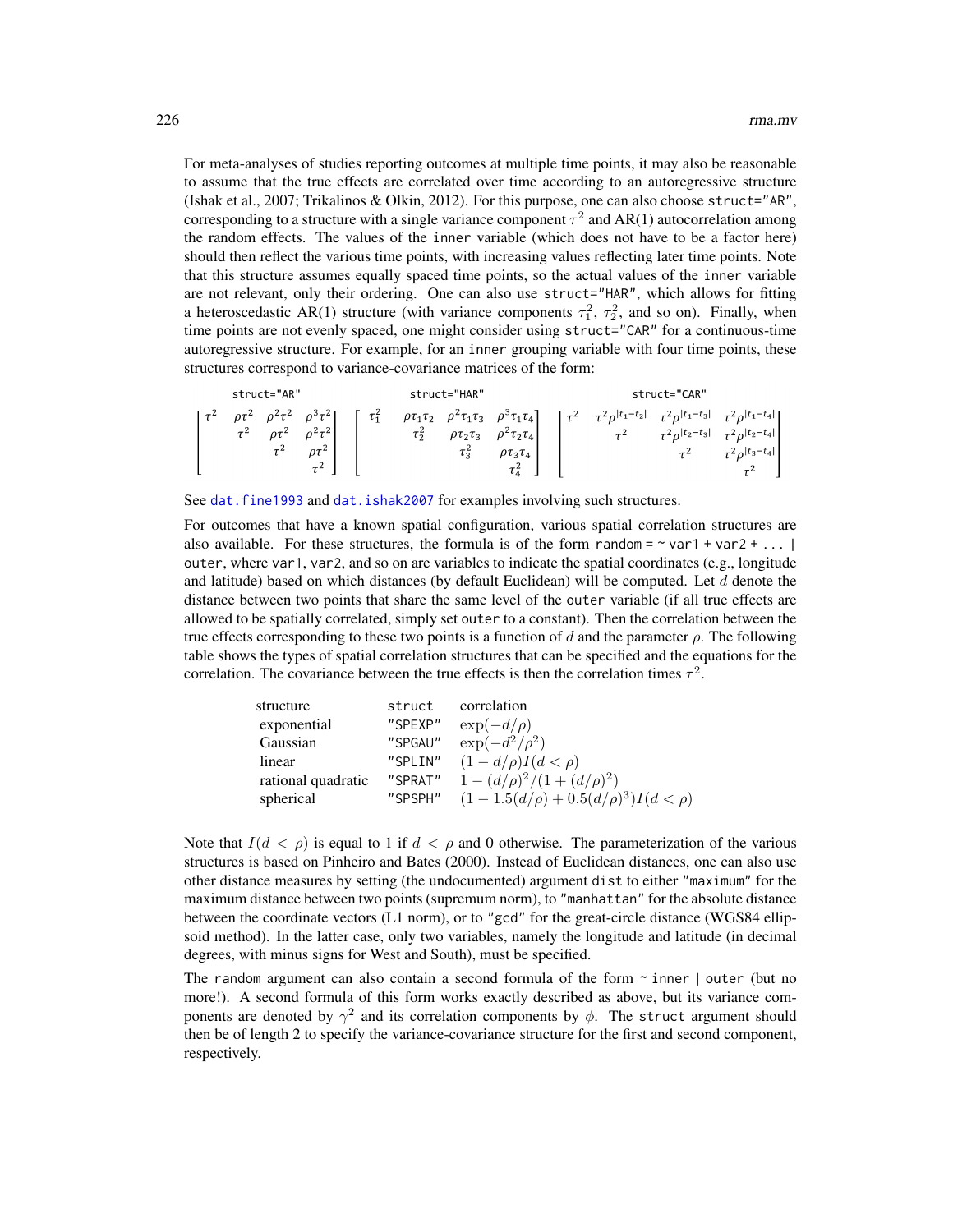#### rma.mv 227

When the random argument contains a formula of the form  $\sim 1$  | id, one can use the (optional) argument R to specify a corresponding known correlation matrix of the random effects (i.e.,  $R =$  $list(id = Cor)$ , where Cor is the correlation matrix). In that case, effects or outcomes with the same value/level of the id variable/factor receive the same random effect, while effects or outcomes with different values/levels of the id variable/factor receive random effects that are correlated as specified in the corresponding correlation matrix given via the R argument. The column/row names of the correlation matrix given via the R argument must therefore contain all of the values/levels of the id variable/factor. When the random argument contains multiple formulas of the form  $\sim$  1 | id, one can specify known correlation matrices for none, some, or all of those terms (e.g., with random = list( $\sim$  1 | id1, $\sim$  1 | id2), one could specify R = list(id1 = Cor1) or R = list(id1 = Cor1,id2 = Cor2), where Cor1 and Cor2 are the correlation matrices corresponding to the grouping variables/factors id1 and id2, respectively).

Random effects with a known (or at least approximately known) correlation structure are useful in a variety of contexts. For example, such components can be used to account for the correlations induced by a shared phylogenetic history among organisms (e.g., plants, fungi, animals). In that case,  $\sim$  1 | species is used to specify the species and argument R is used to specify the phylogenetic correlation matrix of the species studied in the meta-analysis. The corresponding variance component then indicates how much variance/heterogeneity is attributable to the specified phylogeny. See Nakagawa and Santos (2012) for more details. As another example, in a genetic meta-analysis studying disease association for several single nucleotide polymorphisms (SNPs), linkage disequilibrium (LD) among the SNPs can induce an approximately known degree of correlation among the effects. In that case,  $\sim$  1 | snp could be used to specify the SNPs and R the corresponding LD correlation map for the SNPs included in the meta-analysis.

The Rscale argument controls how matrices specified via the R argument are scaled. With Rscale="none" (or Rscale=0 or Rscale=FALSE), no scaling is used. With Rscale="cor" (or Rscale=1 or Rscale=TRUE), the [cov2cor](#page-0-0) function is used to ensure that the matrices are correlation matrices (assuming they were covariance matrices to begin with). With Rscale="cor0" (or Rscale=2), first [cov2cor](#page-0-0) is used and then the elements of each correlation matrix are scaled with  $(R-min(R))/(1-min(R))$  (this ensures that a correlation of zero in a phylogenetic correlation matrix corresponds to the split at the root node of the tree comprising the species that are actually analyzed). Finally, Rscale="cov0" (or Rscale=3) only rescales with  $(R - min(R))$  (which ensures that a phylogenetic covariance matrix is rooted at the lowest split).

Together with the variance-covariance matrix of the sampling errors  $(i.e., V)$ , the random effects structure of the model implies a particular marginal variance-covariance matrix of the observed outcomes. Once estimates of the variance components (i.e.,  $\sigma^2$ ,  $\tau^2$ ,  $\rho$ ,  $\gamma^2$ , and/or  $\phi$ , values) have been obtained, the estimated marginal variance-covariance matrix can be constructed (denoted by M). The model coefficients (i.e.,  $\beta$ ) are then estimated with  $b = (X'WX')^{-1}X'Wy$ , where  $W = M^{-1}$  is the weight matrix. With the W argument, one can again specify user-defined weights (or a weight matrix).

## Fixing Variance Components and/or Correlations

Arguments sigma2, tau2, rho, gamma2, and phi can be used to fix particular variance components and/or correlations at a given value. This is useful for sensitivity analyses (e.g., for plotting the regular/restricted log-likelihood as a function of a particular variance component or correlation) or for imposing a desired variance-covariance structure on the data.

For example, if random =  $list(\sim 1 \mid id1, \sim 1 \mid id2)$ , then sigma2 must be of length 2 (corresponding to  $\sigma_1^2$  and  $\sigma_2^2$ ) and a fixed value can be assigned to either or both variance components.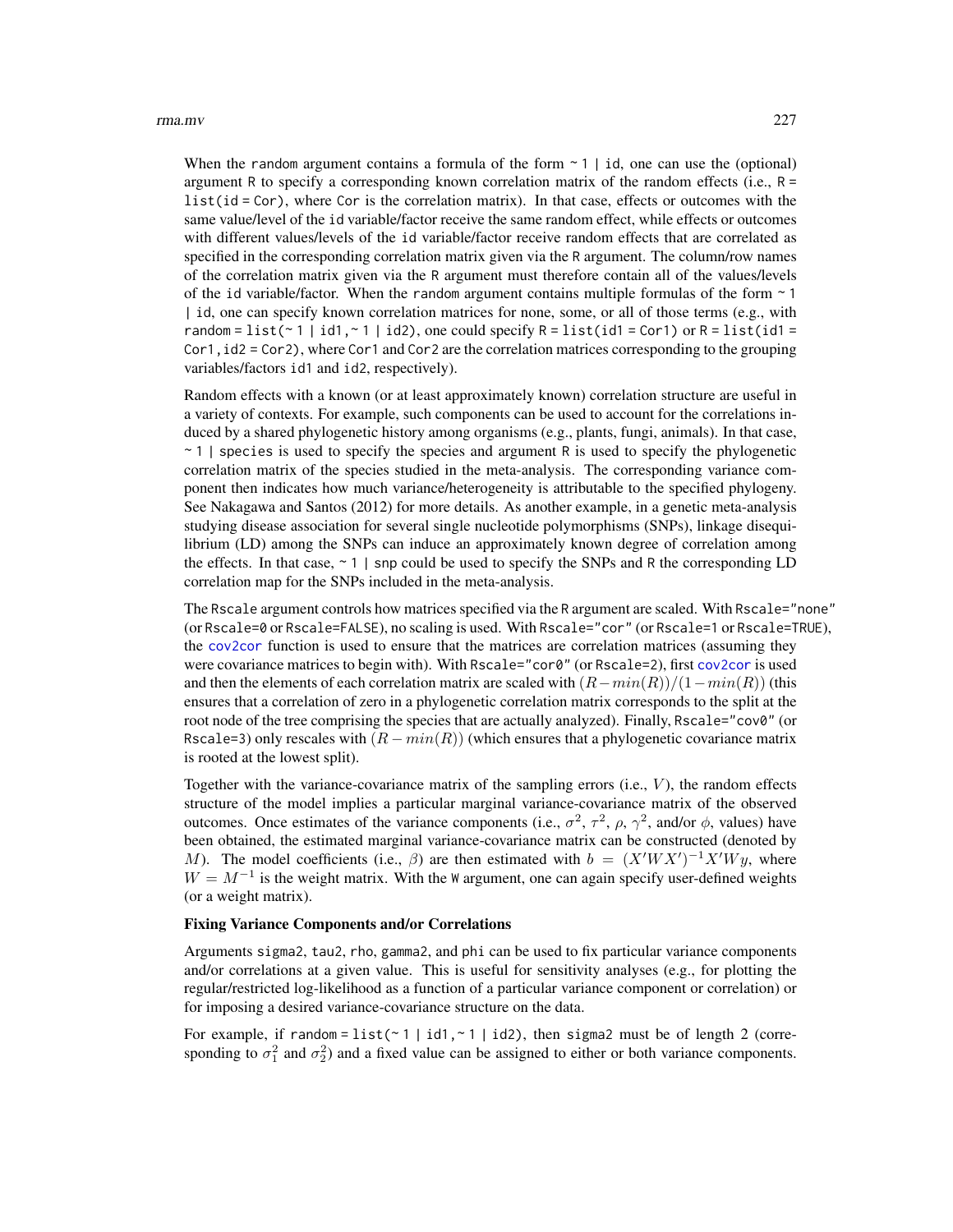Setting a particular component to NA means that the component will be estimated by the function (e.g., sigma2=c(0,NA) would fix  $\sigma_1^2$  to 0 and estimate  $\sigma_2^2$ ).

Argument tau2 is only relevant when the random argument contains an  $\sim$  inner  $\mid$  outer formula. In that case, if the tau2 argument is used, it must be either of length 1 (for "CS", "ID", "AR", "CAR", or one of the spatial correlation structures) or of the same length as the number of levels of the inner factor (for "HCS", "DIAG", "UN", or "HAR"). A numeric value in the tau2 argument then fixes the corresponding variance component to that value, while NA means that the component will be estimated. Similarly, if argument rho is used, it must be either of length 1 (for "CS", "HCS", "AR", "HAR", or one of the spatial correlation structures) or of length  $lvls(lvls - 1)/2$  (for "UN"), where  $l\nu$ ls denotes the number of levels of the inner factor. Again, a numeric value fixes the corresponding correlation, while NA means that the correlation will be estimated. For example, with struct="CS" and rho=0, the variance-covariance matrix of the inner factor will be diagonal with  $\tau^2$  along the diagonal. For struct="UN", the values specified under rho should be given in column-wise order (e.g., for an inner grouping variable/factor with four levels, the order would be  $\rho_{12}$ ,  $\rho_{13}$ ,  $\rho_{23}$ ,  $\rho_{14}$ ,  $\rho_{24}, \rho_{34}$ ).

Similarly, arguments gamma2 and phi are only relevant when the random argument contains a second  $\sim$  inner  $\vert$  outer formula. The arguments then work exactly as described above.

#### Omnibus Test of Parameters

For models including moderators, an omnibus test of all the model coefficients is conducted that excludes the intercept (the first coefficient) if it is included in the model. If no intercept is included in the model, then the omnibus test includes all of the coefficients in the model including the first. Alternatively, one can manually specify the indices of the coefficients to test via the btt argument. For example, with  $bt = c(3, 4)$ , only the third and fourth coefficient from the model would be included in the test (if an intercept is included in the model, then it corresponds to the first coefficient in the model). Instead of specifying the coefficient numbers, one can specify a string for btt. In that case, [grep](#page-0-0) will be used to search for all coefficient names that match the string.

#### Categorical Moderators

Categorical moderator variables can be included in the model via the mods argument in the same way that appropriately (dummy) coded categorical independent variables can be included in linear models. One can either do the dummy coding manually or use a model formula together with the [factor](#page-0-0) function to let R handle the coding automatically.

#### Tests and Confidence Intervals

By default, the test statistics of the individual coefficients in the model (and the corresponding confidence intervals) are based on a standard normal distribution, while the omnibus test is based on a chi-square distribution with m degrees of freedom (m being the number of coefficients tested). As an alternative, one can set test="t", which slightly mimics the Knapp and Hartung (2003) method by using a t-distribution with  $k - p$  degrees of freedom for tests of individual coefficients and confidence intervals and an F-distribution with m and  $k-p$  degrees of freedom (p being the total number of model coefficients including the intercept if it is present) for the omnibus test statistic (but note that test="t" is not the same as test="knha" in [rma.uni](#page-235-0), as no adjustment to the standard errors of the estimated coefficients is made).

### Test for (Residual) Heterogeneity

A test for (residual) heterogeneity is automatically carried out by the function. Without moderators in the model, this test is the generalized/weighted least squares extension of Cochran's Q-test, which tests whether the variability in the observed effect sizes or outcomes is larger than one would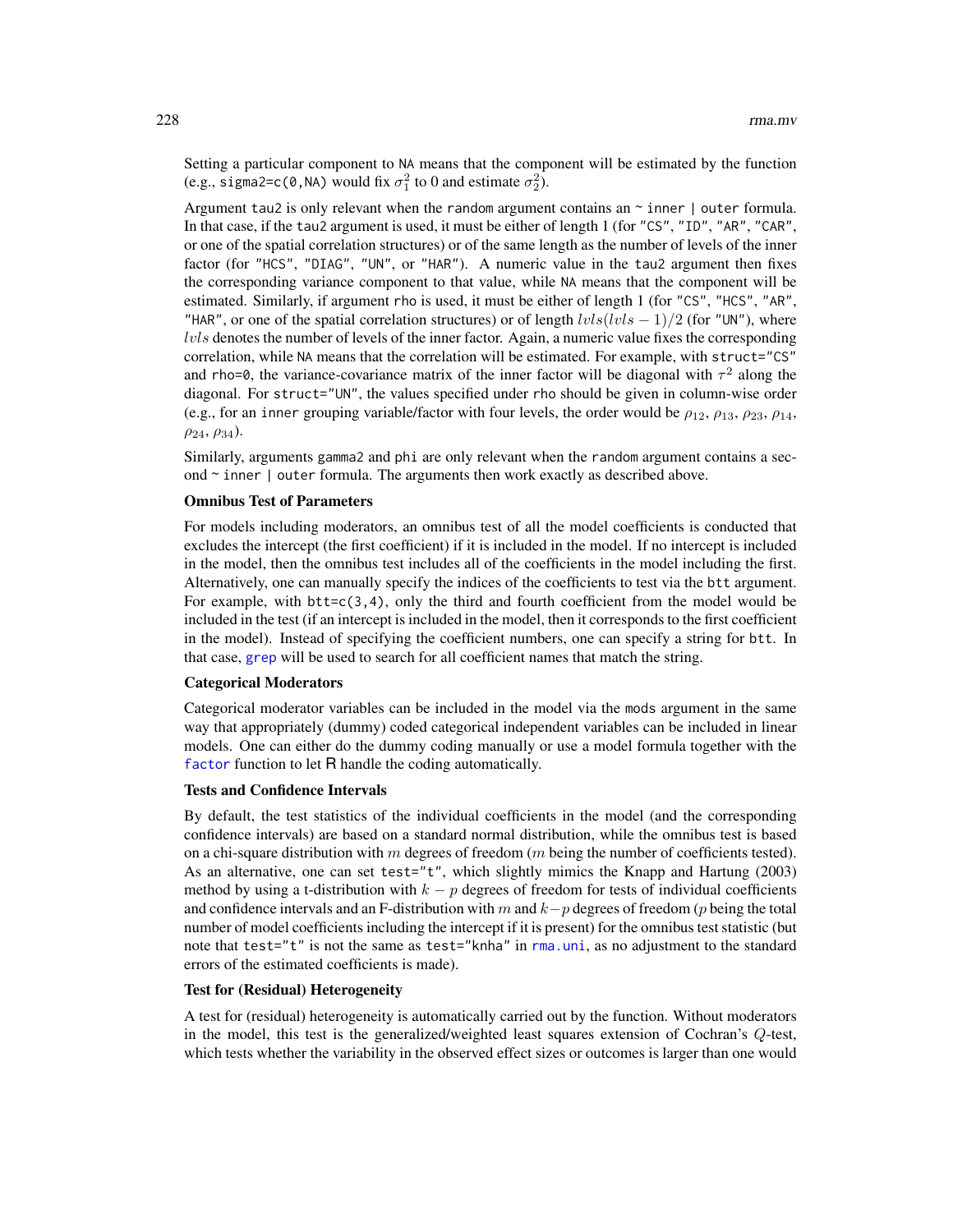#### rma.mv 229

expect based on sampling variability (and the given covariances among the sampling errors) alone. A significant test suggests that the true effects or outcomes are heterogeneous. When moderators are included in the model, this is the  $Q_E$ -test for residual heterogeneity, which tests whether the variability in the observed effect sizes or outcomes that is not accounted for by the moderators included in the model is larger than one would expect based on sampling variability (and the given covariances among the sampling errors) alone.

# Value

An object of class c("rma.mv", "rma"). The object is a list containing the following components:

| beta      | estimated coefficients of the model.                                                                                  |
|-----------|-----------------------------------------------------------------------------------------------------------------------|
| se        | standard errors of the coefficients.                                                                                  |
| zval      | test statistics of the coefficients.                                                                                  |
| pval      | p-values for the test statistics.                                                                                     |
| ci.lb     | lower bound of the confidence intervals for the coefficients.                                                         |
| ci.ub     | upper bound of the confidence intervals for the coefficients.                                                         |
| vb        | variance-covariance matrix of the estimated coefficients.                                                             |
| sigma2    | estimated $\sigma^2$ value(s).                                                                                        |
| tau2      | estimated $\tau^2$ value(s).                                                                                          |
| rho       | estimated $\rho$ value(s).                                                                                            |
| gamma2    | estimated $\gamma^2$ value(s).                                                                                        |
| phi       | estimated $\phi$ value(s).                                                                                            |
| k         | number of studies included in the model.                                                                              |
| р         | number of coefficients in the model (including the intercept).                                                        |
| m         | number of coefficients included in the omnibus test of coefficients.                                                  |
| QE        | test statistic for the test of (residual) heterogeneity.                                                              |
| QEp       | p-value for the test of (residual) heterogeneity.                                                                     |
| QM        | test statistic for the omnibus test of coefficients.                                                                  |
| QMp       | p-value for the omnibus test of coefficients.                                                                         |
| int.only  | logical that indicates whether the model is an intercept-only model.                                                  |
| yi, V, X  | the vector of outcomes, the corresponding variance-covariance matrix of the<br>sampling errors, and the model matrix. |
| M         | the estimated marginal variance-covariance matrix of the observed outcomes.                                           |
| fit.stats | a list with the log-likelihood, deviance, AIC, BIC, and AICc values.                                                  |
| $\cdots$  | some additional elements/values.                                                                                      |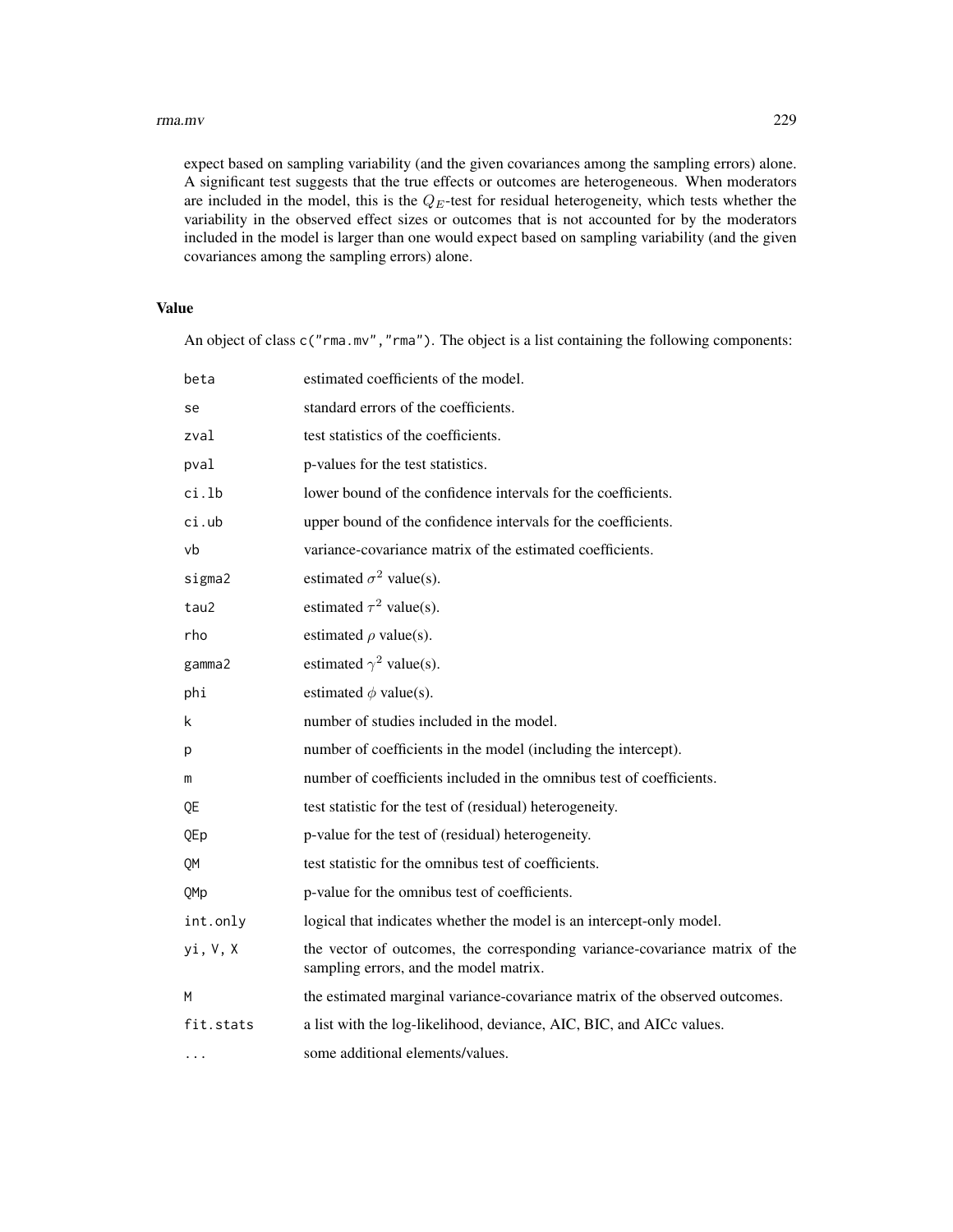## Methods

The results of the fitted model are formatted and printed with the print.rma.my function. If fit statistics should also be given, use [summary.rma](#page-180-0) (or use the [fitstats.rma](#page-108-0) function to extract them). Full versus reduced model comparisons in terms of fit statistics and likelihoods can be obtained with [anova.rma](#page-14-0). Wald-type tests for sets of model coefficients or linear combinations thereof can be obtained with the same function. Tests and confidence intervals based on (cluster) robust methods can be obtained with [robust.rma.mv](#page-246-0).

Predicted/fitted values can be obtained with [predict.rma](#page-164-0) and [fitted.rma](#page-110-0). For best linear unbiased predictions, see [ranef.rma.mv](#page-193-0).

The [residuals.rma](#page-204-0), [rstandard.rma.mv](#page-204-1), and [rstudent.rma.mv](#page-204-1) functions extract raw and standardized residuals. See [influence.rma.mv](#page-139-0) for additional case diagnostics (e.g., to determine influential studies). For models with moderators, variance inflation factors can be obtained with [vif.rma](#page-266-0).

Confidence intervals for any variance/correlation parameters in the model can be obtained with [confint.rma.mv](#page-25-0).

For random/mixed-effects models, the [profile.rma.mv](#page-185-0) function can be used to obtain a plot of the (restricted) log-likelihood as a function of a specific variance component or correlation parameter of the model.

Other extractor functions include [coef.rma](#page-24-0), [vcov.rma](#page-264-0), [logLik.rma](#page-108-0), [deviance.rma](#page-108-0), [AIC.rma](#page-108-0), [BIC.rma](#page-108-0), [hatvalues.rma.mv](#page-139-1), and [weights.rma.mv](#page-268-0).

## **Note**

Argument V also accepts a list of variance-covariance matrices for the observed effects or outcomes. From the list elements, the full (block diagonal) variance-covariance matrix is then automatically constructed.

Model fitting is done via numerical optimization over the model parameters. By default, [nlminb](#page-0-0) is used for the optimization. One can also chose a different optimizer via the control argument (e.g., control=list(optimizer="optim")). Note that when using [optim](#page-0-0), one can set the particular method via the optmethod argument (e.g., control=list(optimizer="optim", optmethod="BFGS")). Besides [nlminb](#page-0-0) and [optim](#page-0-0), one can also choose one of the optimizers from the minqa package (i.e., [uobyqa](#page-0-0), [newuoa](#page-0-0), or [bobyqa](#page-0-0)), one of the (derivative-free) algorithms from the [nloptr](#page-0-0) package, the Newton-type algorithm implemented in [nlm](#page-0-0), the Hooke-Jeeves and Nelder-Mead algorithms as implemented in [hjk](#page-0-0) and [nmk](#page-0-0) from the dfoptim package, the quasi-Newton type optimizer [ucminf](#page-0-0) from the package of the same name, or the parallelized version of the L-BFGS-B algorithm implemented in [optimParallel](#page-0-0) from the package of the same name.

Note that the optimizer name must be given as a character string (i.e., in quotes). Additional control parameters can be specified via the control argument (e.g., control=list(iter.max=500,rel.tol=1e-8)). For [nloptr](#page-0-0), the default is to use the BOBYQA implementation from that package with a relative convergence criterion of 1e-8 on the function value (i.e., log likelihood), but this can be changed via the algorithm and ftop\_rel arguments (e.g., control=list(optimizer="nloptr",algorithm="NLOPT\_LN\_SBPLX", fto For [optimParallel](#page-0-0), the control argument ncpus can be used to specify the number of cores to use for the parallelization (e.g., control=list(optimizer="optimParallel", ncpus=2)). With parallel::detectCores(), one can check on the number of available cores on the local machine.

At the moment, the starting values are not chosen in a terribly clever way and could be far off. As a result, the optimizer may be slow to converge or may even get stuck at a local maximum. One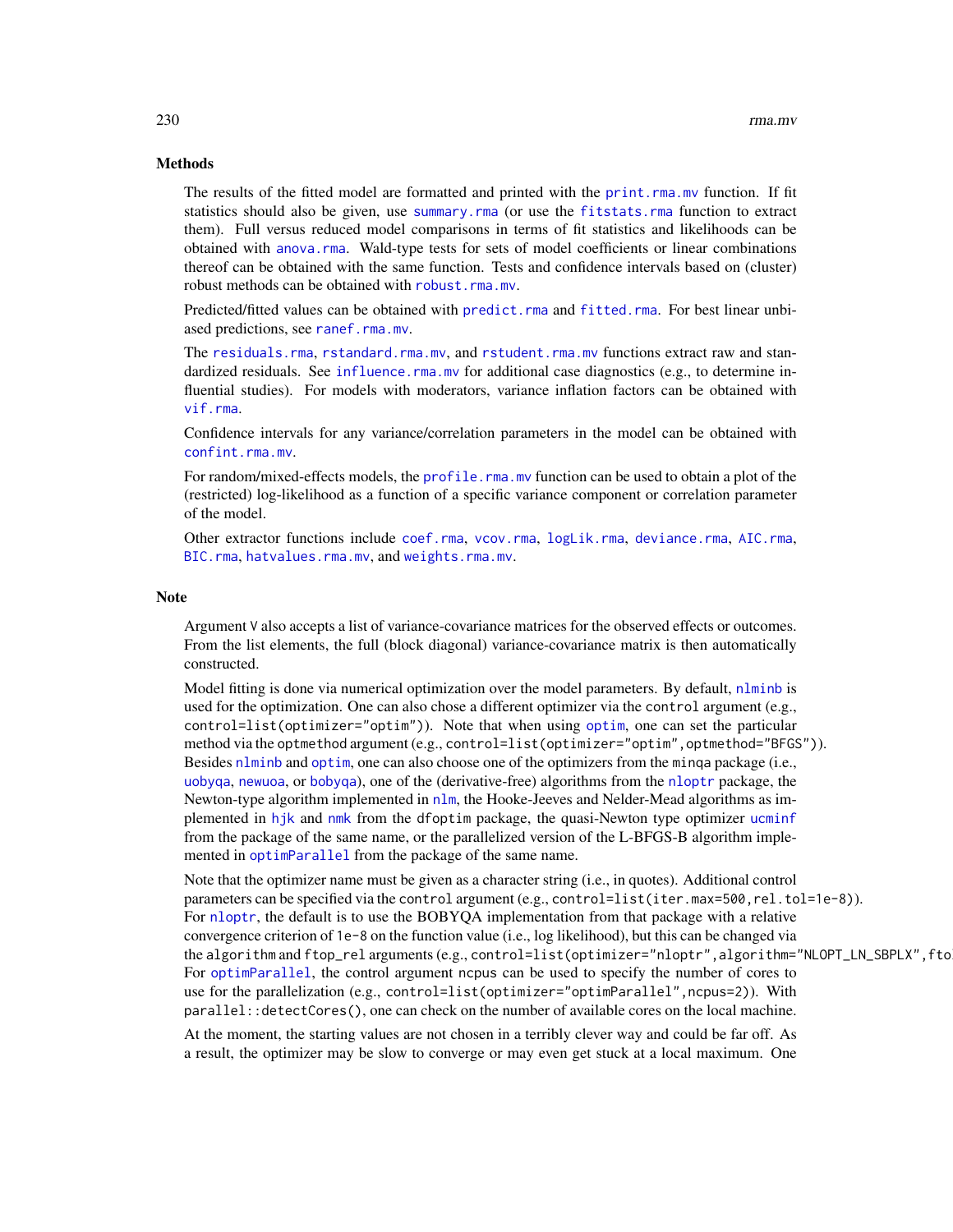#### rma.mv 231

can set the starting values manually for the various variance components and correlations in the model via the control argument by specifying the vectors sigma2.init, tau2.init, rho.init, gamma2.init, and/or phi.init as needed. Especially for complex models, it is a good idea to try out different starting values to make sure that the same estimates are obtained.

Information on the progress of the optimization algorithm can be obtained by setting verbose=TRUE (note that this won't work when using parallelization). Since fitting complex models with many random effects can be computationally expensive, this option is useful to determine how the model fitting is progressing. One can also set verbose to an integer (verbose=2 yields even more information and verbose=3 also sets option(warn=1) temporarily).

Whether particular variance components and/or correlations are actually identifiable needs to be carefully examined when fitting complex models. The function does some limited checking internally to fix variances and/or correlations at zero when it is clear that insufficient information is available to estimate a particular parameter  $(e.g., if a particular factor has only a single level, the$ corresponding variance component cannot be estimated). However, it is strongly advised in general to do post model fitting checks to make sure that the likelihood surface around the ML/REML estimates is not flat for some combination of the parameter estimates (which would imply that the estimates are essentially arbitrary). For example, one can plot the (restricted) log-likelihood as a function of each variance component and correlation in the model to make sure that each profile plot shows a clear peak at the corresponding ML/REML estimates. The [profile.rma.mv](#page-185-0) function can be used for this purpose.

Finally, note that the model fitting is not done in a very efficient manner at the moment, which is partly a result of allowing for crossed random effects and correlations among the effect sizes or outcomes across the entire dataset (e.g., when using the R argument). As a result, the function works directly with the entire  $k \times k$  (marginal) variance-covariance matrix of the effect sizes or outcomes (instead of working with smaller blocks in a block diagonal structure). As a result, model fitting can be slow for large k. However, when the variance-covariance structure is actually sparse, a lot of speed can be gained by setting sparse=TRUE, in which case sparse matrix objects are used (via the Matrix package). Also, when model fitting appears to be slow, setting verbose=TRUE is useful to obtain information on how the model fitting is progressing.

#### Author(s)

Wolfgang Viechtbauer <wvb@metafor-project.org> <http://www.metafor-project.org/>

# References

Berkey, C. S., Hoaglin, D. C., Antczak-Bouckoms, A., Mosteller, F., & Colditz, G. A. (1998). Meta-analysis of multiple outcomes by regression with random effects. *Statistics in Medicine*, 17, 2537–2550.

Gleser, L. J., & Olkin, I. (2009). Stochastically dependent effect sizes. In H. Cooper, L. V. Hedges, & J. C. Valentine (Eds.), *The handbook of research synthesis and meta-analysis* (2nd ed., pp. 357– 376). New York: Russell Sage Foundation.

van Houwelingen, H. C., Arends, L. R., & Stijnen, T. (2002). Advanced methods in meta-analysis: Multivariate approach and meta-regression. *Statistics in Medicine*, 21, 589–624.

Ishak, K. J., Platt, R. W., Joseph, L., Hanley, J. A., & Caro, J. J. (2007). Meta-analysis of longitudinal studies. *Clinical Trials*, 4, 525–539.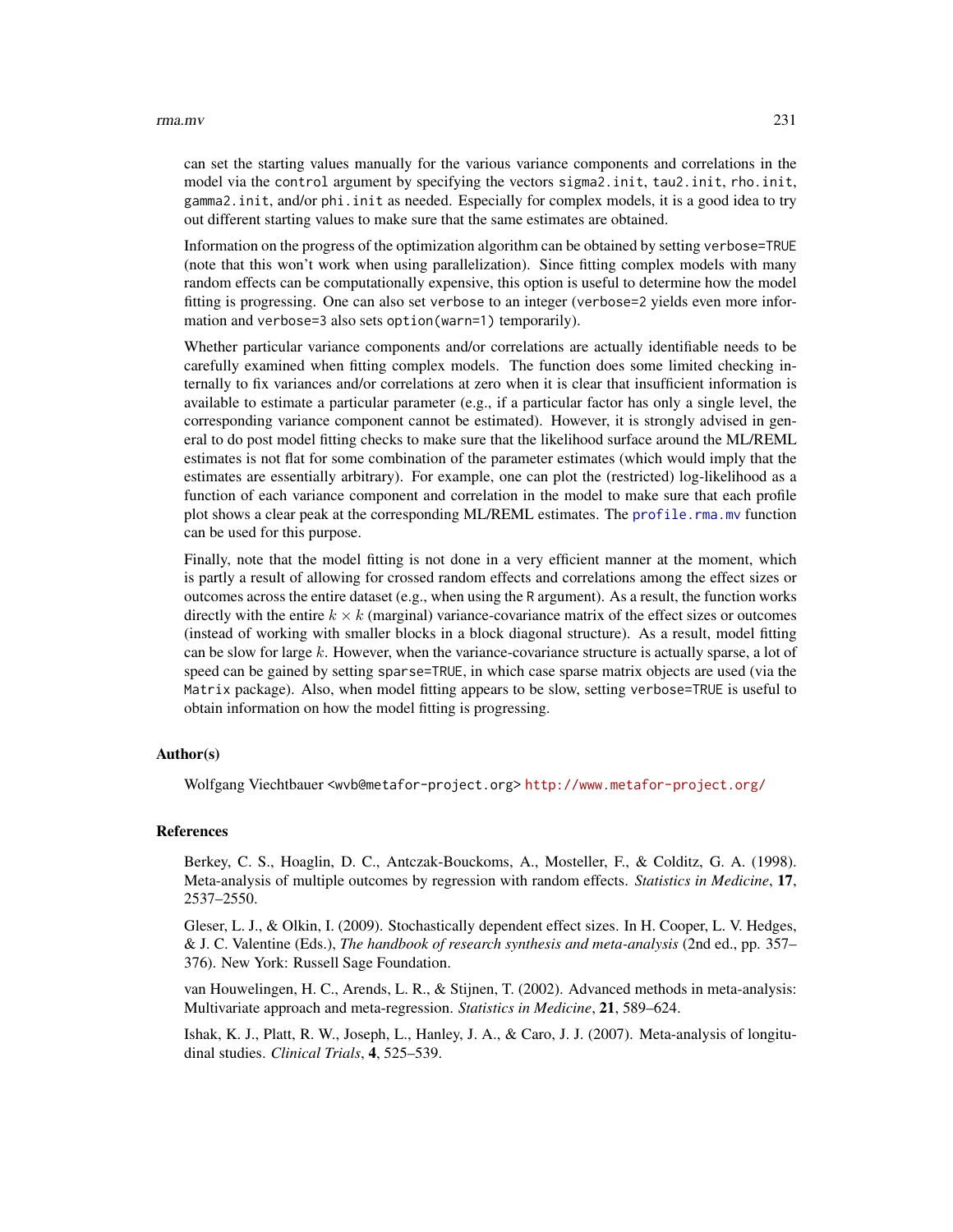Kalaian, H. A., & Raudenbush, S. W. (1996). A multivariate mixed linear model for meta-analysis. *Psychological Methods*, 1, 227-235.

Konstantopoulos, S. (2011). Fixed effects and variance components estimation in three-level metaanalysis. *Research Synthesis Methods*, 2, 61–76.

Nakagawa, S., & Santos, E. S. A. (2012). Methodological issues and advances in biological metaanalysis. *Evolutionary Ecology*, 26, 1253–1274.

Pinheiro, J. C., & Bates, D. (2000). *Mixed-effects models in S and S-PLUS*. New York: Springer.

Steiger, J. H. (1980). Tests for comparing elements of a correlation matrix. *Psychological Bulletin*, 87, 245–251.

Salanti, G., Higgins, J. P. T., Ades, A. E., & Ioannidis, J. P. A. (2008). Evaluation of networks of randomized trials. *Statistical Methods in Medical Research*, 17, 279–301.

Trikalinos, T. A., & Olkin, I. (2012). Meta-analysis of effect sizes reported at multiple time points: A multivariate approach. *Clinical Trials*, 9, 610–620.

Viechtbauer, W. (2010). Conducting meta-analyses in R with the metafor package. *Journal of Statistical Software*, 36(3), 1–48. <https://www.jstatsoft.org/v036/i03>.

# See Also

[rma.uni](#page-235-0), [rma.mh](#page-216-0), [rma.peto](#page-232-0), and [rma.glmm](#page-208-0) for other model fitting functions.

[dat.konstantopoulos2011](#page-66-0), [dat.hasselblad1998](#page-60-0), [dat.begg1989](#page-36-0), [dat.berkey1998](#page-37-0), [dat.fine1993](#page-52-0), and dat. ishak2007 for further examples of the use of the rma.mv function.

## Examples

res

```
### calculate log odds ratios and corresponding sampling variances
dat <- escalc(measure="OR", ai=tpos, bi=tneg, ci=cpos, di=cneg, data=dat.bcg)
### random-effects model using rma.uni()
rma(yi, vi, data=dat)
### random-effects model using rma.mv()
### note: sigma^2 in this model is the same as tau^2 from the previous model
rma.mv(yi, vi, random = \sim 1 | trial, data=dat)
### change data into long format
dat.long <- to.long(measure="OR", ai=tpos, bi=tneg, ci=cpos, di=cneg, data=dat.bcg)
### set levels of group variable ("exp" = experimental/vaccinated; "con" = control/non-vaccinated)
levels(dat.long$group) <- c("exp", "con")
### set "con" to reference level
dat.long$group <- relevel(dat.long$group, ref="con")
### calculate log odds and corresponding sampling variances
dat.long <- escalc(measure="PLO", xi=out1, mi=out2, data=dat.long)
### bivariate random-effects model using rma.mv()
res <- rma.mv(yi, vi, mods = \sim group, random = \sim group | study, struct="UN", data=dat.long)
```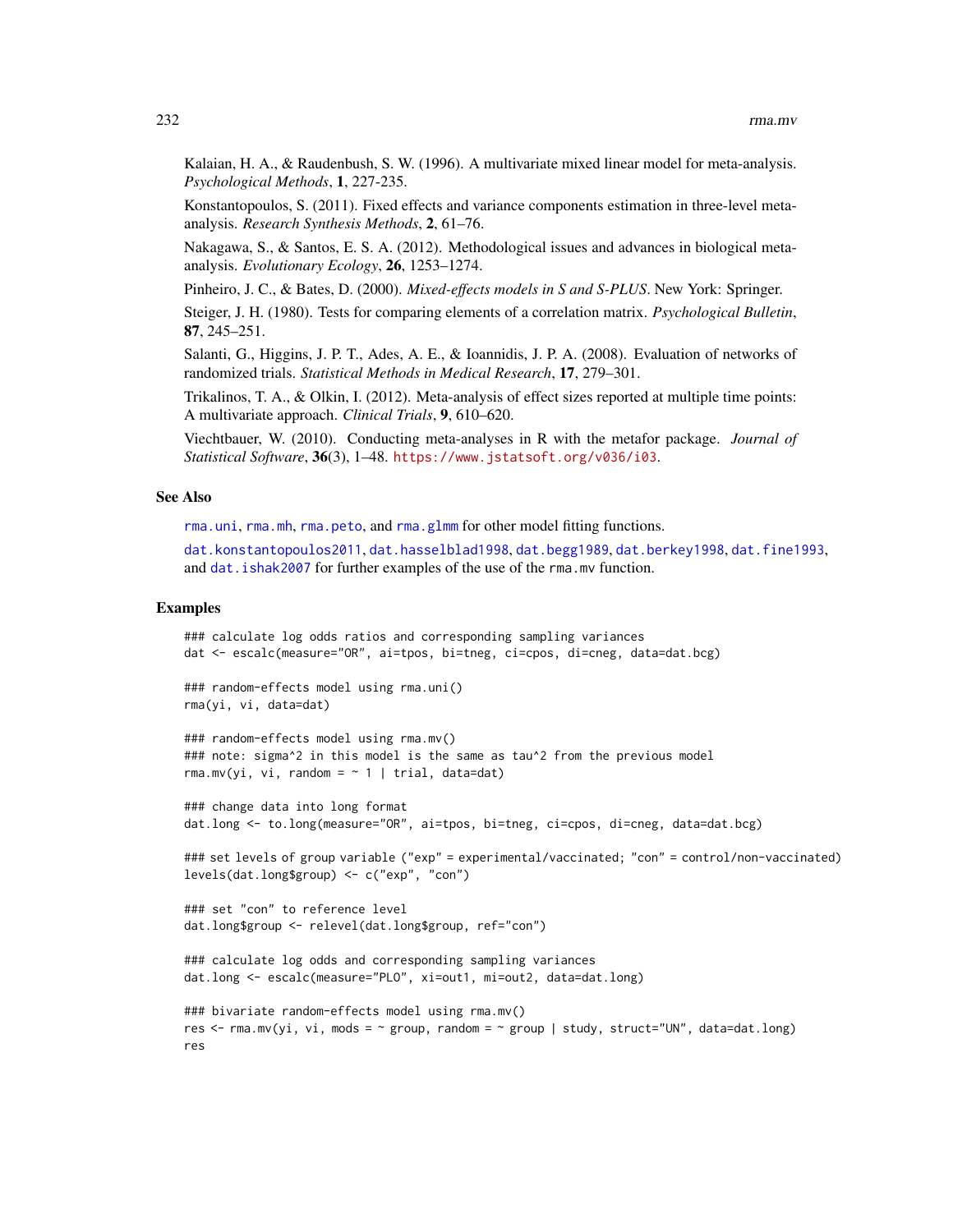<span id="page-232-0"></span>

# Description

Function to fit fixed-effects models to  $2 \times 2$  table data via Peto's method. See below and the documentation of the **[metafor-package](#page-3-0)** for more details on these models.

# Usage

```
rma.peto(ai, bi, ci, di, n1i, n2i,
        data, slab, subset,
         add=1/2, to="only0", drop00=TRUE,
        level=95, digits, verbose=FALSE, ...)
```
# Arguments

| ai     | vector to specify the $2 \times 2$ table frequencies (upper left cell). See below and the<br>documentation of the escalc function for more details.                                                                                                                                                                                                                                                                             |
|--------|---------------------------------------------------------------------------------------------------------------------------------------------------------------------------------------------------------------------------------------------------------------------------------------------------------------------------------------------------------------------------------------------------------------------------------|
| bi     | vector to specify the $2 \times 2$ table frequencies (upper right cell). See below and<br>the documentation of the escalc function for more details.                                                                                                                                                                                                                                                                            |
| ci     | vector to specify the $2 \times 2$ table frequencies (lower left cell). See below and the<br>documentation of the escalc function for more details.                                                                                                                                                                                                                                                                             |
| di     | vector to specify the $2 \times 2$ table frequencies (lower right cell). See below and<br>the documentation of the escalc function for more details.                                                                                                                                                                                                                                                                            |
| n1i    | vector to specify the group sizes or row totals (first group). See below and the<br>documentation of the escalc function for more details.                                                                                                                                                                                                                                                                                      |
| n2i    | vector to specify the group sizes or row totals (second group). See below and<br>the documentation of the escalc function for more details.                                                                                                                                                                                                                                                                                     |
| data   | optional data frame containing the data supplied to the function.                                                                                                                                                                                                                                                                                                                                                               |
| slab   | optional vector with labels for the $k$ studies.                                                                                                                                                                                                                                                                                                                                                                                |
| subset | optional (logical or numeric) vector indicating the subset of studies that should<br>be used for the analysis.                                                                                                                                                                                                                                                                                                                  |
| add    | non-negative number indicating the amount to add to zero cells, counts, or fre-<br>quencies when calculating the observed outcomes of the individual studies. Can<br>also be a vector of two numbers, where the first number is used in the calcu-<br>lation of the observed outcomes and the second number is used when applying<br>Peto's method. See below and the documentation of the escalc function for<br>more details. |
| to     | character string indicating when the values under add should be added (either<br>"only0", "all", "if0all", or "none"). Can also be a character vector, where<br>the first string again applies when calculating the observed outcomes and the<br>second string when applying Peto's method. See below and the documentation<br>of the escalc function for more details.                                                         |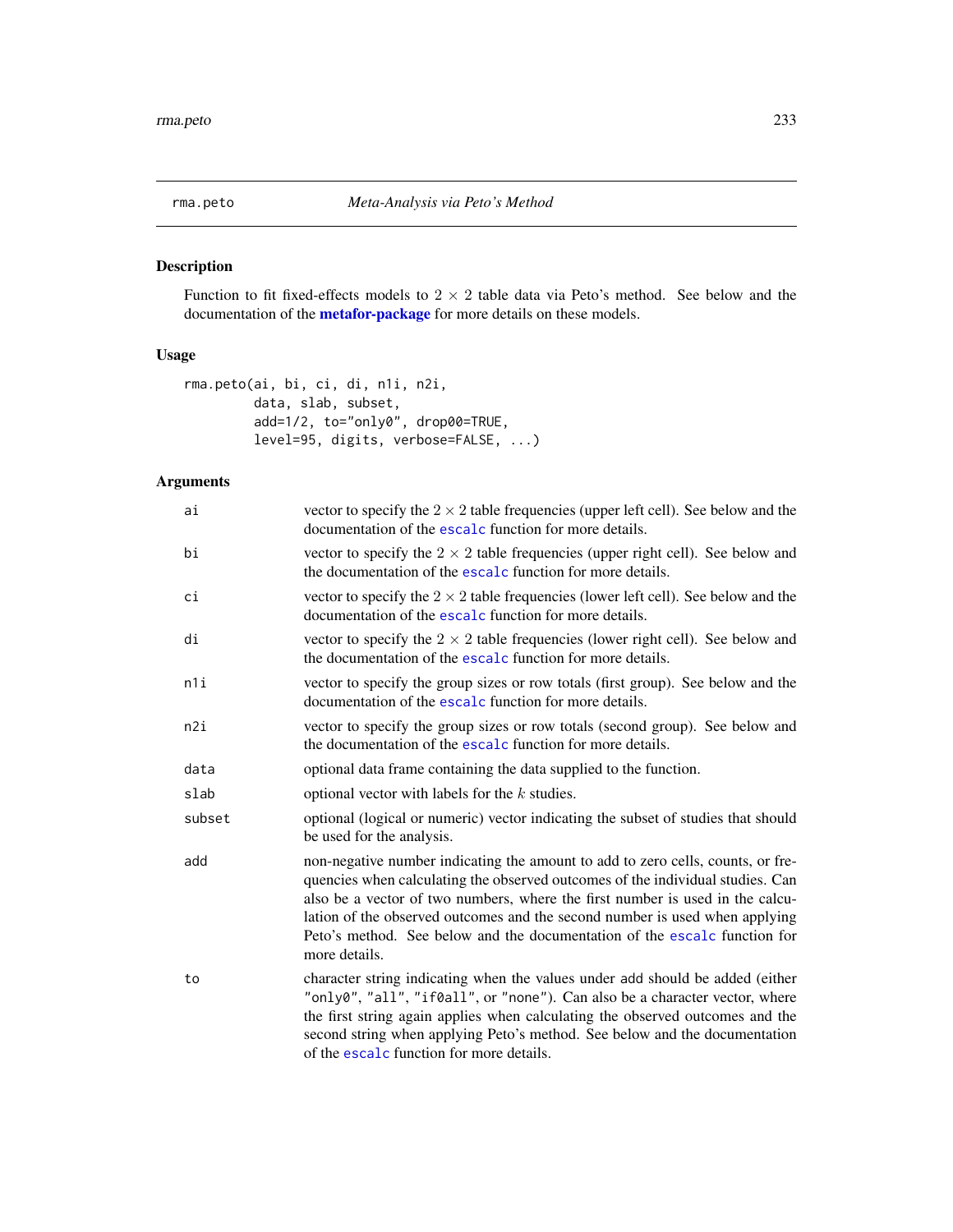| drop00   | logical indicating whether studies with no cases (or only cases) in both groups<br>should be dropped when calculating the observed outcomes (the outcomes for<br>such studies are set to NA). Can also be a vector of two logicals, where the first<br>applies to the calculation of the observed outcomes and the second when apply-<br>ing Peto's method. See below and the documentation of the escale function for<br>more details. |
|----------|-----------------------------------------------------------------------------------------------------------------------------------------------------------------------------------------------------------------------------------------------------------------------------------------------------------------------------------------------------------------------------------------------------------------------------------------|
| level    | numerical value between 0 and 100 specifying the confidence interval level (the<br>default is 95).                                                                                                                                                                                                                                                                                                                                      |
| digits   | integer specifying the number of decimal places to which the printed results<br>should be rounded (if unspecified, the default is 4).                                                                                                                                                                                                                                                                                                   |
| verbose  | logical indicating whether output should be generated on the progress of the<br>model fitting (the default is FALSE).                                                                                                                                                                                                                                                                                                                   |
| $\ddots$ | additional arguments.                                                                                                                                                                                                                                                                                                                                                                                                                   |

# Details

# Specifying the Data

The studies are assumed to provide data in terms of  $2 \times 2$  tables of the form:

|         | outcome 1 | outcome 2 | total |
|---------|-----------|-----------|-------|
| group 1 | ai.       | hi        | n1i   |
| group 2 | сi        | di        | n2i   |

where ai, bi, ci, and di denote the cell frequencies and n1i and n2i the row totals. For example, in a set of randomized clinical trials (RCTs) or cohort studies, group 1 and group 2 may refer to the treatment (exposed) and placebo/control (not exposed) group, with outcome 1 denoting some event of interest (e.g., death) and outcome 2 its complement. In a set of case-control studies, group 1 and group 2 may refer to the group of cases and the group of controls, with outcome 1 denoting, for example, exposure to some risk factor and outcome 2 non-exposure.

# Peto's Method

An approach for aggregating  $2 \times 2$  table data of this type was suggested by Peto (see Yusuf et al., 1985). The method provides a weighted estimate of the (log) odds ratio under a fixed-effects model. The method is particularly advantageous when the event of interest is rare, but it should only be used when the group sizes within the individual studies are not too dissimilar and effect sizes are generally small (Greenland & Salvan, 1990; Sweeting et al., 2004; Bradburn et al., 2007). Note that the printed results are given both in terms of the log and the raw units (for easier interpretation).

#### Observed Outcomes of the Individual Studies

Peto's method itself does not require the calculation of the observed (log) odds ratios of the individual studies and directly makes use of the  $2 \times 2$  table counts. Zero cells are not a problem (except in extreme cases, such as when one of the two outcomes never occurs in any of the tables). Therefore, it is unnecessary to add some constant to the cell counts when there are zero cells.

However, for plotting and various other functions, it is necessary to calculate the observed (log) odds ratios for the  $k$  studies. Here, zero cells can be problematic, so adding a constant value to the cell counts ensures that all  $k$  values can be calculated. The add and to arguments are used to specify what value should be added to the cell frequencies and under what circumstances when calculating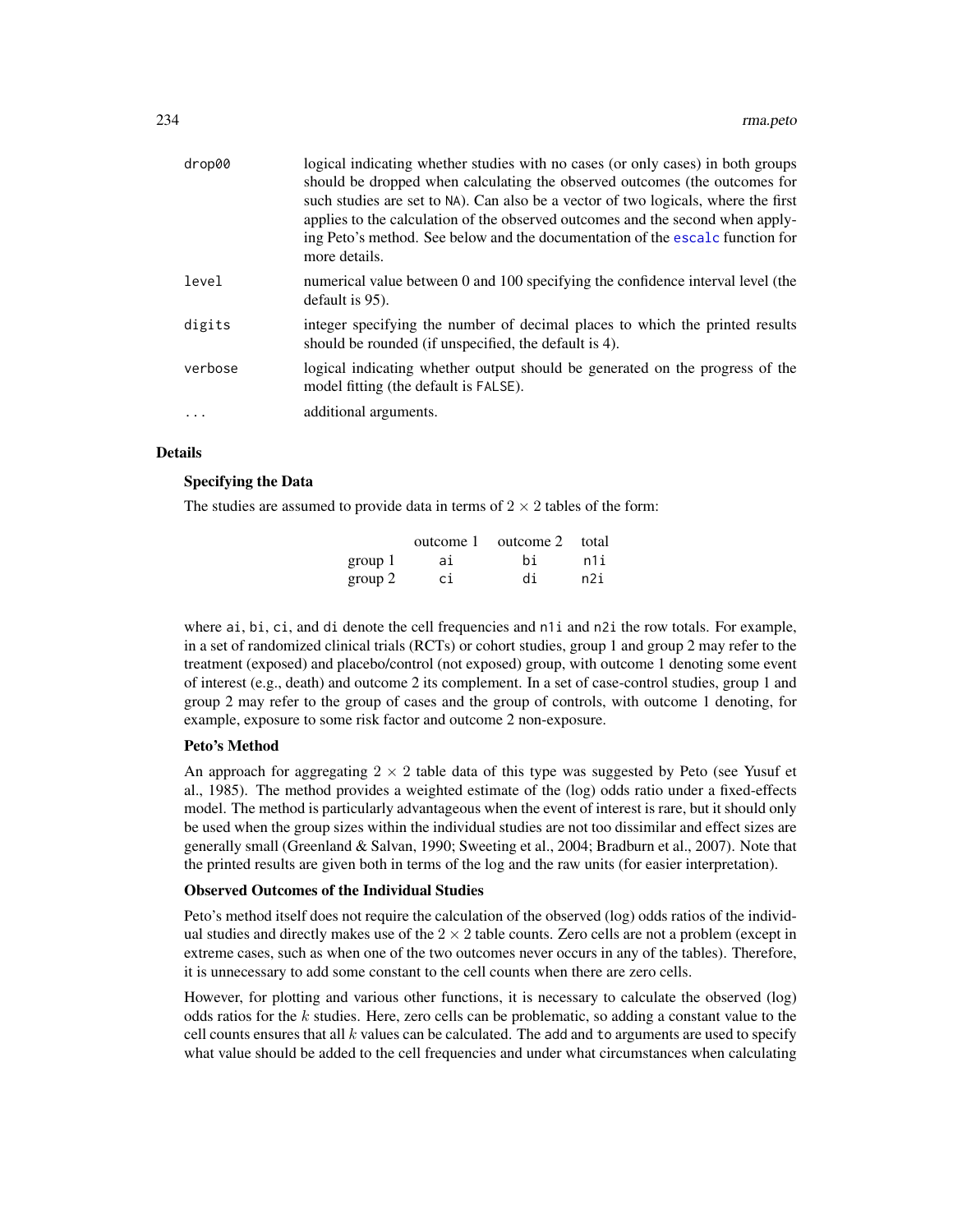#### rma.peto 235

the observed (log) odds ratios and when applying Peto's method. Similarly, the drop00 argument is used to specify how studies with no cases (or only cases) in both groups should be handled. The documentation of the [escalc](#page-92-0) function explains how the add, to, and drop00 arguments work. If only a single value for these arguments is specified (as per default), then these values are used when calculating the observed (log) odds ratios and no adjustment to the cell counts is made when applying Peto's method. Alternatively, when specifying two values for these arguments, the first value applies when calculating the observed (log) odds ratios and the second value when applying Peto's method.

Note that drop00 is set to TRUE by default. Therefore, the observed (log) odds ratios for studies where ai=ci=0 or bi=di=0 are set to NA. When applying Peto's method, such studies are not explicitly dropped (unless the second value of drop00 argument is also set to TRUE), but this is practically not necessary, as they do not actually influence the results (assuming no adjustment to the cell/event counts are made when applying Peto's method).

### Value

An object of class c("rma.peto","rma"). The object is a list containing the following components:

| beta      | aggregated log odds ratio.                                                                                               |
|-----------|--------------------------------------------------------------------------------------------------------------------------|
| se        | standard error of the aggregated value.                                                                                  |
| zval      | test statistics of the aggregated value.                                                                                 |
| pval      | p-value for the test statistic.                                                                                          |
| ci.lb     | lower bound of the confidence interval.                                                                                  |
| ci.ub     | upper bound of the confidence interval.                                                                                  |
| QE.       | test statistic for the test of heterogeneity.                                                                            |
| QEp       | p-value for the test of heterogeneity.                                                                                   |
| k         | number of tables included in the analysis.                                                                               |
| yi, vi    | the vector of individual log odds ratios and corresponding sampling variances.                                           |
| fit.stats | a list with the log-likelihood, deviance, AIC, BIC, and AICc values under the<br>unrestricted and restricted likelihood. |
| $\ddotsc$ | some additional elements/values.                                                                                         |
|           |                                                                                                                          |

# Methods

The results of the fitted model are formatted and printed with the [print.rma.peto](#page-180-0) function. If fit statistics should also be given, use [summary.rma](#page-180-0) (or use the [fitstats.rma](#page-108-0) function to extract them).

The [residuals.rma](#page-204-0), [rstandard.rma.peto](#page-204-1), and [rstudent.rma.peto](#page-204-1) functions extract raw and standardized residuals. Leave-one-out diagnostics can be obtained with [leave1out.rma.peto](#page-147-0).

Forest, funnel, radial, L'Abbé, and Baujat plots can be obtained with [forest.rma](#page-119-0), [funnel.rma](#page-129-0), [radial.rma](#page-191-0), [labbe.rma](#page-144-0), and [baujat](#page-18-0). The [qqnorm.rma.peto](#page-188-0) function provides normal QQ plots of the standardized residuals. One can also just call [plot.rma.peto](#page-163-0) on the fitted model object to obtain various plots at once.

A cumulative meta-analysis (i.e., adding one observation at a time) can be obtained with [cumul.rma.peto](#page-32-0). Other extractor functions include [coef.rma](#page-24-0), [vcov.rma](#page-264-0), [logLik.rma](#page-108-0), [deviance.rma](#page-108-0), [AIC.rma](#page-108-0), and [BIC.rma](#page-108-0).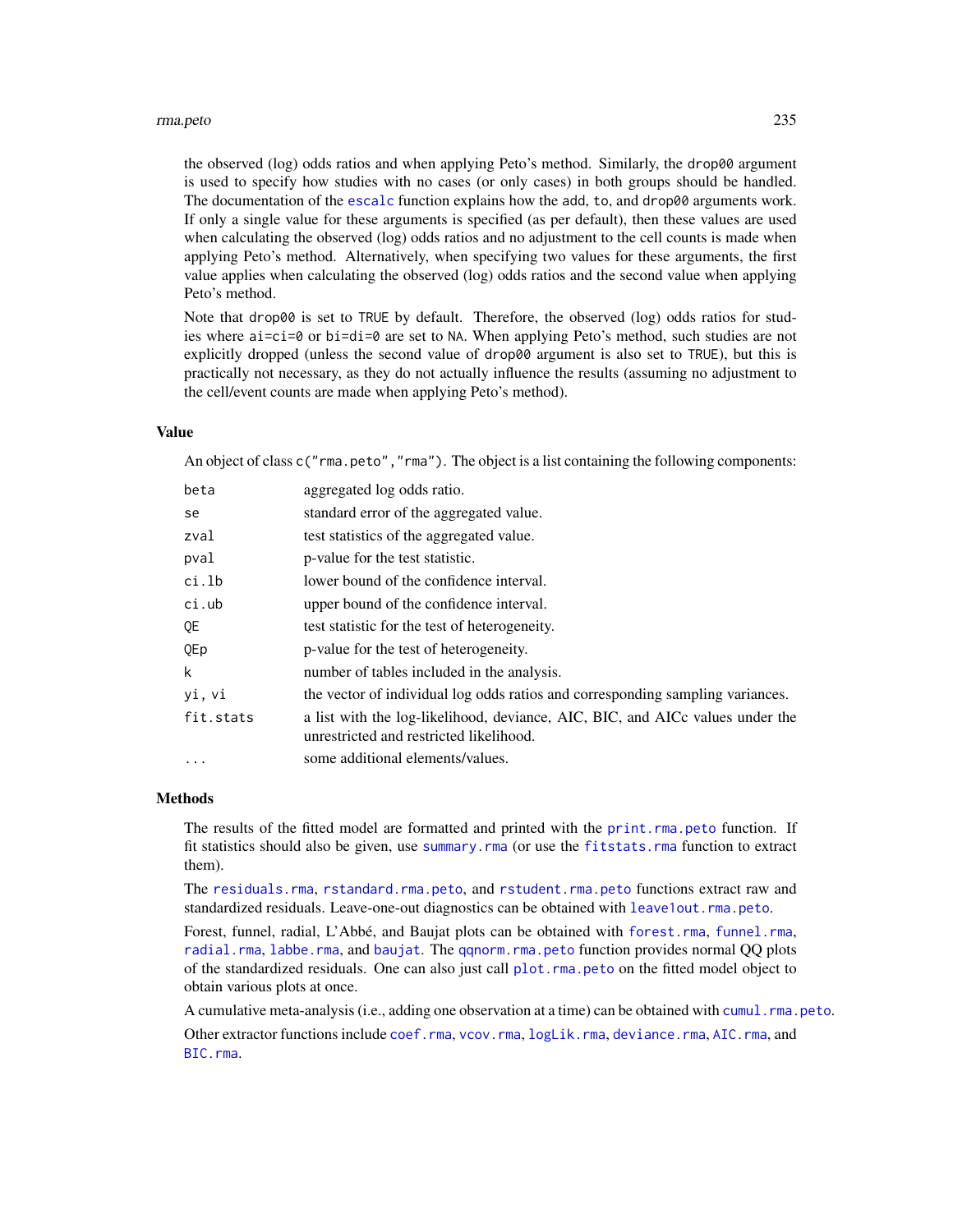#### Author(s)

Wolfgang Viechtbauer <wvb@metafor-project.org> <http://www.metafor-project.org/>

## References

Bradburn, M. J., Deeks, J. J., Berlin, J. A., & Localio, A. R. (2007). Much ado about nothing: A comparison of the performance of meta-analytical methods with rare events. *Statistics in Medicine*, 26, 53–77.

Greenland, S., & Salvan, A. (1990). Bias in the one-step method for pooling study results. *Statistics in Medicine*, 9, 247–252.

Sweeting, M. J., Sutton, A. J., & Lambert, P. C. (2004). What to add to nothing? Use and avoidance of continuity corrections in meta-analysis of sparse data. *Statistics in Medicine*, 23, 1351–1375.

Yusuf, S., Peto, R., Lewis, J., Collins, R., & Sleight, P. (1985). Beta blockade during and after myocardial infarction: An overview of the randomized trials. *Progress in Cardiovascular Disease*, 27, 335–371.

Viechtbauer, W. (2010). Conducting meta-analyses in R with the metafor package. *Journal of Statistical Software*, 36(3), 1–48. <https://www.jstatsoft.org/v036/i03>.

## See Also

[rma.uni](#page-235-0), [rma.glmm](#page-208-0), [rma.mh](#page-216-0), and [rma.mv](#page-220-0) for other model fitting functions.

[dat.collins1985a](#page-44-0), [dat.collins1985b](#page-45-0), and [dat.yusuf1985](#page-91-0) for further examples of the use of the rma.peto function.

#### Examples

### meta-analysis of the (log) odds ratios using Peto's method rma.peto(ai=tpos, bi=tneg, ci=cpos, di=cneg, data=dat.bcg)

<span id="page-235-0"></span>rma.uni *Meta-Analysis via Linear (Mixed-Effects) Models*

#### Description

Function to fit the meta-analytic fixed- and random/mixed-effects models with or without moderators via linear (mixed-effects) models. See the documentation of the **[metafor-package](#page-3-0)** for more details on these models.

# Usage

```
rma.uni(yi, vi, sei, weights, ai, bi, ci, di, n1i, n2i, x1i, x2i, t1i, t2i,
       m1i, m2i, sd1i, sd2i, xi, mi, ri, ti, sdi, r2i, ni, mods,
       measure="GEN", intercept=TRUE, data, slab, subset,
       add=1/2, to="only0", drop00=FALSE, vtype="LS",
       method="REML", weighted=TRUE, test="z",
       level=95, digits, btt, tau2, verbose=FALSE, control, ...)
```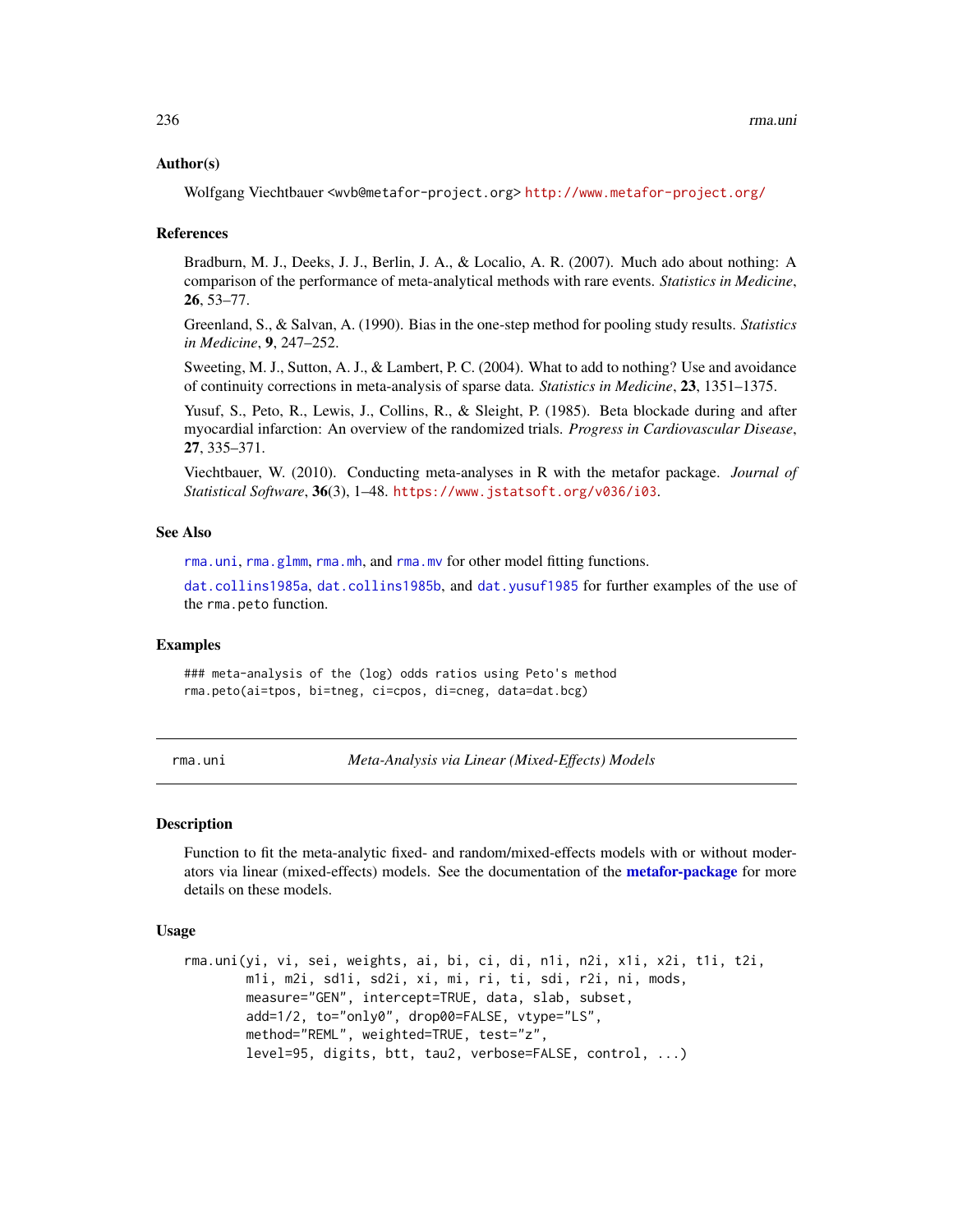#### rma.uni 237

| rma(yi, vi, sei, weights, ai, bi, ci, di, n1i, n2i, x1i, x2i, t1i, t2i, |
|-------------------------------------------------------------------------|
| m1i, m2i, sd1i, sd2i, xi, mi, ri, ti, sdi, r2i, ni, mods,               |
| measure="GEN", intercept=TRUE, data, slab, subset,                      |
| add=1/2, to="only0", drop00=FALSE, vtype="LS",                          |
| method="REML", weighted=TRUE, test="z",                                 |
| $level=95$ , digits, btt, tau2, verbose=FALSE, control, )               |

# Arguments

| уi      | vector of length $k$ with the observed effect sizes or outcomes. See 'Details'.                                                                                                                                                                                                                                                                                                          |
|---------|------------------------------------------------------------------------------------------------------------------------------------------------------------------------------------------------------------------------------------------------------------------------------------------------------------------------------------------------------------------------------------------|
| vi      | vector of length $k$ with the corresponding sampling variances. See 'Details'.                                                                                                                                                                                                                                                                                                           |
| sei     | vector of length $k$ with the corresponding standard errors (only relevant when<br>not using vi). See 'Details'.                                                                                                                                                                                                                                                                         |
| weights | optional argument to specify a vector of length $k$ with user-defined weights. See<br>'Details'.                                                                                                                                                                                                                                                                                         |
| ai      | see below and the documentation of the escalc function for more details.                                                                                                                                                                                                                                                                                                                 |
| bi      | see below and the documentation of the escalc function for more details.                                                                                                                                                                                                                                                                                                                 |
| сi      | see below and the documentation of the escalc function for more details.                                                                                                                                                                                                                                                                                                                 |
| di      | see below and the documentation of the escalc function for more details.                                                                                                                                                                                                                                                                                                                 |
| n1i     | see below and the documentation of the escalc function for more details.                                                                                                                                                                                                                                                                                                                 |
| n2i     | see below and the documentation of the escalc function for more details.                                                                                                                                                                                                                                                                                                                 |
| x1i     | see below and the documentation of the escalc function for more details.                                                                                                                                                                                                                                                                                                                 |
| x2i     | see below and the documentation of the escalc function for more details.                                                                                                                                                                                                                                                                                                                 |
| t1i     | see below and the documentation of the escalc function for more details.                                                                                                                                                                                                                                                                                                                 |
| t2i     | see below and the documentation of the escalc function for more details.                                                                                                                                                                                                                                                                                                                 |
| m1i     | see below and the documentation of the escalc function for more details.                                                                                                                                                                                                                                                                                                                 |
| m2i     | see below and the documentation of the escalc function for more details.                                                                                                                                                                                                                                                                                                                 |
| sd1i    | see below and the documentation of the escalc function for more details.                                                                                                                                                                                                                                                                                                                 |
| sd2i    | see below and the documentation of the escalc function for more details.                                                                                                                                                                                                                                                                                                                 |
| хi      | see below and the documentation of the escalc function for more details.                                                                                                                                                                                                                                                                                                                 |
| mi      | see below and the documentation of the escalc function for more details.                                                                                                                                                                                                                                                                                                                 |
| ri      | see below and the documentation of the escalc function for more details.                                                                                                                                                                                                                                                                                                                 |
| ti      | see below and the documentation of the escalc function for more details.                                                                                                                                                                                                                                                                                                                 |
| sdi     | see below and the documentation of the escalc function for more details.                                                                                                                                                                                                                                                                                                                 |
| r2i     | see below and the documentation of the escalc function for more details.                                                                                                                                                                                                                                                                                                                 |
| ni      | see below and the documentation of the escalc function for more details.                                                                                                                                                                                                                                                                                                                 |
| mods    | optional argument to include one or more moderators in the model. A single<br>moderator can be given as a vector of length $k$ specifying the values of the<br>moderator. Multiple moderators are specified by giving a matrix with $k$ rows<br>and as many columns as there are moderator variables. Alternatively, a model<br>formula can be used to specify the model. See 'Details'. |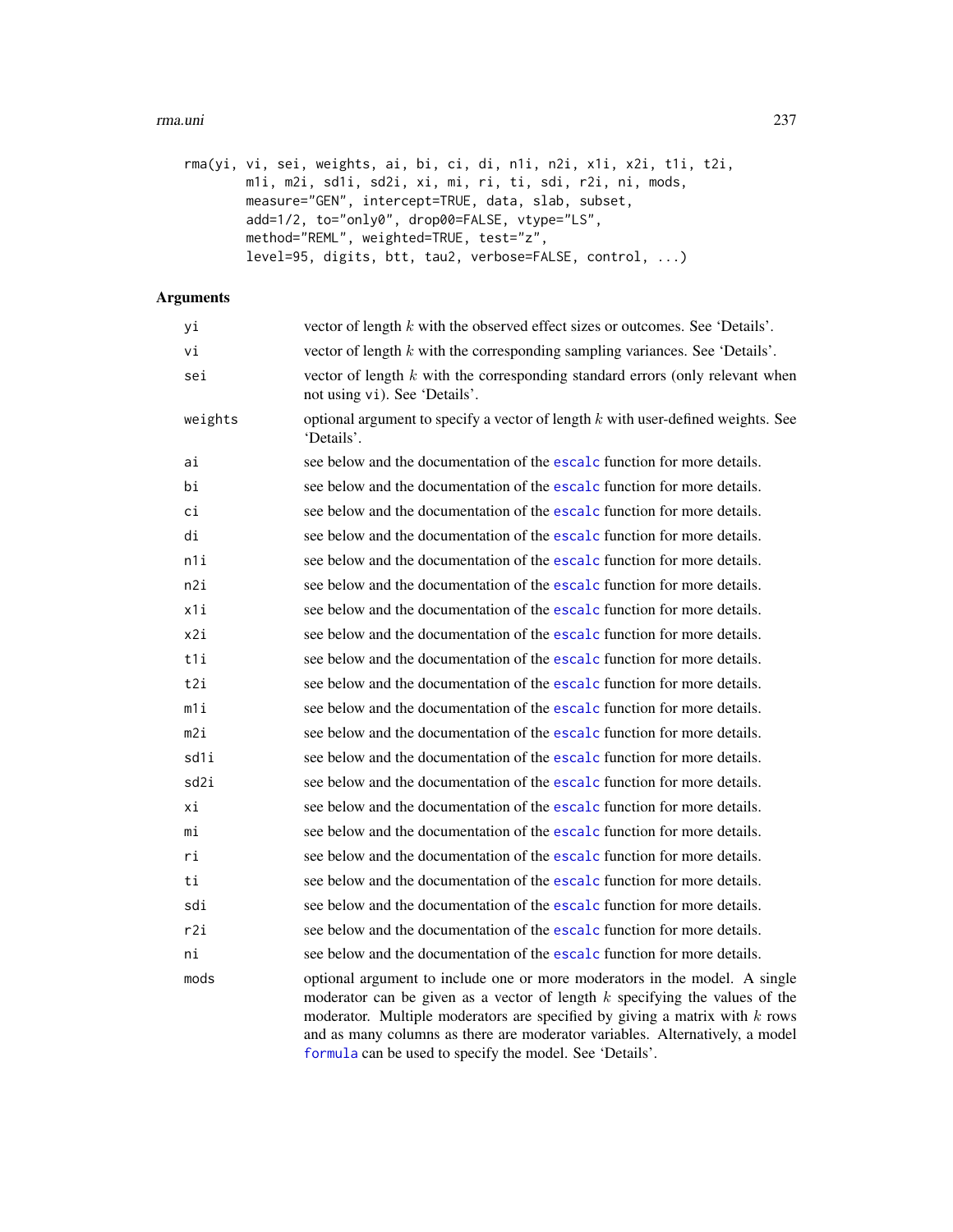| measure   | character string indicating the type of data supplied to the function. When<br>measure="GEN" (default), the observed effect sizes or outcomes and correspond-<br>ing sampling variances (or standard errors) should be supplied to the function<br>via the yi, vi, and sei arguments (only one of the two, vi or sei, needs to be<br>specified). Alternatively, one can set measure to one of the effect size or out-<br>come measures described under the documentation for the escalc function and<br>specify the needed data via the appropriate arguments. |
|-----------|----------------------------------------------------------------------------------------------------------------------------------------------------------------------------------------------------------------------------------------------------------------------------------------------------------------------------------------------------------------------------------------------------------------------------------------------------------------------------------------------------------------------------------------------------------------|
| intercept | logical indicating whether an intercept should be added to the model (the default<br>is TRUE). Ignored when mods is a formula.                                                                                                                                                                                                                                                                                                                                                                                                                                 |
| data      | optional data frame containing the data supplied to the function.                                                                                                                                                                                                                                                                                                                                                                                                                                                                                              |
| slab      | optional vector with labels for the $k$ studies.                                                                                                                                                                                                                                                                                                                                                                                                                                                                                                               |
| subset    | optional (logical or numeric) vector indicating the subset of studies that should<br>be used for the analysis.                                                                                                                                                                                                                                                                                                                                                                                                                                                 |
| add       | see the documentation of the escalc function.                                                                                                                                                                                                                                                                                                                                                                                                                                                                                                                  |
| to        | see the documentation of the escalc function.                                                                                                                                                                                                                                                                                                                                                                                                                                                                                                                  |
| drop00    | see the documentation of the escalc function.                                                                                                                                                                                                                                                                                                                                                                                                                                                                                                                  |
| vtype     | see the documentation of the escalc function.                                                                                                                                                                                                                                                                                                                                                                                                                                                                                                                  |
| method    | character string specifying whether a fixed- or a random/mixed-effects model<br>should be fitted. A fixed-effects model (with or without moderators) is fitted<br>when using method="FE". Random/mixed-effects models are fitted by setting<br>method equal to one of the following: "DL", "HE", "SJ", "ML", "REML", "EB",<br>"HS", or "GENQ". Default is "REML". See 'Details'.                                                                                                                                                                               |
| weighted  | logical indicating whether weighted (default) or unweighted estimation should<br>be used to fit the model.                                                                                                                                                                                                                                                                                                                                                                                                                                                     |
| test      | character string specifying how test statistics and confidence intervals for the<br>fixed effects should be computed. By default (test="z"), Wald-type tests and<br>CIs are obtained, which are based on a standard normal distribution. When<br>test="knha", the method by Knapp and Hartung (2003) is used for adjusting<br>test statistics and confidence intervals. See 'Details'.                                                                                                                                                                         |
| level     | numerical value between 0 and 100 specifying the confidence interval level (the<br>default is 95).                                                                                                                                                                                                                                                                                                                                                                                                                                                             |
| digits    | integer specifying the number of decimal places to which the printed results<br>should be rounded (if unspecified, the default is 4).                                                                                                                                                                                                                                                                                                                                                                                                                          |
| btt       | optional vector of indices specifying which coefficients to include in the om-<br>nibus test of moderators. Can also be a string to grep for. See 'Details'.                                                                                                                                                                                                                                                                                                                                                                                                   |
| tau2      | optional numerical value to specify the amount of (residual) heterogeneity in a<br>random- or mixed-effects model (instead of estimating it). Useful for sensitivity<br>analyses (e.g., for plotting results as a function of $\tau^2$ ). When unspecified, the<br>value of $\tau^2$ is estimated from the data.                                                                                                                                                                                                                                               |
| verbose   | logical indicating whether output should be generated on the progress of the<br>model fitting (the default is FALSE). Can also be an integer. Values > 1 generate<br>more verbose output. See 'Note'.                                                                                                                                                                                                                                                                                                                                                          |
| control   | optional list of control values for the iterative estimation algorithms. If unspeci-<br>fied, default values are defined inside the function. See 'Note'.                                                                                                                                                                                                                                                                                                                                                                                                      |
|           | additional arguments.                                                                                                                                                                                                                                                                                                                                                                                                                                                                                                                                          |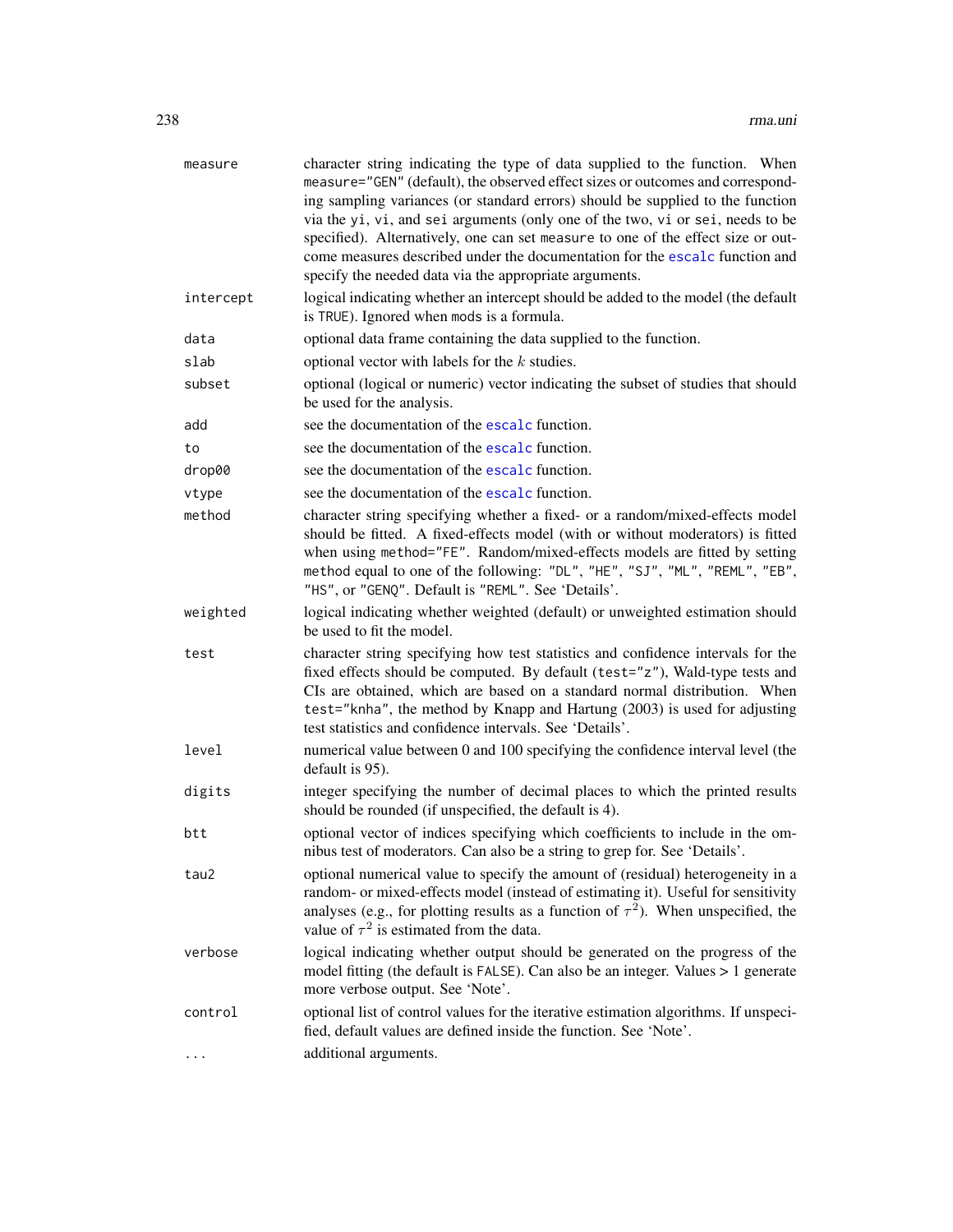#### rma.uni 239

### Details

## Specifying the Data

The function can be used in conjunction with any of the usual effect size or outcome measures used in meta-analyses (e.g., log risk ratios, log odds ratios, risk differences, mean differences, standardized mean differences, raw correlation coefficients, correlation coefficients transformed with Fisher's r-to-z transformation, and so on). Simply specify the observed outcomes via the yi argument and the corresponding sampling variances via the vi argument. Instead of specifying vi, one can specify the standard errors (the square root of the sampling variances) via the sei argument. The [escalc](#page-92-0) function can be used to compute a wide variety of effect size and outcome measures (and the corresponding sampling variances) based on summary statistics.

Alternatively, the function can automatically calculate the values of a chosen effect size or outcome measure (and the corresponding sampling variances) when supplied with the necessary data. The [escalc](#page-92-0) function describes which effect size or outcome measures are currently implemented and what data/arguments should then be specified/used. The measure argument should then be set to the desired effect size or outcome measure.

# Specifying the Model

The function can be used to fit fixed- and random/mixed-effects models, as well as meta-regression models including moderators (the difference between the various models is described in detail in the introductory **[metafor-package](#page-3-0)** help file).

Assuming the observed outcomes and corresponding sampling variances are supplied via yi and vi, a *fixed-effects model* can be fitted with rma(yi,vi,method="FE"). Weighted estimation (with inverse-variance weights) is used by default. User-defined weights can be supplied via the weights argument. Unweighted estimation can be used by setting weighted=FALSE (same as setting the weights equal to a constant).

A *random-effects model* can be fitted with the same code but setting method to one of the various estimators for the amount of heterogeneity:

- method="DL" = DerSimonian-Laird estimator
- method="HE" = Hedges estimator
- method="HS" = Hunter-Schmidt estimator
- method="SJ" = Sidik-Jonkman estimator
- method="ML" = maximum-likelihood estimator
- method="REML" = restricted maximum-likelihood estimator
- method="EB" = empirical Bayes estimator
- method="PM" = Paule-Mandel estimator
- method="GENQ" = generalized Q-statistic estimator

For a description of the various estimators, see DerSimonian and Kacker (2007), Raudenbush (2009), Viechtbauer (2005), and Viechtbauer et al. (2015). Note that the Hedges estimator is also called the 'variance component estimator' or 'Cochran estimator', the Sidik-Jonkman estimator is also called the 'model error variance estimator', and the empirical Bayes estimator is actually identical to the Paule-Mandel estimator (Paule & Mandel, 1982). Finally, the generalized Q-statistic estimator is a general method-of-moments estimator (DerSimonian & Kacker, 2007) requiring the specification of weights (the HE and DL estimators are just special cases with equal and inverse variance weights, respectively).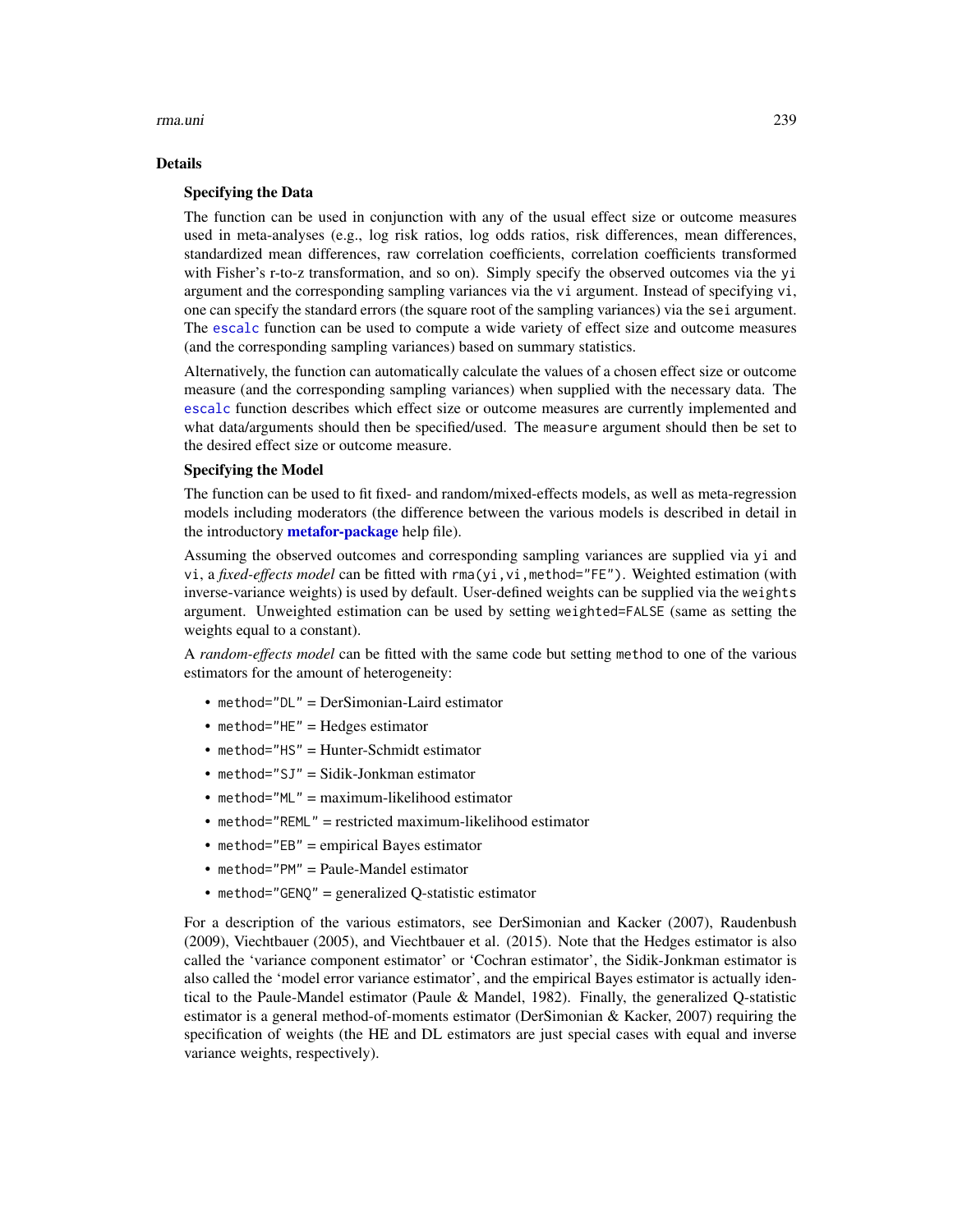One or more moderators can be included in these models via the mods argument. A single moderator can be given as a (row or column) vector of length  $k$  specifying the values of the moderator. Multiple moderators are specified by giving an appropriate model matrix (i.e.,  $X$ ) with k rows and as many columns as there are moderator variables (e.g., mods = cbind(mod1,mod2,mod3), where mod1, mod2, and mod3 correspond to the names of the variables for three moderator variables). The intercept is added to the model matrix by default unless intercept=FALSE.

Alternatively, one can use the standard [formula](#page-0-0) syntax to specify the model. In this case, the mods argument should be set equal to a one-sided formula of the form mods =  $\sim$  model (e.g., mods =  $\sim$ mod1 + mod2 + mod3). Interactions, polynomial terms, and factors can be easily added to the model in this manner. When specifying a model formula via the mods argument, the intercept argument is ignored. Instead, the inclusion/exclusion of the intercept is controlled by the specified formula  $(e.g., \text{mod } 5 = \text{mod } 1 + \text{mod } 2 + \text{mod } 3 - 1$  would lead to the removal of the intercept).

A *fixed-effects with moderators model* is then fitted by setting method="FE", while a *mixed-effects model* is fitted by specifying one of the estimators for the amount of (residual) heterogeneity given earlier.

When the observed outcomes and corresponding sampling variances are supplied via the yi and vi (or sei) arguments, one can also specify moderators via the yi argument (e.g., rma(yi ~ mod1 + mod2 + mod3,vi)). In that case, the mods argument is ignored and the inclusion/exclusion of the intercept again is controlled by the specified formula.

# Omnibus Test of Parameters

For models including moderators, an omnibus test of all the model coefficients is conducted that excludes the intercept (the first coefficient) if it is included in the model. If no intercept is included in the model, then the omnibus test includes all of the coefficients in the model including the first. Alternatively, one can manually specify the indices of the coefficients to test via the btt argument. For example, with  $btt = c(3,4)$ , only the third and fourth coefficient from the model would be included in the test (if an intercept is included in the model, then it corresponds to the first coefficient in the model). Instead of specifying the coefficient numbers, one can specify a string for btt. In that case, [grep](#page-0-0) will be used to search for all coefficient names that match the string.

# Categorical Moderators

Categorical moderator variables can be included in the model via the mods argument in the same way that appropriately (dummy) coded categorical independent variables can be included in linear models. One can either do the dummy coding manually or use a model formula together with the [factor](#page-0-0) function to let R handle the coding automatically. An example to illustrate these different approaches is provided below.

# Knapp & Hartung Adjustment

By default, the test statistics of the individual coefficients in the model (and the corresponding confidence intervals) are based on a standard normal distribution, while the omnibus test is based on a chi-square distribution with  $m$  degrees of freedom ( $m$  being the number of coefficients tested). The Knapp and Hartung (2003) method (test="knha") is an adjustment to the standard errors of the estimated coefficients, which helps to account for the uncertainty in the estimate of the amount of (residual) heterogeneity and leads to different reference distributions. Tests of individual coefficients and confidence intervals are then based on the t-distribution with  $k - p$  degrees of freedom, while the omnibus test statistic then uses an F-distribution with m and  $k - p$  degrees of freedom (p being the total number of model coefficients including the intercept if it is present). The Knapp and Hartung (2003) adjustment is only meant to be used in the context of random- or mixed-effects models.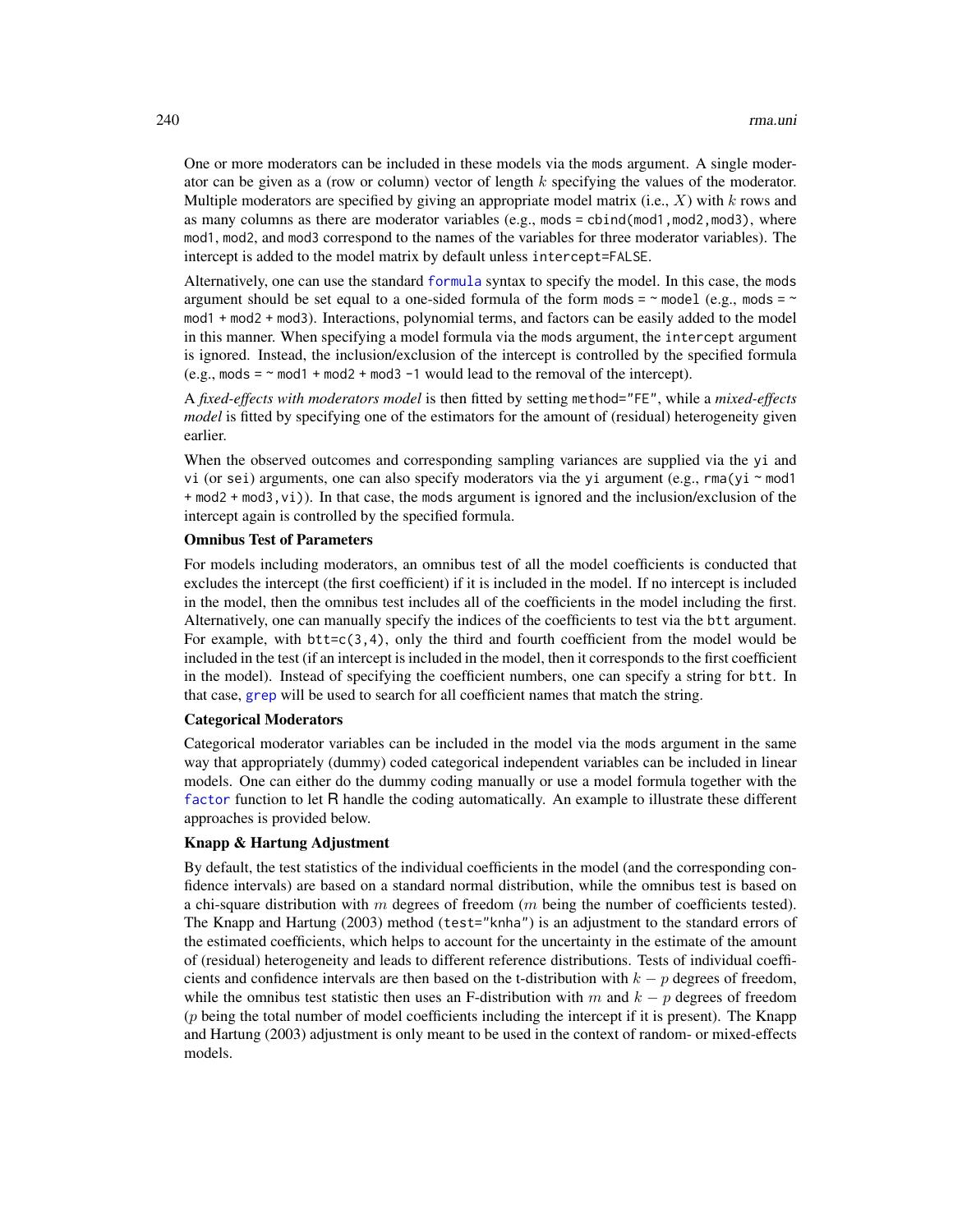#### rma.uni 241

### Test for (Residual) Heterogeneity

A test for (residual) heterogeneity is automatically carried out by the function. Without moderators in the model, this is simply Cochran's Q-test (Cochran, 1954), which tests whether the variability in the observed effect sizes or outcomes is larger than would be expected based on sampling variability alone. A significant test suggests that the true effects or outcomes are heterogeneous. When moderators are included in the model, this is the  $Q_E$ -test for residual heterogeneity, which tests whether the variability in the observed effect sizes or outcomes not accounted for by the moderators included in the model is larger than would be expected based on sampling variability alone.

# Value

An object of class  $c("rma.uni", "rma")$ . The object is a list containing the following components:

| beta           | estimated coefficients of the model.                                                                                     |
|----------------|--------------------------------------------------------------------------------------------------------------------------|
| se             | standard errors of the coefficients.                                                                                     |
| zval           | test statistics of the coefficients.                                                                                     |
| pval           | p-values for the test statistics.                                                                                        |
| ci.lb          | lower bound of the confidence intervals for the coefficients.                                                            |
| $ci.$ ub       | upper bound of the confidence intervals for the coefficients.                                                            |
| vb             | variance-covariance matrix of the estimated coefficients.                                                                |
| tau2           | estimated amount of (residual) heterogeneity. Always 0 when method="FE".                                                 |
| se.tau2        | estimated standard error of the estimated amount of (residual) heterogeneity.                                            |
| k              | number of outcomes included in the model fitting.                                                                        |
| p              | number of coefficients in the model (including the intercept).                                                           |
| m              | number of coefficients included in the omnibus test of coefficients.                                                     |
| QE             | test statistic for the test of (residual) heterogeneity.                                                                 |
| QEp            | p-value for the test of (residual) heterogeneity.                                                                        |
| QM             | test statistic for the omnibus test of coefficients.                                                                     |
| QMp            | p-value for the omnibus test of coefficients.                                                                            |
| I <sub>2</sub> | value of $I^2$ . See print. rma. uni for more details.                                                                   |
| H <sub>2</sub> | value of $H^2$ . See print. rma. uni for more details.                                                                   |
| R <sub>2</sub> | value of $R^2$ . See print. rma. uni for more details.                                                                   |
| int.only       | logical that indicates whether the model is an intercept-only model.                                                     |
| yi, vi, X      | the vector of outcomes, the corresponding sampling variances, and the model<br>matrix.                                   |
| fit.stats      | a list with the log-likelihood, deviance, AIC, BIC, and AICc values under the<br>unrestricted and restricted likelihood. |
| $\cdots$       | some additional elements/values.                                                                                         |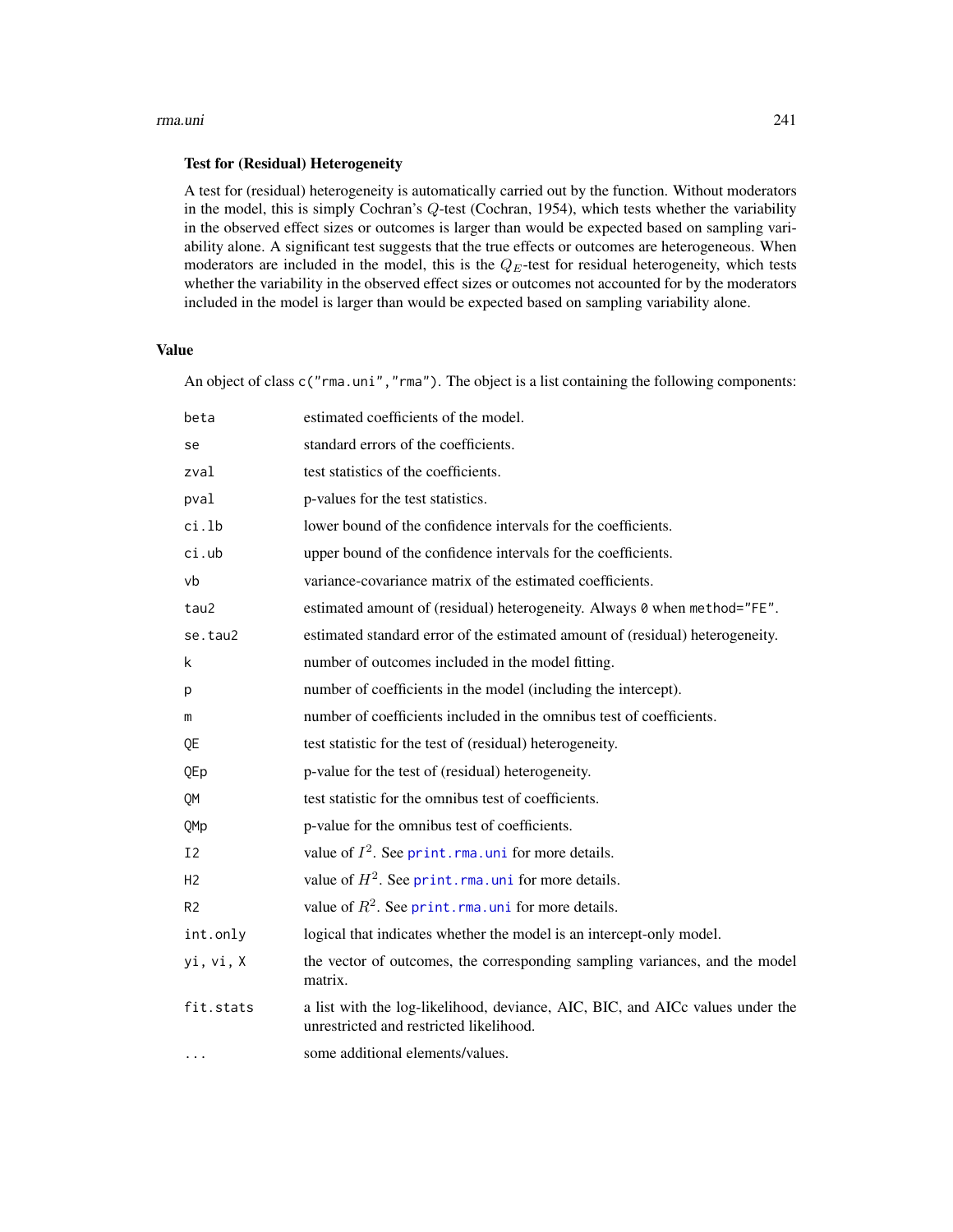## Methods

The results of the fitted model are formatted and printed with the [print.rma.uni](#page-180-0) function. If fit statistics should also be given, use [summary.rma](#page-180-0) (or use the [fitstats.rma](#page-108-0) function to extract them). Full versus reduced model comparisons in terms of fit statistics and likelihoods can be obtained with [anova.rma](#page-14-0). Wald-type tests for sets of model coefficients or linear combinations thereof can be obtained with the same function. Permutation tests for the model coefficient(s) can be obtained with [permutest.rma.uni](#page-153-0). Tests and confidence intervals based on (cluster) robust methods can be obtained with [robust.rma.uni](#page-246-0).

Predicted/fitted values can be obtained with [predict.rma](#page-164-0) and [fitted.rma](#page-110-0). For best linear unbiased predictions, see [blup.rma.uni](#page-21-0) and [ranef.rma.uni](#page-193-0).

The [residuals.rma](#page-204-0), [rstandard.rma.uni](#page-204-1), and [rstudent.rma.uni](#page-204-1) functions extract raw and standardized residuals. Additional case diagnostics (e.g., to determine influential studies) can be obtained with the [influence.rma.uni](#page-141-0) function. For models without moderators, leave-one-out diagnostics can also be obtained with [leave1out.rma.uni](#page-147-0). For models with moderators, variance inflation factors can be obtained with  $v$  if. rma.

A confidence interval for the amount of (residual) heterogeneity in the random/mixed-effects model can be obtained with [confint.rma.uni](#page-25-0).

Forest, funnel, radial, L'Abbé, and Baujat plots can be obtained with [forest.rma](#page-119-0), [funnel.rma](#page-129-0), [radial.rma](#page-191-0), [labbe.rma](#page-144-0), and [baujat](#page-18-0) (radial and L'Abbé plots only for models without moderators). The [qqnorm.rma.uni](#page-188-1) function provides normal QQ plots of the standardized residuals. One can also just call [plot.rma.uni](#page-163-0) on the fitted model object to obtain various plots at once. For random/mixed-effects models, the [profile.rma.uni](#page-185-1) function can be used to obtain a plot of the (restricted) log-likelihood as a function of  $\tau^2$ .

Tests for funnel plot asymmetry (which may be indicative of publication bias) can be obtained with [ranktest.rma](#page-196-0) and [regtest.rma](#page-197-0). For models without moderators, the [trimfill.rma.uni](#page-260-0) method can be used to carry out a trim and fill analysis and [hc.rma.uni](#page-137-0) provides a random-effects model analysis that is more robust to publication bias (based on the method by Henmi  $\&$  Copas, 2010).

For models without moderators, a cumulative meta-analysis (i.e., adding one observation at a time) can be obtained with [cumul.rma.uni](#page-32-0).

Other extractor functions include [coef.rma](#page-24-0), [vcov.rma](#page-264-0), [logLik.rma](#page-108-0), [deviance.rma](#page-108-0), [AIC.rma](#page-108-0), [BIC.rma](#page-108-0), [hatvalues.rma.uni](#page-141-1), and [weights.rma.uni](#page-268-1).

#### **Note**

While the HS, HE, DL, SJ, and GENQ estimators of  $\tau^2$  are based on closed-form solutions, the ML, REML, and EB estimators must be obtained numerically. For this, the function makes use of the Fisher scoring algorithm, which is robust to poor starting values and usually converges quickly (Harville, 1977; Jennrich & Sampson, 1976). By default, the starting value is set equal to the value of the Hedges (HE) estimator and the algorithm terminates when the change in the estimated value of  $\tau^2$  is smaller than 10<sup>-5</sup> from one iteration to the next. The maximum number of iterations is 100 by default (which should be sufficient in most cases). Information on the progress of the algorithm can be obtained by setting verbose=TRUE. One can also set verbose to an integer (verbose=2 yields even more information and verbose=3 also sets option(warn=1) temporarily).

A different starting value, threshold, and maximum number of iterations can be specified via the control argument by setting control=list(tau2.init=value,threshold=value,maxiter=value).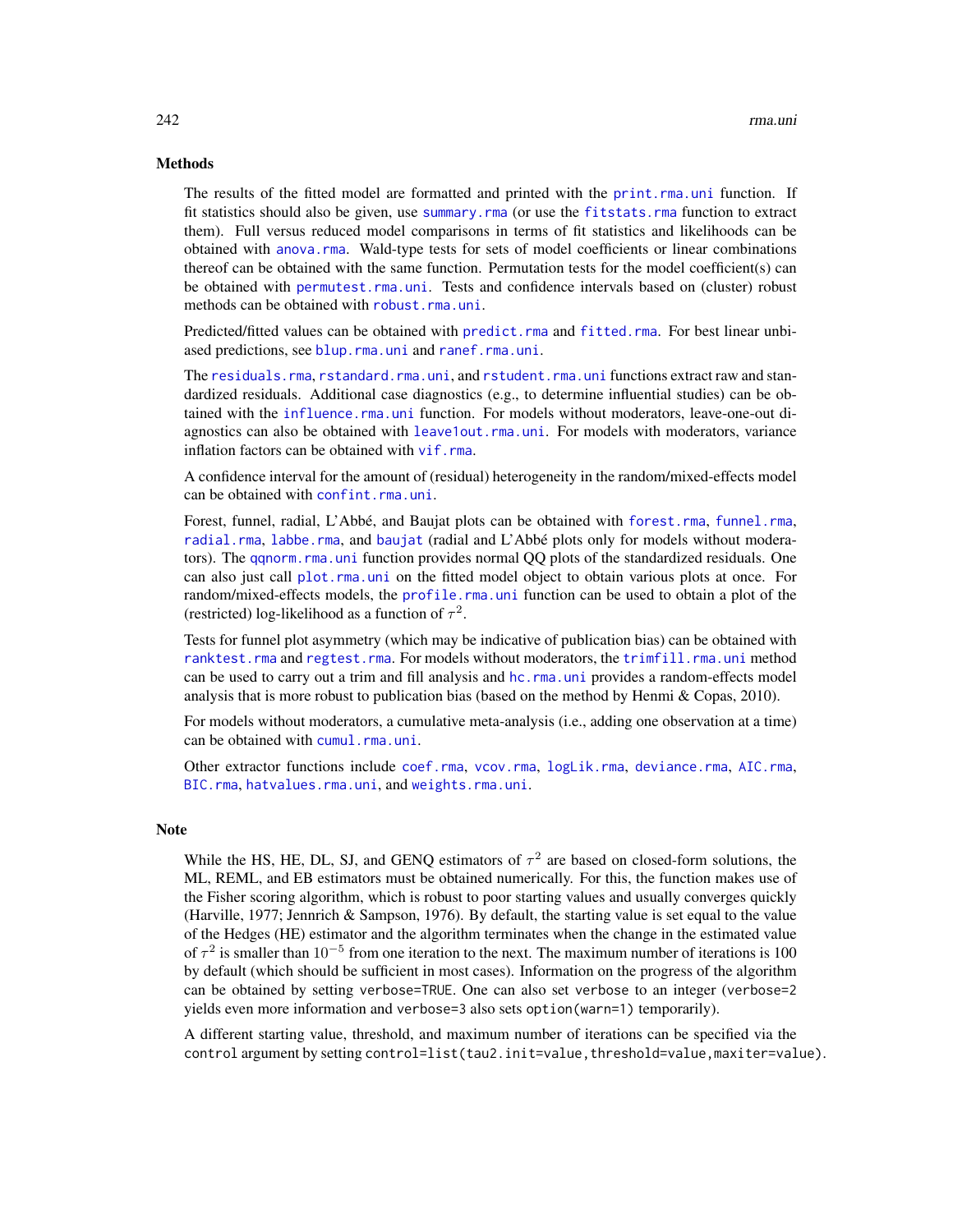#### rma.uni 243

The step length of the Fisher scoring algorithm can also be manually adjusted by a desired factor with control=list(stepadj=value) (values below 1 will reduce the step length). If using verbose=TRUE shows the estimate jumping around erratically (or cycling through a few values), decreasing the step length (and increasing the maximum number of iterations) can often help with convergence (e.g., control=list(stepadj=0.5,maxiter=1000)).

The PM estimator also involves an iterative algorithm, which makes use of the [uniroot](#page-0-0) function. By default, the desired accuracy (tol) is set equal to .Machine\$double.eps^0.25 and the maximum number of iterations (maxiter) to 100 (as above). The upper bound of the interval searched (tau2.max) is set to 100 (which should be large enough for most cases). These values can be adjusted with control=list(tol=value,maxiter=value,tau2.max=value).

All of the heterogeneity estimators except SJ can in principle yield negative estimates for the amount of (residual) heterogeneity. However, negative estimates of  $\tau^2$  are outside of the parameter space. For the HS, HE, DL, and GENQ estimators, negative estimates are therefore truncated to zero. For the ML, REML, and EB estimators, the Fisher scoring algorithm makes use of step halving (Jennrich & Sampson, 1976) to guarantee a non-negative estimate. Finally, for the PM estimator, the lower bound of the interval searched is set by default to zero. For those brave enough to step into risky territory, there is the option to set the lower bound for all these estimators equal to some other value besides zero (even a negative one) with control=list(tau2.min=value), but the lowest value permitted is  $-\min(v_i)$  (to ensure that the marginal variances are always non-negative).

The Hunter-Schmidt estimator for the amount of heterogeneity is defined in Hunter and Schmidt (1990) only in the context of the random-effects model when analyzing correlation coefficients. A general version of this estimator for random- and mixed-effects models not specific to any particular outcome measure is described in Viechtbauer (2005) and Viechtbauer et al. (2015) and is implemented here.

The Sidik-Jonkman estimator starts with a crude estimate of  $\tau^2$ , which is then updated as described in Sidik and Jonkman (2005b, 2007). If, instead of the crude estimate, one wants to use a better a priori estimate, one can do so by passing this value via control=list(tau2.init=value).

Outcomes with non-positive sampling variances are problematic. If a sampling variance is equal to zero, then its weight will be  $1/0$  for fixed-effects models when using weighted estimation. Switching to unweighted estimation is a possible solution then. For random/mixed-effects model, some estimators of  $\tau^2$  are undefined when there is at least one sampling variance equal to zero. Other estimators may work, but it may still be necessary to switch to unweighted model fitting, especially when the estimate of  $\tau^2$  turns out to be zero.

When including moderators in the model, it is possible that the model matrix is not of full rank (i.e., there is a linear relationship between the moderator variables included in the model). The function automatically tries to reduce the model matrix to full rank by removing redundant predictors, but if this fails the model cannot be fitted and an error will be issued. Deleting (redundant) moderator variables from the model as needed should solve this problem.

Finally, some general words of caution about the assumptions underlying the models:

• The sampling variances (i.e., the vi values) are treated as if they are known constants. This (usually) implies that the distributions of the test statistics and corresponding confidence intervals are only exact and have nominal coverage when the within-study sample sizes are large (i.e., when the error in the sampling variance estimates is small). Certain outcome measures (e.g., the arcsine square root transformed risk difference and Fisher's r-to-z transformed correlation coefficient) are based on variance stabilizing transformations that also help to make the assumption of known sampling variances much more reasonable.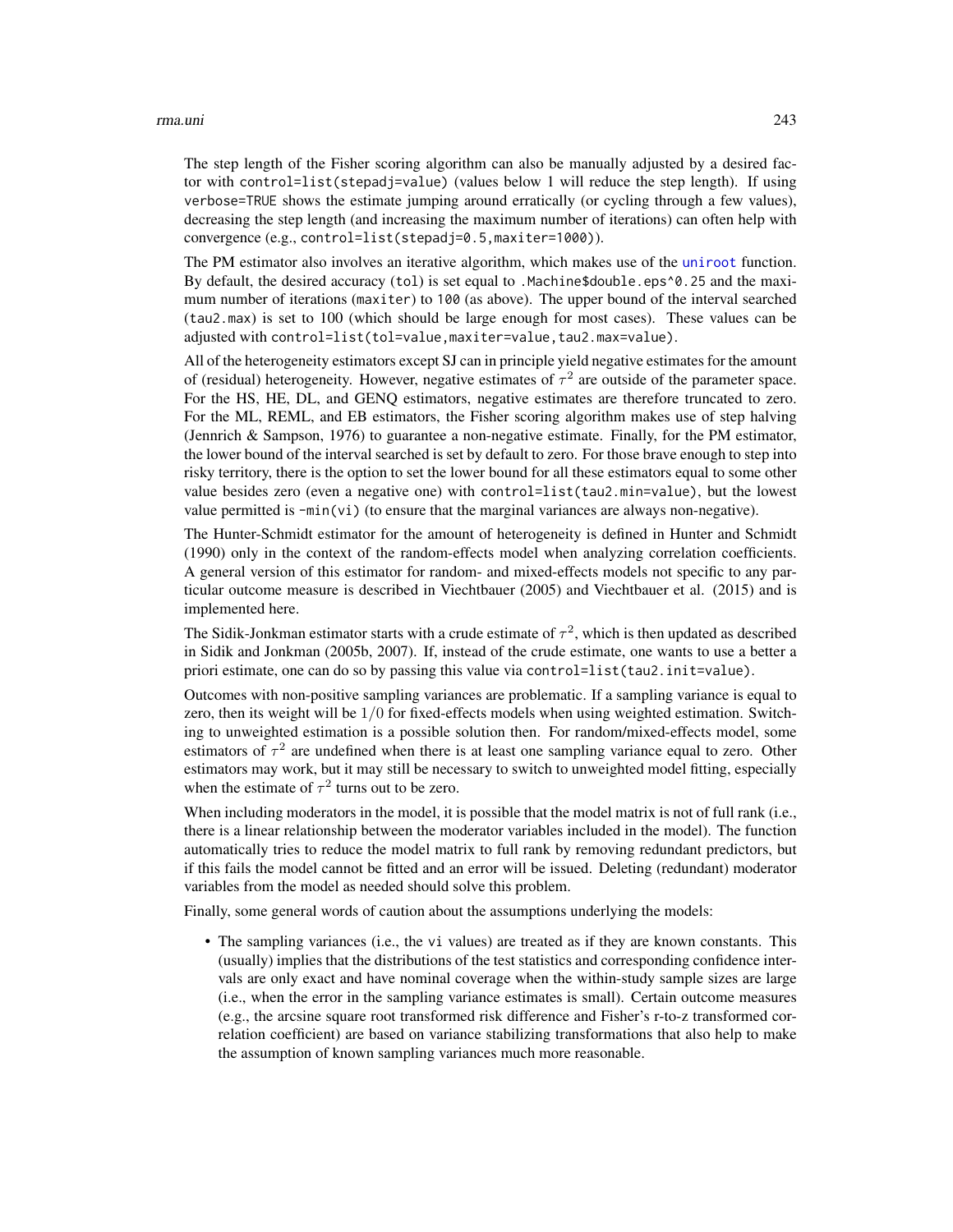- When fitting a mixed/random-effects model,  $\tau^2$  is estimated and then treated as a known constant thereafter. This ignores the uncertainty in the estimate of  $\tau^2$ . As a consequence, the standard errors of the parameter estimates tend to be too small, yielding test statistics that are too large and confidence intervals that are not wide enough. The Knapp and Hartung (2003) adjustment can be used to counter this problem, yielding test statistics and confidence intervals whose properties are closer to nominal.
- Most effect size measures are not exactly normally distributed as assumed under the various models. However, the normal approximation usually becomes more accurate for most effect size or outcome measures as the within-study sample sizes increase. Therefore, sufficiently large within-study sample sizes are (usually) needed to be certain that the tests and confidence intervals have nominal levels/coverage. Again, certain outcome measures (e.g., Fisher's r-to-z transformed correlation coefficient) may be preferable from this perspective as well.

# Author(s)

Wolfgang Viechtbauer <wvb@metafor-project.org> <http://www.metafor-project.org/>

#### References

Berkey, C. S., Hoaglin, D. C., Mosteller, F., & Colditz, G. A. (1995). A random-effects regression model for meta-analysis. *Statistics in Medicine*, 14, 395–411.

Cochran, W. G. (1954). The combination of estimates from different experiments. *Biometrics*, 10, 101–129.

DerSimonian, R., & Laird, N. (1986). Meta-analysis in clinical trials. *Controlled Clinical Trials*, 7, 177–188.

DerSimonian, R., & Kacker, R. (2007). Random-effects model for meta-analysis of clinical trials: An update. *Contemporary Clinical Trials*, 28, 105–114.

Harville, D. A. (1977). Maximum likelihood approaches to variance component estimation and to related problems. *Journal of the American Statistical Association*, 72, 320–338.

Hedges, L. V. (1983). A random effects model for effect sizes. *Psychological Bulletin*, 93, 388–395.

Hedges, L. V., & Olkin, I. (1985). *Statistical methods for meta-analysis*. San Diego, CA: Academic Press.

Henmi, M., & Copas, J. B. (2010). Confidence intervals for random effects meta-analysis and robustness to publication bias. *Statistics in Medicine*, 29, 2969–2983.

Hunter, J. E., & Schmidt, F. L. (2004). *Methods of meta-analysis: Correcting error and bias in research findings* (2nd ed.). Thousand Oaks, CA: Sage.

Jennrich, R. I., & Sampson, P. F. (1976). Newton-Raphson and related algorithms for maximum likelihood variance component estimation. *Technometrics*, 18, 11–17.

Knapp, G., & Hartung, J. (2003). Improved tests for a random effects meta-regression with a single covariate. *Statistics in Medicine*, 22, 2693–2710.

Morris, C. N. (1983). Parametric empirical Bayes inference: Theory and applications (with discussion). *Journal of the American Statistical Association*, 78, 47–65.

Paule, R. C., & Mandel, J. (1982). Consensus values and weighting factors. *Journal of Research of the National Bureau of Standards*, 87, 377–385.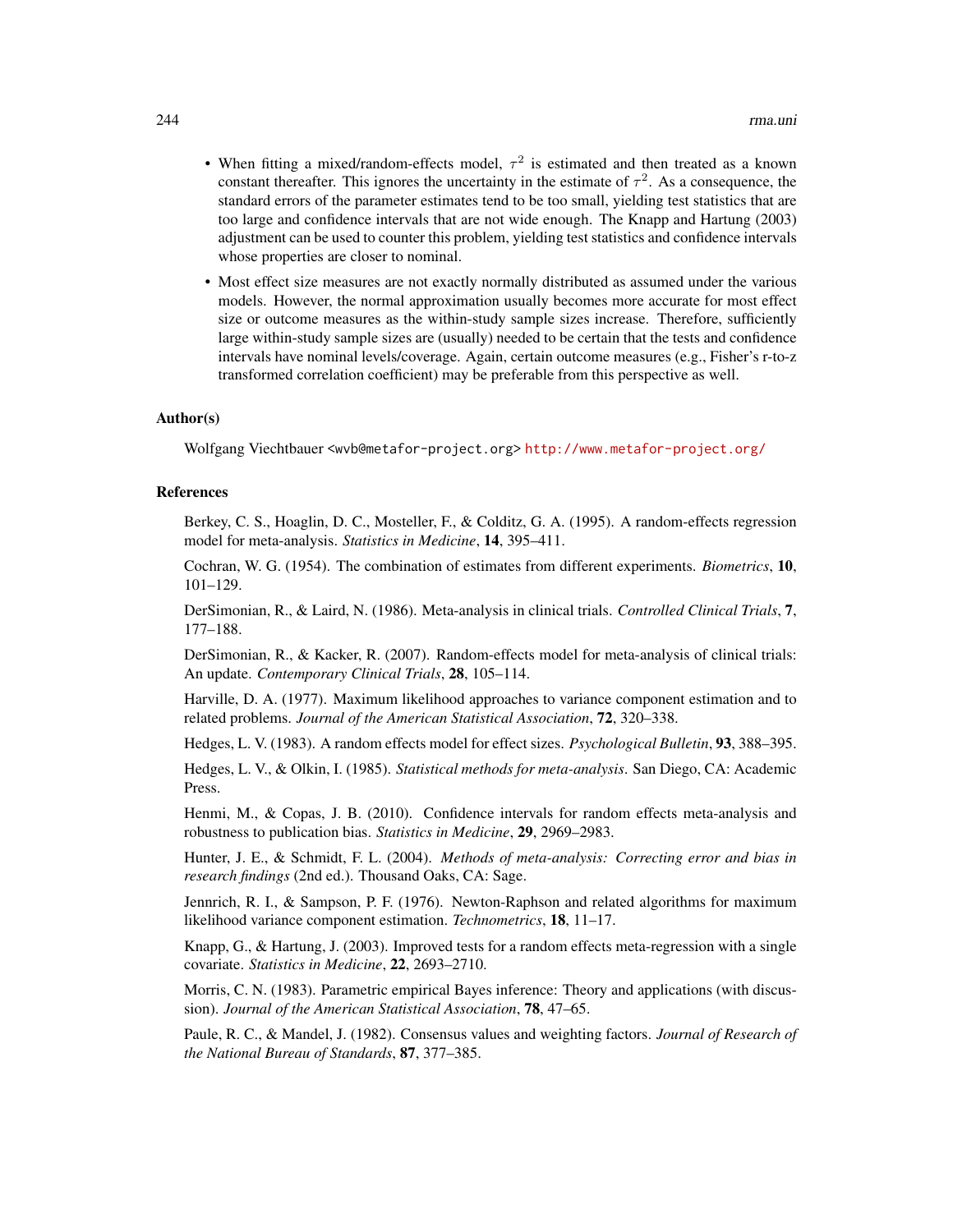#### rma.uni 245

Raudenbush, S. W. (2009). Analyzing effect sizes: Random effects models. In H. Cooper, L. V. Hedges, & J. C. Valentine (Eds.), *The handbook of research synthesis and meta-analysis* (2nd ed., pp. 295–315). New York: Russell Sage Foundation.

Sidik, K., & Jonkman, J. N. (2005a). A note on variance estimation in random effects metaregression. *Journal of Biopharmaceutical Statistics*, 15, 823–838.

Sidik, K., & Jonkman, J. N. (2005b). Simple heterogeneity variance estimation for meta-analysis. *Journal of the Royal Statistical Society, Series C*, 54, 367–384.

Sidik, K., & Jonkman, J. N. (2007). A comparison of heterogeneity variance estimators in combining results of studies. *Statistics in Medicine*, 26, 1964–1981.

Viechtbauer, W. (2005). Bias and efficiency of meta-analytic variance estimators in the randomeffects model. *Journal of Educational and Behavioral Statistics*, 30, 261–293.

Viechtbauer, W. (2010). Conducting meta-analyses in R with the metafor package. *Journal of Statistical Software*, 36(3), 1–48. <https://www.jstatsoft.org/v036/i03>.

Viechtbauer, W., López-López, J. A., Sánchez-Meca, J., & Marín-Martínez, F. (2015). A comparison of procedures to test for moderators in mixed-effects meta-regression models. *Psychological Methods*, 20, 360–374.

#### See Also

[rma.mh](#page-216-0), [rma.peto](#page-232-0), [rma.glmm](#page-208-0), and [rma.mv](#page-220-0) for other model fitting functions.

## Examples

```
### calculate log risk ratios and corresponding sampling variances
dat <- escalc(measure="RR", ai=tpos, bi=tneg, ci=cpos, di=cneg, data=dat.bcg)
```

```
### random-effects model, using log risk ratios and variances as input
### note: method="REML" is the default, so one could leave this out
rma(yi, vi, data=dat, method="REML")
```

```
### random-effects model, using log risk ratios and standard errors as input
### note: the second argument of rma() is for the *variances*, so we use the
### named argument 'sei' to supply the standard errors to the function
dat$sei <- sqrt(dat$vi)
rma(yi, sei=sei, data=dat)
```
### supplying the 2x2 table cell frequencies directly to the rma() function rma(measure="RR", ai=tpos, bi=tneg, ci=cpos, di=cneg, data=dat)

```
### mixed-effects model with two moderators (absolute latitude and publication year)
rma(yi, vi, mods=cbind(ablat, year), data=dat)
```
### using a model formula to specify the same model  $rma(yi, vi, mods = ~ablat + year, data=dat)$ 

### using a model formula as part of the yi argument rma(yi ~ ablat + year, vi, data=dat)

### manual dummy coding of the allocation factor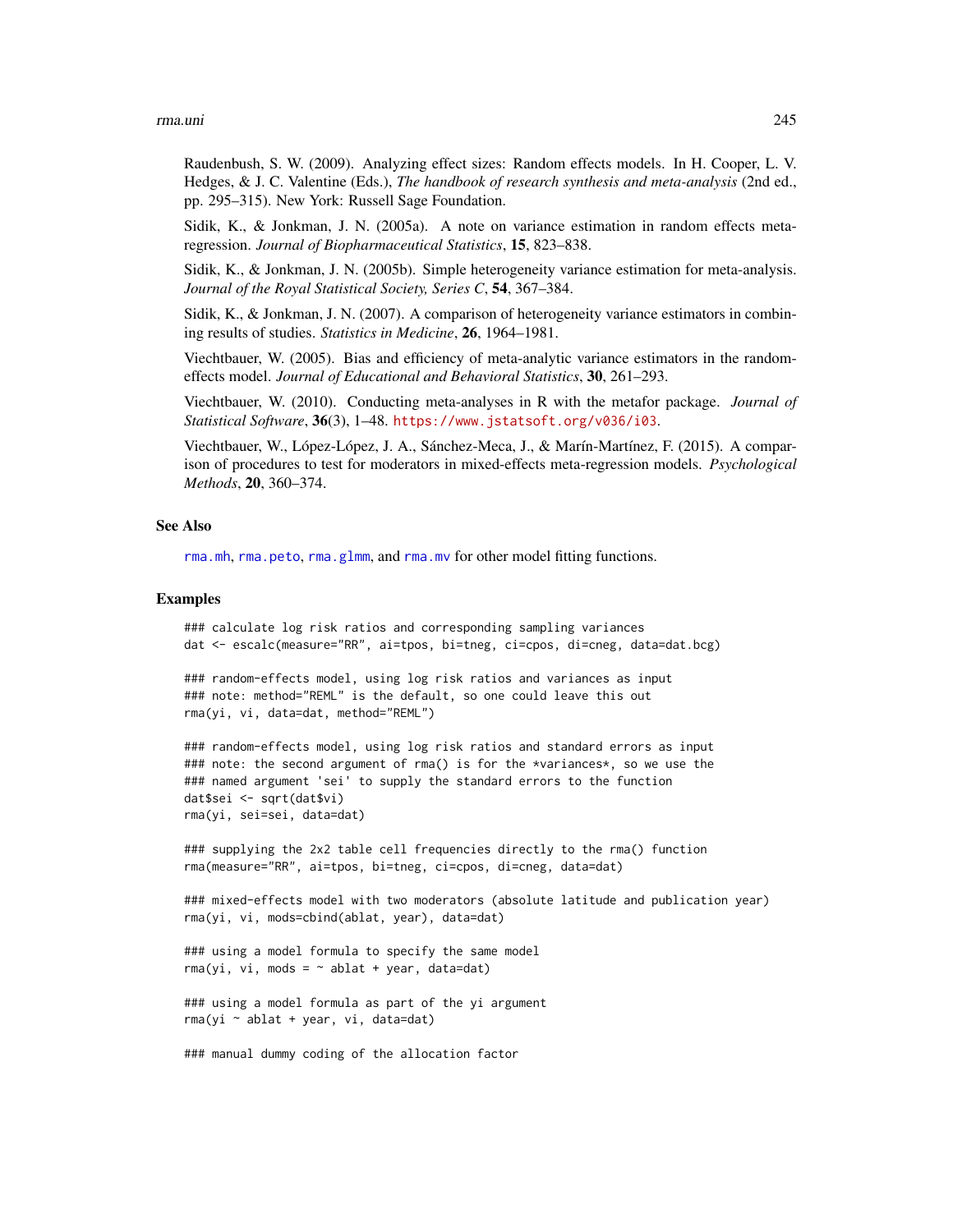```
alloc.random \le ifelse(dat$alloc == "random", 1, 0)
alloc.alternate <- ifelse(dat$alloc == "alternate", 1, 0)
alloc.systematic <- ifelse(dat$alloc == "systematic", 1, 0)
### test the allocation factor (in the presence of the other moderators)
### note: 'alternate' is the reference level of the allocation factor,
### since this is the dummy/level we leave out of the model
### note: the intercept is the first coefficient, so with btt=2:3 we test
### coefficients 2 and 3, corresponding to the coefficients for the
### allocation factor
rma(yi, vi, mods = \sim alloc.random + alloc.systematic + year + ablat, data=dat, btt=2:3)
### using a model formula to specify the same model
rma(yi, vi, mods = \sim factor(alloc) + year + ablat, data=dat, btt=2:3)
### test all pairwise differences with Holm's method (using the 'multcomp' package if installed)
res \leq rma(yi, vi, mods = \sim factor(alloc) - 1, data=dat)
res
if (require(multcomp))
   summary(glht(res, linfct=contrMat(c("alternate"=1,"random"=1,"systematic"=1),
           type="Tukey")), test=adjusted("holm"))
### subgrouping versus using a single model with a factor (subgrouping provides
### an estimate of tau^2 within each subgroup, but the number of studies in each
### subgroup is quite small; the model with the allocation factor provides a
### single estimate of tau^2 based on a larger number of studies, but assumes
### that tau^2 is the same within each subgroup)
res.a <- rma(yi, vi, data=dat, subset=(alloc=="alternate"))
res.r <- rma(yi, vi, data=dat, subset=(alloc=="random"))
res.s <- rma(yi, vi, data=dat, subset=(alloc=="systematic"))
res.a
res.r
res.s
res \leq rma(yi, vi, mods = \sim factor(alloc) - 1, data=dat)
res
### demonstrating that Q_E + Q_M = Q_I Total for fixed-effects models
### note: this does not work for random/mixed-effects models, since Q_E and
### Q_Total are calculated under the assumption that tau^2 = 0, while the
### calculation of Q_M incorporates the estimate of tau^2
res <- rma(yi, vi, data=dat, method="FE")
res ### this gives Q_Total
res \leq rma(yi, vi, mods = \sim ablat + year, data=dat, method="FE")
res ### this gives Q_E and Q_M
res$QE + res$QM
### decomposition of Q_E into subgroup Q-values
res \leq rma(yi, vi, mods = \sim factor(alloc), data=dat)
res
res.a <- rma(yi, vi, data=dat, subset=(alloc=="alternate"))
res.r <- rma(yi, vi, data=dat, subset=(alloc=="random"))
```

```
res.s <- rma(yi, vi, data=dat, subset=(alloc=="systematic"))
```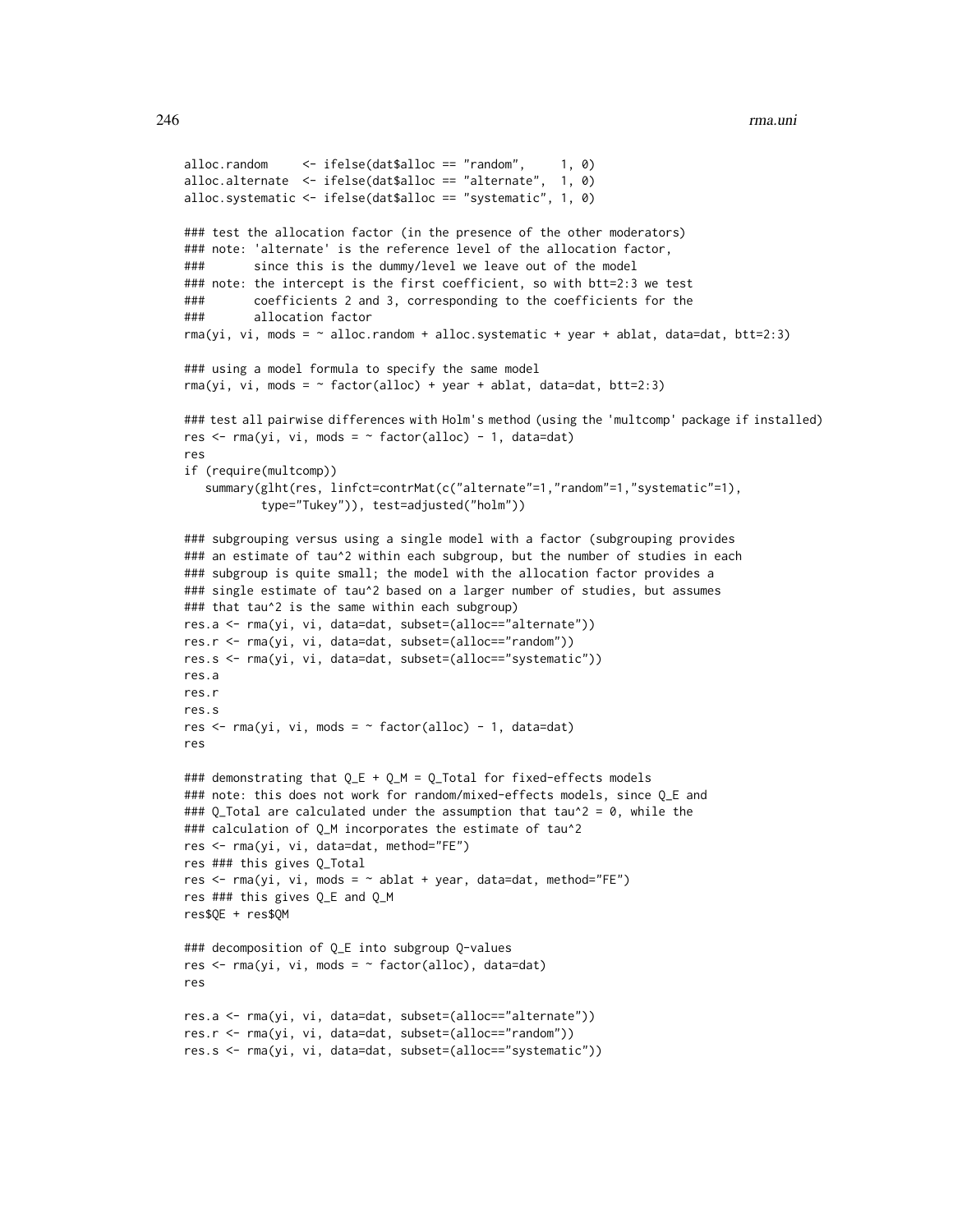#### robust 247

```
res.a$QE ### Q-value within subgroup "alternate"
res.r$QE ### Q-value within subgroup "random"
res.s$QE ### Q-value within subgroup "systematic"
res$QE
res.a$QE + res.r$QE + res.s$QE
```
robust *(Cluster) Robust Tests and Confidence Intervals for 'rma' Objects*

#### <span id="page-246-0"></span>Description

The function provides (cluster) robust tests and confidence intervals of the model coefficients for objects of class "rma".

## Usage

```
robust(x, cluster, ...)
```

```
## S3 method for class 'rma.uni'
robust(x, cluster, adjust=TRUE, digits, ...)
## S3 method for class 'rma.mv'
robust(x, cluster, adjust=TRUE, digits, ...)
```
# Arguments

| $\mathsf{x}$ | an object of class "rma.uni" or "rma.mv".                                                                                                                                  |
|--------------|----------------------------------------------------------------------------------------------------------------------------------------------------------------------------|
| cluster      | a vector specifying a clustering variable to use for constructing the sandwich<br>estimator of the variance-covariance matrix.                                             |
| adjust       | logical indicating whether a small-sample correction should be applied to the<br>variance-covariance matrix.                                                               |
| digits       | integer specifying the number of decimal places to which the printed results<br>should be rounded (if unspecified, the default is to take the value from the ob-<br>ject). |
| $\cdot$      | other arguments.                                                                                                                                                           |

#### Details

The function constructs a (cluster) robust estimate of the variance-covariance matrix of the model coefficients based on a sandwich-type estimator and then computes tests and confidence intervals of the model coefficients.

Tests of individual coefficients and confidence intervals are based on a t-distribution with  $n - p$ degrees of freedom is used, while the omnibus test statistic uses an F-distribution with m and  $n - p$  degrees of freedom, where n is the number of clusters, p denotes the total number of model coefficients (including the intercept if it is present), and  $m$  denotes the number of coefficients tested (in the omnibus test).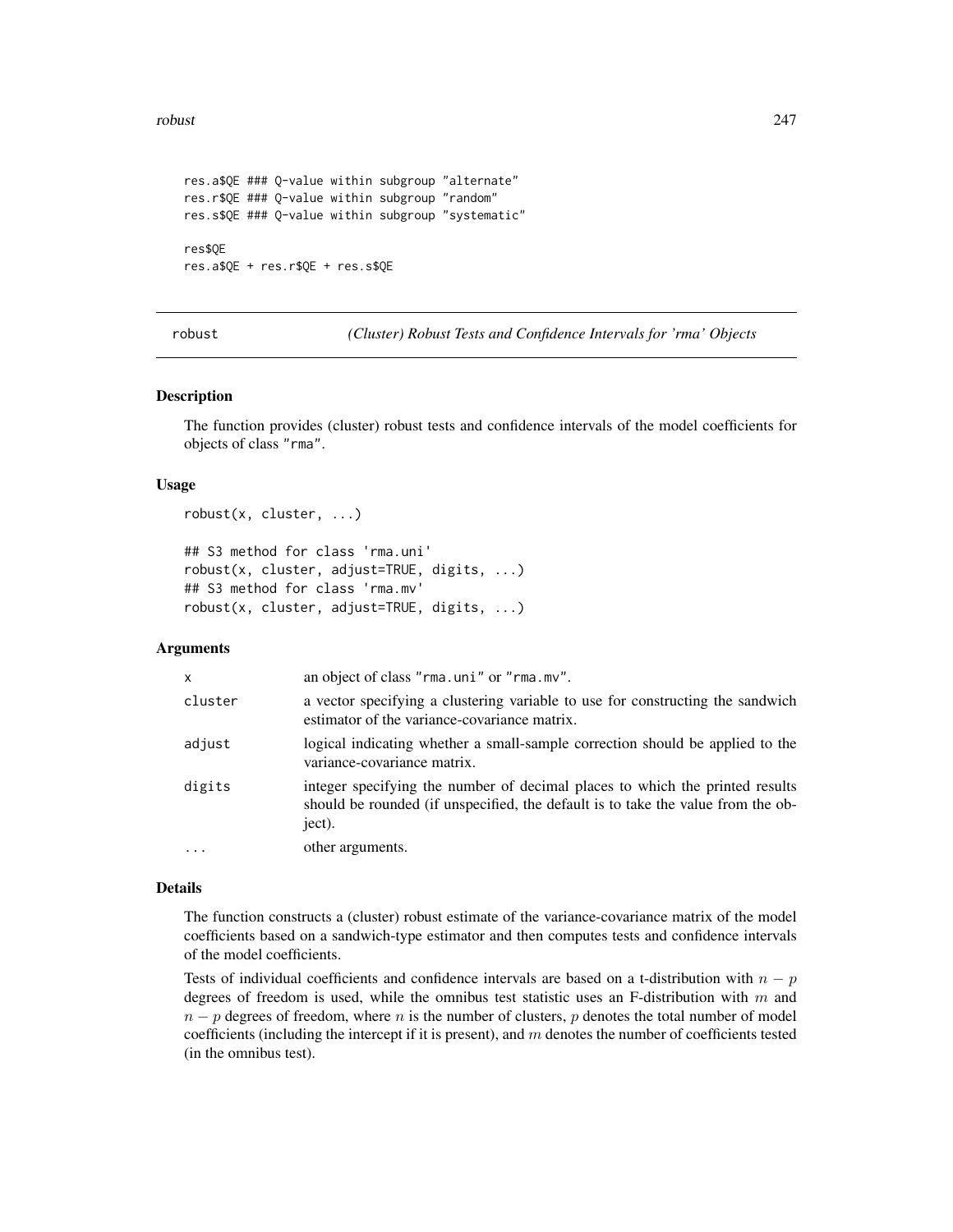When adjust=TRUE (the default), the (cluster) robust estimate of the variance-covariance matrix is multiplied by the factor  $n/(n-p)$ , which serves as a small-sample adjustment that tends to improve the performance of the method when the number of clusters is small.

## Value

An object of class "robust.rma". The object is a list containing the following components:

| beta  | estimated coefficients of the model.                             |
|-------|------------------------------------------------------------------|
| se    | robust standard errors of the coefficients.                      |
| zval  | test statistics of the coefficients.                             |
| pval  | p-values for the test statistics.                                |
| ci.lb | lower bound of the confidence intervals for the coefficients.    |
| ci.ub | upper bound of the confidence intervals for the coefficients.    |
| vb    | robust variance-covariance matrix of the estimated coefficients. |
| OМ    | test statistic for the omnibus test of coefficients.             |
| OMp   | p-value for the omnibus test of coefficients.                    |
| .     | some additional elements/values.                                 |
|       |                                                                  |

The results are formatted and printed with the [print.robust.rma](#page-183-0) function.

#### Note

The variable specified via cluster is assumed to be of the same length as the data originally passed to the rma.uni or rma.mv function. Any subsetting and removal of studies with missing values as done when fitting the original model is also automatically applied to the variable specified via cluster.

The idea of the robust (sandwich-type) estimator for models with unspecified heteroscedasticity can be traced back to Eicker (1967), Huber (1967), and White (1980). Hence, the method in general is often referred to as the Eicker-Huber-White method. Some small-sample improvements to the method are described by MacKinnon and White (1985). The extension to the cluster robust estimator can be found in Froot (1989) and Williams (2000). Cameron and Miller (2015) provide an extensive overview of cluster robust methods. Sidik and Jonkman (2005, 2006) introduced robust methods in the meta-analytic context for standard random/mixed-effects models. The use of the cluster robust estimator for multivariate/multilevel meta-analytic models is described in Hedges, Tipton, and Johnson (2010).

# Author(s)

Wolfgang Viechtbauer <wvb@metafor-project.org> <http://www.metafor-project.org/>

## References

Cameron, A. C., & Miller, D. L. (2015). A practitioner's guide to cluster-robust inference. *Journal of Human Resources*, 50, 317–372.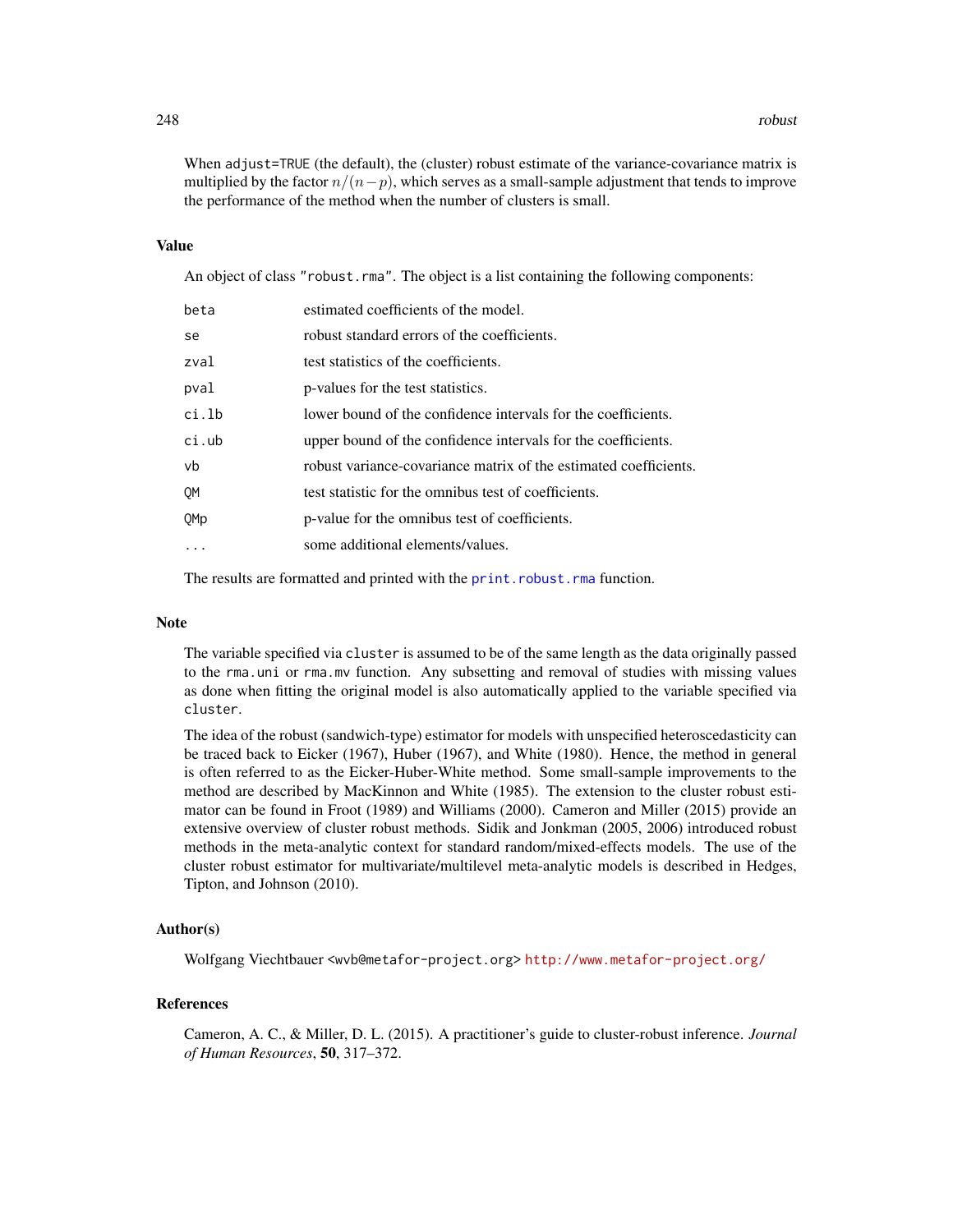robust 249

Eicker, F. (1967). Limit theorems for regressions with unequal and dependent errors. In L. M. LeCam & J. Neyman (Eds.), *Proceedings of the Fifth Berkeley Symposium on Mathematical Statistics and Probability* (pp. 59–82). Berkeley: University of California Press.

Froot, K. A. (1989). Consistent covariance matrix estimation with cross-sectional dependence and heteroskedasticity in financial data. *Journal of Financial and Quantitative Analysis*, 24, 333–355.

Hedges, L. V., Tipton, E., & Johnson, M. C. (2010). Robust variance estimation in meta-regression with dependent effect size estimates. *Research Synthesis Methods*, 1, 39–65.

Huber, P. (1967). The behavior of maximum-likelihood estimates under nonstandard conditions. In L. M. LeCam & J. Neyman (Eds.), *Proceedings of the Fifth Berkeley Symposium on Mathematical Statistics and Probability* (pp. 221–233). Berkeley: University of California Press.

MacKinnon, J. G., & White, H. (1985). Some heteroskedasticity-consistent covariance matrix estimators with improved finite sample properties. *Journal of Econometrics*, 29, 305–325.

Sidik, K., & Jonkman, J. N. (2005). A note on variance estimation in random effects metaregression. *Journal of Biopharmaceutical Statistics*, 15, 823–838.

Sidik, K., & Jonkman, J. N. (2006). Robust variance estimation for random effects meta-analysis. *Computational Statistics & Data Analysis*, 50, 3681–3701.

White, H. (1980). A heteroskedasticity-consistent covariance matrix estimator and a direct test for heteroskedasticity. *Econometrica*, 48, 817–838.

Williams, R. L. (2000). A note on robust variance estimation for cluster-correlated data. *Biometrics*, 56, 645–646.

Viechtbauer, W. (2010). Conducting meta-analyses in R with the metafor package. *Journal of Statistical Software*, 36(3), 1–48. <https://www.jstatsoft.org/v036/i03>.

# See Also

[rma.uni](#page-235-0), [rma.mv](#page-220-0)

# Examples

```
### copy data from Konstantopoulos (2011) into 'dat'
dat <- dat.konstantopoulos2011
### multilevel random-effects model
res \leq rma.mv(yi, vi, random = \sim 1 | district/school, data=dat)
res
### results based on sandwich method
```
robust(res, cluster=dat\$district)

```
### copy data from Berkey et al. (1998) into 'dat'
dat <- dat.berkey1998
```

```
### construct list of the variance-covariance matrices of the observed outcomes for the studies
V <- lapply(split(dat[c("v1i", "v2i")], dat$trial), as.matrix)
```

```
### construct block diagonal matrix
V <- bldiag(V)
```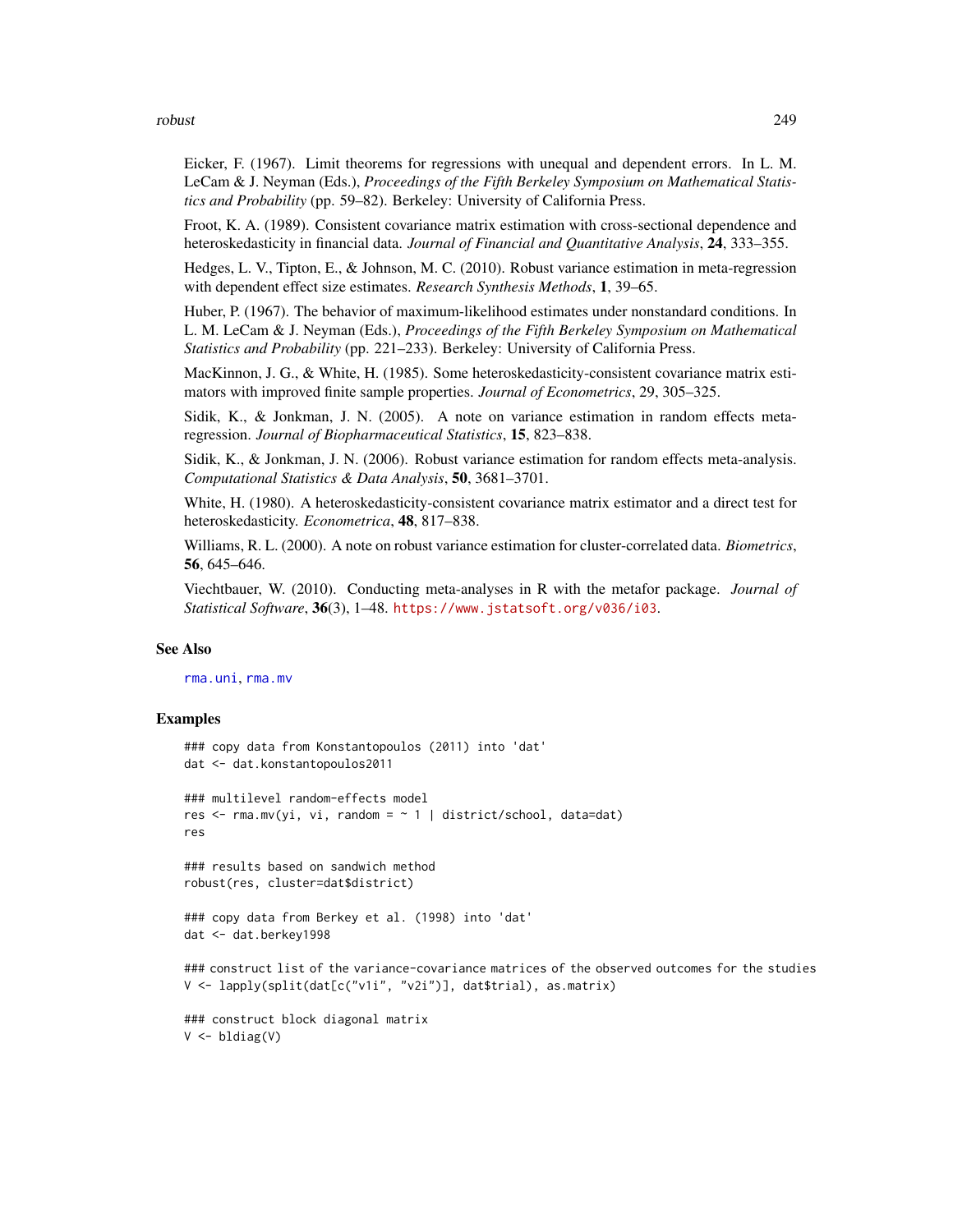```
### fit multivariate model
res <- rma.mv(yi, V, mods = ~ outcome - 1, random = ~ outcome | trial, struct="UN", data=dat)
res
### results based on sandwich method
robust(res, cluster=dat$trial)
```
simulate.rma *Simulate Method for 'rma' Objects*

## Description

The function simulates observed outcomes based on "rma" model object.

## Usage

```
## S3 method for class 'rma'
simulate(object, nsim = 1, seed = NULL, ...)
```
# Arguments

| object | an object of class "rma".                                                                                                                                                                                                                                                                                                                                                                                                     |
|--------|-------------------------------------------------------------------------------------------------------------------------------------------------------------------------------------------------------------------------------------------------------------------------------------------------------------------------------------------------------------------------------------------------------------------------------|
| nsim   | number of response vectors to simulate (defaults to 1).                                                                                                                                                                                                                                                                                                                                                                       |
| seed   | an object specifying if and how the random number generator should be initial-<br>ized ('seeded'). Either NULL or an integer that will be used in a call to set. seed<br>before simulating the response vectors. If set, the value is saved as the "seed"<br>attribute of the returned value. The default, NULL will not change the random<br>generator state, and return, Random, seed as the "seed" attribute; see 'Value'. |
| .      | other arguments.                                                                                                                                                                                                                                                                                                                                                                                                              |

# Details

The model specified via object must be a model fitted with either the [rma.uni](#page-235-0) or [rma.mv](#page-220-0) function.

#### Value

A data frame with nsim columns with the simulated outcomes.

The data frame comes with an attribute "seed". If argument seed is NULL, the attribute is the value of [.Random.seed](#page-0-0) before the simulation was started; otherwise it is the value of the argument with a "kind" attribute with value as. list[\(RNGkind\(](#page-0-0))).

# Author(s)

Wolfgang Viechtbauer <wvb@metafor-project.org> <http://www.metafor-project.org/>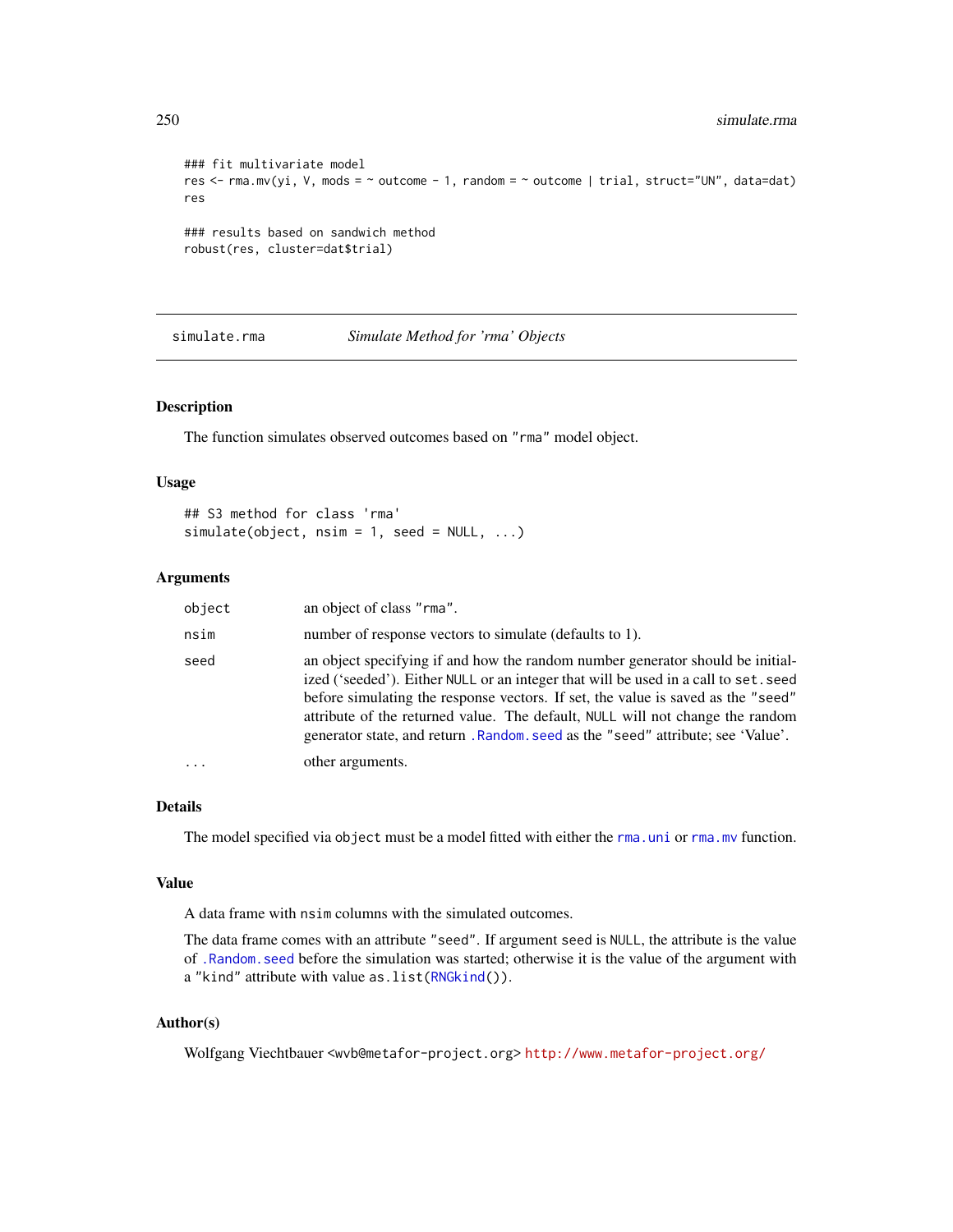#### to.long 251

# References

Viechtbauer, W. (2010). Conducting meta-analyses in R with the metafor package. *Journal of Statistical Software*, 36(3), 1–48. <https://www.jstatsoft.org/v036/i03>.

# See Also

[rma.uni](#page-235-0), [rma.mv](#page-220-0)

## Examples

```
### copy BCG vaccine data into 'dat'
dat <- dat.bcg
### calculate log risk ratios and corresponding sampling variances
dat <- escalc(measure="RR", ai=tpos, bi=tneg, ci=cpos, di=cneg, data=dat)
dat
### random-effects model
res <- rma(yi, vi, data=dat)
res
### simulate 10 sets of new outcomes based on the fitted model
newdat <- simulate(res, nsim=10, seed=1234)
newdat
```
to.long *Convert Data from Vector to Long Format*

#### Description

The function converts summary data in vector format to the corresponding long format.

#### Usage

```
to.long(measure, ai, bi, ci, di, n1i, n2i, x1i, x2i, t1i, t2i,
       m1i, m2i, sd1i, sd2i, xi, mi, ri, ti, sdi, ni, data, slab, subset,
       add=1/2, to="none", drop00=FALSE, vlong=FALSE, append=TRUE, var.names)
```
#### Arguments

| measure | a character string indicating the effect size or outcome measure corresponding<br>to the summary data supplied. See below and the documentation of the escalc<br>function for more details. |
|---------|---------------------------------------------------------------------------------------------------------------------------------------------------------------------------------------------|
| ai      | vector to specify the $2 \times 2$ table frequencies (upper left cell).                                                                                                                     |
| bi      | vector to specify the $2 \times 2$ table frequencies (upper right cell).                                                                                                                    |
| сi      | vector to specify the $2 \times 2$ table frequencies (lower left cell).                                                                                                                     |
| di      | vector to specify the $2 \times 2$ table frequencies (lower right cell).                                                                                                                    |
|         |                                                                                                                                                                                             |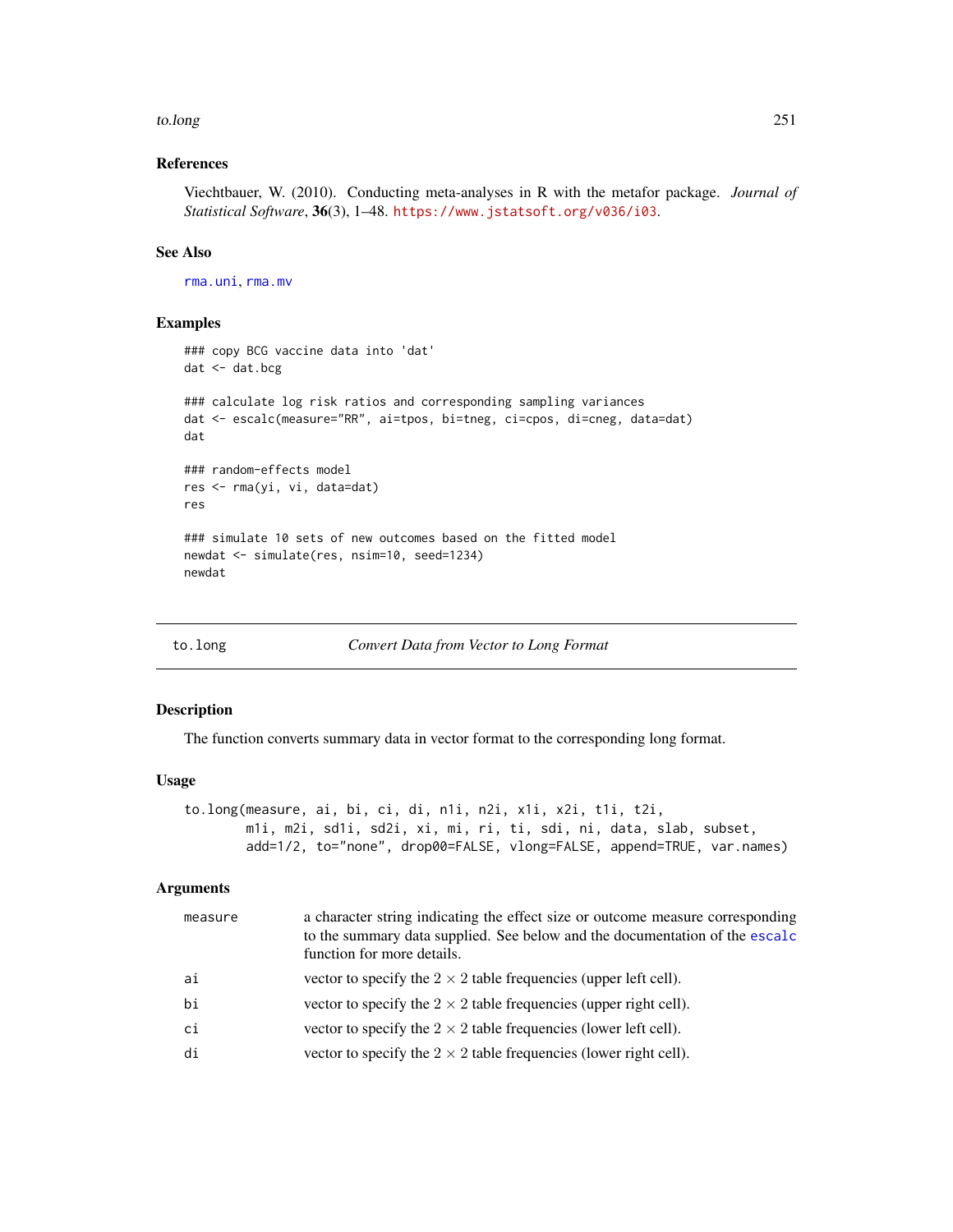| n1i       | vector to specify the group sizes or row totals (first group/row).                                                                                                                       |
|-----------|------------------------------------------------------------------------------------------------------------------------------------------------------------------------------------------|
| n2i       | vector to specify the group sizes or row totals (second group/row).                                                                                                                      |
| x1i       | vector to specify the number of events (first group).                                                                                                                                    |
| x2i       | vector to specify the number of events (second group).                                                                                                                                   |
| t1i       | vector to specify the total person-times (first group).                                                                                                                                  |
| t2i       | vector to specify the total person-times (second group).                                                                                                                                 |
| m1i       | vector to specify the means (first group or time point).                                                                                                                                 |
| m2i       | vector to specify the means (second group or time point).                                                                                                                                |
| sd1i      | vector to specify the standard deviations (first group or time point).                                                                                                                   |
| sd2i      | vector to specify the standard deviations (second group or time point).                                                                                                                  |
| хi        | vector to specify the frequencies of the event of interest.                                                                                                                              |
| mi        | vector to specify the frequencies of the complement of the event of interest or<br>the group means.                                                                                      |
| ri        | vector to specify the raw correlation coefficients.                                                                                                                                      |
| ti        | vector to specify the total person-times.                                                                                                                                                |
| sdi       | vector to specify the standard deviations.                                                                                                                                               |
| ni        | vector to specify the sample/group sizes.                                                                                                                                                |
| data      | optional data frame containing the variables given to the arguments above.                                                                                                               |
| slab      | optional vector with labels for the studies.                                                                                                                                             |
| subset    | optional (logical or numeric) vector indicating the subset of studies that should<br>included in the data frame returned by the function.                                                |
| add       | see the documentation of the escalc function.                                                                                                                                            |
| to        | see the documentation of the escalc function.                                                                                                                                            |
| drop00    | see the documentation of the escalc function.                                                                                                                                            |
| vlong     | optional logical whether a very long format should be used (only relevant for<br>$2 \times 2$ or $1 \times 2$ table data).                                                               |
| append    | logical indicating whether the data frame specified via the data argument (if one<br>has been specified) should be returned together with the long format data (the<br>default is TRUE). |
| var.names | optional vector with variable names (length depends on the data type). If un-<br>specified, the function sets appropriate variable names by default.                                     |

## Details

The [escalc](#page-92-0) function describes a wide variety of effect size and outcome measures that can be computed for a meta-analysis. The summary data used to compute those measures are typically contained in vectors, each element corresponding to a study. The to.long function takes this information and constructs a long format dataset from these data.

For example, in various fields (such as the health and medical sciences), the response variable measured is often dichotomous (binary), so that the data from a study comparing two different groups can be expressed in terms of a  $2 \times 2$  table, such as: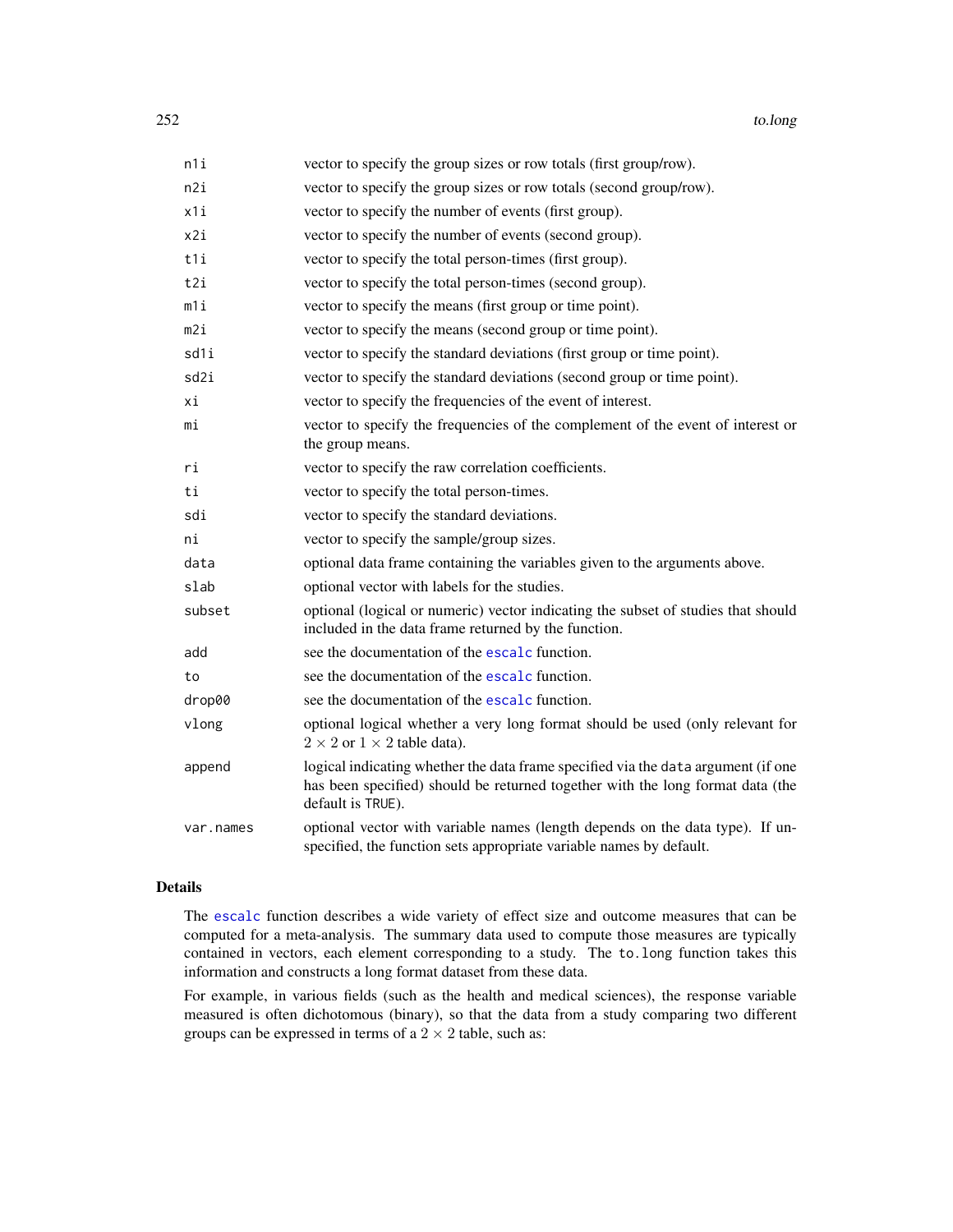|         |     | outcome 1 outcome 2 total |     |
|---------|-----|---------------------------|-----|
| group 1 | ai  | hi                        | n1i |
| group 2 | .ci | di                        | n2i |

<span id="page-252-0"></span>where ai, bi, ci, and di denote the cell frequencies (i.e., the number of people falling into a particular category) and n1i and n2i the row totals (i.e., the group sizes).

The cell frequencies in k such  $2 \times 2$  tables can be specified via the ai, bi, ci, and di arguments (or alternatively, via the ai, ci, n1i, and n2i arguments). The function then creates the corresponding long format dataset. The measure argument should then be set equal to one of the outcome measures that can be computed based on this type of data, such as "RR", "OR", "RD" (it is not relevant which specific measure is chosen, as long as it corresponds to the specified summary data). See the documentation of the [escalc](#page-92-0) function for more details on the types of data formats available.

The long format for data of this type consists of two rows per study, a factor indicating the study (default name study), a dummy variable indicating the group (default name group, coded as 1 and 2), and two variables indicating the number of individuals experiencing outcome 1 or outcome 2 (default names out1 and out2). Alternatively, if vlong=TRUE, then the long format consists of four rows per study, a factor indicating the study (default name study), a dummy variable indicating the group (default name group, coded as 1 and 2), a dummy variable indicating the outcome (default name outcome, coded as 1 and 2), and a variable indicating the frequency of the respective outcome (default name freq).

The default variable names can be changed via the var . names argument (must be of the appropriate length, depending on the data type).

The examples below illustrate the use of this function.

#### Value

A data frame with either k,  $2k$ , or  $4k$  rows and an appropriate number of columns (depending on the data type) with the data in long format. If append=TRUE and a data frame was specified via the data argument, then the data in long format are appended to the original data frame (with rows repeated an appropriate number of times).

# Author(s)

Wolfgang Viechtbauer <wvb@metafor-project.org> <http://www.metafor-project.org/>

# References

Viechtbauer, W. (2010). Conducting meta-analyses in R with the metafor package. *Journal of Statistical Software*, 36(3), 1–48. <https://www.jstatsoft.org/v036/i03>.

# See Also

[escalc](#page-92-0), [to.table](#page-253-0)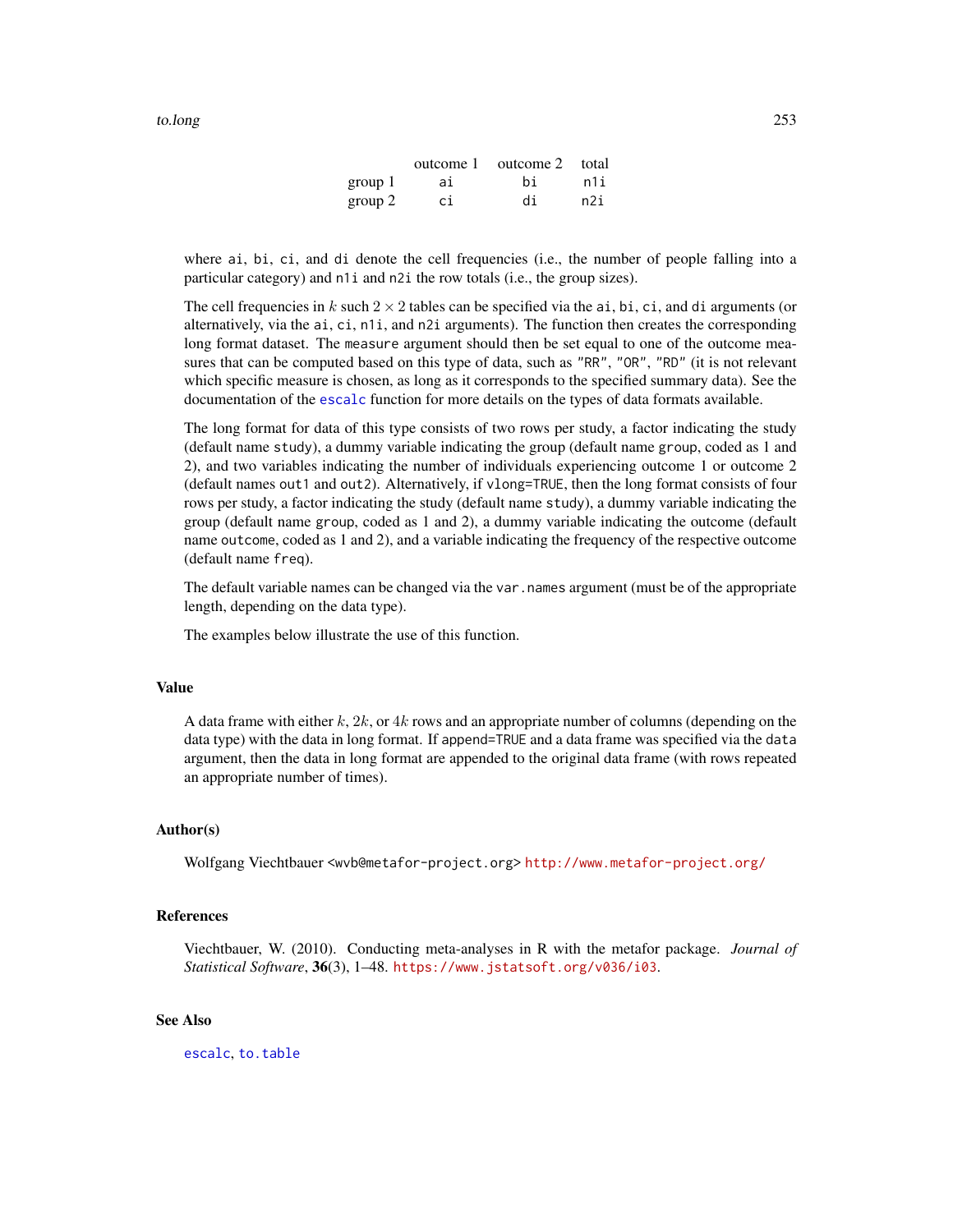# Examples

```
### convert data to long format
dat <- to.long(measure="OR", ai=tpos, bi=tneg, ci=cpos, di=cneg, data=dat.bcg)
dat
### extra long format
dat <- to.long(measure="OR", ai=tpos, bi=tneg, ci=cpos, di=cneg, data=dat.bcg, vlong=TRUE)
dat
### convert data to long format
dat <- to.long(measure="IRR", x1i=x1i, x2i=x2i, t1i=t1i, t2i=t2i,
               data=dat.hart1999, var.names=c("id", "group", "events", "ptime"))
dat
### convert data to long format
dat <- to.long(measure="MD", m1i=m1i, sd1i=sd1i, n1i=n1i,
               m2i=m2i, sd2i=sd2i, n2i=n2i, data=dat.normand1999,
               var.names=c("id", "group", "mean", "sd", "n"))
dat
```
<span id="page-253-0"></span>to.table *Convert Data from Vector to Table Format*

# Description

The function converts summary data in vector format to the corresponding table format.

#### Usage

```
to.table(measure, ai, bi, ci, di, n1i, n2i, x1i, x2i, t1i, t2i,
        m1i, m2i, sd1i, sd2i, xi, mi, ri, ti, sdi, ni, data, slab, subset,
        add=1/2, to="none", drop00=FALSE, rows, cols)
```
# Arguments

| ai<br>vector to specify the $2 \times 2$ table frequencies (upper left cell).<br>bi<br>vector to specify the $2 \times 2$ table frequencies (upper right cell).<br>ci<br>vector to specify the $2 \times 2$ table frequencies (lower left cell).<br>di<br>vector to specify the $2 \times 2$ table frequencies (lower right cell).<br>n1i<br>vector to specify the group sizes or row totals (first group/row).<br>vector to specify the group sizes or row totals (second group/row).<br>n2i<br>x1i<br>vector to specify the number of events (first group).<br>vector to specify the number of events (second group).<br>x2i | measure | a character string indicating the effect size or outcome measure corresponding<br>to the summary data supplied. See below and the documentation of the escalc<br>function for more details. |
|--------------------------------------------------------------------------------------------------------------------------------------------------------------------------------------------------------------------------------------------------------------------------------------------------------------------------------------------------------------------------------------------------------------------------------------------------------------------------------------------------------------------------------------------------------------------------------------------------------------------------------|---------|---------------------------------------------------------------------------------------------------------------------------------------------------------------------------------------------|
|                                                                                                                                                                                                                                                                                                                                                                                                                                                                                                                                                                                                                                |         |                                                                                                                                                                                             |
|                                                                                                                                                                                                                                                                                                                                                                                                                                                                                                                                                                                                                                |         |                                                                                                                                                                                             |
|                                                                                                                                                                                                                                                                                                                                                                                                                                                                                                                                                                                                                                |         |                                                                                                                                                                                             |
|                                                                                                                                                                                                                                                                                                                                                                                                                                                                                                                                                                                                                                |         |                                                                                                                                                                                             |
|                                                                                                                                                                                                                                                                                                                                                                                                                                                                                                                                                                                                                                |         |                                                                                                                                                                                             |
|                                                                                                                                                                                                                                                                                                                                                                                                                                                                                                                                                                                                                                |         |                                                                                                                                                                                             |
|                                                                                                                                                                                                                                                                                                                                                                                                                                                                                                                                                                                                                                |         |                                                                                                                                                                                             |
|                                                                                                                                                                                                                                                                                                                                                                                                                                                                                                                                                                                                                                |         |                                                                                                                                                                                             |

<span id="page-253-1"></span>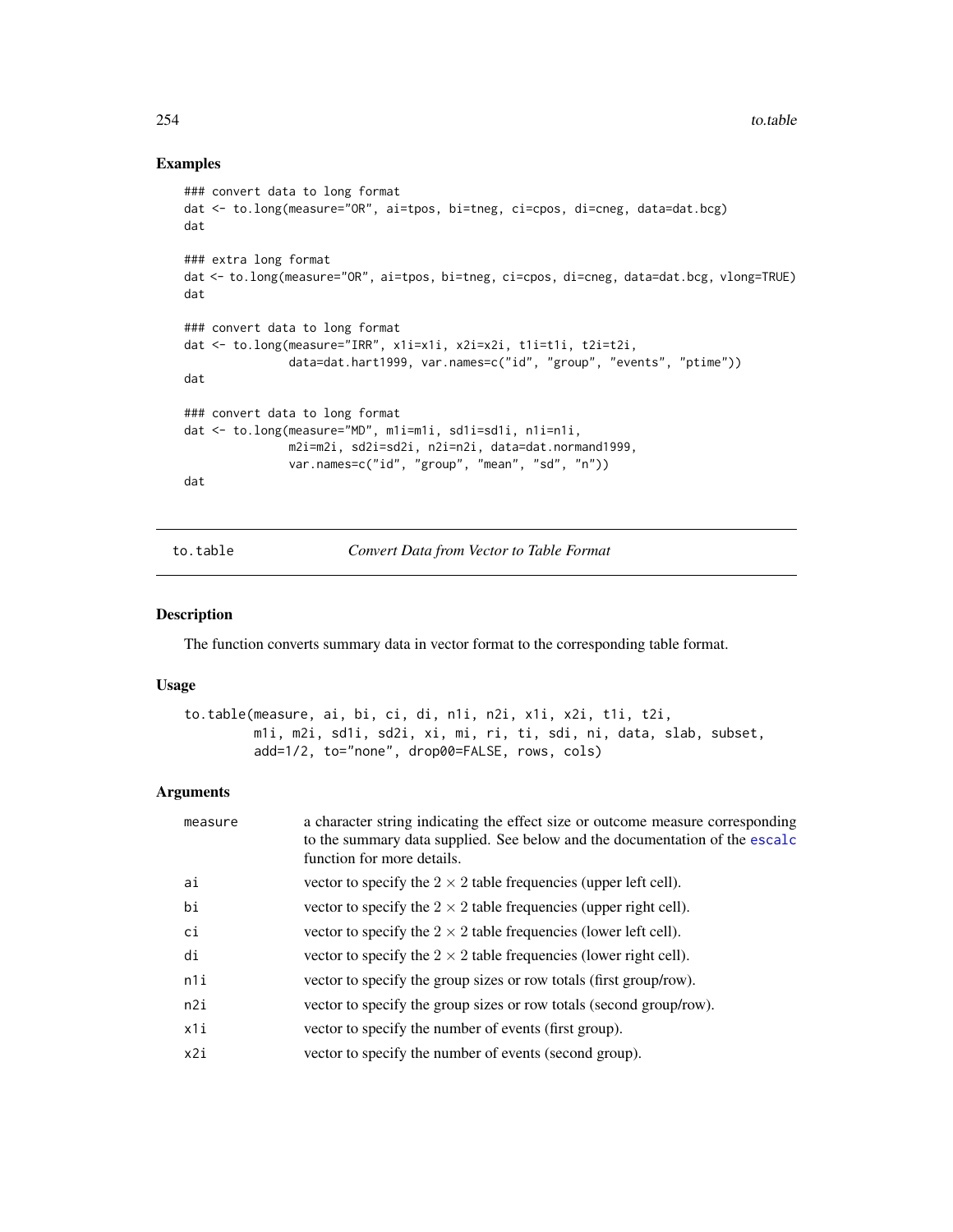#### to.table 255

| t1i    | vector to specify the total person-times (first group).                                                                                 |
|--------|-----------------------------------------------------------------------------------------------------------------------------------------|
| t2i    | vector to specify the total person-times (second group).                                                                                |
| $m1$ i | vector to specify the means (first group or time point).                                                                                |
| m2i    | vector to specify the means (second group or time point).                                                                               |
| sd1i   | vector to specify the standard deviations (first group or time point).                                                                  |
| sd2i   | vector to specify the standard deviations (second group or time point).                                                                 |
| хi     | vector to specify the frequencies of the event of interest.                                                                             |
| mi     | vector to specify the frequencies of the complement of the event of interest or<br>the group means.                                     |
| ri     | vector to specify the raw correlation coefficients.                                                                                     |
| ti     | vector to specify the total person-times.                                                                                               |
| sdi    | vector to specify the standard deviations.                                                                                              |
| ni     | vector to specify the sample/group sizes.                                                                                               |
| data   | optional data frame containing the variables given to the arguments above.                                                              |
| slab   | optional vector with labels for the studies.                                                                                            |
| subset | optional (logical or numeric) vector indicating the subset of studies that should<br>be included in the array returned by the function. |
| add    | see the documentation of the escalc function.                                                                                           |
| to     | see the documentation of the escalc function.                                                                                           |
| drop00 | see the documentation of the escale function.                                                                                           |
| rows   | optional vector with row/group names.                                                                                                   |
| cols   | optional vector with column/outcome names.                                                                                              |

# Details

The [escalc](#page-92-0) function describes a wide variety of effect size and outcome measures that can be computed for a meta-analysis. The summary data used to compute those measures are typically contained in vectors, each element corresponding to a study. The to.table function takes this information and constructs an array of  $k$  tables from these data.

For example, in various fields (such as the health and medical sciences), the response variable measured is often dichotomous (binary), so that the data from a study comparing two different groups can be expressed in terms of a  $2 \times 2$  table, such as:

|         | outcome 1 | outcome 2 total |     |
|---------|-----------|-----------------|-----|
| group 1 | ai        | hi              | n1i |
| group 2 | сi        | di              | n2i |

where ai, bi, ci, and di denote the cell frequencies (i.e., the number of people falling into a particular category) and n1i and n2i the row totals (i.e., the group sizes).

The cell frequencies in k such  $2 \times 2$  tables can be specified via the ai, bi, ci, and di arguments (or alternatively, via the ai, ci, n1i, and n2i arguments). The function then creates the corresponding  $2 \times 2 \times k$  array of tables. The measure argument should then be set equal to one of the outcome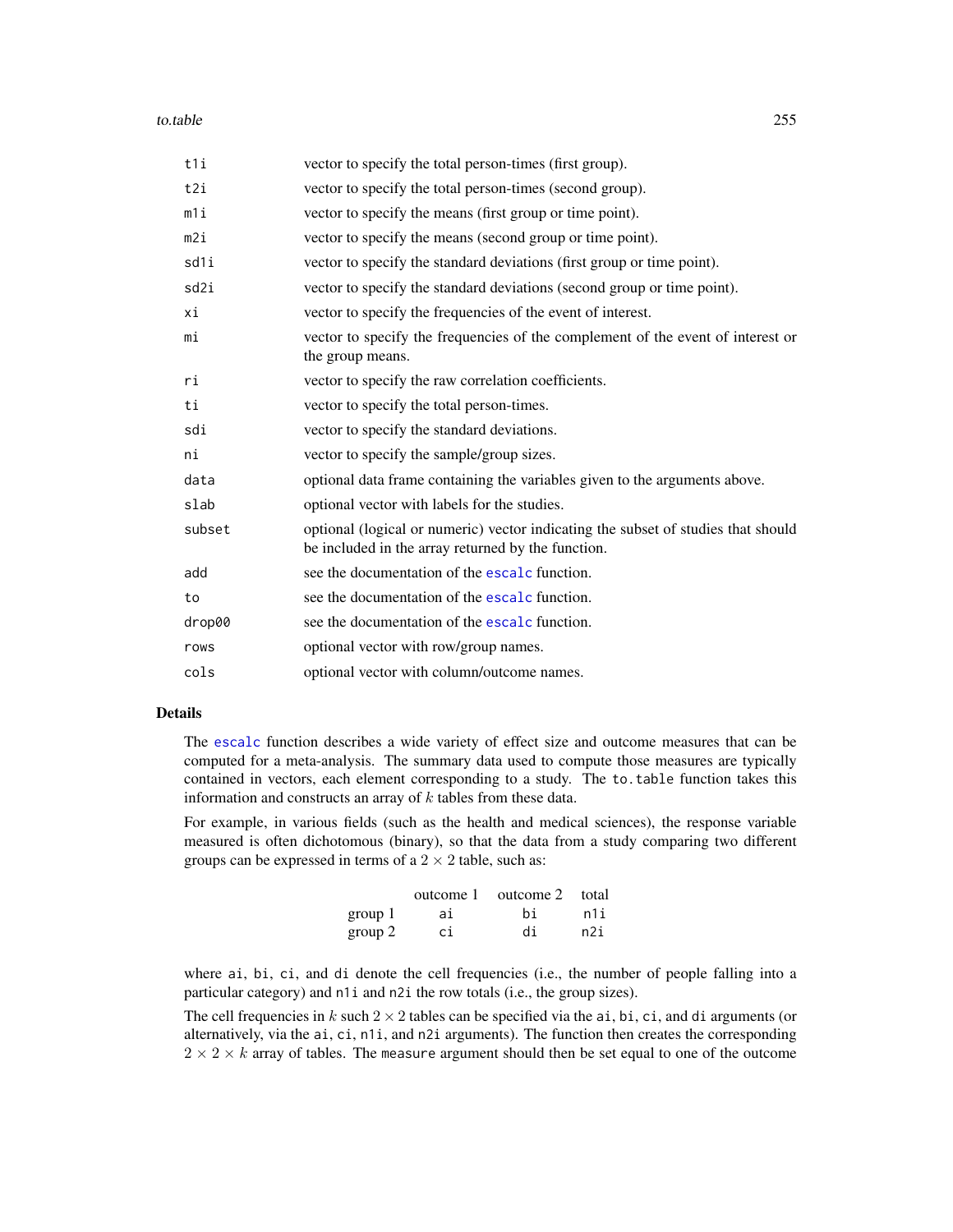measures that can be computed based on this type of data, such as "RR", "OR", "RD" (it is not relevant which specific measure is chosen, as long as it corresponds to the specified summary data). See the documentation of the [escalc](#page-92-0) function for more details on the types of data formats available.

The examples below illustrate the use of this function.

# Value

An array with  $k$  elements each consisting of either 1 or 2 rows and an appropriate number of columns.

#### Author(s)

Wolfgang Viechtbauer <wvb@metafor-project.org> <http://www.metafor-project.org/>

### References

Viechtbauer, W. (2010). Conducting meta-analyses in R with the metafor package. *Journal of Statistical Software*, 36(3), 1–48. <https://www.jstatsoft.org/v036/i03>.

# See Also

[escalc](#page-92-0), [to.long](#page-250-0)

```
### create tables
dat <- to.table(measure="OR", ai=tpos, bi=tneg, ci=cpos, di=cneg,
                data=dat.bcg, slab=paste(author, year, sep=", "),
                rows=c("Vaccinated", "Not Vaccinated"), cols=c("TB+", "TB-"))
dat
### create tables
dat <- to.table(measure="IRR", x1i=x1i, x2i=x2i, t1i=t1i, t2i=t2i,
                data=dat.hart1999, slab=paste(study, year, sep=", "),
                rows=c("Warfarin Group", "Placebo/Control Group"))
dat
### create tables
dat <- to.table(measure="MD", m1i=m1i, sd1i=sd1i, n1i=n1i,
                m2i=m2i, sd2i=sd2i, n2i=n2i, data=dat.normand1999,
                slab=source, rows=c("Specialized Care", "Routine Care"))
dat
```
<span id="page-255-0"></span>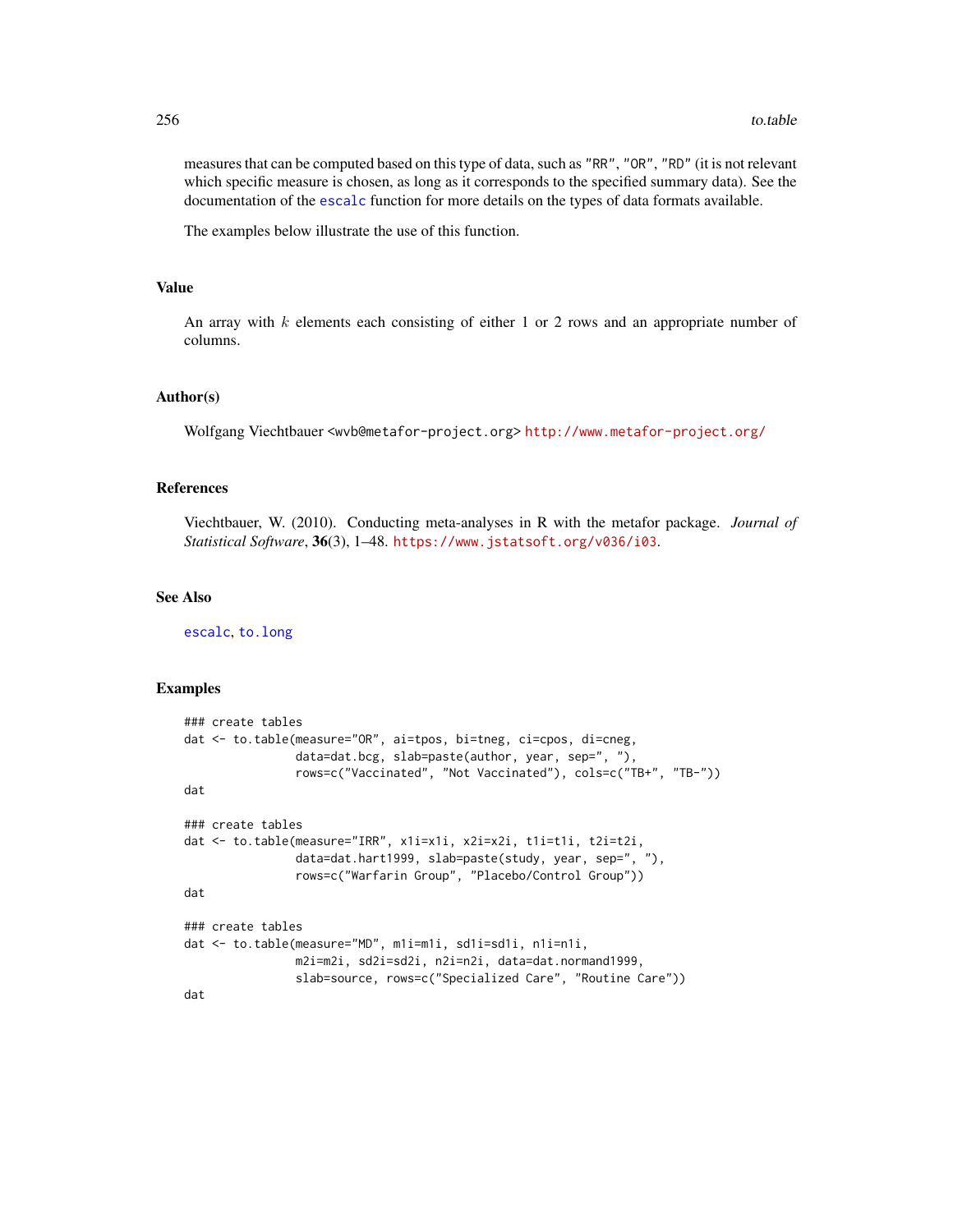<span id="page-256-0"></span>

# Description

The function converts data given in long format to a wide format.

# Usage

```
to.wide(data, study, grp, ref, grpvars, postfix=c(".1",".2"),
        addid=TRUE, addcomp=TRUE, adddesign=TRUE, minlen=2,
       var.names=c("id","comp","design"))
```
# Arguments

| data      | a data frame in long format.                                                                                                                                                                        |
|-----------|-----------------------------------------------------------------------------------------------------------------------------------------------------------------------------------------------------|
| study     | either the name (given as a character string) or the position (given as a single<br>number) of the study variable in the data frame.                                                                |
| grp       | either the name (given as a character string) or the position (given as a single<br>number) of the group variable in the data frame.                                                                |
| ref       | optional character string to specify the reference group (must be one of the<br>groups in the group variable). If not given, the most frequently occurring group<br>is used as the reference group. |
| grpvars   | either the names (given as a character vector) or the positions (given as a numeric<br>vector) of the group-level variables.                                                                        |
| postfix   | a character string of length 2 giving the affix that is placed after the names of the<br>group-level variables for the first and second group.                                                      |
| addid     | logical indicating whether a row id variable should be added to the data frame<br>(TRUE by default).                                                                                                |
| addcomp   | logical indicating whether a comparison id variable should be added to the data<br>frame (TRUE by default).                                                                                         |
| adddesign | logical indicating whether a design id variable should be added to the data frame<br>(TRUE by default).                                                                                             |
| minlen    | integer indicating the minimum length of the shortened group names for the<br>comparison and design id variables (2 by default).                                                                    |
| var.names | a character string with three elements, specifying the name of the id, compar-<br>ison, and design variables (the default is c("id", "comp", "design"), respec-<br>tively).                         |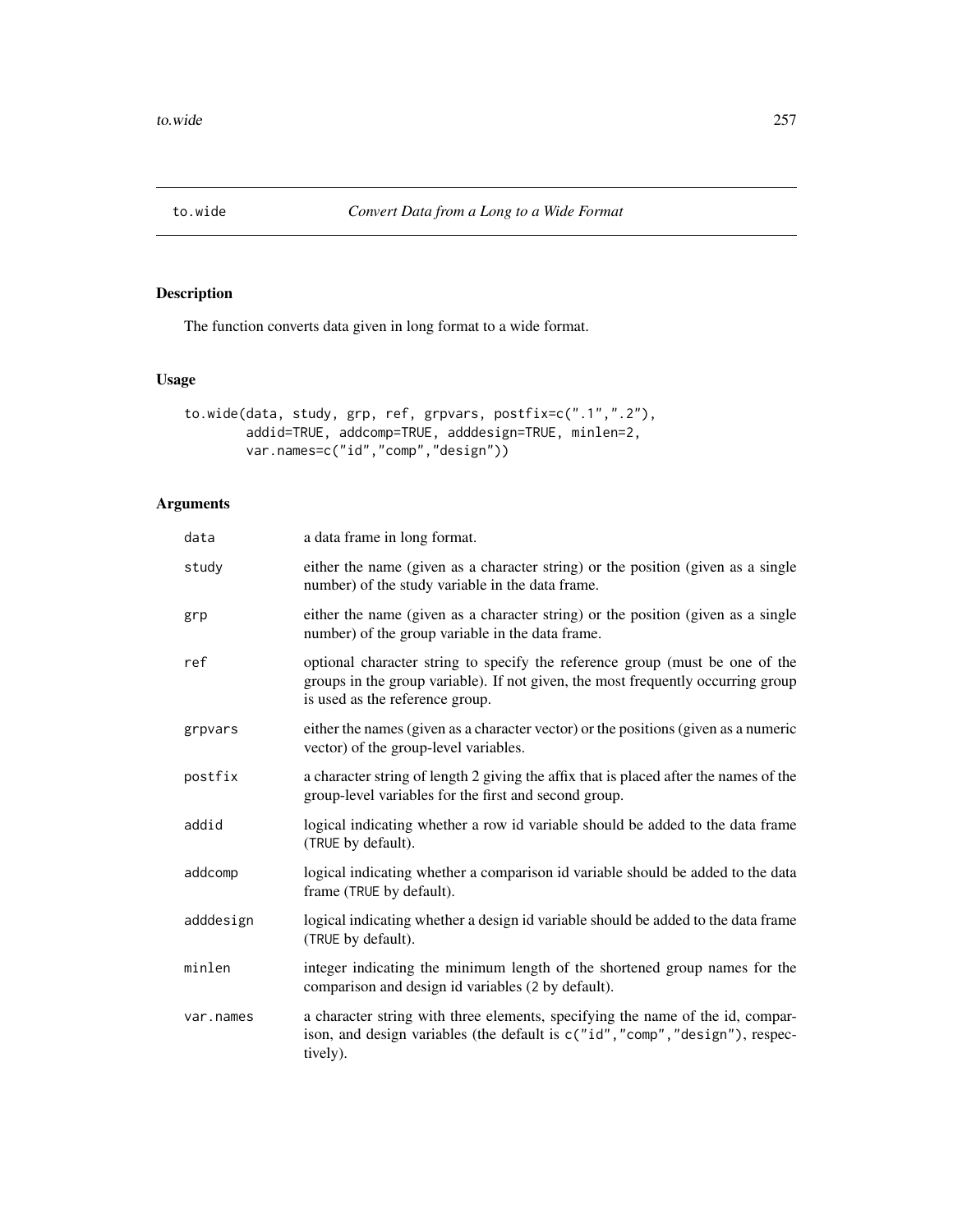# <span id="page-257-0"></span>Details

A meta-analytic dataset may be structured in a 'long' format, where each row in the dataset corresponds to a particular study group (e.g., treatment arm). Using this function, such a dataset can be restructured into a 'wide' format, where each group within a study is contrasted against a particular reference group.

The study and group arguments are used to specify the study and group variables in the dataset (either as character strings or as numbers indicating the column positions of these variables in the dataset). Optional argument ref is used to specify the reference group (this must be one of the groups in the group variable). Argument grpvars is used to specify (either as a character vector or by giving the column positions) of those variables in the dataset that correspond to group-level outcomes (the remaining variables are treated as study-level outcomes).

The dataset is restructured so that a two-group study will yield a single row in the restructured dataset, contrasting the first group against the second group (either the specified reference group if the study actually includes that group or the other group that was included in the study). For studies with more than two groups (often called 'multiarm' studies in the medical literature), the reference group is repeated as many times as needed (so a three-group study would yield two rows in the restructured dataset, contrasting two groups against a common reference group).

To distinguish the names of the group-level outcome variables for the two first and second group in the restructured dataset, the strings given for the postfix argument are placed after the respective variable names.

If requested, row id, comparison id, and design id variables are added to the restructured dataset. The row id is simply a unique number for each row in the dataset. The comparison id variable indicates which two groups have been compared against each other). The design id variable indicates which groups were included in a particular study. The group names are shortened for the comparison and design variables (to at least minlen; the actual length might be longer to ensure uniqueness of the group names).

The examples below illustrate the use of this function.

# Value

A data frame with rows contrasting groups against a reference group and an appropriate number of columns (depending on the number of group-level outcome variables).

# Author(s)

Wolfgang Viechtbauer <wvb@metafor-project.org> <http://www.metafor-project.org/>

# References

Viechtbauer, W. (2010). Conducting meta-analyses in R with the metafor package. *Journal of Statistical Software*, 36(3), 1–48. <https://www.jstatsoft.org/v036/i03>.

# See Also

[to.long](#page-250-0), [to.table](#page-253-0), [dat.senn2013](#page-88-0), [dat.hasselblad1998](#page-60-0)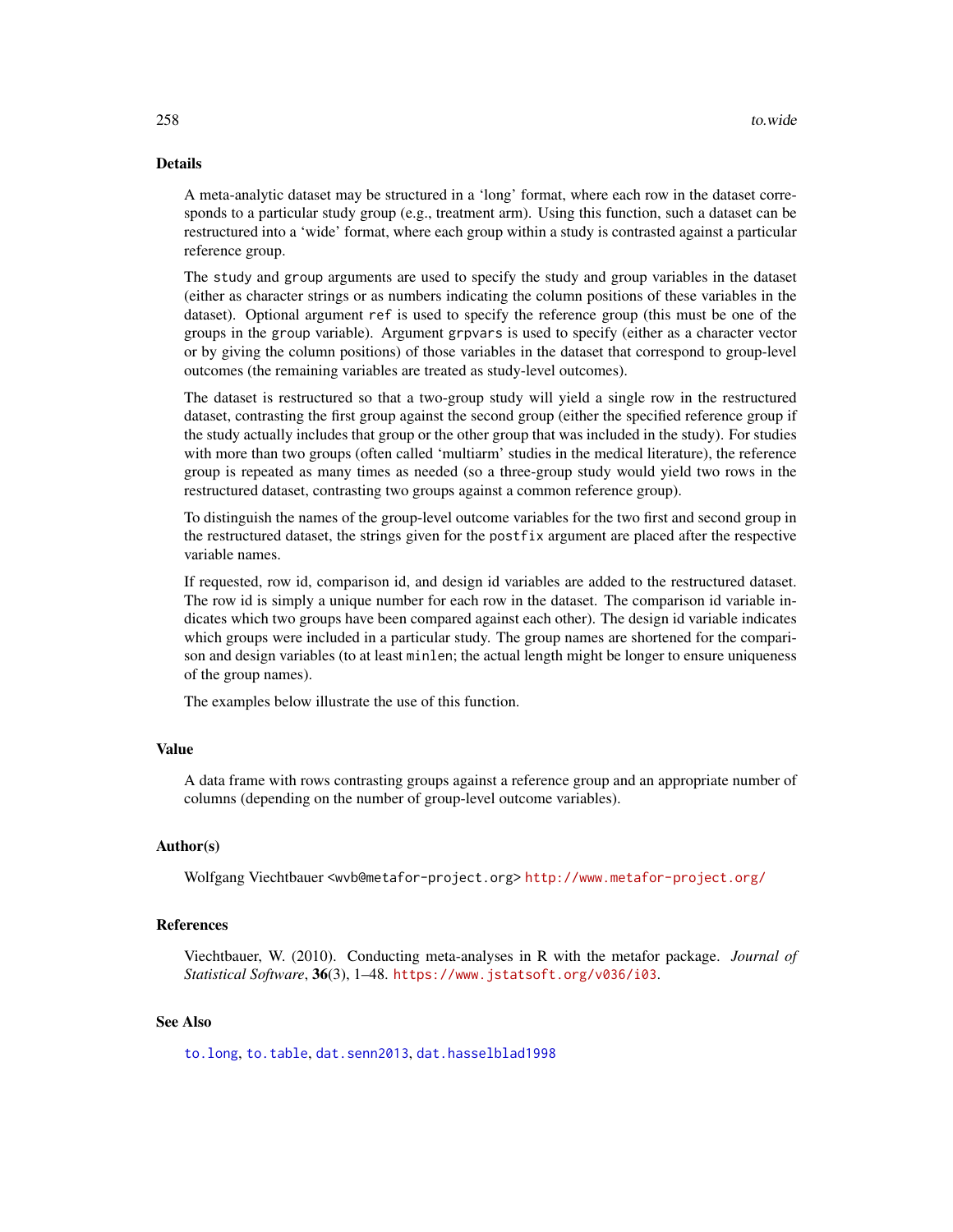#### <span id="page-258-0"></span>transf 259

# Examples

```
### data in long format
dat <- dat.senn2013
dat <- dat[c(1,4,3,2,5,6)]
dat
### restructure to wide format
dat <- to.wide(dat, study="study", grp="treatment", ref="placebo", grpvars=4:6)
dat
### data in long format
dat <- dat.hasselblad1998
dat
### restructure to wide format
dat <- to.wide(dat, study="study", grp="trt", ref="no_contact", grpvars=6:7)
dat
```
# transf *Transformation Function*

#### Description

A set of transformation functions useful for meta-analyses.

# Usage

```
transf.rtoz(xi, ...)
transf.ztor(xi, ...)
transf.logit(xi, ...)
transf.ilogit(xi, ...)
transf.arcsin(xi, ...)
transf.iarcsin(xi, ...)
transf.pft(xi, ni, ...)
transf.ipft(xi, ni, ...)
transf.ipft.hm(xi, targs, ...)
transf.isqrt(xi, ...)
transf.irft(xi, ti, ...)
transf.iirft(xi, ti, ...)
transf.ahw(xi, ...)
transf.iahw(xi, ...)
transf.abt(xi, ...)
transf.iabt(xi, ...)
transf.ztor.int(xi, targs, ...)
transf.exp.int(xi, targs, ...)
transf.ilogit.int(xi, targs, ...)
```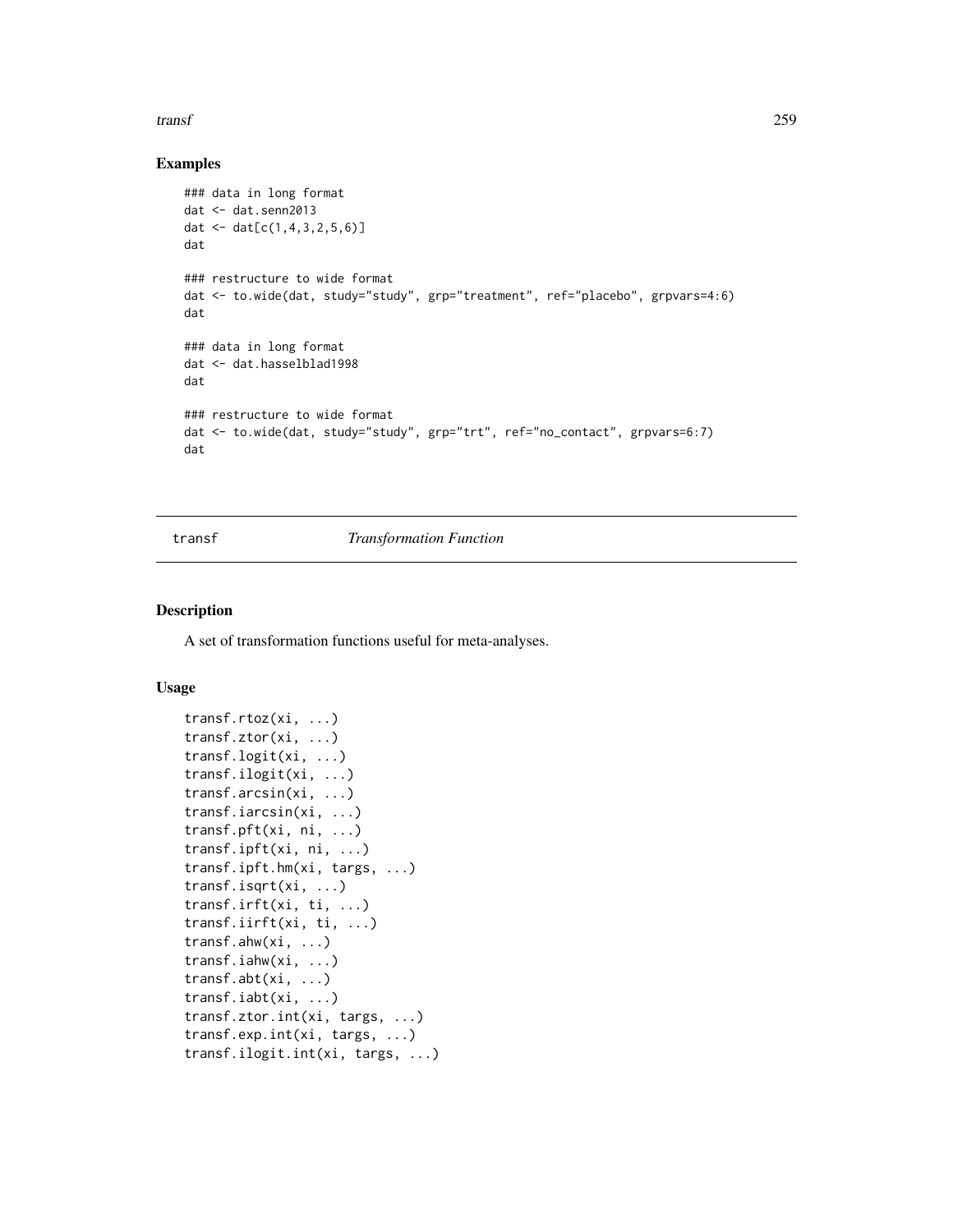260 transformation of the contract of the contract of the contract of the contract of the contract of the contract of the contract of the contract of the contract of the contract of the contract of the contract of the cont

# Arguments

| хi        | vector of values to be transformed.                                            |
|-----------|--------------------------------------------------------------------------------|
| ni        | vector of sample sizes.                                                        |
| ti        | vector of person-times at risk.                                                |
| targs     | list with additional arguments for the transformation function. See 'Details'. |
| $\ddotsc$ | other arguments.                                                               |

# Details

The following transformation functions are currently implemented:

- transf.rtoz: Fisher's r-to-z transformation for correlations.
- transf.ztor: inverse of the Fisher's r-to-z transformation.
- transf.logit: logit (log odds) transformation for proportions.
- transf.ilogit: inverse of the logit transformation.
- transf.arcsin: arcsine square root transformation for proportions.
- transf.iarcsin: inverse of the arcsine transformation.
- transf.pft: Freeman-Tukey (double arcsine) transformation for proportions. See Freeman  $&$  Tukey (1950). The xi argument is used to specify the proportions and the ni argument the corresponding sample sizes.
- transf.ipft: inverse of the Freeman-Tukey (double arcsine) transformation for proportions. See Miller (1978).
- transf.ipft.hm: inverse of the Freeman-Tukey (double arcsine) transformation for proportions using the harmonic mean of the sample sizes for the back-transformation. See Miller (1978). The sample sizes are specified via the targs argument (the list element should be called ni).
- transf.isqrt: inverse of the square root transformation (i.e., function to square a number).
- transf.irft: Freeman-Tukey transformation for incidence rates. See Freeman & Tukey (1950). The xi argument is used to specify the incidence rates and the ti argument the corresponding person-times at risk.
- transf.iirft: inverse of the Freeman-Tukey transformation for incidence rates.
- transf.ahw: Transformation of coefficient alpha as suggested by Hakstian & Whalen (1976).
- transf.iahw: Inverse of the transformation of coefficient alpha as suggested by Hakstian & Whalen (1976).
- transf.abt: Transformation of coefficient alpha as suggested by Bonett (2002).
- transf.iabt: Inverse of the transformation of coefficient alpha as suggested by Bonett (2002).
- transf.ztor.int: integral transformation method for the z-to-r transformation.
- transf.exp.int: integral transformation method for the exponential transformation.
- transf.ilogit.int: integral transformation method for the inverse of the logit transformation.

The integral transformation method for a transformation function  $h(z)$  integrates  $h(z)f(z)$  over z using the limits targs\$10wer and targs\$upper, where  $f(z)$  is the density of a normal distribution with mean equal to xi and variance equal to targs\$tau2. An example is provided below.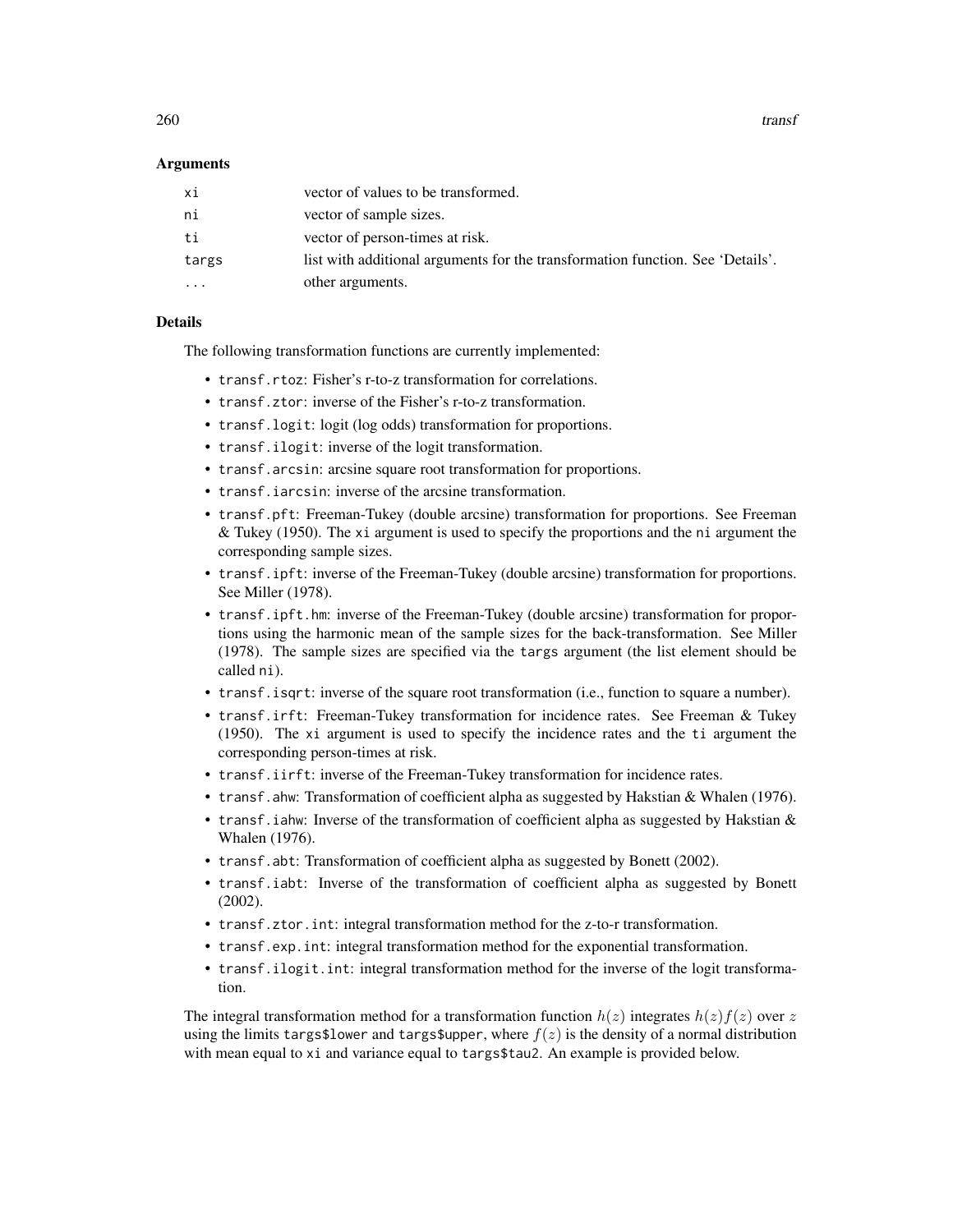# <span id="page-260-0"></span>trimfill the contract of the contract of the contract of the contract of the contract of the contract of the contract of the contract of the contract of the contract of the contract of the contract of the contract of the c

# Value

A vector with the transformed values.

#### Author(s)

Wolfgang Viechtbauer <wvb@metafor-project.org> <http://www.metafor-project.org/>

#### References

Bonett, D. G. (2002). Sample size requirements for testing and estimating coefficient alpha. *Journal of Educational and Behavioral Statistics*, 27, 335–340.

Fisher, R. A. (1921). On the "probable error" of a coefficient of correlation deduced from a small sample. *Metron*, 1, 1–32.

Freeman, M. F., & Tukey, J. W. (1950). Transformations related to the angular and the square root. *Annals of Mathematical Statistics*, 21, 607–611.

Hakstian, A. R., & Whalen, T. E. (1976). A k-sample significance test for independent alpha coefficients. *Psychometrika*, 41, 219–231.

Miller, J. J. (1978). The inverse of the Freeman-Tukey double arcsine transformation. *American Statistician*, 32, 138.

Viechtbauer, W. (2010). Conducting meta-analyses in R with the metafor package. *Journal of Statistical Software*, 36(3), 1–48. <https://www.jstatsoft.org/v036/i03>.

#### Examples

### meta-analysis of the log risk ratios using a random-effects model res <- rma(measure="RR", ai=tpos, bi=tneg, ci=cpos, di=cneg, data=dat.bcg)

### average risk ratio with 95% CI (but technically, this provides an ### estimate of the median risk ratio, not the mean risk ratio!) predict(res, transf=exp)

### average risk ratio with 95% CI using the integral transformation predict(res, transf=transf.exp.int, targs=list(tau2=res\$tau2, lower=-4, upper=4))

trimfill *Trim and Fill Analysis for 'rma.uni' Objects*

# Description

Carry out a trim and fill analysis for objects of class "rma.uni".

#### Usage

```
trimfill(x, \ldots)## S3 method for class 'rma.uni'
trimfill(x, side, estimator="L0", maxiter=100, verbose=FALSE, ilim, ...)
```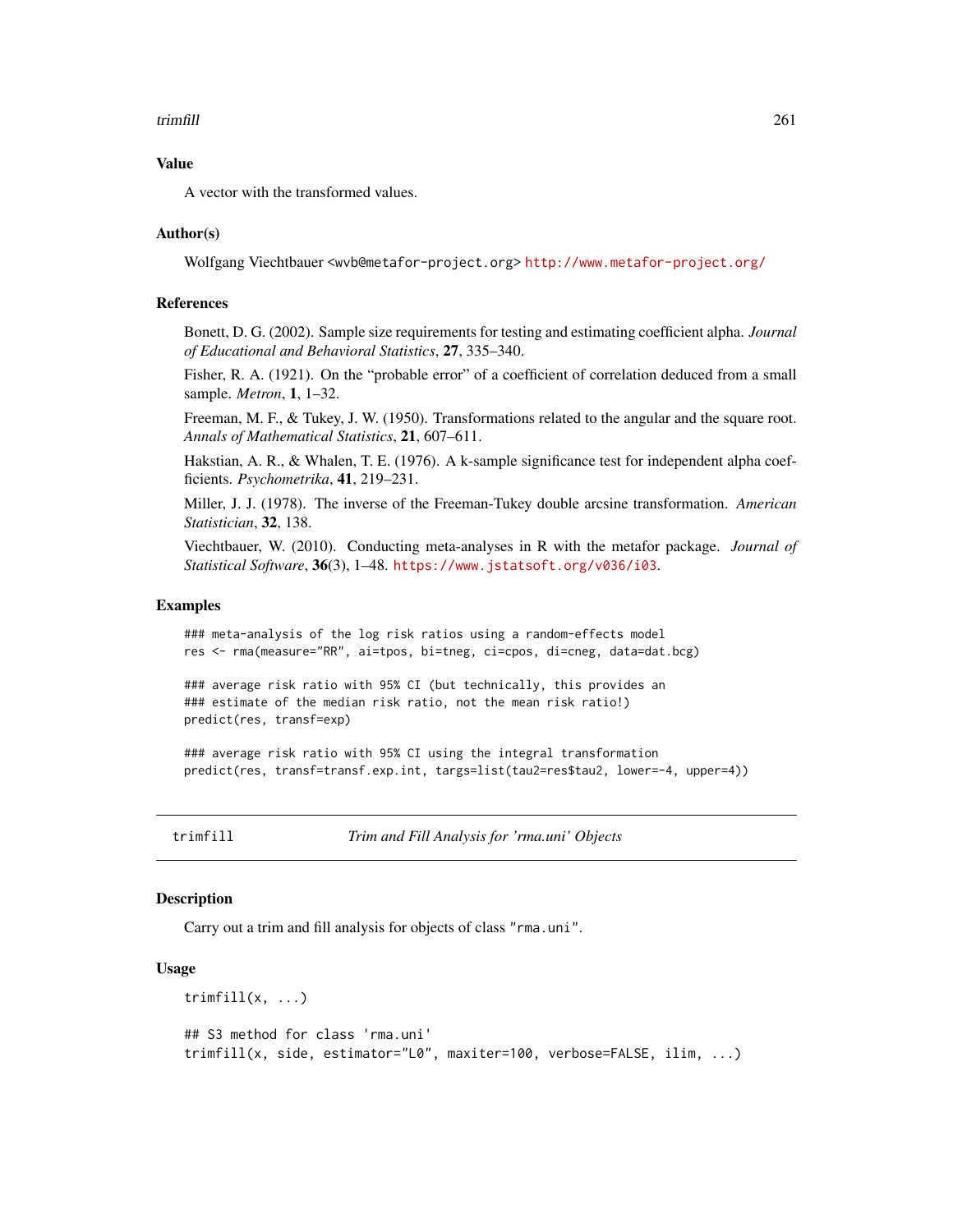# <span id="page-261-0"></span>Arguments

| $\mathsf{x}$ | an object of class "rma.uni".                                                                                                                                                                                                                                                 |
|--------------|-------------------------------------------------------------------------------------------------------------------------------------------------------------------------------------------------------------------------------------------------------------------------------|
| side         | either "left" or "right", indicating on which side of the funnel plot the miss-<br>ing studies should be imputed. If left undefined, the side is chosen within the<br>function depending on the results of Egger's regression test (see regtest for<br>details on this test). |
| estimator    | either $"L\theta"$ , "R0", or "Q0", indicating the estimator to use for estimating the<br>number of missing studies (the default is "L0").                                                                                                                                    |
| maxiter      | integer indicating the maximum number of iterations to use for the trim and fill<br>method (the default is 100).                                                                                                                                                              |
| verbose      | logical indicating whether output should be generated on the progress of the<br>iterative algorithm used as part of the trim and fill method (the default is FALSE).                                                                                                          |
| ilim         | limits for the imputed values. If unspecified, no limits are used.                                                                                                                                                                                                            |
| $\cdots$     | other arguments.                                                                                                                                                                                                                                                              |

# Details

The trim and fill method is a nonparametric (rank-based) data augmentation technique proposed by Duval and Tweedie (2000a, 2000b; see also Duval, 2005). The method can be used to estimate the number of studies missing from a meta-analysis due to the suppression of the most extreme results on one side of the funnel plot. The method then augments the observed data so that the funnel plot is more symmetric and recomputes the summary estimate based on the complete data. The trim and fill method can only be used in the context of a fixed- or random-effects model (i.e., in models without moderators). The method should not be regarded as a way of yielding a more "valid" estimate of the overall effect or outcome, but as a way of examining the sensitivity of the results to one particular selection mechanism (i.e., one particular form of publication bias).

# Value

An object of class c("rma.uni.trimfill","rma.uni","rma"). The object is a list containing the same components as objects created by [rma.uni](#page-235-0), except that the data are augmented by the trim and fill method. The following components are also added:

| k0    | estimated number of missing studies.                                                                                  |
|-------|-----------------------------------------------------------------------------------------------------------------------|
| side  | either "left" or "right", indicating on which side of the funnel plot the miss-<br>ing studies (if any) were imputed. |
| se.k0 | estimated standard error of k0.                                                                                       |
| p.k0  | p-value for the test of H_0: no missing studies on the chosen side (only when<br>estimator="R0"; NA otherwise).       |
| fill  | a logical vector, indicating which of the data are the observed (FALSE) and the<br>augmented (TRUE) data.             |

The results of the fitted model after the data augmentation are printed with the [print.rma.uni](#page-180-0) function. Calling [funnel.rma](#page-129-0) on the object provides a funnel plot of the observed and augmented data.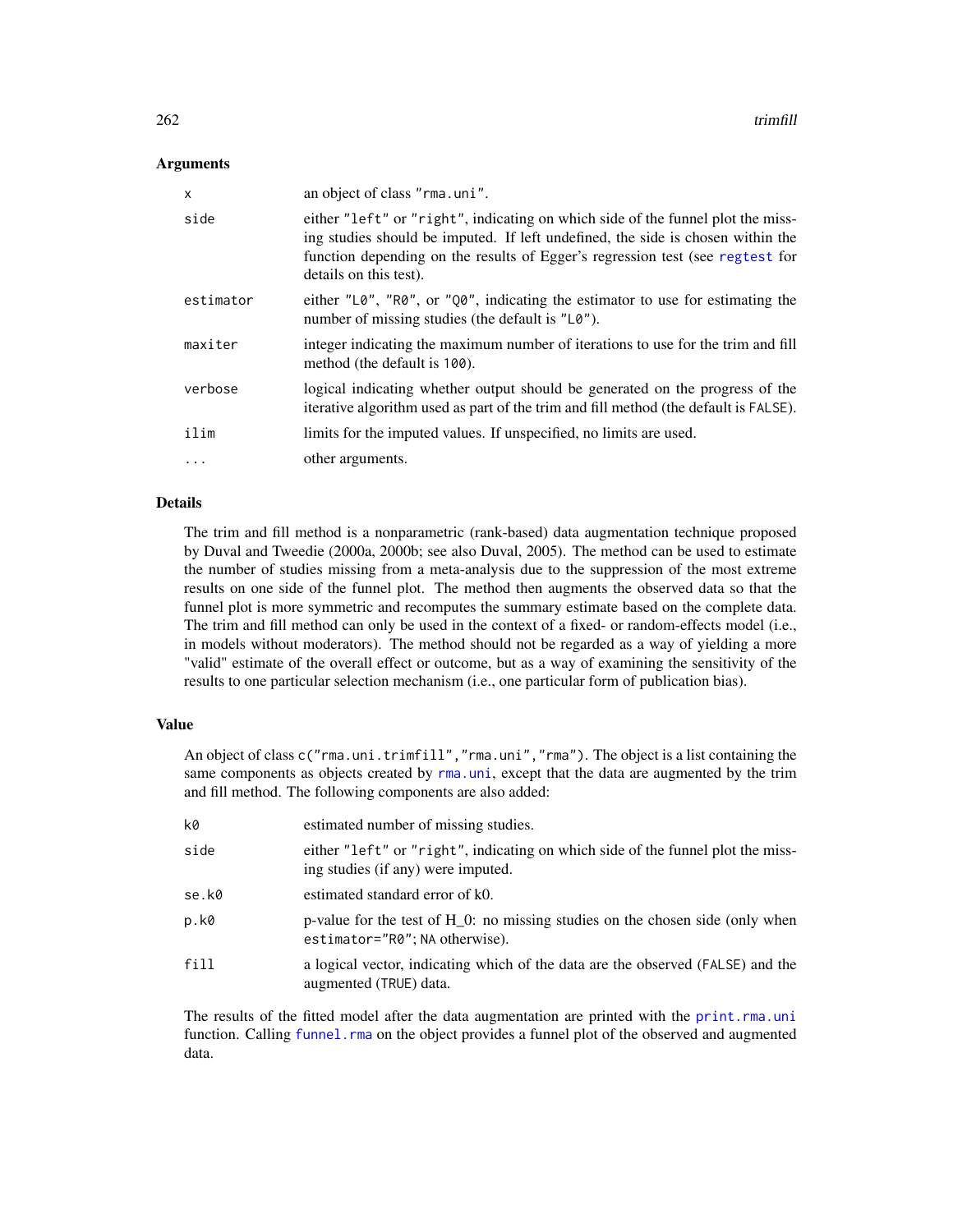# <span id="page-262-0"></span>trimfill 263

## **Note**

Three different estimators for the number of missing studies were proposed by Duval and Tweedie (2000a, 2000b). Based on these articles and Duval (2005), "R0" and "L0" are recommended. An advantage of estimator "R0" is that it provides a test of the null hypothesis that the number of missing studies (on the chosen side) is zero.

If the outcome measure used for the analysis is bounded (e.g., correlations are bounded between  $-1$ ) and 1, proportions are bounded between  $\theta$  and 1), one can use the ilim argument to enforce those limits when imputing values (imputed values cannot exceed those bounds then).

# Author(s)

Wolfgang Viechtbauer <wvb@metafor-project.org> <http://www.metafor-project.org/>

# References

Duval, S. J., & Tweedie, R. L. (2000a). Trim and fill: A simple funnel-plot-based method of testing and adjusting for publication bias in meta-analysis. *Biometrics*, 56, 455–463.

Duval, S. J., & Tweedie, R. L. (2000b). A nonparametric "trim and fill" method of accounting for publication bias in meta-analysis. *Journal of the American Statistical Association*, 95, 89–98.

Duval, S. J. (2005). The trim and fill method. In H. R. Rothstein, A. J. Sutton, & M. Borenstein (Eds.) *Publication bias in meta-analysis: Prevention, assessment, and adjustments* (pp. 127–144). Chichester, England: Wiley.

Viechtbauer, W. (2010). Conducting meta-analyses in R with the metafor package. *Journal of Statistical Software*, 36(3), 1–48. <https://www.jstatsoft.org/v036/i03>.

#### See Also

funnel rma

```
### meta-analysis of the log risk ratios using a fixed-effects model
res <- rma(measure="RR", ai=tpos, bi=tneg, ci=cpos, di=cneg, data=dat.bcg, method="FE")
res.tf <- trimfill(res)
res.tf
funnel(res.tf, legend=TRUE, cex=1.2)
### estimator "R0" also provides test
res.tf <- trimfill(res, estimator="R0")
res.tf
### meta-analysis of the log risk ratios using a random-effects model
res <- rma(measure="RR", ai=tpos, bi=tneg, ci=cpos, di=cneg, data=dat.bcg)
res.tf <- trimfill(res)
res.tf
funnel(res.tf, legend=TRUE, cex=1.2)
```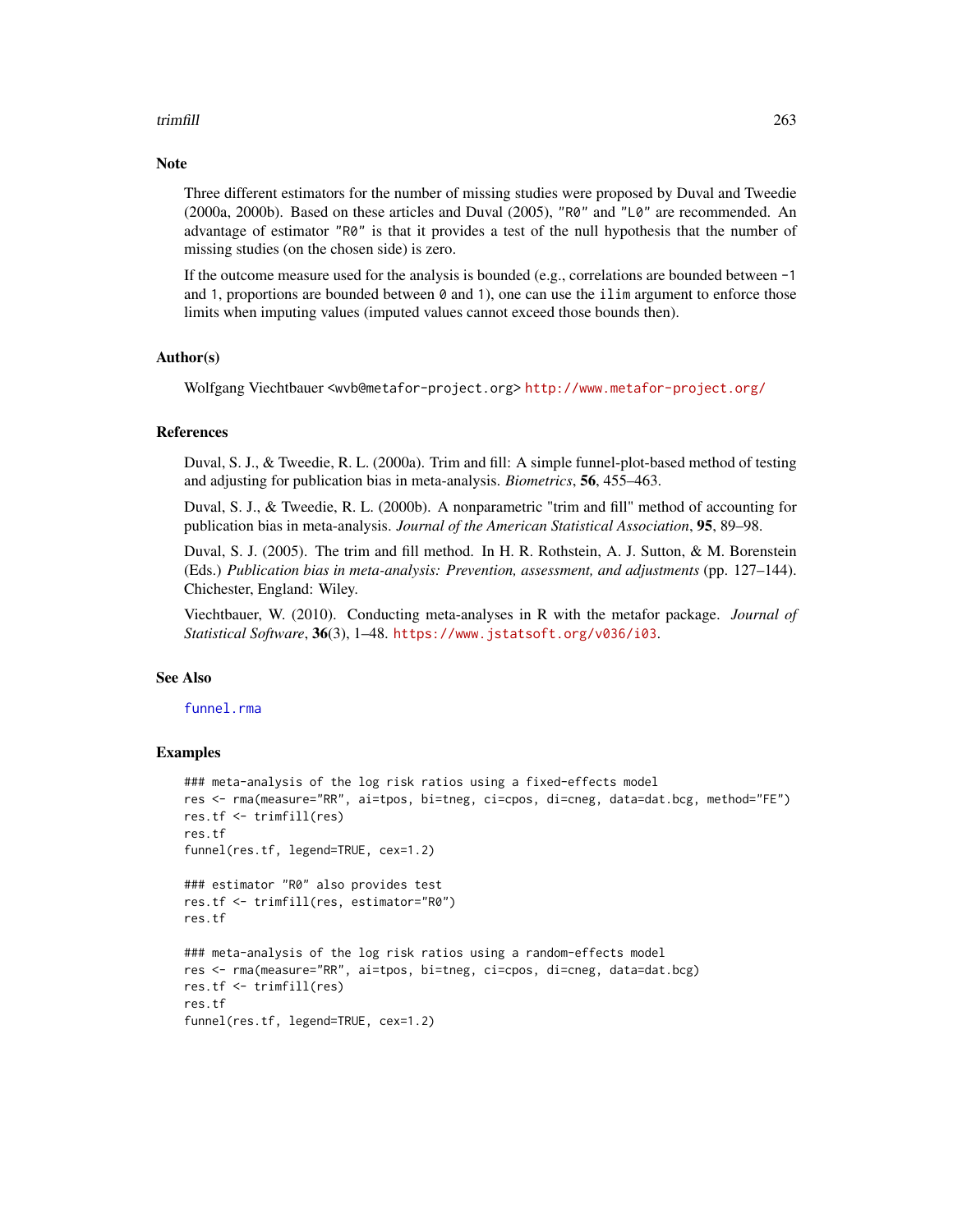<span id="page-263-0"></span>

# Description

The function can be used to update and (by default) re-fit "rma" models. It does this by extracting the call stored in the object, updating the call and (by default) evaluating that call.

# Usage

```
## S3 method for class 'rma'
update(object, formula., ..., evaluate = TRUE)
```
# Arguments

| object   | an object of class "rma".                                                    |
|----------|------------------------------------------------------------------------------|
| formula. | changes to the formula. See 'Details'.                                       |
| $\cdots$ | additional arguments to the call, or arguments with changed values.          |
| evaluate | logical indicating whether to evaluate the new call or just return the call. |

# Details

For objects of class "rma.uni", "rma.glmm", and "rma.mv", the formula. argument can be used to update the set of moderators included in the model (see 'Examples').

# Value

If evaluate=TRUE the fitted object, otherwise the updated call.

# Author(s)

The present function is based on [update.default](#page-0-0), with changes made by Wolfgang Viechtbauer (<wvb@metafor-project.org>) so that the formula updating works with the (somewhat non-standard) interface of the [rma.uni](#page-235-0), [rma.glmm](#page-208-0), and [rma.mv](#page-220-0) functions.

# References

Viechtbauer, W. (2010). Conducting meta-analyses in R with the metafor package. *Journal of Statistical Software*, 36(3), 1–48. <https://www.jstatsoft.org/v036/i03>.

# See Also

[rma.uni](#page-235-0), [rma.mh](#page-216-0), [rma.peto](#page-232-0), [rma.glmm](#page-208-0), [rma.mv](#page-220-0)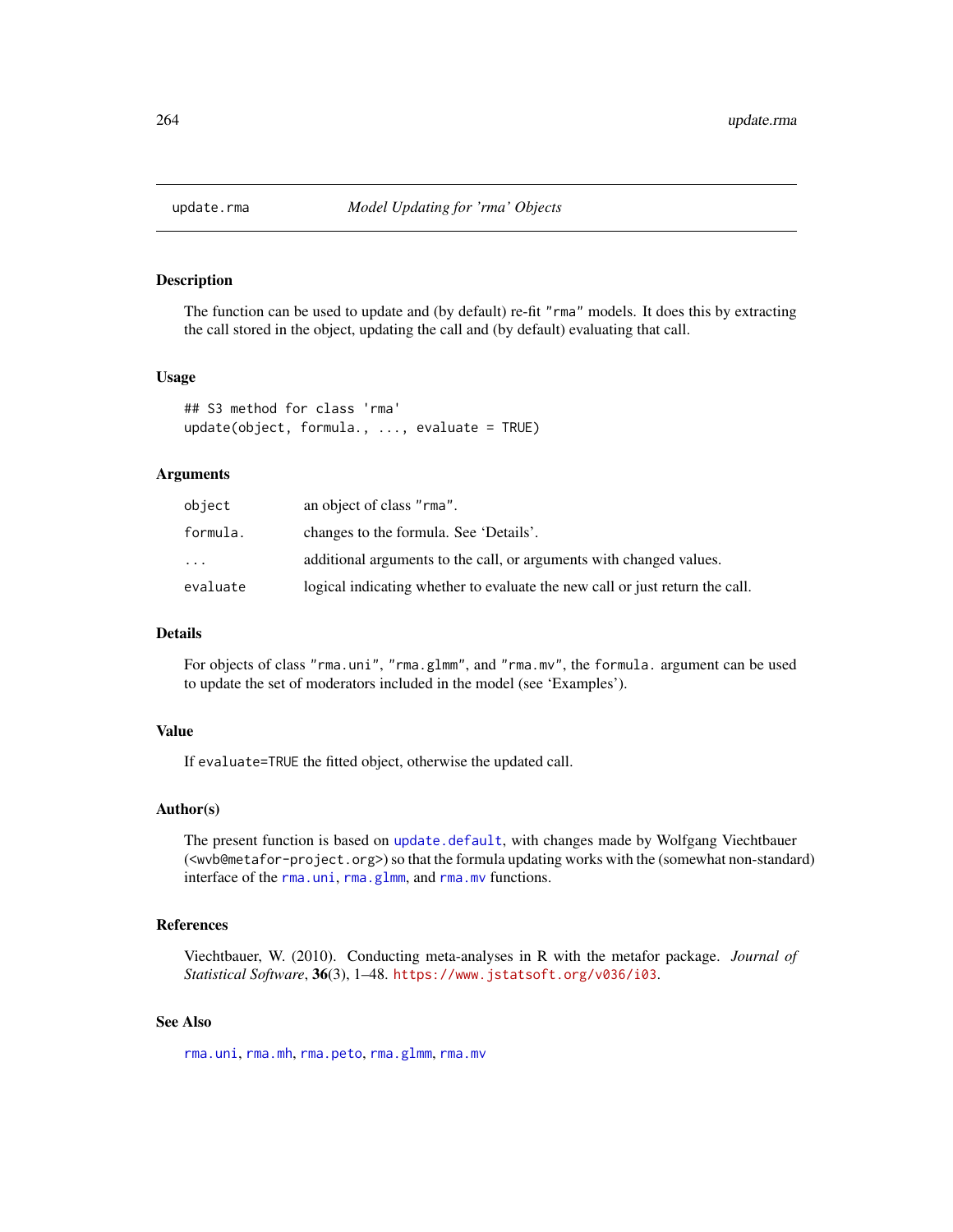#### <span id="page-264-0"></span>vcov.rma 265

# Examples

```
### calculate log risk ratios and corresponding sampling variances
dat <- escalc(measure="RR", ai=tpos, bi=tneg, ci=cpos, di=cneg, data=dat.bcg)
### random-effects model (method="REML" is default)
res <- rma(yi, vi, data=dat, digits=3)
res
### mixed-effects model with two moderators (absolute latitude and publication year)
res <- update(res, ~ ablat + year)
res
### remove 'year' moderator
res <- update(res, ~ . - year)
res
### fit model with ML estimation
update(res, method="ML")
### example with rma.glmm()
res <- rma.glmm(measure="OR", ai=tpos, bi=tneg, ci=cpos, di=cneg, data=dat.bcg, digits=3)
res \leq update(res, mods = \sim ablat)
res
### conditional model with approximate likelihood
update(res, model="CM.AL")
```
vcov.rma *Extract Various Types of Variance-Covariance Matrices from 'rma' Objects*

# Description

The function extracts various types of variance-covariance matrices from objects of class "rma". By default, the variance-covariance matrix of the parameter estimates (fixed effects) is returned.

# Usage

```
## S3 method for class 'rma'
vcov(object, type="fixed", ...)
```
# Arguments

| object   | an object of class "rma".                                                                                                                                                                                                                                                                                                                                                                                                               |
|----------|-----------------------------------------------------------------------------------------------------------------------------------------------------------------------------------------------------------------------------------------------------------------------------------------------------------------------------------------------------------------------------------------------------------------------------------------|
| type     | character string indicating the type of variance-covariance matrix to return; type="fixed"<br>returns the variance-covariance matrix of the fixed effects (the default), type="obs"<br>returns the marginal variance-covariance matrix of the observed effect sizes or<br>outcomes, type="fitted" returns the variance-covariance matrix of the fitted<br>values, type="resid" returns the variance-covariance matrix of the residuals. |
| $\cdots$ | other arguments.                                                                                                                                                                                                                                                                                                                                                                                                                        |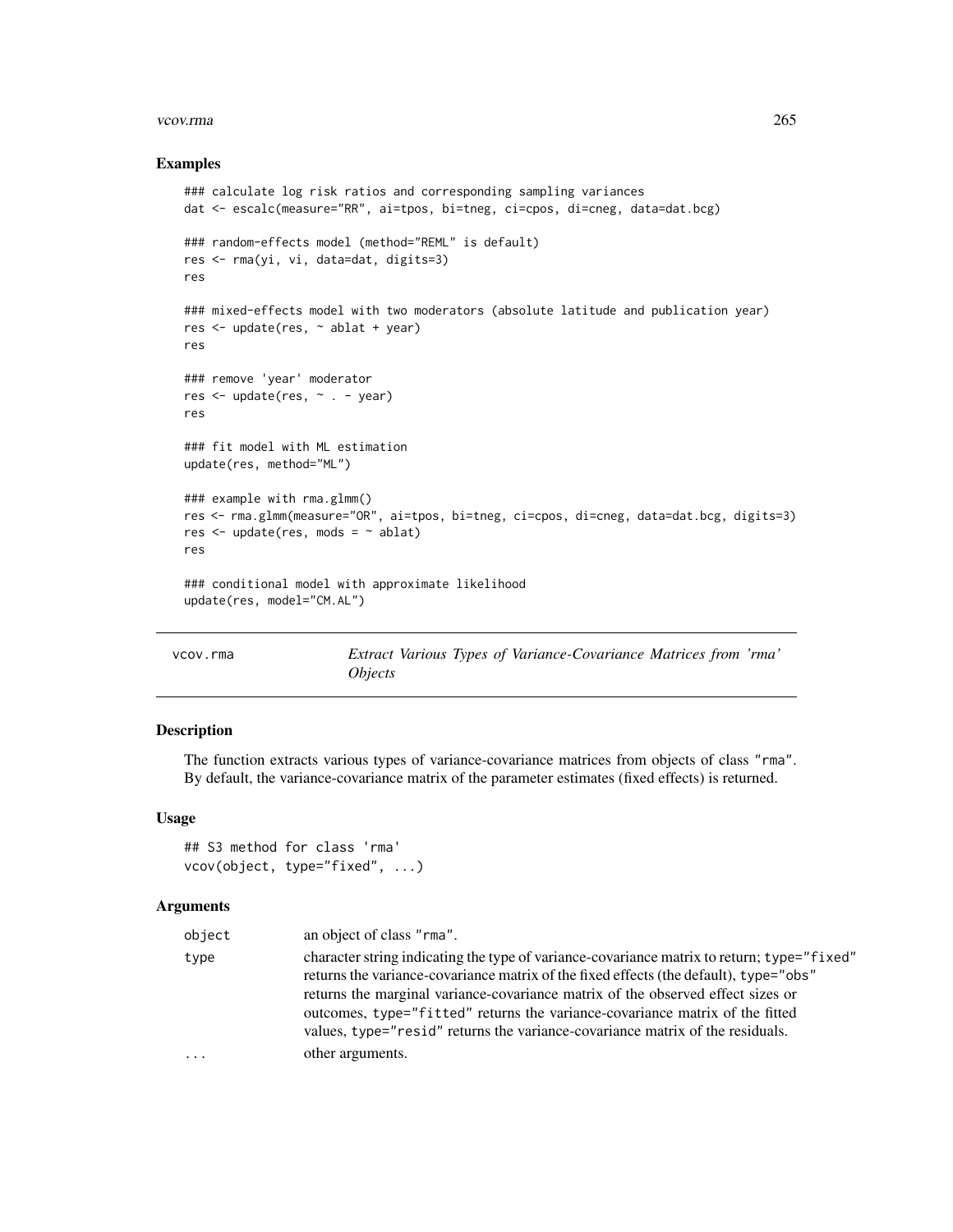# <span id="page-265-0"></span>Details

Note that type="obs" currently only works for object of class "rma.uni" and "rma.mv".

For objects of class "rma.uni", the marginal variance-covariance matrix is just a diagonal matrix with  $\tau^2 + v_i$  along the diagonal, where  $\tau^2$  is the estimated amount of (residual) heterogeneity (set to 0 in fixed-effects models) and  $v_i$  is the sampling variance of the *i*th study.

For objects of class "rma.mv", the structure can be more complex and depends on the types of random effects included in the model.

# Value

A matrix corresponding to the requested variance-covariance matrix.

# Author(s)

Wolfgang Viechtbauer <wvb@metafor-project.org> <http://www.metafor-project.org/>

# References

Viechtbauer, W. (2010). Conducting meta-analyses in R with the metafor package. *Journal of Statistical Software*, 36(3), 1–48. <https://www.jstatsoft.org/v036/i03>.

# See Also

[rma.uni](#page-235-0), [rma.mh](#page-216-0), [rma.peto](#page-232-0), [rma.glmm](#page-208-0), [rma.mv](#page-220-0)

```
### meta-analysis of the log risk ratios using a mixed-effects model
### with two moderators (absolute latitude and publication year)
res <- rma(measure="RR", ai=tpos, bi=tneg, ci=cpos, di=cneg,
          mods = ~ ablat + year, data=dat.bcg)
vcov(res)
### marginal var-cov matrix of the observed log risk ratios
vcov(res, type="obs")
### var-cov matrix of the fitted values
vcov(res, type="fitted")
### var-cov matrix of the residuals
vcov(res, type="resid")
```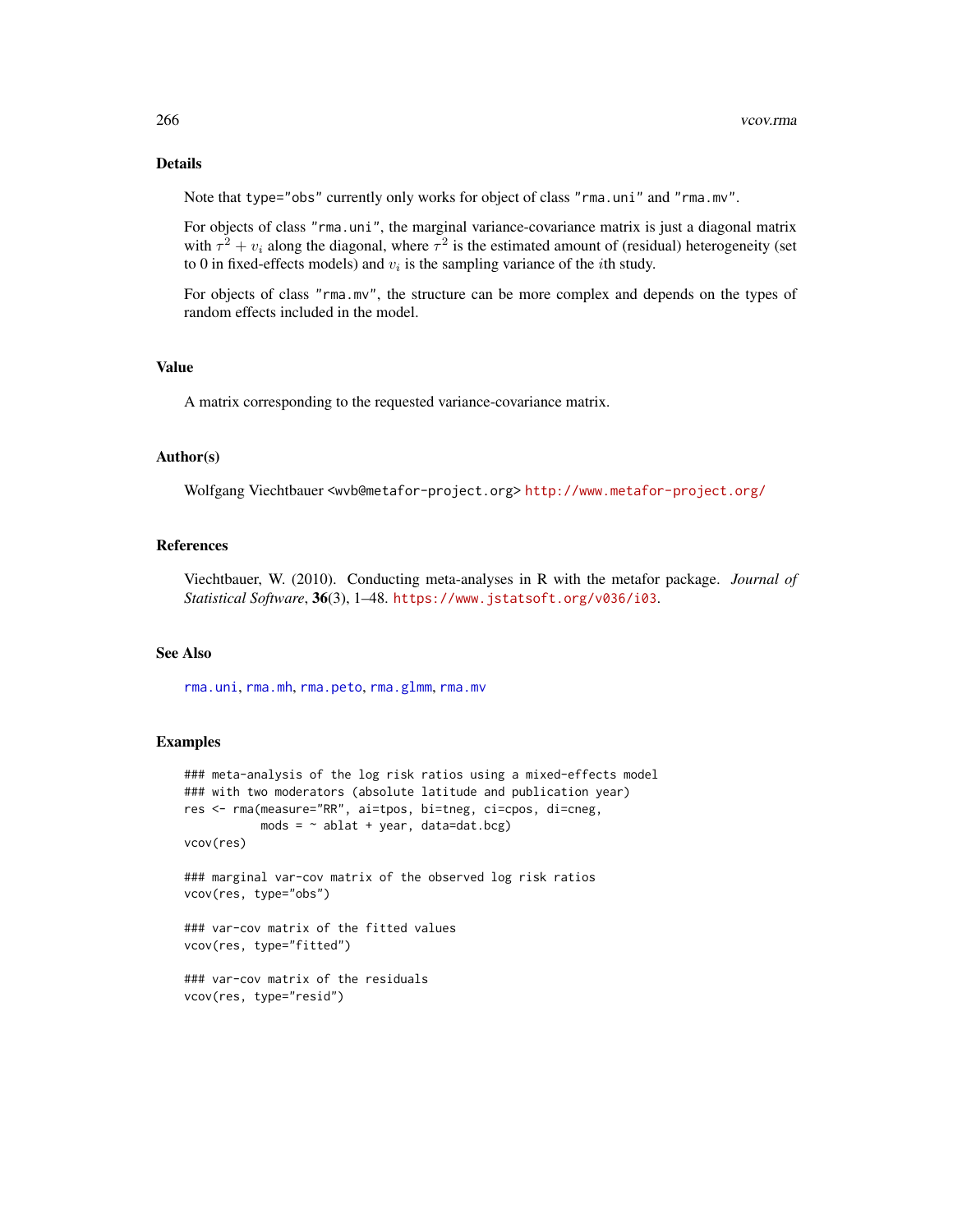# <span id="page-266-0"></span>Description

Compute variance inflation factors (VIFs) for objects of class "rma".

# Usage

```
vif(x, \ldots)## S3 method for class 'rma'
vif(x, intercept=FALSE, table=FALSE, digits, ...)
```
# Arguments

| x         | an object of class "rma".                                                                                                                                                  |
|-----------|----------------------------------------------------------------------------------------------------------------------------------------------------------------------------|
| intercept | logical indicating whether to include the intercept (if the model includes one) in<br>the computation of the VIFs (the default is FALSE). See 'Note'.                      |
| table     | logical indicating whether the VIFs should be added to the model coefficient<br>table (the default is FALSE).                                                              |
| digits    | integer specifying the number of decimal places to which the printed results<br>should be rounded (if unspecified, the default is to take the value from the ob-<br>ject). |
| $\cdots$  | other arguments.                                                                                                                                                           |

# Details

The function computes variance inflation factors (VIFs) for meta-regression models. Hence, the model specified via x must include moderator variables. VIFs indicate the inflation in the variance of a model coefficient due to collinearity among the predictor variables.

# Value

Either a vector (if table=FALSE) with the VIFs or a data frame (if table=TRUE) with the following elements:

| estimate | estimated model coefficients.                          |
|----------|--------------------------------------------------------|
| se       | corresponding standard errors.                         |
| zval     | corresponding test statistics.                         |
| pval     | corresponding p-values.                                |
| ci.lb    | corresponding lower bound of the confidence intervals. |
| ci.ub    | corresponding upper bound of the confidence intervals. |
| vif      | corresponding variance inflation factors.              |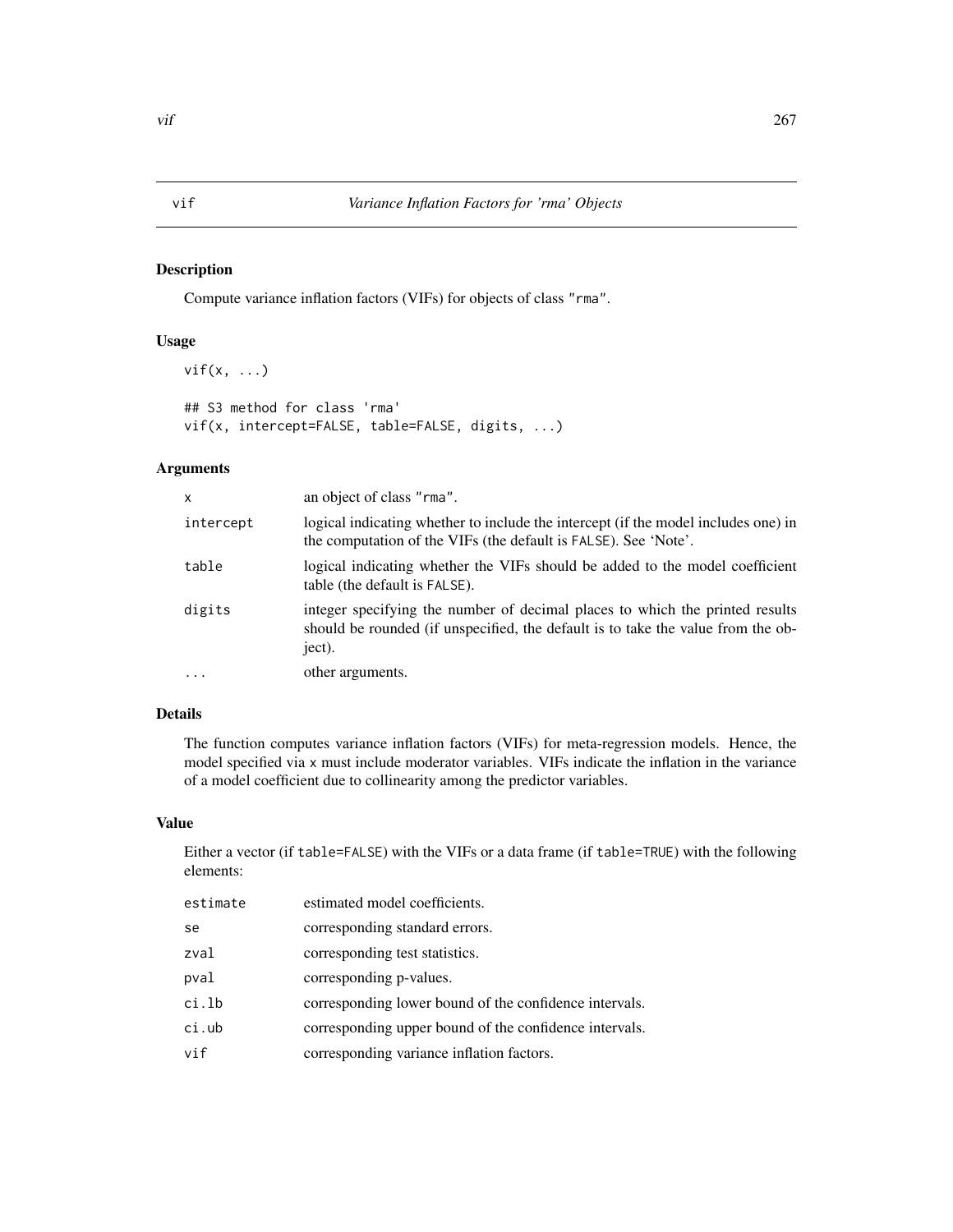# <span id="page-267-0"></span>Note

The values of the VIFs are invariant to the scaling of the predictor variables if the model includes an intercept that is removed when inverting the correlation matrix of the model coefficients to compute the VIFs. This is the default behavior. See 'Examples'.

#### Author(s)

Wolfgang Viechtbauer <wvb@metafor-project.org> <http://www.metafor-project.org/>

#### References

Davis, C. E., Hyde, J. E., Bangdiwala, S. I., & Nelson, J. J. (1986). An example of dependencies among variables in a conditional logistic regression. In S. H. Moolgavkar & R. L. Prentice (Eds.), *Modern statistical methods in chronic disease epidemiology* (pp. 140–147). New York: Wiley.

Wax, Y. (1992). Collinearity diagnosis for a relative risk regression-analysis: An application to assessment of diet cancer relationship in epidemiologic studies. *Statistics in Medicine*, 11, 1273– 1287.

Viechtbauer, W. (2010). Conducting meta-analyses in R with the metafor package. *Journal of Statistical Software*, 36(3), 1–48. <https://www.jstatsoft.org/v036/i03>.

# See Also

[rma.uni](#page-235-0), [rma.mv](#page-220-0), [rma.glmm](#page-208-0)

```
### copy data from Bangert-Drowns et al. (2004) into 'dat'
dat <- dat.bangertdrowns2004
### fit mixed-effects meta-regression model
res <- rma(yi, vi, mods = ~ length + wic + feedback + info + pers + imag + meta, data=dat)
### get variance inflation factors
vif(res)
### show that VIFs are not influenced by scaling of the predictors
u <- scale # to standardize the predictors
res <- rma(yi, vi, mods = \sim u(length) + u(wic) + u(feedback) + u(info) +
                            u(pers) + u(imag) + u(meta), data=dat)
vif(res)
### get full table
vif(res, table=TRUE)
```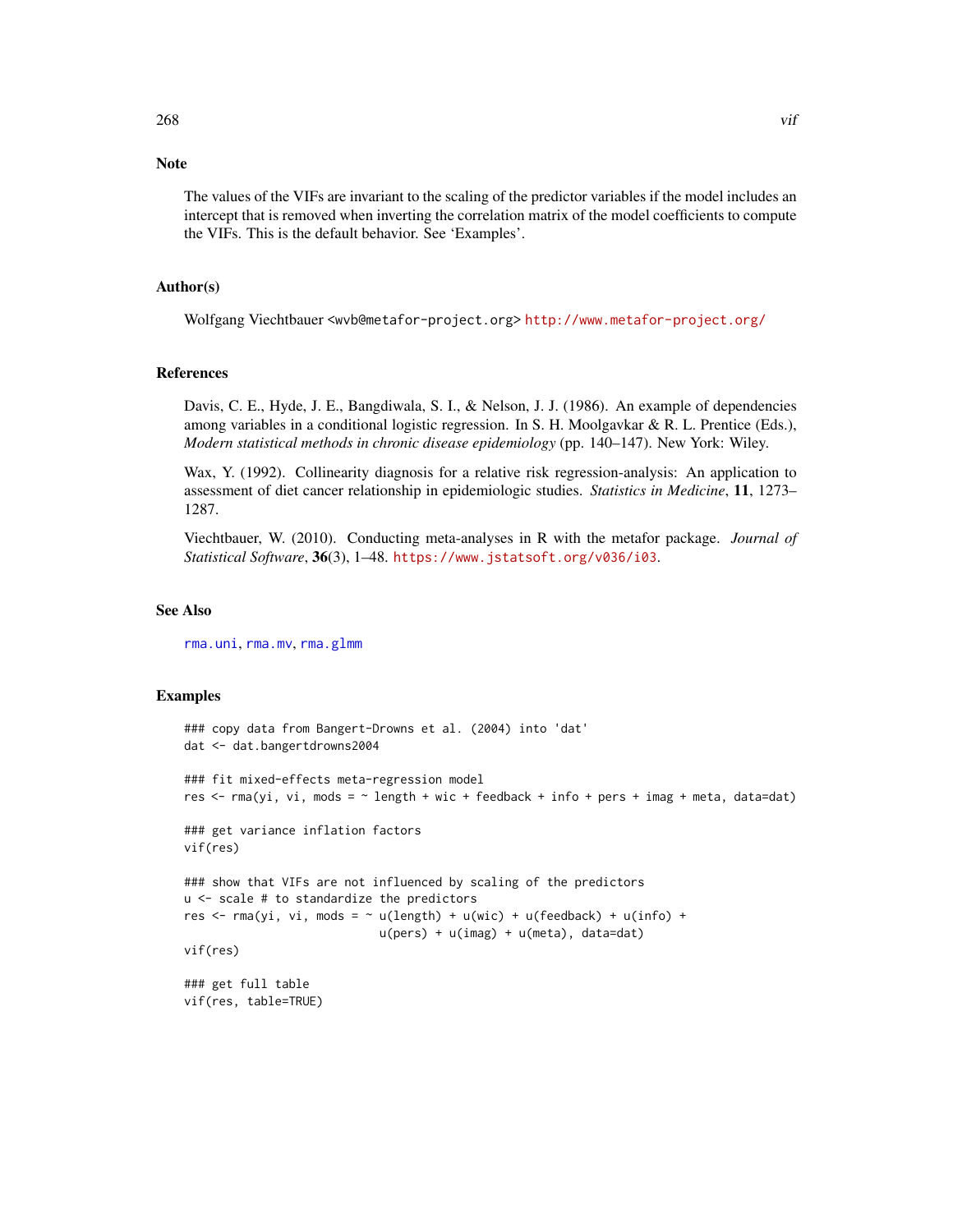<span id="page-268-0"></span>

#### Description

The function computes the weights given to the observed effects or outcomes during the model fitting for objects of class "rma.uni", "rma.mh", "rma.peto", and "rma.mv".

# Usage

```
## S3 method for class 'rma.uni'
weights(object, type="diagonal", ...)
## S3 method for class 'rma.mh'
weights(object, type="diagonal", ...)
## S3 method for class 'rma.peto'
weights(object, type="diagonal", ...)
## S3 method for class 'rma.glmm'
weights(object, ...)
## S3 method for class 'rma.mv'
weights(object, type="diagonal", ...)
```
# Arguments

| object    | an object of class "rma.uni", "rma.mh", "rma.peto", or "rma.mv". The method<br>is not yet implemented for objects of class "rma.glmm".       |
|-----------|----------------------------------------------------------------------------------------------------------------------------------------------|
| type      | character string indicating whether to return only the diagonal of the weight<br>matrix ("diagonal") or the entire weight matrix ("matrix"). |
| $\ddotsc$ | other arguments.                                                                                                                             |

# Value

Either a vector with the diagonal elements of the weight matrix or the entire weight matrix. When only the diagonal elements are returned, they are given in  $%$  (and they add up to 100%). When the entire weight matrix is requested, this is always a diagonal matrix for objects of class "rma.uni", "rma.mh", "rma.peto".

# Author(s)

Wolfgang Viechtbauer <wvb@metafor-project.org> <http://www.metafor-project.org/>

# References

Viechtbauer, W. (2010). Conducting meta-analyses in R with the metafor package. *Journal of Statistical Software*, 36(3), 1–48. <https://www.jstatsoft.org/v036/i03>.

# See Also

[rma.uni](#page-235-0), [rma.mh](#page-216-0), [rma.peto](#page-232-0), [rma.mv](#page-220-0), [influence.rma.uni](#page-141-0)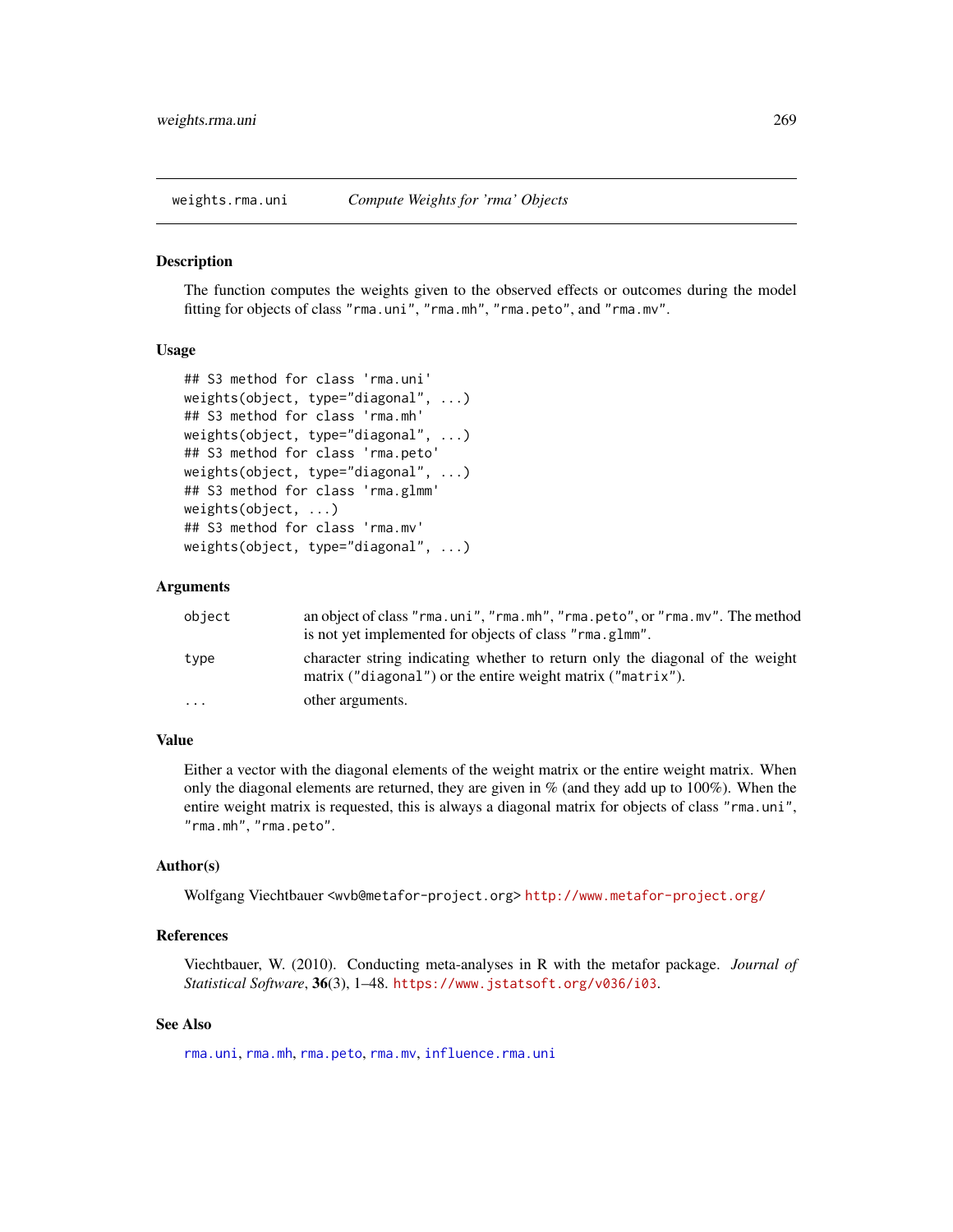```
### meta-analysis of the log risk ratios using a mixed-effects model
### with two moderators (absolute latitude and publication year)
res <- rma(measure="RR", ai=tpos, bi=tneg, ci=cpos, di=cneg,
          mods = \sim ablat + year, data=dat.bcg)
weights(res)
```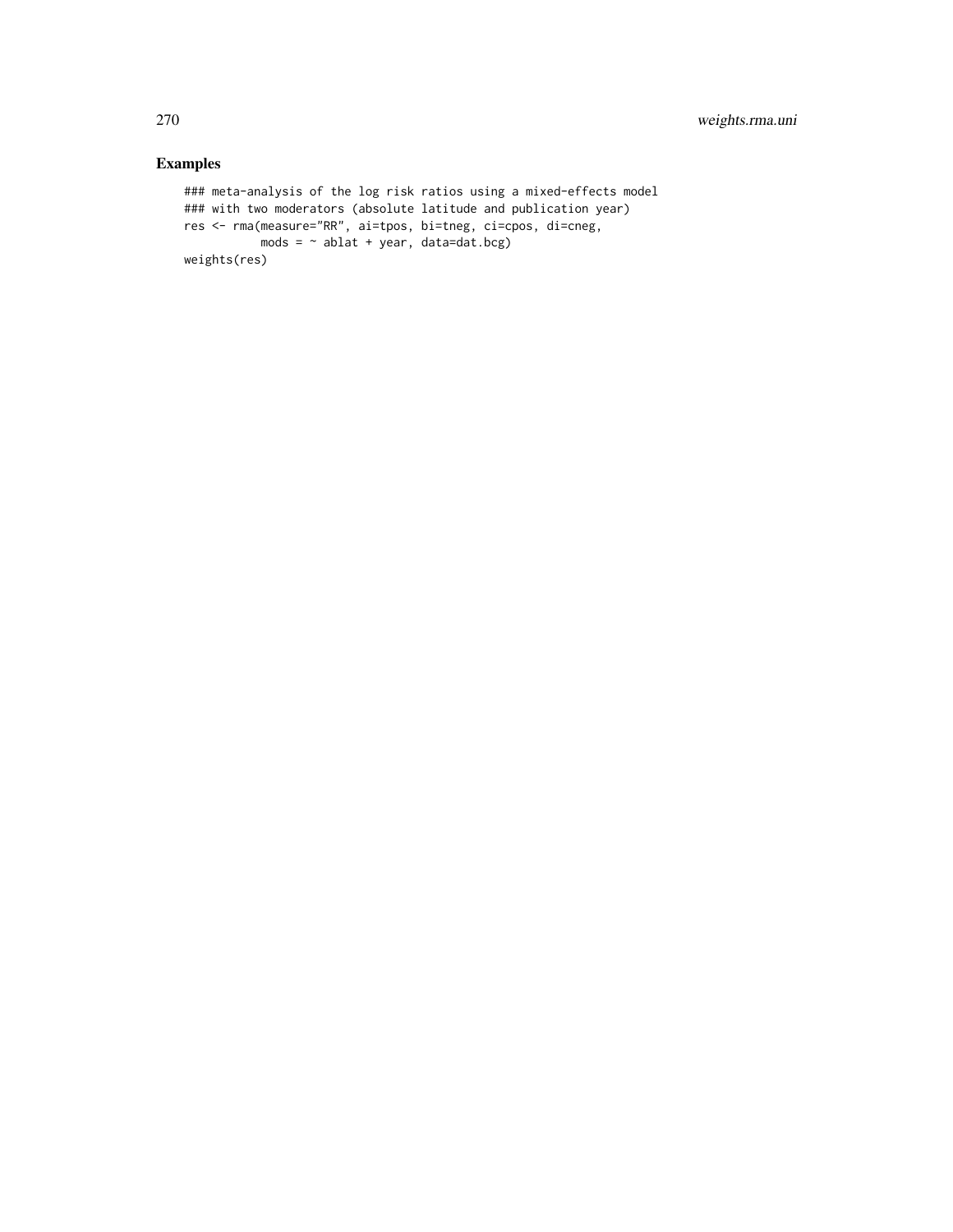# Index

∗Topic aplot addpoly.default, [11](#page-10-0) addpoly.rma, [13](#page-12-0) ∗Topic datagen escalc, [93](#page-92-1) simulate.rma, [250](#page-249-0) ∗Topic datasets dat.bangertdrowns2004, [35](#page-34-0) dat.begg1989, [37](#page-36-0) dat.berkey1998, [38](#page-37-0) dat.bonett2010, [40](#page-39-0) dat.bourassa1996, [41](#page-40-0) dat.colditz1994, [43](#page-42-0) dat.collins1985a, [45](#page-44-0) dat.collins1985b, [46](#page-45-0) dat.curtis1998, [48](#page-47-0) dat.debruin2009, [50](#page-49-0) dat.egger2001, [51](#page-50-0) dat.fine1993, [53](#page-52-0) dat.gibson2002, [56](#page-55-0) dat.graves2010, [58](#page-57-0) dat.hackshaw1998, [59](#page-58-0) dat.hart1999, [60](#page-59-0) dat.hasselblad1998, [61](#page-60-1) dat.hine1989, [64](#page-63-0) dat.ishak2007, [65](#page-64-0) dat.konstantopoulos2011, [67](#page-66-0) dat.laopaiboon2015, [69](#page-68-0) dat.lee2004, [70](#page-69-0) dat.li2007, [71](#page-70-0) dat.linde2005, [72](#page-71-0) dat.mcdaniel1994, [74](#page-73-0) dat.molloy2014, [75](#page-74-0) dat.nielweise2007, [77](#page-76-0) dat.nielweise2008, [78](#page-77-0) dat.normand1999, [80](#page-79-0) dat.pagliaro1992, [81](#page-80-0) dat.pignon2000, [82](#page-81-0) dat.pritz1997, [84](#page-83-0)

dat.raudenbush19[85](#page-84-0), 85 dat.riley2003, [87](#page-86-0) dat.senn2013, [89](#page-88-1) dat.yusuf1985, [92](#page-91-0) ∗Topic hplot baujat, [19](#page-18-0) forest, [112](#page-111-0) forest.cumul.rma, [113](#page-112-0) forest.default, [116](#page-115-0) forest.rma, [120](#page-119-0) funnel, [130](#page-129-1) labbe, [145](#page-144-0) llplot, [150](#page-149-0) plot.cumul.rma, [158](#page-157-0) plot.gosh.rma, [160](#page-159-0) plot.infl.rma.uni, [162](#page-161-0) plot.rma, [164](#page-163-0) profile.rma.uni, [186](#page-185-0) qqnorm.rma.uni, [189](#page-188-0) radial, [192](#page-191-0) ∗Topic htest fsn, [128](#page-127-0) hc, [138](#page-137-0) ranktest, [197](#page-196-0) regtest, [198](#page-197-1) robust, [247](#page-246-0) ∗Topic manip bldiag, [21](#page-20-0) contrmat, [31](#page-30-0) replmiss, [202](#page-201-0) to.long, [251](#page-250-1) to.table, [254](#page-253-1) to.wide, [257](#page-256-0) transf, [259](#page-258-0) ∗Topic methods addpoly, [10](#page-9-0) cumul, [33](#page-32-0) gosh, [135](#page-134-0) leave1out, [148](#page-147-0)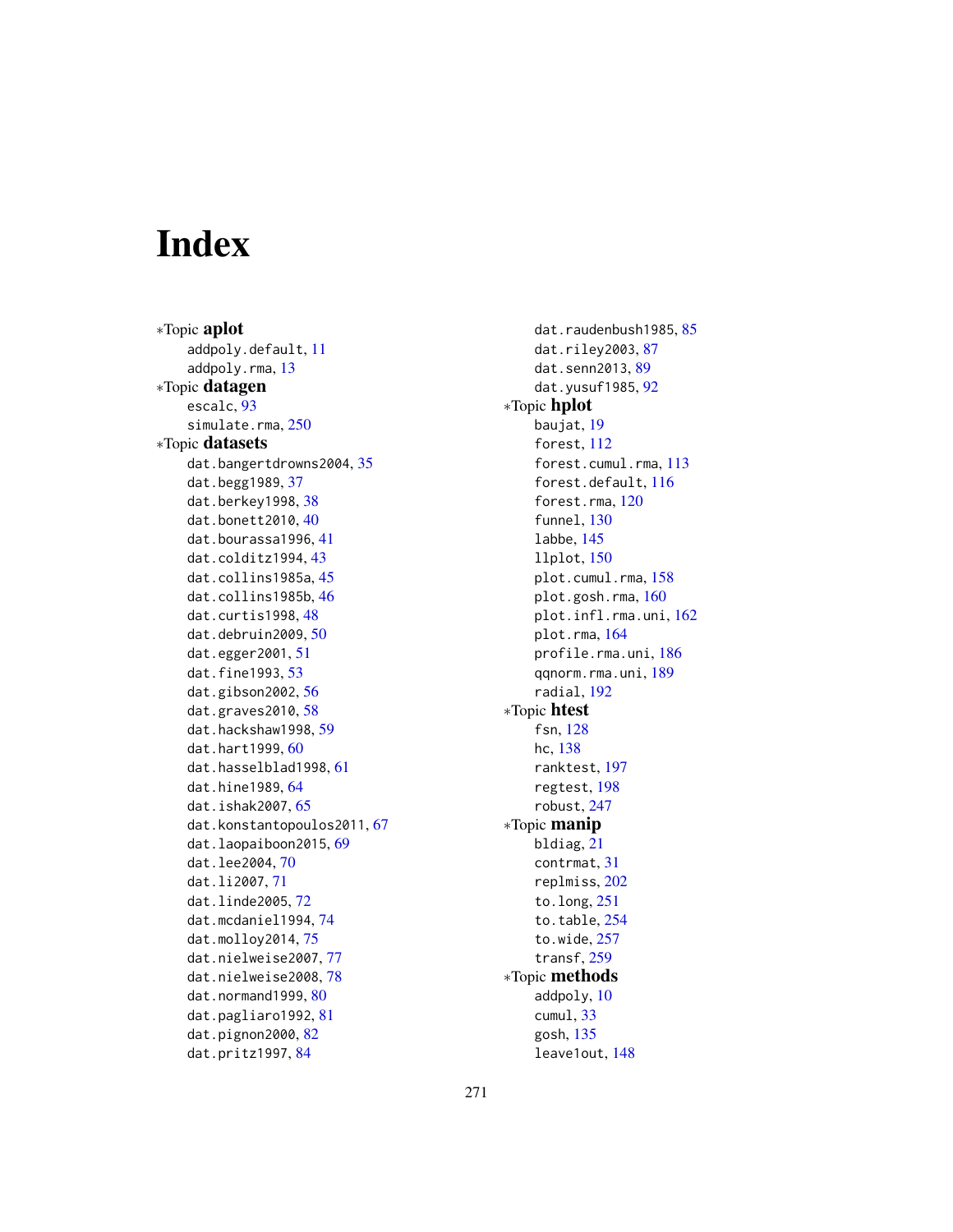reporter, [203](#page-202-0) ∗Topic models anova.rma, [15](#page-14-0) blup, [22](#page-21-0) coef.permutest.rma.uni, [24](#page-23-0) coef.rma, [25](#page-24-0) confint.rma, [26](#page-25-0) fitstats, [109](#page-108-0) fitted.rma, [111](#page-110-0) formula.rma, [127](#page-126-0) influence.rma.mv, [140](#page-139-0) influence.rma.uni, [142](#page-141-1) model.matrix.rma, [153](#page-152-0) permutest, [154](#page-153-0) predict.rma, [165](#page-164-0) ranef, [194](#page-193-0) residuals.rma, [205](#page-204-0) rma.glmm, [209](#page-208-1) rma.mh, [217](#page-216-1) rma.mv, [221](#page-220-1) rma.peto, [233](#page-232-1) rma.uni, [236](#page-235-1) trimfill, [261](#page-260-0) update.rma, [264](#page-263-0) vcov.rma, [265](#page-264-0) vif, [267](#page-266-0) weights.rma.uni, [269](#page-268-0) ∗Topic package metafor-package, [4](#page-3-0) ∗Topic print print.anova.rma, [169](#page-168-0) print.confint.rma, [171](#page-170-0) print.escalc, [172](#page-171-0) print.fsn, [174](#page-173-0) print.gosh.rma, [175](#page-174-0) print.hc.rma.uni, [176](#page-175-0) print.list.rma, [177](#page-176-0) print.permutest.rma.uni, [177](#page-176-0) print.ranktest.rma, [179](#page-178-0) print.regtest.rma, [180](#page-179-0) print.rma, [181](#page-180-1) print.robust.rma, [184](#page-183-0) ∗Topic utilities metafor.news, [152](#page-151-0) .Random.seed, *[250](#page-249-0)* addpoly, [10,](#page-9-0) *[119,](#page-118-0) [120](#page-119-0)*, *[124,](#page-123-0) [125](#page-124-0)* addpoly.default, *[10](#page-9-0)*, [11](#page-10-0) addpoly.rma, *[10](#page-9-0)*, [13](#page-12-0)

AIC, *[109](#page-108-0)* AIC.rma, *[220](#page-219-0)*, *[230](#page-229-0)*, *[235](#page-234-0)*, *[242](#page-241-0)* AIC.rma *(*fitstats*)*, [109](#page-108-0) anova.rma, [15,](#page-14-0) *[110](#page-109-0)*, *[170](#page-169-0)*, *[184](#page-183-0)*, *[230](#page-229-0)*, *[242](#page-241-0)* baujat, [19,](#page-18-0) *[220](#page-219-0)*, *[235](#page-234-0)*, *[242](#page-241-0)* BIC.rma, *[220](#page-219-0)*, *[230](#page-229-0)*, *[235](#page-234-0)*, *[242](#page-241-0)* BIC.rma *(*fitstats*)*, [109](#page-108-0) bldiag, [21](#page-20-0) blup, [22,](#page-21-0) *[195](#page-194-0)* blup.rma.uni, *[111](#page-110-0)*, *[168](#page-167-0)*, *[196](#page-195-0)*, *[207](#page-206-0)*, *[242](#page-241-0)* bobyqa, *[230](#page-229-0)* coef.permutest.rma.uni, [24,](#page-23-0) *[156](#page-155-0)* coef.rma, [25,](#page-24-0) *[220](#page-219-0)*, *[230](#page-229-0)*, *[235](#page-234-0)*, *[242](#page-241-0)* coef.summary.rma *(*coef.rma*)*, [25](#page-24-0) confint, *[27](#page-26-0)* confint.rma, [26](#page-25-0) confint.rma.mv, *[171](#page-170-0)*, *[230](#page-229-0)* confint.rma.uni, *[171](#page-170-0)*, *[242](#page-241-0)* contrmat, [31](#page-30-0) cooks.distance.rma.mv *(*influence.rma.mv*)*, [140](#page-139-0) cooks.distance.rma.uni *(*influence.rma.uni*)*, [142](#page-141-1) cor.test, *[198](#page-197-1)* cov2cor, *[227](#page-226-0)* cumul, [33,](#page-32-0) *[116](#page-115-0)* cumul.rma.mh, *[112](#page-111-0)*, *[220](#page-219-0)* cumul.rma.peto, *[112](#page-111-0)*, *[235](#page-234-0)* cumul.rma.uni, *[112](#page-111-0)*, *[159](#page-158-0)*, *[242](#page-241-0)* dat.bangertdrowns2004, [35](#page-34-0) dat.bcg, *[97](#page-96-0)* dat.bcg *(*dat.colditz1994*)*, [43](#page-42-0) dat.begg1989, [37,](#page-36-0) *[232](#page-231-0)* dat.berkey1998, [38,](#page-37-0) *[225](#page-224-0)*, *[232](#page-231-0)* dat.bonett2010, [40,](#page-39-0) *[104](#page-103-0)* dat.bourassa1996, [41,](#page-40-0) *[100](#page-99-0)* dat.colditz1994, [43](#page-42-0) dat.collins1985a, [45,](#page-44-0) *[97](#page-96-0)*, *[216](#page-215-0)*, *[236](#page-235-1)* dat.collins1985b, [46,](#page-45-0) *[97](#page-96-0)*, *[236](#page-235-1)* dat.curtis1998, [48,](#page-47-0) *[99](#page-98-0)* dat.debruin2009, [50,](#page-49-0) *[101](#page-100-0)* dat.egger2001, [51,](#page-50-0) *[71,](#page-70-0) [72](#page-71-0)*, *[97](#page-96-0)* dat.fine1993, [53,](#page-52-0) *[226](#page-225-0)*, *[232](#page-231-0)* dat.gibson2002, [56,](#page-55-0) *[97](#page-96-0)*, *[99](#page-98-0)* dat.graves2010, [58](#page-57-0) dat.hackshaw1998, [59](#page-58-0)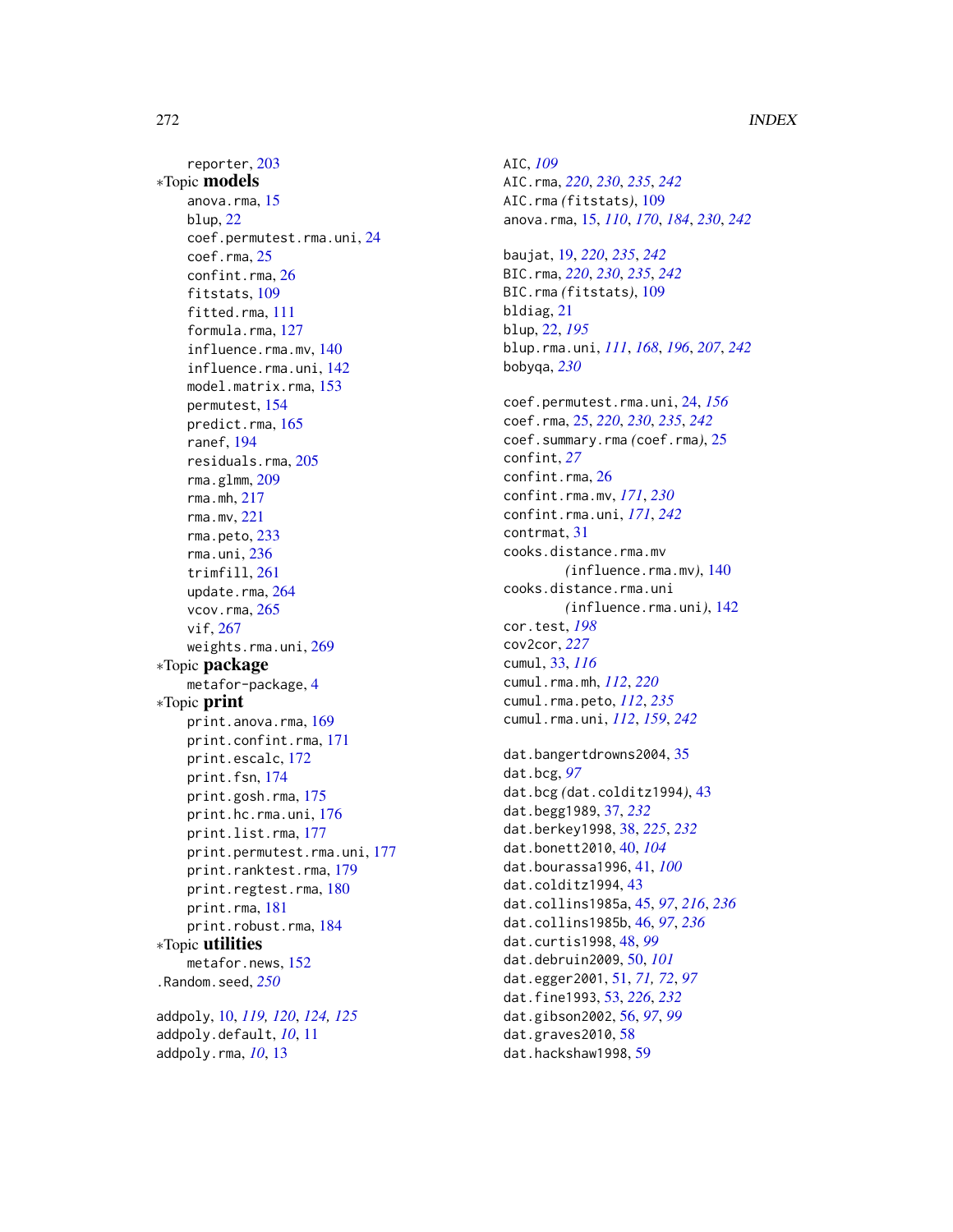# INDEX 273

dat.hart1999, [60,](#page-59-0) *[98](#page-97-0)* dat.hasselblad1998, *[32](#page-31-0)*, [61,](#page-60-1) *[225](#page-224-0)*, *[232](#page-231-0)*, *[258](#page-257-0)* dat.hine1989, [64,](#page-63-0) *[97](#page-96-0)* dat.ishak2007, [65,](#page-64-0) *[226](#page-225-0)*, *[232](#page-231-0)* dat.konstantopoulos2011, [67,](#page-66-0) *[225](#page-224-0)*, *[232](#page-231-0)* dat.laopaiboon2015, [69,](#page-68-0) *[97](#page-96-0)* dat.lee2004, [70,](#page-69-0) *[97](#page-96-0)* dat.li2007, *[52](#page-51-0)*, [71,](#page-70-0) *[97](#page-96-0)* dat.linde2005, [72,](#page-71-0) *[97](#page-96-0)* dat.mcdaniel1994, [74,](#page-73-0) *[100](#page-99-0)* dat.molloy2014, [75,](#page-74-0) *[100](#page-99-0)* dat.nielweise2007, [77,](#page-76-0) *[97](#page-96-0)*, *[216](#page-215-0)* dat.nielweise2008, [78,](#page-77-0) *[98](#page-97-0)*, *[216](#page-215-0)* dat.normand1999, [80,](#page-79-0) *[99](#page-98-0)* dat.pagliaro1992, [81](#page-80-0) dat.pignon2000, [82](#page-81-0) dat.pritz1997, [84,](#page-83-0) *[101](#page-100-0)*, *[216](#page-215-0)* dat.raudenbush1985, [85](#page-84-0) dat.riley2003, [87](#page-86-0) dat.senn2013, *[32](#page-31-0)*, [89,](#page-88-1) *[225](#page-224-0)*, *[258](#page-257-0)* dat.yusuf1985, [92,](#page-91-0) *[97](#page-96-0)*, *[236](#page-235-1)* density, *[161](#page-160-0)* deviance.rma, *[220](#page-219-0)*, *[230](#page-229-0)*, *[235](#page-234-0)*, *[242](#page-241-0)* deviance.rma *(*fitstats*)*, [109](#page-108-0) df.residual.rma *(*fitstats*)*, [109](#page-108-0) dfbetas.rma.mv *(*influence.rma.mv*)*, [140](#page-139-0) dfbetas.rma.uni *(*influence.rma.uni*)*, [142](#page-141-1)

escalc, *[5](#page-4-0)*, *[9](#page-8-0)*, [93,](#page-92-1) *[129](#page-128-0)*, *[146,](#page-145-0) [147](#page-146-0)*, *[151](#page-150-0)*, *[173](#page-172-0)*, *[209](#page-208-1)[–211](#page-210-0)*, *[213](#page-212-0)*, *[217–](#page-216-1)[219](#page-218-0)*, *[224](#page-223-0)*, *[233](#page-232-1)[–235](#page-234-0)*, *[237–](#page-236-0)[239](#page-238-0)*, *[251–](#page-250-1)[256](#page-255-0)*

factor, *[212](#page-211-0)*, *[228](#page-227-0)*, *[240](#page-239-0)* fitstats, [109](#page-108-0) fitstats.rma, *[214](#page-213-0)*, *[220](#page-219-0)*, *[230](#page-229-0)*, *[235](#page-234-0)*, *[242](#page-241-0)* fitted.rma, *[23](#page-22-0)*, [111,](#page-110-0) *[153](#page-152-0)*, *[168](#page-167-0)*, *[195,](#page-194-0) [196](#page-195-0)*, *[230](#page-229-0)*, *[242](#page-241-0)* forest, *[12](#page-11-0)*, *[14](#page-13-0)*, [112,](#page-111-0) *[116](#page-115-0)*, *[120](#page-119-0)*, *[125](#page-124-0)*, *[165](#page-164-0)* forest.cumul.rma, *[34,](#page-33-0) [35](#page-34-0)*, *[112](#page-111-0)*, [113](#page-112-0) forest.default, *[10](#page-9-0)*, *[12](#page-11-0)*, *[14](#page-13-0)*, *[112](#page-111-0)*, [116,](#page-115-0) *[125](#page-124-0)* forest.rma, *[10](#page-9-0)*, *[12](#page-11-0)*, *[14](#page-13-0)*, *[112](#page-111-0)*, *[120](#page-119-0)*, [120,](#page-119-0) *[203](#page-202-0)*, *[220](#page-219-0)*, *[235](#page-234-0)*, *[242](#page-241-0)* formula, *[209](#page-208-1)*, *[212](#page-211-0)*, *[222](#page-221-0)*, *[224](#page-223-0)*, *[237](#page-236-0)*, *[240](#page-239-0)* formula.rma, [127](#page-126-0) fsn, [128,](#page-127-0) *[174](#page-173-0)* funnel, [130,](#page-129-1) *[165](#page-164-0)* funnel.rma, *[204](#page-203-0)*, *[220](#page-219-0)*, *[235](#page-234-0)*, *[242](#page-241-0)*, *[262,](#page-261-0) [263](#page-262-0)*

galbraith *(*radial*)*, [192](#page-191-0)

glm, *[214,](#page-213-0) [215](#page-214-0)* glmer, *[214,](#page-213-0) [215](#page-214-0)* gosh, [135](#page-134-0) gosh.rma, *[161](#page-160-0)*, *[175](#page-174-0)* grep, *[16](#page-15-0)*, *[212](#page-211-0)*, *[228](#page-227-0)*, *[240](#page-239-0)* hatvalues.rma.mv, *[230](#page-229-0)* hatvalues.rma.mv *(*influence.rma.mv*)*, [140](#page-139-0) hatvalues.rma.uni, *[242](#page-241-0)* hatvalues.rma.uni *(*influence.rma.uni*)*, [142](#page-141-1) hc, [138](#page-137-0) hc.rma.uni, *[176](#page-175-0)*, *[242](#page-241-0)* hessian, *[214,](#page-213-0) [215](#page-214-0)* hist, *[161](#page-160-0)* hjk, *[230](#page-229-0)* influence.rma.mv, [140,](#page-139-0) *[207,](#page-206-0) [208](#page-207-0)*, *[230](#page-229-0)* influence.rma.uni, *[20](#page-19-0)*, *[134](#page-133-0)*, *[137](#page-136-0)*, [142,](#page-141-1) *[164](#page-163-0)*,

*[207,](#page-206-0) [208](#page-207-0)*, *[242](#page-241-0)*, *[269](#page-268-0)* integrate, *[214,](#page-213-0) [215](#page-214-0)*

labbe, [145](#page-144-0) labbe.rma, *[220](#page-219-0)*, *[235](#page-234-0)*, *[242](#page-241-0)* leave1out, [148](#page-147-0) leave1out.rma.mh, *[220](#page-219-0)* leave1out.rma.peto, *[235](#page-234-0)* leave1out.rma.uni, *[242](#page-241-0)* legend, *[132](#page-131-0)* llplot, [150](#page-149-0) logLik.rma, *[220](#page-219-0)*, *[230](#page-229-0)*, *[235](#page-234-0)*, *[242](#page-241-0)* logLik.rma *(*fitstats*)*, [109](#page-108-0)

makePSOCKcluster, *[137](#page-136-0)*, *[141](#page-140-0)*, *[188](#page-187-0)*, *[208](#page-207-0)* mclapply, *[137](#page-136-0)*, *[141](#page-140-0)*, *[188](#page-187-0)*, *[208](#page-207-0)* metafor *(*metafor-package*)*, [4](#page-3-0) metafor-package, [4,](#page-3-0) *[152](#page-151-0)*, *[209](#page-208-1)*, *[217](#page-216-1)*, *[221](#page-220-1)*, *[233](#page-232-1)*, *[236](#page-235-1)*, *[239](#page-238-0)* metafor.news, [152](#page-151-0) model.matrix.rma, [153](#page-152-0)

newuoa, *[230](#page-229-0)* nlm, *[230](#page-229-0)* nlminb, *[230](#page-229-0)* nloptr, *[230](#page-229-0)* nmk, *[230](#page-229-0)* nobs.rma *(*fitstats*)*, [109](#page-108-0)

optim, *[214](#page-213-0)*, *[230](#page-229-0)* optimParallel, *[230](#page-229-0)*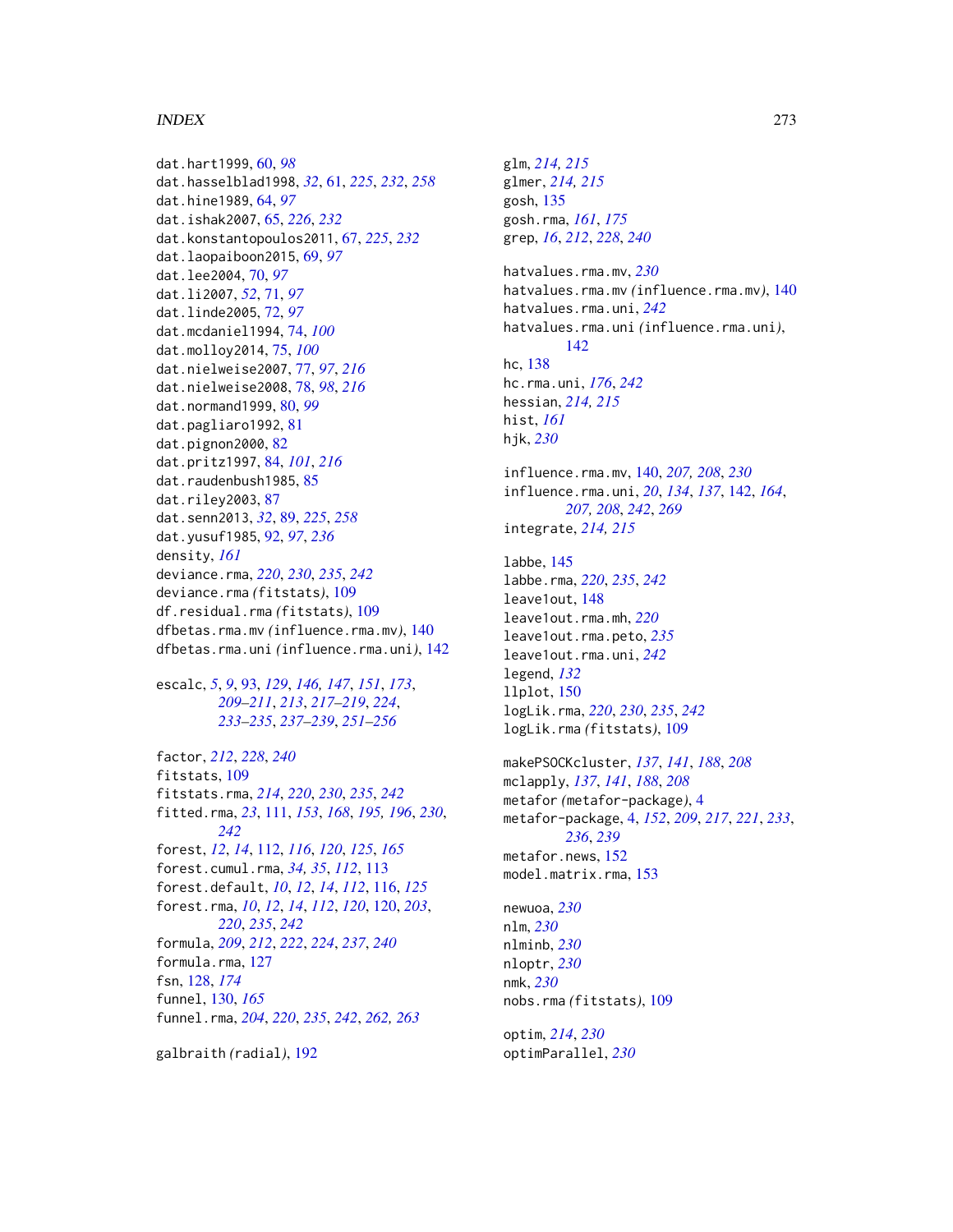pairs, *[161](#page-160-0)* par, *[163](#page-162-0)* parallel, *[137](#page-136-0)*, *[141](#page-140-0)*, *[188](#page-187-0)*, *[208](#page-207-0)* parLapply, *[137](#page-136-0)*, *[141](#page-140-0)*, *[188](#page-187-0)*, *[208](#page-207-0)* permutest, [154](#page-153-0) permutest.rma.uni, *[25](#page-24-0)*, *[178](#page-177-0)*, *[242](#page-241-0)* plot.cumul.rma, *[34,](#page-33-0) [35](#page-34-0)*, [158](#page-157-0) plot.gosh.rma, *[137](#page-136-0)*, [160](#page-159-0) plot.infl.rma.uni, *[144,](#page-143-0) [145](#page-144-0)*, [162](#page-161-0) plot.profile.rma *(*profile.rma.uni*)*, [186](#page-185-0) plot.rma, [164](#page-163-0) plot.rma.mh, *[220](#page-219-0)* plot.rma.peto, *[235](#page-234-0)* plot.rma.uni, *[242](#page-241-0)* points, *[20](#page-19-0)*, *[114](#page-113-0)*, *[118](#page-117-0)*, *[122](#page-121-0)*, *[132](#page-131-0)*, *[146](#page-145-0)*, *[159,](#page-158-0) [160](#page-159-0)*, *[163](#page-162-0)*, *[187](#page-186-0)*, *[190](#page-189-0)*, *[193](#page-192-0)* predict.rma, *[23](#page-22-0)*, *[111](#page-110-0)*, [165,](#page-164-0) *[195,](#page-194-0) [196](#page-195-0)*, *[230](#page-229-0)*, *[242](#page-241-0)* print.anova.rma, *[17,](#page-16-0) [18](#page-17-0)*, [169](#page-168-0) print.confint.rma, *[29](#page-28-0)*, [171](#page-170-0) print.escalc, *[105](#page-104-0)*, *[108](#page-107-0)*, [172](#page-171-0) print.fsn, *[129](#page-128-0)*, [174](#page-173-0) print.gosh.rma, *[137](#page-136-0)*, [175](#page-174-0) print.hc.rma.uni, *[139](#page-138-0)*, [176](#page-175-0) print.infl.rma.uni *(*influence.rma.uni*)*, [142](#page-141-1) print.list.confint.rma, *[29](#page-28-0)* print.list.confint.rma *(*print.confint.rma*)*, [171](#page-170-0) print.list.rma, *[22](#page-21-0)*, *[34](#page-33-0)*, *[149](#page-148-0)*, *[168](#page-167-0)*, [177,](#page-176-0) *[195](#page-194-0)*, *[207](#page-206-0)* print.permutest.rma.uni, *[156,](#page-155-0) [157](#page-156-0)*, [177](#page-176-0) print.profile.rma *(*profile.rma.uni*)*, [186](#page-185-0) print.ranktest.rma, [179,](#page-178-0) *[197](#page-196-0)* print.regtest.rma, [180,](#page-179-0) *[200](#page-199-0)* print.rma, [181](#page-180-1) print.rma.glmm, *[214](#page-213-0)* print.rma.mh, *[220](#page-219-0)* print.rma.mv, *[230](#page-229-0)* print.rma.peto, *[235](#page-234-0)* print.rma.uni, *[28](#page-27-0)*, *[241,](#page-240-0) [242](#page-241-0)*, *[262](#page-261-0)* print.robust.rma, [184,](#page-183-0) *[248](#page-247-0)* print.summary.rma *(*print.rma*)*, [181](#page-180-1) profile.rma.mv, *[28](#page-27-0)*, *[230,](#page-229-0) [231](#page-230-0)* profile.rma.mv *(*profile.rma.uni*)*, [186](#page-185-0) profile.rma.uni, [186,](#page-185-0) *[242](#page-241-0)*

qqnorm.rma.glmm *(*qqnorm.rma.uni*)*, [189](#page-188-0)

qqnorm.rma.mh, *[220](#page-219-0)* qqnorm.rma.mh *(*qqnorm.rma.uni*)*, [189](#page-188-0) qqnorm.rma.mv *(*qqnorm.rma.uni*)*, [189](#page-188-0) qqnorm.rma.peto, *[235](#page-234-0)* qqnorm.rma.peto *(*qqnorm.rma.uni*)*, [189](#page-188-0) qqnorm.rma.uni, *[165](#page-164-0)*, [189,](#page-188-0) *[242](#page-241-0)* radial, *[20](#page-19-0)*, *[165](#page-164-0)*, [192](#page-191-0) radial.rma, *[220](#page-219-0)*, *[235](#page-234-0)*, *[242](#page-241-0)* ranef, *[23](#page-22-0)*, [194](#page-193-0) ranef.rma.mv, *[230](#page-229-0)* ranef.rma.uni, *[23](#page-22-0)*, *[242](#page-241-0)* ranktest, *[130](#page-129-1)*, [197,](#page-196-0) *[201](#page-200-0)* ranktest.rma, *[179](#page-178-0)*, *[242](#page-241-0)* regtest, *[130](#page-129-1)*, *[198](#page-197-1)*, [198,](#page-197-1) *[262](#page-261-0)* regtest.rma, *[180](#page-179-0)*, *[242](#page-241-0)* replmiss, [202](#page-201-0) reporter, [203](#page-202-0) residuals.rma, *[132](#page-131-0)*, *[191](#page-190-0)*, [205,](#page-204-0) *[220](#page-219-0)*, *[230](#page-229-0)*, *[235](#page-234-0)*, *[242](#page-241-0)* rma, *[5](#page-4-0)* rma *(*rma.uni*)*, [236](#page-235-1) rma.glmm, *[8](#page-7-0)[–10](#page-9-0)*, *[26](#page-25-0)*, *[30](#page-29-0)*, *[45](#page-44-0)*, *[108](#page-107-0)*, *[110](#page-109-0)*, *[134](#page-133-0)*, *[146,](#page-145-0) [147](#page-146-0)*, *[152](#page-151-0)*, *[168](#page-167-0)*, *[183,](#page-182-0) [184](#page-183-0)*, *[192](#page-191-0)*, *[194](#page-193-0)*, *[208](#page-207-0)*, [209,](#page-208-1) *[221](#page-220-1)*, *[232](#page-231-0)*, *[236](#page-235-1)*, *[245](#page-244-0)*, *[264](#page-263-0)*, *[266](#page-265-0)*, *[268](#page-267-0)* rma.mh, *[7](#page-6-0)*, *[9,](#page-8-0) [10](#page-9-0)*, *[20](#page-19-0)*, *[26](#page-25-0)*, *[30](#page-29-0)*, *[108](#page-107-0)*, *[110](#page-109-0)*, *[112](#page-111-0)*, *[134](#page-133-0)*, *[136,](#page-135-0) [137](#page-136-0)*, *[146,](#page-145-0) [147](#page-146-0)*, *[149](#page-148-0)*, *[184](#page-183-0)*, *[192](#page-191-0)*, *[194](#page-193-0)*, *[205](#page-204-0)*, *[208](#page-207-0)*, *[216](#page-215-0)*, [217,](#page-216-1) *[232](#page-231-0)*, *[236](#page-235-1)*, *[245](#page-244-0)*, *[264](#page-263-0)*, *[266](#page-265-0)*, *[269](#page-268-0)* rma.mv, *[8,](#page-7-0) [9](#page-8-0)*, *[21](#page-20-0)*, *[26](#page-25-0)*, *[28](#page-27-0)*, *[30](#page-29-0)*, *[108](#page-107-0)*, *[110](#page-109-0)*, *[123](#page-122-0)*, *[127](#page-126-0)*, *[134](#page-133-0)*, *[141](#page-140-0)*, *[166](#page-165-0)[–168](#page-167-0)*, *[184](#page-183-0)*, *[187](#page-186-0)*, *[189](#page-188-0)*, *[192](#page-191-0)*, *[194](#page-193-0)*, *[205](#page-204-0)*, *[207,](#page-206-0) [208](#page-207-0)*, *[216](#page-215-0)*, *[221](#page-220-1)*, [221,](#page-220-1) *[236](#page-235-1)*, *[245](#page-244-0)*, *[249](#page-248-0)[–251](#page-250-1)*, *[264](#page-263-0)*, *[266](#page-265-0)*, *[268,](#page-267-0) [269](#page-268-0)* rma.peto, *[7](#page-6-0)*, *[9,](#page-8-0) [10](#page-9-0)*, *[20](#page-19-0)*, *[26](#page-25-0)*, *[30](#page-29-0)*, *[45](#page-44-0)*, *[92](#page-91-0)*, *[108](#page-107-0)*, *[110](#page-109-0)*, *[112](#page-111-0)*, *[134](#page-133-0)*, *[136,](#page-135-0) [137](#page-136-0)*, *[146,](#page-145-0) [147](#page-146-0)*, *[149](#page-148-0)*, *[184](#page-183-0)*, *[192](#page-191-0)*, *[194](#page-193-0)*, *[205](#page-204-0)*, *[208](#page-207-0)*, *[216](#page-215-0)*, *[221](#page-220-1)*, *[232](#page-231-0)*, [233,](#page-232-1) *[245](#page-244-0)*, *[264](#page-263-0)*, *[266](#page-265-0)*, *[269](#page-268-0)* rma.uni, *[5](#page-4-0)*, *[9,](#page-8-0) [10](#page-9-0)*, *[18](#page-17-0)*, *[20](#page-19-0)*, *[23](#page-22-0)[–26](#page-25-0)*, *[28](#page-27-0)*, *[30](#page-29-0)*, *[108](#page-107-0)*, *[110](#page-109-0)*, *[112](#page-111-0)*, *[127](#page-126-0)*, *[134](#page-133-0)*, *[136,](#page-135-0) [137](#page-136-0)*, *[139](#page-138-0)*, *[146,](#page-145-0) [147](#page-146-0)*, *[149](#page-148-0)*, *[152](#page-151-0)*, *[157](#page-156-0)*, *[168](#page-167-0)*, *[184](#page-183-0)*, *[187](#page-186-0)*, *[189](#page-188-0)*, *[192](#page-191-0)*, *[194](#page-193-0)*, *[196](#page-195-0)*, *[205](#page-204-0)*, *[207,](#page-206-0) [208](#page-207-0)*, *[213](#page-212-0)*, *[216](#page-215-0)*, *[221](#page-220-1)*, *[228](#page-227-0)*, *[232](#page-231-0)*, *[236](#page-235-1)*, [236,](#page-235-1) *[249](#page-248-0)[–251](#page-250-1)*, *[262](#page-261-0)*, *[264](#page-263-0)*, *[266](#page-265-0)*, *[268,](#page-267-0) [269](#page-268-0)* RNGkind, *[250](#page-249-0)* robust, [247](#page-246-0) robust.rma.mv, *[185](#page-184-0)*, *[230](#page-229-0)*

options, *[178](#page-177-0)*, *[182](#page-181-0)*, *[185](#page-184-0)*